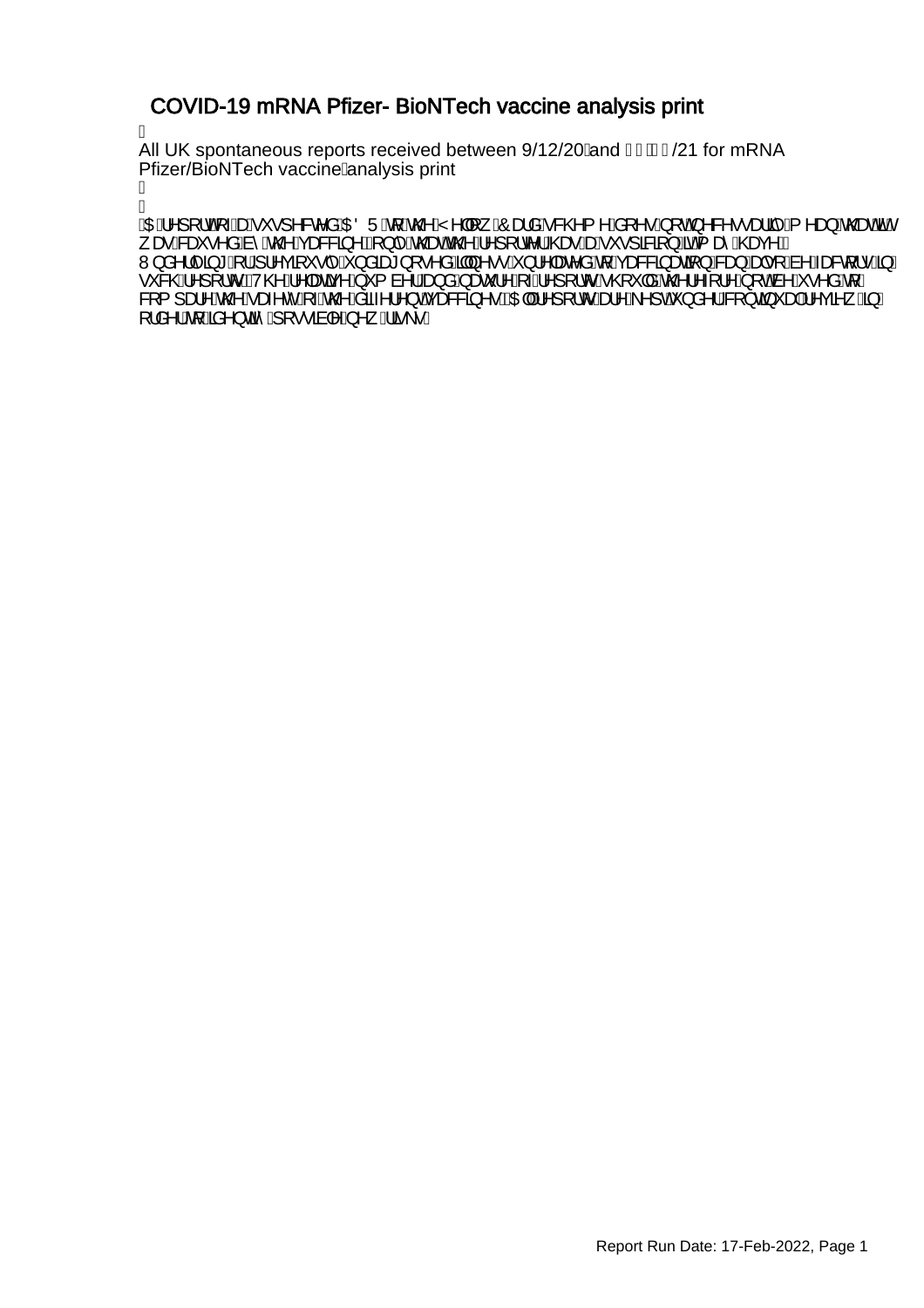### Name: COVID-19 mRNA Pfizer- BioNTech vaccine analysis print

| <b>Reaction Name</b>                   | <b>Total</b>   | <b>Fatal</b>                         |
|----------------------------------------|----------------|--------------------------------------|
| <b>Blood disorders</b>                 |                |                                      |
| Anaemia deficiencies                   |                |                                      |
| Anaemia folate deficiency              | 1              | $\mathbf 0$                          |
| Anaemia vitamin B12 deficiency         | 5              |                                      |
| Deficiency anaemia                     |                | $\begin{matrix} 0 \\ 0 \end{matrix}$ |
| Iron deficiency anaemia                | 8              |                                      |
| Pernicious anaemia                     | $\overline{2}$ | $\begin{matrix}0\\0\end{matrix}$     |
| <b>Anaemias NEC</b>                    |                |                                      |
| Anaemia                                | 142            | $\mathbf 0$                          |
| Anaemia macrocytic                     | 2              |                                      |
| Anaemia megaloblastic                  | 1              | $\begin{matrix}0\\0\end{matrix}$     |
| Autoimmune anaemia                     | 3              |                                      |
| Blood loss anaemia                     |                | $\begin{matrix} 0 \\ 0 \end{matrix}$ |
| Microcytic anaemia                     |                | $\mathbf 0$                          |
| Anaemias haemolytic NEC                |                |                                      |
| Coombs negative haemolytic anaemia     | 1              | $\mathbf{0}$                         |
| Haemolytic anaemia                     |                | $\overline{0}$                       |
| Anaemias haemolytic immune             |                |                                      |
| Autoimmune haemolytic anaemia          | 19             | $\mathbf 0$                          |
| Cold type haemolytic anaemia           |                |                                      |
| Evans syndrome                         |                | $\begin{matrix} 0 \\ 0 \end{matrix}$ |
| Warm type haemolytic anaemia           | 1              | $\mathbf 0$                          |
| Anaemias haemolytic mechanical factor  |                |                                      |
|                                        | 1              |                                      |
| Microangiopathic haemolytic anaemia    |                | $\mathbf 0$                          |
| <b>Bleeding tendencies</b>             |                |                                      |
| Haemorrhagic diathesis                 |                | $\mathbf{0}$                         |
| Increased tendency to bruise           | 54             | $\mathbf 0$                          |
| Spontaneous haematoma                  | $\overline{2}$ | $\mathbf 0$                          |
| Coagulation factor deficiencies        |                |                                      |
| Acquired factor VIII deficiency        | 1              | $\mathbf{0}$                         |
| Acquired haemophilia                   | 4              | $\overline{0}$                       |
| Coagulopathies                         |                |                                      |
| Abnormal clotting factor               | 4              | $\mathbf 0$                          |
| Antiphospholipid syndrome              | 6              | $\begin{matrix} 0 \\ 1 \end{matrix}$ |
| Coagulopathy                           | 27             |                                      |
| Disseminated intravascular coagulation | 3              | $\mathbf 0$                          |
| Hypercoagulation                       | 3              | 0                                    |
| Thrombotic microangiopathy             | 4              | $\overline{0}$                       |
| <b>Eosinophilic disorders</b>          |                |                                      |
| Eosinophilia                           | 13             | $\mathbf 0$                          |
| Haematological disorders               |                |                                      |
| Blood disorder                         | 6              | $\overline{0}$                       |
| Bone marrow disorder                   |                | $\mathbf 0$                          |
| Bone marrow oedema                     |                | $\overline{0}$                       |
| Hypergammaglobulinaemia                |                | $\pmb{0}$                            |
| Hyperviscosity syndrome                |                | $\overline{0}$                       |
| Mast cell activation syndrome          | 10             | $\mathbf 0$                          |
| Methaemoglobinaemia                    |                | $\mathbf 0$                          |
| <b>Haemolyses NEC</b>                  |                |                                      |
| Haemolysis                             | 6              | $\overline{0}$                       |
| Intravascular haemolysis               | 1              | $\mathbf 0$                          |
| Jaundice acholuric                     | 1              | $\overline{0}$                       |
| Leukocytoses NEC                       |                |                                      |
| Leukocytosis                           | 3              | $\overline{0}$                       |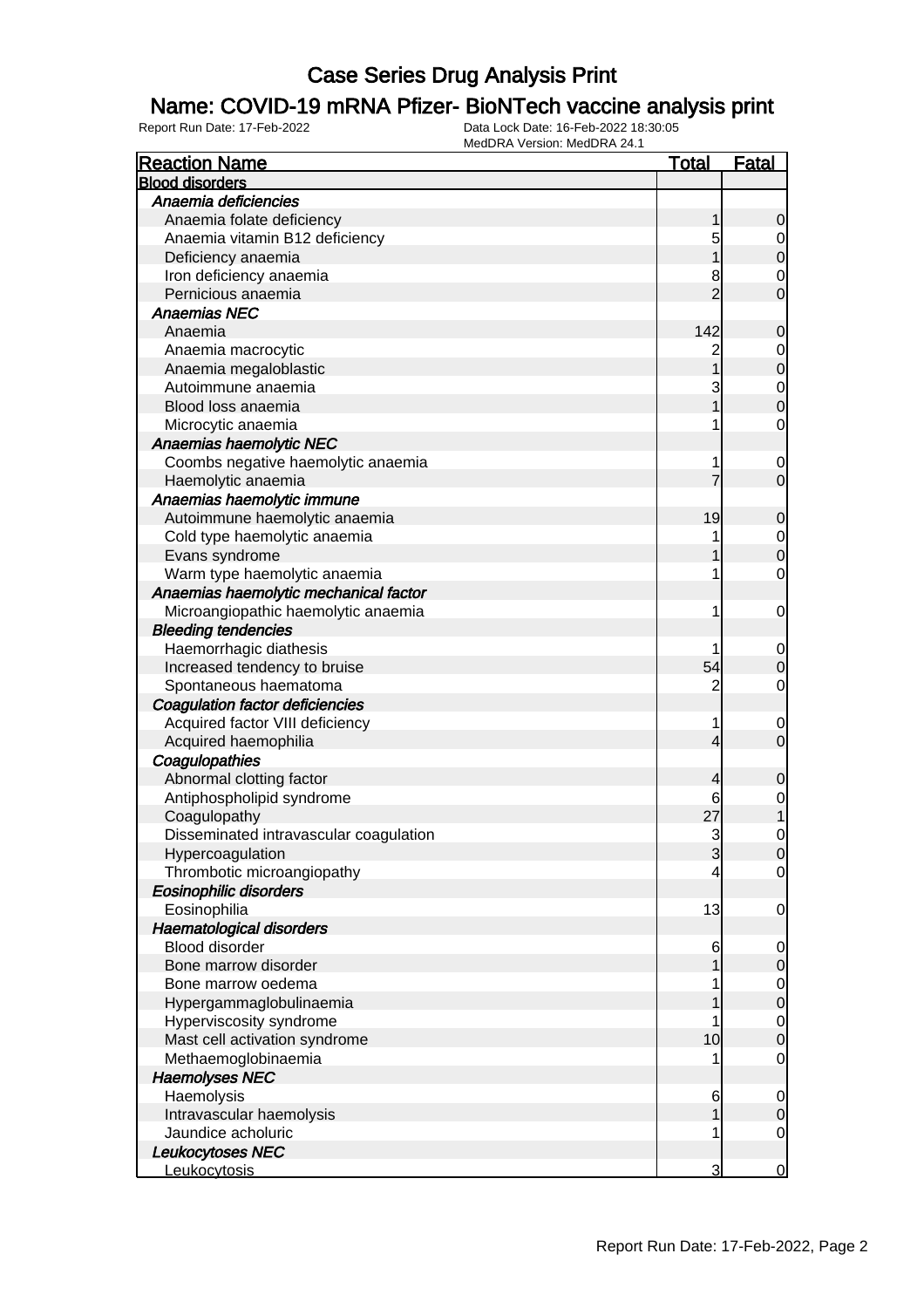### Name: COVID-19 mRNA Pfizer- BioNTech vaccine analysis print

| <b>Reaction Name</b>                             | <b>Total</b>   | <b>Fatal</b>     |
|--------------------------------------------------|----------------|------------------|
| Blood disorders cont'd<br><b>Blood disorders</b> |                |                  |
| Lymphocytic infiltration                         | 1              | $\overline{0}$   |
| Lymphocytosis                                    | 6              | 0                |
| Neutrophilia                                     | 12             | $\mathbf 0$      |
| Leukopenias NEC                                  |                |                  |
| Leukopenia                                       | 4              |                  |
| Lymphopenia                                      | 4              | 0                |
| Lymphatic system disorders NEC                   |                |                  |
| Abdominal lymphadenopathy                        | 4              | $\mathbf 0$      |
| Hilar lymphadenopathy                            | 3              | $\boldsymbol{0}$ |
| Lymph node pain                                  | 2251           | $\mathbf 0$      |
| Lymph node ulcer                                 |                | $\mathbf 0$      |
| Lymphadenitis                                    | 179            | $\mathbf 0$      |
| Lymphadenopathy                                  | 13534          | $\mathbf 0$      |
| Lymphadenopathy mediastinal                      |                | $\mathbf 0$      |
| Lymphatic disorder                               | 3              | $\mathbf 0$      |
| Lymphatic insufficiency                          |                | $\mathbf 0$      |
| Necrotic lymphadenopathy                         | 4              | $\boldsymbol{0}$ |
| Pseudolymphoma                                   | 12             | 0                |
| Retroperitoneal lymphadenopathy                  | 1              | $\mathbf 0$      |
| Marrow depression and hypoplastic anaemias       |                |                  |
| Aplasia pure red cell                            | $\overline{c}$ | $\mathbf 0$      |
| Aplastic anaemia                                 | 1              |                  |
| Hypoplastic anaemia                              | $\overline{c}$ | $\boldsymbol{0}$ |
| Myelosuppression                                 | 1              | 0                |
| Pancytopenia                                     | 8              | $\mathbf 0$      |
| Neutropenias                                     |                |                  |
| Autoimmune neutropenia                           | 2              | $\mathbf 0$      |
| Neutropenia                                      | 41             | 0                |
| <b>Platelet disorders NEC</b>                    |                |                  |
| Platelet anisocytosis                            | 1              | $\mathbf 0$      |
| Platelet disorder                                | 3              | $\mathbf 0$      |
| Polycythaemia (excl rubra vera)                  |                |                  |
| Polycythaemia                                    | 3              | $\mathbf 0$      |
| Purpuras (excl thrombocytopenic)                 |                |                  |
| Purpura non-thrombocytopenic                     | 1              | $\mathbf 0$      |
| Red blood cell abnormal findings NEC             |                |                  |
| Macrocytosis                                     | $\overline{c}$ | $\mathbf 0$      |
| Polychromasia                                    |                | 0                |
| Red blood cell abnormality                       | $\frac{2}{2}$  | $\mathbf 0$      |
| Spleen disorders                                 |                |                  |
| Spleen atrophy                                   | 1              | $\mathbf 0$      |
| Splenic infarction                               | 3              | $\overline{0}$   |
| Splenic lesion                                   | 1              | $\mathbf 0$      |
| Splenic thrombosis                               |                | $\overline{0}$   |
| Splenic vein thrombosis                          | $\frac{2}{2}$  | $\boldsymbol{0}$ |
| Splenomegaly                                     | 12             | $\mathbf 0$      |
| Thrombocytopenias                                |                |                  |
| Acquired amegakaryocytic thrombocytopenia        | 1              | $\mathbf 0$      |
| Immune thrombocytopenia                          | 82             | $\mathbf 0$      |
| Thrombocytopenia                                 | 236            | 1                |
| Thrombocytopenic purpura                         | 8              | $\pmb{0}$        |
| Thrombotic thrombocytopenic purpura              | 6              | $\mathbf 0$      |
| <b>Thrombocytoses</b>                            |                |                  |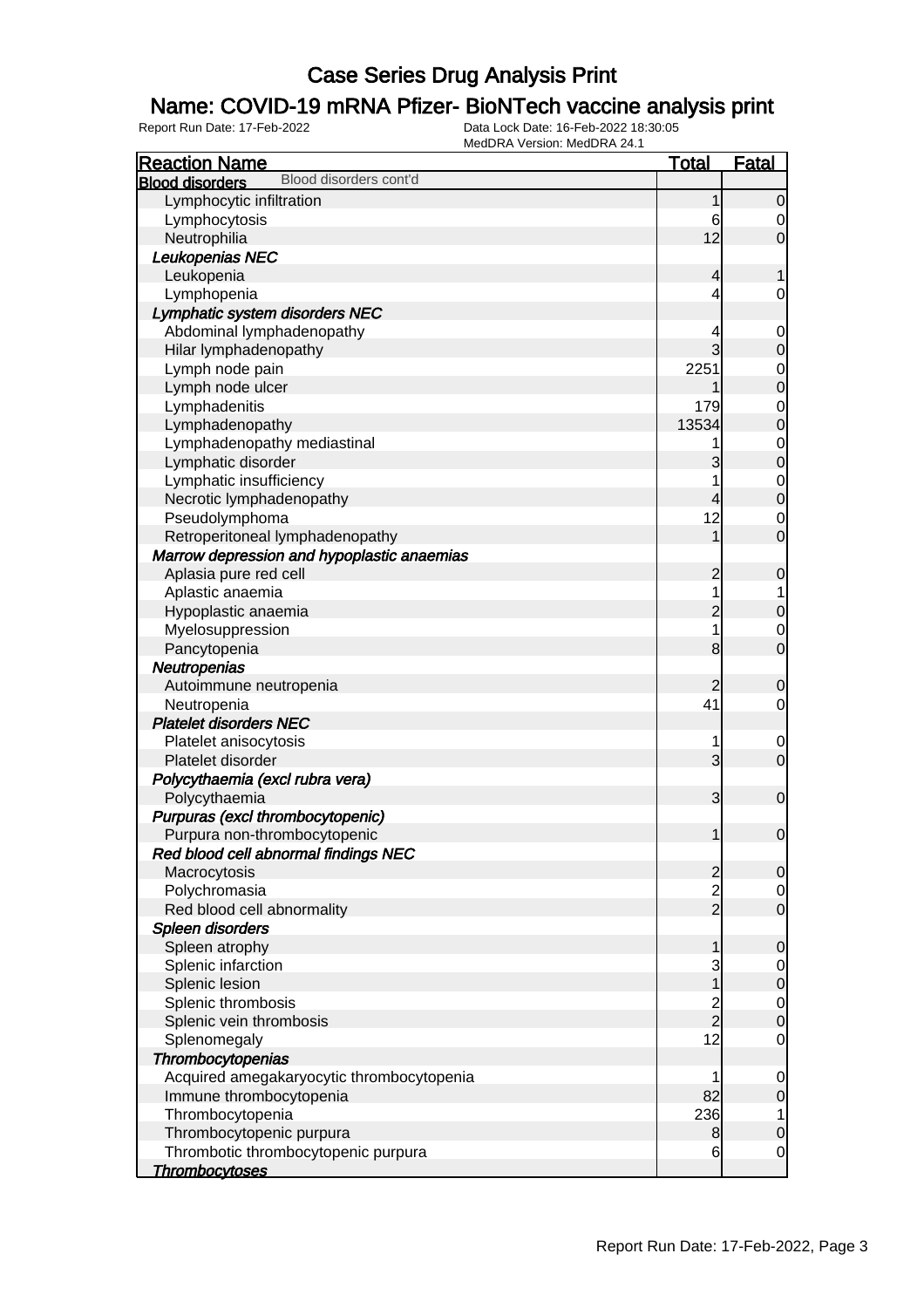#### Name: COVID-19 mRNA Pfizer- BioNTech vaccine analysis print

| <b>Reaction Name</b>                             | Total | $F$ ata |
|--------------------------------------------------|-------|---------|
| Blood disorders cont'd<br><b>Blood disorders</b> |       |         |
| Thrombocytosis                                   |       |         |
| <b>Blood disorders SOC TOTAL</b>                 | 16805 |         |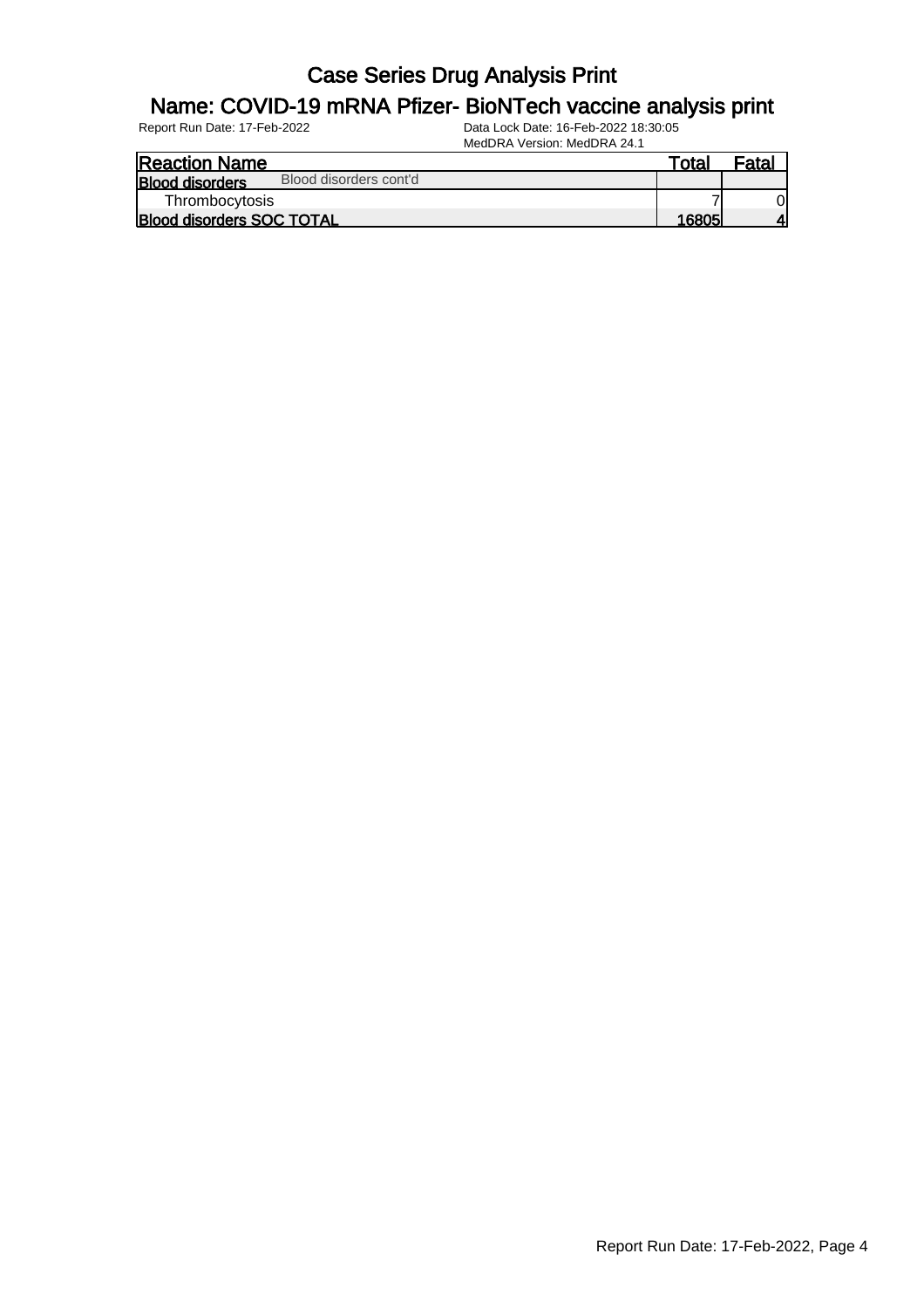#### Name: COVID-19 mRNA Pfizer- BioNTech vaccine analysis print

| <b>Reaction Name</b>                     | <u>Total</u>             | <b>Fatal</b>                     |
|------------------------------------------|--------------------------|----------------------------------|
| Cardiac disorders                        |                          |                                  |
| Aortic valvular disorders                |                          |                                  |
| Aortic valve incompetence                | $\overline{2}$           | $\boldsymbol{0}$                 |
| Cardiac conduction disorders             |                          |                                  |
| Atrioventricular block                   | 31                       |                                  |
| Atrioventricular block complete          |                          | 1                                |
| Atrioventricular block first degree      | 3<br>2                   | $\mathbf 0$                      |
| Atrioventricular block second degree     | 4                        | $\mathbf{0}$                     |
| Bundle branch block                      | $\overline{c}$           | $\overline{0}$                   |
| Bundle branch block left                 | 4                        |                                  |
| Bundle branch block right                | 4                        | $\begin{matrix}0\\0\end{matrix}$ |
| Trifascicular block                      | 1                        | $\mathbf 0$                      |
| <b>Cardiac disorders NEC</b>             |                          |                                  |
| Acute cardiac event                      | 7                        | $\mathbf 0$                      |
| Cardiac disorder                         | 90                       | $\overline{\mathbf{c}}$          |
| Cardiac dysfunction                      |                          |                                  |
| Cardiac ventricular thrombosis           | 2<br>2                   | $\begin{matrix}0\\0\end{matrix}$ |
| Cardiovascular deconditioning            | 1                        | $\begin{matrix}0\\0\end{matrix}$ |
| Cardiovascular disorder                  | 8                        |                                  |
| Intracardiac thrombus                    | 6                        | $\mathbf 0$                      |
| Cardiac hypertensive complications       |                          |                                  |
| Hypertensive heart disease               | $\overline{c}$           | 1                                |
| Cardiac infections and inflammations NEC |                          |                                  |
| Carditis                                 | 9                        | $\mathbf 0$                      |
| <b>Cardiac neoplasms NEC</b>             |                          |                                  |
| Pericardial cyst                         | 1                        | $\mathbf 0$                      |
| Cardiac signs and symptoms NEC           |                          |                                  |
| Cardiac discomfort                       | 35                       | $\mathbf 0$                      |
| Cardiovascular symptom                   |                          | $\mathbf 0$                      |
| Palpitations                             | 5869                     | 1                                |
| Cardiac valve disorders NEC              |                          |                                  |
| Cardiac valve disease                    | 2                        | $\mathbf 0$                      |
| Heart valve incompetence                 | $\overline{3}$           | $\mathbf 0$                      |
| Cardiomyopathies                         |                          |                                  |
| Cardiomyopathy                           | 14                       | $\mathbf 0$                      |
| Congestive cardiomyopathy                | 8                        | $\mathbf 0$                      |
| Stress cardiomyopathy                    | $\mathbf{3}$             | 0                                |
| <b>Coronary artery disorders NEC</b>     |                          |                                  |
| Arteriosclerosis coronary artery         | 1                        | $\mathbf 0$                      |
| Coronary artery disease                  | 9                        | $\mathbf{3}$                     |
| Coronary artery dissection               | 1                        | $\mathbf 0$                      |
| Coronary artery occlusion                | $\frac{3}{5}$            | $\mathbf{0}$                     |
| Coronary artery thrombosis               |                          | $\overline{2}$                   |
| <b>Endocarditis NEC</b>                  |                          |                                  |
| Endocarditis noninfective                | 1                        | 1                                |
| <b>Heart failures NEC</b>                |                          |                                  |
| Cardiac failure                          | 83                       | 10                               |
| Cardiac failure acute                    | 6                        |                                  |
| Cardiac failure chronic                  | $\overline{c}$           | $\mathbf 0$                      |
| Cardiac failure congestive               | $6\phantom{.}$           | 3                                |
| Cardiogenic shock                        | $\overline{\mathcal{L}}$ | 1                                |
| Cardiopulmonary failure                  | 1                        | 1                                |
| Ischaemic coronary artery disorders      |                          |                                  |
| Acute coronary syndrome                  | 8                        | 1                                |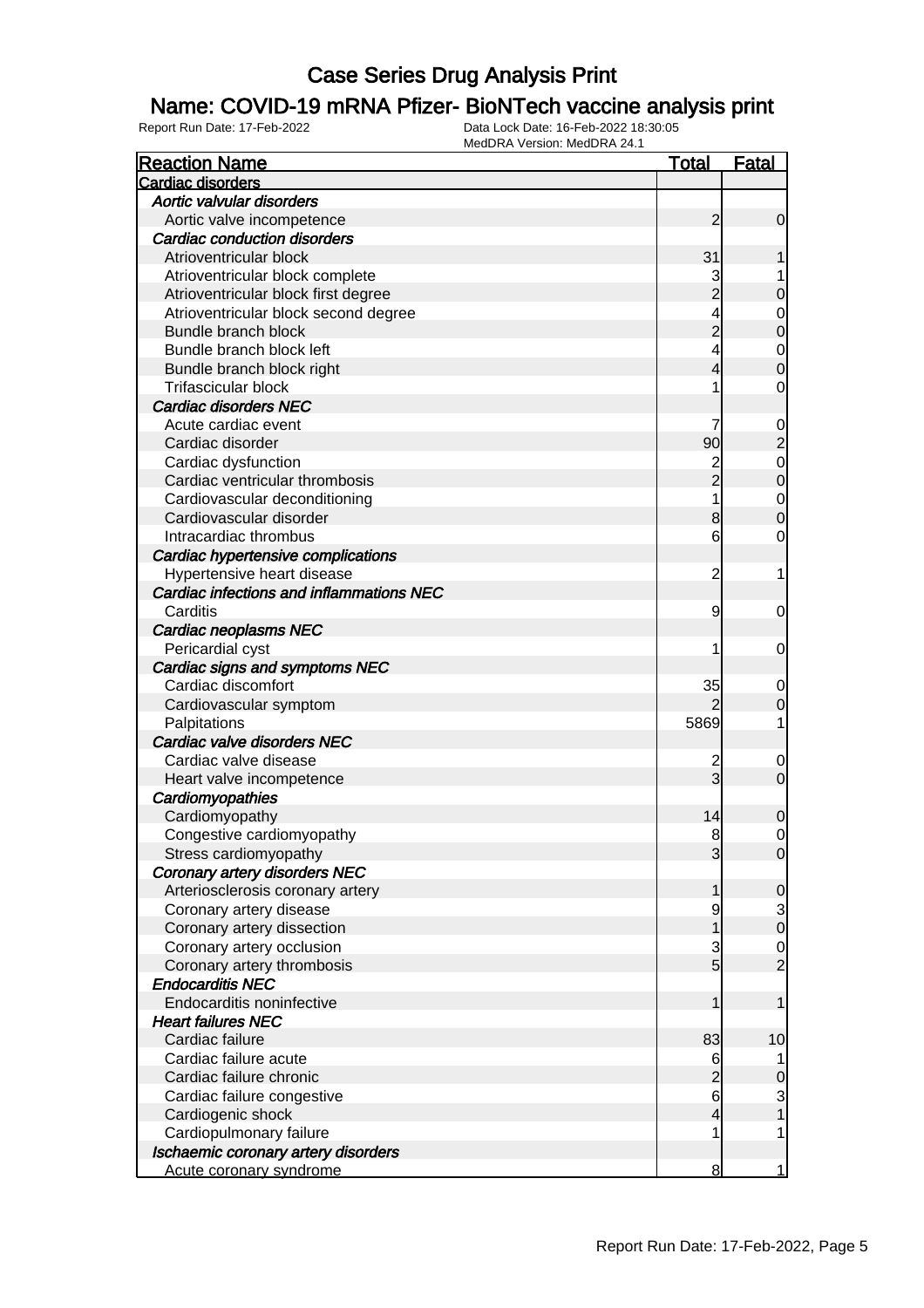### Name: COVID-19 mRNA Pfizer- BioNTech vaccine analysis print

| <b>Reaction Name</b>                          | <u>Total</u>            | <b>Fatal</b>               |
|-----------------------------------------------|-------------------------|----------------------------|
| Cardiac disorders cont'd<br>Cardiac disorders |                         |                            |
| Acute myocardial infarction                   | 28                      | $\overline{2}$             |
| Angina pectoris                               | 313                     |                            |
| Angina unstable                               | 4                       | $\mathbf 0$                |
| Arteriospasm coronary                         |                         | 0                          |
| Microvascular coronary artery disease         | 3                       | $\mathbf 0$                |
| Myocardial infarction                         | 283                     | 41                         |
| Myocardial ischaemia                          | 11                      | $\overline{7}$             |
| Left ventricular failures                     |                         |                            |
| Acute left ventricular failure                | 1                       |                            |
| Left ventricular failure                      | 7                       | $\overline{2}$             |
| Mitral valvular disorders                     |                         |                            |
| Mitral valve incompetence                     | 8                       | $\mathbf 0$                |
| Mitral valve prolapse                         |                         | $\overline{0}$             |
| <b>Myocardial disorders NEC</b>               |                         |                            |
| Cardiac amyloidosis                           |                         | $\mathbf 0$                |
| Cardiac aneurysm                              |                         |                            |
| Cardiac ventricular scarring                  |                         | $\mathbf 0$                |
| Cardiomegaly                                  | 48                      | 3                          |
| <b>Dilatation ventricular</b>                 |                         | $\overline{0}$             |
| Left atrial dilatation                        |                         |                            |
| Left ventricular dysfunction                  | 14                      | $\mathbf 0$<br>$\mathbf 0$ |
| Left ventricular enlargement                  |                         |                            |
|                                               | 2<br>2                  | $\mathbf 0$<br>$\mathbf 0$ |
| Left ventricular hypertrophy                  |                         |                            |
| Myocardial fibrosis                           | 7                       | $\mathbf 0$                |
| Myocardial haemorrhage                        | 1                       | $\mathbf 0$                |
| Myocardial injury                             | 21                      | $\mathbf 0$                |
| Myocardial necrosis                           |                         | $\mathbf 0$                |
| Myocardial oedema                             |                         | $\mathbf 0$                |
| Myocardial rupture                            |                         | $\mathbf 0$                |
| Right atrial enlargement                      |                         | $\mathbf 0$                |
| Right ventricular dilatation                  |                         | $\mathbf 0$                |
| Right ventricular dysfunction                 | $\overline{\mathbf{c}}$ | $\mathbf 0$                |
| Right ventricular enlargement                 | $\overline{\mathbf{1}}$ | $\mathbf 0$                |
| Ventricular dysfunction                       | $\overline{\mathbf{c}}$ | $\mathbf 0$                |
| Ventricular hypertrophy                       | $\mathbf{1}$            | $\mathbf 0$                |
| Ventricular hypokinesia                       | 4                       | $\overline{0}$             |
| Noninfectious myocarditis                     |                         |                            |
| Eosinophilic myocarditis                      |                         | $\overline{0}$             |
| Hypersensitivity myocarditis                  |                         | $\mathbf 0$                |
| Myocarditis                                   | 721                     | 1                          |
| Myocarditis post infection                    |                         | $\overline{0}$             |
| Noninfectious pericarditis                    |                         |                            |
| Pericarditis                                  | 483                     | $\overline{c}$             |
| Pericarditis constrictive                     |                         | $\overline{0}$             |
| Pericarditis lupus                            |                         | $\mathbf 0$                |
| Pleuropericarditis                            |                         | 0                          |
| <b>Pericardial disorders NEC</b>              |                         |                            |
| Cardiac tamponade                             | $\overline{c}$          | 1                          |
| Pericardial effusion                          | 43                      | $\overline{c}$             |
| Pericardial fibrosis                          |                         | $\mathbf 0$                |
| Pericardial haemorrhage                       | 4                       | 3                          |
| Pericardial rub                               | $\overline{c}$          | $\mathbf 0$                |
| Rate and rhythm disorders NEC                 |                         |                            |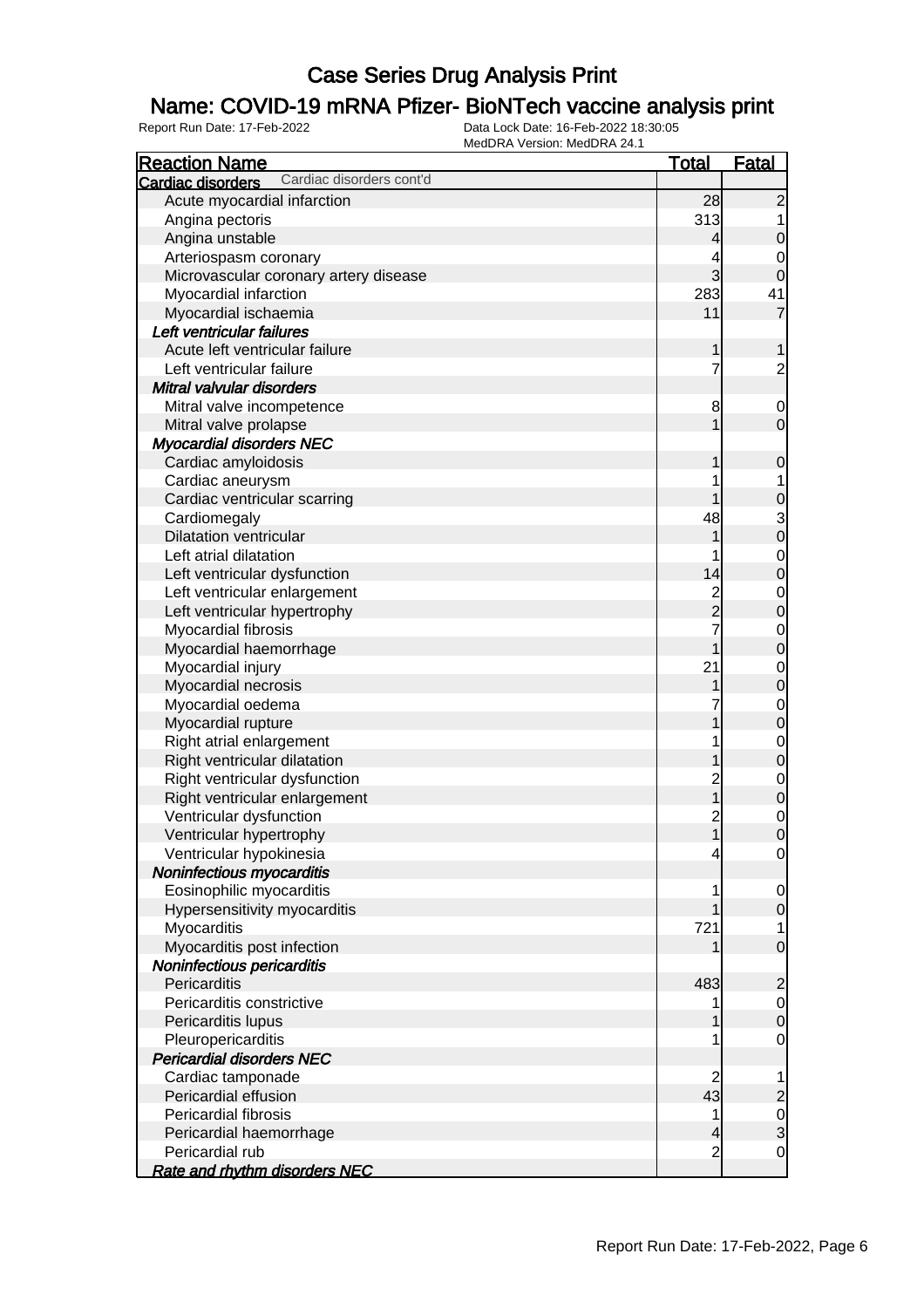### Name: COVID-19 mRNA Pfizer- BioNTech vaccine analysis print

| <b>Reaction Name</b>                          | <b>Total</b>   | Fatal          |
|-----------------------------------------------|----------------|----------------|
| Cardiac disorders cont'd<br>Cardiac disorders |                |                |
| Arrhythmia                                    | 182            | 1              |
| Arrhythmia neonatal                           | 1              | $\mathbf 0$    |
| Bradycardia                                   | 74             | $\mathbf 0$    |
| Bradycardia foetal                            | $\overline{c}$ | $\overline{0}$ |
| Cardiac flutter                               | 599            | $\mathbf 0$    |
| Extrasystoles                                 | 212            | $\overline{0}$ |
| Heart alternation                             | 3              | $\mathbf{0}$   |
| Paroxysmal arrhythmia                         |                | $\overline{0}$ |
| Postural orthostatic tachycardia syndrome     | 32             | $\mathbf 0$    |
| Tachyarrhythmia                               | 9              | $\overline{0}$ |
| Tachycardia                                   | 2296           | $\mathbf{0}$   |
| Tachycardia foetal                            |                | $\overline{0}$ |
| Tachycardia paroxysmal                        | 1              | $\mathbf 0$    |
| <b>Right ventricular failures</b>             |                |                |
| Cor pulmonale                                 | 1              | $\mathbf 0$    |
| Right ventricular failure                     |                | $\mathbf 0$    |
| Supraventricular arrhythmias                  |                |                |
| Arrhythmia supraventricular                   | 16             | $\mathbf 0$    |
| <b>Atrial fibrillation</b>                    | 277            | 1              |
| <b>Atrial flutter</b>                         | 44             | $\mathbf 0$    |
| Atrial tachycardia                            | 11             | $\mathbf 0$    |
| Nodal arrhythmia                              |                | $\overline{0}$ |
| Sinus arrest                                  |                | $\mathbf 0$    |
| Sinus arrhythmia                              | 8              | $\overline{0}$ |
| Sinus bradycardia                             | 13             | $\mathbf 0$    |
| Sinus node dysfunction                        |                | $\overline{0}$ |
| Sinus tachycardia                             | 77             | $\mathbf 0$    |
| Supraventricular extrasystoles                | 6              | $\overline{0}$ |
| Supraventricular tachycardia                  | 46             | $\mathbf 0$    |
| <b>Tricuspid valvular disorders</b>           |                |                |
| Tricuspid valve incompetence                  | 6              | $\mathbf 0$    |
| Ventricular arrhythmias and cardiac arrest    |                |                |
| Cardiac arrest                                | 124            | 45             |
| Cardio-respiratory arrest                     |                |                |
| Pulseless electrical activity                 | 6              | $\mathbf 0$    |
| Ventricular arrhythmia                        | 5              | $\overline{0}$ |
| Ventricular extrasystoles                     | 31             | $\mathbf 0$    |
| Ventricular fibrillation                      | 10             | 1              |
| Ventricular tachycardia                       | 15             |                |
| <b>Cardiac disorders SOC TOTAL</b>            | 12407          | 145            |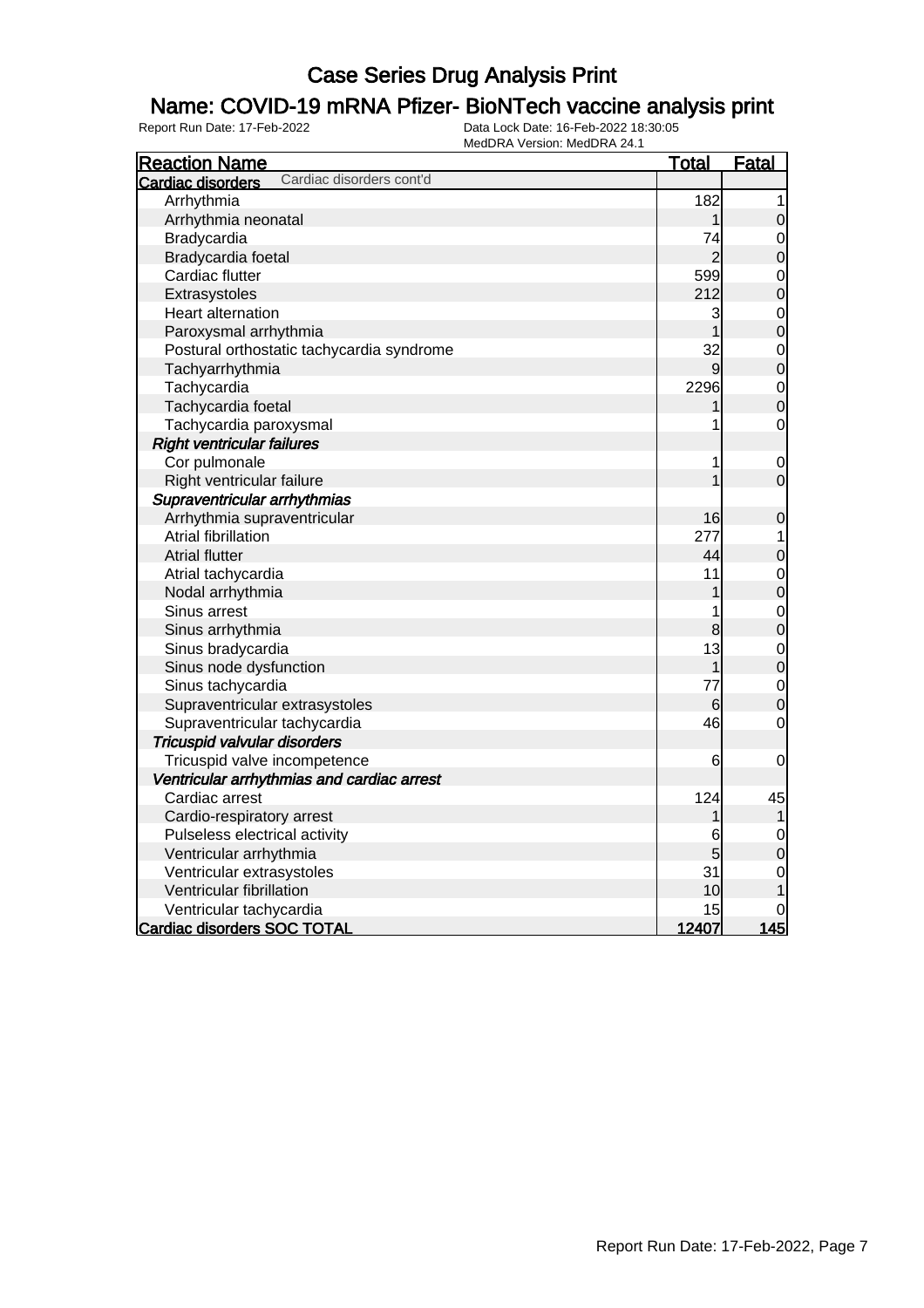#### Name: COVID-19 mRNA Pfizer- BioNTech vaccine analysis print

| <b>Reaction Name</b>                                 | <u>Total</u>   | <b>Fatal</b>   |
|------------------------------------------------------|----------------|----------------|
| <b>Congenital disorders</b>                          |                |                |
| Autosomal chromosomal abnormalities                  |                |                |
| Trisomy 8                                            | 1              | $\mathbf 0$    |
| Cardiac disorders congenital NEC                     |                |                |
| Heart disease congenital                             | 18             | 0              |
| Cardiac hypoplasias congenital                       |                |                |
| Ventricular hypoplasia                               | 1              | $\mathbf 0$    |
| Cardiac septal defects congenital                    |                |                |
| Atrial septal defect                                 | 2              | 0              |
| Hypertrophic cardiomyopathy                          | 1              | 0              |
| Ventricular septal defect                            | 1              | $\overline{0}$ |
| Cardiac valve disorders congenital                   |                |                |
| Bicuspid aortic valve                                | 1              | $\mathbf 0$    |
| Central nervous system disorders congenital NEC      |                |                |
| Spina bifida                                         | 2              |                |
| Syringomyelia                                        | 1              | 0              |
| Cerebellar disorders congenital                      |                |                |
| Arnold-Chiari malformation                           | 1              | 0              |
| Hereditary ataxia                                    |                | $\overline{0}$ |
| Cerebral disorders congenital                        |                |                |
| Anencephaly                                          | 2              | 0              |
| Cerebral palsy                                       | 4              | 0              |
| Congenital hydrocephalus                             | 1              | $\overline{0}$ |
| <b>Chromosomal abnormalities NEC</b>                 |                |                |
| Cytogenetic abnormality                              | 1              | $\mathbf 0$    |
| Coagulation disorders congenital                     |                |                |
| Factor IX deficiency                                 | 1              | 0              |
| Haemophilia                                          | $\overline{2}$ | 0              |
| <b>Congenital disorders NEC</b>                      |                |                |
| Congenital anomaly                                   | 1              | $\mathbf 0$    |
| Foetal malformation                                  |                | 0              |
| Heterotaxia                                          | 1              | $\mathbf 0$    |
| Connective tissue disorders congenital               |                |                |
| Ehlers-Danlos syndrome                               | 5              | 0              |
| Gastrointestinal tract disorders congenital NEC      |                |                |
| Gastroschisis                                        | 3              | 0              |
| Genetic polymorphisms                                |                |                |
| Genetic polymorphism                                 | 1              | 0              |
| Great vessel disorders congenital                    |                |                |
| Congenital great vessel anomaly                      | 1              | 0              |
| Transposition of the great vessels                   |                | $\mathbf 0$    |
| Haematological disorders congenital NEC              |                |                |
| Amegakaryocytic thrombocytopenia                     | 1              | 0              |
| Neonatal alloimmune thrombocytopenia                 | 1              | $\overline{0}$ |
| Haemoglobinopathies congenital                       |                |                |
| Congenital methaemoglobinaemia                       | 1              | 0              |
| Immune system abnormalities congenital               |                |                |
| Combined immunodeficiency                            | 1              | 0              |
| Inborn errors of lipid metabolism                    |                |                |
| Short-chain acyl-coenzyme A dehydrogenase deficiency | 1              | 0              |
| <b>Inborn errors of metabolism NEC</b>               |                |                |
| Alpha-1 antitrypsin deficiency                       | 1              | 0              |
| Inborn errors of porphyrin metabolism                |                |                |
| Porphyria                                            | 1              | 0              |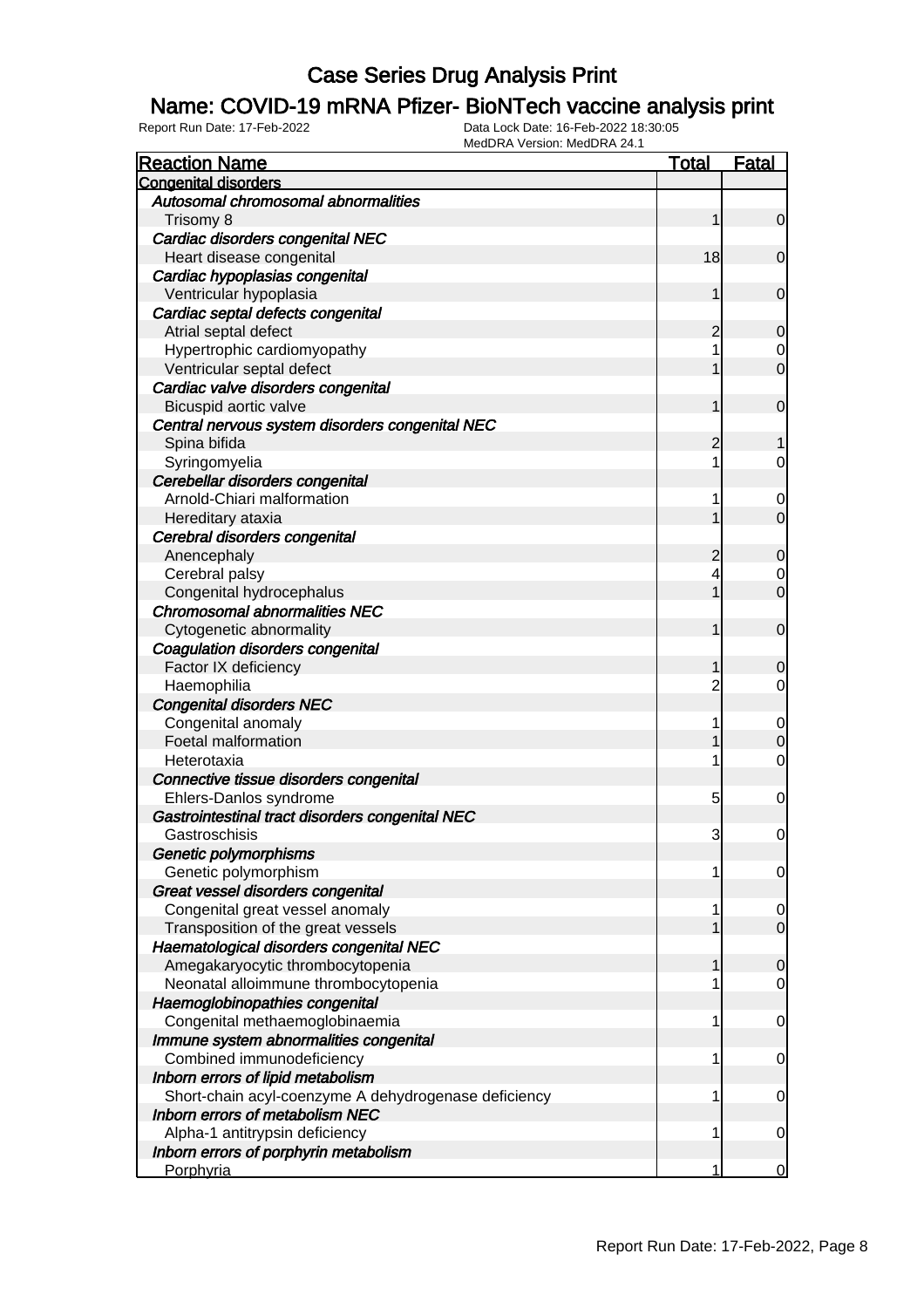### Name: COVID-19 mRNA Pfizer- BioNTech vaccine analysis print

| <b>Reaction Name</b>                                                | <b>Total</b> | <b>Fatal</b>                     |
|---------------------------------------------------------------------|--------------|----------------------------------|
| <b>Congenital disorders</b> Congenital disorders cont'd             |              |                                  |
| Laryngeal and tracheal disorders congenital                         |              |                                  |
| Laryngomalacia                                                      | 1            | $\overline{0}$                   |
| Lymphatic system disorders congenital                               |              |                                  |
| Cystic lymphangioma                                                 | 3            | $\overline{0}$                   |
| Male reproductive tract disorders congenital                        |              |                                  |
| Cryptorchism                                                        | 1            | $\overline{0}$                   |
| Micropenis                                                          | 4            | $\overline{O}$                   |
| Penoscrotal fusion                                                  |              | $\mathbf 0$                      |
| Phimosis                                                            |              | $\overline{0}$                   |
| Musculoskeletal and connective tissue disorders of limbs congenital |              |                                  |
| Developmental hip dysplasia                                         |              | $\mathbf 0$                      |
| Limb malformation                                                   |              | $\mathbf 0$                      |
| Musculoskeletal and connective tissue disorders of skull congenital |              |                                  |
| Platybasia                                                          | 1            | $\overline{0}$                   |
| Musculoskeletal and connective tissue disorders of spine congenital |              |                                  |
| <b>Block vertebra</b>                                               |              |                                  |
|                                                                     |              | $\overline{0}$<br>$\overline{0}$ |
| Brachyolmia                                                         |              |                                  |
| Musculoskeletal disorders congenital NEC                            |              |                                  |
| Dysmorphism                                                         | 1            | $\overline{0}$                   |
| Neurological disorders congenital NEC                               |              |                                  |
| Familial hemiplegic migraine                                        | 2            | $\mathbf 0$                      |
| Familial periodic paralysis                                         |              | $\overline{0}$                   |
| Moebius II syndrome                                                 |              | $\overline{0}$                   |
| Neurofibromatosis                                                   |              | $\mathbf 0$                      |
| Tourette's disorder                                                 | 4            | $\overline{0}$                   |
| Ocular disorders congenital NEC                                     |              |                                  |
| Colour blindness                                                    | 4            | $\mathbf 0$                      |
| Congenital eye disorder                                             |              | $\mathbf 0$                      |
| Palate disorders congenital                                         |              |                                  |
| Cleft lip and palate                                                | 2            | $\mathbf 0$                      |
| Peripheral nervous system disorders congenital NEC                  |              |                                  |
| Hereditary neuropathy with liability to pressure palsies            | 1            | $\mathbf 0$                      |
| Paroxysmal extreme pain disorder                                    |              | $\overline{0}$                   |
| Pulmonary and bronchial disorders congenital                        |              |                                  |
| Congenital cystic lung                                              | 1            | $\overline{0}$                   |
| Retinal disorders congenital                                        |              |                                  |
| Retinitis pigmentosa                                                |              | $\overline{0}$                   |
| Sex chromosomal abnormalities                                       |              |                                  |
| Turner's syndrome                                                   |              | $\overline{0}$                   |
| Skin and subcutaneous tissue disorders congenital NEC               |              |                                  |
| Acral peeling skin syndrome                                         | 1            | $\overline{0}$                   |
| Tongue disorders congenital                                         |              |                                  |
| Ankyloglossia congenital                                            |              | $\overline{0}$                   |
| Vascular anomalies congenital NEC                                   |              |                                  |
| Congenital LUMBAR syndrome                                          |              | $\overline{0}$                   |
| Venous disorders congenital                                         |              |                                  |
| Anomalous pulmonary venous connection                               |              | $\mathbf 0$                      |
| <b>Congenital disorders SOC TOTAL</b>                               | 104          | 1                                |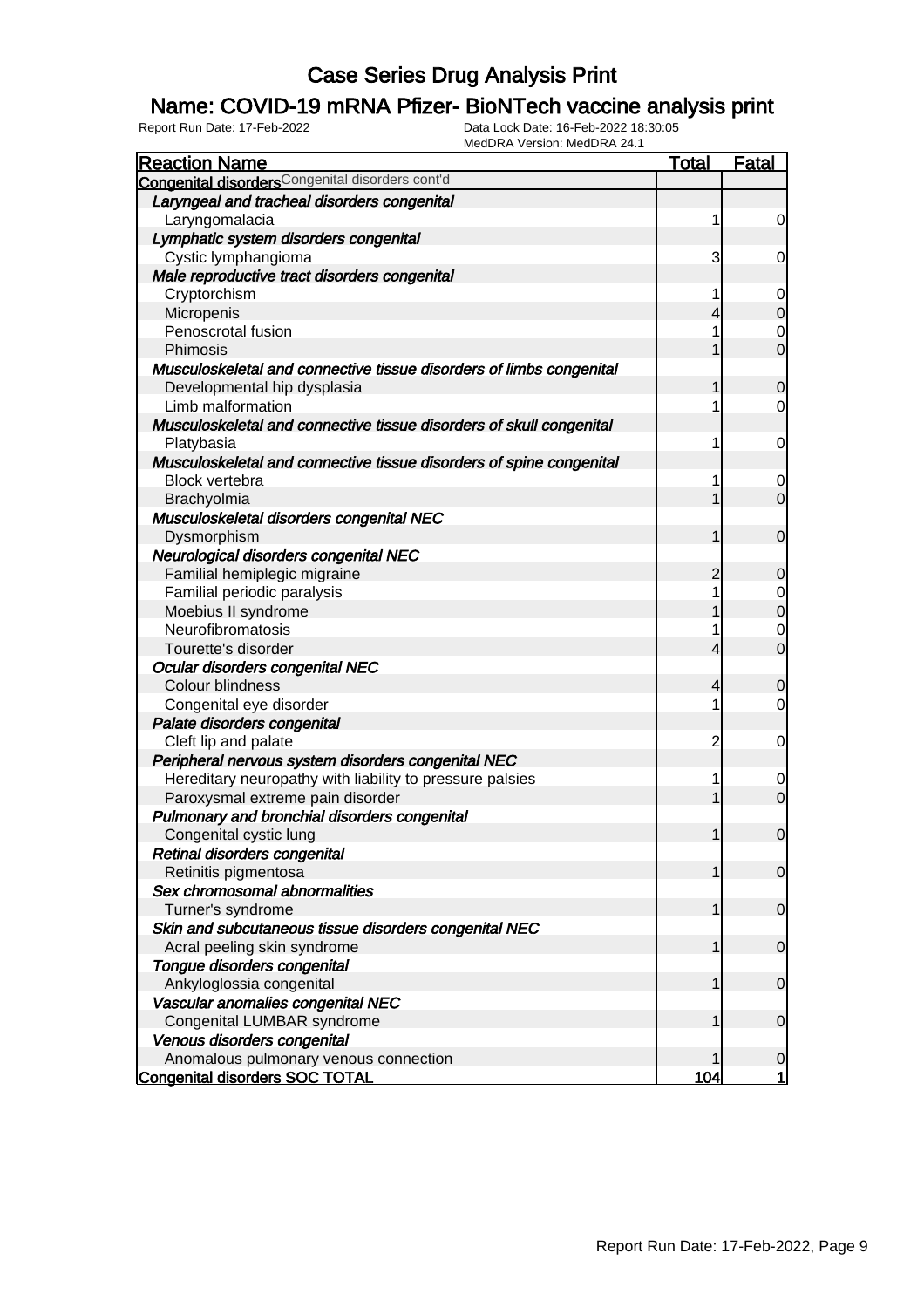#### Name: COVID-19 mRNA Pfizer- BioNTech vaccine analysis print

| Ear disorders                                      |                                 |
|----------------------------------------------------|---------------------------------|
|                                                    |                                 |
| Ear disorders NEC                                  |                                 |
| Ear canal erythema<br>1                            | 0                               |
| 39<br>Ear congestion                               | $\mathbf 0$                     |
| Ear discomfort<br>102                              | 0                               |
| 23<br>Ear disorder                                 | $\mathbf 0$                     |
| 13<br>Ear haemorrhage                              | $\mathbf 0$                     |
| Ear inflammation<br>1                              | $\mathbf 0$                     |
| 1147<br>Ear pain                                   | $\mathbf 0$                     |
| 12<br>Ear pruritus                                 | $\mathbf 0$                     |
| Ear swelling<br>39                                 | $\mathbf 0$                     |
| Otorrhoea<br>6                                     | $\mathbf 0$                     |
| Paraesthesia ear                                   | $\mathbf 0$                     |
| Eustachian tube disorders                          |                                 |
| Eustachian tube disorder<br>5                      | 0                               |
| 10<br>Eustachian tube dysfunction                  | $\mathbf 0$                     |
| Eustachian tube obstruction<br>6                   | $\mathbf 0$                     |
| <b>External ear disorders NEC</b>                  |                                 |
| Auricular swelling<br>2                            | 0                               |
| 12<br>Excessive cerumen production                 | $\mathbf 0$                     |
| External ear pain<br>$6 \,$                        | $\mathbf 0$                     |
| $\overline{2}$<br>Red ear syndrome                 | 0                               |
| <b>External ear infections and inflammations</b>   |                                 |
| External ear inflammation<br>$\overline{2}$        | 0                               |
| <b>Hearing disorders NEC</b>                       |                                 |
| Auditory disorder<br>6                             | $\mathbf 0$                     |
| $\overline{c}$<br><b>Diplacusis</b>                | $\mathbf 0$                     |
| <b>Hearing losses</b>                              |                                 |
| Conductive deafness                                | 0                               |
| 290<br>Deafness                                    | $\mathbf 0$                     |
| Deafness bilateral<br>11                           | 0                               |
| 25<br>Deafness neurosensory                        | $\mathbf 0$                     |
| Deafness transitory<br>9                           | $\boldsymbol{0}$                |
| 37<br>Deafness unilateral                          | $\mathbf 0$                     |
| 223<br>Hypoacusis                                  | $\mathbf 0$                     |
| 52<br>Sudden hearing loss                          | $\mathbf{0}$                    |
| Hyperacusia                                        |                                 |
| Hyperacusis<br>72                                  | $\overline{0}$                  |
| 3<br>Misophonia                                    | $\overline{0}$                  |
| Inner ear disorders NEC                            |                                 |
| Acute vestibular syndrome<br>$\overline{2}$        | 0                               |
| 13<br>Inner ear disorder                           | $\overline{0}$                  |
| Meniere's disease<br>13                            | $\mathbf 0$                     |
| 15<br>Vestibular disorder                          | 0                               |
| Inner ear infections and inflammations             |                                 |
| Inner ear inflammation<br>11                       | 0                               |
| Inner ear signs and symptoms                       |                                 |
| Motion sickness                                    |                                 |
| 69                                                 | 0                               |
| Phobic postural vertigo<br><b>Tinnitus</b><br>2379 | 0                               |
| 1626                                               | $\mathbf 0$                     |
| Vertigo<br>13                                      | $\mathbf 0$                     |
| Vertigo labyrinthine<br>84                         | $\mathbf 0$<br>$\boldsymbol{0}$ |
| Vertigo positional<br><b>Mastoid disorders</b>     |                                 |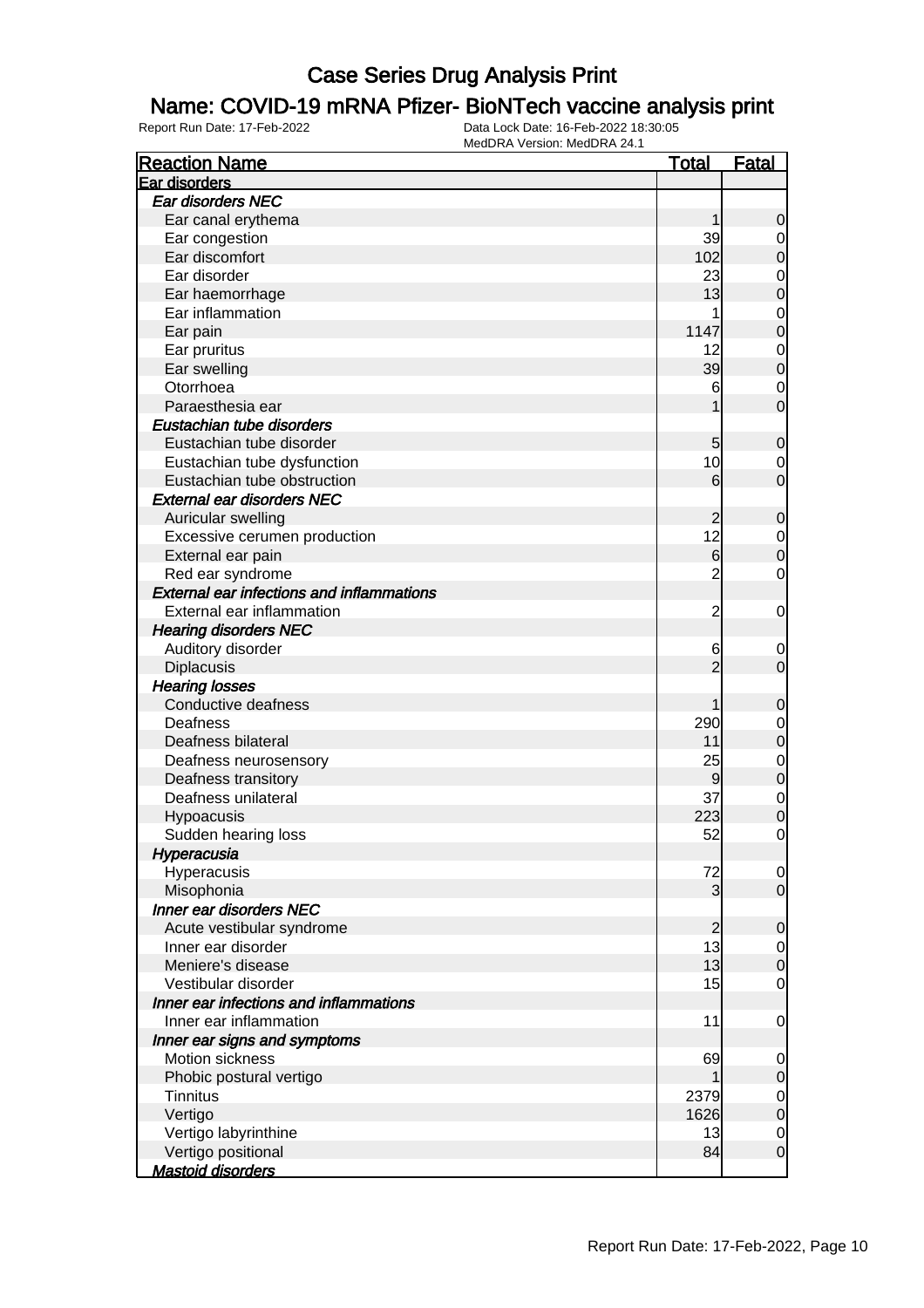#### Name: COVID-19 mRNA Pfizer- BioNTech vaccine analysis print

| <b>Reaction Name</b>                          | Total | Fatal    |
|-----------------------------------------------|-------|----------|
| Ear disorders cont'd<br>Ear disorders         |       |          |
| Mastoid effusion                              |       | Ωl       |
| Middle ear disorders NEC                      |       |          |
| Middle ear disorder                           |       | $\Omega$ |
| Middle ear effusion                           |       | $\Omega$ |
| Middle ear infections and inflammations       |       |          |
| Middle ear inflammation                       |       | $\Omega$ |
| Tympanic membrane disorders (excl infections) |       |          |
| Tympanic membrane perforation                 |       | Ωl       |
| Ear disorders SOC TOTAL                       | 6305  |          |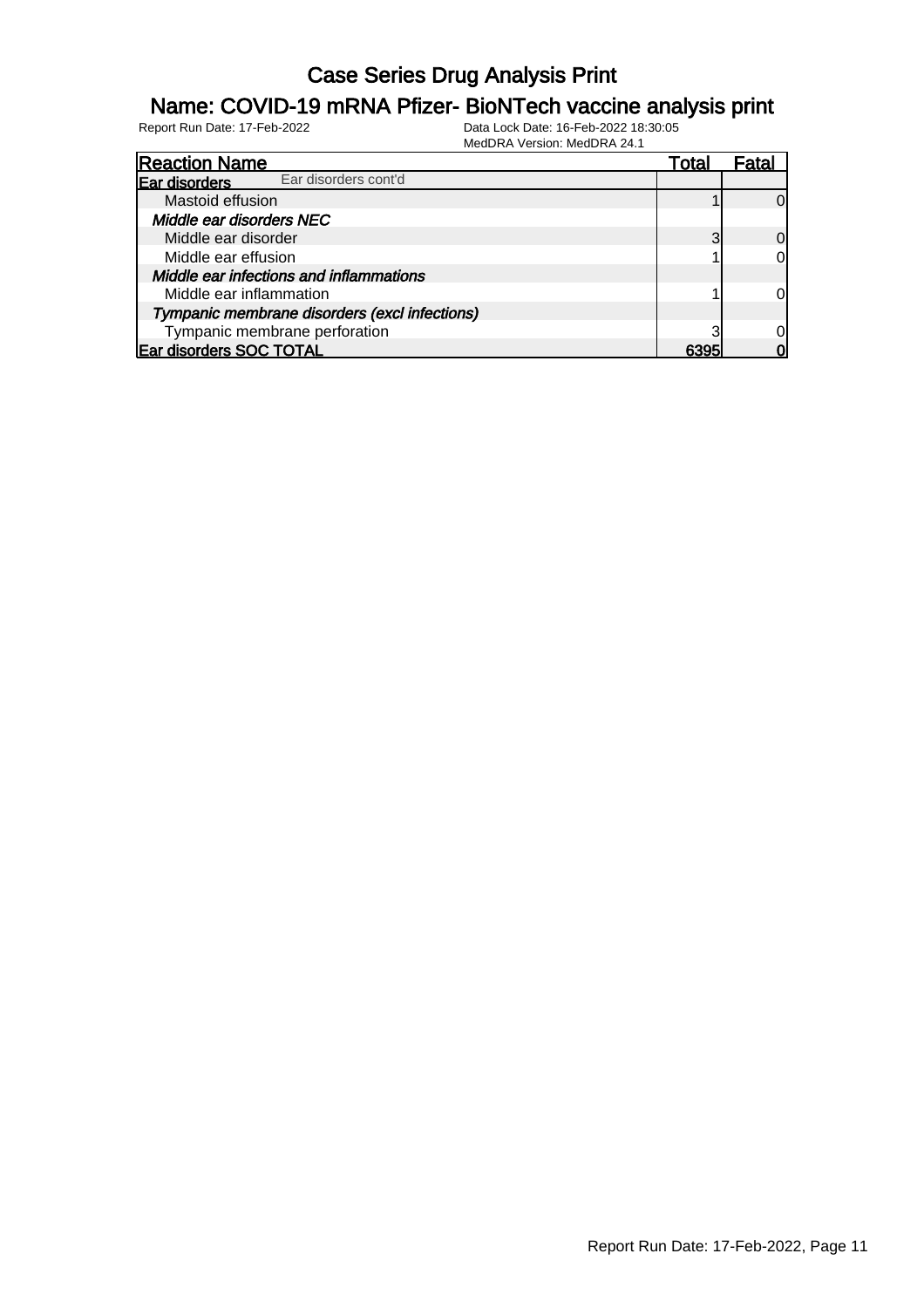#### Name: COVID-19 mRNA Pfizer- BioNTech vaccine analysis print

| <b>Endocrine disorders</b><br>Acute and chronic thyroiditis<br>Autoimmune thyroiditis<br>3<br>23<br>Thyroiditis<br>3<br>Thyroiditis acute<br>Thyroiditis subacute<br><b>Adrenal cortical hypofunctions</b><br>Addison's disease<br>$\overline{\mathbf{c}}$<br>3<br>Adrenal insufficiency<br>16<br>Adrenocortical insufficiency acute<br><b>Adrenal gland disorders NEC</b><br>Adrenal disorder<br>3<br>3<br>Adrenal haemorrhage<br>Anterior pituitary hyperfunction<br>Pituitary-dependent Cushing's syndrome<br>1<br>Anterior pituitary hypofunction<br>Hypopituitarism<br>1<br>Luteal phase deficiency<br>1<br>Endocrine abnormalities of gonadal function NEC<br>Oestrogen deficiency<br>1<br>Endocrine abnormalities of puberty<br>Delayed menarche<br>20<br>Premature menarche<br>Female gonadal function disorders<br>Anovulatory cycle<br>64<br>35<br>Ovulation delayed<br>Male gonadal function disorders<br>Androgen deficiency<br>1<br><b>Thyroid disorders NEC</b><br>Autoimmune thyroid disorder<br>1 |
|-------------------------------------------------------------------------------------------------------------------------------------------------------------------------------------------------------------------------------------------------------------------------------------------------------------------------------------------------------------------------------------------------------------------------------------------------------------------------------------------------------------------------------------------------------------------------------------------------------------------------------------------------------------------------------------------------------------------------------------------------------------------------------------------------------------------------------------------------------------------------------------------------------------------------------------------------------------------------------------------------------------------|
|                                                                                                                                                                                                                                                                                                                                                                                                                                                                                                                                                                                                                                                                                                                                                                                                                                                                                                                                                                                                                   |
|                                                                                                                                                                                                                                                                                                                                                                                                                                                                                                                                                                                                                                                                                                                                                                                                                                                                                                                                                                                                                   |
|                                                                                                                                                                                                                                                                                                                                                                                                                                                                                                                                                                                                                                                                                                                                                                                                                                                                                                                                                                                                                   |
|                                                                                                                                                                                                                                                                                                                                                                                                                                                                                                                                                                                                                                                                                                                                                                                                                                                                                                                                                                                                                   |
|                                                                                                                                                                                                                                                                                                                                                                                                                                                                                                                                                                                                                                                                                                                                                                                                                                                                                                                                                                                                                   |
|                                                                                                                                                                                                                                                                                                                                                                                                                                                                                                                                                                                                                                                                                                                                                                                                                                                                                                                                                                                                                   |
|                                                                                                                                                                                                                                                                                                                                                                                                                                                                                                                                                                                                                                                                                                                                                                                                                                                                                                                                                                                                                   |
|                                                                                                                                                                                                                                                                                                                                                                                                                                                                                                                                                                                                                                                                                                                                                                                                                                                                                                                                                                                                                   |
|                                                                                                                                                                                                                                                                                                                                                                                                                                                                                                                                                                                                                                                                                                                                                                                                                                                                                                                                                                                                                   |
|                                                                                                                                                                                                                                                                                                                                                                                                                                                                                                                                                                                                                                                                                                                                                                                                                                                                                                                                                                                                                   |
|                                                                                                                                                                                                                                                                                                                                                                                                                                                                                                                                                                                                                                                                                                                                                                                                                                                                                                                                                                                                                   |
|                                                                                                                                                                                                                                                                                                                                                                                                                                                                                                                                                                                                                                                                                                                                                                                                                                                                                                                                                                                                                   |
|                                                                                                                                                                                                                                                                                                                                                                                                                                                                                                                                                                                                                                                                                                                                                                                                                                                                                                                                                                                                                   |
|                                                                                                                                                                                                                                                                                                                                                                                                                                                                                                                                                                                                                                                                                                                                                                                                                                                                                                                                                                                                                   |
|                                                                                                                                                                                                                                                                                                                                                                                                                                                                                                                                                                                                                                                                                                                                                                                                                                                                                                                                                                                                                   |
|                                                                                                                                                                                                                                                                                                                                                                                                                                                                                                                                                                                                                                                                                                                                                                                                                                                                                                                                                                                                                   |
|                                                                                                                                                                                                                                                                                                                                                                                                                                                                                                                                                                                                                                                                                                                                                                                                                                                                                                                                                                                                                   |
|                                                                                                                                                                                                                                                                                                                                                                                                                                                                                                                                                                                                                                                                                                                                                                                                                                                                                                                                                                                                                   |
|                                                                                                                                                                                                                                                                                                                                                                                                                                                                                                                                                                                                                                                                                                                                                                                                                                                                                                                                                                                                                   |
|                                                                                                                                                                                                                                                                                                                                                                                                                                                                                                                                                                                                                                                                                                                                                                                                                                                                                                                                                                                                                   |
|                                                                                                                                                                                                                                                                                                                                                                                                                                                                                                                                                                                                                                                                                                                                                                                                                                                                                                                                                                                                                   |
|                                                                                                                                                                                                                                                                                                                                                                                                                                                                                                                                                                                                                                                                                                                                                                                                                                                                                                                                                                                                                   |
|                                                                                                                                                                                                                                                                                                                                                                                                                                                                                                                                                                                                                                                                                                                                                                                                                                                                                                                                                                                                                   |
|                                                                                                                                                                                                                                                                                                                                                                                                                                                                                                                                                                                                                                                                                                                                                                                                                                                                                                                                                                                                                   |
|                                                                                                                                                                                                                                                                                                                                                                                                                                                                                                                                                                                                                                                                                                                                                                                                                                                                                                                                                                                                                   |
|                                                                                                                                                                                                                                                                                                                                                                                                                                                                                                                                                                                                                                                                                                                                                                                                                                                                                                                                                                                                                   |
|                                                                                                                                                                                                                                                                                                                                                                                                                                                                                                                                                                                                                                                                                                                                                                                                                                                                                                                                                                                                                   |
|                                                                                                                                                                                                                                                                                                                                                                                                                                                                                                                                                                                                                                                                                                                                                                                                                                                                                                                                                                                                                   |
|                                                                                                                                                                                                                                                                                                                                                                                                                                                                                                                                                                                                                                                                                                                                                                                                                                                                                                                                                                                                                   |
|                                                                                                                                                                                                                                                                                                                                                                                                                                                                                                                                                                                                                                                                                                                                                                                                                                                                                                                                                                                                                   |
| 16<br>Goitre                                                                                                                                                                                                                                                                                                                                                                                                                                                                                                                                                                                                                                                                                                                                                                                                                                                                                                                                                                                                      |
| 10<br>Thyroid disorder                                                                                                                                                                                                                                                                                                                                                                                                                                                                                                                                                                                                                                                                                                                                                                                                                                                                                                                                                                                            |
| $\overline{2}$<br>Thyroid mass<br>11                                                                                                                                                                                                                                                                                                                                                                                                                                                                                                                                                                                                                                                                                                                                                                                                                                                                                                                                                                              |
| Thyroid pain                                                                                                                                                                                                                                                                                                                                                                                                                                                                                                                                                                                                                                                                                                                                                                                                                                                                                                                                                                                                      |
| <b>Thyroid hyperfunction disorders</b><br>Basedow's disease<br>12                                                                                                                                                                                                                                                                                                                                                                                                                                                                                                                                                                                                                                                                                                                                                                                                                                                                                                                                                 |
| Hyperthyroidism<br>53                                                                                                                                                                                                                                                                                                                                                                                                                                                                                                                                                                                                                                                                                                                                                                                                                                                                                                                                                                                             |
| Primary hyperthyroidism<br>1                                                                                                                                                                                                                                                                                                                                                                                                                                                                                                                                                                                                                                                                                                                                                                                                                                                                                                                                                                                      |
| Thyrotoxic crisis<br>5                                                                                                                                                                                                                                                                                                                                                                                                                                                                                                                                                                                                                                                                                                                                                                                                                                                                                                                                                                                            |
| <b>Thyroid hypofunction disorders</b>                                                                                                                                                                                                                                                                                                                                                                                                                                                                                                                                                                                                                                                                                                                                                                                                                                                                                                                                                                             |
| Autoimmune hypothyroidism<br>1                                                                                                                                                                                                                                                                                                                                                                                                                                                                                                                                                                                                                                                                                                                                                                                                                                                                                                                                                                                    |
| Hypothyroidic goitre                                                                                                                                                                                                                                                                                                                                                                                                                                                                                                                                                                                                                                                                                                                                                                                                                                                                                                                                                                                              |
| Hypothyroidism<br>41                                                                                                                                                                                                                                                                                                                                                                                                                                                                                                                                                                                                                                                                                                                                                                                                                                                                                                                                                                                              |
| Immune-mediated hypothyroidism<br>1                                                                                                                                                                                                                                                                                                                                                                                                                                                                                                                                                                                                                                                                                                                                                                                                                                                                                                                                                                               |
| Myxoedema                                                                                                                                                                                                                                                                                                                                                                                                                                                                                                                                                                                                                                                                                                                                                                                                                                                                                                                                                                                                         |
| <b>Endocrine disorders SOC TOTAL</b><br>347                                                                                                                                                                                                                                                                                                                                                                                                                                                                                                                                                                                                                                                                                                                                                                                                                                                                                                                                                                       |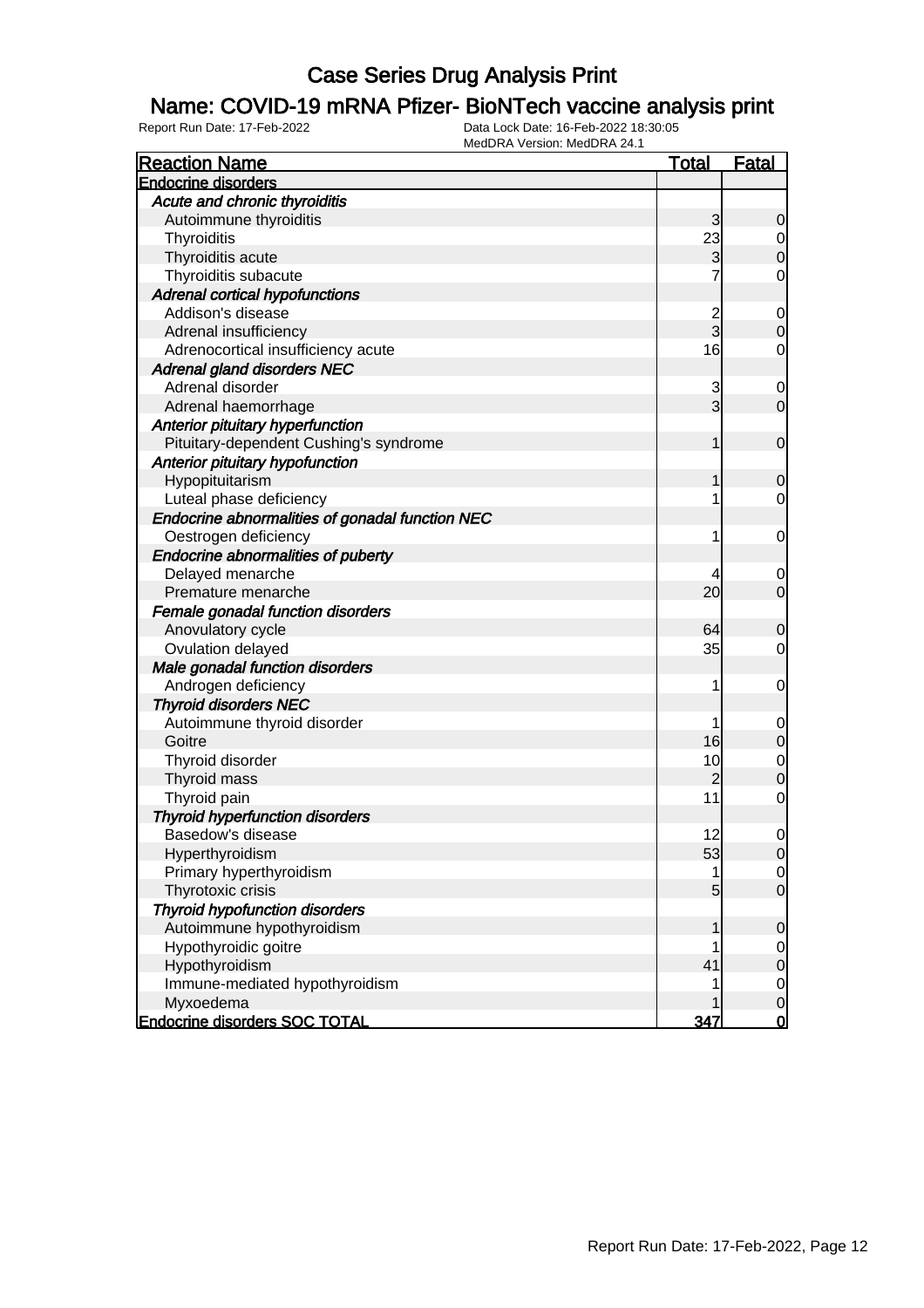#### Name: COVID-19 mRNA Pfizer- BioNTech vaccine analysis print

| <b>Reaction Name</b>                                              | <b>Total</b>    | <b>Fatal</b>   |
|-------------------------------------------------------------------|-----------------|----------------|
| Eve disorders                                                     |                 |                |
| Amblyopic vision impairment                                       |                 |                |
| Amblyopia                                                         | 7               | $\overline{0}$ |
| Anterior chamber bleeding and vascular disorders                  |                 |                |
| Spontaneous hyphaema                                              | 1               | $\mathbf 0$    |
| <b>Cataract conditions</b>                                        |                 |                |
| Cataract                                                          | 15              | $\mathbf 0$    |
| Choroid and vitreous haemorrhages and vascular disorders          |                 |                |
| Choroidal haemorrhage                                             | 1               | 0              |
| Choroidal neovascularisation                                      |                 | 0              |
| Vitreous haemorrhage                                              | 4               | $\mathbf 0$    |
| Choroid and vitreous structural change, deposit and degeneration  |                 |                |
| Chorioretinopathy                                                 | 8               | 0              |
| Vitreous detachment                                               | 21              | 0              |
| Vitreous floaters                                                 | 117             | $\mathbf 0$    |
| Colour blindness (incl acquired)                                  |                 |                |
| Colour blindness acquired                                         | 1               | 0              |
| Dyschromatopsia                                                   | 11              | $\overline{0}$ |
| Conjunctival and corneal bleeding and vascular disorders          |                 |                |
| Conjunctival haemorrhage                                          | 51              | 0              |
| Scleral haemorrhage                                               |                 | $\mathbf 0$    |
| Conjunctival infections, irritations and inflammations            |                 |                |
| Conjunctival hyperaemia                                           | $\overline{c}$  | $\mathbf 0$    |
| Conjunctival irritation                                           | 1               | $\overline{0}$ |
| Conjunctival oedema                                               | 3               | $\mathbf 0$    |
| Conjunctival ulcer                                                | 1               | 0              |
| Conjunctivitis allergic                                           | $\overline{2}$  | $\mathbf 0$    |
| Corneal infections, oedemas and inflammations                     |                 |                |
| Corneal oedema                                                    | 3               | $\mathbf 0$    |
| Keratitis                                                         | 7               | 0              |
| <b>Ulcerative keratitis</b>                                       | $5\overline{)}$ | $\mathbf 0$    |
| Corneal structural change, deposit and degeneration               |                 |                |
| Corneal scar                                                      | 1               | $\mathbf 0$    |
| <b>Eyelid movement disorders</b>                                  |                 |                |
| Blepharospasm                                                     | 165             | 0              |
| Excessive eye blinking                                            | 6               | $\mathbf 0$    |
| Eyelid function disorder                                          | 3               | $\overline{0}$ |
| Eyelid myokymia                                                   | 4               | $\overline{0}$ |
| Eyelid ptosis                                                     | 50              | $\mathbf 0$    |
| Paralytic lagophthalmos                                           | 2               | $\mathbf 0$    |
| Glaucomas (excl congenital)                                       |                 |                |
| Angle closure glaucoma                                            | $\overline{c}$  | $\mathbf 0$    |
| Glaucoma                                                          | $\bf{8}$        | $\mathbf 0$    |
| Ocular hypertension                                               |                 | $\mathbf 0$    |
| Iris and ciliary body structural change, deposit and degeneration |                 |                |
| Eye colour change                                                 | 3               | $\mathbf 0$    |
| Iris and uveal tract infections, irritations and inflammations    |                 |                |
| Autoimmune uveitis                                                | 3               | $\mathbf 0$    |
| Iridocyclitis                                                     | 19              | $\mathbf 0$    |
| Iritis                                                            | 12              | $\overline{0}$ |
| <b>Uveitis</b>                                                    | 54              | $\mathbf 0$    |
| Vogt-Koyanagi-Harada disease                                      |                 | $\mathbf 0$    |
| <b>Lacrimation disorders</b>                                      |                 |                |
| Dry eye                                                           | 174             | $\overline{0}$ |
|                                                                   |                 |                |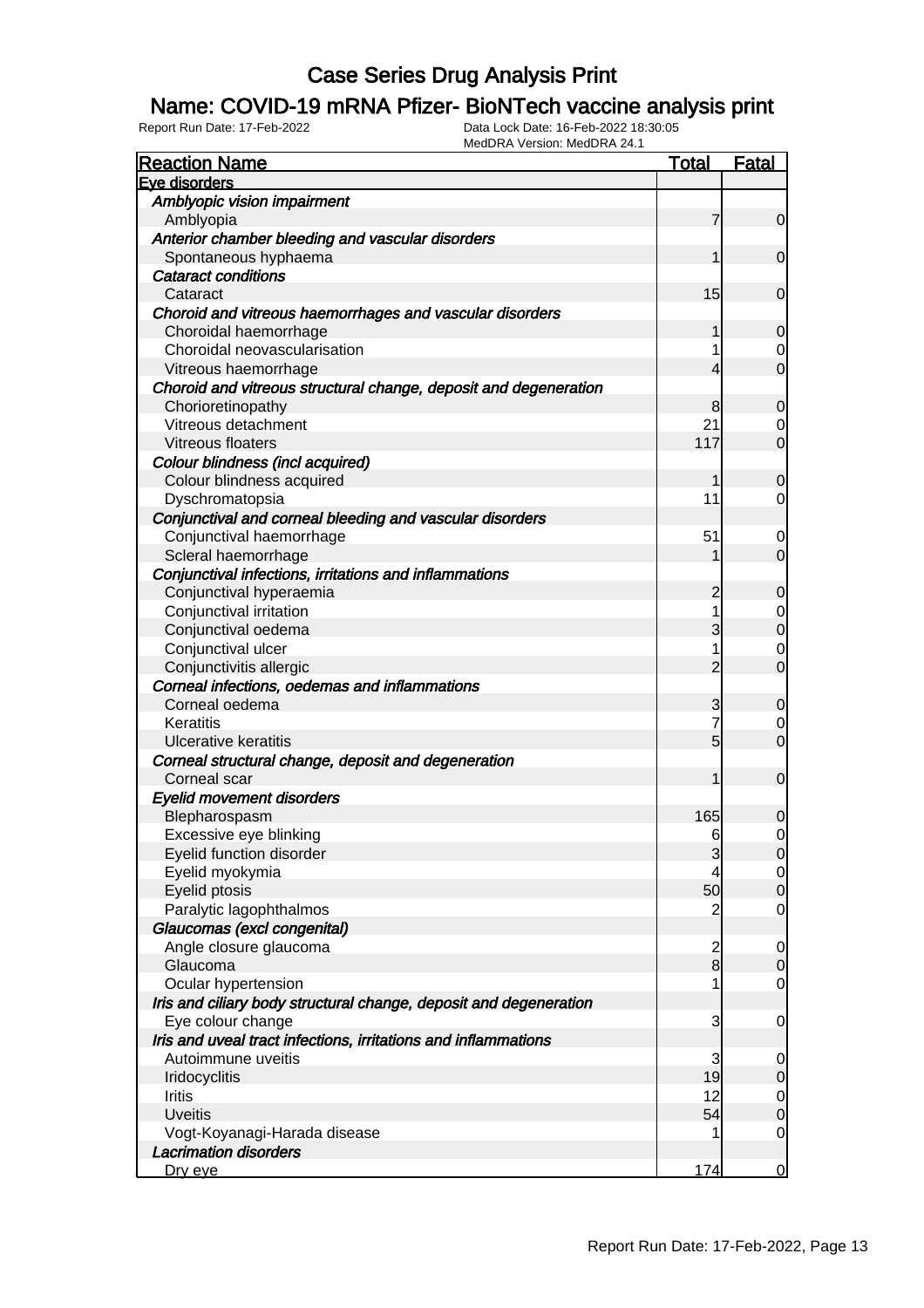### Name: COVID-19 mRNA Pfizer- BioNTech vaccine analysis print

| <b>Reaction Name</b>                                             | <b>Total</b>   | <b>Fatal</b>     |
|------------------------------------------------------------------|----------------|------------------|
| Eye disorders cont'd<br>Eye disorders                            |                |                  |
| Lacrimation increased                                            | 163            | $\overline{0}$   |
| Lid bleeding and vascular disorders                              |                |                  |
| Eyelid bleeding                                                  | 1              | $\mathbf 0$      |
| Lid, lash and lacrimal infections, irritations and inflammations |                |                  |
| <b>Blepharitis</b>                                               | 19             | $\mathbf 0$      |
| <b>Blepharitis allergic</b>                                      |                | 0                |
| Chalazion                                                        | 7              | $\overline{0}$   |
| Eczema eyelids                                                   | 9              | $\mathbf 0$      |
| Erythema of eyelid                                               | 11             | $\overline{0}$   |
| Eyelid cyst                                                      | 7              | $\mathbf 0$      |
| <b>Eyelid irritation</b>                                         | 4              | $\overline{0}$   |
| Eyelid margin crusting                                           | 5              | $\mathbf 0$      |
| Eyelid oedema                                                    | 14             | $\overline{0}$   |
| Eyelid rash                                                      | 20             | $\mathbf 0$      |
| Meibomian gland dysfunction                                      |                | $\overline{0}$   |
| Swelling of eyelid                                               | 145            | $\mathbf 0$      |
| Swollen tear duct                                                | 2              | $\overline{0}$   |
| Lid, lash and lacrimal structural disorders                      |                |                  |
| Dacryostenosis acquired                                          | $\overline{c}$ | $\boldsymbol{0}$ |
| Dermatochalasis                                                  |                | $\mathbf 0$      |
| Ectropion                                                        |                | $\overline{0}$   |
| Eyelash changes                                                  |                | $\mathbf 0$      |
| Eyelid exfoliation                                               | 3              | $\overline{0}$   |
| Eyelid skin dryness                                              | $\overline{c}$ | $\mathbf 0$      |
| Eyelid thickening                                                |                | $\mathbf 0$      |
| Floppy eyelid syndrome                                           |                | $\mathbf 0$      |
| Growth of eyelashes                                              | 3              | $\overline{0}$   |
| Lacrimal gland enlargement                                       |                | $\mathbf 0$      |
| Lagophthalmos                                                    | 4              | $\mathbf 0$      |
| Ocular bleeding and vascular disorders NEC                       |                |                  |
| Eye haematoma                                                    | 4              | $\mathbf 0$      |
| Eye haemorrhage                                                  | 37             | $\mathbf 0$      |
| Ocular vascular disorder                                         | $\overline{c}$ | $\mathbf 0$      |
| Ophthalmic vein thrombosis                                       | 1              | $\mathbf 0$      |
| <b>Ocular disorders NEC</b>                                      |                |                  |
| Chorioretinal disorder                                           | 1              | $\overline{0}$   |
| Dark circles under eyes                                          | 10             | 0                |
| Eye disorder                                                     | 41             | $\overline{0}$   |
| Eye oedema                                                       | 19             | $\mathbf 0$      |
| Eye pain                                                         | 1277           | $\mathbf 0$      |
| Eye swelling                                                     | 641            | $\mathbf 0$      |
| Eye symptom                                                      | 9              | $\overline{0}$   |
| Eye ulcer                                                        | 5              | $\mathbf 0$      |
| Eyelid disorder                                                  | 17             | $\mathbf 0$      |
| Eyelid pain                                                      | 15             | $\mathbf 0$      |
| Eyelids pruritus                                                 | 8              | $\mathbf 0$      |
| Ocular discomfort                                                | 34             | $\mathbf 0$      |
| Periorbital oedema                                               | 19             | $\mathbf 0$      |
| Periorbital pain                                                 | 3              | $\mathbf 0$      |
| Periorbital swelling                                             | 127            | $\overline{0}$   |
| Retinal disorder                                                 | $\overline{c}$ | $\mathbf 0$      |
| Vitreous disorder                                                | 1              | $\mathbf 0$      |
| Ocular infections, inflammations and associated manifestations   |                |                  |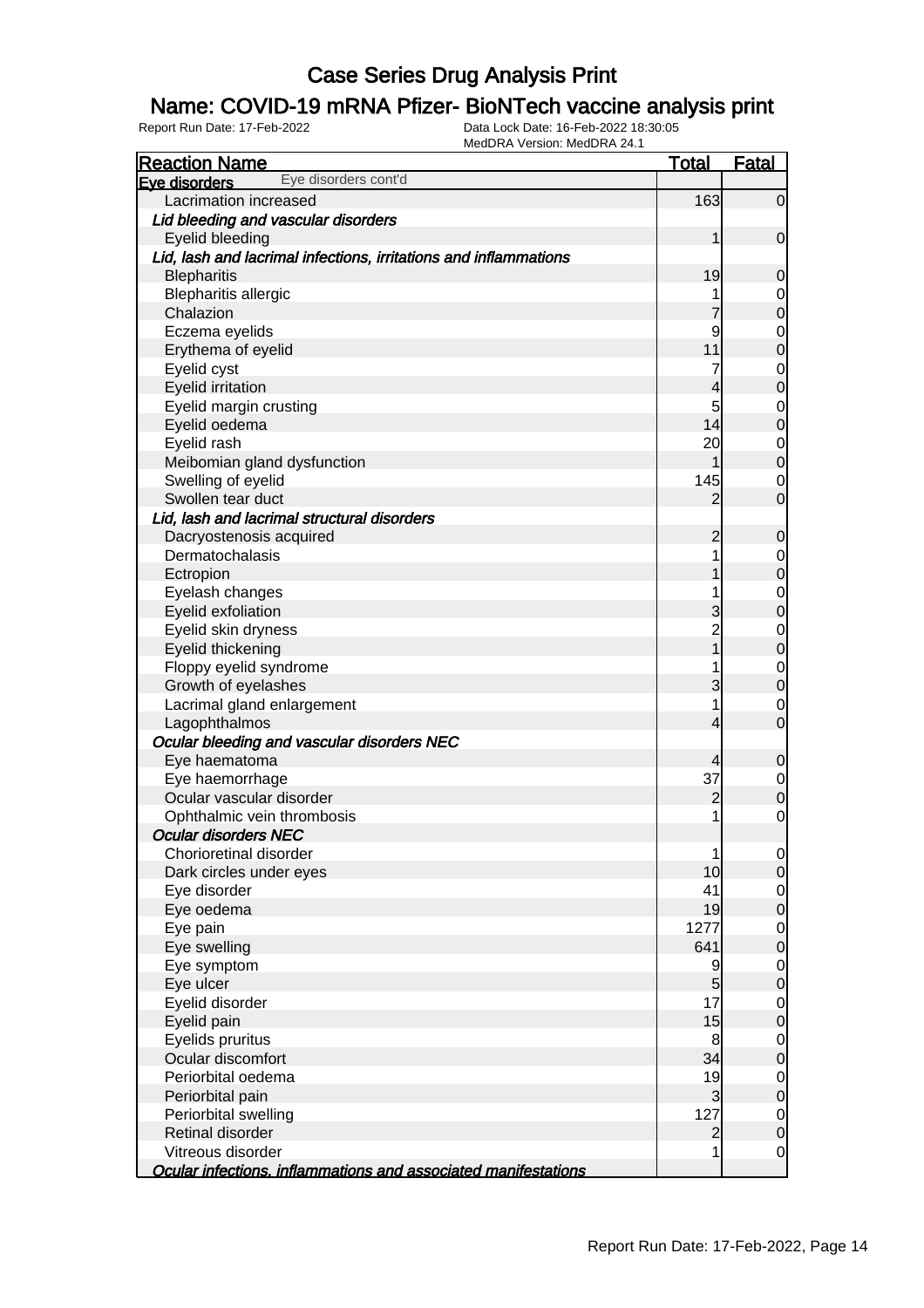### Name: COVID-19 mRNA Pfizer- BioNTech vaccine analysis print

| <b>Reaction Name</b>                                       | <u>Total</u>   | <u>Fatal</u>   |
|------------------------------------------------------------|----------------|----------------|
| Eye disorders cont'd<br>Eye disorders                      |                |                |
| Eye allergy                                                | 22             | 0              |
| Eye discharge                                              | 33             | 0              |
| Eye inflammation                                           | 39             | 0              |
| Eye irritation                                             | 105            | 0              |
| Eye pruritus                                               | 279            | 0              |
| Limbal swelling                                            | 4              | 0              |
| Ocular hyperaemia                                          | 260            | 0              |
| Ocular nerve and muscle disorders                          |                |                |
| Binocular eye movement disorder                            | 1              | $\mathbf 0$    |
| Extraocular muscle disorder                                |                | 0              |
| Extraocular muscle paresis                                 | 3              | 0              |
| Eye movement disorder                                      | 42             | 0              |
| Gaze palsy                                                 | 3              | 0              |
| Ocular myasthenia                                          |                | $\mathbf 0$    |
| Ophthalmoplegia                                            | 5              | 0              |
| <b>Strabismus</b>                                          | 10             | 0              |
| <b>Ocular sensation disorders</b>                          |                |                |
| Abnormal sensation in eye                                  | 22             | 0              |
| Asthenopia                                                 | 172            | 0              |
| Eye paraesthesia                                           | $\overline{c}$ | $\mathbf 0$    |
| Eyelid sensory disorder                                    | 3              | $\mathbf 0$    |
| Foreign body sensation in eyes                             | 19             | $\mathbf 0$    |
| Hypoaesthesia eye                                          | 18             | 0              |
| Photophobia                                                | 519            | $\mathbf 0$    |
| <b>Optic disc abnormalities NEC</b>                        |                |                |
| Papilloedema                                               | 8              | $\mathbf 0$    |
| Optic nerve bleeding and vascular disorders                |                |                |
| Optic disc haemorrhage                                     | 1              | 0              |
| Optic ischaemic neuropathy                                 | 4              | 0              |
| Orbital infections, inflammations and irritations          |                |                |
| Parophthalmia                                              | 1              | $\mathbf 0$    |
| Orbital structural change, deposit and degeneration        |                |                |
| Orbital oedema                                             | $\overline{c}$ | 0              |
| <b>Pupil disorders</b>                                     |                |                |
| <b>Miosis</b>                                              | $\overline{c}$ | 0              |
| <b>Mydriasis</b>                                           | 24             | $\overline{0}$ |
| Pupil fixed                                                | 4              | $\overline{0}$ |
| Pupillary disorder                                         |                | $\mathbf 0$    |
| Pupils unequal                                             | 14             | 0              |
| Refractive and accommodative disorders                     |                |                |
| Accommodation disorder                                     | 1              | $\mathbf 0$    |
| Altered visual depth perception                            | 5              | 0              |
| Astigmatism                                                |                | $\overline{0}$ |
| Hypermetropia                                              | $\frac{2}{4}$  | $\mathbf 0$    |
| Myopia                                                     | $\overline{c}$ | $\mathbf 0$    |
| Retinal bleeding and vascular disorders (excl retinopathy) |                |                |
| Papillophlebitis                                           | 1              | 0              |
| Retinal artery occlusion                                   | 18             | 0              |
| Retinal artery thrombosis                                  | $\overline{c}$ | $\overline{0}$ |
| Retinal haemorrhage                                        | 11             | 0              |
| Retinal vascular thrombosis                                |                | $\overline{0}$ |
| Retinal vein occlusion                                     | 41             | $\mathbf 0$    |
| Retinal vein thrombosis                                    | 2              | $\mathbf 0$    |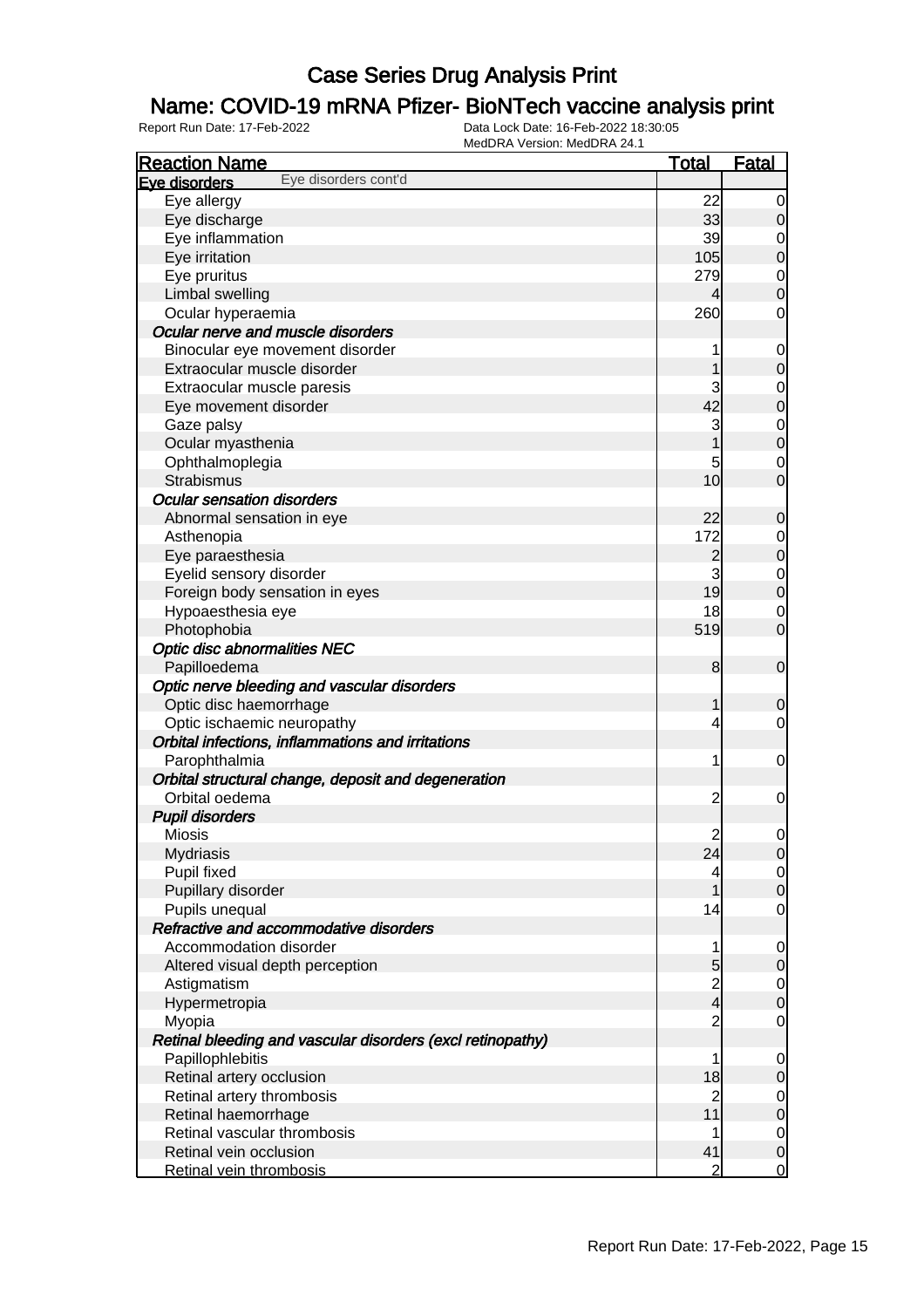### Name: COVID-19 mRNA Pfizer- BioNTech vaccine analysis print

| Eve disorders<br>Retinal structural change, deposit and degeneration<br>Age-related macular degeneration<br>1<br>$\overline{0}$<br>1<br>Epiretinal membrane<br>Macular degeneration<br>4<br>$\overline{0}$<br>$\overline{3}$<br>Macular hole<br>Macular rupture<br>1<br>$\begin{matrix}0\\0\end{matrix}$<br>1<br>Maculopathy<br>3<br>Neovascular age-related macular degeneration<br>$\begin{matrix}0\\0\end{matrix}$<br>$\overline{1}$<br>Retinal degeneration<br>7<br>Retinal detachment<br>$\mathbf 0$<br>$\overline{0}$<br>$\overline{3}$<br><b>Retinal tear</b><br>3<br><b>Retinal toxicity</b><br>Retinal, choroid and vitreous infections and inflammations<br>Birdshot chorioretinopathy<br>$\overline{c}$<br>$\mathbf 0$<br>$\overline{1}$<br>Choroiditis<br>Cystoid macular oedema<br>1<br>$\overline{0}$<br>$\overline{0}$<br>$6 \overline{}$<br>Macular oedema<br>$\frac{2}{3}$<br>Retinal oedema<br>$\overline{0}$<br><b>Retinal vasculitis</b><br><b>Retinopathies NEC</b><br>3<br>Acute macular neuroretinopathy<br>$\mathbf 0$<br>$\overline{\mathbf{c}}$<br>Retinal exudates<br>$\overline{0}$<br>$\overline{O}$<br>$\overline{4}$<br>Retinopathy<br>Scleral infections, irritations and inflammations<br>Episcleritis<br>9<br>$\mathbf 0$<br><b>Scleritis</b><br>6<br>$\mathbf 0$<br>Scleral structural change, deposit and degeneration<br>Scleral discolouration<br>$\overline{c}$<br>$\mathbf 0$<br>Structural change, deposit and degeneration of eye NEC<br>Endocrine ophthalmopathy<br>$\overline{\mathbf{c}}$<br>$\mathbf 0$<br>$\overline{O}$<br>$\overline{4}$<br>Exophthalmos<br><b>Visual colour distortions</b><br>Chloropsia<br>$\overline{c}$<br>$\mathbf 0$<br>Chromatopsia<br>1<br>$\mathbf 0$<br>$\mathbf 0$<br>Cyanopsia<br>$\overline{4}$<br>Erythropsia<br>$\frac{2}{1}$<br> 0 <br>$\overline{O}$<br>Xanthopsia<br><b>Visual disorders NEC</b><br>Charles Bonnet syndrome<br>$\overline{2}$<br>$\mathbf 0$<br>180<br>Diplopia<br>$\mathbf 0$<br>$\overline{0}$<br>Dysmetropsia<br>1<br>Glare<br>$\begin{matrix} 0 \\ 0 \end{matrix}$<br>Halo vision<br>9<br>Heteronymous diplopia<br>1<br>$\begin{matrix}0\\0\end{matrix}$<br>Metamorphopsia<br>24<br>Oscillopsia<br>3<br>$\mathbf 0$<br>$\overline{0}$<br>158<br>Photopsia<br>Scintillating scotoma<br>$\mathbf 0$<br>4<br>$\overline{0}$<br>Vision blurred<br>1415<br>Visual brightness<br>3<br>$\overline{0}$<br>$\mathbf 0$<br>Visual snow syndrome<br>8<br><b>Visual field disorders</b> | <b>Reaction Name</b> | <b>Total</b> | <b>Fatal</b>     |
|-------------------------------------------------------------------------------------------------------------------------------------------------------------------------------------------------------------------------------------------------------------------------------------------------------------------------------------------------------------------------------------------------------------------------------------------------------------------------------------------------------------------------------------------------------------------------------------------------------------------------------------------------------------------------------------------------------------------------------------------------------------------------------------------------------------------------------------------------------------------------------------------------------------------------------------------------------------------------------------------------------------------------------------------------------------------------------------------------------------------------------------------------------------------------------------------------------------------------------------------------------------------------------------------------------------------------------------------------------------------------------------------------------------------------------------------------------------------------------------------------------------------------------------------------------------------------------------------------------------------------------------------------------------------------------------------------------------------------------------------------------------------------------------------------------------------------------------------------------------------------------------------------------------------------------------------------------------------------------------------------------------------------------------------------------------------------------------------------------------------------------------------------------------------------------------------------------------------------------------------------------------------------------------------------------------------------------------------------------------------------------------------------------------------------------------------------------------------------------------|----------------------|--------------|------------------|
|                                                                                                                                                                                                                                                                                                                                                                                                                                                                                                                                                                                                                                                                                                                                                                                                                                                                                                                                                                                                                                                                                                                                                                                                                                                                                                                                                                                                                                                                                                                                                                                                                                                                                                                                                                                                                                                                                                                                                                                                                                                                                                                                                                                                                                                                                                                                                                                                                                                                                     | Eye disorders cont'd |              |                  |
|                                                                                                                                                                                                                                                                                                                                                                                                                                                                                                                                                                                                                                                                                                                                                                                                                                                                                                                                                                                                                                                                                                                                                                                                                                                                                                                                                                                                                                                                                                                                                                                                                                                                                                                                                                                                                                                                                                                                                                                                                                                                                                                                                                                                                                                                                                                                                                                                                                                                                     |                      |              |                  |
|                                                                                                                                                                                                                                                                                                                                                                                                                                                                                                                                                                                                                                                                                                                                                                                                                                                                                                                                                                                                                                                                                                                                                                                                                                                                                                                                                                                                                                                                                                                                                                                                                                                                                                                                                                                                                                                                                                                                                                                                                                                                                                                                                                                                                                                                                                                                                                                                                                                                                     |                      |              |                  |
|                                                                                                                                                                                                                                                                                                                                                                                                                                                                                                                                                                                                                                                                                                                                                                                                                                                                                                                                                                                                                                                                                                                                                                                                                                                                                                                                                                                                                                                                                                                                                                                                                                                                                                                                                                                                                                                                                                                                                                                                                                                                                                                                                                                                                                                                                                                                                                                                                                                                                     |                      |              |                  |
|                                                                                                                                                                                                                                                                                                                                                                                                                                                                                                                                                                                                                                                                                                                                                                                                                                                                                                                                                                                                                                                                                                                                                                                                                                                                                                                                                                                                                                                                                                                                                                                                                                                                                                                                                                                                                                                                                                                                                                                                                                                                                                                                                                                                                                                                                                                                                                                                                                                                                     |                      |              | $\overline{0}$   |
|                                                                                                                                                                                                                                                                                                                                                                                                                                                                                                                                                                                                                                                                                                                                                                                                                                                                                                                                                                                                                                                                                                                                                                                                                                                                                                                                                                                                                                                                                                                                                                                                                                                                                                                                                                                                                                                                                                                                                                                                                                                                                                                                                                                                                                                                                                                                                                                                                                                                                     |                      |              |                  |
|                                                                                                                                                                                                                                                                                                                                                                                                                                                                                                                                                                                                                                                                                                                                                                                                                                                                                                                                                                                                                                                                                                                                                                                                                                                                                                                                                                                                                                                                                                                                                                                                                                                                                                                                                                                                                                                                                                                                                                                                                                                                                                                                                                                                                                                                                                                                                                                                                                                                                     |                      |              |                  |
|                                                                                                                                                                                                                                                                                                                                                                                                                                                                                                                                                                                                                                                                                                                                                                                                                                                                                                                                                                                                                                                                                                                                                                                                                                                                                                                                                                                                                                                                                                                                                                                                                                                                                                                                                                                                                                                                                                                                                                                                                                                                                                                                                                                                                                                                                                                                                                                                                                                                                     |                      |              |                  |
|                                                                                                                                                                                                                                                                                                                                                                                                                                                                                                                                                                                                                                                                                                                                                                                                                                                                                                                                                                                                                                                                                                                                                                                                                                                                                                                                                                                                                                                                                                                                                                                                                                                                                                                                                                                                                                                                                                                                                                                                                                                                                                                                                                                                                                                                                                                                                                                                                                                                                     |                      |              |                  |
|                                                                                                                                                                                                                                                                                                                                                                                                                                                                                                                                                                                                                                                                                                                                                                                                                                                                                                                                                                                                                                                                                                                                                                                                                                                                                                                                                                                                                                                                                                                                                                                                                                                                                                                                                                                                                                                                                                                                                                                                                                                                                                                                                                                                                                                                                                                                                                                                                                                                                     |                      |              |                  |
|                                                                                                                                                                                                                                                                                                                                                                                                                                                                                                                                                                                                                                                                                                                                                                                                                                                                                                                                                                                                                                                                                                                                                                                                                                                                                                                                                                                                                                                                                                                                                                                                                                                                                                                                                                                                                                                                                                                                                                                                                                                                                                                                                                                                                                                                                                                                                                                                                                                                                     |                      |              |                  |
|                                                                                                                                                                                                                                                                                                                                                                                                                                                                                                                                                                                                                                                                                                                                                                                                                                                                                                                                                                                                                                                                                                                                                                                                                                                                                                                                                                                                                                                                                                                                                                                                                                                                                                                                                                                                                                                                                                                                                                                                                                                                                                                                                                                                                                                                                                                                                                                                                                                                                     |                      |              |                  |
|                                                                                                                                                                                                                                                                                                                                                                                                                                                                                                                                                                                                                                                                                                                                                                                                                                                                                                                                                                                                                                                                                                                                                                                                                                                                                                                                                                                                                                                                                                                                                                                                                                                                                                                                                                                                                                                                                                                                                                                                                                                                                                                                                                                                                                                                                                                                                                                                                                                                                     |                      |              | $\mathbf 0$      |
|                                                                                                                                                                                                                                                                                                                                                                                                                                                                                                                                                                                                                                                                                                                                                                                                                                                                                                                                                                                                                                                                                                                                                                                                                                                                                                                                                                                                                                                                                                                                                                                                                                                                                                                                                                                                                                                                                                                                                                                                                                                                                                                                                                                                                                                                                                                                                                                                                                                                                     |                      |              |                  |
|                                                                                                                                                                                                                                                                                                                                                                                                                                                                                                                                                                                                                                                                                                                                                                                                                                                                                                                                                                                                                                                                                                                                                                                                                                                                                                                                                                                                                                                                                                                                                                                                                                                                                                                                                                                                                                                                                                                                                                                                                                                                                                                                                                                                                                                                                                                                                                                                                                                                                     |                      |              |                  |
|                                                                                                                                                                                                                                                                                                                                                                                                                                                                                                                                                                                                                                                                                                                                                                                                                                                                                                                                                                                                                                                                                                                                                                                                                                                                                                                                                                                                                                                                                                                                                                                                                                                                                                                                                                                                                                                                                                                                                                                                                                                                                                                                                                                                                                                                                                                                                                                                                                                                                     |                      |              | $\boldsymbol{0}$ |
|                                                                                                                                                                                                                                                                                                                                                                                                                                                                                                                                                                                                                                                                                                                                                                                                                                                                                                                                                                                                                                                                                                                                                                                                                                                                                                                                                                                                                                                                                                                                                                                                                                                                                                                                                                                                                                                                                                                                                                                                                                                                                                                                                                                                                                                                                                                                                                                                                                                                                     |                      |              |                  |
|                                                                                                                                                                                                                                                                                                                                                                                                                                                                                                                                                                                                                                                                                                                                                                                                                                                                                                                                                                                                                                                                                                                                                                                                                                                                                                                                                                                                                                                                                                                                                                                                                                                                                                                                                                                                                                                                                                                                                                                                                                                                                                                                                                                                                                                                                                                                                                                                                                                                                     |                      |              |                  |
|                                                                                                                                                                                                                                                                                                                                                                                                                                                                                                                                                                                                                                                                                                                                                                                                                                                                                                                                                                                                                                                                                                                                                                                                                                                                                                                                                                                                                                                                                                                                                                                                                                                                                                                                                                                                                                                                                                                                                                                                                                                                                                                                                                                                                                                                                                                                                                                                                                                                                     |                      |              |                  |
|                                                                                                                                                                                                                                                                                                                                                                                                                                                                                                                                                                                                                                                                                                                                                                                                                                                                                                                                                                                                                                                                                                                                                                                                                                                                                                                                                                                                                                                                                                                                                                                                                                                                                                                                                                                                                                                                                                                                                                                                                                                                                                                                                                                                                                                                                                                                                                                                                                                                                     |                      |              | $\overline{O}$   |
|                                                                                                                                                                                                                                                                                                                                                                                                                                                                                                                                                                                                                                                                                                                                                                                                                                                                                                                                                                                                                                                                                                                                                                                                                                                                                                                                                                                                                                                                                                                                                                                                                                                                                                                                                                                                                                                                                                                                                                                                                                                                                                                                                                                                                                                                                                                                                                                                                                                                                     |                      |              |                  |
|                                                                                                                                                                                                                                                                                                                                                                                                                                                                                                                                                                                                                                                                                                                                                                                                                                                                                                                                                                                                                                                                                                                                                                                                                                                                                                                                                                                                                                                                                                                                                                                                                                                                                                                                                                                                                                                                                                                                                                                                                                                                                                                                                                                                                                                                                                                                                                                                                                                                                     |                      |              |                  |
|                                                                                                                                                                                                                                                                                                                                                                                                                                                                                                                                                                                                                                                                                                                                                                                                                                                                                                                                                                                                                                                                                                                                                                                                                                                                                                                                                                                                                                                                                                                                                                                                                                                                                                                                                                                                                                                                                                                                                                                                                                                                                                                                                                                                                                                                                                                                                                                                                                                                                     |                      |              |                  |
|                                                                                                                                                                                                                                                                                                                                                                                                                                                                                                                                                                                                                                                                                                                                                                                                                                                                                                                                                                                                                                                                                                                                                                                                                                                                                                                                                                                                                                                                                                                                                                                                                                                                                                                                                                                                                                                                                                                                                                                                                                                                                                                                                                                                                                                                                                                                                                                                                                                                                     |                      |              |                  |
|                                                                                                                                                                                                                                                                                                                                                                                                                                                                                                                                                                                                                                                                                                                                                                                                                                                                                                                                                                                                                                                                                                                                                                                                                                                                                                                                                                                                                                                                                                                                                                                                                                                                                                                                                                                                                                                                                                                                                                                                                                                                                                                                                                                                                                                                                                                                                                                                                                                                                     |                      |              |                  |
|                                                                                                                                                                                                                                                                                                                                                                                                                                                                                                                                                                                                                                                                                                                                                                                                                                                                                                                                                                                                                                                                                                                                                                                                                                                                                                                                                                                                                                                                                                                                                                                                                                                                                                                                                                                                                                                                                                                                                                                                                                                                                                                                                                                                                                                                                                                                                                                                                                                                                     |                      |              |                  |
|                                                                                                                                                                                                                                                                                                                                                                                                                                                                                                                                                                                                                                                                                                                                                                                                                                                                                                                                                                                                                                                                                                                                                                                                                                                                                                                                                                                                                                                                                                                                                                                                                                                                                                                                                                                                                                                                                                                                                                                                                                                                                                                                                                                                                                                                                                                                                                                                                                                                                     |                      |              |                  |
|                                                                                                                                                                                                                                                                                                                                                                                                                                                                                                                                                                                                                                                                                                                                                                                                                                                                                                                                                                                                                                                                                                                                                                                                                                                                                                                                                                                                                                                                                                                                                                                                                                                                                                                                                                                                                                                                                                                                                                                                                                                                                                                                                                                                                                                                                                                                                                                                                                                                                     |                      |              |                  |
|                                                                                                                                                                                                                                                                                                                                                                                                                                                                                                                                                                                                                                                                                                                                                                                                                                                                                                                                                                                                                                                                                                                                                                                                                                                                                                                                                                                                                                                                                                                                                                                                                                                                                                                                                                                                                                                                                                                                                                                                                                                                                                                                                                                                                                                                                                                                                                                                                                                                                     |                      |              |                  |
|                                                                                                                                                                                                                                                                                                                                                                                                                                                                                                                                                                                                                                                                                                                                                                                                                                                                                                                                                                                                                                                                                                                                                                                                                                                                                                                                                                                                                                                                                                                                                                                                                                                                                                                                                                                                                                                                                                                                                                                                                                                                                                                                                                                                                                                                                                                                                                                                                                                                                     |                      |              |                  |
|                                                                                                                                                                                                                                                                                                                                                                                                                                                                                                                                                                                                                                                                                                                                                                                                                                                                                                                                                                                                                                                                                                                                                                                                                                                                                                                                                                                                                                                                                                                                                                                                                                                                                                                                                                                                                                                                                                                                                                                                                                                                                                                                                                                                                                                                                                                                                                                                                                                                                     |                      |              |                  |
|                                                                                                                                                                                                                                                                                                                                                                                                                                                                                                                                                                                                                                                                                                                                                                                                                                                                                                                                                                                                                                                                                                                                                                                                                                                                                                                                                                                                                                                                                                                                                                                                                                                                                                                                                                                                                                                                                                                                                                                                                                                                                                                                                                                                                                                                                                                                                                                                                                                                                     |                      |              |                  |
|                                                                                                                                                                                                                                                                                                                                                                                                                                                                                                                                                                                                                                                                                                                                                                                                                                                                                                                                                                                                                                                                                                                                                                                                                                                                                                                                                                                                                                                                                                                                                                                                                                                                                                                                                                                                                                                                                                                                                                                                                                                                                                                                                                                                                                                                                                                                                                                                                                                                                     |                      |              |                  |
|                                                                                                                                                                                                                                                                                                                                                                                                                                                                                                                                                                                                                                                                                                                                                                                                                                                                                                                                                                                                                                                                                                                                                                                                                                                                                                                                                                                                                                                                                                                                                                                                                                                                                                                                                                                                                                                                                                                                                                                                                                                                                                                                                                                                                                                                                                                                                                                                                                                                                     |                      |              |                  |
|                                                                                                                                                                                                                                                                                                                                                                                                                                                                                                                                                                                                                                                                                                                                                                                                                                                                                                                                                                                                                                                                                                                                                                                                                                                                                                                                                                                                                                                                                                                                                                                                                                                                                                                                                                                                                                                                                                                                                                                                                                                                                                                                                                                                                                                                                                                                                                                                                                                                                     |                      |              |                  |
|                                                                                                                                                                                                                                                                                                                                                                                                                                                                                                                                                                                                                                                                                                                                                                                                                                                                                                                                                                                                                                                                                                                                                                                                                                                                                                                                                                                                                                                                                                                                                                                                                                                                                                                                                                                                                                                                                                                                                                                                                                                                                                                                                                                                                                                                                                                                                                                                                                                                                     |                      |              |                  |
|                                                                                                                                                                                                                                                                                                                                                                                                                                                                                                                                                                                                                                                                                                                                                                                                                                                                                                                                                                                                                                                                                                                                                                                                                                                                                                                                                                                                                                                                                                                                                                                                                                                                                                                                                                                                                                                                                                                                                                                                                                                                                                                                                                                                                                                                                                                                                                                                                                                                                     |                      |              |                  |
|                                                                                                                                                                                                                                                                                                                                                                                                                                                                                                                                                                                                                                                                                                                                                                                                                                                                                                                                                                                                                                                                                                                                                                                                                                                                                                                                                                                                                                                                                                                                                                                                                                                                                                                                                                                                                                                                                                                                                                                                                                                                                                                                                                                                                                                                                                                                                                                                                                                                                     |                      |              |                  |
|                                                                                                                                                                                                                                                                                                                                                                                                                                                                                                                                                                                                                                                                                                                                                                                                                                                                                                                                                                                                                                                                                                                                                                                                                                                                                                                                                                                                                                                                                                                                                                                                                                                                                                                                                                                                                                                                                                                                                                                                                                                                                                                                                                                                                                                                                                                                                                                                                                                                                     |                      |              |                  |
|                                                                                                                                                                                                                                                                                                                                                                                                                                                                                                                                                                                                                                                                                                                                                                                                                                                                                                                                                                                                                                                                                                                                                                                                                                                                                                                                                                                                                                                                                                                                                                                                                                                                                                                                                                                                                                                                                                                                                                                                                                                                                                                                                                                                                                                                                                                                                                                                                                                                                     |                      |              |                  |
|                                                                                                                                                                                                                                                                                                                                                                                                                                                                                                                                                                                                                                                                                                                                                                                                                                                                                                                                                                                                                                                                                                                                                                                                                                                                                                                                                                                                                                                                                                                                                                                                                                                                                                                                                                                                                                                                                                                                                                                                                                                                                                                                                                                                                                                                                                                                                                                                                                                                                     |                      |              |                  |
|                                                                                                                                                                                                                                                                                                                                                                                                                                                                                                                                                                                                                                                                                                                                                                                                                                                                                                                                                                                                                                                                                                                                                                                                                                                                                                                                                                                                                                                                                                                                                                                                                                                                                                                                                                                                                                                                                                                                                                                                                                                                                                                                                                                                                                                                                                                                                                                                                                                                                     |                      |              |                  |
|                                                                                                                                                                                                                                                                                                                                                                                                                                                                                                                                                                                                                                                                                                                                                                                                                                                                                                                                                                                                                                                                                                                                                                                                                                                                                                                                                                                                                                                                                                                                                                                                                                                                                                                                                                                                                                                                                                                                                                                                                                                                                                                                                                                                                                                                                                                                                                                                                                                                                     |                      |              |                  |
|                                                                                                                                                                                                                                                                                                                                                                                                                                                                                                                                                                                                                                                                                                                                                                                                                                                                                                                                                                                                                                                                                                                                                                                                                                                                                                                                                                                                                                                                                                                                                                                                                                                                                                                                                                                                                                                                                                                                                                                                                                                                                                                                                                                                                                                                                                                                                                                                                                                                                     |                      |              |                  |
|                                                                                                                                                                                                                                                                                                                                                                                                                                                                                                                                                                                                                                                                                                                                                                                                                                                                                                                                                                                                                                                                                                                                                                                                                                                                                                                                                                                                                                                                                                                                                                                                                                                                                                                                                                                                                                                                                                                                                                                                                                                                                                                                                                                                                                                                                                                                                                                                                                                                                     |                      |              |                  |
|                                                                                                                                                                                                                                                                                                                                                                                                                                                                                                                                                                                                                                                                                                                                                                                                                                                                                                                                                                                                                                                                                                                                                                                                                                                                                                                                                                                                                                                                                                                                                                                                                                                                                                                                                                                                                                                                                                                                                                                                                                                                                                                                                                                                                                                                                                                                                                                                                                                                                     |                      |              |                  |
|                                                                                                                                                                                                                                                                                                                                                                                                                                                                                                                                                                                                                                                                                                                                                                                                                                                                                                                                                                                                                                                                                                                                                                                                                                                                                                                                                                                                                                                                                                                                                                                                                                                                                                                                                                                                                                                                                                                                                                                                                                                                                                                                                                                                                                                                                                                                                                                                                                                                                     |                      |              |                  |
|                                                                                                                                                                                                                                                                                                                                                                                                                                                                                                                                                                                                                                                                                                                                                                                                                                                                                                                                                                                                                                                                                                                                                                                                                                                                                                                                                                                                                                                                                                                                                                                                                                                                                                                                                                                                                                                                                                                                                                                                                                                                                                                                                                                                                                                                                                                                                                                                                                                                                     |                      |              |                  |
|                                                                                                                                                                                                                                                                                                                                                                                                                                                                                                                                                                                                                                                                                                                                                                                                                                                                                                                                                                                                                                                                                                                                                                                                                                                                                                                                                                                                                                                                                                                                                                                                                                                                                                                                                                                                                                                                                                                                                                                                                                                                                                                                                                                                                                                                                                                                                                                                                                                                                     |                      |              |                  |
|                                                                                                                                                                                                                                                                                                                                                                                                                                                                                                                                                                                                                                                                                                                                                                                                                                                                                                                                                                                                                                                                                                                                                                                                                                                                                                                                                                                                                                                                                                                                                                                                                                                                                                                                                                                                                                                                                                                                                                                                                                                                                                                                                                                                                                                                                                                                                                                                                                                                                     |                      |              |                  |
|                                                                                                                                                                                                                                                                                                                                                                                                                                                                                                                                                                                                                                                                                                                                                                                                                                                                                                                                                                                                                                                                                                                                                                                                                                                                                                                                                                                                                                                                                                                                                                                                                                                                                                                                                                                                                                                                                                                                                                                                                                                                                                                                                                                                                                                                                                                                                                                                                                                                                     |                      |              |                  |
|                                                                                                                                                                                                                                                                                                                                                                                                                                                                                                                                                                                                                                                                                                                                                                                                                                                                                                                                                                                                                                                                                                                                                                                                                                                                                                                                                                                                                                                                                                                                                                                                                                                                                                                                                                                                                                                                                                                                                                                                                                                                                                                                                                                                                                                                                                                                                                                                                                                                                     |                      |              |                  |
|                                                                                                                                                                                                                                                                                                                                                                                                                                                                                                                                                                                                                                                                                                                                                                                                                                                                                                                                                                                                                                                                                                                                                                                                                                                                                                                                                                                                                                                                                                                                                                                                                                                                                                                                                                                                                                                                                                                                                                                                                                                                                                                                                                                                                                                                                                                                                                                                                                                                                     |                      |              |                  |
| 37<br>Visual field defect                                                                                                                                                                                                                                                                                                                                                                                                                                                                                                                                                                                                                                                                                                                                                                                                                                                                                                                                                                                                                                                                                                                                                                                                                                                                                                                                                                                                                                                                                                                                                                                                                                                                                                                                                                                                                                                                                                                                                                                                                                                                                                                                                                                                                                                                                                                                                                                                                                                           |                      |              | $\overline{0}$   |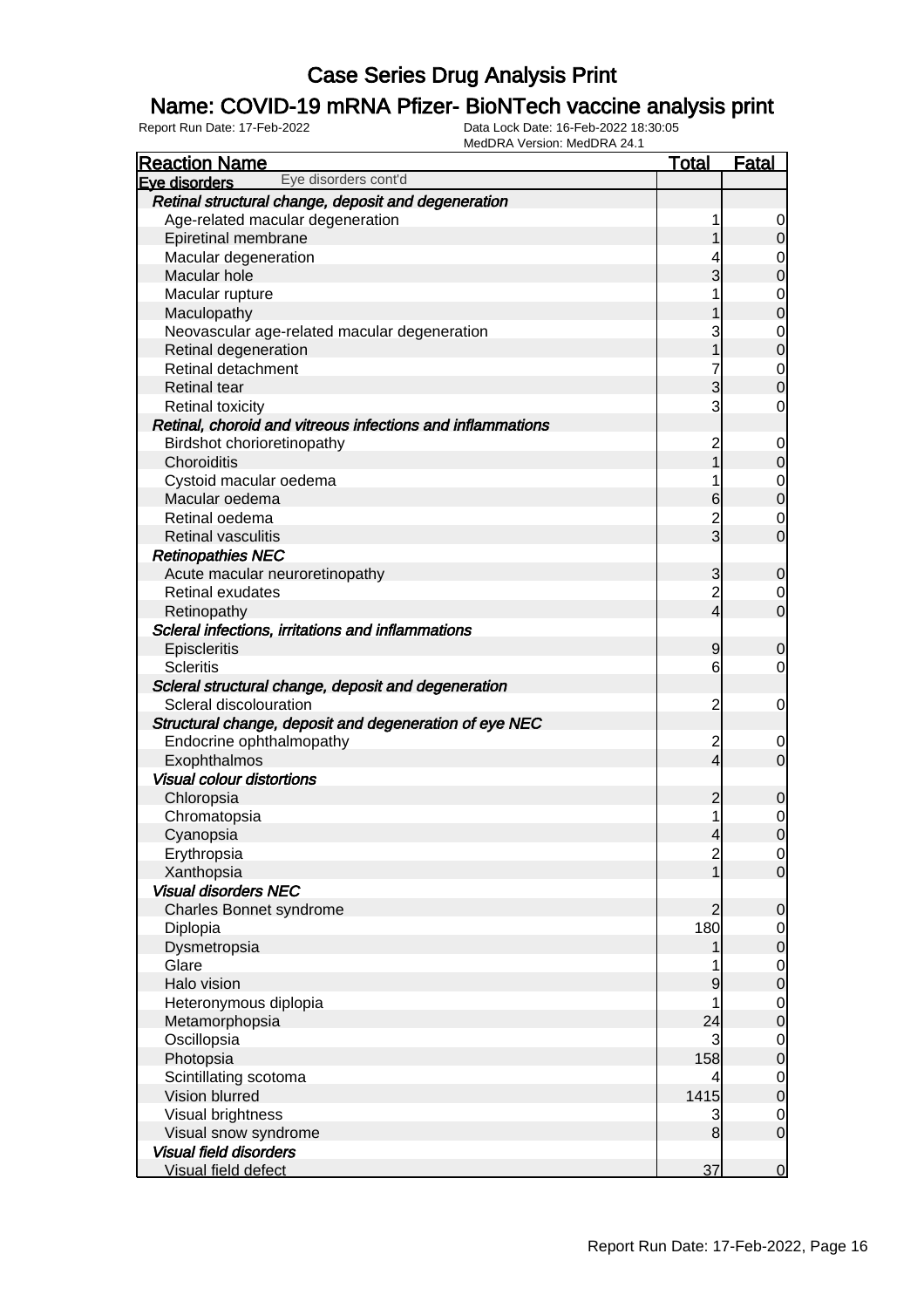#### Name: COVID-19 mRNA Pfizer- BioNTech vaccine analysis print

| <b>Reaction Name</b>                                    | <u>Total</u> | Fatal |
|---------------------------------------------------------|--------------|-------|
| Eye disorders cont'd<br>Eve disorders                   |              |       |
| Visual impairment and blindness (excl colour blindness) |              |       |
| Amaurosis fugax                                         |              | 0     |
| <b>Blindness</b>                                        | 155          | 0     |
| <b>Blindness cortical</b>                               |              | 0     |
| <b>Blindness transient</b>                              | 20           | 0     |
| <b>Blindness unilateral</b>                             | 19           | 0     |
| Central vision loss                                     | 6            | 0     |
| Sudden visual loss                                      |              | 0     |
| Visual acuity reduced                                   | 29           | 0     |
| Visual acuity reduced transiently                       |              | 0     |
| Visual impairment                                       | 450          | 0     |
| <b>Visual pathway disorders</b>                         |              |       |
| Optic nerve disorder                                    |              |       |
| <b>Eve disorders SOC TOTAL</b>                          | 7808         | 0     |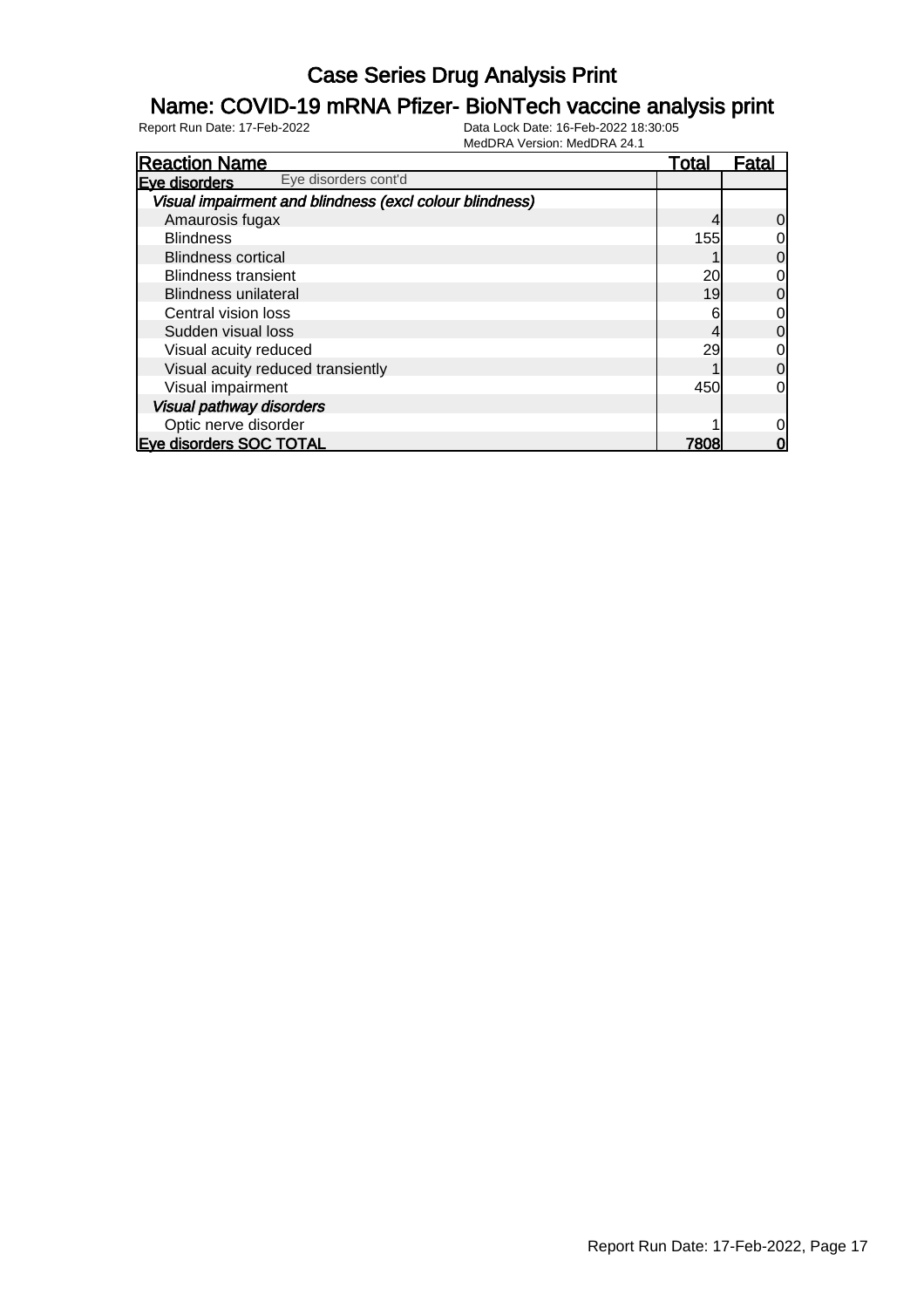#### Name: COVID-19 mRNA Pfizer- BioNTech vaccine analysis print

| <b>Reaction Name</b>                                | <u>Total</u>   | <b>Fatal</b>   |
|-----------------------------------------------------|----------------|----------------|
| <b>Gastrointestinal disorders</b>                   |                |                |
| Abdominal findings abnormal                         |                |                |
| Abdominal mass                                      | $\overline{c}$ | $\mathbf 0$    |
| Gastrointestinal sounds abnormal                    | 17             | $\overline{0}$ |
| <b>Abdominal hernias NEC</b>                        |                |                |
| Abdominal hernia                                    | $\overline{c}$ | $\mathbf 0$    |
| <b>Abdominal wall conditions NEC</b>                |                |                |
| Abdominal wall haematoma                            | $\overline{c}$ | $\mathbf 0$    |
| Acute and chronic pancreatitis                      |                |                |
| Alcoholic pancreatitis                              |                | 0              |
| Autoimmune pancreatitis                             |                | $\mathbf 0$    |
| Obstructive pancreatitis                            |                | $\mathbf 0$    |
| Pancreatitis                                        | 19             | $\mathbf 0$    |
| Pancreatitis acute                                  | 17             | 1              |
| Pancreatitis chronic                                |                | 0              |
| Pancreatitis necrotising                            | $\overline{c}$ | 0              |
| Anal and rectal disorders NEC                       |                |                |
| Anal fissure                                        | $\overline{c}$ | 0              |
| Anal sphincter atony                                |                | $\mathbf 0$    |
| Rectal prolapse                                     |                | $\mathbf 0$    |
| Anal and rectal pains                               |                |                |
| Proctalgia                                          | 15             | $\mathbf 0$    |
| Anal and rectal signs and symptoms                  |                |                |
| Anal blister                                        |                | $\mathbf 0$    |
| Anal erythema                                       |                | $\mathbf 0$    |
| Anal hypoaesthesia                                  |                | $\mathbf 0$    |
| Anal pruritus                                       | 2              | $\mathbf 0$    |
| Anal spasm                                          |                | $\mathbf 0$    |
| Anorectal discomfort                                | 5              | $\mathbf 0$    |
| Anorectal swelling                                  |                | $\mathbf 0$    |
| Rectal discharge                                    | $\overline{c}$ | $\mathbf 0$    |
| Rectal tenesmus                                     | 1              | $\mathbf 0$    |
| Anal and rectal ulcers and perforation              |                |                |
| Anal ulcer                                          | 1              | $\mathbf 0$    |
| Benign oral cavity neoplasms                        |                |                |
| Mouth cyst                                          | 6              | 0              |
| Tongue cyst                                         | $\overline{4}$ | $\overline{0}$ |
| Tongue polyp                                        | $\overline{2}$ | $\overline{0}$ |
| Colitis (excl infective)                            |                |                |
| Autoimmune colitis                                  | $\overline{2}$ | 0              |
| Colitis                                             | 58             | 1              |
| Colitis ischaemic                                   | 1              | 0              |
| Colitis microscopic                                 | $\overline{2}$ | $\mathbf 0$    |
| Colitis ulcerative                                  | 78             | $\mathbf 0$    |
| Crohn's disease                                     | 49             | $\mathbf 0$    |
| Eosinophilic colitis                                |                | 0              |
| Inflammatory bowel disease                          | 11             | $\mathbf 0$    |
| Dental and periodontal infections and inflammations |                |                |
| Dental caries                                       | $\overline{c}$ | $\mathbf 0$    |
| Periodontal inflammation                            |                | $\overline{0}$ |
| Dental developmental disorders and anomalies        |                |                |
| Tooth impacted                                      | 1              | $\mathbf 0$    |
| <b>Dental disorders NEC</b>                         |                |                |
| Loose tooth                                         | $5\overline{}$ | $\overline{0}$ |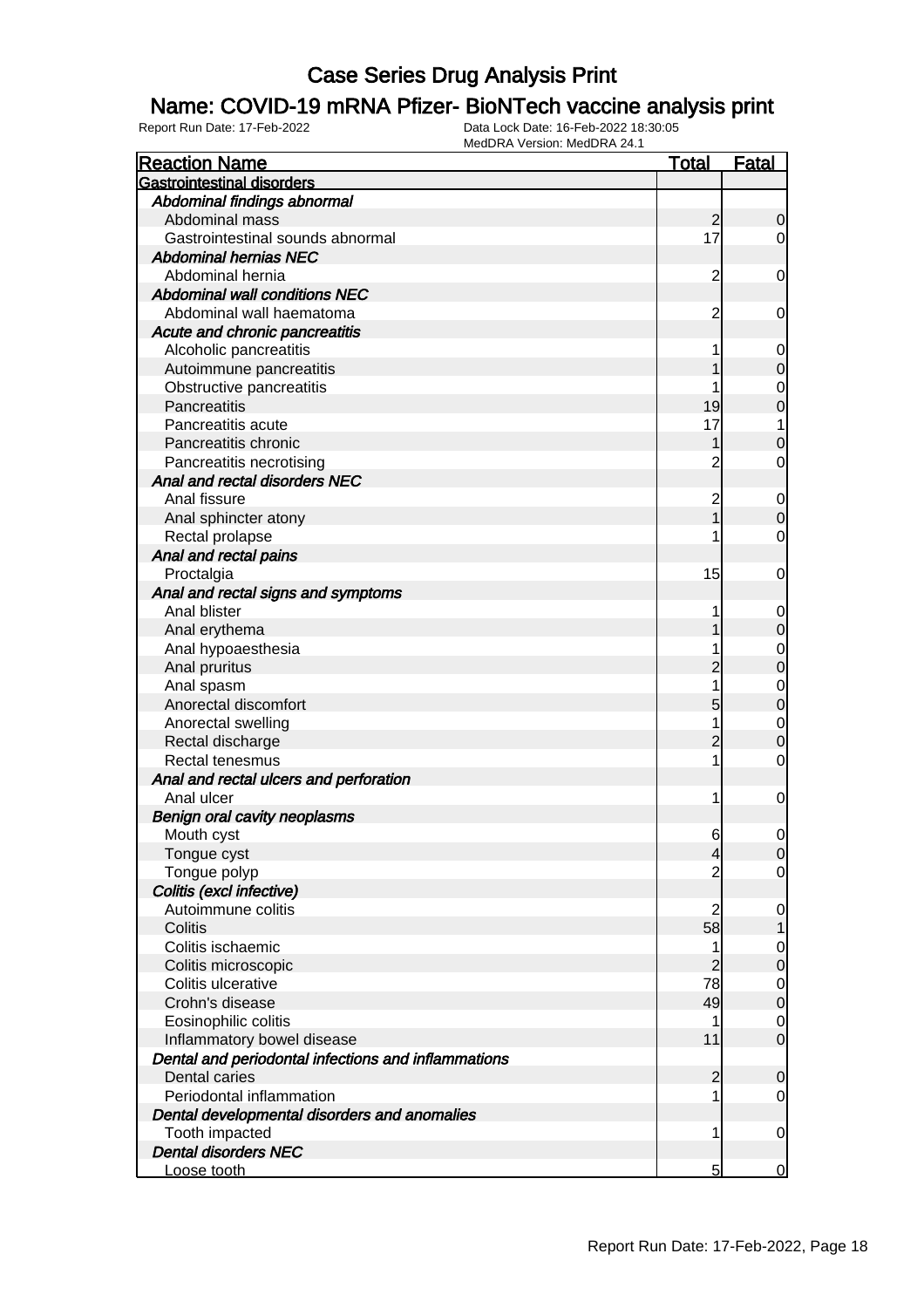### Name: COVID-19 mRNA Pfizer- BioNTech vaccine analysis print

| <b>Reaction Name</b>                                   | <b>Total</b>   | <b>Fatal</b>                  |
|--------------------------------------------------------|----------------|-------------------------------|
| Gastrointestinal disordersointestinal disorders cont'd |                |                               |
| Malpositioned teeth                                    | $\overline{2}$ | $\mathbf 0$                   |
| Periodontal disease                                    |                | 0                             |
| <b>Teeth brittle</b>                                   | 3              | $\mathbf 0$                   |
| Teething                                               | 9              | $\mathbf 0$                   |
| Tooth disorder                                         | $\overline{c}$ | $\mathbf 0$                   |
| Tooth erosion                                          |                | 0                             |
| Tooth socket haemorrhage                               |                | $\overline{0}$                |
| Dental pain and sensation disorders                    |                |                               |
| Dental discomfort                                      |                | $\mathbf 0$                   |
| Dental paraesthesia                                    | 14             | 0                             |
| Hyperaesthesia teeth                                   | 38             | $\boldsymbol{0}$              |
| Toothache                                              | 195            | 0                             |
| Dental surface disorders                               |                |                               |
| Tooth discolouration                                   | 10             | 0                             |
| Diaphragmatic hernias                                  |                |                               |
| Hiatus hernia                                          | 8              | 0                             |
| Diarrhoea (excl infective)                             |                |                               |
| Diarrhoea                                              | 6032           | 0                             |
| Diarrhoea haemorrhagic                                 | 26             | $\mathbf 0$                   |
| Diverticula                                            |                |                               |
| Diverticulum                                           | 6              | $\mathbf 0$                   |
| Diverticulum intestinal                                |                | 0                             |
| Duodenal and small intestinal stenosis and obstruction |                |                               |
| Small intestinal obstruction                           | $\overline{c}$ | 0                             |
| Duodenal ulcers and perforation                        |                |                               |
| Duodenal ulcer haemorrhage                             |                | 0                             |
| Duodenal ulcer perforation                             | 3              | $\mathbf 0$                   |
| Dyspeptic signs and symptoms                           |                |                               |
| Dyspepsia                                              | 529            | 0                             |
| Epigastric discomfort                                  | 15             | 0                             |
| Eructation                                             | 62             | $\mathbf 0$                   |
| <b>Faecal abnormalities NEC</b>                        |                |                               |
| Abnormal faeces                                        | 23             |                               |
| Faecaloma                                              |                | 0<br>$\mathbf 0$              |
| Faeces discoloured                                     | 63             | $\mathbf 0$                   |
| Faeces hard                                            |                |                               |
| Faeces pale                                            | $\frac{2}{5}$  | $\overline{0}$<br>$\mathbf 0$ |
| Faeces soft                                            | 12             | $\overline{0}$                |
| Mucous stools                                          | 11             | $\mathbf 0$                   |
| Flatulence, bloating and distension                    |                |                               |
| Abdominal distension                                   | 586            | $\mathbf 0$                   |
| Aerophagia                                             | 3              | 0                             |
| Flatulence                                             | 197            | $\mathbf 0$                   |
|                                                        |                |                               |
| Gastric and oesophageal haemorrhages                   |                |                               |
| Gastric haemorrhage<br>Mallory-Weiss syndrome          | 5              | 1                             |
|                                                        |                | 0                             |
| Oesophageal varices haemorrhage                        |                | $\mathbf 0$                   |
| Gastric ulcers and perforation                         |                |                               |
| Gastric ulcer                                          | 7              | $\mathbf 0$                   |
| Gastritis (excl infective)                             |                |                               |
| Chronic gastritis                                      | 4              | $\mathbf 0$                   |
| <b>Gastritis</b>                                       | 71             | $\overline{0}$                |
| Reflux gastritis                                       | 8              | $\overline{0}$                |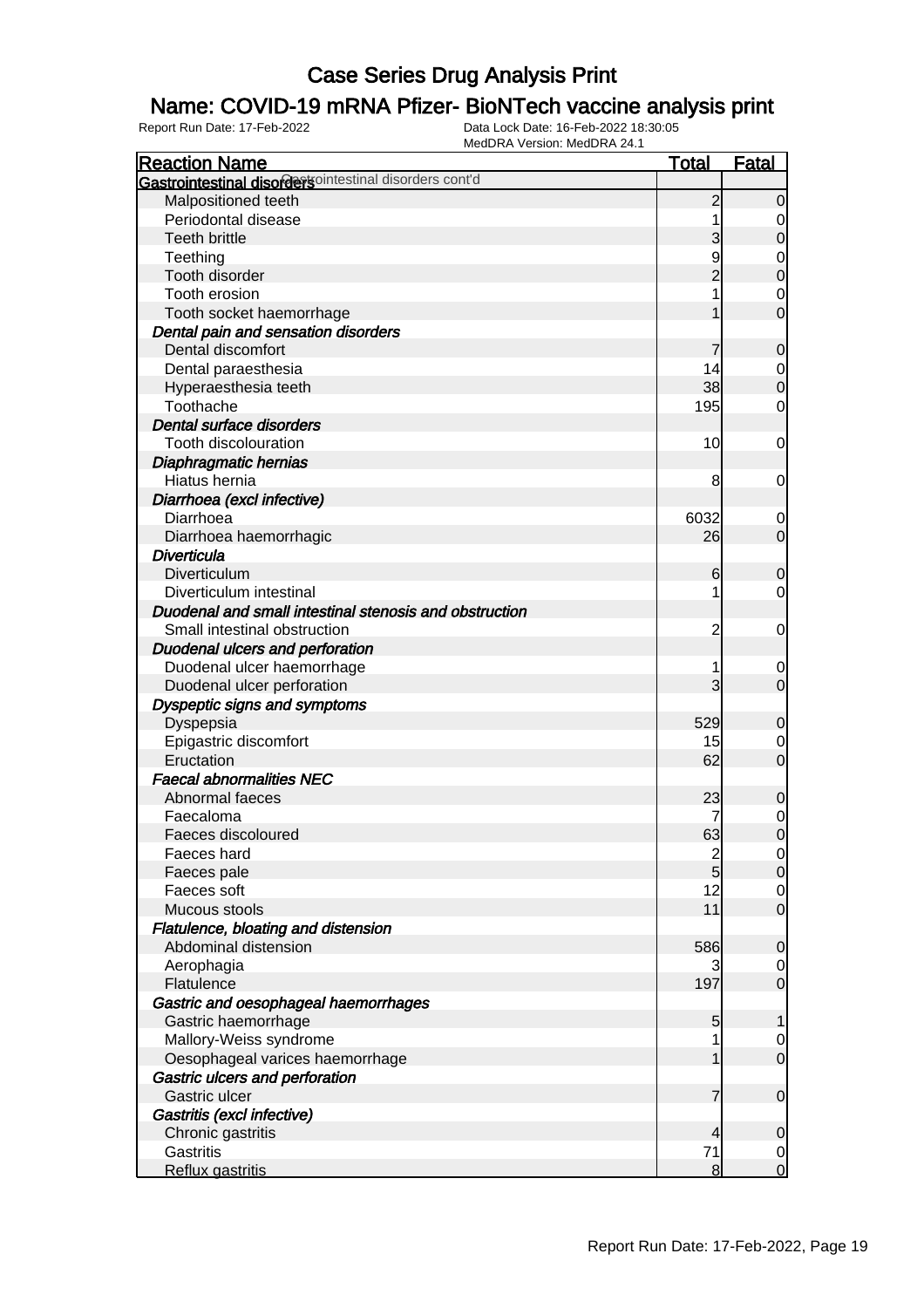### Name: COVID-19 mRNA Pfizer- BioNTech vaccine analysis print

| <b>Reaction Name</b>                                         | <b>Total</b>   | <b>Fatal</b>                              |
|--------------------------------------------------------------|----------------|-------------------------------------------|
| Gastrointestinal disordersointestinal disorders cont'd       |                |                                           |
| Gastrointestinal and abdominal pains (excl oral and throat)  |                |                                           |
| Abdominal migraine                                           | $\overline{2}$ | $\mathbf 0$                               |
| Abdominal pain                                               | 1661           | $\overline{0}$                            |
| Abdominal pain lower                                         | 148            | $\overline{0}$                            |
| Abdominal pain upper                                         | 2761           |                                           |
| Abdominal rigidity                                           | 25             | $0\atop 0$                                |
| Abdominal tenderness                                         | 15             | $\overline{0}$                            |
| Gastrointestinal pain                                        | 164            | $\overline{0}$                            |
| Oesophageal pain                                             | 13             | $\overline{0}$                            |
| Gastrointestinal atonic and hypomotility disorders NEC       |                |                                           |
| Constipation                                                 | 275            | $\mathbf 0$                               |
| Duodenogastric reflux                                        | 4              | $\pmb{0}$                                 |
| <b>Gastric dilatation</b>                                    | 7              | $\overline{0}$                            |
| Gastrooesophageal reflux disease                             | 190            | $\overline{0}$                            |
| Impaired gastric emptying                                    | 10             |                                           |
| Infrequent bowel movements                                   | 3              | $0$<br>0                                  |
| Intestinal dilatation                                        | 1              | $\mathbf 0$                               |
| Intestinal pseudo-obstruction                                | $\overline{2}$ | $\overline{0}$                            |
| Gastrointestinal disorders NEC                               |                |                                           |
| Appendicolith                                                | 1              | $\mathbf 0$                               |
| Appendix disorder                                            |                | $\mathbf 0$                               |
| Food poisoning                                               | 2<br>7         | $\overline{0}$                            |
| Functional gastrointestinal disorder                         | 11             | $\mathbf{0}$                              |
| Gastric disorder                                             | 10             | $\overline{0}$                            |
| Gastrointestinal disorder                                    | 29             | $\mathbf 0$                               |
| Stomach mass                                                 | $\overline{4}$ | $\mathbf 0$                               |
| Gastrointestinal dyskinetic disorders                        |                |                                           |
| Bowel movement irregularity                                  | 9              | $\mathbf 0$                               |
| Change of bowel habit                                        | 13             | $\overline{0}$                            |
| Dyschezia                                                    | $\overline{4}$ | $\overline{0}$                            |
| Gastrointestinal motility disorder                           | 3              | $\mathbf 0$                               |
| Oesophageal achalasia                                        | $\mathbf{1}$   | $\overline{0}$                            |
| <b>Gastrointestinal fistulae</b>                             |                |                                           |
| Diverticular fistula                                         | $\overline{2}$ | $\boldsymbol{0}$                          |
| Gastrointestinal inflammatory disorders NEC                  |                |                                           |
| Appendicitis noninfective                                    | $\mathbf{1}$   | 0                                         |
| <b>Duodenitis</b>                                            | 1              | $\overline{0}$                            |
| <b>Enteritis</b>                                             | 6              | $\mathsf{O}$                              |
| Epiploic appendagitis                                        | $\overline{c}$ | $\overline{0}$                            |
| Gastrointestinal inflammation                                | $\overline{4}$ | $\overline{0}$                            |
| Gastrointestinal tract irritation                            | 1              | $\mathbf 0$                               |
| Intestinal angioedema                                        | $\overline{2}$ | $\overline{0}$                            |
| Gastrointestinal mucosal dystrophies and secretion disorders |                |                                           |
| Barrett's oesophagus                                         | $\overline{a}$ | $\mathbf 0$                               |
| Hyperchlorhydria                                             | 4              | $\mathbf 0$                               |
| Gastrointestinal signs and symptoms NEC                      |                |                                           |
| Abdominal discomfort                                         | 693            | $\mathbf 0$                               |
| Abdominal symptom                                            | 1              | $\pmb{0}$                                 |
| Acute abdomen                                                |                | $\overline{0}$                            |
| Anal incontinence                                            | 19             | $\overline{0}$                            |
| Breath odour                                                 | 22             |                                           |
| Dysphagia                                                    | 237            | $\begin{matrix} 0 \\ 2 \\ 0 \end{matrix}$ |
| Gastrointestinal wall thickening                             | 1              |                                           |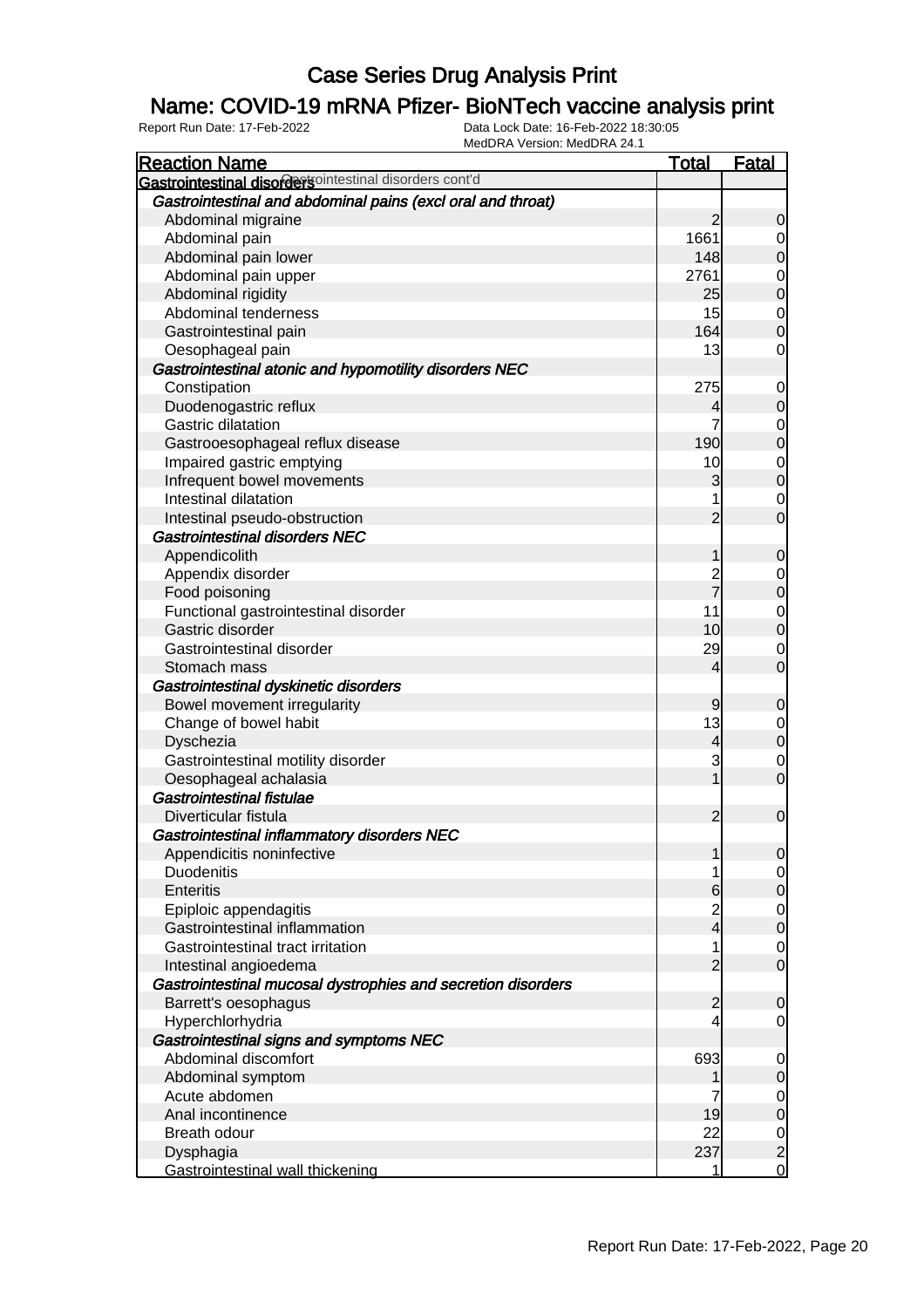### Name: COVID-19 mRNA Pfizer- BioNTech vaccine analysis print

| <b>Reaction Name</b>                                         | <b>Total</b>   | <b>Fatal</b>   |
|--------------------------------------------------------------|----------------|----------------|
| Gastrointestinal disordersointestinal disorders cont'd       |                |                |
| Malignant dysphagia                                          | 1              | $\overline{0}$ |
| Odynophagia                                                  | 45             | $\overline{0}$ |
| Gastrointestinal spastic and hypermotility disorders         |                |                |
| Cardiospasm                                                  |                | $\overline{0}$ |
| Defaecation urgency                                          | 12             | $\overline{0}$ |
| Frequent bowel movements                                     | 30             | $\overline{0}$ |
| Gastrointestinal hypermotility                               | 1              | $\overline{0}$ |
| Irritable bowel syndrome                                     | 102            | $\mathbf 0$    |
| Oesophageal spasm                                            | 5              | $\overline{0}$ |
| Pylorospasm                                                  |                | $\mathbf 0$    |
| Gastrointestinal stenosis and obstruction NEC                |                |                |
| <b>Ileus</b>                                                 |                | $\overline{0}$ |
| Intestinal obstruction                                       | 7              | $\overline{0}$ |
| Neonatal intestinal obstruction                              |                | $\mathbf 0$    |
| Volvulus                                                     |                | $\overline{0}$ |
| Gastrointestinal vascular malformations                      |                |                |
| Gastric antral vascular ectasia                              | 11             | $\mathbf 0$    |
| Gastrointestinal vascular occlusion and infarction           |                |                |
| Intestinal ischaemia                                         | 8              | $\overline{a}$ |
| Mesenteric vein thrombosis                                   | 9              | $\mathbf 0$    |
| <b>Omental infarction</b>                                    |                | $\overline{0}$ |
| Thrombosis mesenteric vessel                                 | 2              | $\mathbf 0$    |
| Visceral venous thrombosis                                   |                | $\overline{O}$ |
| Gingival disorders, signs and symptoms NEC                   |                |                |
| Gingival blister                                             | 13             | $\mathbf 0$    |
| Gingival discomfort                                          | 8              | $\overline{0}$ |
| Gingival disorder                                            | 5              | $\overline{0}$ |
| Gingival erythema                                            |                | $\mathbf{0}$   |
| Gingival hypertrophy                                         |                | $\overline{0}$ |
| Gingival oedema                                              |                | $\mathbf 0$    |
| Gingival pain                                                | 133            | $\overline{0}$ |
| Gingival pruritus                                            | 2              | $\mathbf{0}$   |
| Gingival recession                                           |                | $\overline{0}$ |
| Gingival swelling                                            | 43             | $\mathbf 0$    |
| Gingival ulceration                                          | $\overline{2}$ | $\overline{0}$ |
| Gingivitis ulcerative                                        | 1              | $\overline{0}$ |
| Noninfective gingivitis                                      | 11             | $\overline{O}$ |
| Gingival haemorrhages                                        |                |                |
| Gingival bleeding                                            | 80             | $\mathbf 0$    |
| Haemorrhoids and gastrointestinal varices (excl oesophageal) |                |                |
| <b>Gastric varices</b>                                       |                | $\mathbf 0$    |
| Haemorrhoidal haemorrhage                                    |                | $\overline{0}$ |
| Haemorrhoids                                                 | 35             | $\mathbf{1}$   |
| Haemorrhoids thrombosed                                      |                | $\mathbf 0$    |
| Inguinal hernias                                             |                |                |
| Inguinal hernia                                              | 1              | $\mathbf 0$    |
| Intestinal haemorrhages                                      |                |                |
| Anal haemorrhage                                             | 23             | 1              |
| Intestinal haemorrhage                                       |                | $\mathbf 0$    |
| Rectal haemorrhage                                           | 81             | $\overline{0}$ |
| Small intestinal haemorrhage                                 | 5              | $\overline{O}$ |
| Intestinal ulcers and perforation NEC                        |                |                |
| Intestinal perforation                                       | 5              | $\overline{2}$ |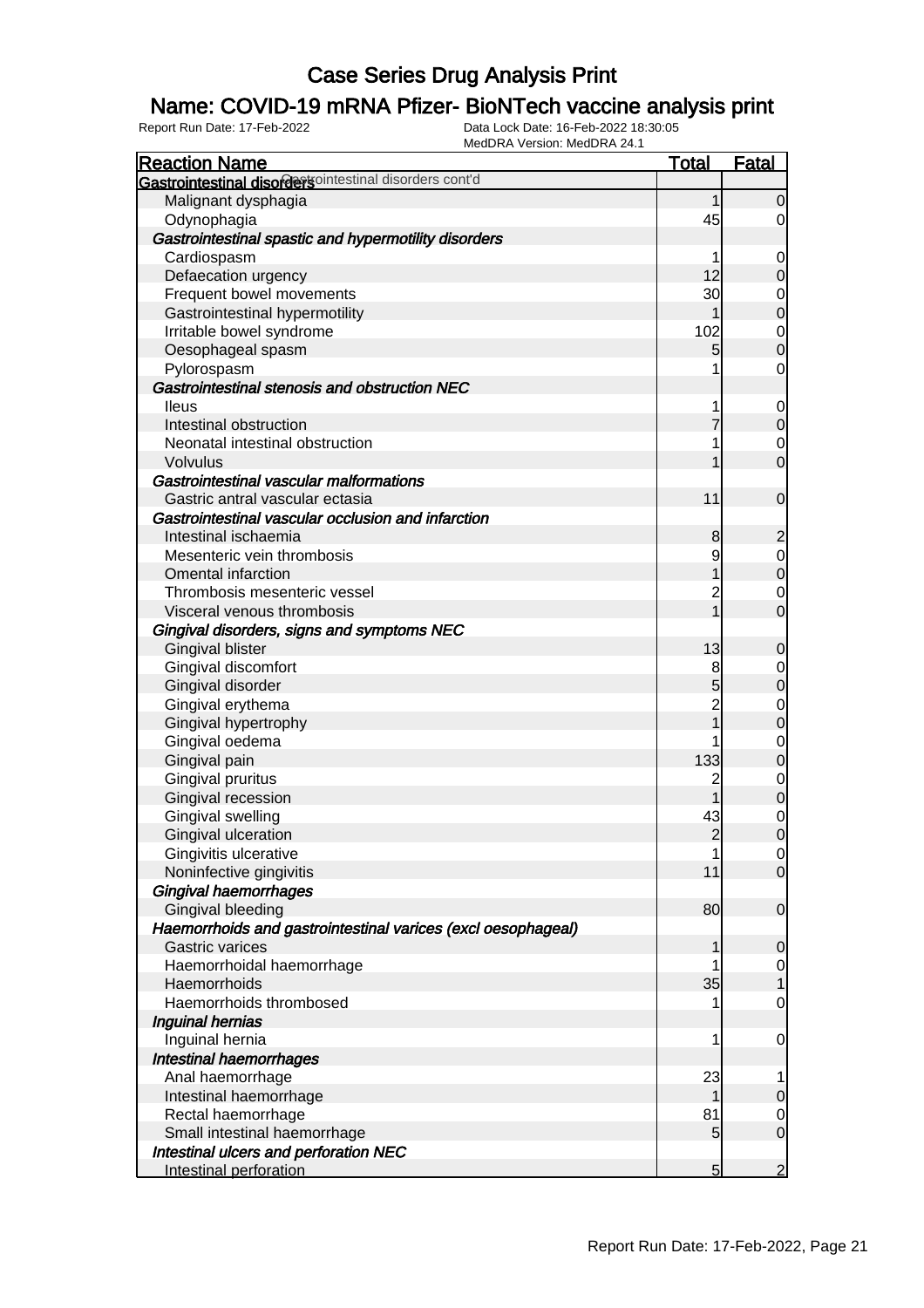### Name: COVID-19 mRNA Pfizer- BioNTech vaccine analysis print

| <b>Reaction Name</b>                                   | <b>Total</b>   | <b>Fatal</b>            |
|--------------------------------------------------------|----------------|-------------------------|
| Gastrointestinal disordersointestinal disorders cont'd |                |                         |
| Large intestinal ulcer                                 | 1              | $\overline{0}$          |
| Large intestinal ulcer haemorrhage                     |                | $\overline{0}$          |
| Large intestine perforation                            |                | 0                       |
| Large intestinal stenosis and obstruction              |                |                         |
| Large intestinal obstruction                           | 1              | 1                       |
| <b>Malabsorption syndromes</b>                         |                |                         |
| Bile acid malabsorption                                | 4              | 0                       |
| Coeliac disease                                        | 14             | $\mathbf 0$             |
| Malabsorption                                          |                | 0                       |
| Steatorrhoea                                           | 4              | $\overline{0}$          |
| Nausea and vomiting symptoms                           |                |                         |
| Discoloured vomit                                      | 13             | 0                       |
| Infantile vomiting                                     |                | 0                       |
| Nausea                                                 | 15134          | $\mathbf 0$             |
| Regurgitation                                          |                | $\mathbf 0$             |
| Retching                                               | 116            | $\mathbf 0$             |
| Vomiting                                               | 5080           | 1                       |
| Vomiting projectile                                    | 70             | $\overline{0}$          |
| Non-mechanical ileus                                   |                |                         |
| lleus paralytic                                        | $\overline{2}$ | $\mathbf 0$             |
| Non-site specific gastrointestinal haemorrhages        |                |                         |
| Gastrointestinal haemorrhage                           | 19             |                         |
| Haematemesis                                           | 38             | $\overline{\mathbf{c}}$ |
| Haematochezia                                          | 60             | $\mathbf 0$             |
| Melaena                                                | 9              | 0                       |
| Upper gastrointestinal haemorrhage                     | 14             |                         |
| Oesophageal stenosis and obstruction                   |                |                         |
| Oesophageal stenosis                                   | 3              | $\mathbf 0$             |
| Oesophagitis (excl infective)                          |                |                         |
| Eosinophilic oesophagitis                              | 1              | 0                       |
| Oesophagitis                                           | 6              | 0                       |
| Oral dryness and saliva altered                        |                |                         |
| Aptyalism                                              | 5              | $\mathbf 0$             |
| Dry mouth                                              | 538            | $\mathbf 0$             |
| Lip dry                                                | 48             | $\overline{0}$          |
| Saliva altered                                         | 8              | 0                       |
| Salivary hypersecretion                                | 51             | $\overline{0}$          |
| Oral soft tissue disorders NEC                         |                |                         |
| Angina bullosa haemorrhagica                           |                | $\overline{0}$          |
| Chapped lips                                           | 27             | $\mathbf 0$             |
| <b>Cheilitis</b>                                       | 28             | $\overline{0}$          |
| Enlarged uvula                                         | 15             | $\mathbf 0$             |
| Leukoplakia oral                                       | $\overline{c}$ | $\overline{0}$          |
| Lip blister                                            | 35             | $\mathbf 0$             |
| Lip disorder                                           | 5              | $\overline{0}$          |
| Oral disorder                                          | 21             | $\mathbf 0$             |
| Oral lichen planus                                     | 15             | $\overline{0}$          |
| Oral mucosal hypertrophy                               |                | $\mathbf 0$             |
| Oral papule                                            |                | $\overline{0}$          |
| <b>Uvulitis</b>                                        |                | $\overline{0}$          |
| Oral soft tissue haemorrhages                          |                |                         |
| Lip haemorrhage                                        |                | $\mathbf 0$             |
| Mouth haemorrhage                                      | 18             | $\mathbf 0$             |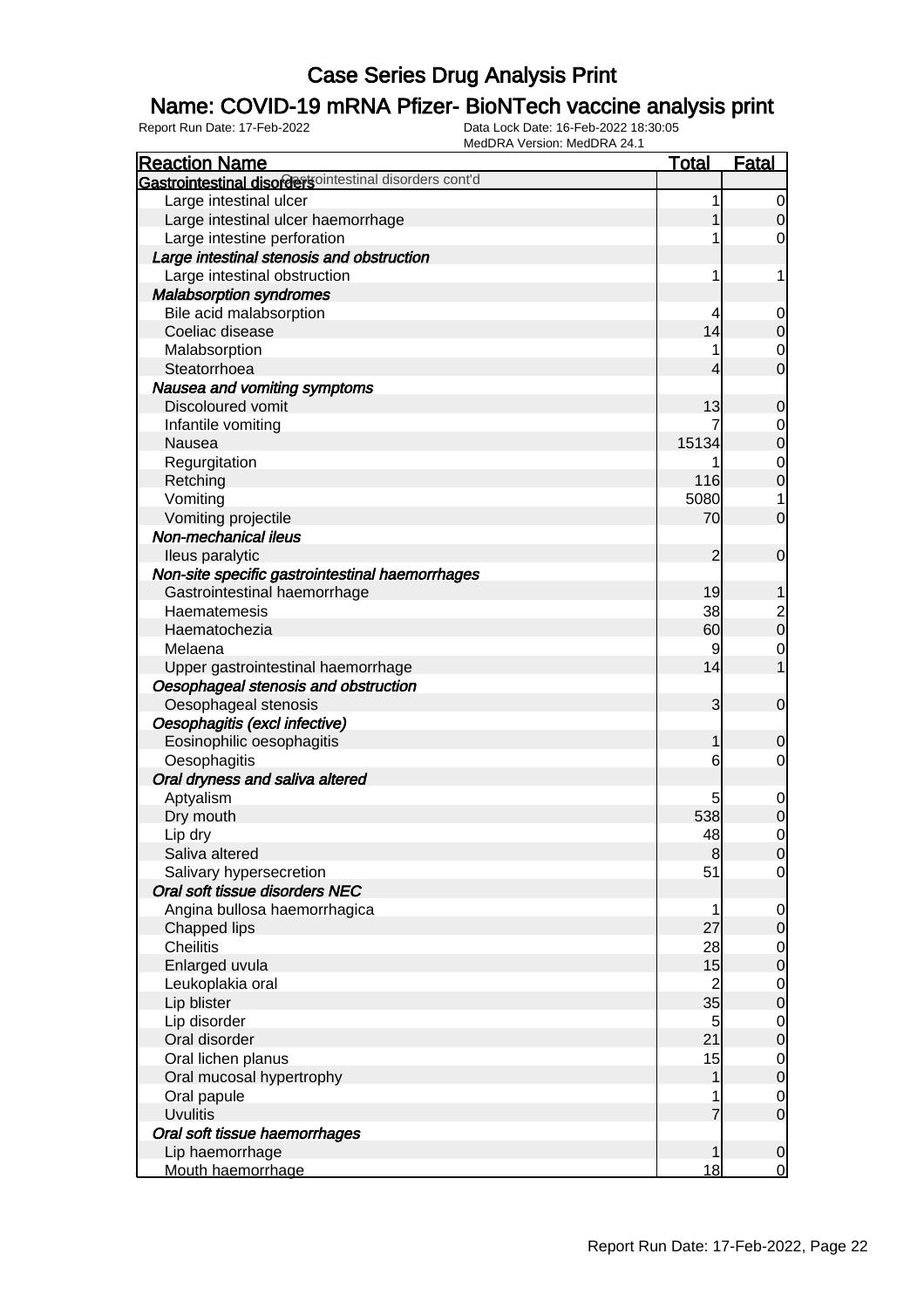### Name: COVID-19 mRNA Pfizer- BioNTech vaccine analysis print

| <b>Reaction Name</b>                                   | <b>Total</b>   | Fatal            |
|--------------------------------------------------------|----------------|------------------|
| Gastrointestinal disordersointestinal disorders cont'd |                |                  |
| Oral blood blister                                     | 17             | $\overline{0}$   |
| Oral purpura                                           | $\overline{c}$ | 0                |
| Oral soft tissue infections                            |                |                  |
| Angular cheilitis                                      | 4              | 0                |
| Oral soft tissue signs and symptoms                    |                |                  |
| Anaesthesia oral                                       | 3              | $\mathbf 0$      |
| Burning mouth syndrome                                 |                | $\boldsymbol{0}$ |
| Coating in mouth                                       |                | $\mathbf 0$      |
| Hypoaesthesia oral                                     | 516            | $\mathbf 0$      |
| Lip discolouration                                     | 9              | $\mathbf 0$      |
| Lip erythema                                           | 4              | $\overline{0}$   |
| Lip exfoliation                                        | 6              | $\mathbf 0$      |
| Lip pain                                               | 65             | $\mathbf 0$      |
| Lip pruritus                                           | 18             | $\mathbf 0$      |
| Lip scab                                               | 1              | $\mathbf 0$      |
| Oral discomfort                                        | 88             | $\mathbf 0$      |
| Oral dysaesthesia                                      | 1              | $\mathbf 0$      |
| Oral mucosal blistering                                | 17             | $\mathbf 0$      |
| Oral mucosal discolouration                            | 1              | $\mathbf 0$      |
| Oral mucosal eruption                                  | 21             | $\mathbf 0$      |
| Oral mucosal erythema                                  | 7              | $\mathbf 0$      |
| Oral mucosal exfoliation                               | 10             | $\mathbf 0$      |
| Oral mucosal roughening                                | 3              | $\mathbf 0$      |
| Oral mucosal scab                                      |                | $\mathbf 0$      |
| Oral pain                                              | 182            | $\overline{0}$   |
| Oral pruritus                                          | 24             | $\mathbf 0$      |
| Paraesthesia oral                                      | 949            | $\mathbf 0$      |
| Pigmentation lip                                       |                | $\mathbf 0$      |
| Oral soft tissue swelling and oedema                   |                |                  |
| Lip oedema                                             | 4              | $\mathbf 0$      |
| Lip swelling                                           | 882            | $\mathbf 0$      |
| Mouth swelling                                         | 116            | $\mathbf 0$      |
| Oedema mouth                                           | 4              | $\mathbf 0$      |
| Palatal oedema                                         |                | $\mathbf 0$      |
| Palatal swelling                                       | $\overline{3}$ | $\overline{0}$   |
| <b>Pancreatic disorders NEC</b>                        |                |                  |
| Pancreatic disorder                                    | 1              | $\overline{0}$   |
| Pancreatic failure                                     |                | $\overline{0}$   |
| Pancreatic mass                                        |                | $\overline{0}$   |
| Peptic ulcers and perforation                          |                |                  |
| Peptic ulcer                                           | 1              | $\mathbf 0$      |
| Peptic ulcer haemorrhage                               | 14             | 0                |
| Peritoneal and retroperitoneal disorders               |                |                  |
| <b>Ascites</b>                                         | 2              | 0                |
| Peritoneal and retroperitoneal fibrosis and adhesions  |                |                  |
| Abdominal adhesions                                    | 2              | 0                |
| Peritoneal and retroperitoneal haemorrhages            |                |                  |
| Haemoperitoneum                                        | 1              | $\mathbf 0$      |
| Retroperitoneal haemorrhage                            | $\overline{2}$ |                  |
| <b>Rectal inflammations NEC</b>                        |                |                  |
| <b>Proctitis</b>                                       | 3              | $\mathbf 0$      |
| Proctitis ulcerative                                   |                | 0                |
| <b>Salivary gland disorders NEC</b>                    |                |                  |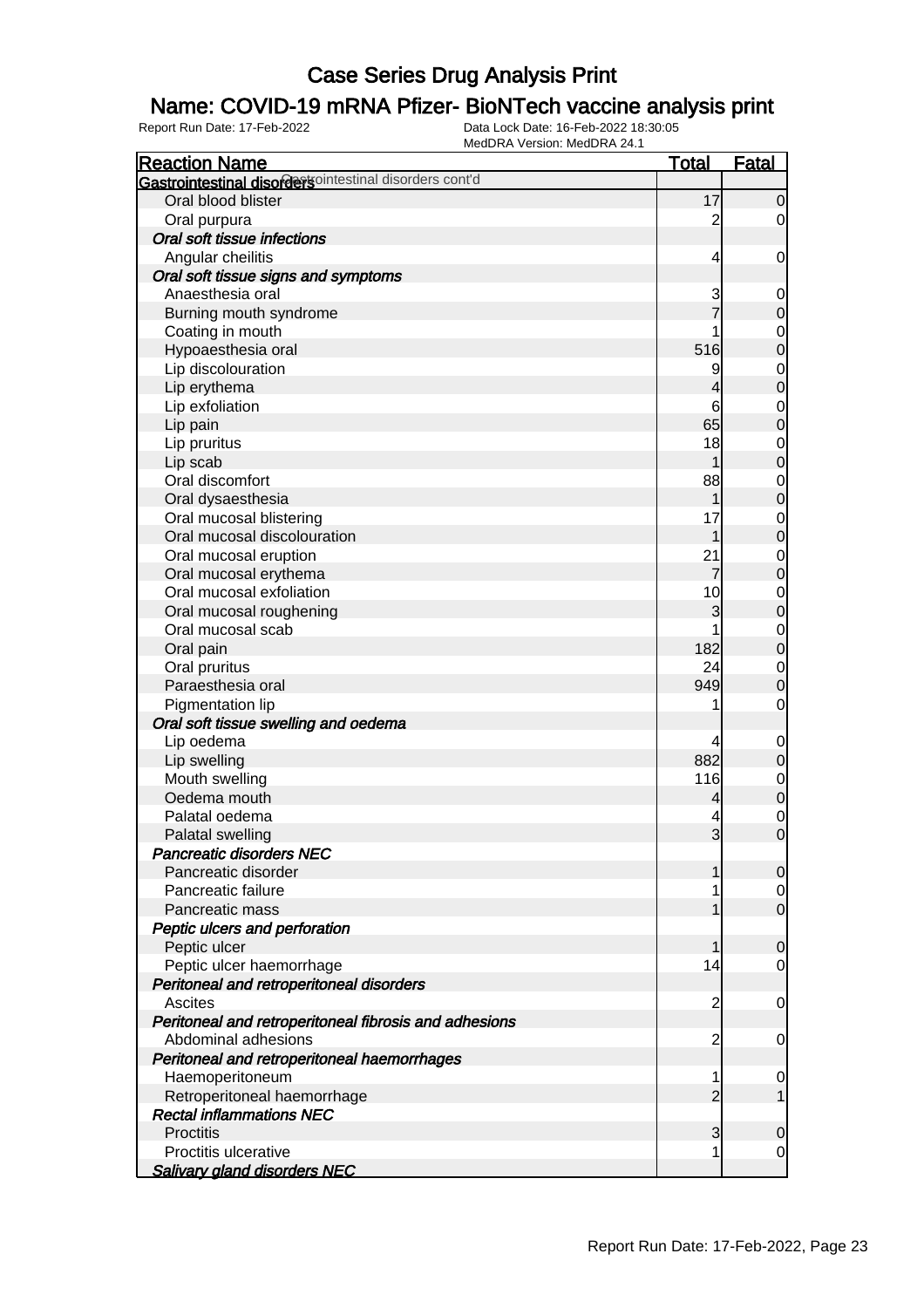#### Name: COVID-19 mRNA Pfizer- BioNTech vaccine analysis print

| <b>Reaction Name</b>                                   | <u>Total</u>            | <b>Fatal</b>                         |
|--------------------------------------------------------|-------------------------|--------------------------------------|
| Gastrointestinal disordersointestinal disorders cont'd |                         |                                      |
| Salivary gland disorder                                | 1                       | $\overline{0}$                       |
| Salivary gland mucocoele                               | 1                       | $\mathbf 0$                          |
| Salivary gland pain                                    | 13                      | $\mathbf 0$                          |
| Salivary gland enlargements                            |                         |                                      |
| Parotid gland enlargement                              | 11                      | $\mathbf 0$                          |
| Salivary gland enlargement                             | 5                       | $\boldsymbol{0}$                     |
| Submaxillary gland enlargement                         | 8                       | $\mathbf 0$                          |
| Salivary gland infections and inflammations            |                         |                                      |
| Noninfective sialoadenitis                             | $\overline{c}$          | $\mathbf 0$                          |
| Stomatitis and ulceration                              |                         |                                      |
| Aphthous ulcer                                         | 58                      | $\mathbf 0$                          |
| Lip ulceration                                         | 22                      | $\pmb{0}$                            |
| Mouth ulceration                                       | 477                     |                                      |
| Oral mucosa erosion                                    |                         | $\begin{matrix} 0 \\ 0 \end{matrix}$ |
| Palatal ulcer                                          |                         | $\mathbf{0}$                         |
| <b>Stomatitis</b>                                      | 68                      | $\mathbf 0$                          |
| Tongue disorders                                       |                         |                                      |
| <b>Glossitis</b>                                       | 22                      | $\mathbf 0$                          |
| Hypertrophy of tongue papillae                         | $\overline{2}$          | $\mathbf{0}$                         |
| Plicated tongue                                        | 4                       | $\overline{0}$                       |
| Tongue disorder                                        | 44                      |                                      |
| Tongue geographic                                      | $\overline{7}$          | $\begin{matrix}0\\0\end{matrix}$     |
| Tongue haemorrhage                                     | 3                       | $\mathbf{0}$                         |
| Tongue ulceration                                      | 34                      | $\overline{0}$                       |
| Trichoglossia                                          | 4                       | $\mathbf 0$                          |
| Tongue signs and symptoms                              |                         |                                      |
| Glossodynia                                            | 228                     | $\mathbf 0$                          |
| Scalloped tongue                                       | 5                       | $\mathbf 0$                          |
| Stiff tongue                                           |                         | $\mathbf{0}$                         |
| Swollen tongue                                         | 547                     | $\overline{0}$                       |
| Tongue blistering                                      | 19                      | $\mathbf{0}$                         |
| Tongue coated                                          | 20                      | $\overline{0}$                       |
| Tongue discolouration                                  | 39                      | $\mathbf{0}$                         |
| Tongue discomfort                                      | 45                      | $\mathbf 0$                          |
| Tongue dry                                             | 16                      | $\mathbf 0$                          |
| Tongue eruption                                        | 11                      | $\overline{0}$                       |
| Tongue erythema                                        | 13                      | $\overline{0}$                       |
| Tongue exfoliation                                     |                         | $\pmb{0}$                            |
| Tongue movement disturbance                            | $\frac{2}{7}$           | $\mathbf 0$                          |
| Tongue oedema                                          | 24                      | $\overline{0}$                       |
| Tongue pruritus                                        | $\overline{\mathbf{c}}$ | $\mathbf 0$                          |
| Tongue rough                                           | 5 <sup>1</sup>          | $\mathbf 0$                          |
| Tongue spasm                                           | 12                      | $\mathbf 0$                          |
| <b>Tooth missing</b>                                   |                         |                                      |
| <b>Tooth loss</b>                                      | 6                       | $\overline{0}$                       |
| Gastrointestinal disorders SOC TOTAL                   | 41594                   | <u> 18</u>                           |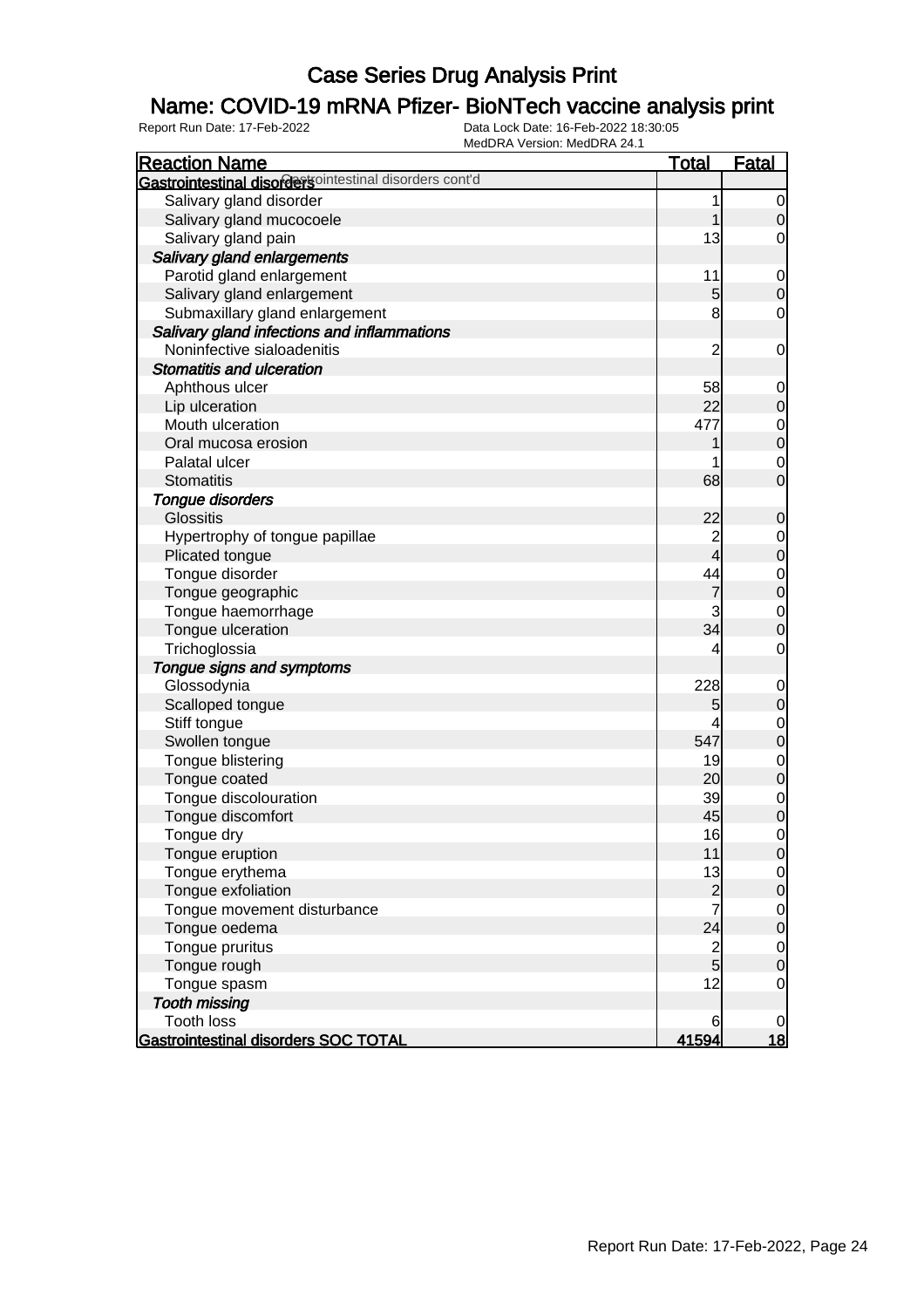### Name: COVID-19 mRNA Pfizer- BioNTech vaccine analysis print

| <b>Reaction Name</b>                          | Total           | <u>Fatal</u>   |
|-----------------------------------------------|-----------------|----------------|
| General disorders                             |                 |                |
| <b>Administration site reactions NEC</b>      |                 |                |
| Administration site bruise                    | 9               | 0              |
| Administration site erythema                  | 4               | $\mathbf 0$    |
| Administration site extravasation             |                 | 0              |
| Administration site haematoma                 |                 | $\mathbf 0$    |
| Administration site inflammation              |                 | 0              |
| Administration site irritation                |                 | $\mathbf 0$    |
| Administration site joint discomfort          |                 | 0              |
| Administration site joint movement impairment |                 | $\mathbf 0$    |
| Administration site joint pain                |                 | 0              |
| Administration site nerve damage              |                 | $\mathbf 0$    |
| Administration site pain                      | 20              | 0              |
| Administration site rash                      | 5               | $\mathbf 0$    |
| Administration site reaction                  |                 | 0              |
| Administration site swelling                  | 4               | $\mathbf 0$    |
| Administration site urticaria                 |                 | 0              |
| Administration site warmth                    | $\overline{2}$  | $\mathbf 0$    |
| Puncture site bruise                          | 42              | 0              |
| Puncture site pain                            | 9               | $\mathbf 0$    |
| Puncture site reaction                        |                 | 0              |
| Puncture site swelling                        |                 | $\mathbf 0$    |
| Vessel puncture site bruise                   | $\overline{2}$  | 0              |
| Vessel puncture site erythema                 |                 | $\mathbf 0$    |
| Vessel puncture site pain                     |                 | 0              |
| Adverse effect absent                         |                 |                |
| No adverse event                              | 10              | $\overline{0}$ |
| Application and instillation site reactions   |                 |                |
| Application site acne                         |                 | 0              |
| Application site bruise                       | 12              | $\mathbf 0$    |
| Application site burn                         |                 | 0              |
| Application site dryness                      | 2               | $\mathbf 0$    |
| Application site erythema                     | 18              | 0              |
| Application site haemorrhage                  |                 | $\mathbf 0$    |
| Application site hypoaesthesia                |                 | 0              |
| Application site irritation                   | 1               | 0              |
| Application site joint erythema               |                 | $\overline{O}$ |
| Application site joint pain                   |                 | $\overline{0}$ |
| Application site mass                         |                 | $\mathbf 0$    |
| Application site odour                        | $\overline{c}$  | $\mathbf 0$    |
| Application site pain                         | 12 <sup>2</sup> | $\mathbf 0$    |
| Application site pruritus                     | 4               | $\mathbf 0$    |
| Application site rash                         | $\overline{2}$  | $\mathbf 0$    |
| Application site reaction                     | 1               | $\mathbf 0$    |
| Application site swelling                     | 2               | $\mathbf 0$    |
| Application site vesicles                     | 7               | $\mathbf 0$    |
| Application site warmth                       |                 | $\overline{0}$ |
| Instillation site warmth                      | 9               | $\mathbf 0$    |
| <b>Asthenic conditions</b>                    |                 |                |
| Asthenia                                      | 2308            | $\mathbf 0$    |
| Chronic fatigue syndrome                      | 83              | $\mathbf 0$    |
| Decreased activity                            | 10              | $\overline{0}$ |
| Fatigue                                       | 25639           | $\mathbf 1$    |
| <b>Malaise</b>                                | 5766            | $\mathbf{1}$   |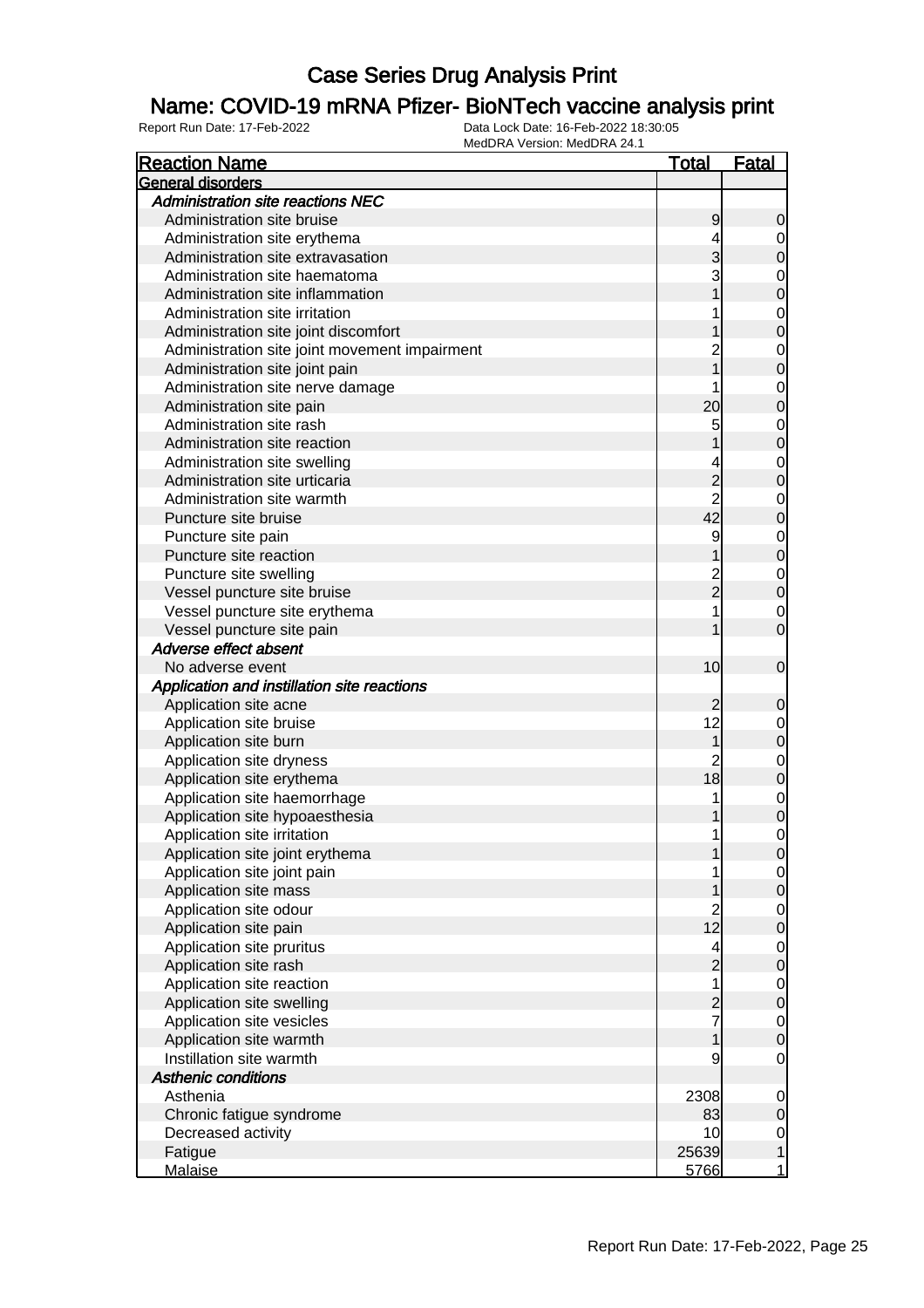#### Name: COVID-19 mRNA Pfizer- BioNTech vaccine analysis print

| <b>Reaction Name</b>                                | <b>Total</b>   | <b>Fatal</b>   |
|-----------------------------------------------------|----------------|----------------|
| General disorders cont'd<br>General disorders       |                |                |
| Sluggishness                                        | 19             | $\overline{0}$ |
| <b>Body temperature altered</b>                     |                |                |
| Hyperthermia                                        |                | $\mathbf 0$    |
| Hyperthermia malignant                              |                | 0              |
| Hypothermia                                         | 26             | $\mathbf 0$    |
| Temperature regulation disorder                     | 14             | 0              |
| Breast complications associated with device         |                |                |
| Breast implant palpable                             | 1              | 0              |
| Capsular contracture associated with breast implant | $\overline{2}$ | $\overline{0}$ |
| Cardiac complications associated with device        |                |                |
| Prosthetic cardiac valve thrombosis                 | $\overline{2}$ | $\mathbf 0$    |
| Complications associated with device NEC            |                |                |
| Capsular contracture associated with implant        | 1              | $\mathbf 0$    |
| Complication of device removal                      | 3              | $\mathbf 0$    |
| Injury associated with device                       | 5              | $\mathbf 0$    |
| Medical device pain                                 |                | $\mathbf 0$    |
| Medical device site swelling                        |                | $\overline{0}$ |
| Phantom shocks                                      |                | 0              |
| Death and sudden death                              |                |                |
| Brain death                                         | 3              | $\overline{c}$ |
| Cardiac death                                       | 3              | $\overline{2}$ |
| Clinical death                                      |                |                |
| Death                                               | 188            | 187            |
| Sudden cardiac death                                |                |                |
| Sudden death                                        | 27             | 27             |
| Febrile disorders                                   |                |                |
| Hyperpyrexia                                        | 10             | 0              |
| Pyrexia                                             | 16648          | 0              |
| <b>Feelings and sensations NEC</b>                  |                |                |
| Chills                                              | 10392          | $\mathbf 0$    |
| Feeling abnormal                                    | 1786           | $\overline{0}$ |
| Feeling cold                                        | 1348           | $\mathbf 0$    |
| Feeling drunk                                       | 82             | $\mathbf 0$    |
| Feeling hot                                         | 1276           | $\mathbf 0$    |
| Feeling jittery                                     | 34             | $\mathbf 0$    |
| Feeling of body temperature change                  | 362            | $\overline{0}$ |
| Feeling of relaxation                               | 3              | $\overline{0}$ |
| Hangover                                            | 84             | $\overline{0}$ |
| Hunger                                              | 51             | $\mathbf 0$    |
| Sensation of blood flow                             | 5              | $\mathbf 0$    |
| Sensation of foreign body                           | 62             | $\mathbf 0$    |
| Sense of oppression                                 | 1              | $\mathbf 0$    |
| Temperature intolerance                             | 50             | $\mathbf 0$    |
| <b>Thirst</b>                                       | 379            | $\overline{0}$ |
| Thirst decreased                                    |                | $\overline{0}$ |
| <b>Fibrosis NEC</b>                                 |                |                |
| Fibrosis                                            | 1              | $\mathbf 0$    |
| Gait disturbances                                   |                |                |
| Gait deviation                                      |                | $\mathbf 0$    |
| Gait disturbance                                    | 278            | $\overline{0}$ |
| Gait inability                                      | 106            | $\mathbf 0$    |
| Loss of control of legs                             | 28             | $\mathbf 0$    |
| <b>General signs and symptoms NEC</b>               |                |                |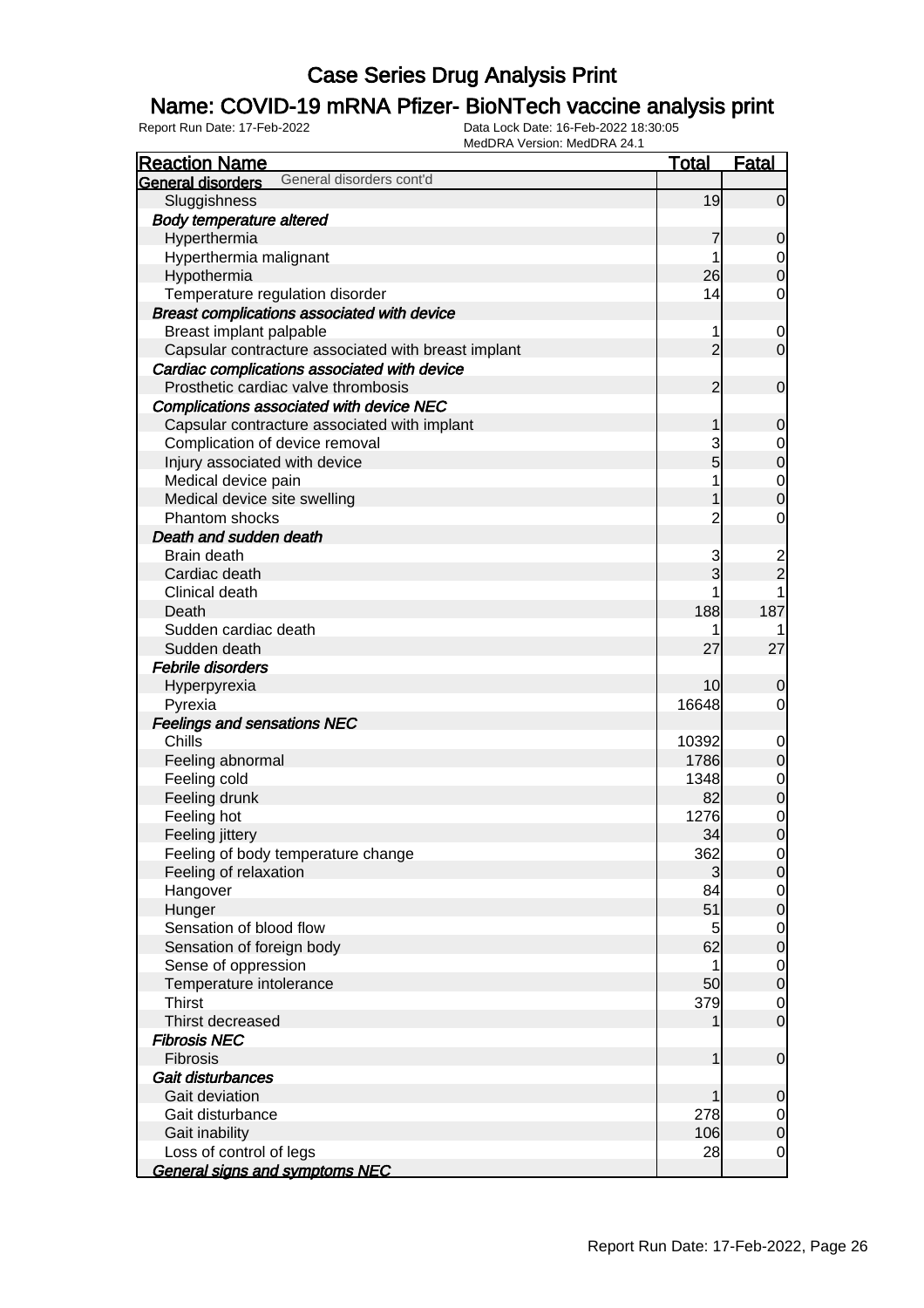### Name: COVID-19 mRNA Pfizer- BioNTech vaccine analysis print

| <b>Reaction Name</b>                          | <u>Total</u>   | <b>Fatal</b>                |
|-----------------------------------------------|----------------|-----------------------------|
| General disorders cont'd<br>General disorders |                |                             |
| Adhesion                                      |                | 0                           |
| Chronic disease                               |                | 0                           |
| Concomitant disease progression               |                | 1                           |
| Condition aggravated                          | 314            | 0                           |
| Crepitations                                  |                | $\mathbf 0$                 |
| Crying                                        | 165            | $\mathbf 0$                 |
| Deformity                                     | 2              | $\mathbf 0$                 |
| Developmental delay                           |                | $\mathbf 0$                 |
| Discharge                                     | 13             | $\mathbf 0$                 |
| Disease progression                           | $\overline{2}$ | $\mathbf 0$                 |
| Disease recurrence                            | 32             | $\mathbf 0$                 |
| Effusion                                      | $\mathbf{3}$   | $\mathbf 0$                 |
| Energy increased                              | 27             | $\mathbf{0}$                |
| Exercise tolerance decreased                  | 33             | $\mathbf 0$                 |
| Exercise tolerance increased                  |                | $\mathbf{0}$                |
| Fat tissue increased                          |                | $\mathbf 0$                 |
| Foaming at mouth                              | 3              |                             |
| General physical health deterioration         | 17             | $\frac{0}{2}$               |
| General symptom                               | 3              |                             |
| Glassy eyes                                   |                | $\mathbf{0}$<br>$\mathbf 0$ |
|                                               | 3              |                             |
| High-pitched crying<br><b>Illness</b>         | 2214           | $\mathbf 0$                 |
| Induration                                    | 17             | $\mathbf 0$                 |
| Influenza like illness                        |                | $\mathbf 0$                 |
|                                               | 2642           | $\mathbf 0$                 |
| Irritability postvaccinal                     | 2              | $\mathbf 0$                 |
| Local reaction                                | 92             | $\boldsymbol{0}$            |
| Moaning                                       | 4              | $\mathbf 0$                 |
| Multiple organ dysfunction syndrome           | 12             | 4                           |
| Nonspecific reaction                          | $\overline{2}$ | $\mathbf 0$                 |
| Organ failure                                 | 3              | 1                           |
| Perforation                                   | $\overline{2}$ | $\mathbf 0$                 |
| Peripheral swelling                           | 4362           | $\boldsymbol{0}$            |
| Physical deconditioning                       | $\overline{2}$ | $\mathbf 0$                 |
| Pre-existing condition improved               | 9              | $\mathbf 0$                 |
| Prolapse                                      | 1              | $\mathbf{0}$                |
| Screaming                                     | 24             | $\overline{0}$              |
| Secretion discharge                           | 24             | $\mathbf 0$                 |
| Swelling                                      | 3526           | $\boldsymbol{0}$            |
| Swelling face                                 | 966            | $\mathbf 0$                 |
| Symptom recurrence                            |                | $\boldsymbol{0}$            |
| <b>Terminal state</b>                         |                | $\overline{0}$              |
| <b>Tissue irritation</b>                      |                | $\mathbf 0$                 |
| Tissue rupture                                |                | $\mathbf 0$                 |
| <b>Healing abnormal NEC</b>                   |                |                             |
| Impaired healing                              | 6              | $\mathbf 0$                 |
| Implant and catheter site reactions           |                |                             |
| Implant site discolouration                   | $\overline{2}$ | $\mathbf 0$                 |
| Implant site pain                             | $\overline{3}$ | 0                           |
| Implant site rash                             |                | $\overline{0}$              |
| Implant site reaction                         |                | 0                           |
| Implant site swelling                         | 2<br>1         | $\mathbf 0$                 |
| Implant site urticaria                        |                | $\mathbf 0$                 |
| Implant site warmth                           | 3              | $\overline{0}$              |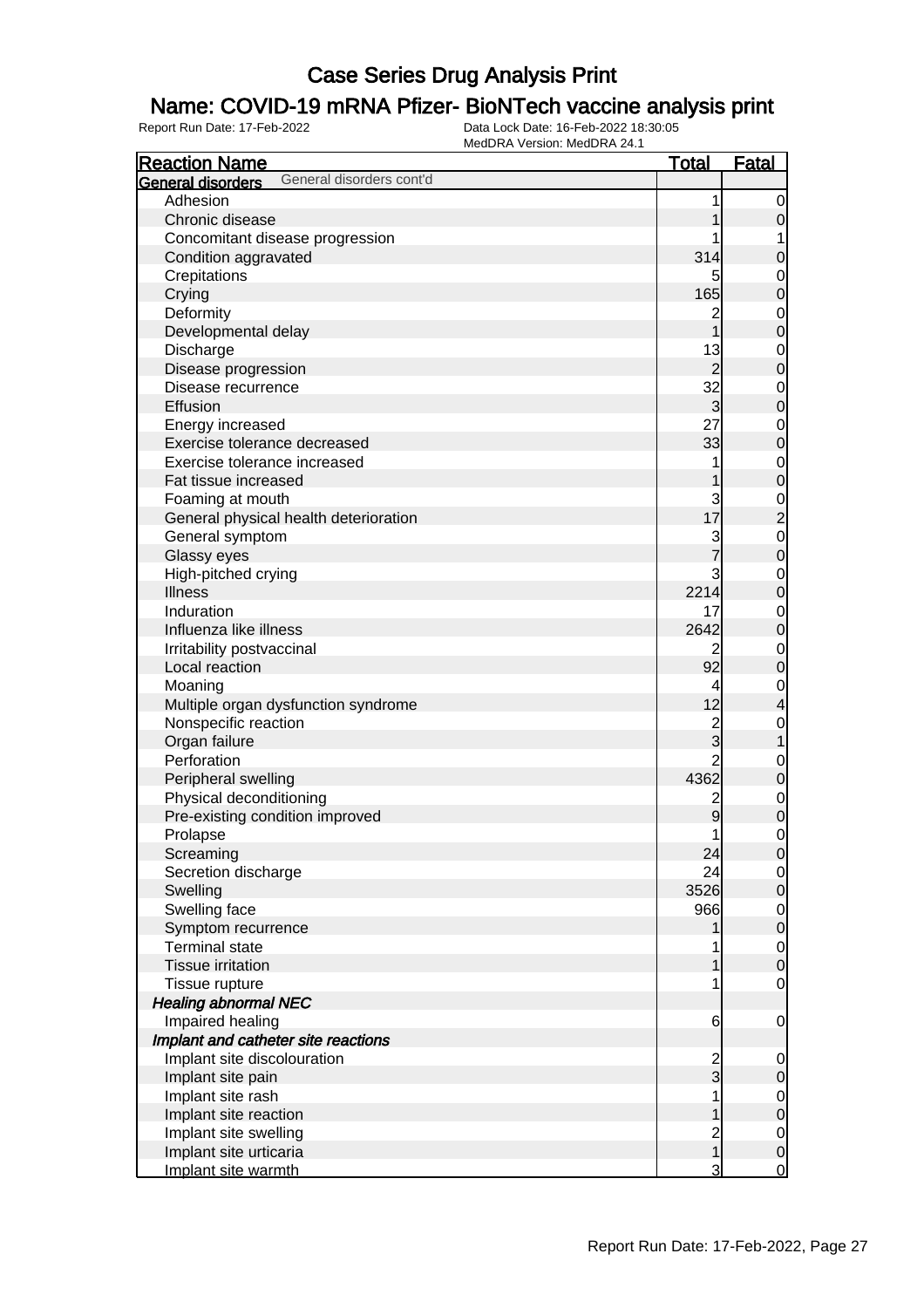### Name: COVID-19 mRNA Pfizer- BioNTech vaccine analysis print

| <b>Reaction Name</b>                                    | <u>Total</u>                               | <u>Fatal</u>                         |
|---------------------------------------------------------|--------------------------------------------|--------------------------------------|
| General disorders cont'd<br>General disorders           |                                            |                                      |
| <b>Inflammations</b>                                    |                                            |                                      |
| Foreign body reaction                                   |                                            | $\overline{0}$                       |
| Granuloma                                               |                                            | $\mathsf{O}\xspace$                  |
| Inflammation                                            | 616                                        | $\overline{0}$                       |
| Papillitis                                              |                                            | $\overline{0}$                       |
| Scar inflammation                                       |                                            |                                      |
| <b>Serositis</b>                                        |                                            | $\begin{matrix}0\\0\end{matrix}$     |
| Soft tissue inflammation                                |                                            | $\mathbf 0$                          |
| Systemic inflammatory response syndrome                 | 6                                          | $\overline{0}$                       |
| Infusion site reactions                                 |                                            |                                      |
| Infusion site coldness                                  |                                            | $\mathbf 0$                          |
| Infusion site discolouration                            |                                            | $\overline{0}$                       |
| Infusion site joint effusion                            |                                            | $\overline{0}$                       |
| Infusion site joint pain                                |                                            |                                      |
| Infusion site mass                                      |                                            | $\begin{matrix} 0 \\ 0 \end{matrix}$ |
| Infusion site nerve damage                              |                                            |                                      |
| Infusion site pain                                      | 5                                          | $\begin{matrix}0\\0\end{matrix}$     |
| Infusion site pruritus                                  | 3                                          |                                      |
| Infusion site swelling                                  | $\overline{2}$                             | $\begin{matrix} 0 \\ 0 \end{matrix}$ |
| Infusion site urticaria                                 |                                            | $\mathbf{0}$                         |
| Infusion site warmth                                    | $\overline{2}$                             | $\overline{0}$                       |
| Injection site reactions                                |                                            |                                      |
| Injected limb mobility decreased                        | 38                                         | $\mathbf 0$                          |
| Injection site bruising                                 | 72                                         |                                      |
| Injection site coldness                                 | 1                                          | $\overline{0}$<br>$\mathbf 0$        |
|                                                         |                                            |                                      |
| Injection site cyst                                     | 3<br>$\overline{5}$                        | $\overline{0}$<br>$\overline{0}$     |
| Injection site discolouration                           | 10                                         |                                      |
| Injection site discomfort                               |                                            | $\overline{0}$<br>$\overline{0}$     |
| Injection site eczema                                   | 434                                        |                                      |
| Injection site erythema                                 |                                            | $\begin{matrix} 0 \\ 0 \end{matrix}$ |
| Injection site extravasation                            |                                            |                                      |
| Injection site haematoma                                |                                            | $\begin{matrix}0\\0\end{matrix}$     |
| Injection site haemorrhage                              | 9<br>$\overline{2}$                        |                                      |
| Injection site hypersensitivity                         | 16                                         | $\begin{matrix} 0 \\ 0 \end{matrix}$ |
| Injection site hypoaesthesia                            |                                            |                                      |
| Injection site indentation<br>Injection site induration | 10                                         | $\overline{0}$                       |
|                                                         | $\overline{4}$<br>49                       | 0                                    |
| Injection site inflammation                             |                                            | $\overline{0}$                       |
| Injection site injury                                   | $\begin{array}{c} 2 \\ 2 \\ 2 \end{array}$ | $\mathbf 0$                          |
| Injection site irritation                               |                                            | $\overline{0}$                       |
| Injection site joint discomfort                         |                                            | $\mathbf 0$                          |
| Injection site joint erythema                           | 4<br>$\overline{1}$                        | $\overline{0}$                       |
| Injection site joint movement impairment                |                                            | $\mathbf 0$                          |
| Injection site joint pain                               | 15                                         | $\overline{0}$                       |
| Injection site lymphadenopathy                          | 1                                          | $\mathbf 0$                          |
| Injection site macule                                   |                                            | $\overline{0}$                       |
| Injection site mass                                     | 635                                        | $\pmb{0}$                            |
| Injection site movement impairment                      |                                            | $\overline{0}$                       |
| Injection site muscle weakness                          |                                            | $\mathbf 0$                          |
| Injection site necrosis                                 |                                            | $\overline{0}$                       |
| Injection site nerve damage                             | 1                                          | $\mathbf 0$                          |
| Injection site nodule                                   | 1                                          | $\overline{0}$                       |
| Injection site oedema                                   | 19                                         | $\overline{0}$                       |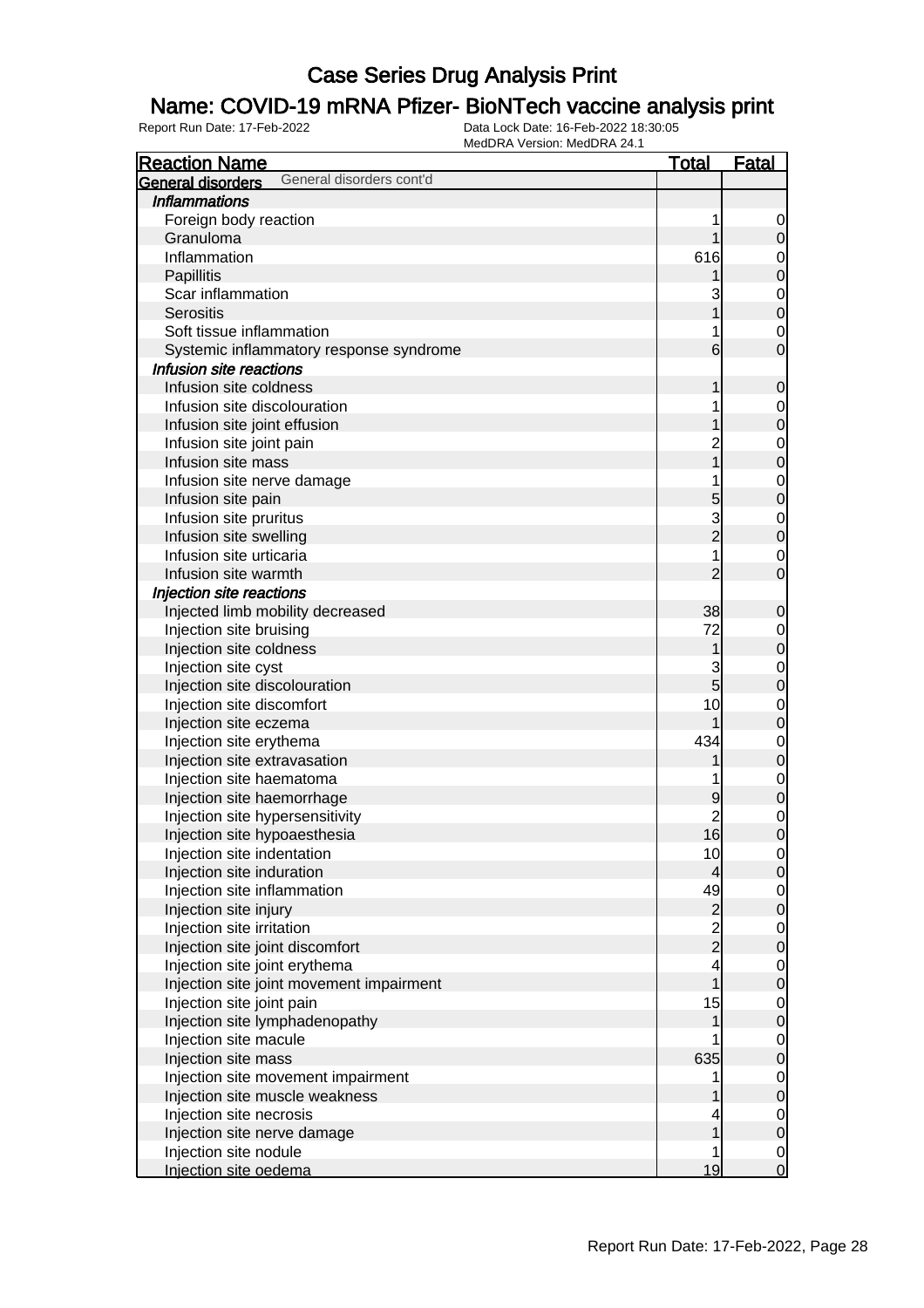#### Name: COVID-19 mRNA Pfizer- BioNTech vaccine analysis print

| <b>Reaction Name</b>                          | <u>Total</u>  | <b>Fatal</b>               |
|-----------------------------------------------|---------------|----------------------------|
| General disorders cont'd<br>General disorders |               |                            |
| Injection site pain                           | 3175          | $\mathbf 0$                |
| Injection site pallor                         |               | $\mathbf 0$                |
| Injection site paraesthesia                   | 13            | $\mathbf 0$                |
| Injection site pruritus                       | 243           | $\mathbf 0$                |
| Injection site rash                           | 204           | $\mathbf 0$                |
| Injection site reaction                       | 57            | $\mathbf 0$                |
| Injection site scab                           |               | $\mathbf{0}$               |
| Injection site scar                           | 4             | $\mathbf 0$                |
| Injection site swelling                       | 347           | $\mathbf 0$                |
| Injection site urticaria                      | 36            | $\mathbf 0$                |
| Injection site vesicles                       | 10            | $\mathbf 0$                |
| Injection site warmth                         | 207           | $\mathbf 0$                |
| <b>Interactions</b>                           |               |                            |
| Alcohol interaction                           | 5             | $\mathbf 0$                |
| Drug interaction                              | 30            | 0                          |
| Inhibitory drug interaction                   | 3             | $\mathbf 0$                |
| <b>Mass conditions NEC</b>                    |               |                            |
| Cyst                                          | 56            | $\mathbf 0$                |
| Mass                                          | 84            | $\mathbf 0$                |
| Nodule                                        | 41            | $\overline{0}$             |
| Mucosal findings abnormal                     |               |                            |
| Mucosa vesicle                                | 1             | $\mathbf 0$                |
| Mucosal dryness                               |               |                            |
| Mucosal haemorrhage                           | 10            | $\mathbf{0}$               |
| Mucosal inflammation                          |               | $\mathbf 0$                |
| Oedema mucosal                                | $\frac{3}{2}$ | $\mathbf 0$<br>$\mathbf 0$ |
|                                               | 6             | $\mathbf 0$                |
| Polyp                                         |               |                            |
| <b>Necrosis NEC</b>                           |               |                            |
| Fat necrosis                                  | 4<br>5        | $\mathbf 0$                |
| <b>Necrosis</b>                               |               | $\mathbf 0$                |
| Oedema NEC                                    |               |                            |
| Face oedema                                   | 35            | $\mathbf 0$                |
| Generalised oedema                            | 6             | $\mathbf 0$                |
| Localised oedema                              | 21            | $\mathbf 0$                |
| Oedema                                        | 93            | $\mathbf 0$                |
| Oedema peripheral                             | 99            | $\overline{0}$             |
| <b>Pain and discomfort NEC</b>                |               |                            |
| Axillary pain                                 | 4000          | 0                          |
| Breakthrough pain                             |               | 0                          |
| Chest discomfort                              | 2010          | $\mathbf 0$                |
| Chest pain                                    | 6493          | $\mathbf 0$                |
| <b>Discomfort</b>                             | 554           | $\mathbf 0$                |
| Facial discomfort                             | 21            | $\mathbf 0$                |
| Facial pain                                   | 233           | $\mathbf 0$                |
| Inflammatory pain                             | 21            | $\mathbf 0$                |
| Non-cardiac chest pain                        | 34            | $\mathbf 0$                |
| Pain                                          | 9870          | $\mathbf 0$                |
| Suprapubic pain                               |               | $\mathbf 0$                |
| Tenderness                                    | 729           | $\mathbf 0$                |
| Visceral pain                                 | 2             | $\mathbf 0$                |
| Therapeutic and nontherapeutic responses      |               |                            |
| Adverse drug reaction                         | 29            | $\mathbf 0$                |
| Adverse food reaction                         | 3             | $\overline{0}$             |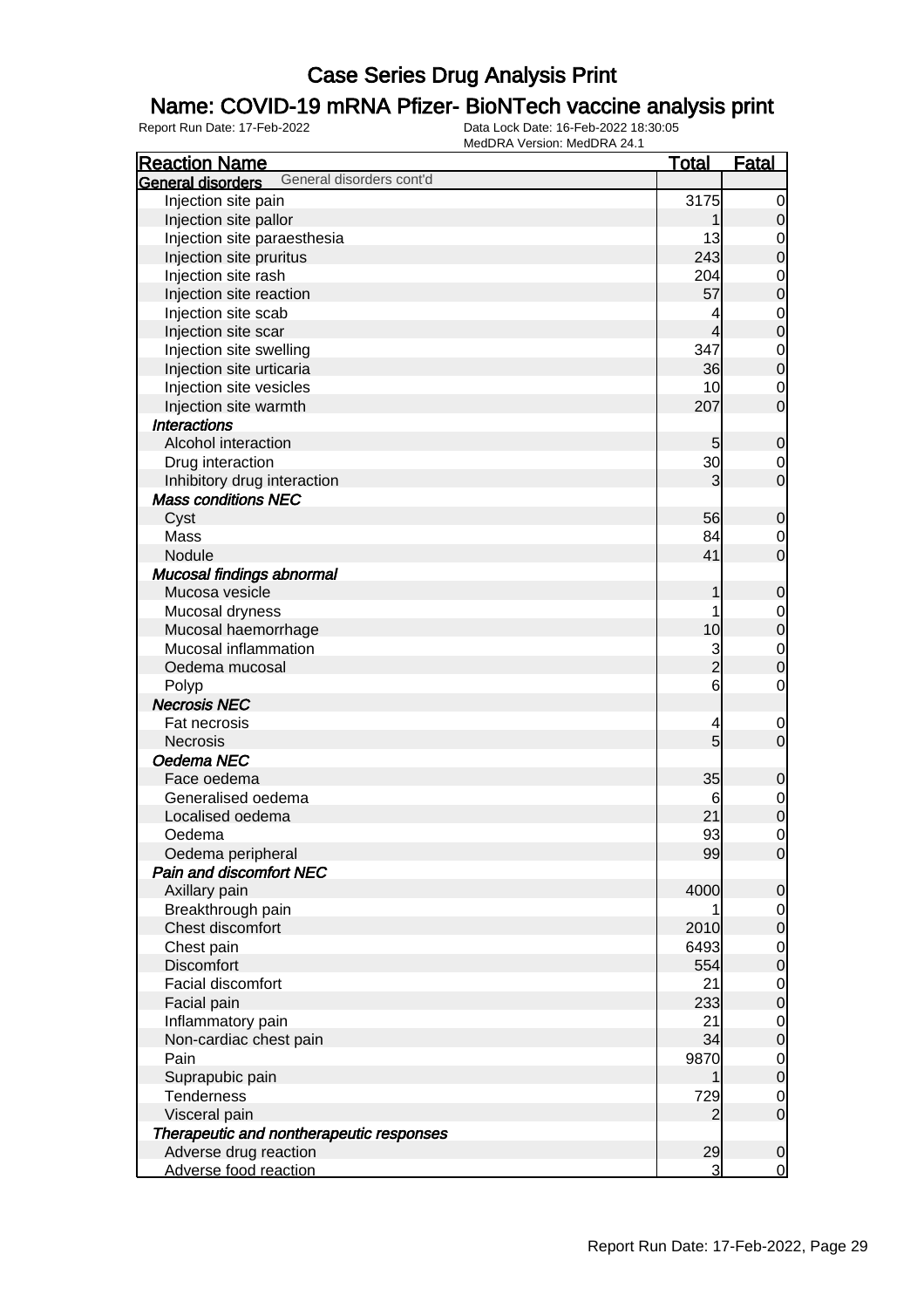### Name: COVID-19 mRNA Pfizer- BioNTech vaccine analysis print

| <b>Reaction Name</b>                              | <u>Total</u>             | <b>Fatal</b>     |
|---------------------------------------------------|--------------------------|------------------|
| General disorders cont'd<br>General disorders     |                          |                  |
| Adverse reaction                                  | 6                        | $\overline{0}$   |
| Drug ineffective                                  | 423                      | $\overline{0}$   |
| Drug intolerance                                  | 4                        | $\mathbf 0$      |
| Drug resistance                                   |                          | $\mathbf 0$      |
| Immediate post-injection reaction                 | 4                        | $\mathbf 0$      |
| Inadequate analgesia                              | 9                        | $\mathbf 0$      |
| No reaction on previous exposure to drug          | 25                       | $\mathbf 0$      |
| Product intolerance                               | 1                        | $\mathbf 0$      |
| Therapeutic product effect decreased              | 2                        | $\mathbf 0$      |
| Therapeutic product effect delayed                | $\overline{c}$           | $\mathbf 0$      |
| Therapeutic product effect increased              | $\overline{1}$           | $\mathbf 0$      |
| Therapeutic product ineffective                   |                          | $\mathbf 0$      |
| Therapeutic response decreased                    | 2<br>2                   | $\mathbf 0$      |
| Therapeutic response unexpected                   | 86                       | $\mathbf 0$      |
| Therapy non-responder                             |                          | $\mathbf 0$      |
| <b>Treatment failure</b>                          | 12                       | $\mathbf 0$      |
| Vaccination failure                               | 76                       | $\overline{0}$   |
| <b>Trophic disorders</b>                          |                          |                  |
|                                                   |                          |                  |
| Abnormal organ growth                             | 1                        | $\mathbf 0$      |
| Atrophy                                           | $\overline{c}$<br>–<br>2 | $\mathbf{0}$     |
| Calcinosis                                        |                          | $\boldsymbol{0}$ |
| Hyperplasia                                       |                          | $\mathbf 0$      |
| Hypertrophy                                       |                          | $\overline{0}$   |
| <b>Ulcers NEC</b>                                 |                          |                  |
| Ulcer                                             | 37                       | $\mathbf 0$      |
| Ulcer haemorrhage                                 |                          | 0                |
| Vaccination site reactions                        |                          |                  |
| Extensive swelling of vaccinated limb             | 25                       | $\mathbf 0$      |
| Shoulder injury related to vaccine administration | 62                       | 0                |
| Vaccination site anaesthesia                      |                          | $\mathbf 0$      |
| Vaccination site bruising                         | 145                      | $\mathbf 0$      |
| Vaccination site coldness                         | 4                        | $\mathbf 0$      |
| Vaccination site cyst                             |                          | $\mathbf 0$      |
| Vaccination site dermatitis                       | $\overline{c}$           | $\mathbf 0$      |
| Vaccination site discharge                        | $\overline{\mathbf{1}}$  | $\overline{0}$   |
| Vaccination site discolouration                   | 17                       | $\overline{0}$   |
| Vaccination site discomfort                       | 54                       | $\overline{0}$   |
| Vaccination site dryness                          | $\overline{c}$           | $\mathbf 0$      |
| Vaccination site eczema                           | $\overline{1}$           | $\mathbf 0$      |
| Vaccination site erythema                         | 678                      | $\mathbf 0$      |
| Vaccination site granuloma                        | 5                        | $\mathbf 0$      |
| Vaccination site haematoma                        | $\overline{2}$           | $\mathbf 0$      |
| Vaccination site haemorrhage                      | 29                       | $\mathbf 0$      |
| Vaccination site hypersensitivity                 | 5                        | $\mathbf 0$      |
| Vaccination site hypoaesthesia                    | 20                       | $\mathbf 0$      |
| Vaccination site induration                       | 79                       | $\mathbf 0$      |
| Vaccination site inflammation                     | 65                       | $\mathbf 0$      |
| Vaccination site irritation                       | 16                       | $\mathbf 0$      |
| Vaccination site joint discomfort                 | $\mathbf{3}$             | $\mathbf 0$      |
| Vaccination site joint erythema                   | 12                       | $\mathbf 0$      |
| Vaccination site joint inflammation               | $\mathbf 1$              | $\boldsymbol{0}$ |
| Vaccination site joint movement impairment        | 20 <sub>l</sub>          | $\overline{0}$   |
| Vaccination site joint pain                       | 35                       | $\overline{0}$   |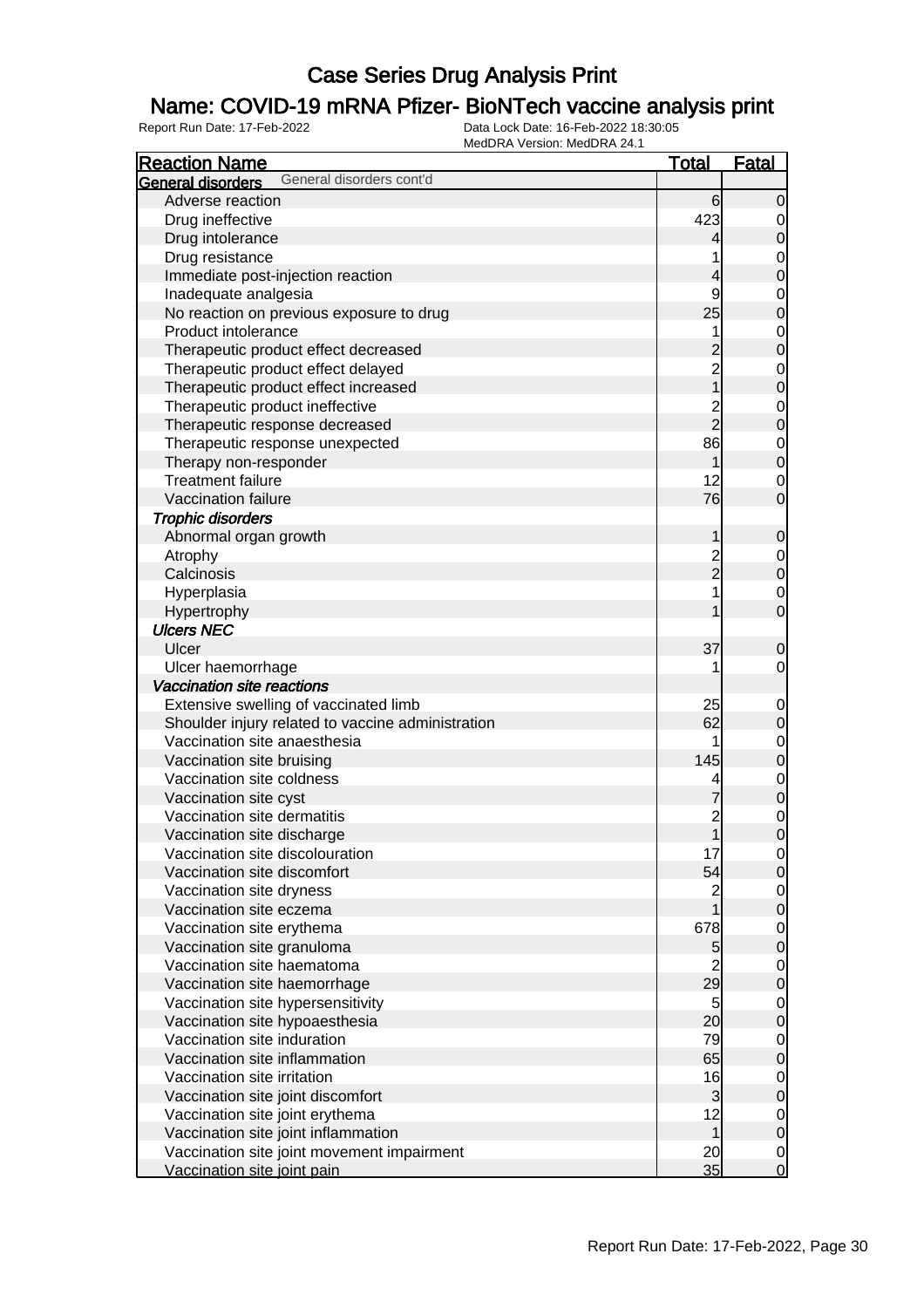### Name: COVID-19 mRNA Pfizer- BioNTech vaccine analysis print

| <b>Reaction Name</b>                          | <b>Total</b> | <b>Fatal</b>   |
|-----------------------------------------------|--------------|----------------|
| General disorders cont'd<br>General disorders |              |                |
| Vaccination site joint swelling               | 4            | 0              |
| Vaccination site joint warmth                 |              | $\mathbf 0$    |
| Vaccination site lymphadenopathy              | 8            | $\mathbf 0$    |
| Vaccination site macule                       |              | $\mathbf 0$    |
| Vaccination site mass                         | 330          | $\mathbf{0}$   |
| Vaccination site movement impairment          | 94           | 0              |
| Vaccination site necrosis                     |              | $\mathbf 0$    |
| Vaccination site nerve damage                 |              | $\mathbf 0$    |
| Vaccination site nodule                       | 5            | $\mathbf 0$    |
| Vaccination site oedema                       |              | $\overline{0}$ |
| Vaccination site pain                         | 2356         | 0              |
| Vaccination site papule                       | 2            | 0              |
| Vaccination site paraesthesia                 | 10           | 0              |
| Vaccination site phlebitis                    |              | $\mathbf 0$    |
| Vaccination site photosensitivity reaction    |              | $\mathbf 0$    |
| Vaccination site pruritus                     | 185          | $\mathbf 0$    |
| Vaccination site rash                         | 153          | $\mathbf 0$    |
| Vaccination site reaction                     | 36           | $\mathbf 0$    |
| Vaccination site scab                         | 3            | $\mathbf 0$    |
| Vaccination site scar                         |              | $\overline{0}$ |
| Vaccination site swelling                     | 645          | $\mathbf 0$    |
| Vaccination site thrombosis                   |              | $\mathbf 0$    |
| Vaccination site ulcer                        |              | $\mathbf 0$    |
| Vaccination site urticaria                    | 11           | $\overline{0}$ |
| Vaccination site vesicles                     | 13           | 0              |
| Vaccination site warmth                       | 299          | $\overline{0}$ |
| Vascular complications associated with device |              |                |
| Vascular stent thrombosis                     | 1            | $\mathbf 0$    |
| Withdrawal and rebound effects                |              |                |
| Drug withdrawal syndrome                      |              | $\overline{0}$ |
| Withdrawal syndrome                           | 48           |                |
| <b>General disorders SOC TOTAL</b>            | 118890       | 230            |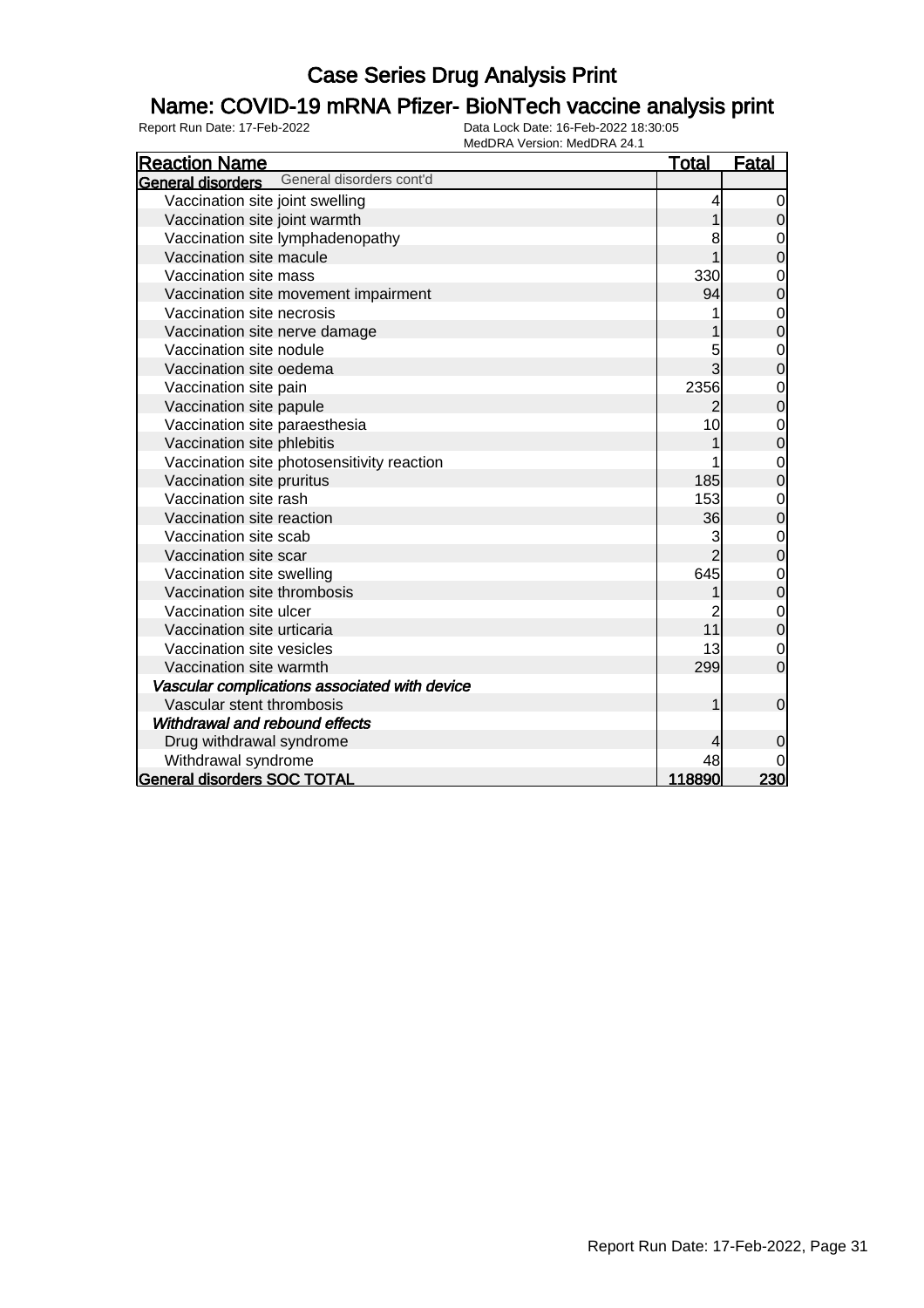#### Name: COVID-19 mRNA Pfizer- BioNTech vaccine analysis print

| <b>Reaction Name</b>                          | <u>Total</u>    | <b>Fatal</b>   |
|-----------------------------------------------|-----------------|----------------|
| <b>Hepatic disorders</b>                      |                 |                |
| <b>Bile duct infections and inflammations</b> |                 |                |
| <b>Biliary colic</b>                          | 19              | 0              |
| Cholangitis                                   |                 | 0              |
| Cholecystitis and cholelithiasis              |                 |                |
| Cholecystitis                                 | 4               | 0              |
| Cholecystitis acute                           | 2               | 0              |
| Cholelithiasis                                | 12              | 0              |
| <b>Cholestasis and jaundice</b>               |                 |                |
| Cholestasis                                   | $\overline{c}$  | $\mathbf 0$    |
| Jaundice                                      | 27              | 0              |
| Jaundice cholestatic                          | 10              | 0              |
| Ocular icterus                                | 2               | 0              |
| Gallbladder disorders NEC                     |                 |                |
| Gallbladder disorder                          | 3               | 0              |
| Gallbladder enlargement                       | 1               | 0              |
| Hepatic and hepatobiliary disorders NEC       |                 |                |
| Hepatic cyst                                  | 1               | $\mathbf 0$    |
| <b>Hepatic lesion</b>                         |                 | 0              |
| Liver disorder                                | 16              | 0              |
| Hepatic enzymes and function abnormalities    |                 |                |
| Hepatic function abnormal                     | 7               | 0              |
| Hepatic failure and associated disorders      |                 |                |
| Acute hepatic failure                         | $\overline{c}$  | $\overline{0}$ |
| Hepatic failure                               | $\overline{2}$  |                |
| <b>Hepatic fibrosis and cirrhosis</b>         |                 |                |
| Hepatic cirrhosis                             | 1               | $\mathbf 0$    |
| Hepatic vascular disorders                    |                 |                |
| Congestive hepatopathy                        | 2               | 0              |
| Hepatic artery embolism                       | 1               | $\mathbf 0$    |
| Hepatic haemorrhage                           | 2               | 0              |
| Hepatic vein thrombosis                       | 5               | 0              |
| Portal vein thrombosis                        | 8               | 0              |
| Hepatobiliary signs and symptoms              |                 |                |
| Hepatic pain                                  | 33              | 0              |
| Hepatomegaly                                  | 6               | 0              |
| Liver tenderness                              | 3               | $\Omega$       |
| Hepatocellular damage and hepatitis NEC       |                 |                |
| Autoimmune hepatitis                          | 13              | $\overline{0}$ |
| Drug-induced liver injury                     | 3               | $\overline{0}$ |
| Hepatic steatosis                             | $5\overline{)}$ | 0              |
| Hepatitis                                     | 16              | 0              |
| Hepatitis acute                               | 3               | 0              |
| Hepatitis toxic                               |                 | 0              |
| Hepatotoxicity                                |                 | 0              |
| Immune-mediated hepatic disorder              |                 | 0              |
| Liver injury                                  | 26              | 0              |
| <b>Hepatic disorders SOC TOTAL</b>            | <u> 242 </u>    | 1              |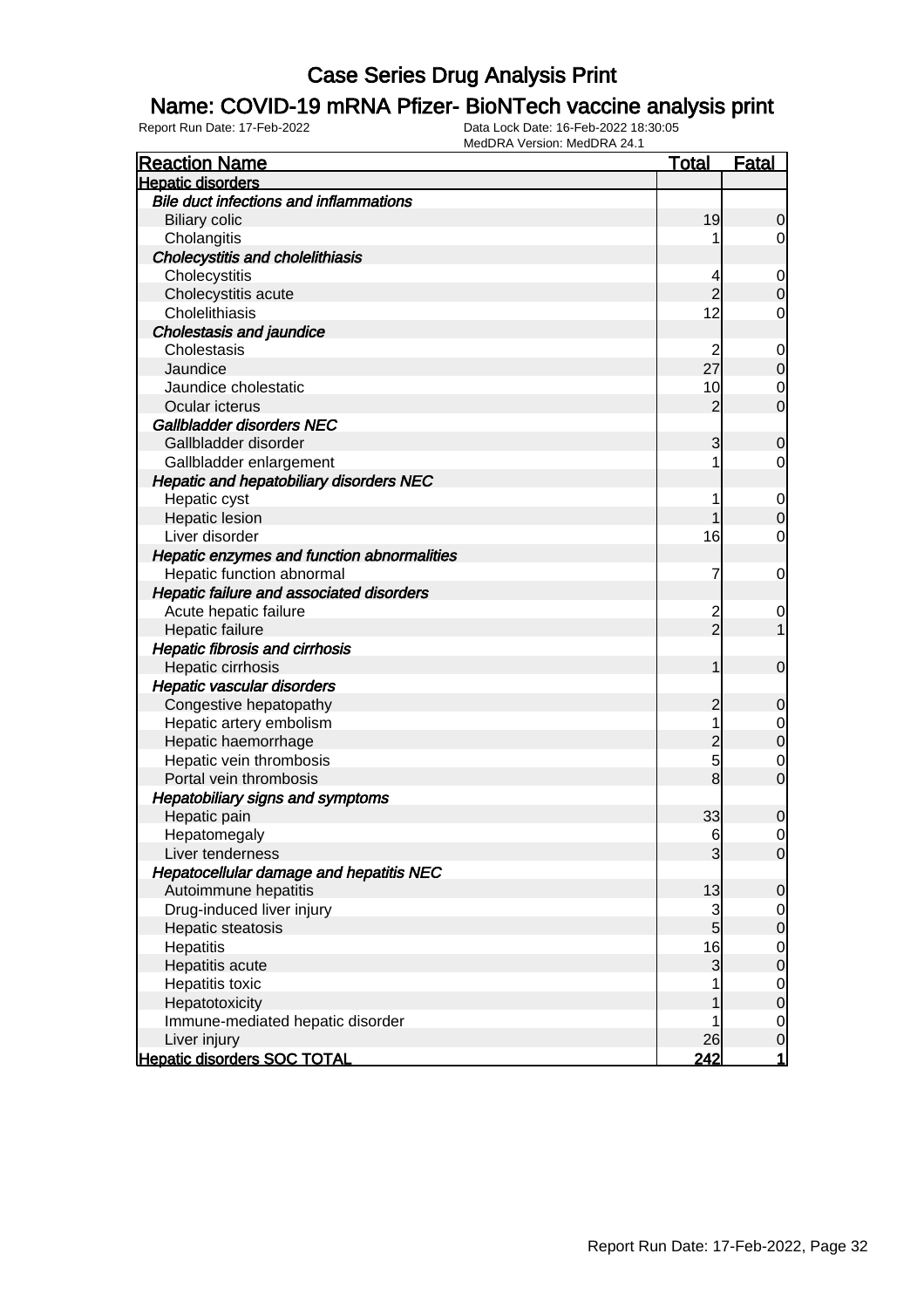#### Name: COVID-19 mRNA Pfizer- BioNTech vaccine analysis print

| <b>Reaction Name</b>                                          | <b>Total</b>   | <b>Fatal</b>                  |
|---------------------------------------------------------------|----------------|-------------------------------|
| Immune system disorders                                       |                |                               |
| Acute and chronic sarcoidosis                                 |                |                               |
| Loefgren syndrome                                             | 1              | 0                             |
| Sarcoidosis                                                   | 20             | $\overline{0}$                |
| <b>Allergic conditions NEC</b>                                |                |                               |
| Allergic oedema                                               | 18             | $\mathbf 0$                   |
| Allergy to animal                                             | $\overline{c}$ | $\mathbf 0$                   |
| Allergy to arthropod bite                                     |                | $\mathbf 0$                   |
| Allergy to arthropod sting                                    | $\overline{2}$ | $\mathbf 0$                   |
| Allergy to metals                                             | 3              | $\mathbf 0$                   |
| Allergy to sting                                              |                | $\mathbf 0$                   |
| Hypersensitivity                                              | 1132           | 0                             |
| Infusion related hypersensitivity reaction                    | 3              | $\mathbf 0$                   |
| Mite allergy                                                  | $\overline{2}$ | 0                             |
| Multiple allergies                                            | 16             | $\mathbf 0$                   |
| Serum sickness                                                | 3              | $\mathbf 0$                   |
| Serum sickness-like reaction                                  | 6              | $\boldsymbol{0}$              |
|                                                               |                |                               |
| Type I hypersensitivity                                       |                | $\mathbf 0$<br>$\overline{0}$ |
| Type III immune complex mediated reaction                     | 4              |                               |
| Type IV hypersensitivity reaction                             | 6              | $\mathbf 0$                   |
| Allergies to foods, food additives, drugs and other chemicals |                |                               |
| Allergic reaction to excipient                                | 6              | 0                             |
| Allergy to chemicals                                          | 6              | $\mathbf 0$                   |
| Allergy to vaccine                                            | 47             | 0                             |
| Contrast media reaction                                       | $\overline{c}$ | $\mathbf 0$                   |
| Drug hypersensitivity                                         | 42             | $\mathbf 0$                   |
| Food allergy                                                  | 44             | $\mathbf 0$                   |
| Milk allergy                                                  | 3              | $\mathbf 0$                   |
| Oral allergy syndrome                                         | 3              | $\mathbf 0$                   |
| Polymers allergy                                              |                | $\mathbf 0$                   |
| Reaction to colouring                                         |                | $\mathbf 0$                   |
| Reaction to excipient                                         | 11             | $\mathbf 0$                   |
| Reaction to preservatives                                     | 5              | $\mathbf 0$                   |
| Rubber sensitivity                                            |                | 0                             |
| Smoke sensitivity                                             | 1              | $\overline{0}$                |
| Anaphylactic and anaphylactoid responses                      |                |                               |
| Anaphylactic reaction                                         | 557            | $\mathbf{1}$                  |
| Anaphylactic shock                                            | 64             | $\overline{0}$                |
| Anaphylactoid reaction                                        | 26             | $\mathbf 0$                   |
| Anaphylactoid shock                                           | 4              | $\mathbf 0$                   |
| <b>Atopic disorders</b>                                       |                |                               |
| Atopy                                                         | 3              | $\mathbf 0$                   |
| Seasonal allergy                                              | 113            | $\mathbf 0$                   |
| Autoimmune disorders NEC                                      |                |                               |
| Autoimmune disorder                                           | 55             | $\mathbf 0$                   |
| <b>Autoinflammatory diseases</b>                              |                |                               |
| Autoinflammatory disease                                      | 1              | $\mathbf 0$                   |
| Immune and associated conditions NEC                          |                |                               |
| Anamnestic reaction                                           |                | $\mathbf 0$                   |
| Bacille Calmette-Guerin scar reactivation                     | 67             | $\overline{0}$                |
| Cytokine storm                                                | 1              | $\mathbf 0$                   |
| Decreased immune responsiveness                               | 3              | $\overline{0}$                |
| Graft versus host disease                                     | $\overline{c}$ | $\boldsymbol{0}$              |
| Haemophagocytic lymphohistiocytosis                           | $\overline{3}$ | $\mathbf 0$                   |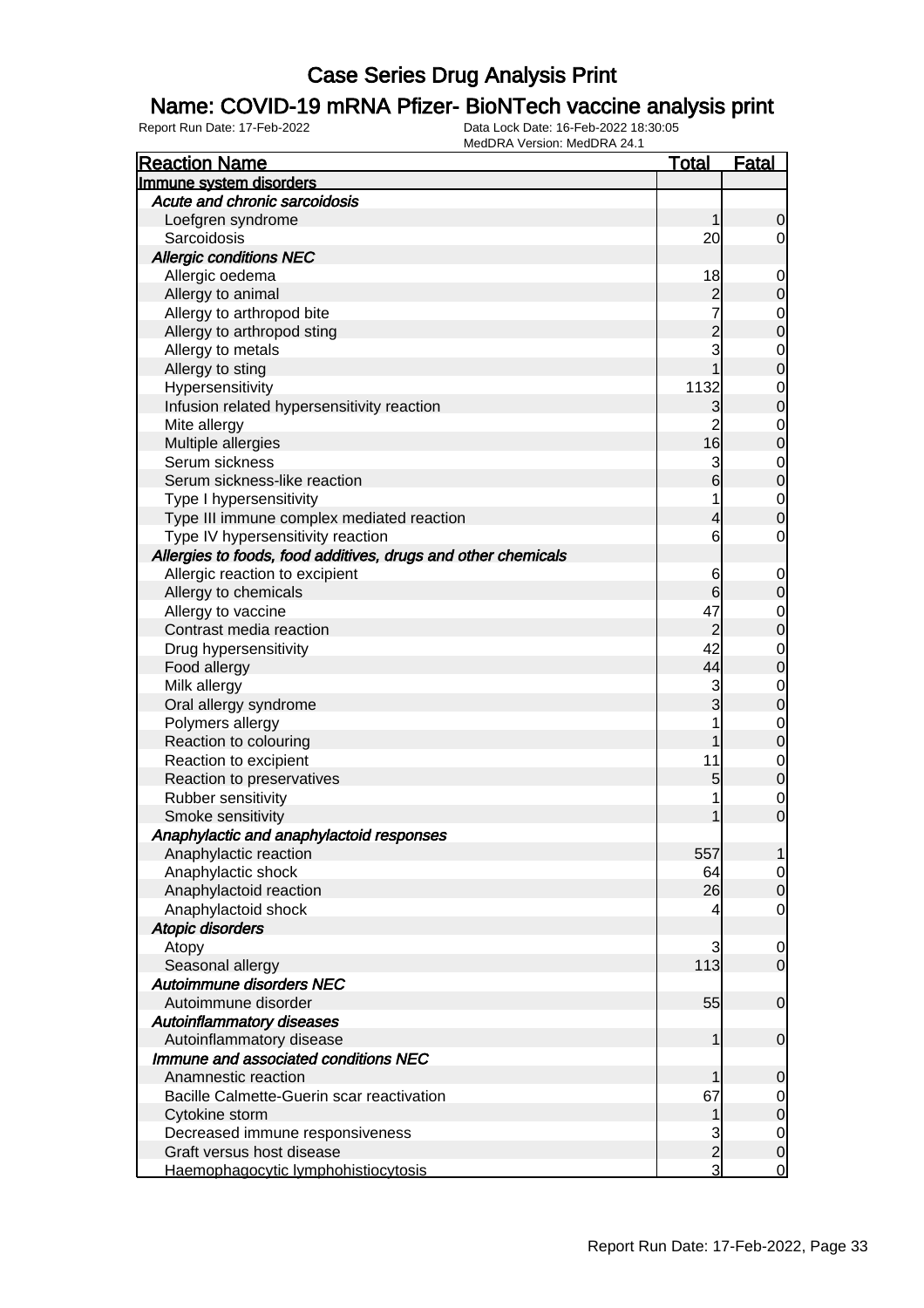### Name: COVID-19 mRNA Pfizer- BioNTech vaccine analysis print

| <b>Reaction Name</b>                              | <u>Total</u> | Fatal          |
|---------------------------------------------------|--------------|----------------|
| Immune system disorderune system disorders cont'd |              |                |
| Immune reconstitution inflammatory syndrome       |              | $\overline{0}$ |
| Immune system disorder                            | 33           | $\overline{0}$ |
| Immune-mediated adverse reaction                  |              | $\overline{0}$ |
| Immunisation reaction                             |              | $\overline{0}$ |
| Multisystem inflammatory syndrome in children     |              | $\overline{0}$ |
| Sensitisation                                     |              | $\overline{O}$ |
| Systemic immune activation                        |              | $\overline{0}$ |
| Immunodeficiency disorders NEC                    |              |                |
| Hypogammaglobulinaemia                            |              | $\overline{0}$ |
| Immunodeficiency                                  | 5            | $\overline{O}$ |
| Immunosuppression                                 |              | $\overline{0}$ |
| <b>Transplant rejections</b>                      |              |                |
| Corneal graft rejection                           | 10           | $\overline{0}$ |
| Kidney transplant rejection                       |              | $\overline{0}$ |
| Solid organ transplant rejection                  |              | $\overline{0}$ |
| Transplant rejection                              |              | $\overline{0}$ |
| Immune system disorders SOC TOTAL                 | 2382         |                |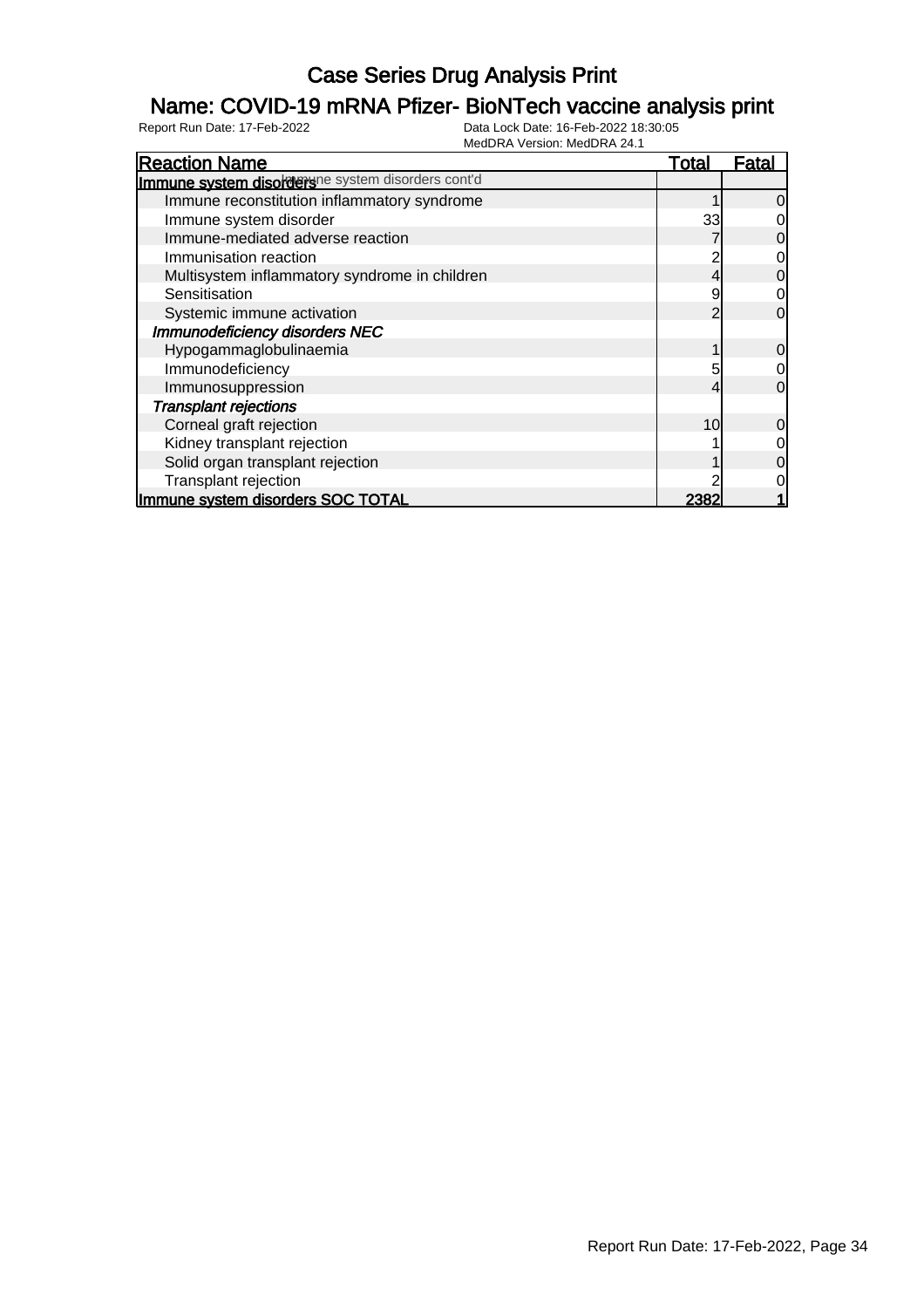#### Name: COVID-19 mRNA Pfizer- BioNTech vaccine analysis print

| <b>Reaction Name</b>                      | <u>Total</u>   | <u>Fatal</u>   |
|-------------------------------------------|----------------|----------------|
| Infections                                |                |                |
| Abdominal and gastrointestinal infections |                |                |
| Abdominal abscess                         | $\overline{c}$ | $\mathbf 0$    |
| Abdominal infection                       | 1              | $\mathbf 0$    |
| Anal abscess                              | 3              | $\overline{0}$ |
| Anorectal infection                       |                | $\mathbf 0$    |
| Appendicitis                              | 46             | $\overline{0}$ |
| Appendicitis perforated                   | 7              | $\mathbf{O}$   |
| Complicated appendicitis                  |                | $\overline{0}$ |
| Diarrhoea infectious                      | 1              | $\mathbf{0}$   |
| <b>Diverticulitis</b>                     | 17             | $\overline{0}$ |
| <b>Dysentery</b>                          | 1              | $\mathbf{O}$   |
| Gastric infection                         | 2              | $\overline{0}$ |
| Gastroenteritis                           | 33             | $\mathbf 0$    |
| Mesenteric abscess                        |                | $\overline{0}$ |
| Peritonitis                               | 3              | 1              |
| Rectal abscess                            |                | $\overline{0}$ |
| <b>Adenoviral infections</b>              |                |                |
| Adenoviral conjunctivitis                 | 1              | $\mathbf 0$    |
| Adenovirus infection                      | 1              | $\mathbf 0$    |
| Aspergillus infections                    |                |                |
| Bronchopulmonary aspergillosis            | 1              | $\mathbf 0$    |
| <b>Bacterial infections NEC</b>           |                |                |
| Abscess bacterial                         |                | $\mathbf 0$    |
| Administration site cellulitis            | 2<br>2         | $\mathbf 0$    |
| Arthritis bacterial                       | 4              |                |
| <b>Bacterial colitis</b>                  |                | $0\0$          |
| <b>Bacterial diarrhoea</b>                |                | $\mathbf 0$    |
| <b>Bacterial infection</b>                | 17             | $\overline{0}$ |
| <b>Bacterial sepsis</b>                   |                | $\mathbf 0$    |
| <b>Bacterial vaginosis</b>                |                | $\overline{0}$ |
| Cellulitis                                | 201            | $\mathbf 0$    |
| Cellulitis orbital                        |                | $\overline{0}$ |
| Conjunctivitis bacterial                  |                | $\mathbf 0$    |
| Ear infection bacterial                   |                | $\overline{0}$ |
| External ear cellulitis                   | 1              | $\mathbf 0$    |
| <b>Folliculitis</b>                       | 19             | 0              |
| Gangrene                                  | 1              | $\mathbf 0$    |
| Gastrointestinal bacterial overgrowth     |                | $\mathbf 0$    |
| Injection site cellulitis                 |                | $\mathbf 0$    |
| Meningitis bacterial                      | $\frac{2}{3}$  | $\overline{0}$ |
| Myocarditis bacterial                     | 1              | $\mathbf 0$    |
| Paronychia                                | 3              | $\mathbf 0$    |
| Perichondritis                            |                | $\mathbf 0$    |
| Periorbital cellulitis                    | $\frac{3}{3}$  | $\mathbf 0$    |
| Pneumonia bacterial                       |                | $\mathbf 0$    |
| Sinusitis bacterial                       | $\frac{2}{2}$  | $\mathbf 0$    |
| Skin bacterial infection                  | 4              | $\mathbf 0$    |
| Small intestine gangrene                  |                | $\mathbf 0$    |
| <b>Tonsillitis bacterial</b>              | 3              | $\mathbf 0$    |
| Urinary tract infection bacterial         |                | $\mathbf 0$    |
| Vaccination site cellulitis               | 21             | $\mathbf 0$    |
| Zoonotic bacterial infection              | 1              | 1              |
| <b>Bartonella infections</b>              |                |                |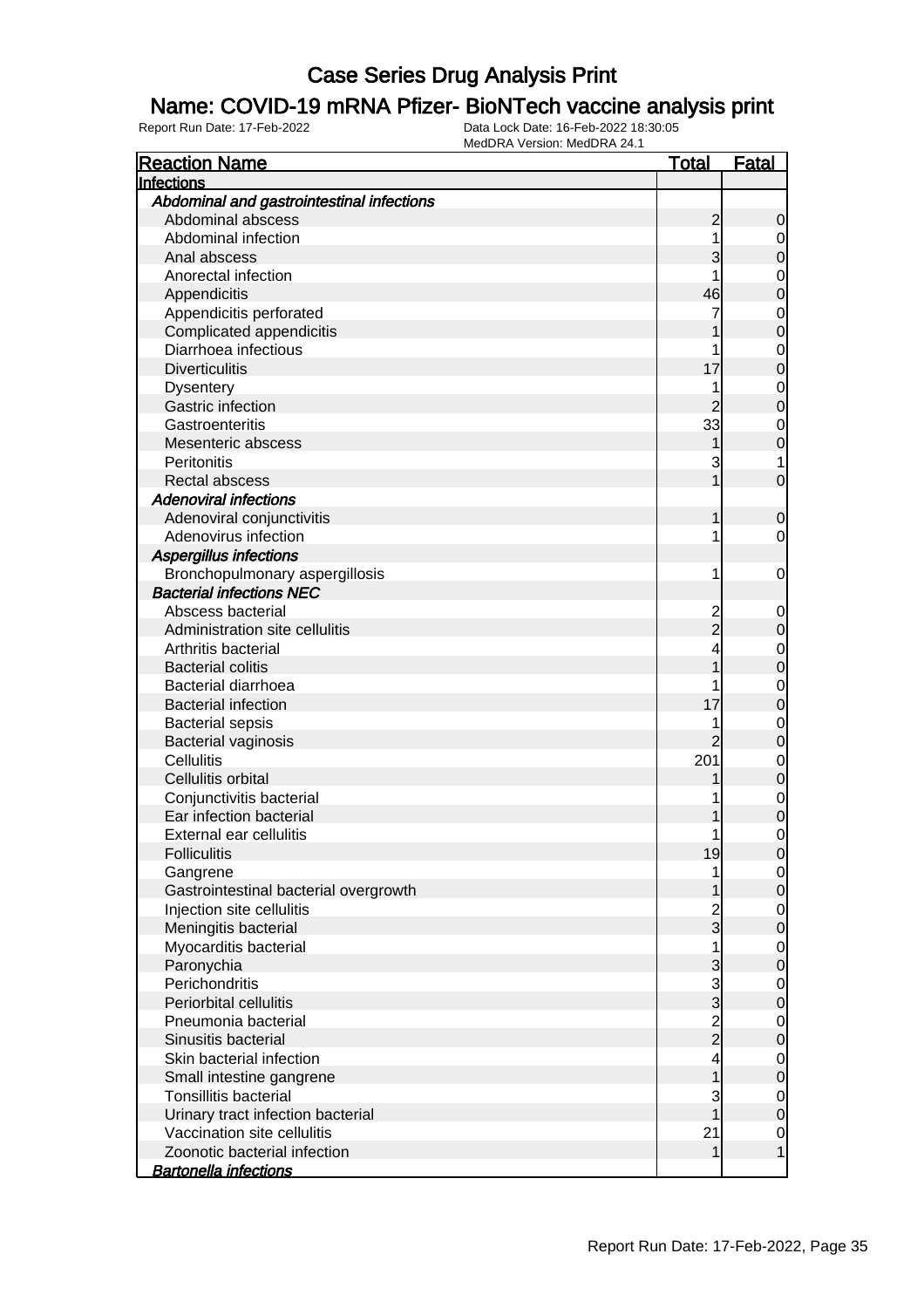#### Name: COVID-19 mRNA Pfizer- BioNTech vaccine analysis print

| <b>Reaction Name</b>                         | <u>Total</u>            | <b>Fatal</b>   |
|----------------------------------------------|-------------------------|----------------|
| Infections cont'd<br><b>Infections</b>       |                         |                |
| Cat scratch disease                          | 1                       | $\mathbf 0$    |
| <b>Bone and joint infections</b>             |                         |                |
| Abscess jaw                                  | 1                       | $\mathbf 0$    |
| Arthritis infective                          |                         | 0              |
| Osteomyelitis                                | $\frac{2}{3}$           | $\overline{0}$ |
| <b>Bordetella infections</b>                 |                         |                |
| Pertussis                                    | 1                       | $\mathbf 0$    |
| <b>Borrelial infections</b>                  |                         |                |
| Lyme disease                                 | 4                       | $\mathbf 0$    |
| Relapsing fever                              |                         | 0              |
| <b>Breast infections</b>                     |                         |                |
| <b>Breast abscess</b>                        | 3                       | 0              |
| <b>Mastitis</b>                              | 87                      | $\mathbf 0$    |
| <b>Caliciviral infections</b>                |                         |                |
| Gastroenteritis norovirus                    | 3                       | $\mathbf 0$    |
| <b>Campylobacter infections</b>              |                         |                |
| Campylobacter gastroenteritis                | 1                       | $\mathbf 0$    |
| Campylobacter infection                      |                         | 0              |
| Candida infections                           |                         |                |
| Anal candidiasis                             | 3                       | 0              |
| Balanitis candida                            |                         | $\mathbf 0$    |
| Candida infection                            | 71                      | $\mathbf 0$    |
| Oral candidiasis                             | 40                      | $\mathbf 0$    |
| Respiratory moniliasis                       |                         | $\mathbf 0$    |
| Skin candida                                 | $\overline{c}$          | $\mathbf 0$    |
| Systemic candida                             |                         | $\mathbf 0$    |
| Urinary tract candidiasis                    |                         | $\mathbf 0$    |
| Vulvovaginal candidiasis                     | 54                      | $\mathbf 0$    |
| <b>Cardiac infections</b>                    |                         |                |
| Cardiac infection                            |                         | $\mathbf 0$    |
| Cardiac valve vegetation                     |                         | $\mathbf 0$    |
| Endocarditis                                 | $\overline{\mathbf{c}}$ | $\mathbf 0$    |
| Myocarditis infectious                       | 1                       | $\mathbf 0$    |
| Pericarditis infective                       | $\overline{c}$          | $\mathbf 0$    |
| Central nervous system and spinal infections |                         |                |
| <b>Brain abscess</b>                         | $\overline{\mathbf{c}}$ | $\overline{0}$ |
| <b>CNS</b> ventriculitis                     |                         | $\mathbf 0$    |
| Cavernous sinus thrombosis                   |                         | $\overline{0}$ |
| Encephalitis                                 | 21                      | $\mathbf 0$    |
| Encephalomyelitis                            | 1                       | $\mathbf 0$    |
| Meningitis                                   | 11                      | $\mathbf 0$    |
| Meningitis aseptic                           | 3                       | $\mathbf 0$    |
| <b>Myelitis</b>                              | 13                      | $\mathbf 0$    |
| Subdural abscess                             |                         | $\mathbf 0$    |
| <b>Clostridia infections</b>                 |                         |                |
| Clostridium difficile infection              | $\overline{c}$          | $\mathbf 0$    |
| <b>Coronavirus infections</b>                |                         |                |
| Asymptomatic COVID-19                        | 21                      | 0              |
| COVID-19                                     | 2405                    | 42             |
| COVID-19 pneumonia                           | 51                      | 14             |
| Coronavirus infection                        | 7                       | $\overline{0}$ |
| Post-acute COVID-19 syndrome                 | 7                       | 0              |
| Severe acute respiratory syndrome            | $\overline{4}$          | $\overline{0}$ |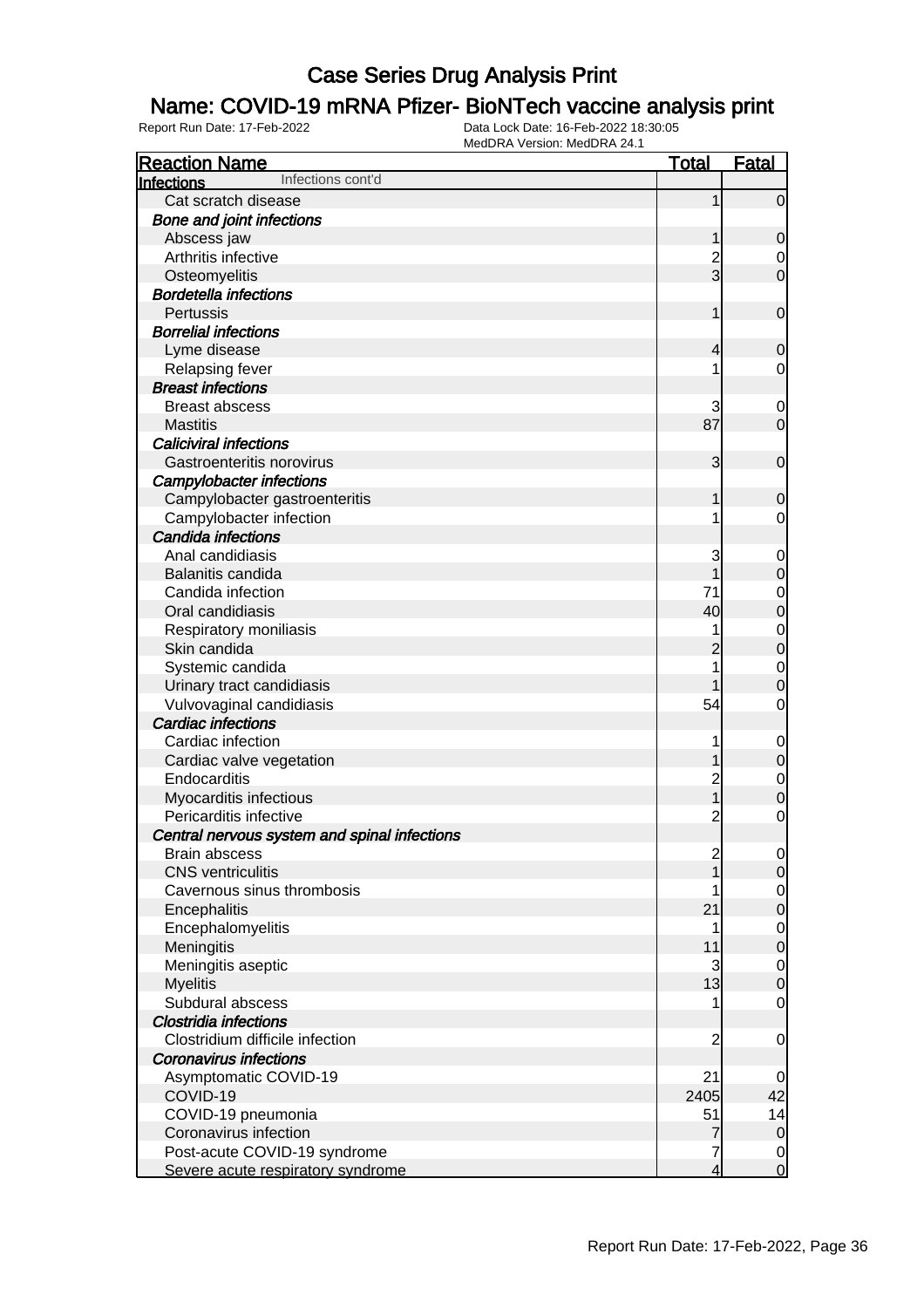### Name: COVID-19 mRNA Pfizer- BioNTech vaccine analysis print

| <b>Reaction Name</b>                      | <b>Total</b>   | Fatal            |
|-------------------------------------------|----------------|------------------|
| Infections cont'd<br><b>Infections</b>    |                |                  |
| Suspected COVID-19                        | 83             | $\overline{4}$   |
| Corynebacteria infections                 |                |                  |
| Diphtheria                                | $\overline{c}$ | $\mathbf 0$      |
| Coxiella infections                       |                |                  |
| Q fever                                   | 13             | $\mathbf 0$      |
| <b>Cytomegaloviral infections</b>         |                |                  |
| Cytomegalovirus colitis                   |                | $\mathbf 0$      |
| Cytomegalovirus infection                 | $\overline{c}$ | $\mathbf 0$      |
| Cytomegalovirus syndrome                  | 1              | $\mathbf 0$      |
| Dental and oral soft tissue infections    |                |                  |
| Abscess oral                              | 6              | $\mathbf 0$      |
| Gingival abscess                          |                | $\boldsymbol{0}$ |
| Gingivitis                                | 14             | $\mathbf 0$      |
| Oral infection                            | 1              | $\mathbf 0$      |
| Parotitis                                 | 13             | $\mathbf 0$      |
| Pericoronitis                             | 3              | $\mathbf 0$      |
| Periodontitis                             |                | $\mathbf 0$      |
| Pulpitis dental                           | $\overline{c}$ | $\mathbf 0$      |
| Sialoadenitis                             | 3              | $\mathbf 0$      |
| Tongue abscess                            |                | $\mathbf 0$      |
| Tooth abscess                             | 8              | 0                |
| Tooth infection                           | 10             | $\overline{0}$   |
| Ear infections                            |                |                  |
| Ear infection                             | 102            | $\mathbf 0$      |
| Labyrinthitis                             | 113            | $\mathbf 0$      |
| Mastoiditis                               | 3              | $\mathbf 0$      |
| Otitis externa                            | 5              | $\mathbf 0$      |
| Otitis media                              | 3              | $\mathbf 0$      |
| Otitis media acute                        | 1              | $\mathbf 0$      |
| Otitis media chronic                      | 5              | $\overline{0}$   |
| <b>Ectoparasitic infestations</b>         |                |                  |
| Acarodermatitis                           | 6              | $\mathbf 0$      |
| Bed bug infestation                       | 1              | 0                |
| Demodicidosis                             | 1              | $\overline{0}$   |
| <b>Epstein-Barr viral infections</b>      |                |                  |
| Epstein-Barr virus infection              | 5              | $\overline{0}$   |
| Epstein-Barr virus infection reactivation | $\overline{2}$ | $\overline{0}$   |
| Infectious mononucleosis                  | 29             | $\overline{0}$   |
| <b>Escherichia infections</b>             |                |                  |
| Escherichia bacteraemia                   | 1              | 0                |
| Escherichia infection                     |                | $\overline{0}$   |
| Eye and eyelid infections                 |                |                  |
| Conjunctivitis                            | 83             | 0                |
| Eye abscess                               |                | 0                |
| Eye infection                             | 29             | 0                |
| Eye infection intraocular                 | 1              | 0                |
| Eyelid boil                               | $\frac{2}{2}$  | 0                |
| Eyelid infection                          |                | 0                |
| Hordeolum                                 | 30             | $\mathbf 0$      |
| Keratouveitis                             | 1              | $\mathbf 0$      |
| Periorbital infection                     | $\overline{c}$ | $\overline{0}$   |
| Female reproductive tract infections      |                |                  |
| Bartholin's abscess                       | 1              | $\overline{0}$   |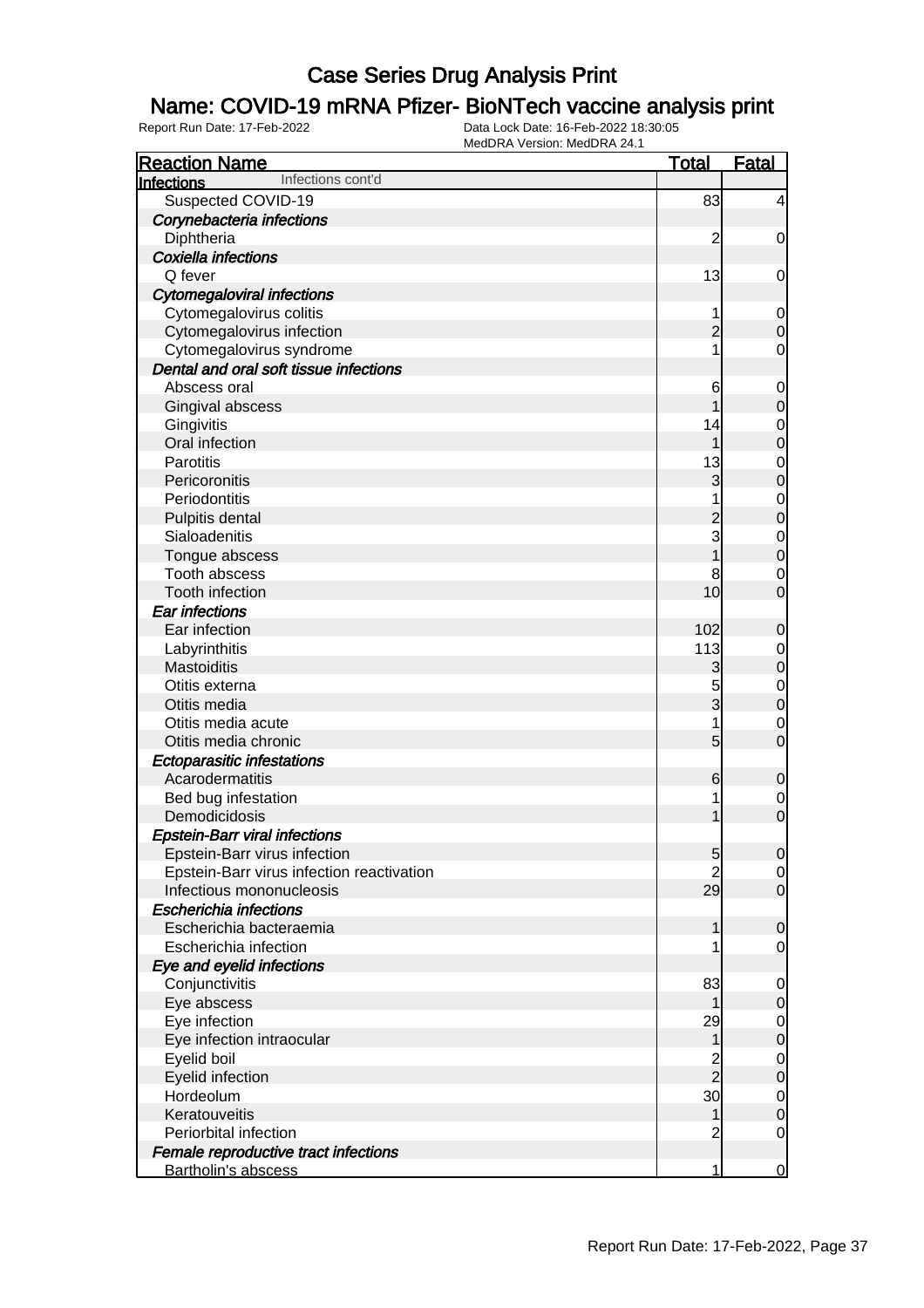### Name: COVID-19 mRNA Pfizer- BioNTech vaccine analysis print

| <b>Reaction Name</b><br><u>Total</u><br>Infections cont'd<br>Infections<br><b>Bartholinitis</b><br>0<br>Endometritis<br>3<br>0<br><b>Funisitis</b><br>0<br>Pelvic inflammatory disease<br>$\mathbf 0$<br>3<br>Vaginal infection<br>0<br>Vulval abscess<br>0<br>Vulvitis<br>0<br><b>Fungal infections NEC</b><br>21<br>Fungal infection<br>0<br>Fungal skin infection<br>5<br>$\mathbf 0$<br>$\overline{c}$<br>Myocarditis mycotic<br>0<br>$\frac{2}{2}$<br>Onychomycosis<br>$\mathbf 0$<br>Oral fungal infection<br>$\mathbf 0$<br>$\frac{2}{2}$<br>Pneumonia fungal<br>$\mathbf 0$<br>Severe asthma with fungal sensitisation<br>0<br>8<br>Vulvovaginal mycotic infection<br>0<br><b>Hepatitis virus infections</b><br><b>Hepatitis A</b><br>$\overline{c}$<br>$\mathbf 0$<br><b>Hepatitis E</b><br>$\mathbf 0$<br><b>Hepatobiliary and spleen infections</b><br><b>Biliary sepsis</b><br>3<br>0<br>$\overline{c}$<br>Cholecystitis infective<br>$\overline{0}$<br>Hepatic infection<br>$\mathbf 0$<br><b>Herpes viral infections</b><br>Eczema herpeticum<br>3<br>0 |
|-----------------------------------------------------------------------------------------------------------------------------------------------------------------------------------------------------------------------------------------------------------------------------------------------------------------------------------------------------------------------------------------------------------------------------------------------------------------------------------------------------------------------------------------------------------------------------------------------------------------------------------------------------------------------------------------------------------------------------------------------------------------------------------------------------------------------------------------------------------------------------------------------------------------------------------------------------------------------------------------------------------------------------------------------------------------------|
|                                                                                                                                                                                                                                                                                                                                                                                                                                                                                                                                                                                                                                                                                                                                                                                                                                                                                                                                                                                                                                                                       |
|                                                                                                                                                                                                                                                                                                                                                                                                                                                                                                                                                                                                                                                                                                                                                                                                                                                                                                                                                                                                                                                                       |
|                                                                                                                                                                                                                                                                                                                                                                                                                                                                                                                                                                                                                                                                                                                                                                                                                                                                                                                                                                                                                                                                       |
|                                                                                                                                                                                                                                                                                                                                                                                                                                                                                                                                                                                                                                                                                                                                                                                                                                                                                                                                                                                                                                                                       |
|                                                                                                                                                                                                                                                                                                                                                                                                                                                                                                                                                                                                                                                                                                                                                                                                                                                                                                                                                                                                                                                                       |
|                                                                                                                                                                                                                                                                                                                                                                                                                                                                                                                                                                                                                                                                                                                                                                                                                                                                                                                                                                                                                                                                       |
|                                                                                                                                                                                                                                                                                                                                                                                                                                                                                                                                                                                                                                                                                                                                                                                                                                                                                                                                                                                                                                                                       |
|                                                                                                                                                                                                                                                                                                                                                                                                                                                                                                                                                                                                                                                                                                                                                                                                                                                                                                                                                                                                                                                                       |
|                                                                                                                                                                                                                                                                                                                                                                                                                                                                                                                                                                                                                                                                                                                                                                                                                                                                                                                                                                                                                                                                       |
|                                                                                                                                                                                                                                                                                                                                                                                                                                                                                                                                                                                                                                                                                                                                                                                                                                                                                                                                                                                                                                                                       |
|                                                                                                                                                                                                                                                                                                                                                                                                                                                                                                                                                                                                                                                                                                                                                                                                                                                                                                                                                                                                                                                                       |
|                                                                                                                                                                                                                                                                                                                                                                                                                                                                                                                                                                                                                                                                                                                                                                                                                                                                                                                                                                                                                                                                       |
|                                                                                                                                                                                                                                                                                                                                                                                                                                                                                                                                                                                                                                                                                                                                                                                                                                                                                                                                                                                                                                                                       |
|                                                                                                                                                                                                                                                                                                                                                                                                                                                                                                                                                                                                                                                                                                                                                                                                                                                                                                                                                                                                                                                                       |
|                                                                                                                                                                                                                                                                                                                                                                                                                                                                                                                                                                                                                                                                                                                                                                                                                                                                                                                                                                                                                                                                       |
|                                                                                                                                                                                                                                                                                                                                                                                                                                                                                                                                                                                                                                                                                                                                                                                                                                                                                                                                                                                                                                                                       |
|                                                                                                                                                                                                                                                                                                                                                                                                                                                                                                                                                                                                                                                                                                                                                                                                                                                                                                                                                                                                                                                                       |
|                                                                                                                                                                                                                                                                                                                                                                                                                                                                                                                                                                                                                                                                                                                                                                                                                                                                                                                                                                                                                                                                       |
|                                                                                                                                                                                                                                                                                                                                                                                                                                                                                                                                                                                                                                                                                                                                                                                                                                                                                                                                                                                                                                                                       |
|                                                                                                                                                                                                                                                                                                                                                                                                                                                                                                                                                                                                                                                                                                                                                                                                                                                                                                                                                                                                                                                                       |
|                                                                                                                                                                                                                                                                                                                                                                                                                                                                                                                                                                                                                                                                                                                                                                                                                                                                                                                                                                                                                                                                       |
|                                                                                                                                                                                                                                                                                                                                                                                                                                                                                                                                                                                                                                                                                                                                                                                                                                                                                                                                                                                                                                                                       |
|                                                                                                                                                                                                                                                                                                                                                                                                                                                                                                                                                                                                                                                                                                                                                                                                                                                                                                                                                                                                                                                                       |
|                                                                                                                                                                                                                                                                                                                                                                                                                                                                                                                                                                                                                                                                                                                                                                                                                                                                                                                                                                                                                                                                       |
|                                                                                                                                                                                                                                                                                                                                                                                                                                                                                                                                                                                                                                                                                                                                                                                                                                                                                                                                                                                                                                                                       |
|                                                                                                                                                                                                                                                                                                                                                                                                                                                                                                                                                                                                                                                                                                                                                                                                                                                                                                                                                                                                                                                                       |
|                                                                                                                                                                                                                                                                                                                                                                                                                                                                                                                                                                                                                                                                                                                                                                                                                                                                                                                                                                                                                                                                       |
| 95<br><b>Genital herpes</b><br>$\mathbf 0$                                                                                                                                                                                                                                                                                                                                                                                                                                                                                                                                                                                                                                                                                                                                                                                                                                                                                                                                                                                                                            |
| Genital herpes simplex<br>6<br>0                                                                                                                                                                                                                                                                                                                                                                                                                                                                                                                                                                                                                                                                                                                                                                                                                                                                                                                                                                                                                                      |
| Genital herpes zoster<br>$\mathbf 0$                                                                                                                                                                                                                                                                                                                                                                                                                                                                                                                                                                                                                                                                                                                                                                                                                                                                                                                                                                                                                                  |
| Herpes ophthalmic<br>0                                                                                                                                                                                                                                                                                                                                                                                                                                                                                                                                                                                                                                                                                                                                                                                                                                                                                                                                                                                                                                                |
| Herpes simplex<br>34<br>0                                                                                                                                                                                                                                                                                                                                                                                                                                                                                                                                                                                                                                                                                                                                                                                                                                                                                                                                                                                                                                             |
| Herpes simplex encephalitis                                                                                                                                                                                                                                                                                                                                                                                                                                                                                                                                                                                                                                                                                                                                                                                                                                                                                                                                                                                                                                           |
| Herpes simplex reactivation<br>3<br>0                                                                                                                                                                                                                                                                                                                                                                                                                                                                                                                                                                                                                                                                                                                                                                                                                                                                                                                                                                                                                                 |
| Herpes virus infection<br>13<br>0                                                                                                                                                                                                                                                                                                                                                                                                                                                                                                                                                                                                                                                                                                                                                                                                                                                                                                                                                                                                                                     |
| 1597<br>Herpes zoster<br>$\mathbf 0$                                                                                                                                                                                                                                                                                                                                                                                                                                                                                                                                                                                                                                                                                                                                                                                                                                                                                                                                                                                                                                  |
| 0<br>Herpes zoster disseminated<br>1                                                                                                                                                                                                                                                                                                                                                                                                                                                                                                                                                                                                                                                                                                                                                                                                                                                                                                                                                                                                                                  |
| Herpes zoster meningoencephalitis<br>$\overline{0}$<br>1                                                                                                                                                                                                                                                                                                                                                                                                                                                                                                                                                                                                                                                                                                                                                                                                                                                                                                                                                                                                              |
| 17<br>Herpes zoster oticus<br>$\mathbf 0$                                                                                                                                                                                                                                                                                                                                                                                                                                                                                                                                                                                                                                                                                                                                                                                                                                                                                                                                                                                                                             |
| Herpes zoster reactivation<br>$\overline{0}$<br>4                                                                                                                                                                                                                                                                                                                                                                                                                                                                                                                                                                                                                                                                                                                                                                                                                                                                                                                                                                                                                     |
| Meningitis herpes<br>0                                                                                                                                                                                                                                                                                                                                                                                                                                                                                                                                                                                                                                                                                                                                                                                                                                                                                                                                                                                                                                                |
| Nasal herpes<br>5<br>$\overline{0}$                                                                                                                                                                                                                                                                                                                                                                                                                                                                                                                                                                                                                                                                                                                                                                                                                                                                                                                                                                                                                                   |
| 3<br>Ophthalmic herpes simplex<br>0                                                                                                                                                                                                                                                                                                                                                                                                                                                                                                                                                                                                                                                                                                                                                                                                                                                                                                                                                                                                                                   |
| 5<br>Ophthalmic herpes zoster<br>$\mathbf 0$                                                                                                                                                                                                                                                                                                                                                                                                                                                                                                                                                                                                                                                                                                                                                                                                                                                                                                                                                                                                                          |
| 334<br>Oral herpes<br>$\mathbf 0$                                                                                                                                                                                                                                                                                                                                                                                                                                                                                                                                                                                                                                                                                                                                                                                                                                                                                                                                                                                                                                     |
| 32<br>Varicella<br>$\mathbf 0$                                                                                                                                                                                                                                                                                                                                                                                                                                                                                                                                                                                                                                                                                                                                                                                                                                                                                                                                                                                                                                        |
| Varicella zoster virus infection<br>$\mathbf 0$<br>4                                                                                                                                                                                                                                                                                                                                                                                                                                                                                                                                                                                                                                                                                                                                                                                                                                                                                                                                                                                                                  |
| <b>Infections NEC</b>                                                                                                                                                                                                                                                                                                                                                                                                                                                                                                                                                                                                                                                                                                                                                                                                                                                                                                                                                                                                                                                 |
| 40<br>Abscess<br>0                                                                                                                                                                                                                                                                                                                                                                                                                                                                                                                                                                                                                                                                                                                                                                                                                                                                                                                                                                                                                                                    |
| Abscess limb<br>9<br>$\overline{0}$                                                                                                                                                                                                                                                                                                                                                                                                                                                                                                                                                                                                                                                                                                                                                                                                                                                                                                                                                                                                                                   |
| Abscess soft tissue<br>0                                                                                                                                                                                                                                                                                                                                                                                                                                                                                                                                                                                                                                                                                                                                                                                                                                                                                                                                                                                                                                              |
| Catheter site infection<br>$\overline{0}$<br>1                                                                                                                                                                                                                                                                                                                                                                                                                                                                                                                                                                                                                                                                                                                                                                                                                                                                                                                                                                                                                        |
| $\overline{c}$<br>Genital abscess<br>0                                                                                                                                                                                                                                                                                                                                                                                                                                                                                                                                                                                                                                                                                                                                                                                                                                                                                                                                                                                                                                |
| $\overline{c}$<br>Groin abscess<br>$\overline{0}$                                                                                                                                                                                                                                                                                                                                                                                                                                                                                                                                                                                                                                                                                                                                                                                                                                                                                                                                                                                                                     |
| $\overline{1}$<br>$\mathbf 0$<br>Groin infection                                                                                                                                                                                                                                                                                                                                                                                                                                                                                                                                                                                                                                                                                                                                                                                                                                                                                                                                                                                                                      |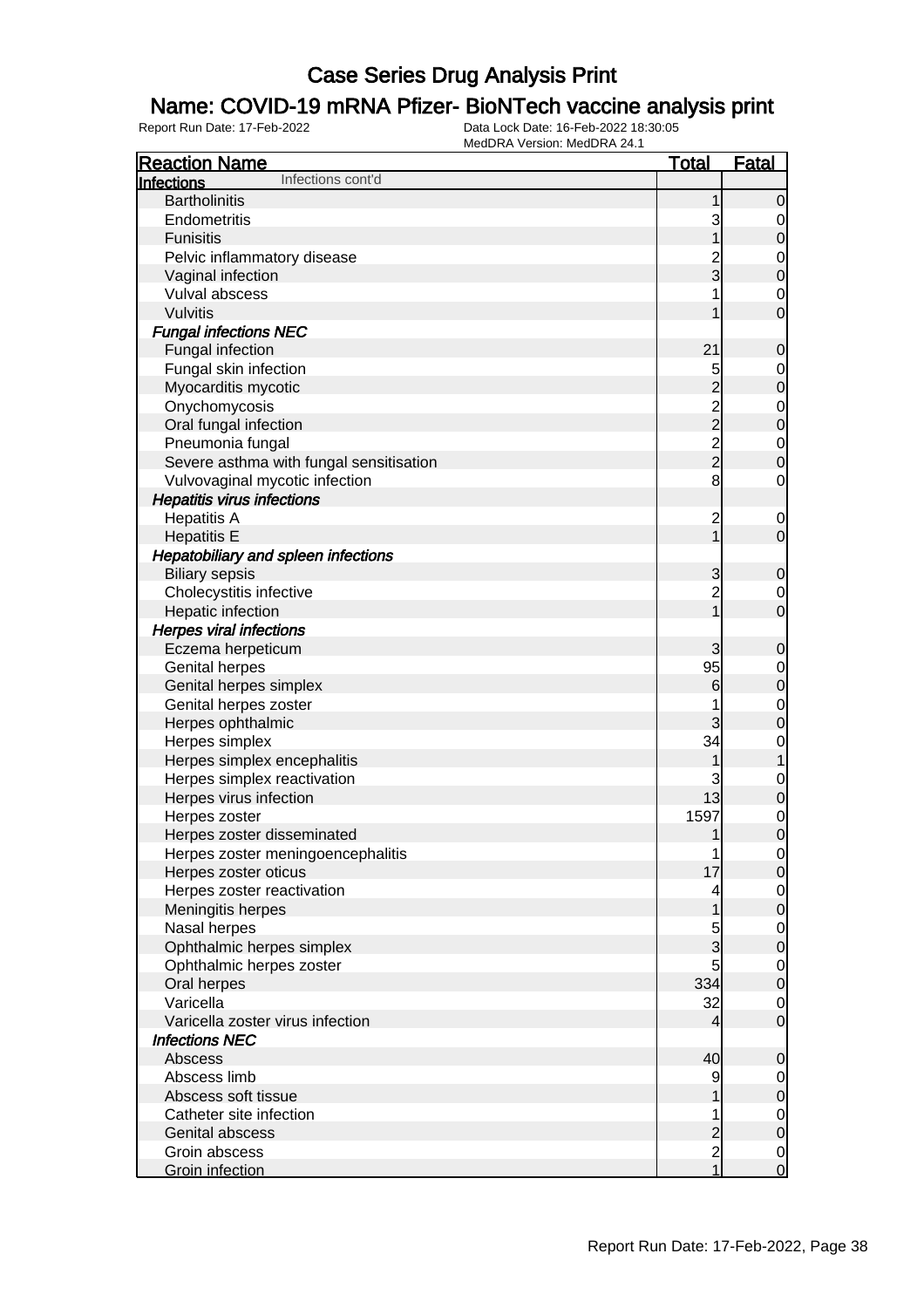### Name: COVID-19 mRNA Pfizer- BioNTech vaccine analysis print

| <b>Reaction Name</b>                        | <u>Total</u>            | <b>Fatal</b>     |
|---------------------------------------------|-------------------------|------------------|
| Infections cont'd<br><b>Infections</b>      |                         |                  |
| Infected bite                               | 3                       | 0                |
| Infected cyst                               | $\overline{2}$          | $\mathbf 0$      |
| Infection                                   | 278                     | $\mathbf 0$      |
| Infection susceptibility increased          | $\overline{c}$          | $\mathbf 0$      |
| Injection site abscess                      | 1                       | $\mathbf{0}$     |
| Injection site infection                    | 5                       | $\overline{0}$   |
| Localised infection                         | 39                      | $\mathbf 0$      |
| Lymph gland infection                       | 18                      | $\overline{0}$   |
| Lymph node abscess                          | 7                       | $\mathbf{0}$     |
| Opportunistic infection                     |                         | $\overline{0}$   |
| Pathogen resistance                         | 1                       | $\overline{0}$   |
| Purulent discharge                          | 1                       | $\overline{0}$   |
| Respiratory tract infection                 | 14                      | $\mathbf{0}$     |
| Superinfection                              | 1                       | $\overline{0}$   |
| Vaccination site abscess                    | 11                      | $\mathbf{0}$     |
| Vaccination site infection                  | 13                      | $\mathbf 0$      |
| Vaccine breakthrough infection              | 23                      | $\mathbf{0}$     |
| Vestibulitis                                | $\overline{c}$          | $\overline{0}$   |
| Wound infection                             | $\overline{2}$          | $\mathbf 0$      |
| Infectious transmissions                    |                         |                  |
| Nosocomial infection                        | 1                       | $\mathbf 0$      |
| Secondary transmission                      | 8                       | $\mathbf 0$      |
| Vaccine virus shedding                      | 1                       | $\mathbf 0$      |
| Influenza viral infections                  |                         |                  |
| H1N1 influenza                              |                         | $\mathbf 0$      |
| Influenza                                   | 1783                    | $\mathbf 0$      |
| <b>Klebsiella infections</b>                |                         |                  |
| Klebsiella infection                        | 1                       | $\mathbf 0$      |
| Lower respiratory tract and lung infections |                         |                  |
| <b>Bronchitis</b>                           | 27                      | $\mathbf 0$      |
| Infectious pleural effusion                 | 1                       | $\mathbf 0$      |
| Lower respiratory tract infection           | 289                     | 9                |
| Pneumonia                                   | 169                     | 15               |
| Pneumonia aspiration                        | 11                      | $\overline{7}$   |
| Sputum purulent                             | 1                       | $\mathbf 0$      |
| Male reproductive tract infections          |                         |                  |
| Epididymitis                                | 10                      | 0                |
| Orchitis                                    | 6                       | $\mathbf 0$      |
| Prostate infection                          | 2                       | $\mathbf 0$      |
| Molluscum contagiosum viral infections      |                         |                  |
| Molluscum contagiosum                       | 1                       | $\mathbf 0$      |
| <b>Mumps viral infections</b>               |                         |                  |
| <b>Mumps</b>                                | 8                       | 0                |
| Muscle and soft tissue infections           |                         |                  |
| Abscess neck                                | 1                       | $\mathbf 0$      |
| Infective tenosynovitis                     |                         | $\boldsymbol{0}$ |
| Necrotising fasciitis                       | $\overline{\mathbf{c}}$ | $\mathbf 0$      |
| Psoas abscess                               | 1                       | $\boldsymbol{0}$ |
| Soft tissue infection                       | $\overline{c}$          | $\mathbf 0$      |
| Neisseria infections                        |                         |                  |
| Gonorrhoea                                  | 1                       | 0                |
| Meningococcal bacteraemia                   | 1                       | $\boldsymbol{0}$ |
| Meningococcal infection                     | 1                       | $\overline{0}$   |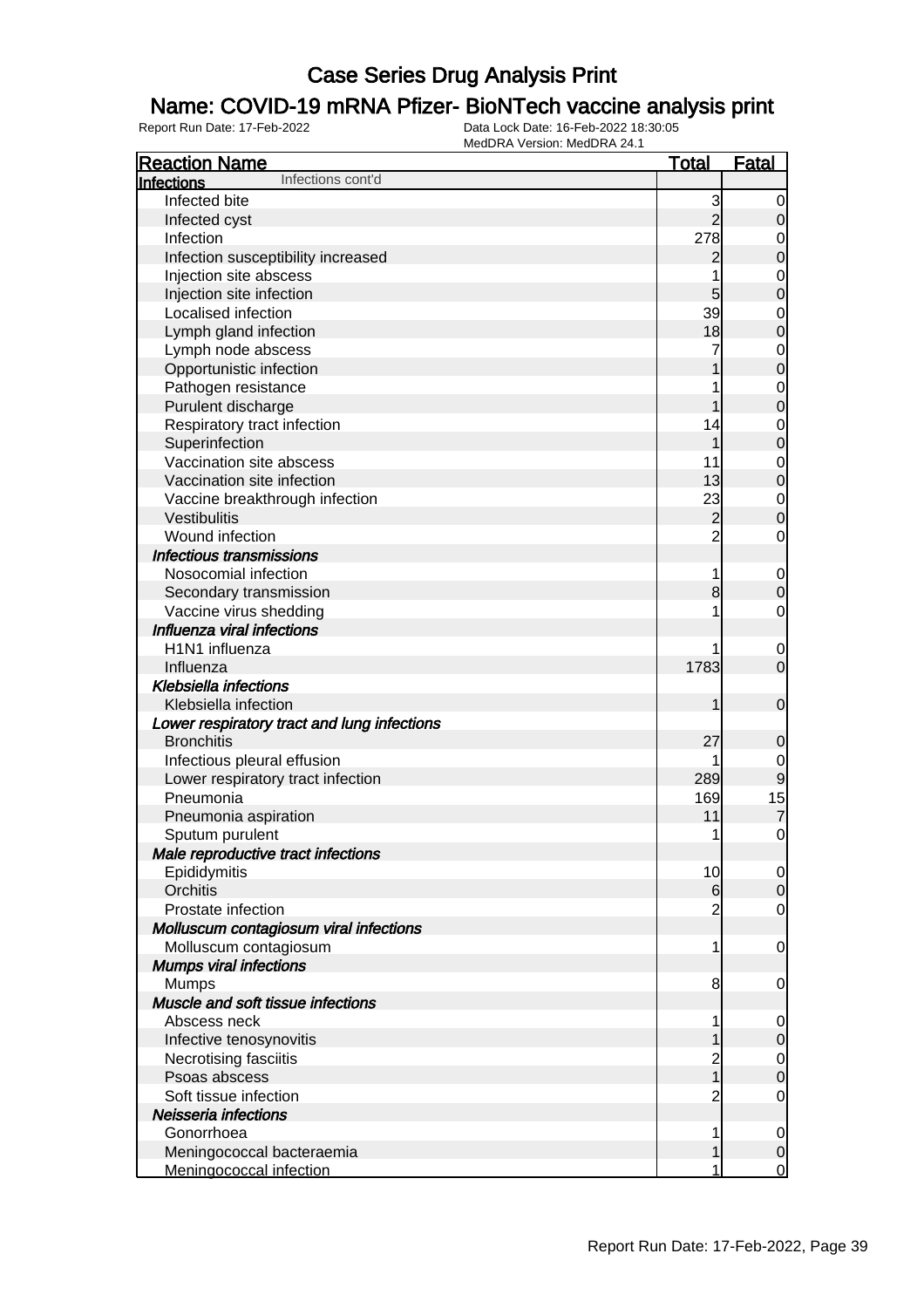### Name: COVID-19 mRNA Pfizer- BioNTech vaccine analysis print

| <b>Reaction Name</b>                            | <b>Total</b>             | <b>Fatal</b>                     |
|-------------------------------------------------|--------------------------|----------------------------------|
| Infections cont'd<br><b>Infections</b>          |                          |                                  |
| <b>Orthopox viral infections</b>                |                          |                                  |
| Smallpox                                        | 1                        | 0                                |
| Vaccinia virus infection                        | $\overline{2}$           | $\overline{0}$                   |
| <b>Plasmodia infections</b>                     |                          |                                  |
| Malaria                                         | 2                        | $\mathbf 0$                      |
| <b>Pneumocystis infections</b>                  |                          |                                  |
| Pneumocystis jirovecii pneumonia                | 2                        | $\mathbf 0$                      |
| <b>Pseudomonal infections</b>                   |                          |                                  |
| Pseudomonas infection                           | 1                        | $\mathbf 0$                      |
| <b>Retroviral infections</b>                    |                          |                                  |
| Acquired immunodeficiency syndrome              | 1                        | $\mathbf 0$                      |
| <b>HIV</b> infection                            | 2                        | $\overline{0}$                   |
| Persistent generalised lymphadenopathy          | 1                        | $\mathbf 0$                      |
| <b>Rhinoviral infections</b>                    |                          |                                  |
| Rhinovirus infection                            | 1                        | $\mathbf 0$                      |
| <b>Rotaviral infections</b>                     |                          |                                  |
| Gastroenteritis rotavirus                       | 1                        | $\mathbf 0$                      |
| <b>Rubeola viral infections</b>                 |                          |                                  |
| <b>Measles</b>                                  | 5                        | $\mathbf 0$                      |
| Salmonella infections                           |                          |                                  |
| Typhoid fever                                   | 1                        | $\mathbf 0$                      |
| Sepsis, bacteraemia, viraemia and fungaemia NEC |                          |                                  |
| Neutropenic sepsis                              | 4                        |                                  |
| Sepsis                                          | 64                       | 10                               |
| Sepsis syndrome                                 | $\overline{c}$           | $\mathbf 0$                      |
| Septic rash                                     | $\overline{c}$           | $\mathbf 0$                      |
| Septic shock                                    | $6\overline{6}$          | 1                                |
| Urosepsis                                       | 5                        | $\mathbf{0}$                     |
| Skin structures and soft tissue infections      |                          |                                  |
| Abscess sweat gland                             |                          | $\mathbf 0$                      |
| Acne pustular                                   |                          | $\mathbf 0$                      |
| <b>Blister infected</b>                         |                          | $\mathbf{0}$                     |
| Dermatitis infected                             | 3                        | $\mathbf 0$                      |
| Impetigo                                        | 11                       | $\mathbf{0}$<br>$\overline{0}$   |
| Infected skin ulcer                             | $\overline{\mathcal{A}}$ |                                  |
| Injection site pustule<br>Nail infection        | $\frac{3}{2}$            | $\overline{0}$<br>$\overline{O}$ |
| Pustule                                         | 19                       |                                  |
| Pyoderma                                        | 1                        | $\overline{0}$<br>$\overline{0}$ |
| Rash pustular                                   | 12                       | $\mathbf 0$                      |
| Skin infection                                  | 32                       | $\overline{0}$                   |
| Subcutaneous abscess                            | 12                       | $\mathbf 0$                      |
| Sweat gland infection                           | 1                        | $\overline{0}$                   |
| Vaccination site pustule                        | 4                        | $\mathbf 0$                      |
| Staphylococcal infections                       |                          |                                  |
| Furuncle                                        | 44                       | $\mathbf{1}$                     |
| Pneumonia staphylococcal                        | 1                        | $\pmb{0}$                        |
| Staphylococcal abscess                          |                          | $\overline{0}$                   |
| Staphylococcal infection                        | 5                        | $\mathbf 0$                      |
| Staphylococcal sepsis                           |                          | $\mathbf 0$                      |
| <b>Streptococcal infections</b>                 |                          |                                  |
| Meningitis pneumococcal                         | 1                        | $\mathbf 0$                      |
| Pharyngitis streptococcal                       | 8                        | $\overline{0}$                   |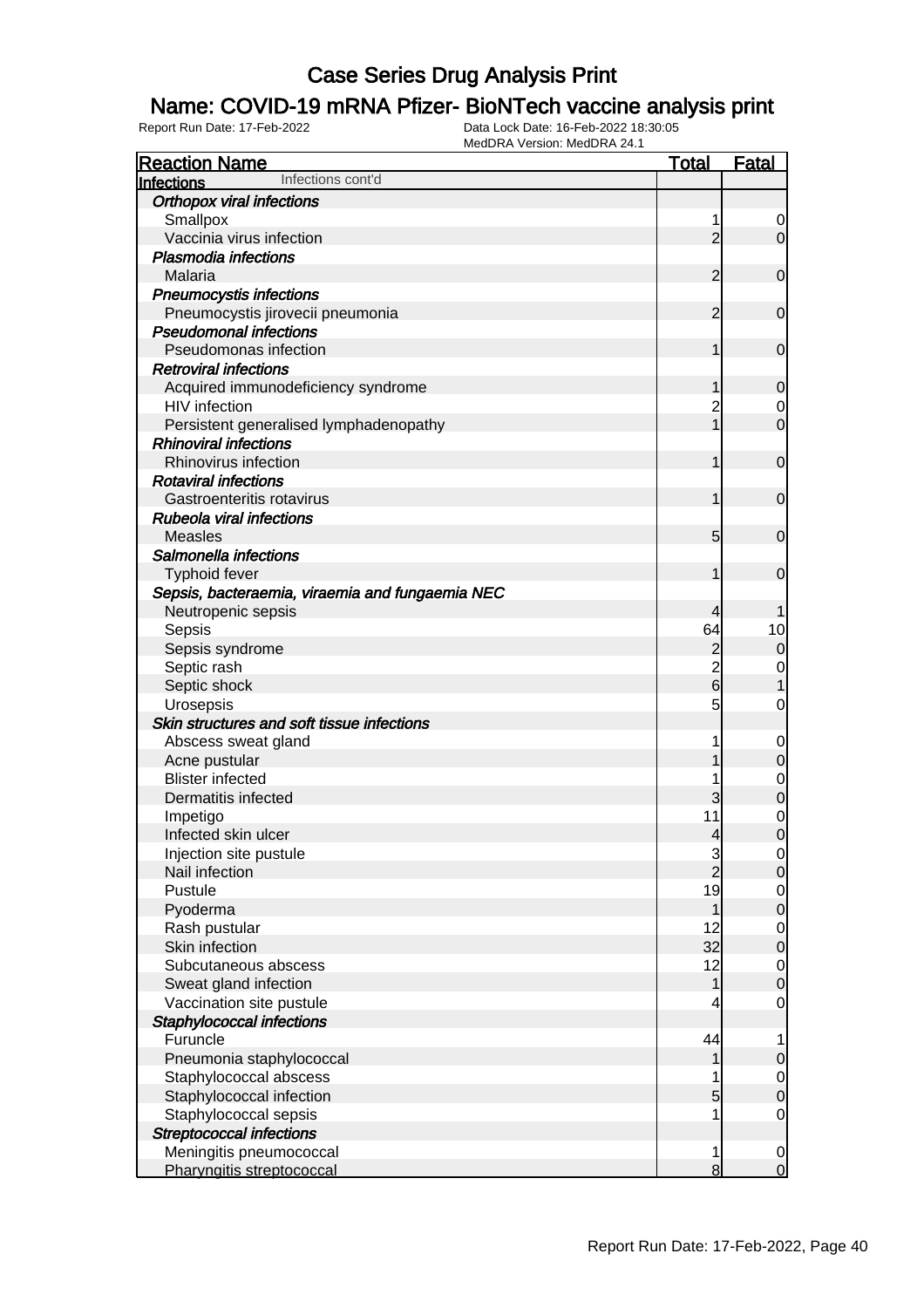### Name: COVID-19 mRNA Pfizer- BioNTech vaccine analysis print

| <b>Reaction Name</b>                            | <u>Total</u>        | <b>Fatal</b>                  |
|-------------------------------------------------|---------------------|-------------------------------|
| Infections cont'd<br><b>Infections</b>          |                     |                               |
| Pneumonia pneumococcal                          | 1                   | 0                             |
| Scarlet fever                                   |                     | 0                             |
| Streptococcal abscess                           |                     | 0                             |
| Streptococcal endocarditis                      |                     | $\mathbf 0$                   |
| Streptococcal infection                         |                     | $\mathbf 0$                   |
| Streptococcal sepsis                            |                     | 0                             |
| <b>Tinea infections</b>                         |                     |                               |
| Body tinea                                      | 6                   | 0                             |
| Tinea capitis                                   |                     | 0                             |
| Tinea infection                                 |                     | $\boldsymbol{0}$              |
|                                                 | 3                   |                               |
| Tinea pedis<br>Tinea versicolour                | 4                   | $\mathbf 0$<br>$\mathbf 0$    |
|                                                 |                     |                               |
| <b>Toxoplasma infections</b>                    | 1                   |                               |
| Toxoplasmosis                                   |                     | $\mathbf 0$                   |
| Treponema infections                            |                     |                               |
| Syphilis                                        | $\overline{2}$      | $\mathbf 0$                   |
| <b>Trypanosomal infections</b>                  |                     |                               |
| African trypanosomiasis                         | 4                   | $\mathbf 0$                   |
| <b>Tuberculous infections</b>                   |                     |                               |
| Disseminated Bacillus Calmette-Guerin infection |                     | $\mathbf 0$                   |
| Lymph node tuberculosis                         |                     | $\mathbf 0$                   |
| Pulmonary tuberculosis                          |                     | $\mathbf 0$                   |
| Tuberculosis                                    |                     | 0                             |
| Tuberculosis of central nervous system          |                     | 0                             |
| <b>Upper respiratory tract infections</b>       |                     |                               |
| Acute sinusitis                                 | 5                   | 0                             |
| Chronic sinusitis                               | 3                   | 0                             |
| Croup infectious                                |                     | $\mathbf 0$                   |
| Epiglottitis                                    |                     | $\mathbf 0$                   |
| Laryngitis                                      | 34                  | 0                             |
| Nasopharyngitis                                 | 1157                | 1                             |
| Peritonsillar abscess                           | 6                   | $\mathbf 0$                   |
| Pharyngitis                                     | 37                  | $\mathbf 0$                   |
| <b>Rhinitis</b>                                 | 54                  | $\mathbf 0$                   |
| <b>Sinusitis</b>                                | 201                 | 0                             |
| <b>Tonsillitis</b>                              | 141                 | $\overline{0}$                |
| <b>Tracheitis</b>                               | 5                   | $\overline{0}$                |
| Tracheostomy infection                          |                     | $\boldsymbol{0}$              |
| Upper respiratory tract infection               | 12                  | $\overline{0}$                |
| <b>Urinary tract infections</b>                 |                     |                               |
| Cystitis                                        | 84                  | $\mathbf 0$                   |
| Kidney infection                                | 55                  | $\mathbf 0$                   |
| Pyelonephritis                                  | 3                   | $\overline{0}$                |
| <b>Urethritis</b>                               |                     | $\boldsymbol{0}$              |
| Urinary tract infection                         | 218                 | $\overline{0}$                |
| <b>Vascular infections</b>                      |                     |                               |
| Haematoma infection                             | 1                   | $\mathbf 0$                   |
| Infected lymphocele                             | $\overline{c}$      | $\mathbf 0$                   |
| Infusion site infection                         |                     | 0                             |
| Lymphangitis                                    | 14                  | $\mathbf 0$                   |
| <b>Viral infections NEC</b>                     |                     |                               |
| Arthritis viral                                 |                     |                               |
| Conjunctivitis viral                            | 1<br>$\overline{2}$ | $\mathbf 0$<br>$\overline{0}$ |
|                                                 |                     |                               |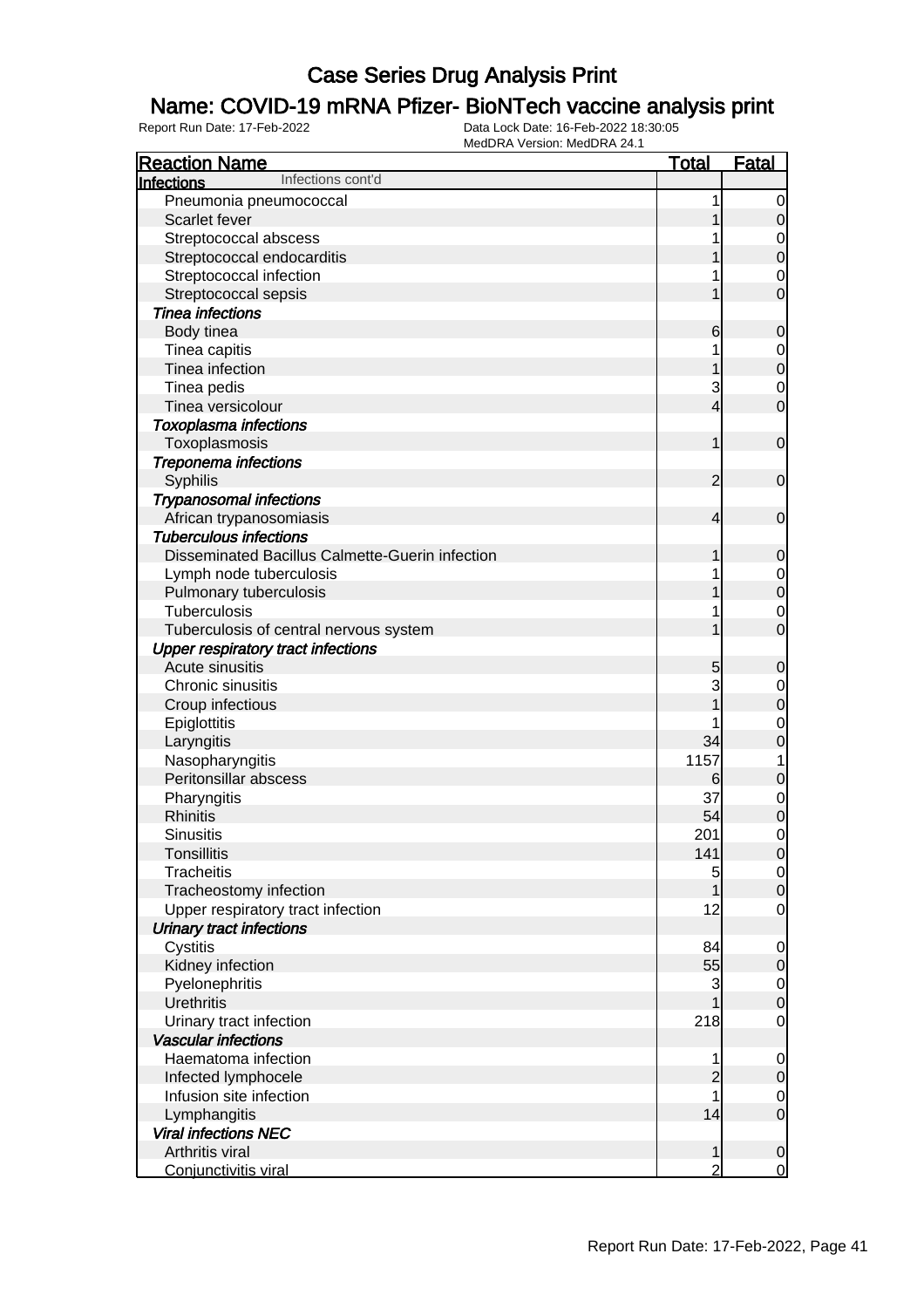### Name: COVID-19 mRNA Pfizer- BioNTech vaccine analysis print

| <b>Reaction Name</b>                   | <u>Total</u>   | <u>Fatal</u>   |
|----------------------------------------|----------------|----------------|
| Infections cont'd<br><b>Infections</b> |                |                |
| Ear infection viral                    |                | $\overline{0}$ |
| Encephalitis viral                     | 6              | 1              |
| Eye infection viral                    | 2              | $\overline{O}$ |
| Gastroenteritis viral                  | 33             | $\overline{O}$ |
| Hepatitis viral                        | 3              | $\overline{0}$ |
| Meningitis viral                       | 9              | $\overline{O}$ |
| Meningoencephalitis viral              |                | $\overline{0}$ |
| Oral viral infection                   |                | $\overline{0}$ |
| Pleurisy viral                         |                | $\mathsf{O}$   |
| Pneumonia viral                        |                | $\overline{a}$ |
| Post viral fatigue syndrome            | 54             | $\overline{O}$ |
| Sweating fever                         | 125            | $\overline{0}$ |
| Vestibular neuronitis                  | 35             | $\overline{0}$ |
| Viral diarrhoea                        |                | $\overline{0}$ |
| Viral infection                        | 64             | $\overline{0}$ |
| Viral labyrinthitis                    |                | $\overline{0}$ |
| Viral myocarditis                      | 4              | $\overline{0}$ |
| Viral pericarditis                     | 3              | $\overline{O}$ |
| Viral pharyngitis                      | 24             | $\overline{0}$ |
| Viral rash                             | 68             | $\overline{0}$ |
| Viral sinusitis                        |                | $\overline{0}$ |
| Viral tonsillitis                      |                | $\overline{0}$ |
| <b>Infections SOC TOTAL</b>            | <u> 11694 </u> | 111            |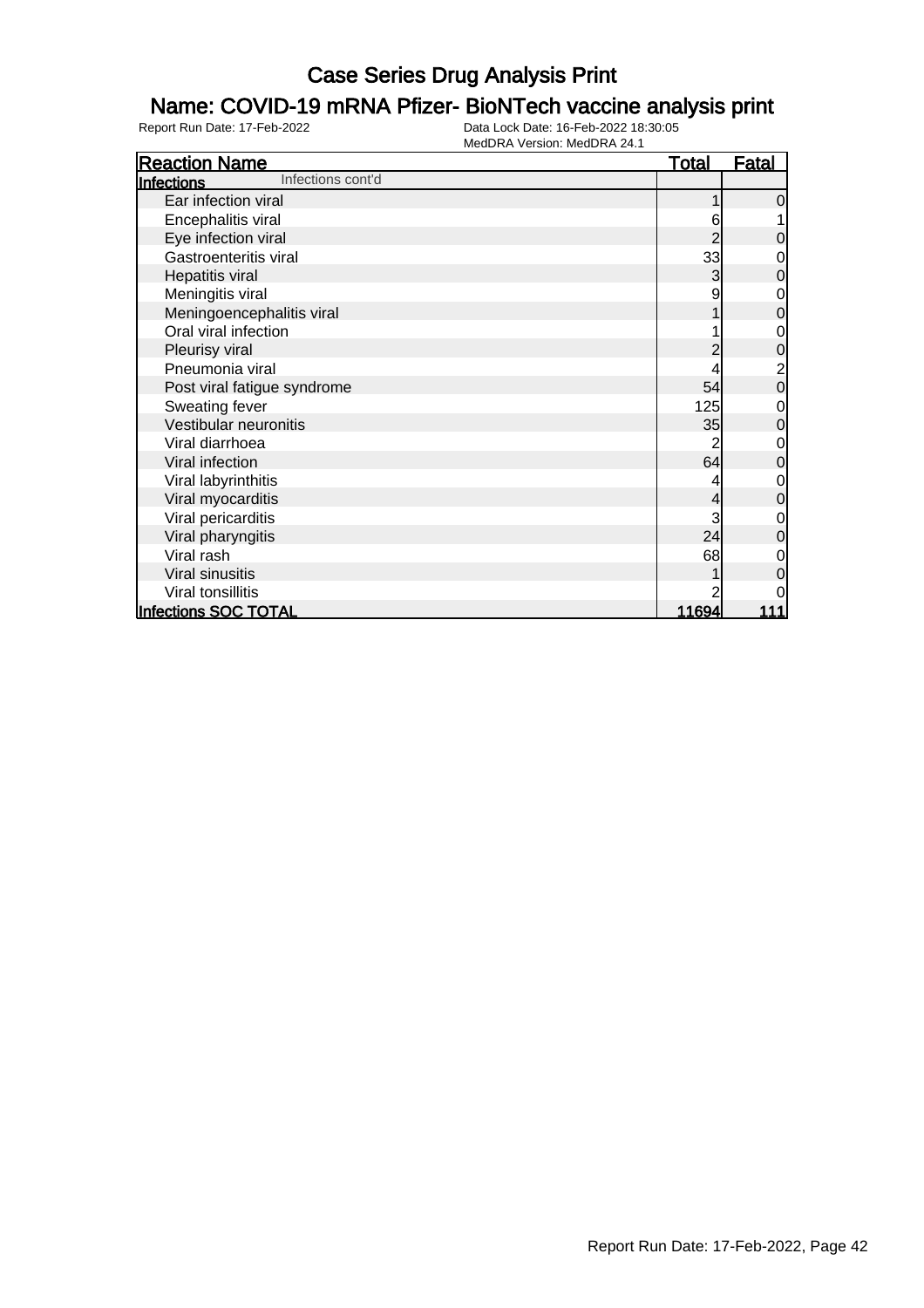#### Name: COVID-19 mRNA Pfizer- BioNTech vaccine analysis print

| <b>Reaction Name</b>                            | <u>Total</u>   | <u>Fatal</u>                     |
|-------------------------------------------------|----------------|----------------------------------|
| Injuries                                        |                |                                  |
| Abdominal and gastrointestinal injuries NEC     |                |                                  |
| Gallbladder injury                              |                | 0                                |
| Liver contusion                                 |                | $\mathbf 0$                      |
| Mouth injury                                    |                | 0                                |
| Oral contusion                                  | 5              |                                  |
| Oral mucosal scar                               |                | 0<br>0                           |
| Palate injury                                   |                |                                  |
| Rectal injury                                   |                | $\begin{matrix}0\\0\end{matrix}$ |
| Splenic rupture                                 | 7              |                                  |
| Tongue injury                                   | $\overline{c}$ | $\begin{matrix}0\\0\end{matrix}$ |
| Tooth fracture                                  |                | $\mathbf 0$                      |
| Tooth injury                                    |                | $\overline{0}$                   |
| Accidental exposures to product                 |                |                                  |
| Accidental exposure to product                  | 21             | $\mathbf 0$                      |
| Anaesthetic and allied procedural complications |                |                                  |
| Airway complication of anaesthesia              | 2              | $\mathbf 0$                      |
| Delayed recovery from anaesthesia               | 3              | $\mathbf 0$                      |
| Sedation complication                           |                | $\overline{0}$                   |
| Atmospheric pressure injuries                   |                |                                  |
| <b>Barotitis media</b>                          |                | $\mathbf 0$                      |
| Barotrauma                                      | $\overline{c}$ | $\mathbf 0$                      |
| Hypobarism                                      | $\overline{2}$ | $\overline{0}$                   |
| <b>Bone and joint injuries NEC</b>              |                |                                  |
| Bursa injury                                    | 3              | $\mathbf 0$                      |
| Joint injury                                    | 12             | $\mathbf 0$                      |
| Meniscus injury                                 | $\overline{2}$ | $\overline{0}$                   |
| Cardiac and vascular procedural complications   |                |                                  |
| Ischaemic contracture of the left ventricle     |                | $\mathbf 0$                      |
| Shunt blood flow excessive                      | 1              | $\mathbf 0$                      |
| Vascular pseudoaneurysm                         |                | $\overline{0}$                   |
| Cardiovascular injuries                         |                |                                  |
| Vascular injury                                 | 9              | $\mathbf 0$                      |
| <b>Cerebral injuries NEC</b>                    |                |                                  |
| <b>Brain contusion</b>                          | 4              | 0                                |
| <b>Brain herniation</b>                         | $\overline{2}$ | $\mathbf 0$                      |
| Concussion                                      | 4              |                                  |
| Craniocerebral injury                           |                | 0 <br>$\overline{0}$             |
| Subarachnoid haematoma                          |                | $\pmb{0}$                        |
| Subdural haematoma                              | 6              | $\mathbf 0$                      |
| Subdural haemorrhage                            | 7              | $\overline{0}$                   |
| Traumatic intracranial haemorrhage              | 1              | 1                                |
| <b>Chemical injuries</b>                        |                |                                  |
| Chemical burn                                   | 1              |                                  |
| Chemical burn of skin                           | 9              | $\mathbf 0$                      |
|                                                 | $\overline{2}$ | $\mathbf 0$                      |
| Chemical cystitis                               |                | $\mathbf 0$                      |
| Chest and respiratory tract injuries NEC        | 1              |                                  |
| Bronchial injury                                |                | $\mathbf 0$                      |
| Chest crushing                                  | 15             | 0                                |
| Foreign body in throat                          |                | $\mathbf 0$                      |
| Traumatic lung injury                           |                | $\mathbf 0$                      |
| Conditions caused by cold                       |                |                                  |
| Chillblains                                     | 73<br>1        | $\mathbf 0$                      |
| Cold shock response                             |                | $\overline{0}$                   |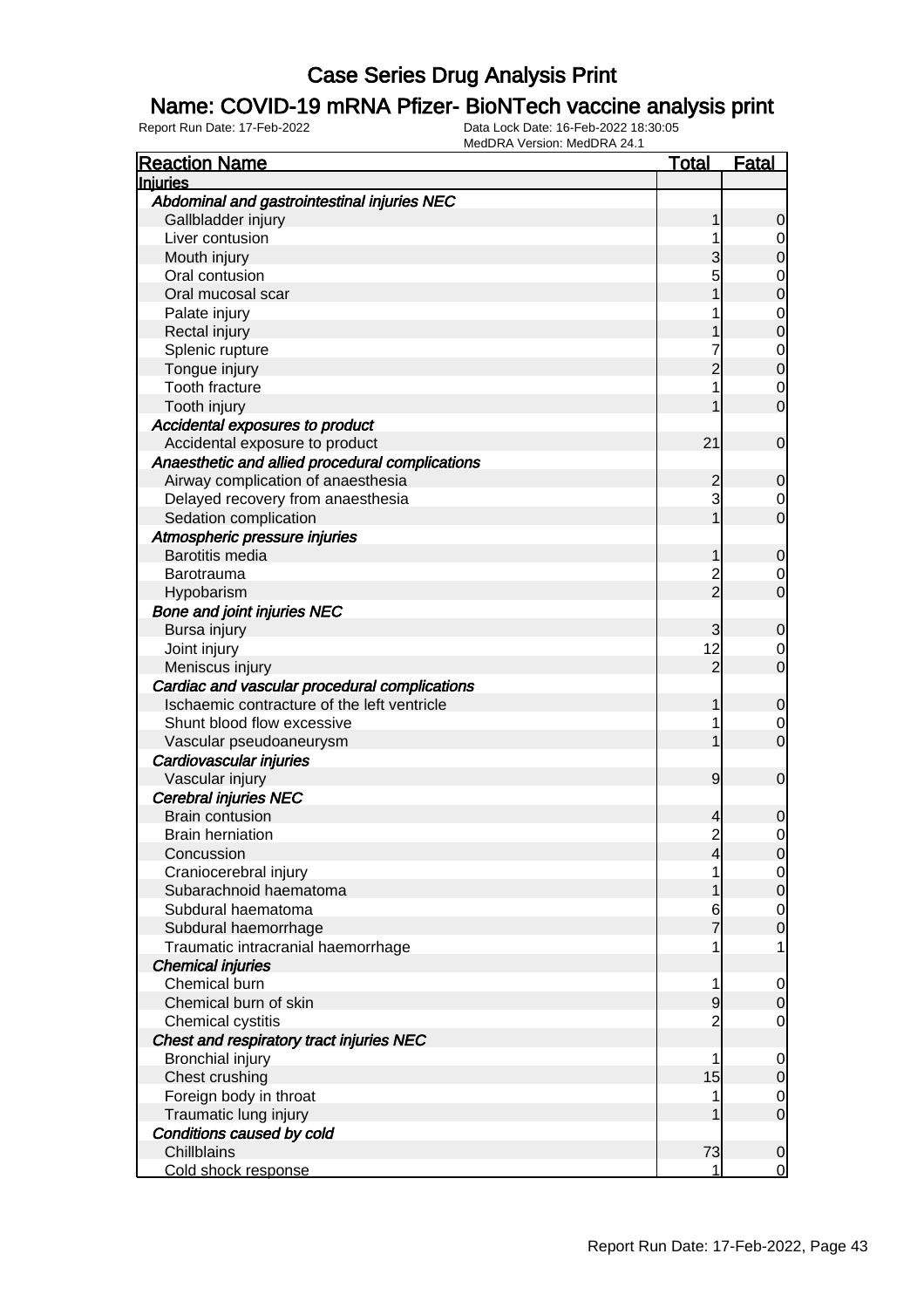### Name: COVID-19 mRNA Pfizer- BioNTech vaccine analysis print

| <b>Reaction Name</b>                                            | <b>Total</b>        | <b>Fatal</b>                     |
|-----------------------------------------------------------------|---------------------|----------------------------------|
| Injuries cont'd<br>Injuries                                     |                     |                                  |
| Frostbite                                                       | 1                   | $\Omega$                         |
| Cranial nerve injuries                                          |                     |                                  |
| Illrd nerve injury                                              |                     | 0                                |
| Vth nerve injury                                                | 1                   | 0                                |
| Ear injuries NEC                                                |                     |                                  |
| Deafness traumatic                                              | 1                   | 0                                |
| Ear injury                                                      |                     | 0                                |
| Exposures associated with pregnancy, delivery and lactation     |                     |                                  |
| Exposure during pregnancy                                       | 10                  | 0                                |
| Exposure via breast milk                                        | 157                 | 0                                |
| Foetal exposure during pregnancy                                | 67                  | 0                                |
| Foetal exposure timing unspecified                              | 1                   | 0                                |
| Maternal exposure before pregnancy                              | 27                  | 0                                |
| Maternal exposure during breast feeding                         | 1974                | 0                                |
| Maternal exposure during delivery                               |                     | 0                                |
| Maternal exposure during pregnancy                              | 1066                | 0                                |
| Maternal exposure timing unspecified                            | 14                  | 0                                |
| Paternal exposure before pregnancy                              | 3                   | 0                                |
| <b>Exposures to agents or circumstances NEC</b>                 |                     |                                  |
| Exposure to SARS-CoV-2                                          | 3                   | 0                                |
| Exposure to vaccinated person                                   | 4                   | $\overline{0}$                   |
| Eye and ear procedural complications                            |                     |                                  |
| Toxic anterior segment syndrome                                 | 1                   | $\mathbf 0$                      |
| Eye injuries NEC                                                |                     |                                  |
| Corneal abrasion                                                |                     | 0                                |
| Eye contusion                                                   | 16                  | 0                                |
| Eye injury                                                      | 29                  | 0                                |
| Foreign body in eye                                             | 4                   | 0                                |
| Injury corneal                                                  |                     | 0                                |
| Periorbital haematoma                                           | 1                   | 0                                |
| Retinal injury                                                  | 2                   | 0                                |
| Superficial injury of eye                                       | 1                   | 0                                |
| Foetal and neonatal conditions associated with product exposure |                     |                                  |
| Intoxication by breast feeding                                  | 1                   | $\mathbf 0$                      |
| <b>Fractures and dislocations NEC</b>                           |                     |                                  |
|                                                                 |                     |                                  |
| Fracture<br>Joint dislocation                                   | 3<br>$\overline{3}$ | $\overline{0}$<br>$\overline{0}$ |
|                                                                 |                     | 0                                |
| Multiple fractures                                              |                     |                                  |
| Gastrointestinal and hepatobiliary procedural complications     |                     |                                  |
| Post procedural constipation                                    | 1                   | 0                                |
| Postoperative ileus                                             |                     | 0                                |
| Procedural nausea                                               | 11                  | 0                                |
| Procedural vomiting                                             | 2                   | $\mathbf 0$                      |
| Heat injuries (excl thermal burns)                              |                     |                                  |
| Heat cramps                                                     | $\overline{c}$      | 0                                |
| Heat exhaustion                                                 | 3                   | 0                                |
| <b>Heat illness</b>                                             | $\overline{2}$      | $\mathbf 0$                      |
| Heat oedema                                                     | 14                  | 0                                |
| Heat stroke                                                     | 3                   | $\mathbf 0$                      |
| Intentional product use issues                                  |                     |                                  |
| Intentional dose omission                                       | 1                   | 0                                |
| Intentional product use issue                                   | 1                   | 0                                |
| <b>Limb fractures and dislocations</b>                          |                     |                                  |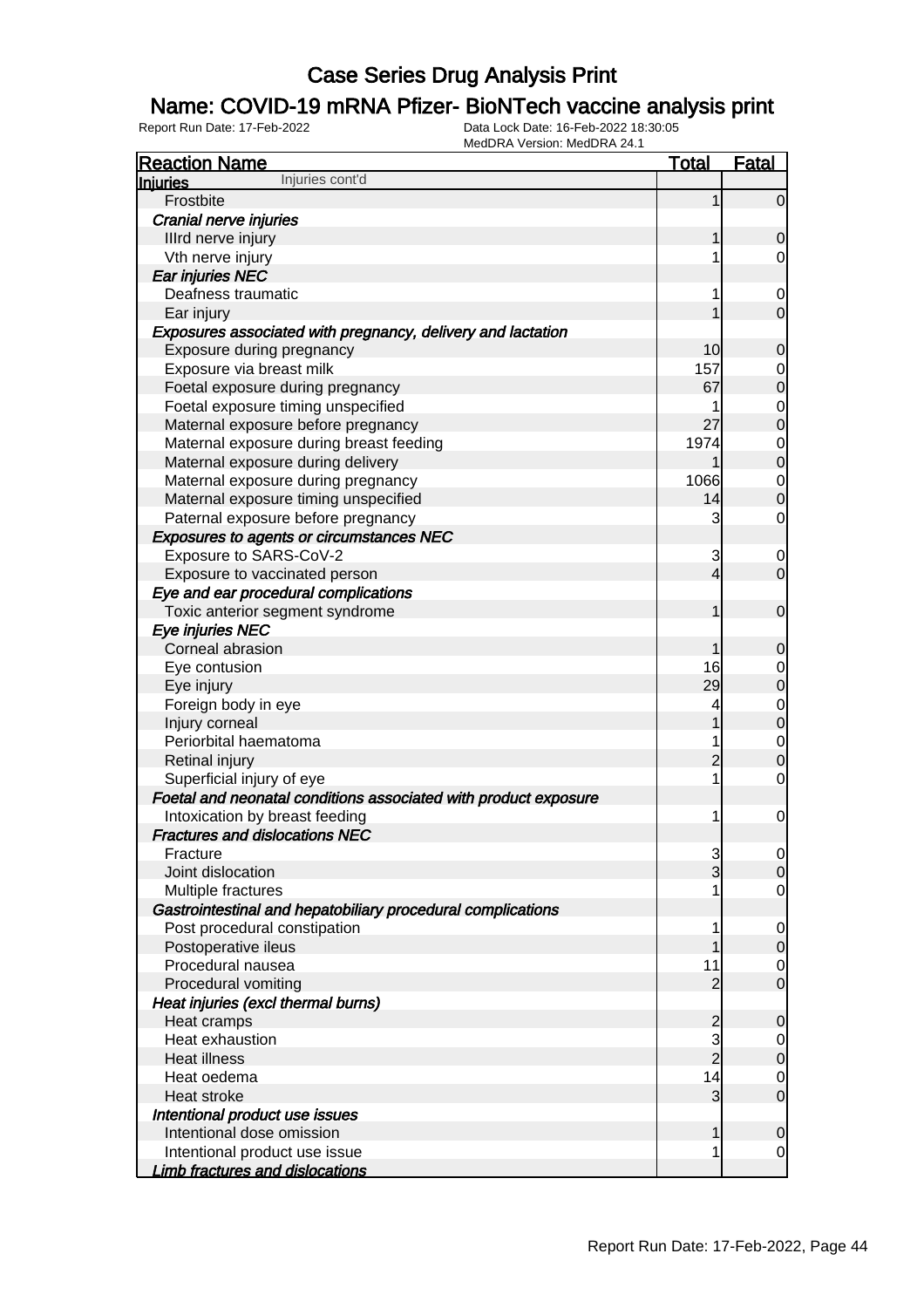### Name: COVID-19 mRNA Pfizer- BioNTech vaccine analysis print

| <b>Reaction Name</b><br><b>Total</b><br><b>Fatal</b><br>Injuries cont'd<br>Injuries<br>Ankle fracture<br>1<br>$\overline{0}$<br>Atypical femur fracture<br>$\mathbf 0$<br>1<br>28<br>Clavicle fracture<br>$\mathbf{0}$<br>$\overline{0}$<br>Femoral neck fracture<br>$\begin{matrix} 0 \\ 0 \end{matrix}$<br>Femur fracture<br>Fibula fracture<br>$\overline{2}$<br>$\begin{matrix} 0 \\ 0 \end{matrix}$<br>Hip fracture<br>Tibia fracture<br>1<br>Upper limb fracture<br>$\overline{0}$<br>$\overline{0}$<br>Wrist fracture<br>Medication errors, product use errors and issues NEC<br>Circumstance or information capable of leading to medication error<br>$\mathbf 0$<br>2<br>Dose calculation error<br>$0\atop 0$<br>Inadequate aseptic technique in use of product<br>27<br>$\begin{matrix}0\\0\end{matrix}$<br>Medication error<br>3<br>Prescription drug used without a prescription<br>$\overline{2}$<br>$\begin{matrix}0\\0\end{matrix}$<br>Product use complaint<br>33<br>Product use issue<br>$\begin{matrix}0\\0\end{matrix}$<br>Vaccination error<br>6<br>Wrong dose<br>4<br>11<br>$\mathbf{0}$<br>Wrong drug<br>$\overline{0}$<br>Wrong schedule<br>1<br>Wrong technique in product usage process<br>$\mathbf 0$<br>Muscle, tendon and ligament injuries<br>Epicondylitis<br>24<br>$\mathbf{0}$<br>$\pmb{0}$<br>Ligament injury<br>$\overline{2}$<br>10<br>Ligament sprain<br>$0$ 0<br>Mallet finger<br>Muscle hernia<br>$\begin{matrix}0\\0\end{matrix}$<br>38<br>Muscle injury<br>$\begin{matrix}0\\0\end{matrix}$<br>Muscle rupture<br>10<br>37<br>Muscle strain<br>$\begin{matrix} 0 \\ 0 \end{matrix}$<br>$\overline{c}$<br>Post-traumatic neck syndrome<br>Tendon injury<br>$\mathsf{O}\xspace$<br>Tendon rupture<br>26<br>Musculoskeletal procedural complications<br>Periprosthetic osteolysis<br>$\overline{0}$<br>1 |
|----------------------------------------------------------------------------------------------------------------------------------------------------------------------------------------------------------------------------------------------------------------------------------------------------------------------------------------------------------------------------------------------------------------------------------------------------------------------------------------------------------------------------------------------------------------------------------------------------------------------------------------------------------------------------------------------------------------------------------------------------------------------------------------------------------------------------------------------------------------------------------------------------------------------------------------------------------------------------------------------------------------------------------------------------------------------------------------------------------------------------------------------------------------------------------------------------------------------------------------------------------------------------------------------------------------------------------------------------------------------------------------------------------------------------------------------------------------------------------------------------------------------------------------------------------------------------------------------------------------------------------------------------------------------------------------------------------------------------------------------------------------------------------------------------------------------------------------------|
|                                                                                                                                                                                                                                                                                                                                                                                                                                                                                                                                                                                                                                                                                                                                                                                                                                                                                                                                                                                                                                                                                                                                                                                                                                                                                                                                                                                                                                                                                                                                                                                                                                                                                                                                                                                                                                              |
|                                                                                                                                                                                                                                                                                                                                                                                                                                                                                                                                                                                                                                                                                                                                                                                                                                                                                                                                                                                                                                                                                                                                                                                                                                                                                                                                                                                                                                                                                                                                                                                                                                                                                                                                                                                                                                              |
|                                                                                                                                                                                                                                                                                                                                                                                                                                                                                                                                                                                                                                                                                                                                                                                                                                                                                                                                                                                                                                                                                                                                                                                                                                                                                                                                                                                                                                                                                                                                                                                                                                                                                                                                                                                                                                              |
|                                                                                                                                                                                                                                                                                                                                                                                                                                                                                                                                                                                                                                                                                                                                                                                                                                                                                                                                                                                                                                                                                                                                                                                                                                                                                                                                                                                                                                                                                                                                                                                                                                                                                                                                                                                                                                              |
|                                                                                                                                                                                                                                                                                                                                                                                                                                                                                                                                                                                                                                                                                                                                                                                                                                                                                                                                                                                                                                                                                                                                                                                                                                                                                                                                                                                                                                                                                                                                                                                                                                                                                                                                                                                                                                              |
|                                                                                                                                                                                                                                                                                                                                                                                                                                                                                                                                                                                                                                                                                                                                                                                                                                                                                                                                                                                                                                                                                                                                                                                                                                                                                                                                                                                                                                                                                                                                                                                                                                                                                                                                                                                                                                              |
|                                                                                                                                                                                                                                                                                                                                                                                                                                                                                                                                                                                                                                                                                                                                                                                                                                                                                                                                                                                                                                                                                                                                                                                                                                                                                                                                                                                                                                                                                                                                                                                                                                                                                                                                                                                                                                              |
|                                                                                                                                                                                                                                                                                                                                                                                                                                                                                                                                                                                                                                                                                                                                                                                                                                                                                                                                                                                                                                                                                                                                                                                                                                                                                                                                                                                                                                                                                                                                                                                                                                                                                                                                                                                                                                              |
|                                                                                                                                                                                                                                                                                                                                                                                                                                                                                                                                                                                                                                                                                                                                                                                                                                                                                                                                                                                                                                                                                                                                                                                                                                                                                                                                                                                                                                                                                                                                                                                                                                                                                                                                                                                                                                              |
|                                                                                                                                                                                                                                                                                                                                                                                                                                                                                                                                                                                                                                                                                                                                                                                                                                                                                                                                                                                                                                                                                                                                                                                                                                                                                                                                                                                                                                                                                                                                                                                                                                                                                                                                                                                                                                              |
|                                                                                                                                                                                                                                                                                                                                                                                                                                                                                                                                                                                                                                                                                                                                                                                                                                                                                                                                                                                                                                                                                                                                                                                                                                                                                                                                                                                                                                                                                                                                                                                                                                                                                                                                                                                                                                              |
|                                                                                                                                                                                                                                                                                                                                                                                                                                                                                                                                                                                                                                                                                                                                                                                                                                                                                                                                                                                                                                                                                                                                                                                                                                                                                                                                                                                                                                                                                                                                                                                                                                                                                                                                                                                                                                              |
|                                                                                                                                                                                                                                                                                                                                                                                                                                                                                                                                                                                                                                                                                                                                                                                                                                                                                                                                                                                                                                                                                                                                                                                                                                                                                                                                                                                                                                                                                                                                                                                                                                                                                                                                                                                                                                              |
|                                                                                                                                                                                                                                                                                                                                                                                                                                                                                                                                                                                                                                                                                                                                                                                                                                                                                                                                                                                                                                                                                                                                                                                                                                                                                                                                                                                                                                                                                                                                                                                                                                                                                                                                                                                                                                              |
|                                                                                                                                                                                                                                                                                                                                                                                                                                                                                                                                                                                                                                                                                                                                                                                                                                                                                                                                                                                                                                                                                                                                                                                                                                                                                                                                                                                                                                                                                                                                                                                                                                                                                                                                                                                                                                              |
|                                                                                                                                                                                                                                                                                                                                                                                                                                                                                                                                                                                                                                                                                                                                                                                                                                                                                                                                                                                                                                                                                                                                                                                                                                                                                                                                                                                                                                                                                                                                                                                                                                                                                                                                                                                                                                              |
|                                                                                                                                                                                                                                                                                                                                                                                                                                                                                                                                                                                                                                                                                                                                                                                                                                                                                                                                                                                                                                                                                                                                                                                                                                                                                                                                                                                                                                                                                                                                                                                                                                                                                                                                                                                                                                              |
|                                                                                                                                                                                                                                                                                                                                                                                                                                                                                                                                                                                                                                                                                                                                                                                                                                                                                                                                                                                                                                                                                                                                                                                                                                                                                                                                                                                                                                                                                                                                                                                                                                                                                                                                                                                                                                              |
|                                                                                                                                                                                                                                                                                                                                                                                                                                                                                                                                                                                                                                                                                                                                                                                                                                                                                                                                                                                                                                                                                                                                                                                                                                                                                                                                                                                                                                                                                                                                                                                                                                                                                                                                                                                                                                              |
|                                                                                                                                                                                                                                                                                                                                                                                                                                                                                                                                                                                                                                                                                                                                                                                                                                                                                                                                                                                                                                                                                                                                                                                                                                                                                                                                                                                                                                                                                                                                                                                                                                                                                                                                                                                                                                              |
|                                                                                                                                                                                                                                                                                                                                                                                                                                                                                                                                                                                                                                                                                                                                                                                                                                                                                                                                                                                                                                                                                                                                                                                                                                                                                                                                                                                                                                                                                                                                                                                                                                                                                                                                                                                                                                              |
|                                                                                                                                                                                                                                                                                                                                                                                                                                                                                                                                                                                                                                                                                                                                                                                                                                                                                                                                                                                                                                                                                                                                                                                                                                                                                                                                                                                                                                                                                                                                                                                                                                                                                                                                                                                                                                              |
|                                                                                                                                                                                                                                                                                                                                                                                                                                                                                                                                                                                                                                                                                                                                                                                                                                                                                                                                                                                                                                                                                                                                                                                                                                                                                                                                                                                                                                                                                                                                                                                                                                                                                                                                                                                                                                              |
|                                                                                                                                                                                                                                                                                                                                                                                                                                                                                                                                                                                                                                                                                                                                                                                                                                                                                                                                                                                                                                                                                                                                                                                                                                                                                                                                                                                                                                                                                                                                                                                                                                                                                                                                                                                                                                              |
|                                                                                                                                                                                                                                                                                                                                                                                                                                                                                                                                                                                                                                                                                                                                                                                                                                                                                                                                                                                                                                                                                                                                                                                                                                                                                                                                                                                                                                                                                                                                                                                                                                                                                                                                                                                                                                              |
|                                                                                                                                                                                                                                                                                                                                                                                                                                                                                                                                                                                                                                                                                                                                                                                                                                                                                                                                                                                                                                                                                                                                                                                                                                                                                                                                                                                                                                                                                                                                                                                                                                                                                                                                                                                                                                              |
|                                                                                                                                                                                                                                                                                                                                                                                                                                                                                                                                                                                                                                                                                                                                                                                                                                                                                                                                                                                                                                                                                                                                                                                                                                                                                                                                                                                                                                                                                                                                                                                                                                                                                                                                                                                                                                              |
|                                                                                                                                                                                                                                                                                                                                                                                                                                                                                                                                                                                                                                                                                                                                                                                                                                                                                                                                                                                                                                                                                                                                                                                                                                                                                                                                                                                                                                                                                                                                                                                                                                                                                                                                                                                                                                              |
|                                                                                                                                                                                                                                                                                                                                                                                                                                                                                                                                                                                                                                                                                                                                                                                                                                                                                                                                                                                                                                                                                                                                                                                                                                                                                                                                                                                                                                                                                                                                                                                                                                                                                                                                                                                                                                              |
|                                                                                                                                                                                                                                                                                                                                                                                                                                                                                                                                                                                                                                                                                                                                                                                                                                                                                                                                                                                                                                                                                                                                                                                                                                                                                                                                                                                                                                                                                                                                                                                                                                                                                                                                                                                                                                              |
|                                                                                                                                                                                                                                                                                                                                                                                                                                                                                                                                                                                                                                                                                                                                                                                                                                                                                                                                                                                                                                                                                                                                                                                                                                                                                                                                                                                                                                                                                                                                                                                                                                                                                                                                                                                                                                              |
|                                                                                                                                                                                                                                                                                                                                                                                                                                                                                                                                                                                                                                                                                                                                                                                                                                                                                                                                                                                                                                                                                                                                                                                                                                                                                                                                                                                                                                                                                                                                                                                                                                                                                                                                                                                                                                              |
|                                                                                                                                                                                                                                                                                                                                                                                                                                                                                                                                                                                                                                                                                                                                                                                                                                                                                                                                                                                                                                                                                                                                                                                                                                                                                                                                                                                                                                                                                                                                                                                                                                                                                                                                                                                                                                              |
|                                                                                                                                                                                                                                                                                                                                                                                                                                                                                                                                                                                                                                                                                                                                                                                                                                                                                                                                                                                                                                                                                                                                                                                                                                                                                                                                                                                                                                                                                                                                                                                                                                                                                                                                                                                                                                              |
|                                                                                                                                                                                                                                                                                                                                                                                                                                                                                                                                                                                                                                                                                                                                                                                                                                                                                                                                                                                                                                                                                                                                                                                                                                                                                                                                                                                                                                                                                                                                                                                                                                                                                                                                                                                                                                              |
|                                                                                                                                                                                                                                                                                                                                                                                                                                                                                                                                                                                                                                                                                                                                                                                                                                                                                                                                                                                                                                                                                                                                                                                                                                                                                                                                                                                                                                                                                                                                                                                                                                                                                                                                                                                                                                              |
|                                                                                                                                                                                                                                                                                                                                                                                                                                                                                                                                                                                                                                                                                                                                                                                                                                                                                                                                                                                                                                                                                                                                                                                                                                                                                                                                                                                                                                                                                                                                                                                                                                                                                                                                                                                                                                              |
|                                                                                                                                                                                                                                                                                                                                                                                                                                                                                                                                                                                                                                                                                                                                                                                                                                                                                                                                                                                                                                                                                                                                                                                                                                                                                                                                                                                                                                                                                                                                                                                                                                                                                                                                                                                                                                              |
| $\overline{0}$<br>Post laminectomy syndrome                                                                                                                                                                                                                                                                                                                                                                                                                                                                                                                                                                                                                                                                                                                                                                                                                                                                                                                                                                                                                                                                                                                                                                                                                                                                                                                                                                                                                                                                                                                                                                                                                                                                                                                                                                                                  |
| Nerve injuries NEC                                                                                                                                                                                                                                                                                                                                                                                                                                                                                                                                                                                                                                                                                                                                                                                                                                                                                                                                                                                                                                                                                                                                                                                                                                                                                                                                                                                                                                                                                                                                                                                                                                                                                                                                                                                                                           |
| 112<br>Nerve injury<br>$\boldsymbol{0}$                                                                                                                                                                                                                                                                                                                                                                                                                                                                                                                                                                                                                                                                                                                                                                                                                                                                                                                                                                                                                                                                                                                                                                                                                                                                                                                                                                                                                                                                                                                                                                                                                                                                                                                                                                                                      |
| Neurological and psychiatric procedural complications                                                                                                                                                                                                                                                                                                                                                                                                                                                                                                                                                                                                                                                                                                                                                                                                                                                                                                                                                                                                                                                                                                                                                                                                                                                                                                                                                                                                                                                                                                                                                                                                                                                                                                                                                                                        |
| Post lumbar puncture syndrome<br>$\mathbf 0$<br>1                                                                                                                                                                                                                                                                                                                                                                                                                                                                                                                                                                                                                                                                                                                                                                                                                                                                                                                                                                                                                                                                                                                                                                                                                                                                                                                                                                                                                                                                                                                                                                                                                                                                                                                                                                                            |
| Post procedural stroke<br>$\overline{0}$                                                                                                                                                                                                                                                                                                                                                                                                                                                                                                                                                                                                                                                                                                                                                                                                                                                                                                                                                                                                                                                                                                                                                                                                                                                                                                                                                                                                                                                                                                                                                                                                                                                                                                                                                                                                     |
| $\overline{0}$<br>Procedural dizziness<br>12                                                                                                                                                                                                                                                                                                                                                                                                                                                                                                                                                                                                                                                                                                                                                                                                                                                                                                                                                                                                                                                                                                                                                                                                                                                                                                                                                                                                                                                                                                                                                                                                                                                                                                                                                                                                 |
| Non-occupational environmental exposures                                                                                                                                                                                                                                                                                                                                                                                                                                                                                                                                                                                                                                                                                                                                                                                                                                                                                                                                                                                                                                                                                                                                                                                                                                                                                                                                                                                                                                                                                                                                                                                                                                                                                                                                                                                                     |
| Exposure to extreme temperature<br>$\boldsymbol{0}$<br>2                                                                                                                                                                                                                                                                                                                                                                                                                                                                                                                                                                                                                                                                                                                                                                                                                                                                                                                                                                                                                                                                                                                                                                                                                                                                                                                                                                                                                                                                                                                                                                                                                                                                                                                                                                                     |
| Non-site specific injuries NEC                                                                                                                                                                                                                                                                                                                                                                                                                                                                                                                                                                                                                                                                                                                                                                                                                                                                                                                                                                                                                                                                                                                                                                                                                                                                                                                                                                                                                                                                                                                                                                                                                                                                                                                                                                                                               |
| Animal scratch<br>1                                                                                                                                                                                                                                                                                                                                                                                                                                                                                                                                                                                                                                                                                                                                                                                                                                                                                                                                                                                                                                                                                                                                                                                                                                                                                                                                                                                                                                                                                                                                                                                                                                                                                                                                                                                                                          |
| 0<br>Arthropod bite<br>10                                                                                                                                                                                                                                                                                                                                                                                                                                                                                                                                                                                                                                                                                                                                                                                                                                                                                                                                                                                                                                                                                                                                                                                                                                                                                                                                                                                                                                                                                                                                                                                                                                                                                                                                                                                                                    |
| $\overline{0}$<br>$\pmb{0}$<br>6                                                                                                                                                                                                                                                                                                                                                                                                                                                                                                                                                                                                                                                                                                                                                                                                                                                                                                                                                                                                                                                                                                                                                                                                                                                                                                                                                                                                                                                                                                                                                                                                                                                                                                                                                                                                             |
| Arthropod sting<br><b>Bite</b>                                                                                                                                                                                                                                                                                                                                                                                                                                                                                                                                                                                                                                                                                                                                                                                                                                                                                                                                                                                                                                                                                                                                                                                                                                                                                                                                                                                                                                                                                                                                                                                                                                                                                                                                                                                                               |
| $\overline{0}$<br>$\pmb{0}$<br>Bone contusion<br>1                                                                                                                                                                                                                                                                                                                                                                                                                                                                                                                                                                                                                                                                                                                                                                                                                                                                                                                                                                                                                                                                                                                                                                                                                                                                                                                                                                                                                                                                                                                                                                                                                                                                                                                                                                                           |
| $\overline{0}$<br>Crush injury<br>1                                                                                                                                                                                                                                                                                                                                                                                                                                                                                                                                                                                                                                                                                                                                                                                                                                                                                                                                                                                                                                                                                                                                                                                                                                                                                                                                                                                                                                                                                                                                                                                                                                                                                                                                                                                                          |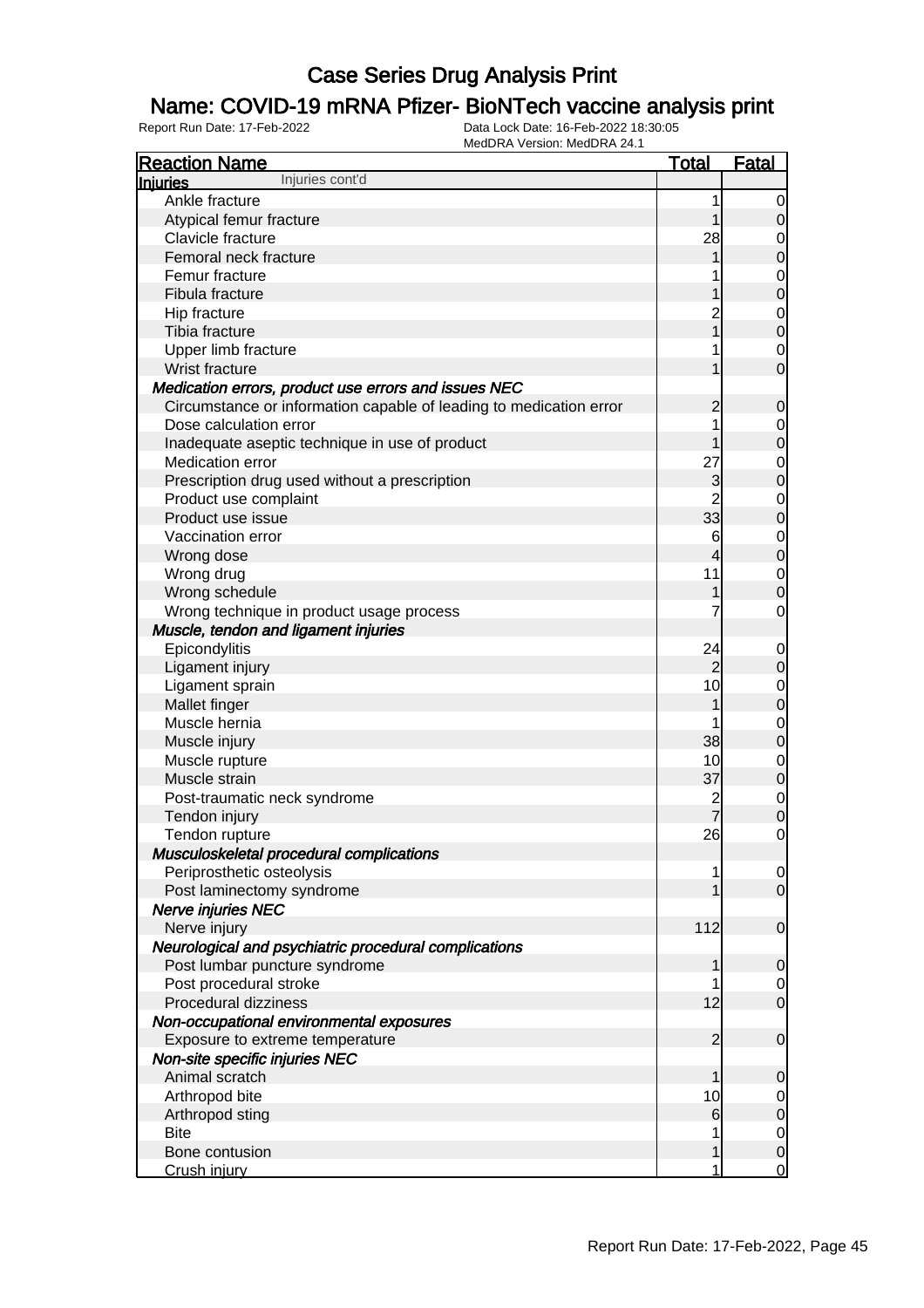### Name: COVID-19 mRNA Pfizer- BioNTech vaccine analysis print

| <b>Reaction Name</b>                            | <b>Total</b>                               | <b>Fatal</b>     |
|-------------------------------------------------|--------------------------------------------|------------------|
| Injuries cont'd<br><b>Injuries</b>              |                                            |                  |
| Electric shock                                  | 20                                         | $\overline{0}$   |
| Fall                                            | 207                                        | $\overline{0}$   |
| Foreign body                                    | 5                                          | $\mathbf 0$      |
| Injury                                          | 14                                         | $\mathbf 0$      |
| Multiple injuries                               |                                            | $\mathbf 0$      |
| Nervous system injury                           | $\begin{array}{c} 2 \\ 2 \\ 2 \end{array}$ | $\mathbf 0$      |
| Post concussion syndrome                        |                                            | $\mathbf 0$      |
| Traumatic haematoma                             | 1                                          | $\mathbf 0$      |
| Wound                                           |                                            | $\mathbf 0$      |
| Wound complication                              | 12                                         | $\mathbf 0$      |
| Wound haematoma                                 | $\overline{1}$                             | $\mathbf 0$      |
| Wound haemorrhage                               | 3                                          | $\mathbf 0$      |
| Wound secretion                                 | $6\overline{6}$                            | 0                |
| Non-site specific procedural complications      |                                            |                  |
| Administration related reaction                 | $\overline{c}$                             | $\mathbf 0$      |
| Anastomotic leak                                | 1                                          | $\mathbf 0$      |
| Incision site pain                              | 3                                          | $\mathbf 0$      |
| Infusion related reaction                       | 8                                          | $\mathbf 0$      |
| Injection related reaction                      | 66                                         | $\mathbf 0$      |
| Post procedural complication                    | 5                                          | $\mathbf 0$      |
| Post procedural erythema                        |                                            | $\mathbf 0$      |
| Post procedural inflammation                    |                                            | $\mathbf 0$      |
| Post procedural pruritus                        |                                            | $\mathbf 0$      |
| Procedural pain                                 | 4                                          | $\mathbf 0$      |
| Seroma                                          | 1                                          | $\overline{0}$   |
| <b>Occupational exposures</b>                   |                                            |                  |
| Occupational exposure to SARS-CoV-2             | 1                                          | $\mathbf 0$      |
| Occupational exposure to product                | 1                                          | 0                |
| Off label uses                                  |                                            |                  |
| Off label use                                   | 437                                        | $\mathbf 0$      |
| <b>Overdoses NEC</b>                            |                                            |                  |
| Intentional overdose                            |                                            | $\mathbf 0$      |
| Overdose                                        | 52                                         | $\mathbf 0$      |
| Pathways and sources of exposure                |                                            |                  |
| Exposure via contaminated device                | 1                                          | $\mathbf 0$      |
| Exposure via unknown route                      | 1                                          | $\overline{0}$   |
| <b>Pelvic fractures and dislocations</b>        |                                            |                  |
| Pelvic fracture                                 | 1                                          | $\overline{0}$   |
| Peripheral nerve injuries                       |                                            |                  |
| Axillary nerve injury                           | 1                                          | $\overline{0}$   |
| Brachial plexus injury                          | 1                                          | $\mathbf 0$      |
| Radial nerve injury                             |                                            | $\overline{0}$   |
| Sciatic nerve injury                            | $\frac{2}{2}$                              | $\boldsymbol{0}$ |
| Ulnar nerve injury                              | $\overline{\mathbf{4}}$                    | $\mathbf 0$      |
| Poisoning and toxicity                          |                                            |                  |
| Alcohol poisoning                               | 1                                          | $\mathbf 0$      |
| Poisoning                                       | 14                                         | $\mathbf 0$      |
| Toxicity to various agents                      | 4                                          | $\mathbf 0$      |
| <b>Product administration errors and issues</b> |                                            |                  |
| Accidental overdose                             | 8                                          | $\mathbf 0$      |
| Contraindicated product administered            | $\overline{2}$                             | $\mathbf 0$      |
| Duplicate therapy error                         | 1                                          | $\overline{0}$   |
| <b>Expired product administered</b>             | 14                                         | $\mathbf 0$      |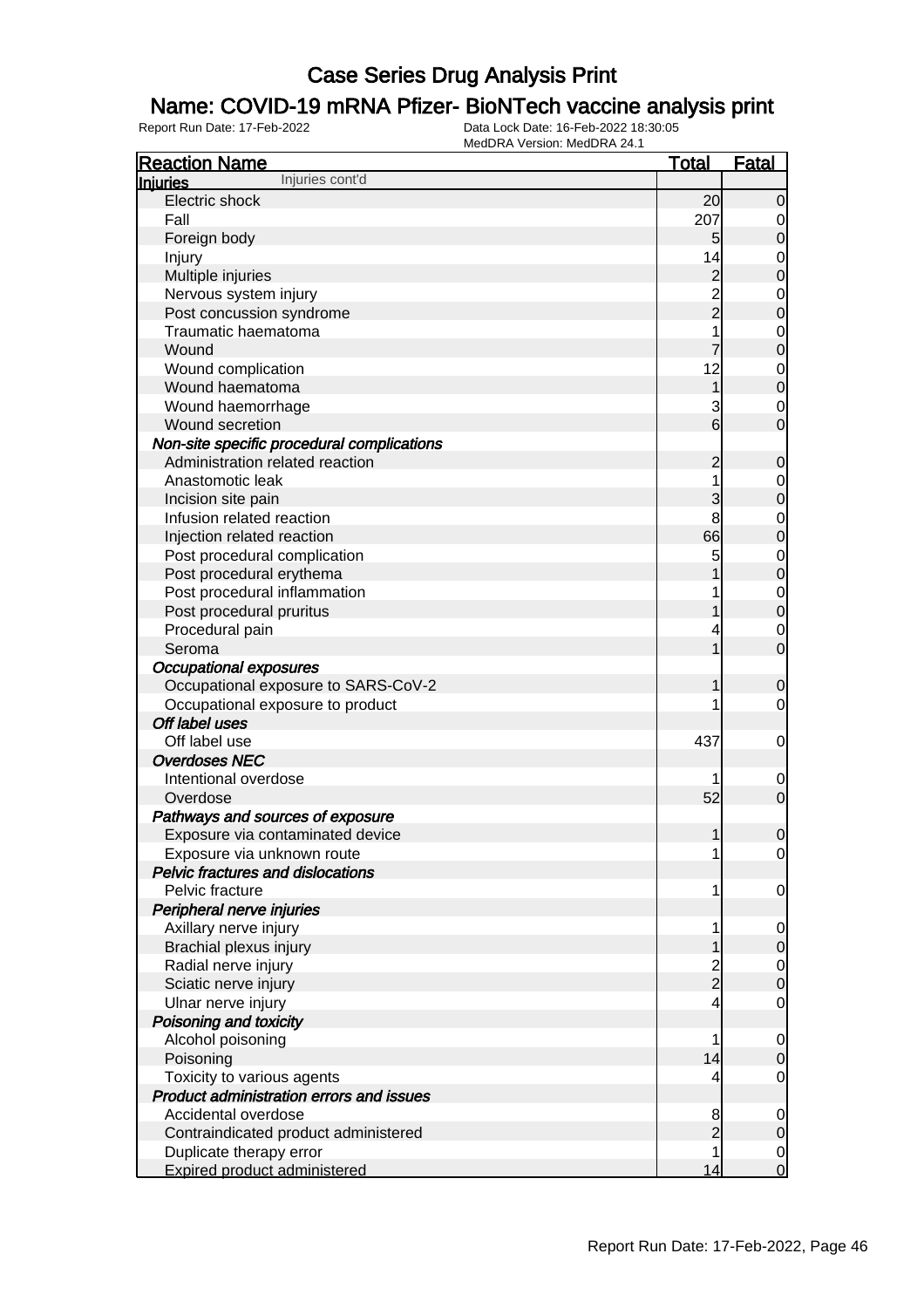### Name: COVID-19 mRNA Pfizer- BioNTech vaccine analysis print

| Injuries cont'd<br><b>Injuries</b>                      |                                  |
|---------------------------------------------------------|----------------------------------|
|                                                         |                                  |
| Inappropriate schedule of product administration<br>691 | $\overline{0}$                   |
| Incomplete course of vaccination<br>$\overline{2}$      | $\mathbf 0$                      |
| 57<br>Incorrect dose administered                       | $\mathbf{0}$                     |
| Incorrect drug administration rate                      | $\mathbf{0}$                     |
| Incorrect product formulation administered              |                                  |
| Incorrect route of product administration               | $0\atop 0$                       |
| Lack of vaccination site rotation                       |                                  |
| 3<br>Poor quality product administered                  | $0\atop 0$                       |
| 24<br>Product administered at inappropriate site        |                                  |
| Product administered to patient of inappropriate age    | $\begin{matrix}0\\0\end{matrix}$ |
| Product administration error<br>13                      |                                  |
| Product dose omission issue<br>6                        | $\begin{matrix}0\\0\end{matrix}$ |
| 20<br>Wrong product administered                        | $\mathbf 0$                      |
| <b>Product confusion errors and issues</b>              |                                  |
| Product dosage form confusion<br>1                      | $\mathbf{0}$                     |
| Product label confusion<br>5                            | $\overline{0}$                   |
| Product packaging confusion                             | $\mathbf 0$                      |
| Product dispensing errors and issues                    |                                  |
| Product dispensing error<br>4                           | $\mathbf 0$                      |
| Product monitoring errors and issues                    |                                  |
| Drug monitoring procedure incorrectly performed<br>1    | $\mathbf 0$                      |
| Product preparation errors and issues                   |                                  |
| Product preparation error<br>3                          | $\mathbf 0$                      |
| $6\overline{6}$<br>Product preparation issue            | $\overline{0}$                   |
| Product prescribing errors and issues                   |                                  |
| Contraindicated product prescribed<br>$\overline{c}$    | $\mathbf 0$                      |
| $\overline{2}$<br>Product prescribing error             | $\mathbf 0$                      |
| Product selection errors and issues                     |                                  |
| $\overline{c}$<br>Product selection error               | $\mathbf 0$                      |
| <b>Radiation injuries</b>                               |                                  |
| 23<br>Sunburn                                           | $\mathbf 0$                      |
| Renal and urinary tract injuries NEC                    |                                  |
| <b>Bladder injury</b>                                   | $\mathbf 0$                      |
| Foreign body in urogenital tract                        | $\overline{0}$                   |
| Reproductive system and breast injuries                 |                                  |
| <b>Breast injury</b><br>1                               | $\overline{0}$                   |
| Cervix injury                                           | $\overline{0}$                   |
| Penile contusion                                        | $\mathbf 0$                      |
| Penis injury<br>$\overline{c}$                          | $\overline{0}$                   |
| 1<br>Uterine rupture                                    | $\overline{0}$                   |
| Reproductive tract and breast procedural complications  |                                  |
| Failed in vitro fertilisation<br>1                      | $\mathbf 0$                      |
| Site specific injuries NEC                              |                                  |
| Back injury<br>3                                        | $\mathbf 0$                      |
| Face crushing<br>4                                      | $\overline{0}$                   |
| Face injury                                             | $\pmb{0}$                        |
| 36<br>Head injury                                       |                                  |
| Limb crushing injury<br>4                               | $\overline{0}$<br>$\overline{0}$ |
| 192<br>Limb injury                                      |                                  |
| Nasal injury<br>$\overline{2}$                          | $\overline{0}$<br>$\mathbf 0$    |
| Neck crushing                                           |                                  |
| Neck injury<br>1                                        | $\overline{0}$<br>$\pmb{0}$      |
| Pharyngeal contusion<br>1                               | $\overline{0}$                   |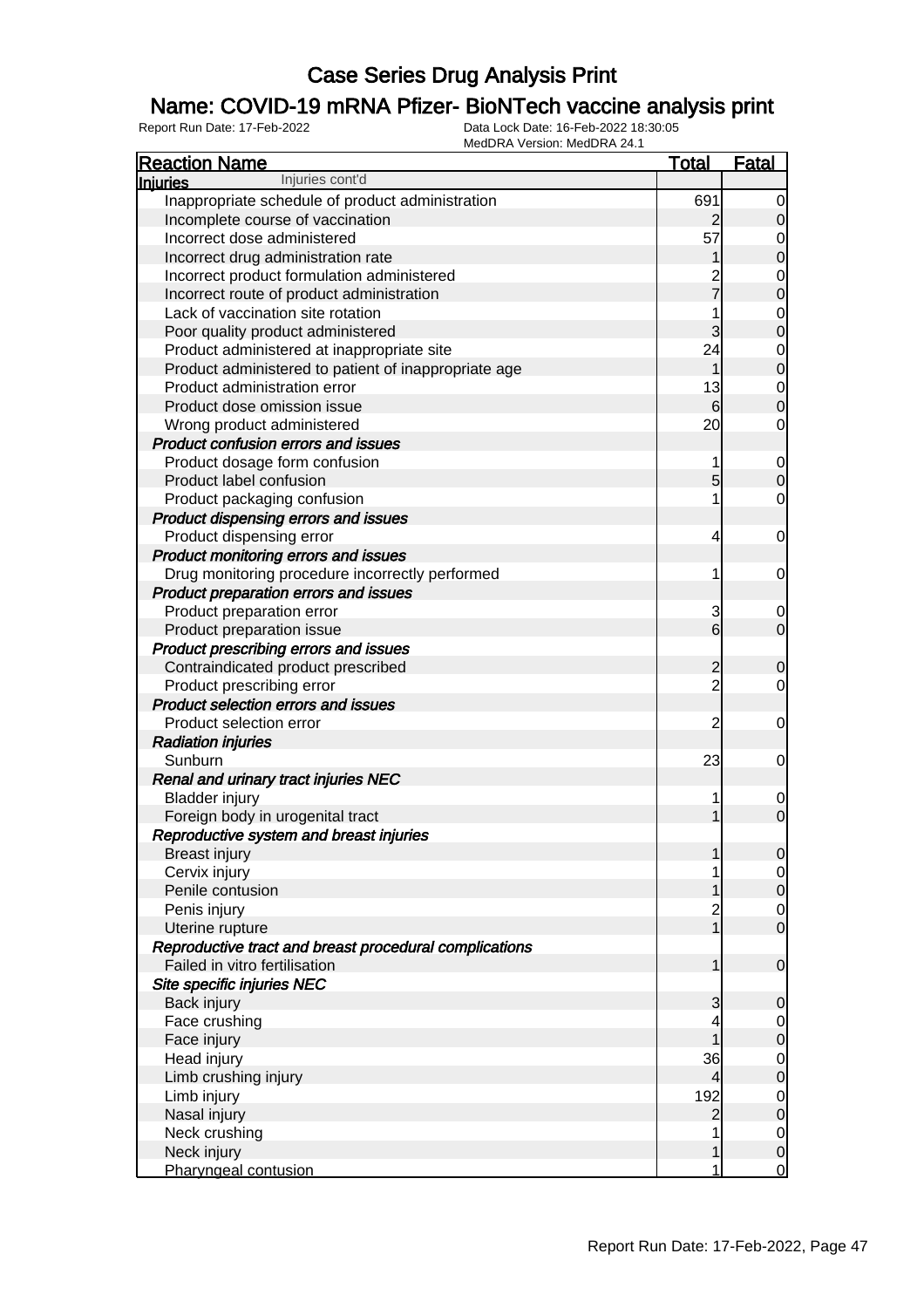#### Name: COVID-19 mRNA Pfizer- BioNTech vaccine analysis print

| <b>Reaction Name</b>                                    | <u>Total</u>   | <b>Fatal</b>     |
|---------------------------------------------------------|----------------|------------------|
| Injuries cont'd<br>Injuries                             |                |                  |
| Site specific procedural complications NEC              |                |                  |
| Axillary web syndrome                                   | 3              | 0                |
| <b>Skin injuries NEC</b>                                |                |                  |
| Contusion                                               | 1369           | 0                |
| Hair injury                                             |                | 0                |
| Nail avulsion                                           |                | 0                |
| Scar                                                    | 33             | 0                |
| Scratch                                                 | 7              | 0                |
| Skin abrasion                                           |                | 0                |
| Skin injury                                             | 4              | 0                |
| Skin laceration                                         | 4              | 0                |
| Skin wound                                              | 3              | 0                |
| Splinter                                                |                | 0                |
| Subcutaneous haematoma                                  | $\overline{c}$ | 0                |
| Skin procedural complications                           |                |                  |
| Dermal filler overcorrection                            | 1              | 0                |
| Recall phenomenon                                       |                | $\overline{0}$   |
| Skull fractures, facial bone fractures and dislocations |                |                  |
| Facial bones fracture                                   |                | 0                |
| Fractured skull depressed                               | 1              | 0                |
| Spinal cord injuries NEC                                |                |                  |
| Spinal cord injury cervical                             | 1              | 0                |
| Spinal fractures and dislocations                       |                |                  |
| Spinal compression fracture                             | 1              | 0                |
| Spinal fracture                                         | 4              | 0                |
| Stoma complications                                     |                |                  |
| Gastrointestinal stoma complication                     | 2              | 0                |
| Stoma site discharge                                    | 1              | 0                |
| Stoma site extravasation                                |                | 0                |
| Stoma site haemorrhage                                  | 1              | 0                |
| <b>Thermal burns</b>                                    |                |                  |
| Airway burns                                            | 1              | 0                |
| Burn oesophageal                                        | 4              | 0                |
| Burn of internal organs                                 | 4              | 0                |
| Burn oral cavity                                        | 5              | 0                |
| Burns second degree                                     | 3              | $\overline{0}$   |
| Burns third degree                                      |                | $\mathbf 0$      |
| Cold burn                                               |                | $\overline{0}$   |
| Thermal burn                                            | 26             | $\mathbf 0$      |
| Thermal burns of eye                                    | 17             | 0                |
| <b>Underdoses NEC</b>                                   |                |                  |
| Underdose                                               | 6              | $\boldsymbol{0}$ |
| Vaccination related complications                       |                |                  |
| Adverse event following immunisation                    | 1              | $\overline{0}$   |
| Post vaccination syndrome                               |                | 0                |
| Vaccination complication                                | 54             | $\overline{0}$   |
| Injuries SOC TOTAL                                      | <u>7726 </u>   | 1                |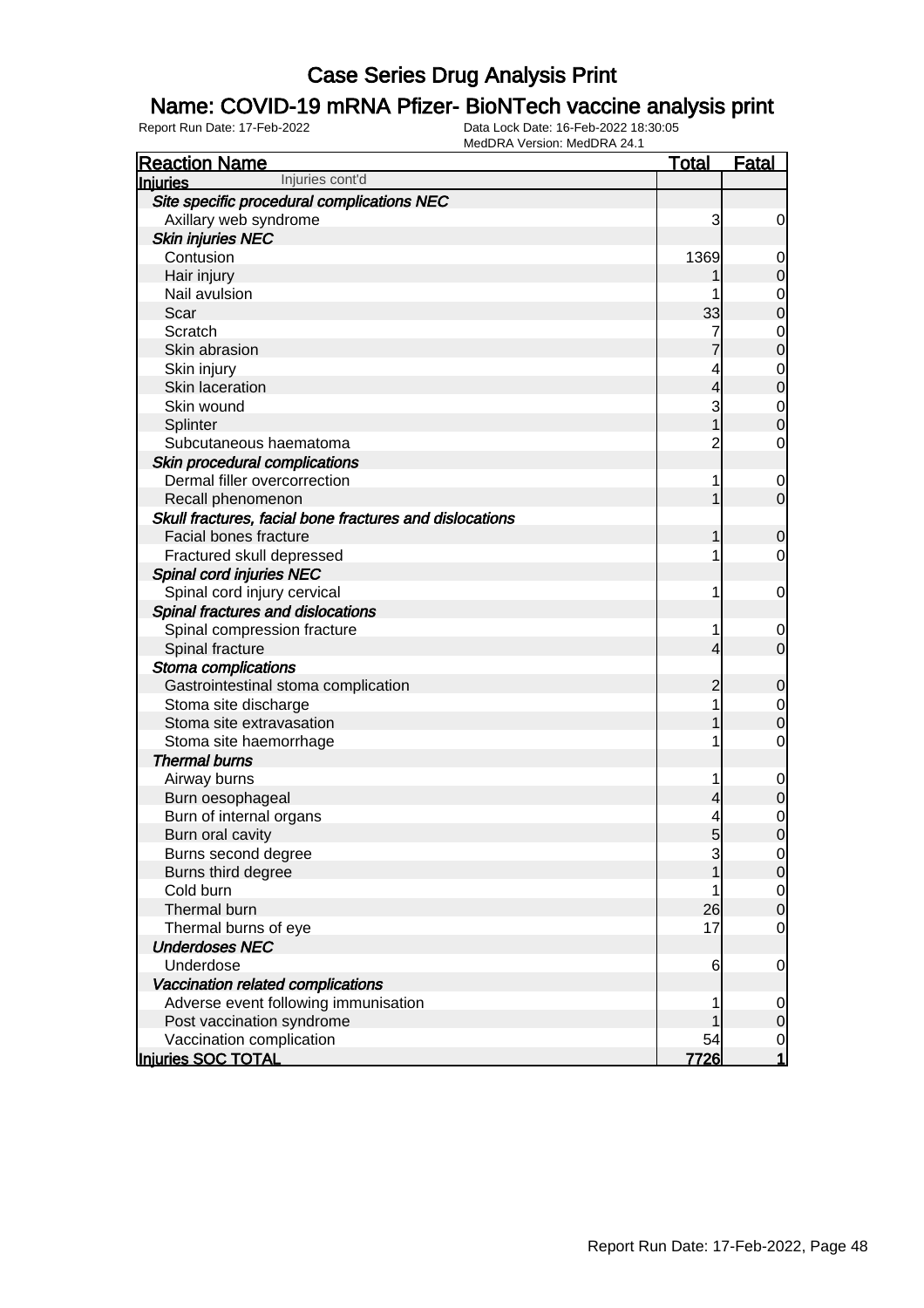### Name: COVID-19 mRNA Pfizer- BioNTech vaccine analysis print

| <b>Reaction Name</b>                                     | <u>Total</u>   | <u>Fatal</u>   |
|----------------------------------------------------------|----------------|----------------|
| Investigations                                           |                |                |
| <b>Adrenal cortex tests</b>                              |                |                |
| Cortisol decreased                                       | 5              | 0              |
| Adrenal medulla tests                                    |                |                |
| Epinephrine                                              |                | 0              |
| Epinephrine abnormal                                     | 1              | 0              |
| Epinephrine increased                                    |                | 0              |
| Auditory and vestibular diagnostic procedures            |                |                |
| Acoustic stimulation tests                               | 5              | 0              |
| Audiogram abnormal                                       | 1              | $\mathbf 0$    |
| Weber tuning fork test abnormal                          |                | $\overline{0}$ |
| <b>Autoimmunity analyses</b>                             |                |                |
| Antineutrophil cytoplasmic antibody positive             |                | 0              |
| Antinuclear antibody                                     | 3              | $\mathbf 0$    |
| Antinuclear antibody increased                           |                | 0              |
| Antinuclear antibody positive                            |                | $\mathbf{0}$   |
| Beta-2 glycoprotein antibody positive                    |                | $\overline{0}$ |
| Cardiolipin antibody positive                            |                | $\mathbf 0$    |
| Rheumatoid factor                                        | 3              | $\overline{0}$ |
| Rheumatoid factor increased                              | 1              | $\mathbf 0$    |
| Rheumatoid factor positive                               |                | $\overline{0}$ |
| Bacteria identification and serology (excl mycobacteria) |                |                |
| Bacterial test positive                                  | 1              | $\mathbf 0$    |
| <b>Blood counts NEC</b>                                  |                |                |
| Full blood count                                         |                | 0              |
| Full blood count abnormal                                | $\overline{c}$ | 0              |
| Blood gas and acid base analyses                         |                |                |
| Acid base balance abnormal                               | 1              | $\mathbf 0$    |
| Blood lactic acid                                        | 4              | 0              |
| Blood lactic acid decreased                              | 1              | $\mathbf 0$    |
| Blood lactic acid increased                              | 5              | 0              |
| Blood pH                                                 | 7              | $\mathbf{0}$   |
| Blood pH abnormal                                        |                | $\overline{0}$ |
| Blood pH increased                                       | 12             | $\mathbf 0$    |
| Oxygen consumption                                       |                | 0              |
| Oxygen consumption decreased                             | $\overline{c}$ | 0              |
| Oxygen saturation                                        | 11             | <sup>0</sup>   |
| Oxygen saturation abnormal                               | $\overline{2}$ | $\overline{0}$ |
| Oxygen saturation decreased                              | 95             | $\mathbf 0$    |
| PO2 decreased                                            | 1              | $\mathbf 0$    |
| Venous oxygen saturation decreased                       | 1              | $\overline{0}$ |
| Blood grouping and cross-matching analyses               |                |                |
| Rhesus antigen positive                                  | 1              | $\mathbf 0$    |
| Bone marrow and immune tissue histopathology procedures  |                |                |
| Aspiration bone marrow                                   | 1              | 0              |
| Biopsy lymph gland                                       | 1              | $\mathbf 0$    |
| Bone marrow and immune tissue imaging procedures         |                |                |
| Lymph nodes scan abnormal                                | 1              | $\mathbf 0$    |
| Scan lymph nodes                                         | 4              | $\overline{0}$ |
| Carbohydrate tolerance analyses (incl diabetes)          |                |                |
| Blood glucose                                            | 12             | 0              |
| Blood glucose abnormal                                   | 15             | $\mathbf 0$    |
| Blood glucose decreased                                  | 38             | $\mathbf 0$    |
| <b>Blood glucose fluctuation</b>                         | 17             | $\mathbf 0$    |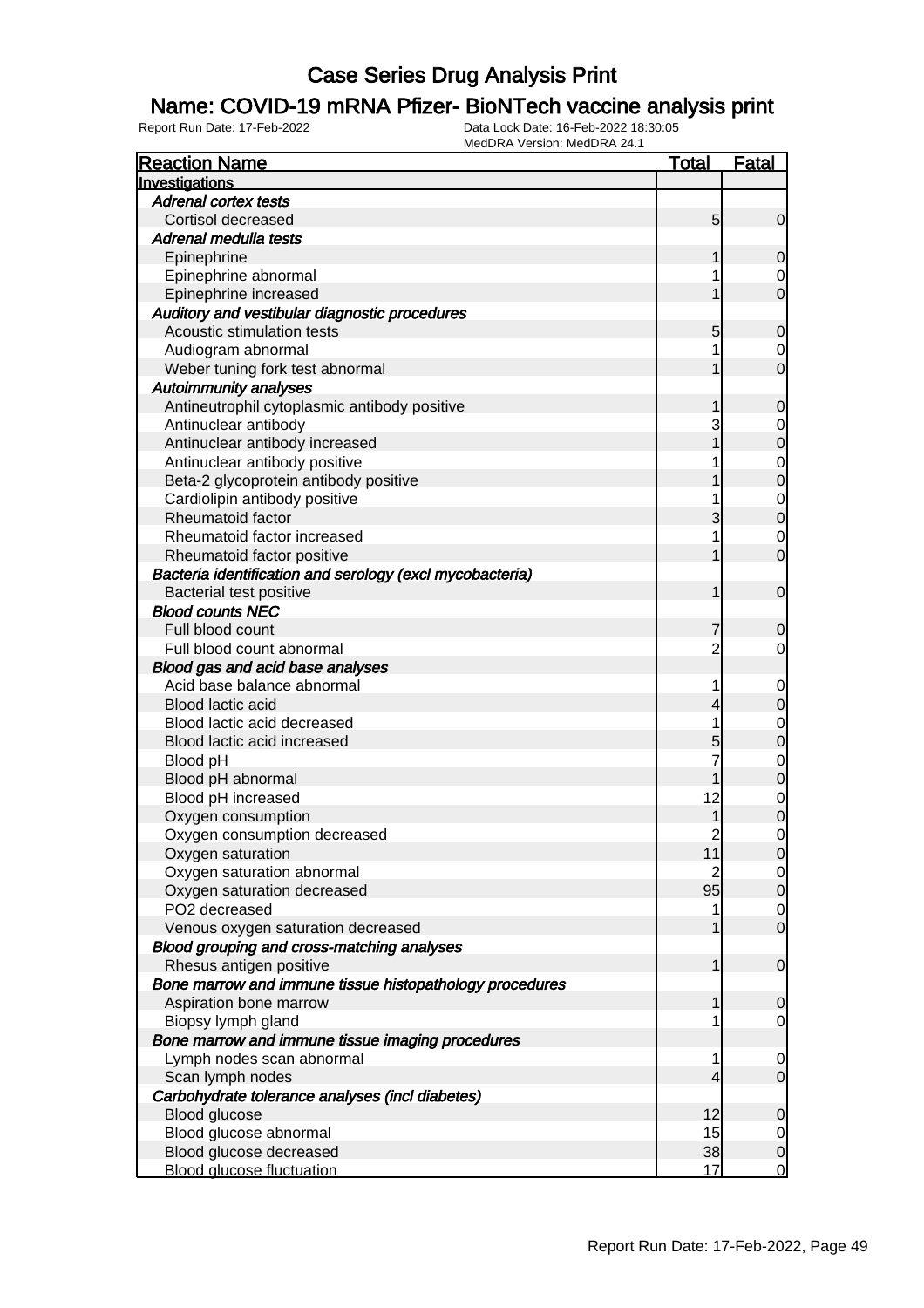### Name: COVID-19 mRNA Pfizer- BioNTech vaccine analysis print

| <b>Reaction Name</b>                            | <u>Total</u>   | <b>Fatal</b>   |
|-------------------------------------------------|----------------|----------------|
| Investigations cont'd<br>Investigations         |                |                |
| Blood glucose increased                         | 109            | $\mathbf 0$    |
| Blood glucose normal                            |                | 0              |
| Glycosylated haemoglobin increased              |                | $\overline{0}$ |
| Cardiac auscultatory investigations             |                |                |
| Cardiac murmur                                  | 46             | 0              |
| Heart sounds                                    | 9              | 0              |
| Heart sounds abnormal                           | 6              | $\overline{0}$ |
| Cardiac function diagnostic procedures          |                |                |
| Cardiac monitoring                              |                | $\mathbf 0$    |
| Cardiac output                                  |                | 0              |
| Central venous pressure                         |                | $\mathbf 0$    |
| Echocardiogram                                  |                | $\mathbf 0$    |
| Ejection fraction decreased                     | 3              | $\mathbf 0$    |
| Myocardial strain imaging                       | $\overline{c}$ | $\mathbf 0$    |
| Right atrial volume abnormal                    |                | $\mathbf 0$    |
| Stroke volume decreased                         |                | 0              |
| Cardiac imaging procedures                      |                |                |
| Catheterisation cardiac                         |                | $\mathbf 0$    |
| Magnetic resonance imaging heart                |                | $\overline{0}$ |
| Scan myocardial perfusion abnormal              |                | 0              |
| Cell marker analyses                            |                |                |
| Carcinoembryonic antigen increased              | 1              | $\mathbf 0$    |
| HLA-B*27 positive                               |                | $\mathbf 0$    |
| Prostatic specific antigen increased            | 3              | 0              |
| Central nervous system imaging procedures       |                |                |
| Computerised tomogram head                      | 10             | $\mathbf 0$    |
| Magnetic resonance imaging head                 | 12             | $\mathbf 0$    |
| Magnetic resonance imaging head abnormal        | $\overline{2}$ | 0              |
| Cerebrospinal fluid tests (excl microbiology)   |                |                |
| CSF pressure                                    | 1              | $\mathbf 0$    |
| CSF protein increased                           |                | $\overline{0}$ |
| <b>Chemistry analyses NEC</b>                   |                |                |
| Histamine abnormal                              |                | 0              |
| Histamine level                                 |                | $\mathbf 0$    |
| Histamine level increased                       | $\overline{2}$ | $\overline{0}$ |
| Inflammatory marker decreased                   | 1              | $\overline{0}$ |
| Inflammatory marker increased                   | 5              | $\overline{O}$ |
| Inflammatory marker test                        |                | $\overline{0}$ |
| Renin                                           |                | $\overline{0}$ |
| <b>Cholesterol analyses</b>                     |                |                |
| Blood cholesterol increased                     | 13             | $\mathbf 0$    |
| Remnant-like lipoprotein particles              |                | 0              |
| Coagulation and bleeding analyses               |                |                |
| Activated partial thromboplastin time prolonged | 15             | $\mathbf 0$    |
| Activated partial thromboplastin time shortened |                | $\mathbf 0$    |
| <b>Bleeding time</b>                            |                | $\overline{0}$ |
| Bleeding time abnormal                          | $\overline{c}$ | $\mathbf 0$    |
| Bleeding time prolonged                         | 11             | $\mathbf 0$    |
| Blood thromboplastin                            |                | $\mathbf 0$    |
| Clot retraction                                 |                | 1              |
| Coagulation factor VIII level decreased         |                | $\mathbf 0$    |
| Coagulation time prolonged                      | 9              | 0              |
| Coagulation time shortened                      | 4              | 0              |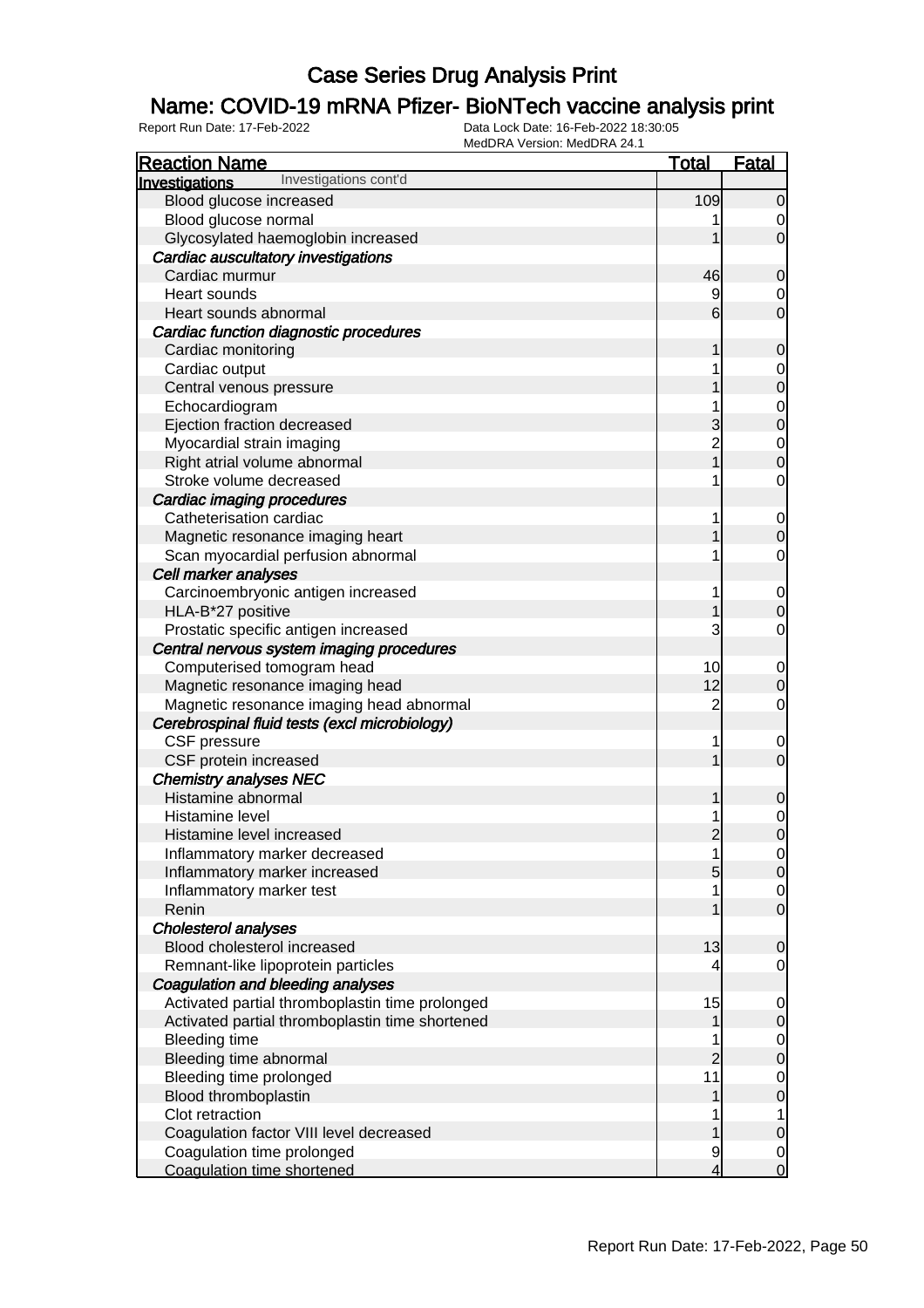### Name: COVID-19 mRNA Pfizer- BioNTech vaccine analysis print

| <b>Reaction Name</b>                                   | <b>Total</b>                               | <b>Fatal</b>     |
|--------------------------------------------------------|--------------------------------------------|------------------|
| Investigations cont'd<br>Investigations                |                                            |                  |
| Fibrin D dimer increased                               | 25                                         | 0                |
| International normalised ratio abnormal                | 8                                          | $\mathbf 0$      |
| International normalised ratio decreased               | 22                                         | 0                |
| International normalised ratio fluctuation             | $\overline{3}$                             | $\mathbf 0$      |
| International normalised ratio increased               | 53                                         | 0                |
| Platelet factor 4                                      |                                            | $\mathbf 0$      |
| Prothrombin time prolonged                             |                                            | 0                |
| Prothrombin time shortened                             |                                            | $\mathbf 0$      |
| Digestive enzymes                                      |                                            |                  |
| Amylase increased                                      | 1                                          | $\mathbf 0$      |
| <b>ECG</b> investigations                              |                                            |                  |
| Electrocardiogram                                      | 5                                          | $\mathbf 0$      |
| Electrocardiogram QRS complex prolonged                |                                            | 0                |
| Electrocardiogram QT prolonged                         | 11                                         | $\mathbf 0$      |
| Electrocardiogram ST segment depression                | $\overline{c}$                             | 0                |
| Electrocardiogram ST segment elevation                 | 11                                         | $\mathbf 0$      |
|                                                        |                                            |                  |
| Electrocardiogram ST-T segment abnormal                | $\overline{\mathbf{c}}$<br>$6\overline{6}$ | $\mathbf 0$      |
| Electrocardiogram T wave inversion                     |                                            | $\boldsymbol{0}$ |
| Electrocardiogram abnormal                             | 23                                         | $\mathbf 0$      |
| Electrocardiogram change                               | 1                                          | $\mathbf 0$      |
| Electrocardiogram normal                               | 3                                          | $\mathbf 0$      |
| Electrocardiogram repolarisation abnormality           |                                            | $\boldsymbol{0}$ |
| QRS axis abnormal                                      |                                            | $\mathbf 0$      |
| <b>Endocrine analyses and imaging NEC</b>              |                                            |                  |
| Hormone level abnormal                                 | 83                                         | $\mathbf 0$      |
| <b>Faecal analyses NEC</b>                             |                                            |                  |
| Faecal calprotectin                                    | 2                                          | 0                |
| Faecal calprotectin increased                          | 4                                          | $\mathbf 0$      |
| <b>Fertility analyses</b>                              |                                            |                  |
| Infertility tests                                      | 1                                          | $\mathbf 0$      |
| Semen analysis abnormal                                |                                            | $\mathbf 0$      |
| Semen volume increased                                 |                                            | $\mathbf 0$      |
| Sperm concentration                                    | 2<br>2                                     | $\mathbf 0$      |
| Sperm concentration decreased                          |                                            | $\mathbf 0$      |
| Spermatozoa abnormal                                   | 1                                          | 0                |
| Foetal and neonatal diagnostic procedures              |                                            |                  |
| Foetal heart rate abnormal                             | 5                                          | $\mathbf{2}$     |
| Foetal heart rate increased                            |                                            | $\overline{0}$   |
| Foetal monitoring                                      |                                            | $\overline{0}$   |
| Foetal non-stress test                                 |                                            | $\mathbf 0$      |
| Gastrointestinal and abdominal imaging procedures      |                                            |                  |
| Computerised tomogram abdomen                          | 1                                          | $\mathbf 0$      |
| Sigmoidoscopy abnormal                                 |                                            | 0                |
| X-ray with contrast upper gastrointestinal tract       |                                            | $\mathbf 0$      |
| Gastrointestinal function diagnostic procedures        |                                            |                  |
| Gastric pH decreased                                   | 4                                          | $\mathbf 0$      |
| Gastrointestinal, pancreatic and APUD hormone analyses |                                            |                  |
| <b>Blood insulin</b>                                   | $\overline{2}$                             | $\mathbf 0$      |
| Blood insulin decreased                                |                                            | 0                |
| Gene analyses                                          |                                            |                  |
| <b>EGFR status assay</b>                               | 1                                          | 0                |
| <b>Haematological analyses NEC</b>                     |                                            |                  |
| <b>Blood viscosity abnormal</b>                        | 1                                          | 0                |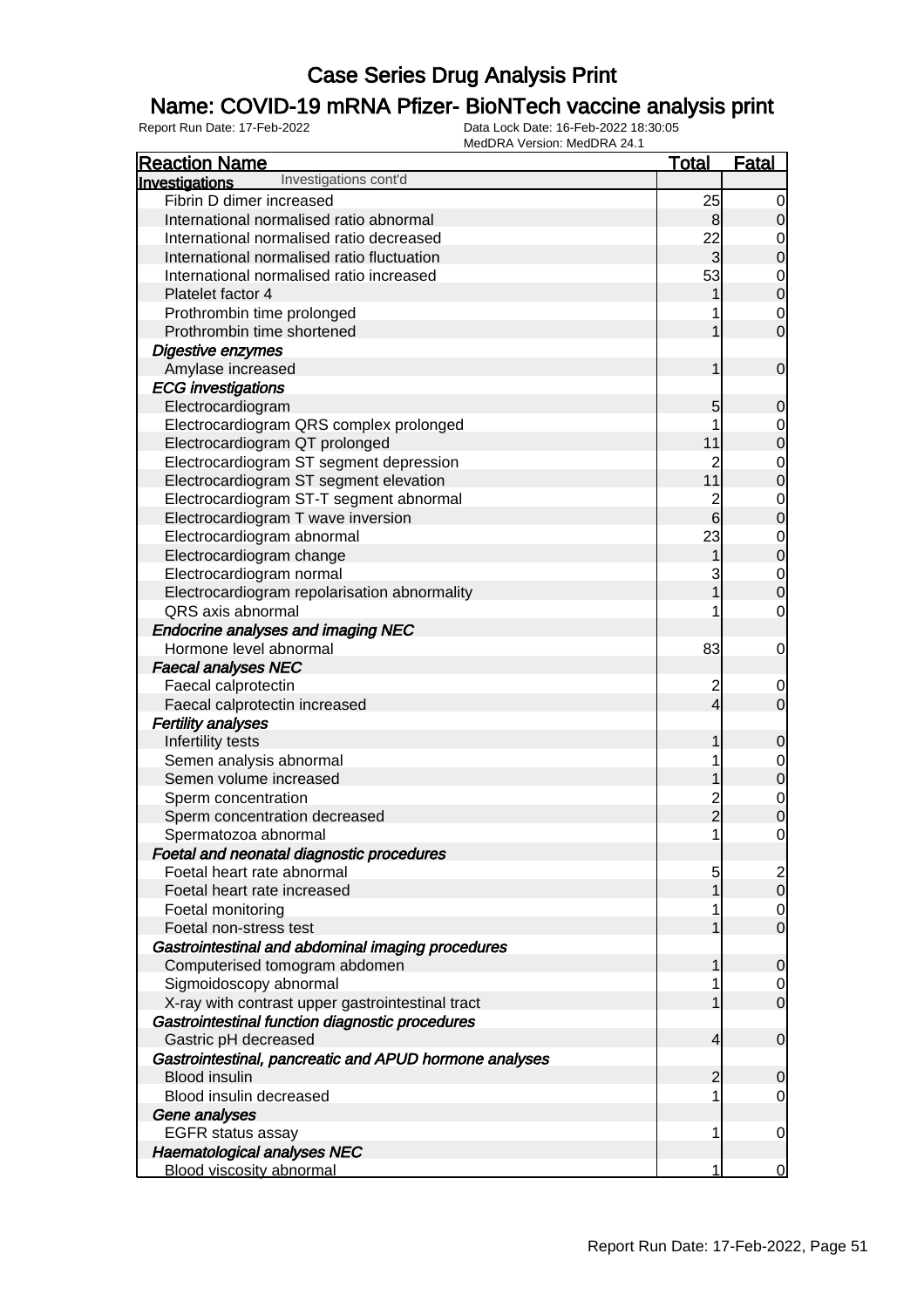### Name: COVID-19 mRNA Pfizer- BioNTech vaccine analysis print

| <b>Reaction Name</b>                                          | <u>Total</u>                    | <b>Fatal</b>     |
|---------------------------------------------------------------|---------------------------------|------------------|
| Investigations cont'd<br>Investigations                       |                                 |                  |
| Blood viscosity decreased                                     |                                 | $\overline{0}$   |
| Blood viscosity increased                                     |                                 | 0                |
| Plasma viscosity                                              |                                 | $\mathbf 0$      |
| Plasma viscosity abnormal                                     |                                 | 0                |
| Red blood cell sedimentation rate increased                   | 8                               | 0                |
| Heart rate and pulse investigations                           |                                 |                  |
| Carotid pulse                                                 |                                 | 0                |
| Heart rate                                                    | 573                             | 0                |
| Heart rate abnormal                                           | 74                              | $\mathbf 0$      |
| Heart rate decreased                                          | 102                             | $\mathbf 0$      |
| Heart rate increased                                          | 1160                            | $\mathbf 0$      |
| Heart rate irregular                                          | 280                             | $\mathbf 0$      |
| Heart rate normal                                             |                                 | $\mathbf 0$      |
| Heart rate variability decreased                              |                                 | $\mathbf 0$      |
| Maximum heart rate                                            | 3                               | $\mathbf 0$      |
| Maximum heart rate increased                                  | $\overline{2}$                  | $\mathbf 0$      |
| Pulse abnormal                                                | 23                              | $\mathbf 0$      |
| Pulse absent                                                  | 1                               | $\mathbf 0$      |
| Pulse pressure increased                                      | 3                               | $\boldsymbol{0}$ |
| Radial pulse abnormal                                         | 1                               | 0                |
| Sinus rhythm                                                  | 8                               | $\overline{0}$   |
| <b>Hepatobiliary imaging procedures</b>                       |                                 |                  |
| Liver scan                                                    | 1                               | $\mathbf 0$      |
| Imaging procedures NEC                                        |                                 |                  |
| Computerised tomogram                                         | 4                               | 0                |
| Magnetic resonance imaging                                    | 5                               | $\mathbf 0$      |
| Magnetic resonance imaging abnormal                           |                                 | $\boldsymbol{0}$ |
| Scan                                                          | $\overline{c}$<br>$\frac{1}{2}$ | $\mathbf 0$      |
| X-ray                                                         |                                 | $\overline{0}$   |
| Immune response protein analyses NEC                          | 1                               | $\mathbf 0$      |
| Cytokine test<br>Immunoglobulin analyses                      |                                 |                  |
| Blood immunoglobulin E increased                              | $\overline{c}$                  | 0                |
| Blood immunoglobulin G increased                              | 1                               | $\mathbf 0$      |
| Blood immunoglobulin M                                        |                                 | $\overline{0}$   |
| Blood immunoglobulin M increased                              | $\overline{c}$                  | $\overline{0}$   |
| Immunology analyses NEC                                       |                                 |                  |
| Antibody test                                                 | 4                               | $\overline{0}$   |
| Antibody test positive                                        |                                 | $\mathbf 0$      |
| Immunology test                                               | 13                              | $\mathbf 0$      |
| Immunology skin tests NEC                                     |                                 |                  |
| Allergy alert test                                            | 1                               | $\overline{0}$   |
| Skin test positive                                            | $\overline{2}$                  | $\boldsymbol{0}$ |
| <b>Investigations NEC</b>                                     |                                 |                  |
| <b>Blood test</b>                                             | 28                              | $\mathbf 0$      |
| Blood test abnormal                                           | 48                              | $\overline{0}$   |
| False positive investigation result                           | 1                               | $\mathbf 0$      |
| Laboratory test                                               |                                 | $\overline{0}$   |
| Polymerase chain reaction                                     |                                 | $\boldsymbol{0}$ |
| Polymerase chain reaction positive                            | 33                              | $\overline{0}$   |
| Quality of life decreased                                     |                                 | $\mathbf 0$      |
| Systemic lupus erythematosus disease activity index increased | 1                               | $\mathbf 0$      |
| <b>Liver function analyses</b>                                |                                 |                  |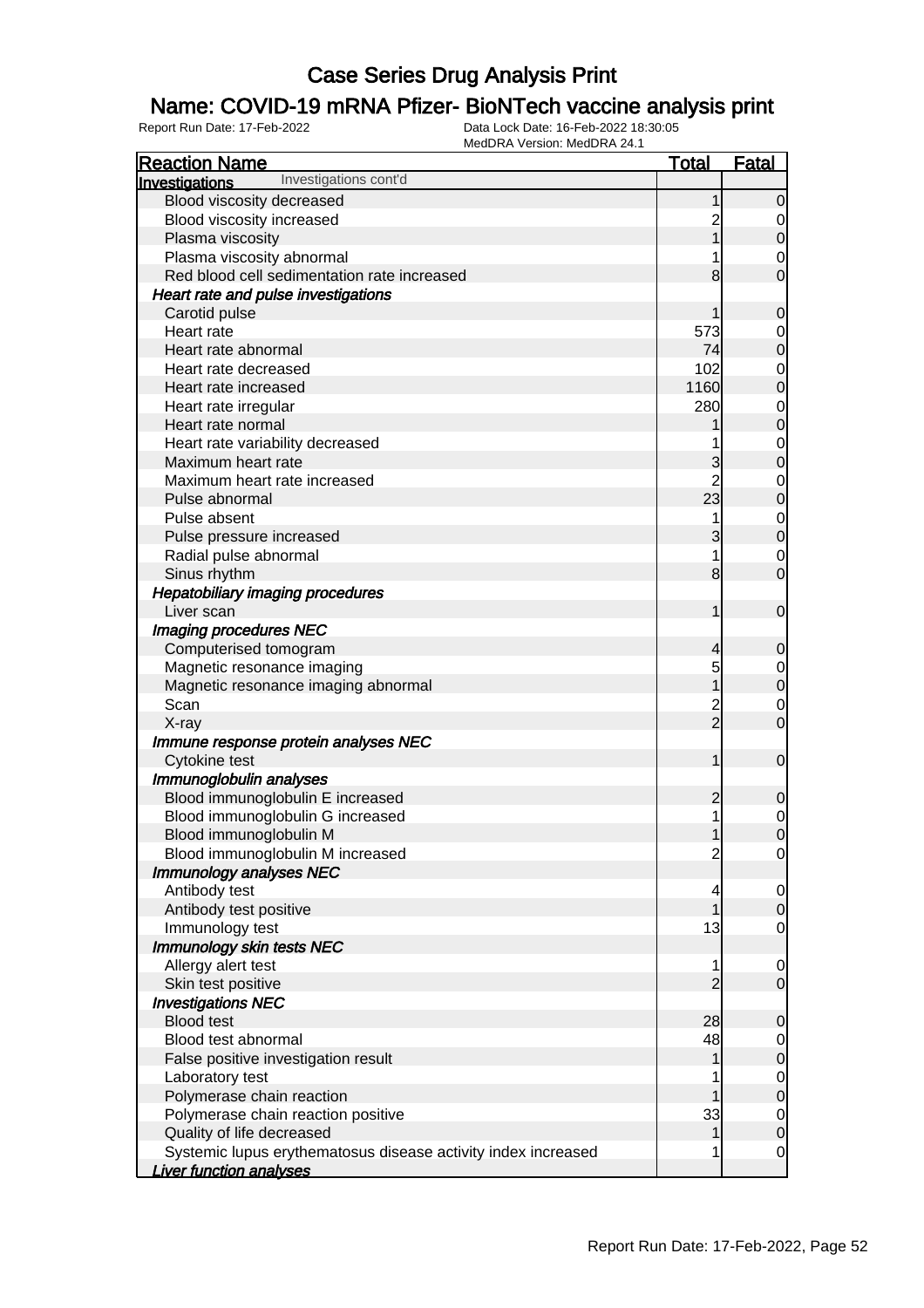### Name: COVID-19 mRNA Pfizer- BioNTech vaccine analysis print

| <b>Reaction Name</b>                                      | <b>Total</b>   | <b>Fatal</b>     |
|-----------------------------------------------------------|----------------|------------------|
| Investigations cont'd<br>Investigations                   |                |                  |
| Alanine aminotransferase increased                        | 28             | $\mathbf 0$      |
| Aspartate aminotransferase                                |                | $\mathbf 0$      |
| Aspartate aminotransferase abnormal                       |                | $\mathbf 0$      |
| Aspartate aminotransferase increased                      | $\overline{c}$ | $\mathbf 0$      |
| Blood bilirubin increased                                 | 6              | $\mathbf 0$      |
| Gamma-glutamyltransferase increased                       | $\overline{5}$ | $\mathbf 0$      |
| Hepatic enzyme increased                                  | 10             | $\mathbf 0$      |
| Liver function test                                       |                | $\mathbf 0$      |
| Liver function test abnormal                              | 33             | $\mathbf 0$      |
| Liver function test increased                             | 30             | $\boldsymbol{0}$ |
| Transaminases increased                                   | 5              | $\mathbf 0$      |
| <b>Metabolism tests NEC</b>                               |                |                  |
| Blood ketone body                                         | 3              | $\mathbf 0$      |
| Blood ketone body increased                               |                | $\mathbf 0$      |
| Blood ketone body present                                 |                | $\mathbf 0$      |
| Blood uric acid increased                                 | 2              | $\mathbf 0$      |
| Brain natriuretic peptide increased                       |                | $\mathbf 0$      |
| N-terminal prohormone brain natriuretic peptide increased |                | $\mathbf 0$      |
| Ubiquinone                                                |                | $\mathbf 0$      |
| Urine ketone body                                         |                | $\mathbf 0$      |
| Urine ketone body present                                 |                | $\mathbf 0$      |
| Microbiology and serology tests NEC                       |                |                  |
| Culture negative                                          |                | $\mathbf 0$      |
| Culture throat                                            |                | $\mathbf 0$      |
| Culture urine                                             |                | $\mathbf 0$      |
| Vaccine induced antibody absent                           |                | $\mathbf 0$      |
| Mineral and electrolyte analyses                          |                |                  |
| Blood calcium increased                                   |                | $\boldsymbol{0}$ |
| Blood copper increased                                    |                | $\mathbf 0$      |
| <b>Blood iron</b>                                         | $\overline{c}$ | $\pmb{0}$        |
| Blood iron decreased                                      | 11             | $\mathbf 0$      |
| Blood iron increased                                      |                | $\mathbf 0$      |
| Blood magnesium decreased                                 |                | $\mathbf 0$      |
| Blood phosphorus decreased                                |                | $\mathbf 0$      |
| Blood phosphorus increased                                | 1              | $\mathbf 0$      |
| Blood potassium abnormal                                  | 1              | $\overline{0}$   |
| Blood potassium decreased                                 |                | $\overline{0}$   |
| Blood potassium increased                                 | 3              | $\mathbf 0$      |
| Blood sodium decreased                                    | 11             | $\overline{0}$   |
| Serum ferritin                                            | 1              | $\mathbf 0$      |
| Serum ferritin decreased                                  | 5              | $\overline{0}$   |
| Serum ferritin increased                                  | 1              | $\mathbf 0$      |
| Sweat test                                                | $\frac{2}{2}$  | $\overline{0}$   |
| Urine copper                                              |                | $\mathbf 0$      |
| Musculoskeletal and soft tissue imaging procedures        |                |                  |
| Skull X-ray                                               | 6              | $\mathbf 0$      |
| Musculoskeletal and soft tissue tests NEC                 |                |                  |
| Swollen joint count                                       | 1              | 0                |
| Swollen joint count increased                             |                | $\overline{0}$   |
| Mycobacteria identification and serology                  |                |                  |
| Tuberculin test positive                                  | 1              | $\mathbf 0$      |
| Neurologic diagnostic procedures                          | 5              | $\overline{0}$   |
| Coma scale abnormal                                       |                |                  |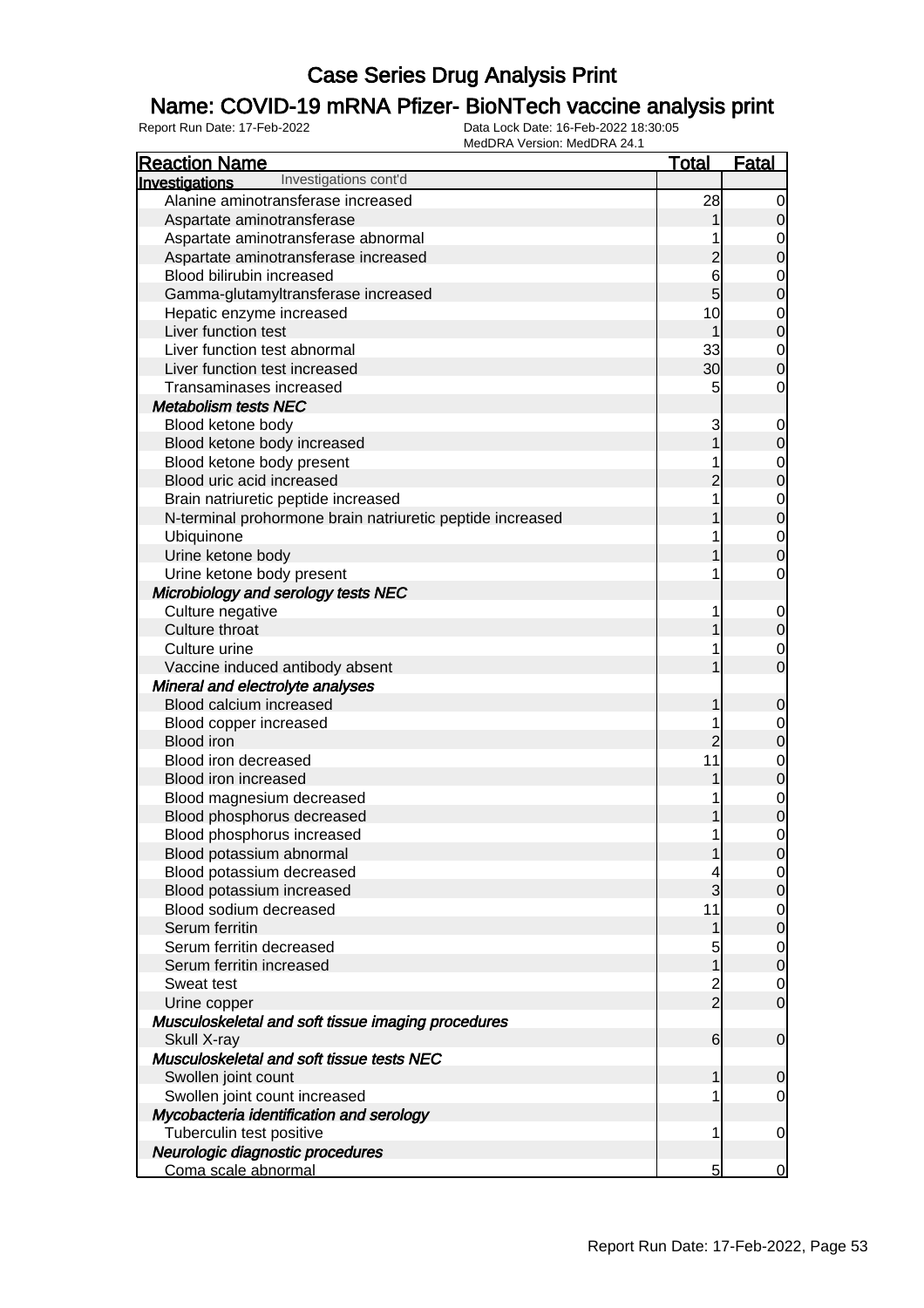### Name: COVID-19 mRNA Pfizer- BioNTech vaccine analysis print

| <b>Reaction Name</b>                                    | <b>Total</b>                                    | <b>Fatal</b>                         |
|---------------------------------------------------------|-------------------------------------------------|--------------------------------------|
| Investigations cont'd<br>Investigations                 |                                                 |                                      |
| Hoover's sign of leg paresis                            | 1                                               | $\mathbf 0$                          |
| Joint position sense decreased                          | 1                                               | $\overline{0}$                       |
| Lumbar puncture                                         | 6                                               | $\overline{0}$                       |
| Magnetic resonance neurography                          | 1                                               |                                      |
| Nerve conduction studies                                | 1                                               | $0$ 0                                |
| Pain threshold decreased                                | 1                                               |                                      |
| Sensory level                                           | $\overline{c}$                                  | $0$ 0                                |
| Temperature perception test abnormal                    | 1                                               |                                      |
| Temperature perception test increased                   | 1                                               | $\begin{matrix} 0 \\ 0 \end{matrix}$ |
| Ophthalmic function diagnostic procedures               |                                                 |                                      |
| Corneal reflex decreased                                | 1                                               | $\boldsymbol{0}$                     |
| Intraocular pressure increased                          | 8                                               |                                      |
| Intraocular pressure test                               | 3                                               | $0\atop 0$                           |
| Pupil dilation procedure                                | 1                                               |                                      |
| Visual acuity tests                                     | 1                                               | $\begin{matrix} 0 \\ 0 \end{matrix}$ |
| Physical examination procedures and organ system status |                                                 |                                      |
| Body temperature                                        | 290                                             | $\boldsymbol{0}$                     |
| Body temperature abnormal                               | 53                                              |                                      |
| Body temperature decreased                              | 45                                              | $0\atop 0$                           |
| Body temperature fluctuation                            | 66                                              |                                      |
| Body temperature increased                              | 504                                             | $0$ 0                                |
| Body temperature normal                                 | 1                                               |                                      |
| Breath sounds abnormal                                  | $\overline{c}$                                  | $\begin{matrix}0\\0\end{matrix}$     |
| General physical condition abnormal                     | 1                                               |                                      |
| Grip strength                                           | 3                                               | $\begin{matrix}0\\0\end{matrix}$     |
| Grip strength decreased                                 | 25                                              |                                      |
| Gynaecological examination                              | 1                                               | $0$ 0                                |
| Head lag                                                | 8                                               |                                      |
| Intelligence test                                       | 1                                               | $0$<br>0                             |
| Lymph node palpable                                     | 45                                              |                                      |
| Male genital examination abnormal                       | 1                                               | $0$ 0                                |
| Menstruation normal                                     | 4                                               |                                      |
| Muscle strength abnormal                                | $\overline{4}$                                  | $\begin{matrix}0\\0\end{matrix}$     |
| Ophthalmological examination                            | 3                                               |                                      |
| Orthopaedic examination                                 | 1                                               | $\begin{matrix}0\\0\end{matrix}$     |
| Palpatory finding abnormal                              |                                                 | $\Omega$                             |
| Product residue present                                 | $\begin{array}{c} 2 \\ 2 \\ 2 \\ 1 \end{array}$ | $\overline{0}$                       |
| Psoriasis area severity index decreased                 |                                                 |                                      |
| Psoriasis area severity index increased                 |                                                 | $\begin{matrix} 0 \\ 0 \end{matrix}$ |
| Respiratory rate                                        | 9                                               |                                      |
| Respiratory rate decreased                              | 27                                              | $\begin{matrix} 0 \\ 0 \end{matrix}$ |
| Respiratory rate increased                              | 46                                              |                                      |
| Skin temperature                                        | 44                                              | $\begin{matrix} 0 \\ 0 \end{matrix}$ |
| Temperature difference of extremities                   | 13                                              |                                      |
| Weight                                                  | 1                                               | $\begin{matrix} 0 \\ 0 \end{matrix}$ |
| Weight abnormal                                         | 1                                               |                                      |
| Weight decreased                                        | 128                                             | $\begin{matrix}0\\0\end{matrix}$     |
| Weight increased                                        | 51                                              | $\overline{O}$                       |
| Pituitary analyses anterior                             |                                                 |                                      |
| Blood corticotrophin                                    | 1                                               | $\boldsymbol{0}$                     |
| Blood follicle stimulating hormone increased            | $\mathfrak{S}$                                  | $\boldsymbol{0}$                     |
| Blood growth hormone                                    | $\mathbf{3}$                                    |                                      |
| <b>Blood prolactin</b>                                  | $\overline{3}$                                  | $\begin{matrix} 0 \\ 0 \end{matrix}$ |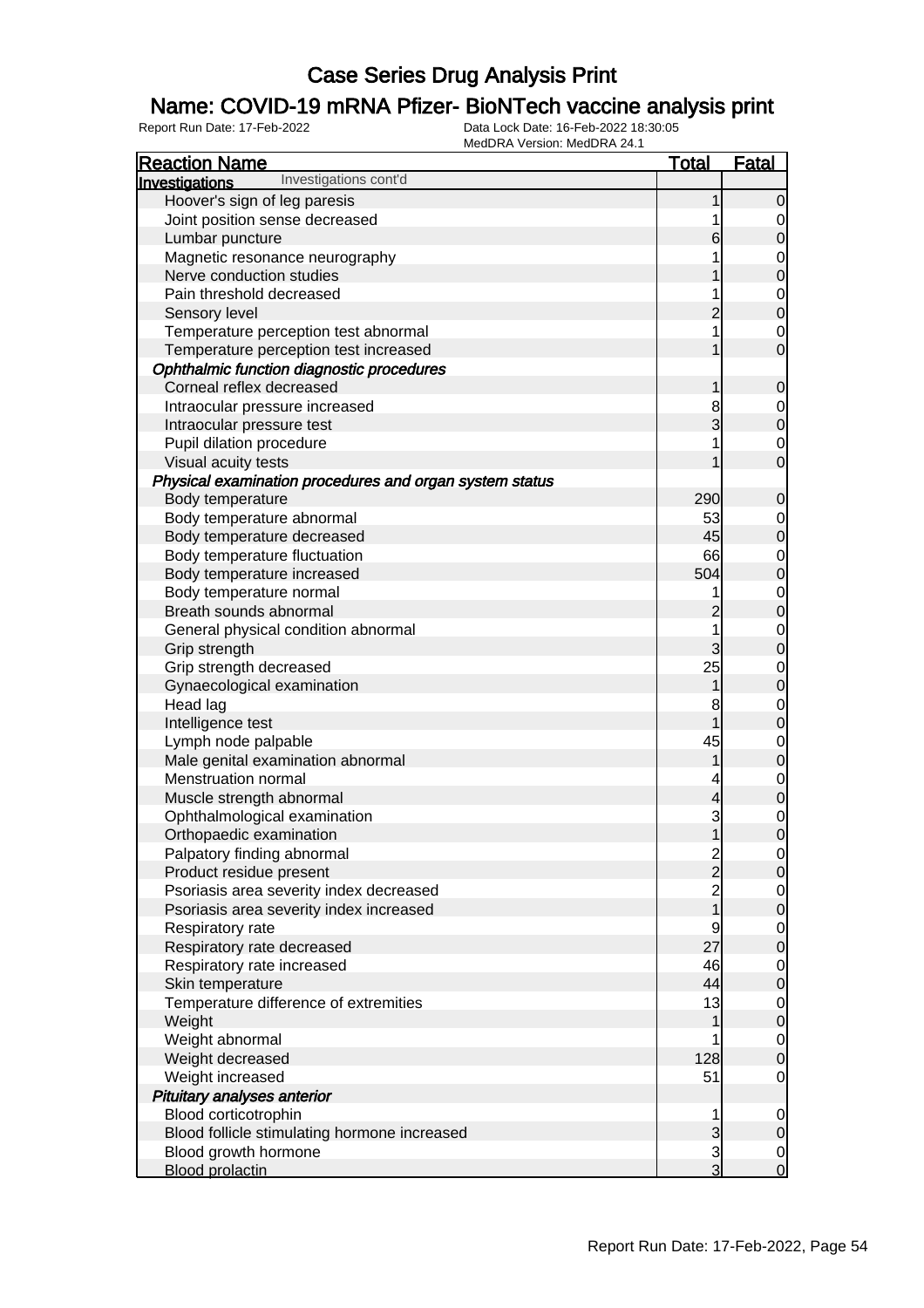### Name: COVID-19 mRNA Pfizer- BioNTech vaccine analysis print

| <b>Reaction Name</b>                                     | <u>Total</u>   | <b>Fatal</b>                     |
|----------------------------------------------------------|----------------|----------------------------------|
| Investigations cont'd<br>Investigations                  |                |                                  |
| Blood prolactin increased                                | 4              | 0                                |
| Blood thyroid stimulating hormone decreased              |                | 0                                |
| Blood thyroid stimulating hormone increased              | 10             | 0                                |
| <b>Platelet analyses</b>                                 |                |                                  |
| Mean platelet volume decreased                           |                | $\mathbf 0$                      |
| Mean platelet volume increased                           |                | $\mathbf 0$                      |
| Platelet count                                           |                | 0                                |
| Platelet count abnormal                                  |                | $\mathbf 0$                      |
| Platelet count decreased                                 | 80             | 0                                |
| Platelet count increased                                 | 6              | $\overline{0}$                   |
| <b>Protein analyses NEC</b>                              |                |                                  |
| Alpha 1 globulin decreased                               |                | $\mathbf 0$                      |
| Alpha 2 globulin decreased                               |                | 0                                |
| C-reactive protein increased                             | 29             | 0                                |
| Red blood cell analyses                                  |                |                                  |
| Haematocrit                                              |                | $\mathbf 0$                      |
| Haematocrit decreased                                    |                | 0                                |
| Haematocrit increased                                    |                | $\mathbf 0$                      |
| Haemoglobin decreased                                    | 16             | $\mathbf 0$                      |
| Haemoglobin increased                                    | $\overline{2}$ | $\mathbf 0$                      |
| Red blood cell count decreased                           |                | 0                                |
| Red blood cell rouleaux formation present                |                | 0                                |
| <b>Renal function analyses</b>                           |                |                                  |
| <b>Blood creatinine</b>                                  |                | $\mathbf 0$                      |
| Blood creatinine decreased                               |                | 0                                |
| Blood creatinine increased                               | 5              | $\mathbf 0$                      |
| Glomerular filtration rate decreased                     |                | 0                                |
| Glomerular filtration rate increased                     |                | 0                                |
| Reproductive hormone analyses                            |                |                                  |
| Blood oestrogen                                          | $\overline{c}$ | 0                                |
| Blood oestrogen decreased                                | $\overline{c}$ | 0                                |
| Blood testosterone decreased                             |                | $\mathbf 0$                      |
| Blood testosterone increased                             | $\overline{c}$ | $\mathbf 0$                      |
| False negative pregnancy test                            | 9              | $\mathbf 0$                      |
| Female sex hormone level                                 | 3              | 0                                |
| Human chorionic gonadotropin increased                   |                | $\overline{0}$                   |
| Pregnancy test                                           | 18             | $\overline{0}$                   |
| Pregnancy test false positive                            |                | $\mathbf 0$                      |
| Pregnancy test positive                                  |                | $\overline{0}$<br>$\overline{0}$ |
| Progesterone decreased                                   |                |                                  |
| Reproductive organ and breast histopathology procedures  | 2              |                                  |
| <b>Biopsy breast</b>                                     |                | $\mathbf 0$                      |
| Biopsy endometrium<br>Smear cervix                       | 3              | $\overline{0}$<br>$\overline{0}$ |
| Reproductive organ and breast imaging procedures         |                |                                  |
| <b>Breast scan</b>                                       | 1              | $\mathbf 0$                      |
| Hysteroscopy                                             | 2              | 0                                |
| Respiratory and pulmonary function diagnostic procedures |                |                                  |
| Airway peak pressure increased                           | 1              | $\mathbf 0$                      |
| Forced expiratory volume increased                       | 3              | $\mathbf 0$                      |
| Fractional exhaled nitric oxide normal                   |                | $\overline{0}$                   |
| Maximal voluntary ventilation                            | $\overline{2}$ | $\mathbf 0$                      |
| Peak expiratory flow rate                                | $\overline{2}$ | 0                                |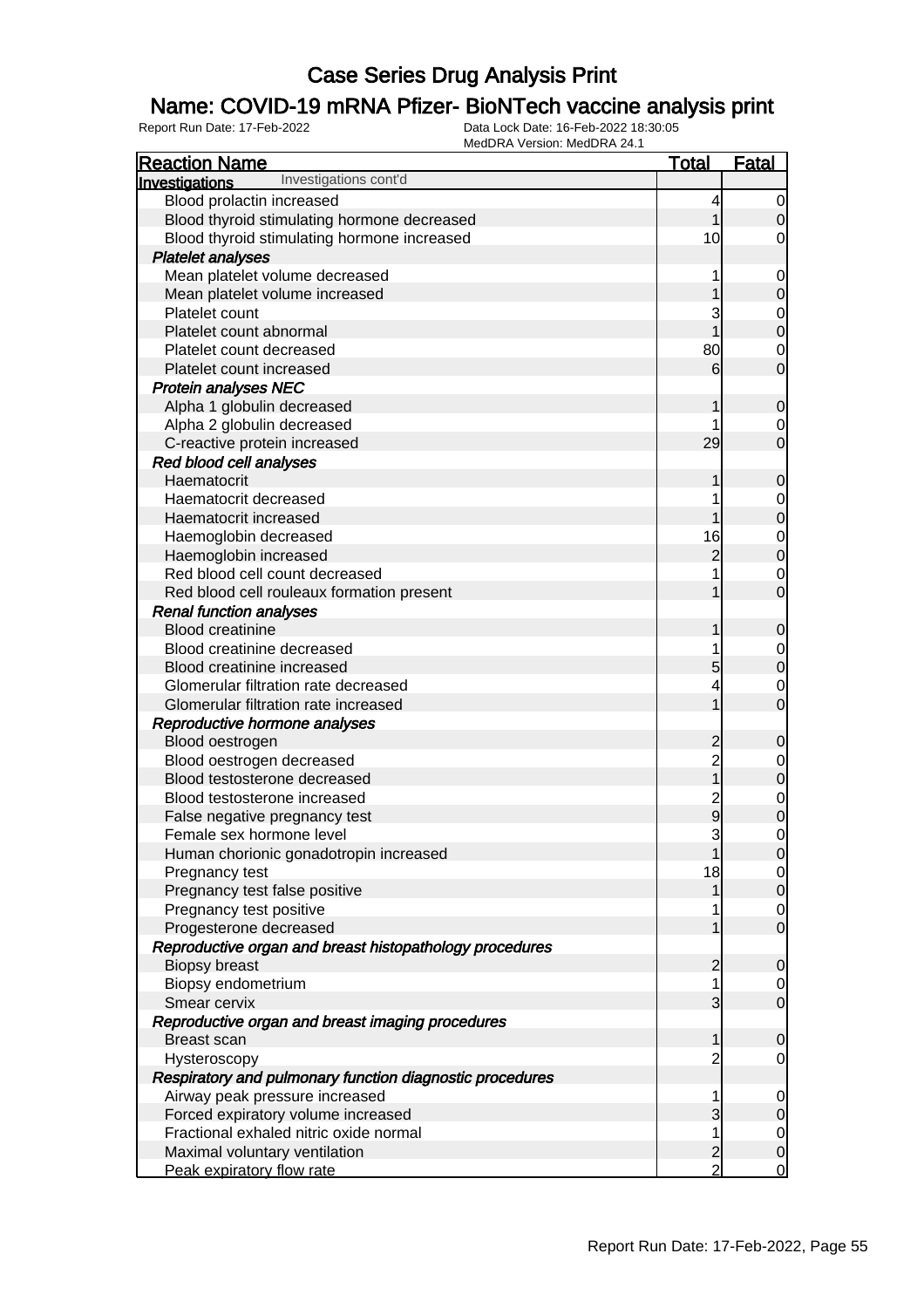### Name: COVID-19 mRNA Pfizer- BioNTech vaccine analysis print

| <b>IVIEUDRA VEISIUII. IVIEUDRA 24. I</b><br><b>Reaction Name</b> | <b>Total</b>        | <b>Fatal</b>                         |
|------------------------------------------------------------------|---------------------|--------------------------------------|
| Investigations cont'd<br><b>Investigations</b>                   |                     |                                      |
| Peak expiratory flow rate decreased                              | 6                   | $\Omega$                             |
| Pulmonary function test                                          | 3                   |                                      |
| Total lung capacity decreased                                    | 4                   | 0<br>$\overline{0}$                  |
| Vital capacity                                                   |                     | 0                                    |
| Respiratory tract and thoracic histopathology procedures         |                     |                                      |
| Sputum abnormal                                                  | 3                   | 0                                    |
| Respiratory tract and thoracic imaging procedures                |                     |                                      |
| Chest X-ray                                                      | 19                  |                                      |
| Chest X-ray abnormal                                             | 1                   | 0<br>$\overline{0}$                  |
| Chest X-ray normal                                               |                     |                                      |
| Chest scan                                                       | 2<br>2              | $\mathbf 0$<br>$\overline{0}$        |
| Computerised tomogram thorax                                     | $\overline{c}$      |                                      |
| Ventilation/perfusion scan                                       |                     | $\mathbf 0$<br>$\overline{0}$        |
| Skeletal and cardiac muscle analyses                             |                     |                                      |
| Blood creatine phosphokinase increased                           | 12                  | $\mathbf 0$                          |
| Muscle enzyme                                                    | 1                   |                                      |
| Myocardial necrosis marker                                       |                     | $\mathbf 0$<br>$\overline{0}$        |
| Myocardial necrosis marker increased                             |                     |                                      |
| Troponin I increased                                             | 3<br>$\overline{2}$ | $\mathbf 0$<br>$\overline{0}$        |
|                                                                  | $\overline{2}$      |                                      |
| Troponin T increased                                             | 23                  | $\mathbf 0$<br>$\overline{0}$        |
| Troponin increased                                               |                     |                                      |
| Therapeutic drug monitoring analyses                             |                     | $\mathbf 0$                          |
| Analgesic drug level                                             | 8                   |                                      |
| Anticoagulation drug level above therapeutic                     | 5                   | $\mathbf 0$<br>$\overline{0}$        |
| Anticoagulation drug level below therapeutic                     |                     |                                      |
| Anticoagulation drug level increased                             |                     | $\mathbf 0$<br>$\overline{0}$        |
| Drug level decreased                                             |                     |                                      |
| <b>Thyroid analyses</b>                                          |                     | $\overline{0}$                       |
| Anti-thyroid antibody<br>Thyroid function test abnormal          |                     |                                      |
| Thyroxine                                                        | 5                   | $\mathbf 0$<br>$\overline{0}$        |
| Thyroxine free increased                                         |                     |                                      |
| Tri-iodothyronine                                                | 2<br>1              | $\mathbf 0$<br>$\overline{0}$        |
| Tri-iodothyronine decreased                                      | 5                   | 0                                    |
| Tissue enzyme analyses NEC                                       |                     |                                      |
| Blood alkaline phosphatase abnormal                              |                     | $\overline{0}$                       |
| Blood alkaline phosphatase increased                             | 5                   | $\overline{0}$                       |
| Blood lactate dehydrogenase increased                            |                     | $\overline{0}$                       |
| Enzyme level increased                                           |                     | $\overline{0}$                       |
| <b>Toxicology laboratory analyses</b>                            |                     |                                      |
| Blood caffeine decreased                                         |                     | $\overline{0}$                       |
| <b>Blood lead</b>                                                |                     | $\overline{0}$                       |
| Drug screen positive                                             | 2                   | $\overline{0}$                       |
| Opiates                                                          |                     | 0                                    |
| <b>Urinalysis NEC</b>                                            |                     |                                      |
| Blood urine                                                      | 18                  | $\overline{0}$                       |
| Blood urine present                                              | 74                  | $\overline{0}$                       |
| Cells in urine                                                   | 1                   |                                      |
| Glucose urine present                                            |                     | $0\atop 0$                           |
| Protein urine absent                                             | 1                   |                                      |
| Protein urine present                                            |                     | $\begin{matrix} 0 \\ 0 \end{matrix}$ |
| Red blood cells urine                                            | 1                   | $\overline{0}$                       |
| Urine analysis abnormal                                          | 6                   | $\overline{O}$                       |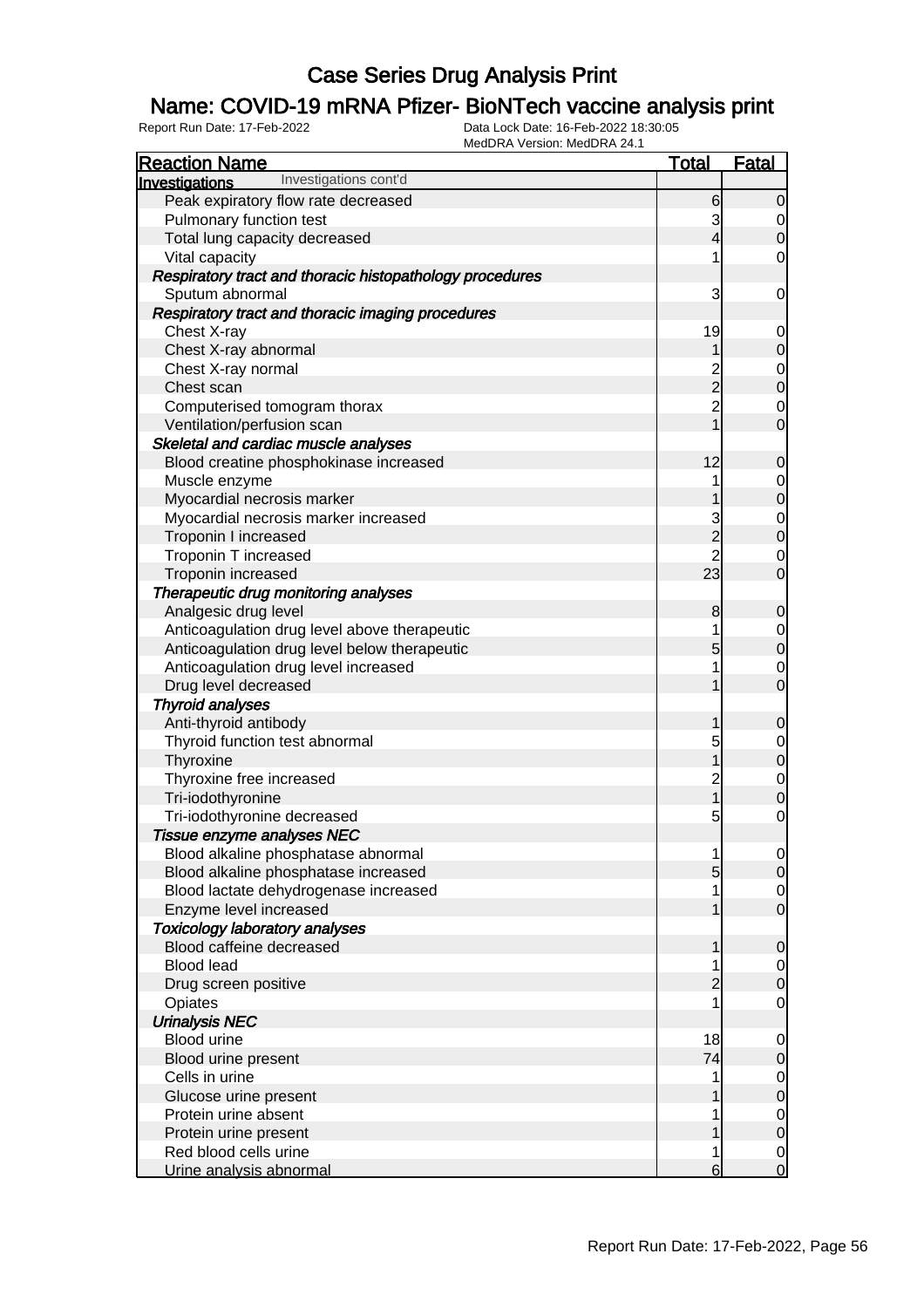### Name: COVID-19 mRNA Pfizer- BioNTech vaccine analysis print

| <b>Reaction Name</b>                     | <b>Total</b>            | <b>Fatal</b>                     |
|------------------------------------------|-------------------------|----------------------------------|
| Investigations cont'd<br>Investigations  |                         |                                  |
| Urine leukocyte esterase positive        | 1                       | 0                                |
| Urine uric acid increased                | 1                       | $\mathbf 0$                      |
| pH urine                                 | 6                       | 0                                |
| pH urine increased                       | $\overline{2}$          | $\overline{0}$                   |
| Urinary tract function analyses NEC      |                         |                                  |
| Urine output                             | 14                      | $\mathbf 0$                      |
| Urine output decreased                   | 14                      | $\mathbf 0$                      |
| Urine output increased                   | $\overline{7}$          | $\overline{0}$                   |
| Urinary tract histopathology procedures  |                         |                                  |
| Urine cytology                           | 1                       | $\mathbf 0$                      |
| Urinary tract imaging procedures         |                         |                                  |
| <b>Bladder</b> scan                      | 1                       | $\mathbf 0$                      |
| Cystoscopy                               | $\overline{c}$          | $\mathbf 0$                      |
| Ultrasound kidney normal                 | $\overline{1}$          | $\overline{0}$                   |
| Vascular imaging procedures NEC          |                         |                                  |
|                                          | 2                       | $\mathbf 0$                      |
| Venogram                                 |                         |                                  |
| Vascular tests NEC (incl blood pressure) |                         |                                  |
| Blood pressure abnormal                  | 11                      | 0                                |
| Blood pressure ambulatory increased      |                         | $\mathbf{0}$                     |
| Blood pressure decreased                 | 88                      | $\overline{0}$                   |
| Blood pressure diastolic                 | 1                       | $\begin{matrix}0\\0\end{matrix}$ |
| Blood pressure diastolic decreased       |                         |                                  |
| Blood pressure diastolic increased       | 4                       | $\begin{matrix}0\\0\end{matrix}$ |
| Blood pressure difference of extremities | 1                       |                                  |
| Blood pressure increased                 | 291                     | $\mathbf{0}$                     |
| Blood pressure measurement               | 49                      | $\overline{0}$                   |
| Blood pressure normal                    | $\overline{c}$          | $0\atop 0$                       |
| Blood pressure systolic                  | $\overline{1}$          |                                  |
| Blood pressure systolic decreased        | 4                       | $\mathbf 0$                      |
| Blood pressure systolic increased        | 1                       | $\overline{0}$                   |
| Virus identification and serology        |                         |                                  |
| Coronavirus test                         | 11                      | $\mathbf 0$                      |
| Coronavirus test positive                | 4                       | $\mathbf{0}$                     |
| Cytomegalovirus test positive            | 1                       | $\overline{0}$                   |
| HIV antibody positive                    | 1                       | $\mathbf 0$                      |
| HIV test                                 | 1                       | $\overline{0}$                   |
| SARS-CoV-1 test                          |                         | $\overline{0}$                   |
| SARS-CoV-1 test positive                 |                         | $\overline{0}$                   |
| SARS-CoV-2 antibody test                 | 10                      | $\overline{0}$                   |
| SARS-CoV-2 antibody test negative        | 15                      | $\overline{0}$                   |
| SARS-CoV-2 antibody test positive        | 6                       | $\overline{0}$                   |
| SARS-CoV-2 test                          | 35                      | $\overline{0}$                   |
| SARS-CoV-2 test false negative           | $\overline{\mathbf{c}}$ | $\overline{0}$                   |
| SARS-CoV-2 test false positive           | $\overline{4}$          | $\overline{0}$                   |
| SARS-CoV-2 test negative                 | 10                      | $\overline{0}$                   |
| SARS-CoV-2 test positive                 | 109                     | $\overline{0}$                   |
| Viral load                               | $\overline{c}$          | $\overline{0}$                   |
| Viral test                               | $\overline{4}$          | $\overline{0}$                   |
| Viral test positive                      | 1                       | $\mathbf 0$                      |
| Vitamin analyses                         |                         |                                  |
| Blood folate decreased                   | 7                       | $\mathbf 0$                      |
| Vitamin B12                              | 1                       | $\pmb{0}$                        |
| Vitamin B12 abnormal                     | $\overline{2}$          | $\overline{0}$                   |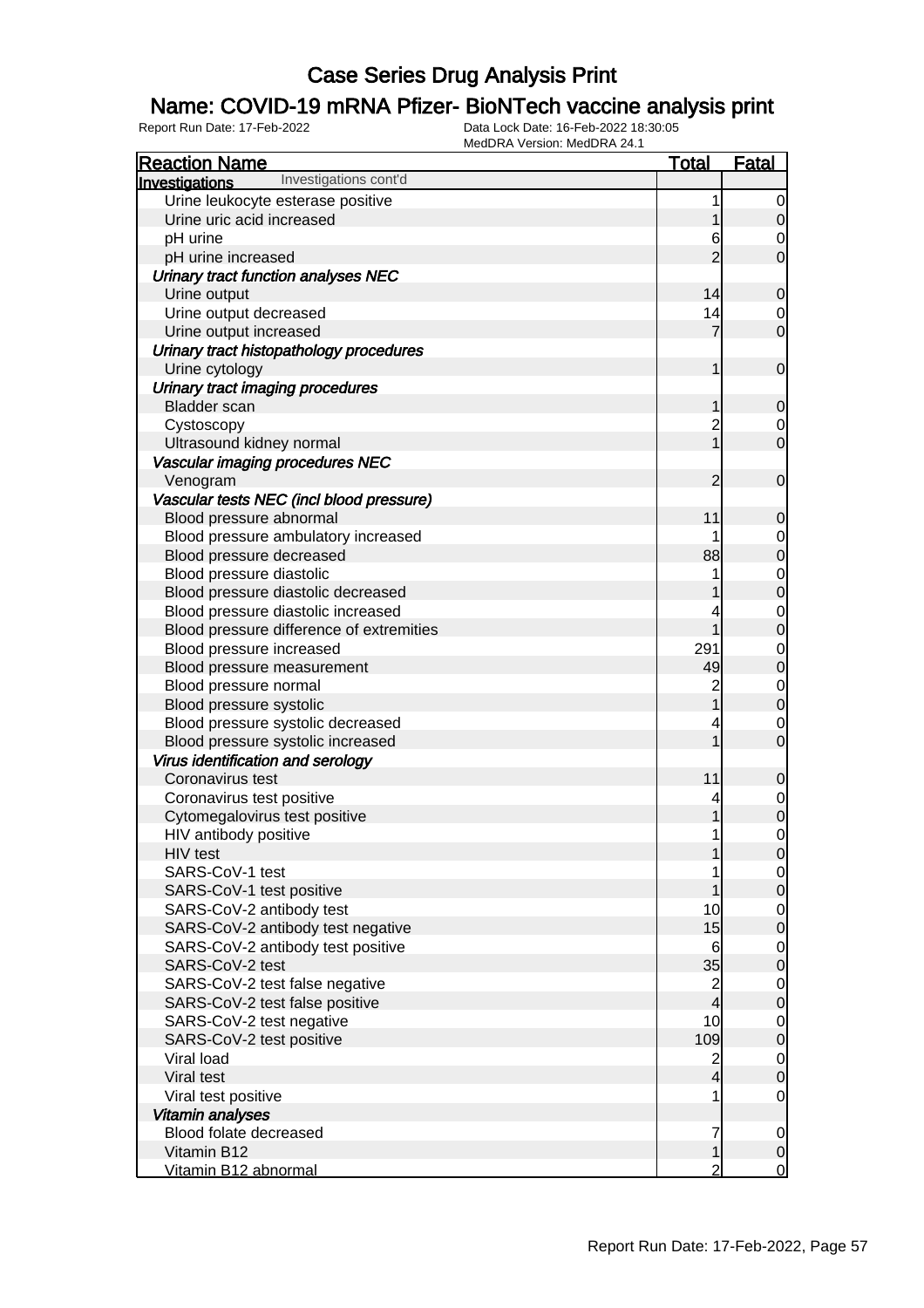### Name: COVID-19 mRNA Pfizer- BioNTech vaccine analysis print

| <b>Reaction Name</b>                    | <u>Total</u> | <u>Fatal</u>   |
|-----------------------------------------|--------------|----------------|
| Investigations cont'd<br>Investigations |              |                |
| Vitamin B12 decreased                   |              | $\overline{0}$ |
| Vitamin D                               |              | 0              |
| Vitamin D decreased                     | 3            | $\Omega$       |
| Water and electrolyte analyses NEC      |              |                |
| Urine osmolarity                        |              | $\overline{0}$ |
| Volume blood                            |              | 0              |
| White blood cell analyses               |              |                |
| Eosinophil count                        |              | $\overline{0}$ |
| Eosinophil count decreased              |              | $\overline{0}$ |
| Eosinophil count increased              |              | $\mathbf 0$    |
| Lymphocyte count                        |              | $\mathbf 0$    |
| Lymphocyte count decreased              |              | 0              |
| Lymphocyte count increased              |              | 0              |
| Monocyte count increased                |              | 0              |
| Neutrophil count                        |              | 0              |
| Neutrophil count decreased              | 11           | 0              |
| Neutrophil count increased              |              | 0              |
| White blood cell count                  |              | 0              |
| White blood cell count decreased        | 14           | 0              |
| White blood cell count increased        | 12           | 0              |
| <b>Investigations SOC TOTAL</b>         | 6165         | 3              |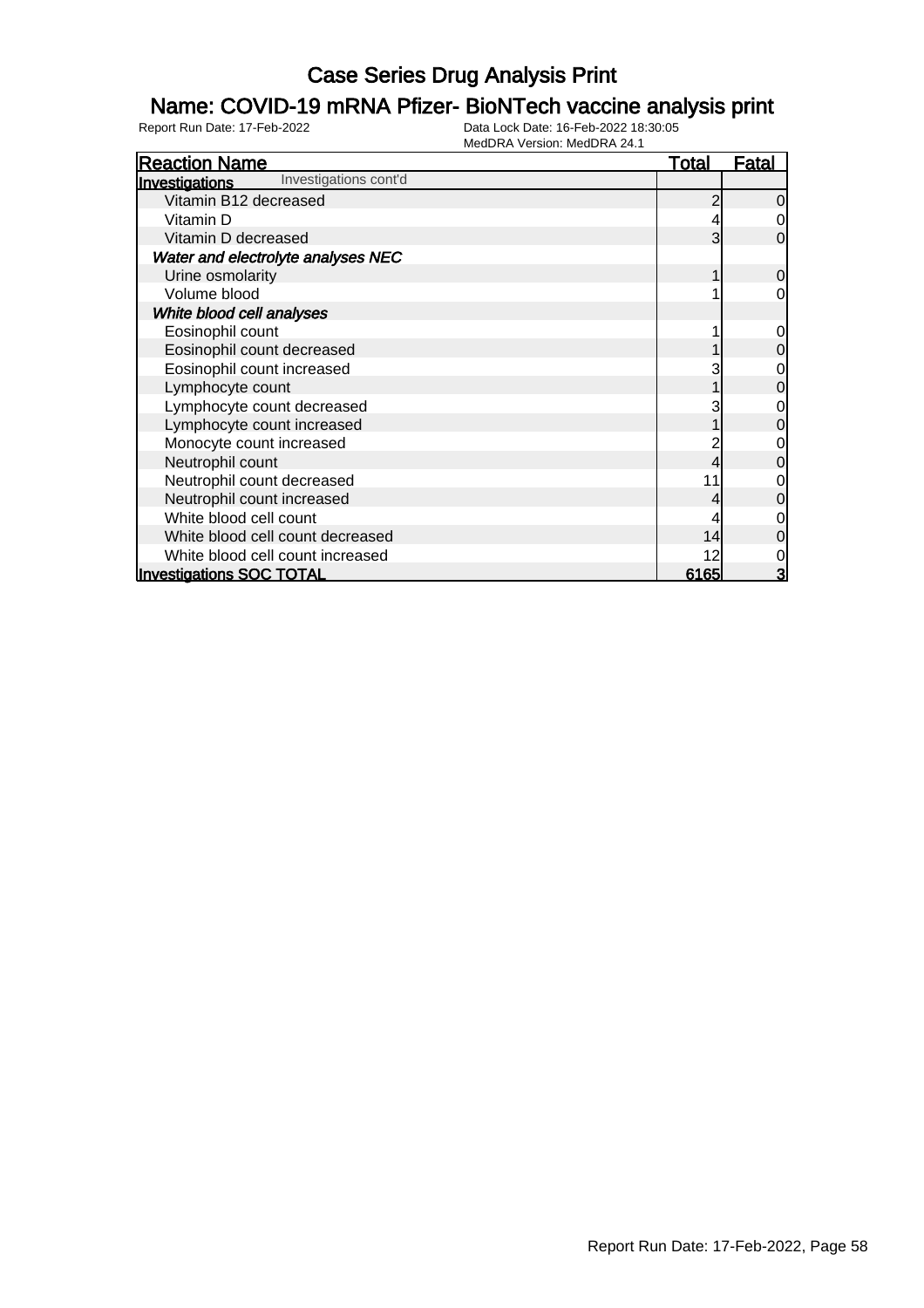### Name: COVID-19 mRNA Pfizer- BioNTech vaccine analysis print

| <b>Reaction Name</b>                                                  | <b>Total</b>   | <b>Fatal</b>     |
|-----------------------------------------------------------------------|----------------|------------------|
| <b>Metabolic disorders</b>                                            |                |                  |
| Appetite disorders                                                    |                |                  |
| Appetite disorder                                                     | 21             | $\mathbf 0$      |
| Decreased appetite                                                    | 1481           | 0                |
| Diet refusal                                                          |                | $\boldsymbol{0}$ |
| Eating disorder symptom                                               | 3              | 0                |
| Food craving                                                          | 13             | $\boldsymbol{0}$ |
| Food refusal                                                          | 16             | 0                |
| Hyperphagia                                                           | 15             | $\boldsymbol{0}$ |
| Hypophagia                                                            | 18             | $\mathbf 0$      |
| Increased appetite                                                    | 36             | $\boldsymbol{0}$ |
| Salt craving                                                          | $\overline{c}$ | 0                |
| Calcium metabolism disorders                                          |                |                  |
| Hypocalcaemia                                                         | 3              | 0                |
| Tetany                                                                | 3              | $\overline{0}$   |
| Copper metabolism disorders                                           |                |                  |
| Copper deficiency                                                     | 1              | $\mathbf 0$      |
| Diabetes mellitus (incl subtypes)                                     |                |                  |
| Diabetes mellitus                                                     | 54             | $\mathbf 0$      |
| Diabetes mellitus inadequate control                                  | 17             |                  |
| Increased insulin requirement                                         | $\overline{c}$ | $\mathbf 0$      |
| Insulin resistant diabetes                                            | 1              | 0                |
| Latent autoimmune diabetes in adults                                  | $\overline{2}$ | $\boldsymbol{0}$ |
| Type 1 diabetes mellitus                                              | 16             | 0                |
| Type 2 diabetes mellitus                                              | 5              | $\mathbf 0$      |
| <b>Diabetic complications NEC</b>                                     |                |                  |
| Diabetic complication                                                 | $\overline{c}$ | $\mathbf 0$      |
| Diabetic ketoacidosis                                                 | 12             | 0                |
| Diabetic ketosis                                                      | 1              | $\overline{0}$   |
| Disorders of purine metabolism                                        |                |                  |
| Gout                                                                  | 106            | $\mathbf 0$      |
| Electrolyte imbalance NEC                                             |                |                  |
| Electrolyte imbalance                                                 | 1              | $\mathbf 0$      |
| Fluid imbalance                                                       | $\overline{c}$ | $\overline{0}$   |
| Fat soluble vitamin deficiencies and disorders                        |                |                  |
| Vitamin D deficiency                                                  | 9              | $\overline{0}$   |
| <b>Fluid intake decreased</b>                                         |                |                  |
| Fluid intake reduced                                                  | $\overline{c}$ | 0                |
| <b>Fluid intake increased</b>                                         |                |                  |
| Polydipsia                                                            | 7              | 0                |
| Food malabsorption and intolerance syndromes (excl sugar intolerance) |                |                  |
| Alcohol intolerance                                                   | 8              | 0                |
| Breast milk substitute intolerance                                    |                | $\mathbf 0$      |
| Dairy intolerance                                                     | 3              | $\overline{0}$   |
| Food intolerance                                                      | 19             | $\boldsymbol{0}$ |
| Gluten sensitivity                                                    | $\overline{7}$ | $\mathbf 0$      |
| Histamine intolerance                                                 | 4              | $\overline{0}$   |
| <b>General nutritional disorders NEC</b>                              |                |                  |
| Abnormal loss of weight                                               | 36             | $\mathbf 0$      |
| Abnormal weight gain                                                  | 20             | 0                |
| Cachexia                                                              | 1              | $\boldsymbol{0}$ |
| Feeding disorder                                                      | 107            | $\mathbf 0$      |
| Food aversion                                                         | 12             | $\boldsymbol{0}$ |
| <b>Malnutrition</b>                                                   | 3              | $\mathbf 0$      |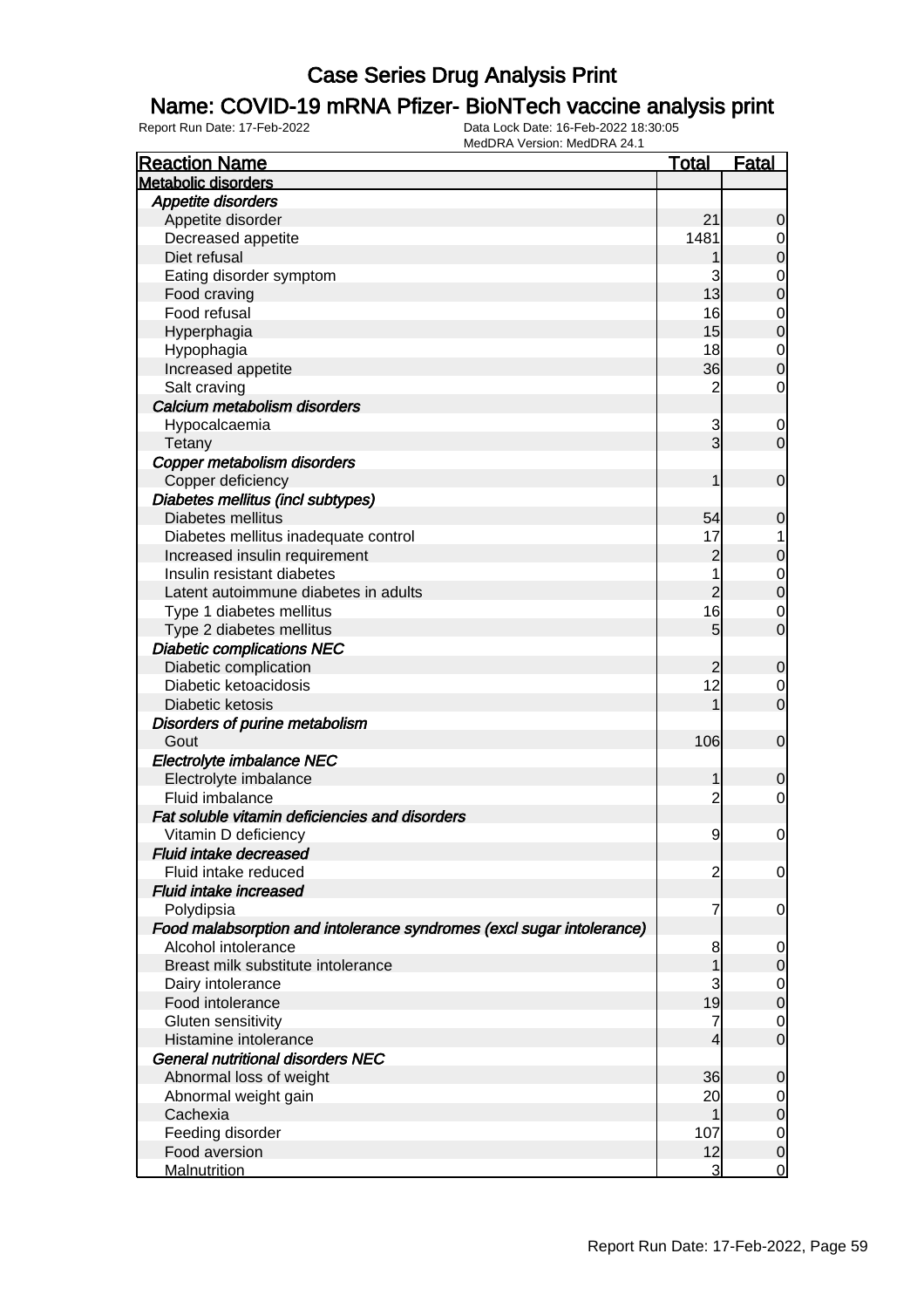### Name: COVID-19 mRNA Pfizer- BioNTech vaccine analysis print

| <b>Reaction Name</b>                                                | <b>Total</b>         | <b>Fatal</b>                    |
|---------------------------------------------------------------------|----------------------|---------------------------------|
| Metabolic disorders Metabolic disorders cont'd                      |                      |                                 |
| Neonatal insufficient breast milk syndrome                          |                      | $\mathbf 0$                     |
| Obesity                                                             |                      | 0                               |
| Overweight                                                          |                      | $\mathbf 0$                     |
| Poor feeding infant                                                 | 16                   | 0                               |
| Weight loss poor                                                    | 3                    | $\overline{0}$                  |
| <b>Hyperglycaemic conditions NEC</b>                                |                      |                                 |
| Glucose tolerance impaired                                          |                      | $\mathbf 0$                     |
| Hyperglycaemia                                                      | 68                   | 0                               |
| Insulin resistance                                                  | 5                    | $\overline{0}$                  |
| <b>Hyperlipidaemias NEC</b>                                         |                      |                                 |
| Hyperlipidaemia                                                     | 1                    | $\mathbf 0$                     |
| <b>Hypoglycaemic conditions NEC</b>                                 |                      |                                 |
| Glycopenia                                                          |                      | 0                               |
| Hypoglycaemia                                                       | 80                   | $\mathbf 0$                     |
| Hypoglycaemia unawareness                                           |                      | $\mathbf 0$                     |
| Postprandial hypoglycaemia                                          | 2                    | 0                               |
| Iron deficiencies                                                   |                      |                                 |
| Iron deficiency                                                     | 13                   | 0                               |
| Iron excess                                                         |                      |                                 |
| Haemochromatosis                                                    | 2                    |                                 |
| Iron overload                                                       |                      | 0<br>$\overline{0}$             |
| Lipid metabolism and deposit disorders NEC                          |                      |                                 |
|                                                                     |                      | $\mathbf 0$                     |
| Body fat disorder<br>Magnesium metabolism disorders                 |                      |                                 |
|                                                                     | 1                    |                                 |
| Hypomagnesaemia                                                     |                      | $\mathbf 0$<br>0                |
| Magnesium deficiency<br>Metabolic acidoses (excl diabetic acidoses) |                      |                                 |
| Ketoacidosis                                                        |                      |                                 |
| Lactic acidosis                                                     | 6<br>3               |                                 |
| Metabolic acidosis                                                  |                      | $\mathbf 0$<br>0                |
| <b>Metabolic disorders NEC</b>                                      | 4                    |                                 |
|                                                                     |                      |                                 |
| Hypercarotinaemia                                                   |                      | $\mathbf 0$<br>$\mathbf 0$      |
| Hypercatabolism<br>Metabolic disorder                               |                      | $\mathbf 0$                     |
| Mixed acid-base disorders                                           |                      |                                 |
| Acidosis                                                            |                      |                                 |
|                                                                     | 4                    | $\overline{0}$                  |
| Phosphorus metabolism disorders                                     |                      |                                 |
| Hypophosphataemia<br>Potassium imbalance                            | 1                    | 0                               |
| Hyperkalaemia                                                       |                      |                                 |
|                                                                     | 6<br>$5\overline{)}$ | $\mathbf 0$<br>$\boldsymbol{0}$ |
| Hypokalaemia                                                        |                      | 0                               |
| Hypokalaemic syndrome<br>Sodium imbalance                           |                      |                                 |
|                                                                     |                      |                                 |
| Hypernatraemia                                                      | 12                   | 1                               |
| Hyponatraemia                                                       |                      | $\boldsymbol{0}$                |
| Hyponatraemic syndrome                                              | 3                    | $\overline{0}$                  |
| Salt intoxication                                                   |                      | $\overline{0}$                  |
| Sugar intolerance (excl glucose intolerance)                        |                      |                                 |
| Lactose intolerance                                                 | 5                    | $\mathbf 0$                     |
| Total fluid volume decreased                                        |                      |                                 |
| Dehydration                                                         | 235                  | $\mathbf 0$                     |
| Total fluid volume increased                                        |                      |                                 |
| <b>Fluid retention</b>                                              | 65                   | $\overline{0}$                  |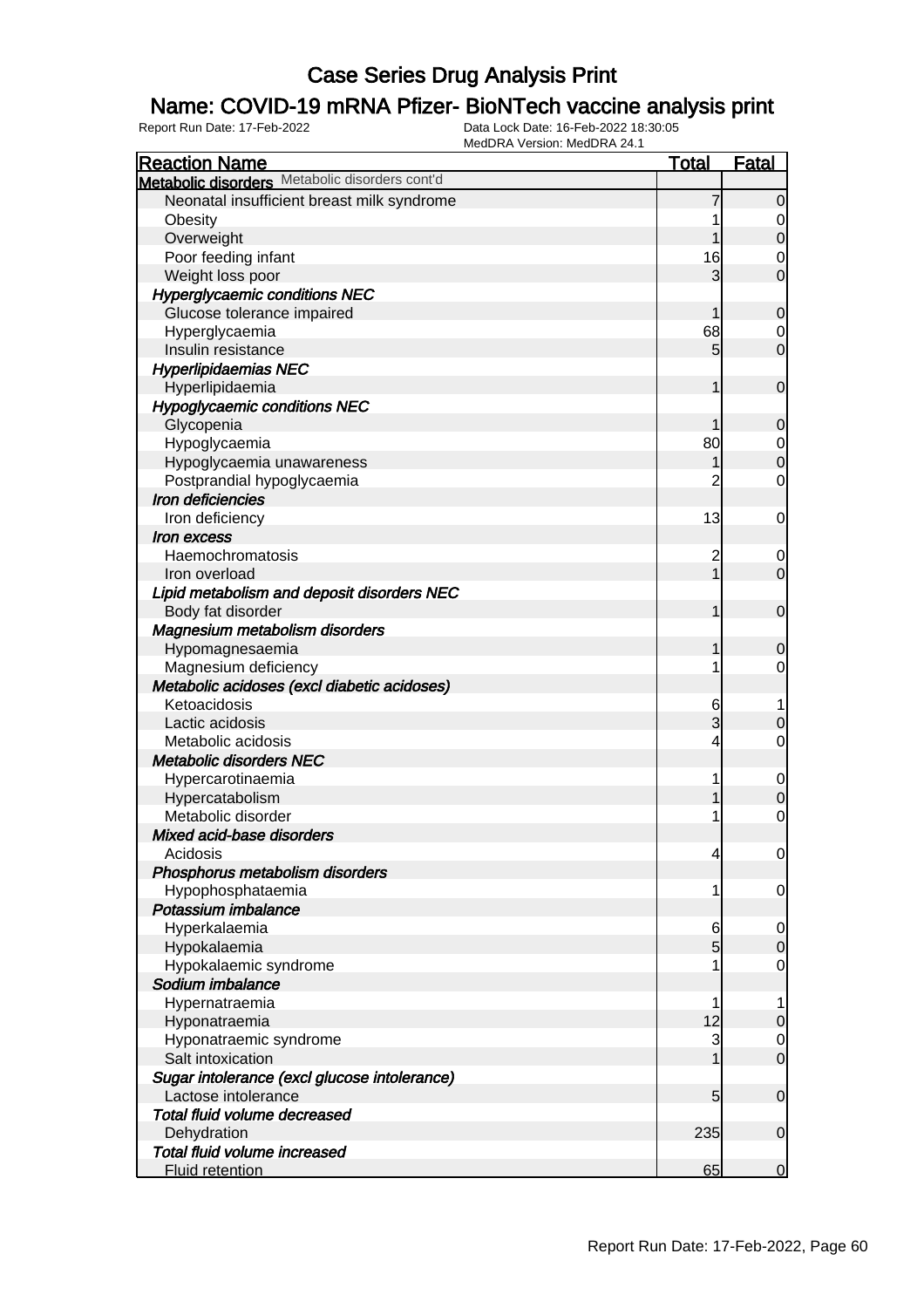#### Name: COVID-19 mRNA Pfizer- BioNTech vaccine analysis print

| <b>Reaction Name</b>                           | Total | Fatal          |
|------------------------------------------------|-------|----------------|
| Metabolic disorders Metabolic disorders cont'd |       |                |
| Hypervolaemia                                  |       | 0l             |
| <b>Vitamin deficiencies NEC</b>                |       |                |
| Hypovitaminosis                                | 6     | $\Omega$       |
| Water soluble vitamin deficiencies             |       |                |
| Folate deficiency                              |       | 0              |
| Vitamin B complex deficiency                   |       | $\overline{0}$ |
| Vitamin B12 deficiency                         |       | $\Omega$       |
| Metabolic disorders SOC TOTAL                  | 2654  | 3              |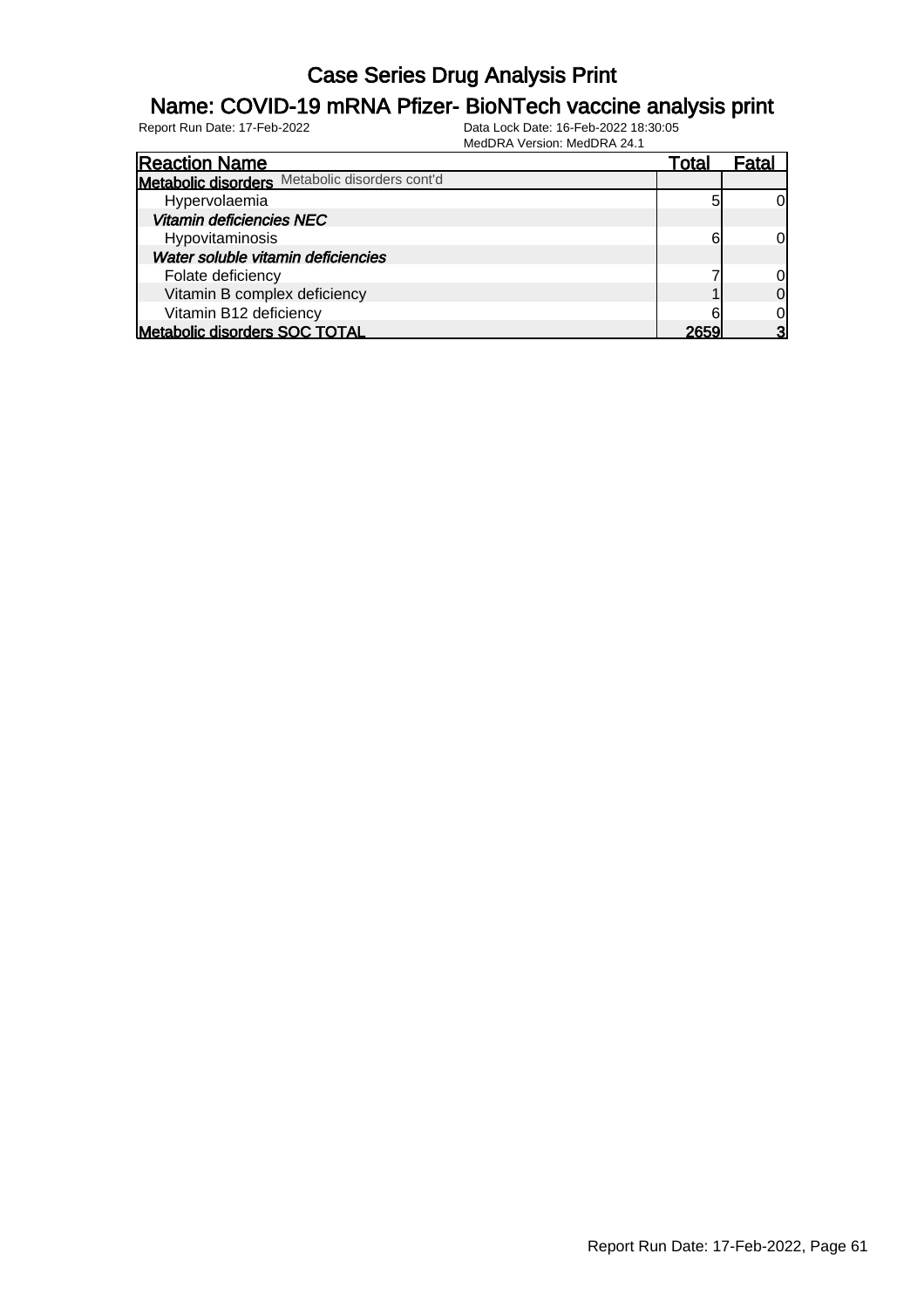#### Name: COVID-19 mRNA Pfizer- BioNTech vaccine analysis print

| <b>Reaction Name</b>            | <b>Total</b>                          | <b>Fatal</b>     |
|---------------------------------|---------------------------------------|------------------|
| Muscle & tissue disorders       |                                       |                  |
| <b>Arthropathies NEC</b>        |                                       |                  |
| Arthritis                       | 387                                   | 0                |
| Arthropathy                     | 33                                    | 0                |
| Autoimmune arthritis            | 9                                     | $\boldsymbol{0}$ |
| Haemarthrosis                   | 5                                     | $\mathbf 0$      |
| Joint microhaemorrhage          |                                       | $\mathbf 0$      |
| Palindromic rheumatism          | $\overline{2}$                        | $\mathbf 0$      |
| Polyarthritis                   | 16                                    | $\overline{0}$   |
| Rheumatic fever                 |                                       | $\mathbf 0$      |
| Sacroiliitis                    | $\frac{2}{6}$                         | 0                |
| Seronegative arthritis          | 3                                     | $\mathbf 0$      |
| <b>Bone disorders NEC</b>       |                                       |                  |
| Bone cyst                       | 1                                     | $\mathbf 0$      |
| Exostosis                       |                                       | $\boldsymbol{0}$ |
| Jaw disorder                    |                                       | $\mathbf 0$      |
| Medial tibial stress syndrome   | 6                                     | $\mathbf 0$      |
| Osteitis                        | 9                                     | $\mathbf{0}$     |
| Osteonecrosis                   |                                       | $\overline{0}$   |
| Osteonecrosis of jaw            | 3                                     | $\mathbf 0$      |
| Spinal disorder                 |                                       | $\overline{0}$   |
| Bone related signs and symptoms |                                       |                  |
| Bone pain                       | 447                                   | $\mathbf 0$      |
| Bone swelling                   | 10                                    | $\mathbf 0$      |
| Coccydynia                      | 4                                     | $\boldsymbol{0}$ |
| Metatarsalgia                   |                                       | $\mathbf 0$      |
| Pain in jaw                     | 425                                   | $\mathbf 0$      |
| Pubic pain                      |                                       | $\mathbf 0$      |
| Spinal pain                     | 96                                    | $\overline{0}$   |
| <b>Bursal disorders</b>         |                                       |                  |
| <b>Bursitis</b>                 | 99                                    | $\mathbf 0$      |
| Cartilage disorders             |                                       |                  |
| Chondritis                      |                                       | 0                |
| Costochondritis                 | 136                                   | $\mathbf 0$      |
| Osteochondritis                 |                                       | $\mathbf 0$      |
| Polychondritis                  | 3                                     | $\mathbf 0$      |
| Connective tissue disorders NEC |                                       |                  |
| Connective tissue disorder      | $\overline{2}$                        | $\overline{0}$   |
| Polymyalgia rheumatica          | 80                                    | $\mathbf 0$      |
| Reynold's syndrome              |                                       | $\mathbf 0$      |
| Scleroderma                     | $\begin{array}{c} 2 \\ 1 \end{array}$ | $\boldsymbol{0}$ |
| Sjogren's syndrome              | 7                                     | $\mathbf 0$      |
| Systemic scleroderma            | $\overline{1}$                        | $\mathbf 0$      |
| Crystal arthropathic disorders  |                                       |                  |
| Chondrocalcinosis pyrophosphate | 3                                     | $\mathbf 0$      |
| Crystal arthropathy             |                                       | $\overline{0}$   |
| Gouty arthritis                 | $\frac{2}{2}$                         | $\mathbf 0$      |
| Epiphyseal disorders            |                                       |                  |
| Epiphyses premature fusion      | 1                                     | $\mathbf 0$      |
| <b>Extremity deformities</b>    |                                       |                  |
| Bone deformity                  | 1                                     | 0                |
| Finger deformity                |                                       | $\overline{0}$   |
| Foot deformity                  | $\frac{2}{3}$                         | $\mathbf 0$      |
| Hand deformity                  | 4                                     | $\overline{0}$   |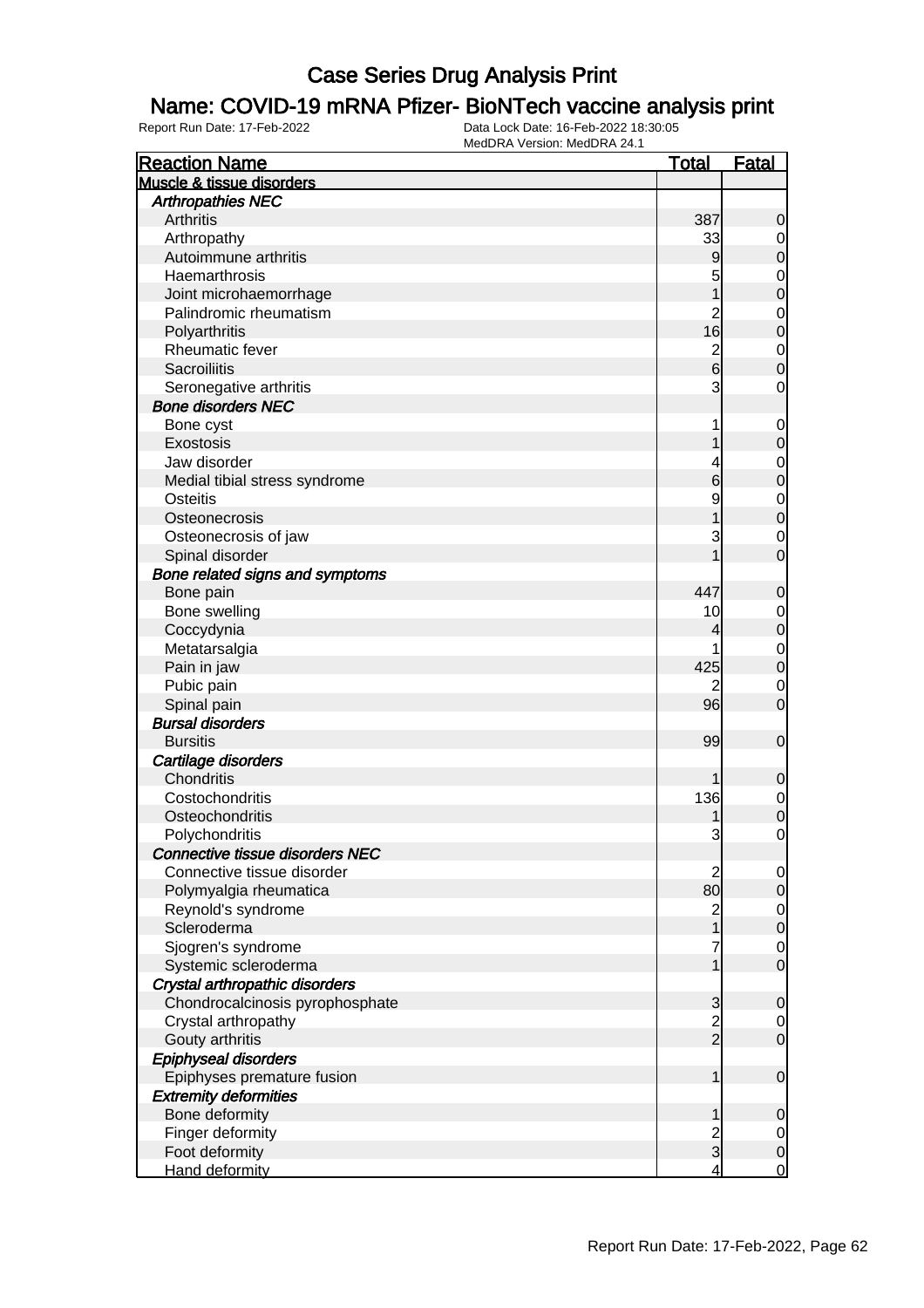#### Name: COVID-19 mRNA Pfizer- BioNTech vaccine analysis print

| <b>Reaction Name</b>                                  | <b>Total</b>   | <b>Fatal</b>     |
|-------------------------------------------------------|----------------|------------------|
| Muscle & tissue disordersle & tissue disorders cont'd |                |                  |
| Knee deformity                                        | 1              | $\overline{0}$   |
| Limb deformity                                        | 5              | 0                |
| Musculoskeletal deformity                             |                | $\mathbf 0$      |
| <b>Fractures NEC</b>                                  |                |                  |
| Osteoporotic fracture                                 | 1              | $\mathbf 0$      |
| Intervertebral disc disorders NEC                     |                |                  |
| Intervertebral disc protrusion                        | 3              | $\mathbf 0$      |
| Joint related disorders NEC                           |                |                  |
| Carpal collapse                                       | 1              | $\mathbf 0$      |
| Chondromalacia                                        |                | 0                |
| Hypermobility syndrome                                |                | $\mathbf 0$      |
| Joint ankylosis                                       |                | 0                |
| Joint deposit                                         |                | $\mathbf 0$      |
| Joint destruction                                     |                |                  |
|                                                       |                | 0                |
| Joint instability                                     | $\overline{c}$ | $\mathbf 0$      |
| Joint laxity                                          | 3              | 0                |
| Joint lock                                            | 34             | $\mathbf 0$      |
| Ligament laxity                                       |                | 0                |
| Patellofemoral pain syndrome                          | $\overline{2}$ | $\boldsymbol{0}$ |
| Periarthritis                                         | 242            | 0                |
| Rotator cuff syndrome                                 | 40             | $\mathbf 0$      |
| Temporomandibular joint syndrome                      | 14             | 0                |
| Joint related signs and symptoms                      |                |                  |
| Arthralgia                                            | 10347          | 0                |
| Jaw clicking                                          | 7              | $\mathbf 0$      |
| Joint effusion                                        | 16             | 0                |
| Joint noise                                           | 43             | $\mathbf 0$      |
| Joint range of motion decreased                       | 34             | 0                |
| Joint stiffness                                       | 294            | $\mathbf 0$      |
| Joint swelling                                        | 648            | 0                |
| Joint vibration                                       | 4              | $\mathbf 0$      |
| Joint warmth                                          | 17             | 0                |
| Loose body in joint                                   | 1              | $\mathbf 0$      |
| <b>Ligament disorders</b>                             |                |                  |
| Ligament pain                                         | $\overline{4}$ | $\mathbf 0$      |
| Ligamentitis                                          | 1              | $\overline{0}$   |
| Symphysiolysis                                        |                | $\overline{0}$   |
| Lupus erythematosus (incl subtypes)                   |                |                  |
| Lupus-like syndrome                                   | 1              | $\mathbf 0$      |
| Systemic lupus erythematosus                          | 29             | $\mathbf 0$      |
| Metabolic bone disorders                              |                |                  |
| Osteopenia                                            | 4              | $\mathbf 0$      |
| Osteoporosis                                          | $\overline{7}$ | $\mathbf 0$      |
| <b>Muscle infections and inflammations</b>            |                |                  |
| Antisynthetase syndrome                               | 3              | $\mathbf 0$      |
| Immune-mediated myositis                              | $\overline{c}$ | $\overline{0}$   |
| <b>Myositis</b>                                       | 51             | $\boldsymbol{0}$ |
| Polymyositis                                          | 9              | $\mathbf 0$      |
| <b>Muscle pains</b>                                   |                |                  |
| Fibromyalgia                                          | 141            | $\mathbf 0$      |
| Myalgia                                               | 11685          | $\mathbf 0$      |
| Myalgia intercostal                                   | 2              | $\overline{0}$   |
| Myofascial pain syndrome                              | 12             | $\overline{0}$   |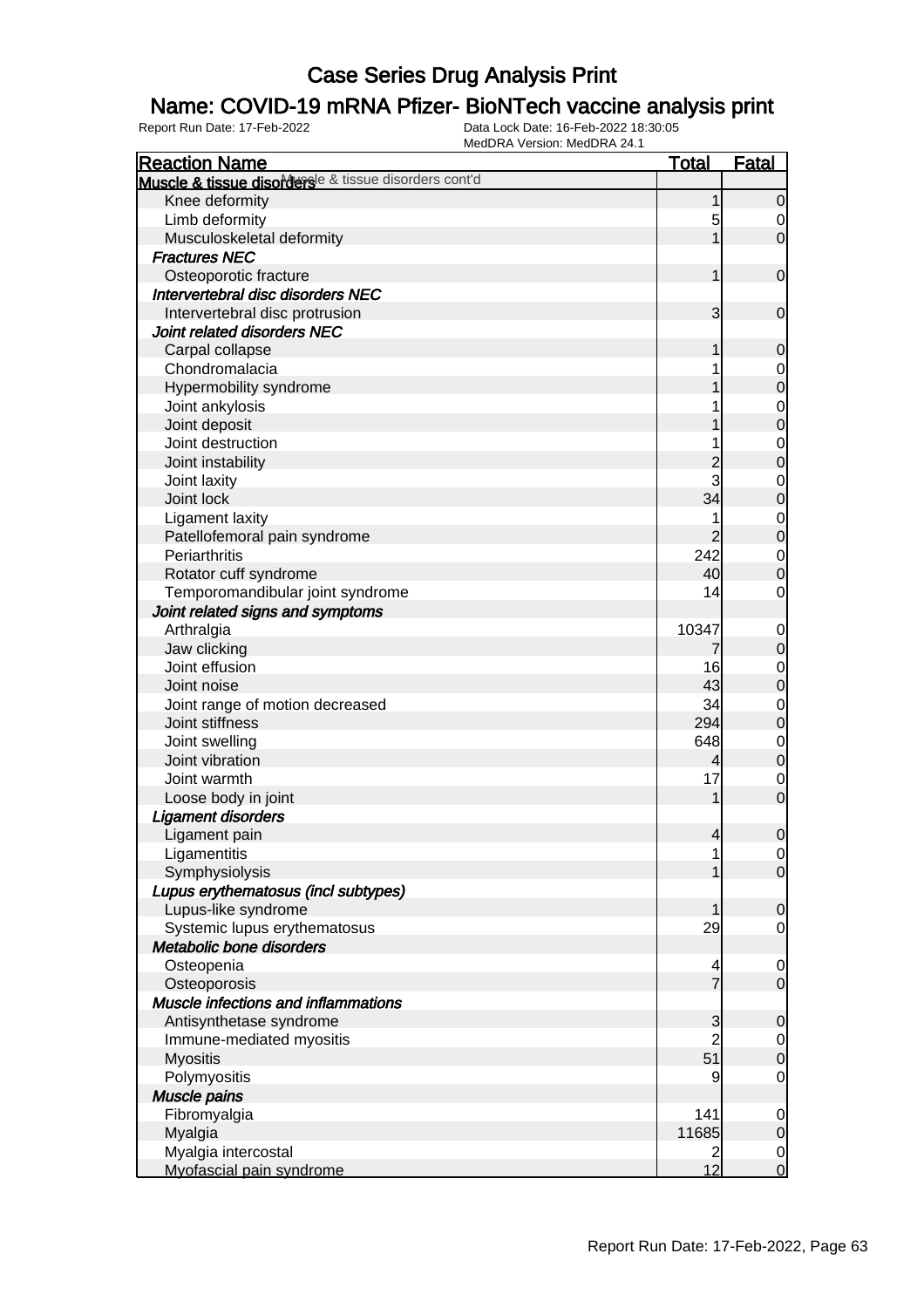#### Name: COVID-19 mRNA Pfizer- BioNTech vaccine analysis print

| <b>Reaction Name</b>                                                                  | <b>Total</b>   | <b>Fatal</b>   |
|---------------------------------------------------------------------------------------|----------------|----------------|
| Muscle & tissue disordersle & tissue disorders cont'd                                 |                |                |
| Muscle related signs and symptoms NEC                                                 |                |                |
| Haematoma muscle                                                                      | 1              | 0              |
| Muscle atrophy                                                                        | 25             | $\overline{0}$ |
| Muscle discomfort                                                                     | 8              | 0              |
| Muscle disorder                                                                       | 10             | $\mathbf 0$    |
| Muscle fatigue                                                                        | 395            | 0              |
| Muscle haemorrhage                                                                    |                | $\mathbf 0$    |
| Muscle mass                                                                           | 5              | $\mathbf 0$    |
| Muscle oedema                                                                         | 5              | $\mathbf 0$    |
| Muscle spasms                                                                         | 2317           | $\mathbf 0$    |
| Muscle swelling                                                                       | 43             | $\mathbf 0$    |
| Muscle tightness                                                                      | 99             | 0              |
| Muscle twitching                                                                      | 550            | 0              |
| Muscle tone abnormalities                                                             |                |                |
| Muscle rigidity                                                                       | 20             | $\mathbf 0$    |
| Nuchal rigidity                                                                       | 13             | 0              |
| <b>Torticollis</b>                                                                    |                | $\mathbf 0$    |
| <b>Trismus</b>                                                                        | 40             | $\mathbf 0$    |
| Muscle weakness conditions                                                            |                |                |
| Muscular weakness                                                                     | 1123           | $\mathbf 0$    |
| Musculoskeletal and connective tissue conditions NEC                                  |                |                |
| Back disorder                                                                         | 4              | 0              |
| Chest wall mass                                                                       |                | $\mathbf 0$    |
| Growth disorder                                                                       |                | $\mathbf 0$    |
| Limb mass                                                                             | 24             | $\mathbf 0$    |
| Mandibular mass                                                                       | 3              | $\mathbf 0$    |
| <b>Mastication disorder</b>                                                           |                | $\mathbf 0$    |
| Mobility decreased                                                                    | 142            | $\mathbf 0$    |
| Muscle contracture                                                                    |                | $\mathbf 0$    |
| Musculoskeletal disorder                                                              | 13             | $\mathbf 0$    |
| Musculoskeletal stiffness                                                             | 1482           | $\mathbf 0$    |
| Pelvic misalignment                                                                   |                | $\mathbf 0$    |
| Posture abnormal                                                                      | $\overline{c}$ | $\mathbf 0$    |
| Sacroiliac joint dysfunction                                                          |                | 0              |
| Weight bearing difficulty                                                             | 5              | 0              |
| Musculoskeletal and connective tissue deformities of skull, face and<br>buccal cavity |                |                |
| Facial asymmetry                                                                      |                | 0              |
| Head deformity                                                                        | $\overline{2}$ | $\overline{0}$ |
| Nose deformity                                                                        |                | 0              |
| Musculoskeletal and connective tissue infections and inflammations NEC                |                |                |
| Connective tissue inflammation                                                        |                | 0              |
| Dactylitis                                                                            | 3              | $\mathbf 0$    |
| Dupuytren's contracture                                                               |                | 0              |
| <b>Fasciitis</b>                                                                      |                | $\Omega$       |
| <b>Plantar fasciitis</b>                                                              | 14             | 0              |
| Musculoskeletal and connective tissue pain and discomfort                             |                |                |
| Back pain                                                                             | 2812           | 0              |
| Flank pain                                                                            | 86             | 0              |
| Growing pains                                                                         |                | 0              |
| Limb discomfort                                                                       | 1654           | $\mathbf 0$    |
| Musculoskeletal chest pain                                                            | 304            | $\mathbf 0$    |
| Musculoskeletal discomfort                                                            | 125            | $\overline{0}$ |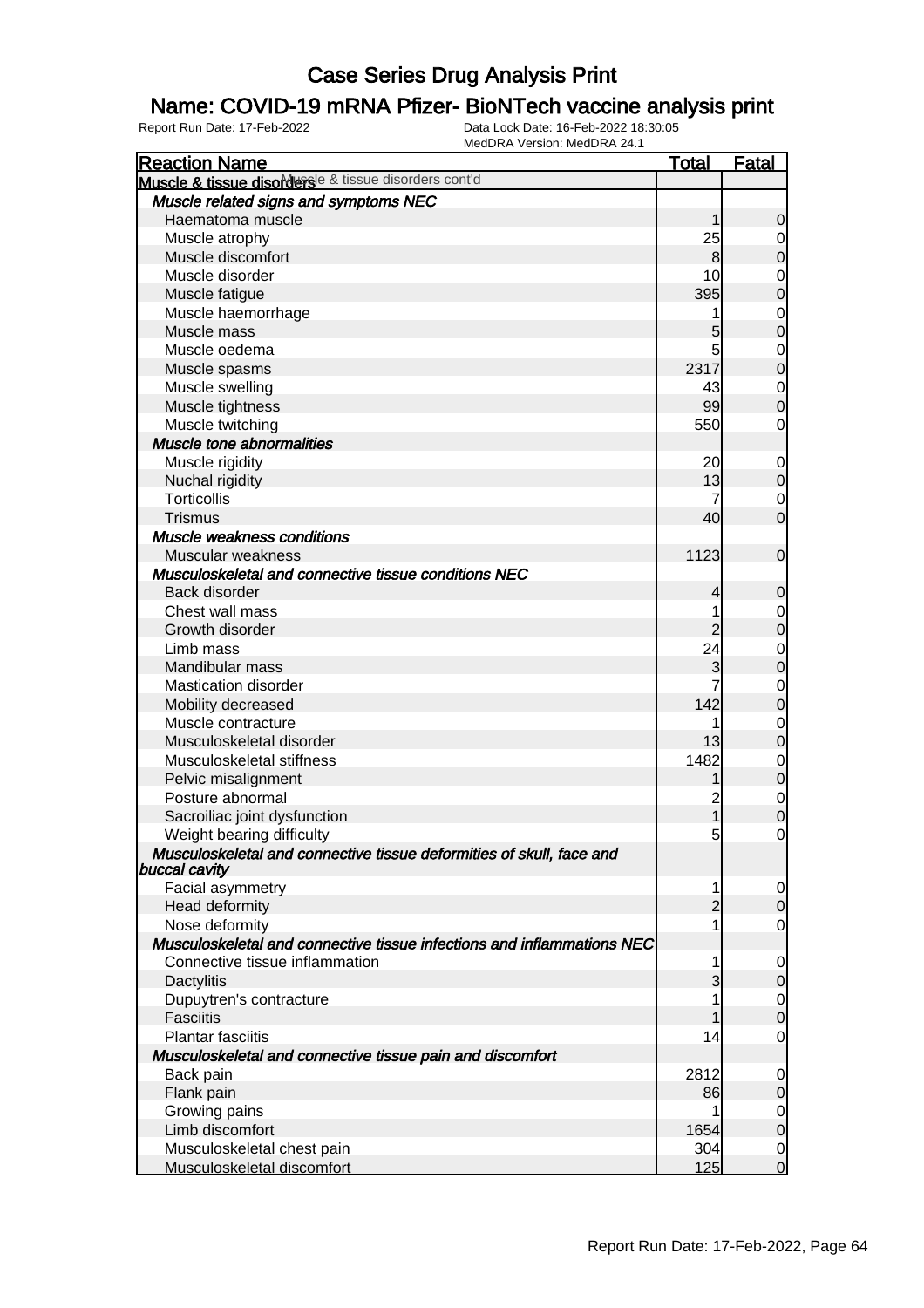### Name: COVID-19 mRNA Pfizer- BioNTech vaccine analysis print

| <b>Reaction Name</b>                                  | <b>Total</b>                 | <b>Fatal</b>                    |
|-------------------------------------------------------|------------------------------|---------------------------------|
| Muscle & tissue disordersle & tissue disorders cont'd |                              |                                 |
| Musculoskeletal pain                                  | 136                          | 0                               |
| Neck pain                                             | 2200                         | $\boldsymbol{0}$                |
| Pain in extremity                                     | 14360                        | 1                               |
| Rheumatic disorder                                    | 15                           | $\mathbf 0$                     |
| Sacral pain                                           | 4                            | 0                               |
| <b>Myopathies</b>                                     |                              |                                 |
| Mitochondrial myopathy acquired                       |                              | $\mathbf 0$                     |
| Myopathy                                              | $\overline{7}$               | $\boldsymbol{0}$                |
| Rhabdomyolysis                                        | 14                           | $\mathbf 0$                     |
| <b>Osteoarthropathies</b>                             |                              |                                 |
| Nodal osteoarthritis                                  |                              | $\mathbf 0$                     |
| Osteoarthritis                                        | 63                           | $\mathbf 0$                     |
| Spinal osteoarthritis                                 | $\overline{c}$               | $\mathbf 0$                     |
| <b>Psoriatic arthropathies</b>                        |                              |                                 |
| Psoriatic arthropathy                                 | 22                           | 0                               |
| <b>Rheumatoid arthropathies</b>                       |                              |                                 |
| Juvenile idiopathic arthritis                         |                              | $\mathbf 0$                     |
| <b>Rheumatoid arthritis</b>                           | 136                          | $\mathbf 0$                     |
| Rheumatoid nodule                                     |                              | $\mathbf 0$                     |
| Still's disease                                       | $\overline{2}$               | $\mathbf 0$                     |
| Soft tissue disorders NEC                             |                              |                                 |
| Axillary mass                                         | 312                          | $\mathbf 0$                     |
| Fistula                                               |                              | $\mathbf 0$                     |
| Fluctuance                                            |                              | $\mathbf 0$                     |
| Groin pain                                            | 126                          | $\mathbf 0$                     |
| Neck mass                                             | 45                           | $\overline{0}$                  |
| Purple glove syndrome                                 | 1                            | $\mathbf 0$                     |
| Soft tissue disorder                                  | 3                            | $\overline{0}$                  |
| Soft tissue swelling                                  | 7                            | 0                               |
| Spine and neck deformities                            |                              |                                 |
| Kyphosis                                              |                              | $\mathbf 0$                     |
| Lordosis                                              | $\overline{\mathbf{c}}$<br>1 | $\mathbf 0$                     |
| Neck deformity                                        |                              | $\mathbf 0$                     |
| <b>Scoliosis</b>                                      |                              | $\overline{0}$                  |
| Spinal stenosis                                       | $\overline{c}$               | $\mathbf 0$                     |
| Spondyloarthropathies                                 |                              |                                 |
| Ankylosing spondylitis                                | 10                           | 0                               |
| Arthritis reactive                                    | 71                           | $\overline{0}$                  |
| Spondylitis                                           | 4                            | $\overline{0}$                  |
| Spondyloarthropathy                                   |                              | $\mathbf 0$                     |
| <b>Synovial disorders</b>                             |                              |                                 |
| Synovial cyst                                         | 23                           | $\mathbf 0$                     |
| Synovitis                                             | 12                           | $\mathbf 0$                     |
| <b>Tendon disorders</b>                               |                              |                                 |
| Enthesopathy                                          | 3                            |                                 |
| Posterior tibial tendon dysfunction                   | 1                            | $\mathbf 0$<br>$\boldsymbol{0}$ |
| Tendon disorder                                       | 6                            | $\mathbf 0$                     |
| Tendon pain                                           | 27                           | $\mathbf 0$                     |
| Tendonitis                                            | 59                           |                                 |
|                                                       |                              | $\mathbf 0$<br>$\mathbf 0$      |
| Tenosynovitis                                         | 4                            |                                 |
| Tenosynovitis stenosans<br><b>Trigger finger</b>      | $\overline{c}$<br>34         | $\mathbf 0$<br>$\mathbf 0$      |
| <b>Trunk deformities</b>                              |                              |                                 |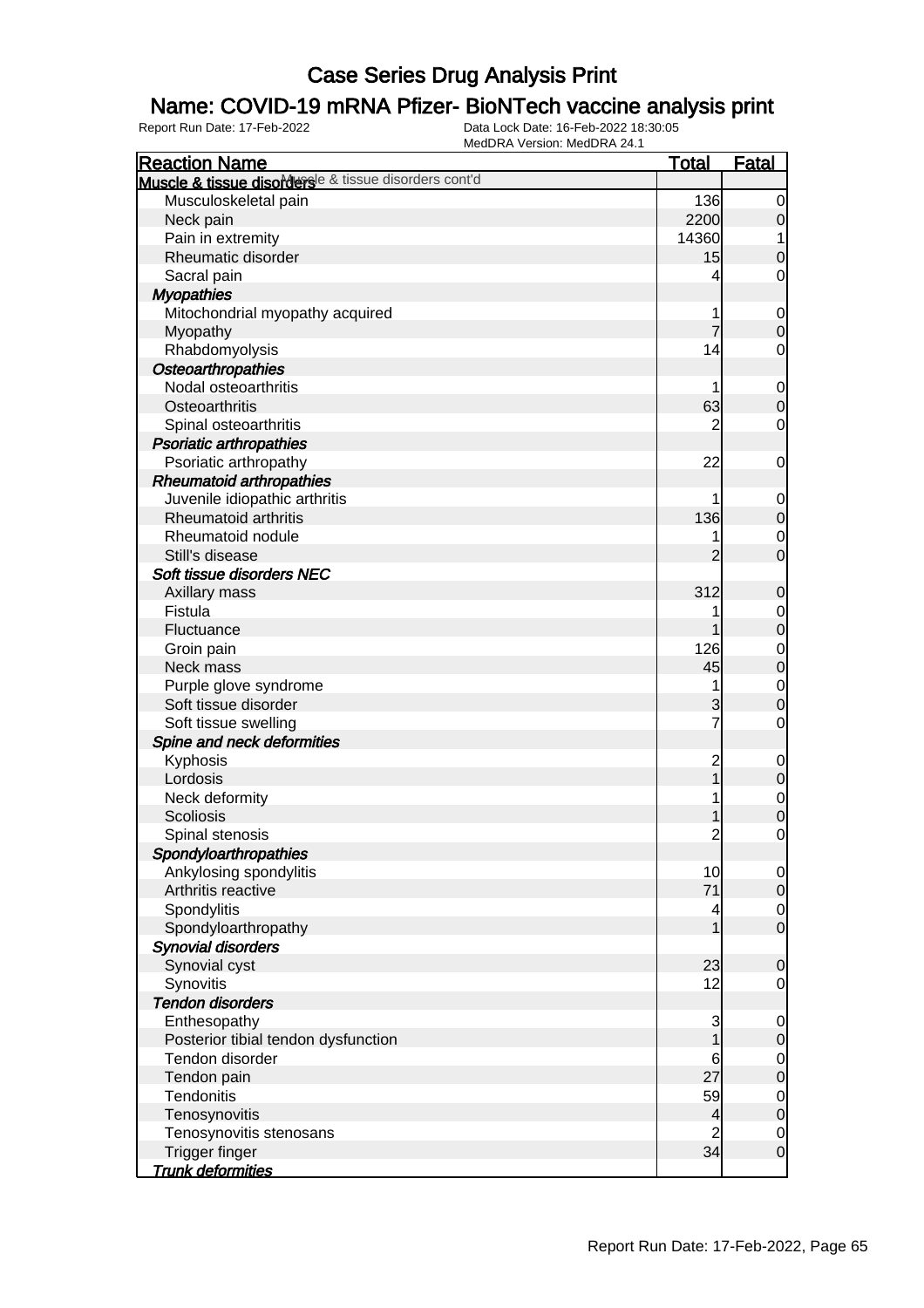#### Name: COVID-19 mRNA Pfizer- BioNTech vaccine analysis print

| <b>Reaction Name</b>                                  | Total        | Fata |
|-------------------------------------------------------|--------------|------|
| Muscle & tissue disordersle & tissue disorders cont'd |              |      |
| Deformity thorax                                      |              |      |
| Drooping shoulder syndrome                            |              |      |
| Shoulder deformity                                    |              | Οl   |
| Muscle & tissue disorders SOC TOTAL                   | <b>54632</b> |      |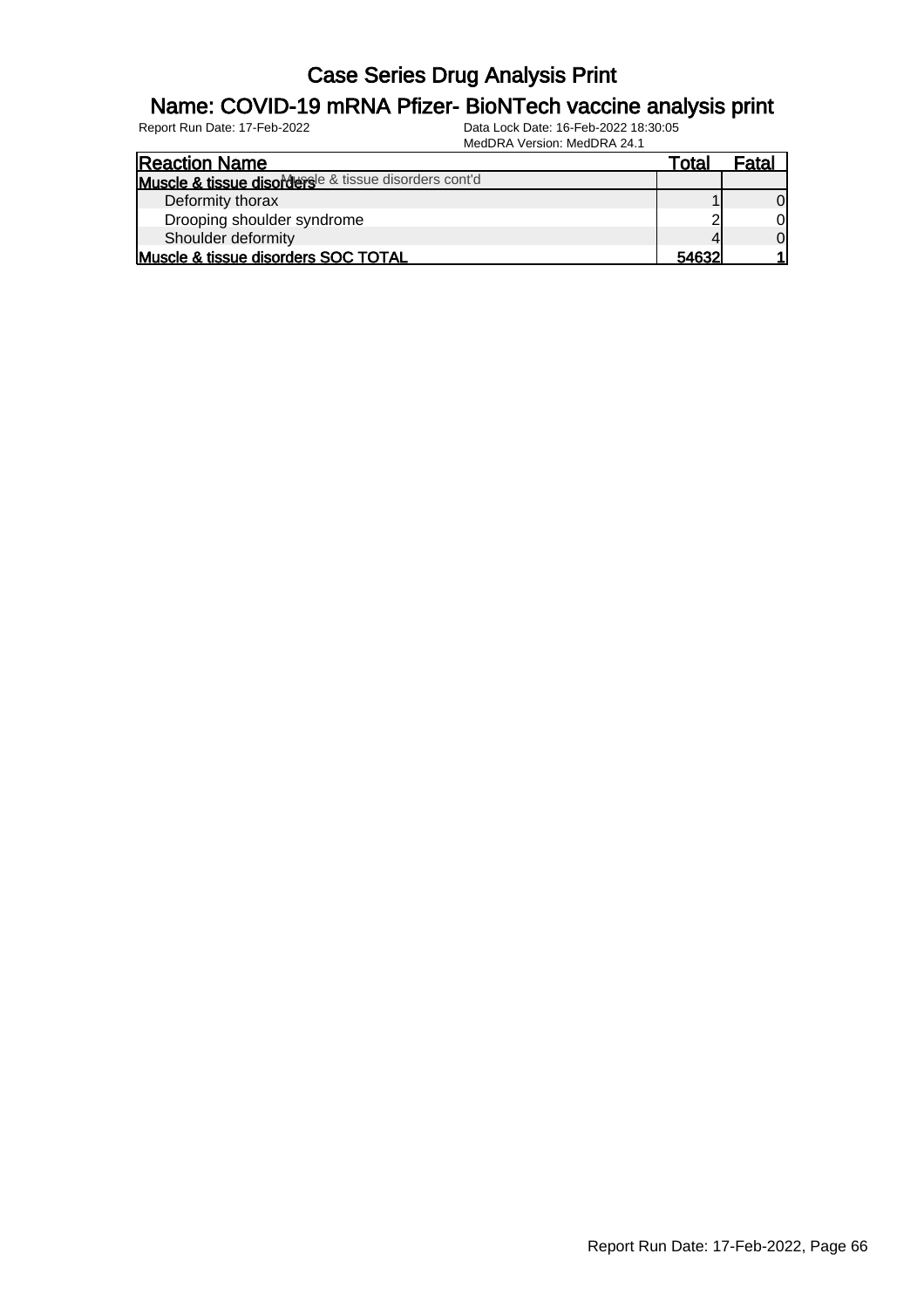### Name: COVID-19 mRNA Pfizer- BioNTech vaccine analysis print

| <b>Reaction Name</b>                              | <u>Total</u>   | <b>Fatal</b>                     |
|---------------------------------------------------|----------------|----------------------------------|
| <b>Neoplasms</b>                                  |                |                                  |
| Adrenal neoplasms malignant                       |                |                                  |
| Adrenal gland cancer                              | 1              | $\overline{0}$                   |
| Angioimmunoblastic T-cell lymphomas               |                |                                  |
| Angioimmunoblastic T-cell lymphoma                | 1              | $\mathbf 0$                      |
| <b>B-cell lymphomas NEC</b>                       |                |                                  |
| B-cell lymphoma                                   | 2              | 1                                |
| Follicular lymphoma                               | 4              | 0                                |
| Bone neoplasms malignant (excl sarcomas)          |                |                                  |
| Bone cancer                                       | 1              | 1                                |
| Bone neoplasms unspecified malignancy             |                |                                  |
| Bone neoplasm                                     | 1              | $\mathbf 0$                      |
| Breast and nipple neoplasms benign                |                |                                  |
| Benign breast neoplasm                            | 3              | 0                                |
| Fibroadenoma of breast                            | $\overline{2}$ | $\overline{0}$                   |
| <b>Breast and nipple neoplasms malignant</b>      |                |                                  |
| <b>Breast cancer</b>                              | 42             | 0                                |
| Breast cancer female                              |                |                                  |
| Breast cancer male                                | 2              | $\begin{matrix}0\\0\end{matrix}$ |
| Breast cancer stage I                             | 1              |                                  |
| Breast cancer stage III                           | 3              | $0\atop 0$                       |
| Invasive ductal breast carcinoma                  | 1              | $\mathbf{0}$                     |
| Triple negative breast cancer                     | $\overline{2}$ | $\overline{0}$                   |
| Cardiovascular neoplasms benign                   |                |                                  |
| Haemangioma                                       | 2              | 0                                |
| Pericardial lipoma                                | 1              | $\overline{0}$                   |
| Cartilage sarcomas                                |                |                                  |
| Chondrosarcoma                                    | 1              | $\mathbf 0$                      |
| Central nervous system neoplasms malignant NEC    |                |                                  |
| Brain cancer metastatic                           | 1              | $\mathbf 0$                      |
| Cervix neoplasms malignant                        |                |                                  |
| Cervix carcinoma                                  | $\overline{c}$ | 0                                |
| Colorectal neoplasms malignant                    |                |                                  |
| Colon cancer                                      | 2              | $\mathbf 0$                      |
| Colorectal cancer                                 | 1              | 0                                |
| Rectal cancer                                     | 2              | 0                                |
| Endocrine neoplasms malignant and unspecified NEC |                |                                  |
| Neuroendocrine tumour                             | 1              | $\overline{0}$                   |
| Thyroid neoplasm                                  | 1              | $\overline{0}$                   |
| <b>Endometrial neoplasms malignant</b>            |                |                                  |
| <b>Endometrial cancer</b>                         | 2              | $\mathbf 0$                      |
| <b>Follicular lymphomas</b>                       |                |                                  |
| Primary gastrointestinal follicular lymphoma      | 1              | $\mathbf 0$                      |
| Gastric neoplasms malignant                       |                |                                  |
| Gastric cancer                                    | 1              | $\mathbf{1}$                     |
| Gastrointestinal neoplasms malignant NEC          |                |                                  |
| Gastrointestinal carcinoma                        | 3              | $\mathbf 0$                      |
| <b>Hepatic neoplasms malignant</b>                |                |                                  |
| Hepatocellular carcinoma                          | 1              | $\mathbf 0$                      |
| Hepatobiliary neoplasms malignancy unspecified    |                |                                  |
| Hepatic neoplasm                                  | 1              | $\mathbf 0$                      |
| <b>Hodgkin's disease NEC</b>                      |                |                                  |
| Hodgkin's disease                                 | $\overline{4}$ | $\mathbf 0$                      |
| <b>Islet cell neoplasms and APUDoma NEC</b>       |                |                                  |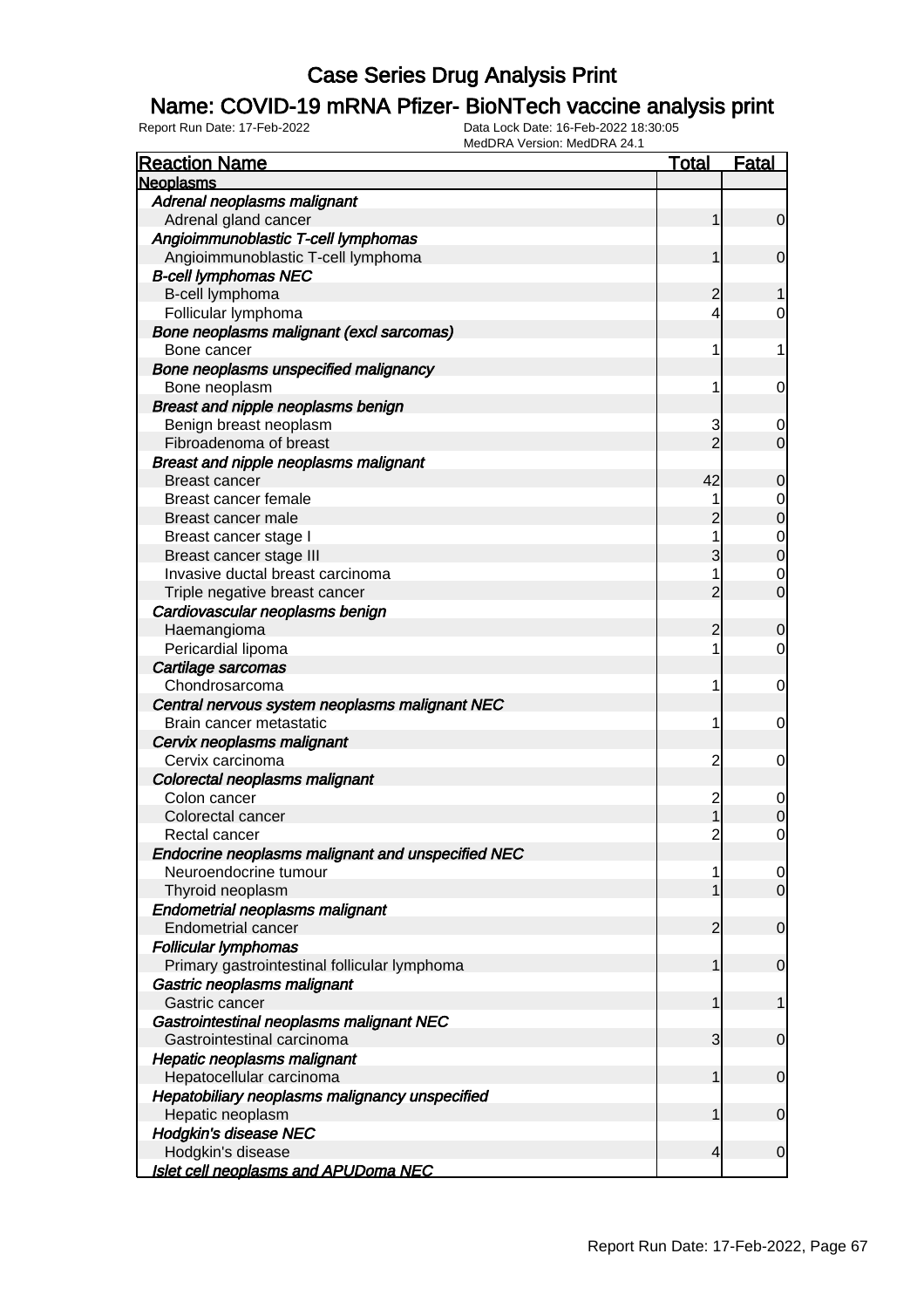### Name: COVID-19 mRNA Pfizer- BioNTech vaccine analysis print

| <b>Reaction Name</b>                                              | <b>Total</b>    | <b>Fatal</b>     |
|-------------------------------------------------------------------|-----------------|------------------|
| Neoplasms cont'd<br><b>Neoplasms</b>                              |                 |                  |
| Pancreatic neuroendocrine tumour                                  | 1               | $\overline{0}$   |
| Kaposi's sarcomas                                                 |                 |                  |
| Kaposi's sarcoma                                                  | 1               | $\mathbf 0$      |
| Leukaemias NEC                                                    |                 |                  |
| Leukaemia                                                         | 5               |                  |
| Leukaemias acute NEC                                              |                 |                  |
| Acute leukaemia                                                   | 2               | $\mathbf 0$      |
| Leukaemias chronic NEC                                            |                 |                  |
| Chronic leukaemia                                                 | 1               | $\mathbf 0$      |
| Leukaemias chronic lymphocytic                                    |                 |                  |
| Chronic lymphocytic leukaemia                                     | 3               | $\mathbf 0$      |
| Leukaemias chronic myeloid                                        |                 |                  |
| Chronic myeloid leukaemia                                         | 1               | $\mathbf 0$      |
| Lip and oral cavity neoplasms malignant                           |                 |                  |
| Lip and/or oral cavity cancer recurrent                           | 1               | $\mathbf 0$      |
| <b>Lymphomas unspecified NEC</b>                                  |                 |                  |
| Lymphoma                                                          | 46              | 1                |
| Lymphoproliferative disorders NEC (excl leukaemias and lymphomas) |                 |                  |
| Histiocytic necrotising lymphadenitis                             | 1               | $\mathbf 0$      |
| Metastases to specified sites                                     |                 |                  |
| Metastases to bone                                                | 1               | $\mathbf 0$      |
| Metastases to liver                                               |                 | 0                |
| Metastases to lymph nodes                                         | 5               | $\overline{0}$   |
| Metastases to unknown and unspecified sites                       |                 |                  |
| Metastasis                                                        | 1               | $\mathbf 0$      |
| Myelodysplastic syndromes                                         |                 |                  |
| Myelodysplastic syndrome                                          | 3               | $\mathbf 0$      |
| Myeloproliferative disorders (excl leukaemias)                    |                 |                  |
| Essential thrombocythaemia                                        | $\overline{2}$  | $\mathbf 0$      |
| Neoplasms malignant site unspecified NEC                          |                 |                  |
| Adenocarcinoma metastatic                                         | 1               | 0                |
| Metastatic neoplasm                                               | $\overline{c}$  | 0                |
| Neoplasm malignant                                                | 11              |                  |
| Second primary malignancy                                         |                 | 0                |
| Squamous cell carcinoma                                           | $5\overline{)}$ | $\overline{0}$   |
| Neoplasms unspecified malignancy and site unspecified NEC         |                 |                  |
| Neoplasm                                                          | $\overline{2}$  | $\overline{0}$   |
| Neoplasm recurrence                                               |                 | $\mathbf 0$      |
| Nervous system neoplasms benign NEC                               |                 |                  |
| Cranial nerve neoplasm benign                                     | 1               | $\mathbf 0$      |
| Neurilemmoma benign                                               |                 | $\overline{0}$   |
| Nervous system neoplasms unspecified malignancy NEC               |                 |                  |
| Brain neoplasm                                                    | 3<br>1          | $\mathbf 0$      |
| Meningioma<br>Spinal cord neoplasm                                |                 | $\mathbf 0$<br>1 |
| <b>Neuromas</b>                                                   |                 |                  |
| Acoustic neuroma                                                  | 3               | $\mathbf 0$      |
| Neuroma                                                           | 1               | $\mathbf 0$      |
| Non-Hodgkin's lymphomas NEC                                       |                 |                  |
| Non-Hodgkin's lymphoma                                            | 3               | $\mathbf 0$      |
| Ocular neoplasms benign                                           |                 |                  |
| Eye naevus                                                        | 3               | $\mathbf 0$      |
| Ocular neoplasms malignancy unspecified                           |                 |                  |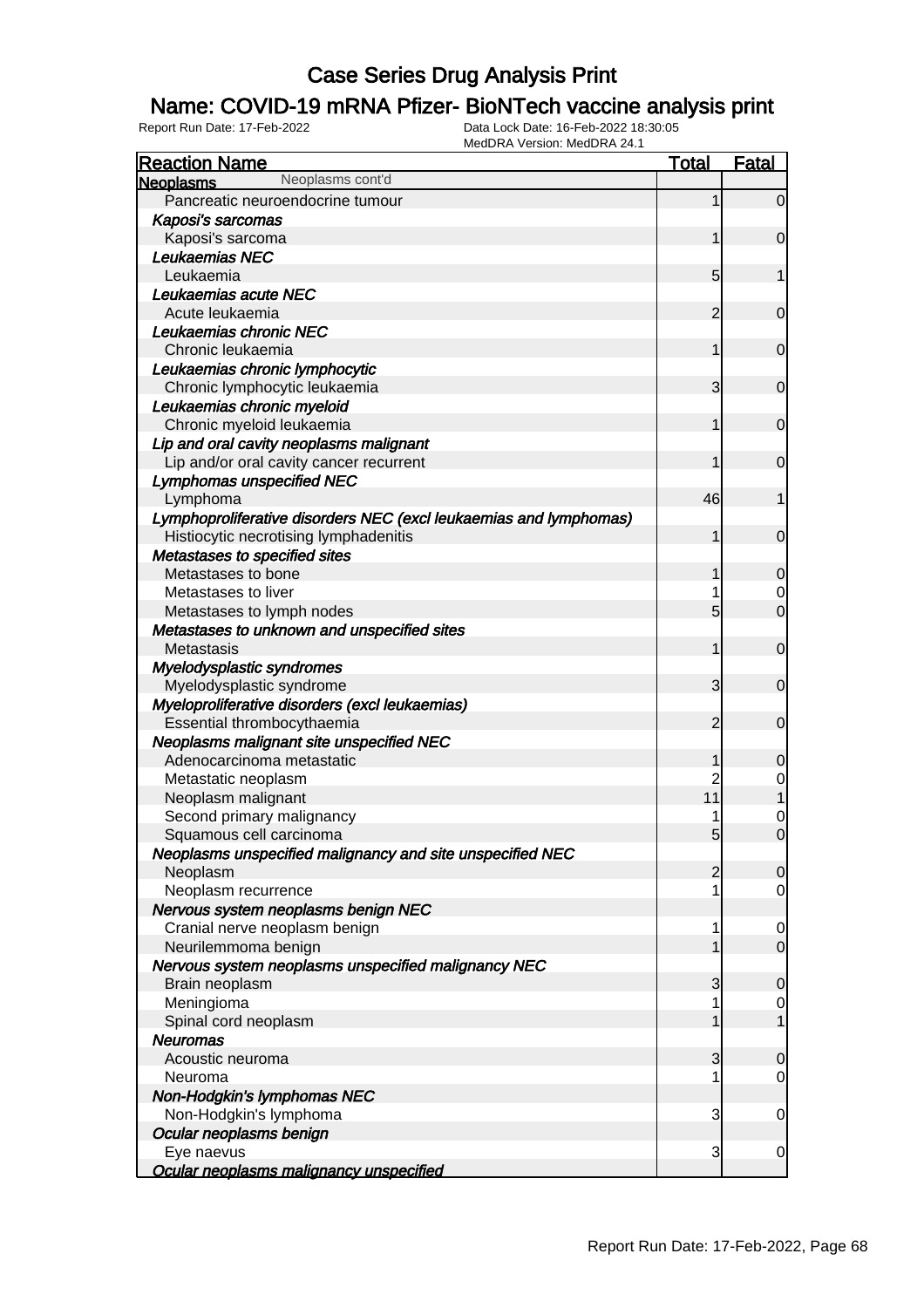### Name: COVID-19 mRNA Pfizer- BioNTech vaccine analysis print

| <b>Reaction Name</b>                                                                  | <b>Total</b>   | <b>Fatal</b>   |
|---------------------------------------------------------------------------------------|----------------|----------------|
| Neoplasms cont'd<br><b>Neoplasms</b>                                                  |                |                |
| Eyelid tumour                                                                         | 1              | 0              |
| Oesophageal neoplasms malignant                                                       |                |                |
| Oesophageal cancer metastatic                                                         | 4              | 0              |
| <b>Oncologic complications and emergencies</b>                                        |                |                |
| Cancer pain                                                                           | 1              | $\mathbf 0$    |
| Tumour haemorrhage                                                                    |                | 0              |
| Oropharyngeal, nasopharyngeal and tonsillar neoplasms malignant and<br>unspecified    |                |                |
| Tonsil cancer                                                                         | 4              | 0              |
| Ovarian neoplasms malignant (excl germ cell)                                          |                |                |
| Ovarian cancer                                                                        |                | $\mathbf 0$    |
| Pancreatic neoplasms malignant (excl islet cell and carcinoid)                        |                |                |
| Pancreatic carcinoma                                                                  | 4              | $\mathbf 0$    |
| Plasma cell myelomas                                                                  |                |                |
| POEMS syndrome                                                                        |                | $\overline{0}$ |
| Plasma cell myeloma                                                                   | 2              | 0              |
| Plasma cell neoplasms NEC                                                             |                |                |
| Hypergammaglobulinaemia benign monoclonal                                             | 1              | 0              |
| <b>TEMPI</b> syndrome                                                                 | 2              | $\overline{0}$ |
| Prostatic neoplasms malignant                                                         |                |                |
| Prostate cancer                                                                       | 4              | $\mathbf 0$    |
| Renal neoplasms malignant                                                             |                |                |
| Clear cell renal cell carcinoma                                                       |                | $\Omega$       |
| Renal cancer                                                                          | 3              | 0              |
| Reproductive neoplasms female benign NEC                                              |                |                |
| Benign hydatidiform mole                                                              | 5              | 0              |
| Respiratory tract and pleural neoplasms malignant cell type unspecified<br><b>NEC</b> |                |                |
| Bronchial carcinoma                                                                   |                | 0              |
| Lung cancer metastatic                                                                |                |                |
| Lung neoplasm malignant                                                               | 15             | 1              |
| Salivary gland neoplasms unspecified malignancy                                       |                |                |
| Salivary gland neoplasm                                                               | $\overline{c}$ | 0              |
| Skin melanomas (excl ocular)                                                          |                |                |
| Malignant melanoma                                                                    | 3              | $\mathbf 0$    |
| Metastatic malignant melanoma                                                         |                | $\mathbf 0$    |
| Skin neoplasms benign                                                                 |                |                |
| Acrochordon                                                                           | $6 \mid$       | $\overline{0}$ |
| Anogenital warts                                                                      |                | 0              |
| Fibrous histiocytoma                                                                  |                | $\mathbf 0$    |
| Haemangioma of skin                                                                   | 7              | $\overline{0}$ |
| Melanocytic naevus                                                                    | 10             | $\overline{0}$ |
| Pyogenic granuloma                                                                    |                | $\mathbf 0$    |
| Seborrhoeic keratosis                                                                 |                | $\mathbf 0$    |
| Skin papilloma                                                                        | 21             | 0              |
| Skin neoplasms malignant and unspecified (excl melanoma)                              |                |                |
| Basal cell carcinoma                                                                  | 3              | $\overline{0}$ |
| Bowen's disease                                                                       |                | $\mathbf 0$    |
| Neoplasm skin                                                                         | 3              | $\overline{0}$ |
| Skin cancer                                                                           |                | $\mathbf 0$    |
| Squamous cell carcinoma of skin                                                       |                | 0              |
| Soft tissue neoplasms benign NEC                                                      |                |                |
| Lipoma                                                                                |                | 0              |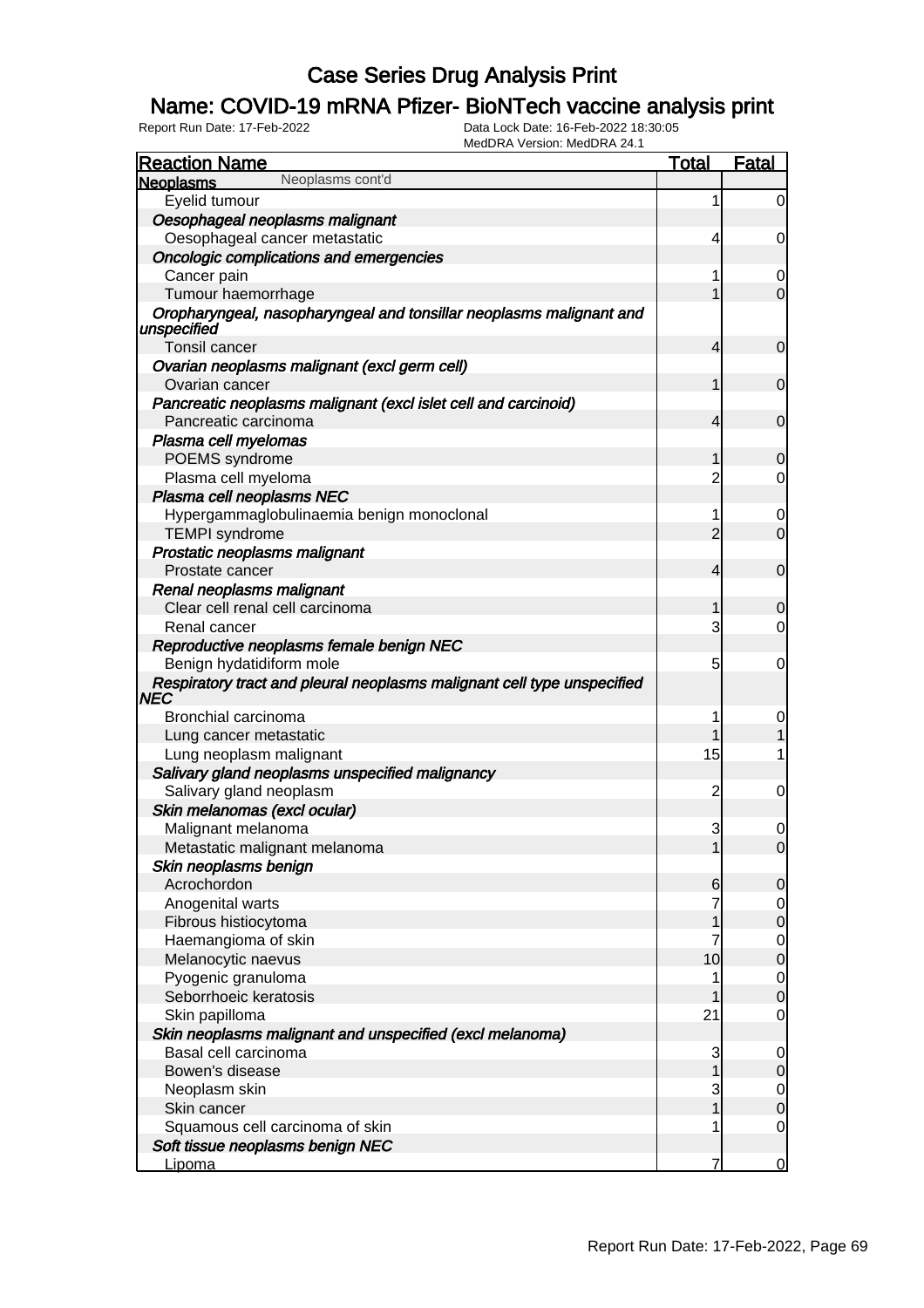#### Name: COVID-19 mRNA Pfizer- BioNTech vaccine analysis print

| <b>Reaction Name</b>                       | Total | Fatal          |
|--------------------------------------------|-------|----------------|
| Neoplasms cont'd<br>Neoplasms              |       |                |
| Lymphangioma                               |       | $\Omega$       |
| Soft tissue sarcomas histology unspecified |       |                |
| Sarcoma                                    |       | $\Omega$       |
| Thyroid neoplasms malignant                |       |                |
| Huerthle cell carcinoma                    |       | $\overline{0}$ |
| Papillary thyroid cancer                   |       | $\overline{0}$ |
| Thyroid cancer                             |       | $\overline{0}$ |
| Uterine neoplasms benign                   |       |                |
| Uterine leiomyoma                          | 14    | $\overline{0}$ |
| <b>Neoplasms SOC TOTAL</b>                 | 357   | 9              |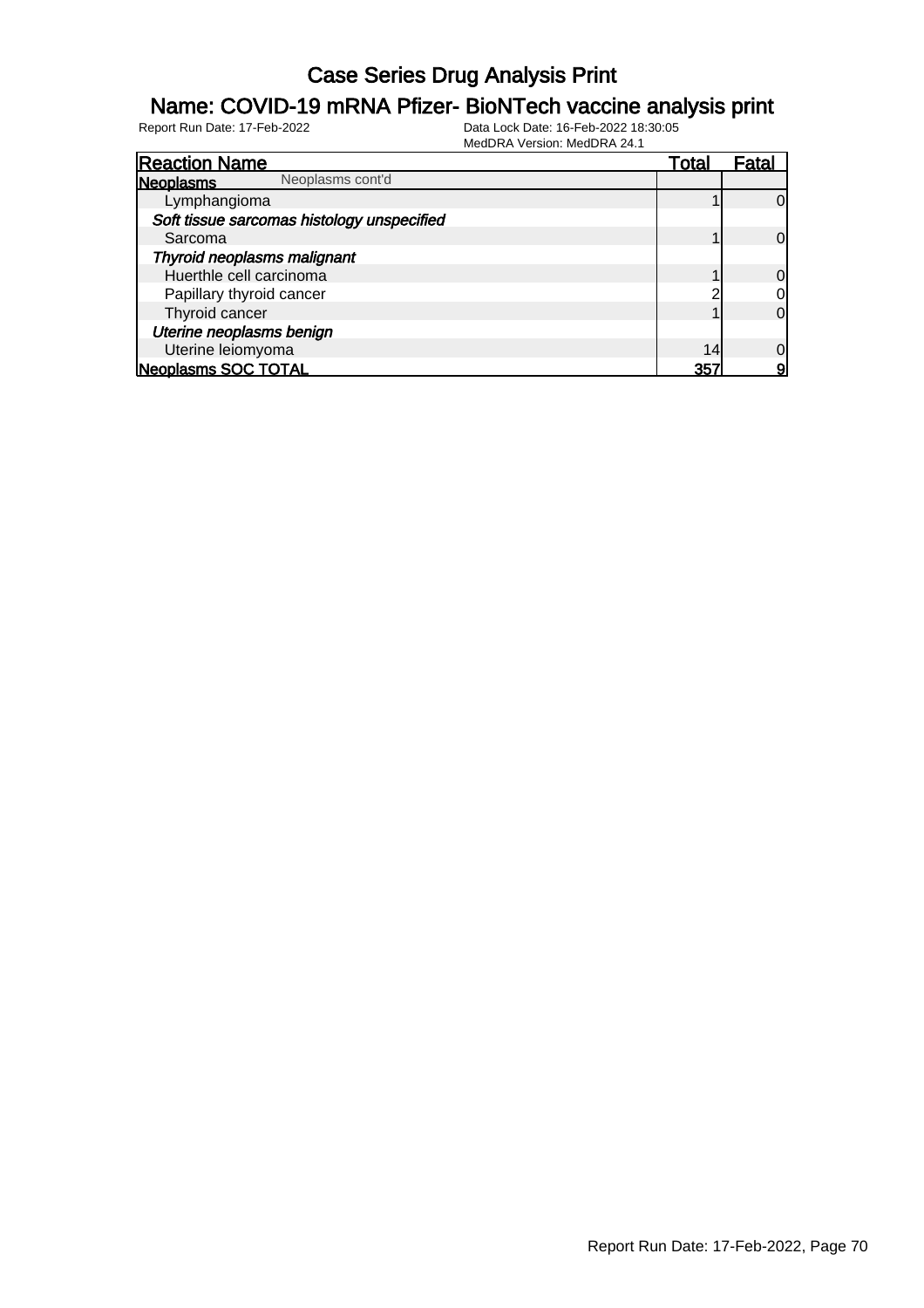#### Name: COVID-19 mRNA Pfizer- BioNTech vaccine analysis print

| <b>Reaction Name</b>                                              | <u>Total</u>   | <b>Fatal</b>                          |
|-------------------------------------------------------------------|----------------|---------------------------------------|
| Nervous system disorders                                          |                |                                       |
| <b>Abnormal reflexes</b>                                          |                |                                       |
| Areflexia                                                         | 8              | 0                                     |
| Extensor plantar response                                         | $\overline{2}$ | 0                                     |
| Hoffmann's sign                                                   |                | $\pmb{0}$                             |
| Hyperreflexia                                                     | 4              | $\mathbf 0$                           |
| Hyporeflexia                                                      | 10             | $\mathbf 0$                           |
| Reflexes abnormal                                                 | $\overline{2}$ | $\mathbf 0$                           |
| Abnormal sleep-related events                                     |                |                                       |
| Sleep paralysis                                                   | 31             | 0                                     |
| Absence seizures                                                  |                |                                       |
| Petit mal epilepsy                                                | 29             | 0                                     |
| Acute polyneuropathies                                            |                |                                       |
| Acute motor axonal neuropathy                                     |                | $\mathbf 0$                           |
| Acute motor-sensory axonal neuropathy                             |                | $\mathbf 0$                           |
| Guillain-Barre syndrome                                           | 95             |                                       |
| Miller Fisher syndrome                                            | 5              | $\begin{array}{c} 2 \\ 1 \end{array}$ |
| Subacute inflammatory demyelinating polyneuropathy                |                | $\mathbf 0$                           |
| Alzheimer's disease (incl subtypes)                               |                |                                       |
| Dementia Alzheimer's type                                         | 1              | 1                                     |
| Autonomic nervous system disorders                                |                |                                       |
| Anticholinergic syndrome                                          | 1              | 0                                     |
| Autonomic nervous system imbalance                                | 11             | 0                                     |
| Autonomic neuropathy                                              | $\overline{c}$ | $\mathbf 0$                           |
| Horner's syndrome                                                 | $\overline{2}$ | $\mathbf 0$                           |
| Orthostatic intolerance                                           | $\overline{2}$ | $\mathbf 0$                           |
| Central nervous system aneurysms and dissections                  |                |                                       |
| Carotid artery dissection                                         | 1              | $\mathbf 0$                           |
| Intracranial aneurysm                                             | $\overline{2}$ | 1                                     |
| Central nervous system haemorrhages and cerebrovascular accidents |                |                                       |
| Basal ganglia haemorrhage                                         | 1              | 0                                     |
| Basal ganglia infarction                                          | 1              | $\mathbf 0$                           |
| Brain stem haemorrhage                                            | 2              | $\overline{c}$                        |
| Brain stem infarction                                             | 1              | 1                                     |
| Brain stem stroke                                                 | $\overline{c}$ | 0                                     |
| Carotid artery occlusion                                          | 1              | 0                                     |
| Carotid artery thrombosis                                         | $\overline{4}$ | $\overline{0}$                        |
| Cerebellar artery thrombosis                                      | 1              | $\overline{0}$                        |
| Cerebellar haemorrhage                                            | 3              | $\mathbf 0$                           |
| Cerebellar infarction                                             | 3              | $\mathbf 0$                           |
| Cerebellar ischaemia                                              | $\overline{1}$ | $\mathbf 0$                           |
| Cerebellar stroke                                                 | 9              | 1                                     |
| Cerebral artery embolism                                          | 3              | 1                                     |
| Cerebral artery occlusion                                         | $\overline{2}$ | 0                                     |
| Cerebral artery thrombosis                                        | $\frac{1}{4}$  | $\mathbf 0$                           |
| Cerebral haemorrhage                                              | 60             | 14                                    |
| Cerebral infarction                                               | 30             | $\overline{2}$                        |
| Cerebral ischaemia                                                | 1              | $\overline{0}$                        |
| Cerebral thrombosis                                               | 14             | $\mathbf 0$                           |
| Cerebrovascular accident                                          | 481            | 19                                    |
| Embolic stroke                                                    | 8              | $\mathbf 0$                           |
| Haemorrhage intracranial                                          | 13             | $\mathbf{3}$                          |
| Haemorrhagic cerebral infarction                                  | 1              | $\pmb{0}$                             |
| Haemorrhagic stroke                                               | 12             | $\overline{5}$                        |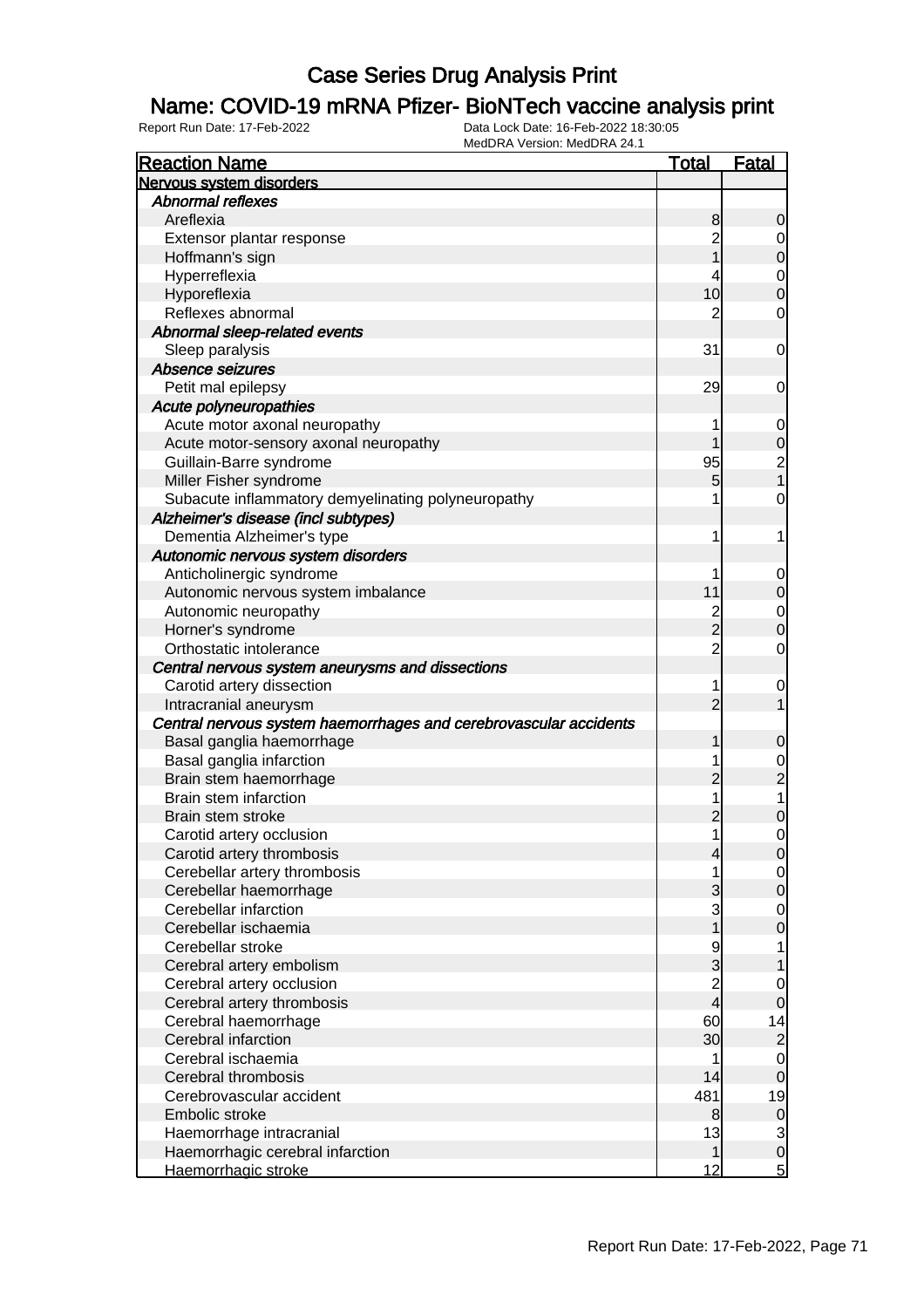### Name: COVID-19 mRNA Pfizer- BioNTech vaccine analysis print

| <b>Reaction Name</b>                                      | <b>Total</b>   | <b>Fatal</b>                     |
|-----------------------------------------------------------|----------------|----------------------------------|
| Nervous system disordersus system disorders cont'd        |                |                                  |
| Internal capsule infarction                               |                | $\overline{0}$                   |
| Intracranial haematoma                                    |                | 0                                |
| Ischaemic cerebral infarction                             |                | 0                                |
| Ischaemic stroke                                          | 57             | 3                                |
| Lacunar infarction                                        | 4              | $\overline{0}$                   |
| Lacunar stroke                                            | 6              | 0                                |
| Lateral medullary syndrome                                |                | $\mathbf 0$                      |
| Pseudostroke                                              |                | 0                                |
| Ruptured cerebral aneurysm                                |                | $\mathbf 0$                      |
| Spinal stroke                                             |                | 0                                |
| Stroke in evolution                                       |                | $\mathbf 0$                      |
| Subarachnoid haemorrhage                                  | 19             | 8                                |
| Thalamic infarction                                       |                | $\mathbf 0$                      |
| Thrombotic stroke                                         | 6              |                                  |
| Vertebrobasilar stroke                                    |                | $\mathbf 0$                      |
| Central nervous system inflammatory disorders NEC         |                |                                  |
| Arachnoiditis                                             |                | 0                                |
| Gliosis                                                   |                | 0                                |
| Central nervous system vascular disorders NEC             |                |                                  |
| Brain hypoxia                                             | 5              |                                  |
| Carotid arteriosclerosis                                  |                | 0                                |
| Central nervous system vasculitis                         |                | 0                                |
| Cerebral amyloid angiopathy                               |                | $\mathbf 0$                      |
| Cerebral congestion                                       | 5              | 0                                |
| Cerebral small vessel ischaemic disease                   | 3              | $\mathbf 0$                      |
| Cerebrovascular disorder                                  | 3              | $\mathbf 0$                      |
| Post cardiac arrest syndrome                              |                | $\mathbf 0$                      |
| Reversible cerebral vasoconstriction syndrome             |                | 0                                |
| Cerebrovascular venous and sinus thrombosis               |                |                                  |
| Cerebral venous sinus thrombosis                          | 54             | 5                                |
| Cerebral venous thrombosis                                | 9              | $\mathbf 0$                      |
| Superior sagittal sinus thrombosis                        | 6              | 0                                |
| Transverse sinus thrombosis                               | $\overline{2}$ | $\overline{0}$                   |
| Cervical spinal cord and nerve root disorders             |                |                                  |
| Cervical radiculopathy                                    | $\overline{2}$ | $\overline{0}$                   |
| Cervicobrachial syndrome                                  | 6              | $\overline{0}$                   |
| <b>Choreiform movements</b>                               |                |                                  |
| Chorea                                                    | 3              | $\overline{0}$                   |
| Chronic polyneuropathies                                  |                |                                  |
| Chronic inflammatory demyelinating polyradiculoneuropathy | $\overline{c}$ | $\overline{0}$                   |
| Demyelinating polyneuropathy                              |                | $\mathbf 0$                      |
| Diabetic neuropathy<br>Coma states                        |                | $\overline{0}$                   |
|                                                           |                |                                  |
| Coma<br>Diabetic coma                                     | 16             | $\overline{0}$<br>$\overline{0}$ |
| Hypoglycaemic coma                                        |                | $\overline{0}$                   |
| Coordination and balance disturbances                     |                |                                  |
| Ataxia                                                    | 20             | 0                                |
| Balance disorder                                          | 490            | $\mathbf 0$                      |
| Cerebellar ataxia                                         |                | $\overline{0}$                   |
| Cerebellar syndrome                                       |                | $\mathbf 0$                      |
| Coordination abnormal                                     | 72             | $\overline{0}$                   |
| <b>Dysdiadochokinesis</b>                                 | 1              | $\mathbf 0$                      |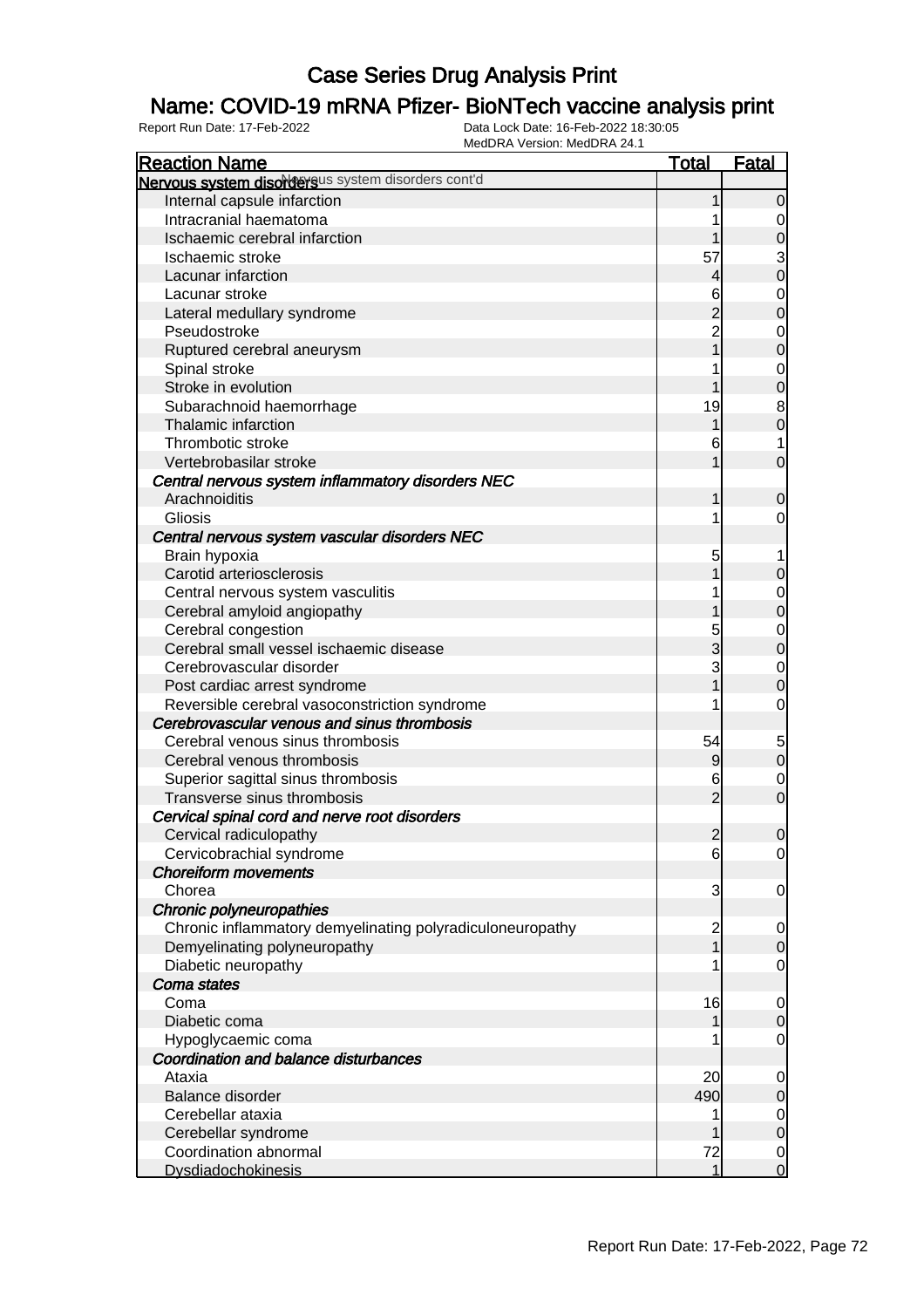### Name: COVID-19 mRNA Pfizer- BioNTech vaccine analysis print

| <b>Reaction Name</b>                               | <b>Total</b>   | <b>Fatal</b>     |
|----------------------------------------------------|----------------|------------------|
| Nervous system disordersus system disorders cont'd |                |                  |
| Dysstasia                                          | 72             | $\overline{0}$   |
| Nystagmus                                          | 16             | $\overline{0}$   |
| <b>Cortical dysfunction NEC</b>                    |                |                  |
| Alexia                                             | $\overline{c}$ | $\mathbf 0$      |
| Aphasia                                            | 101            | $\mathbf 0$      |
| Apraxia                                            |                | $\mathbf 0$      |
| Dysgraphia                                         |                | $\mathbf 0$      |
| <b>Dyslexia</b>                                    |                | $\mathbf 0$      |
| Dyspraxia                                          |                | $\mathbf{0}$     |
| Neurologic neglect syndrome                        |                | $\overline{0}$   |
| Sensory processing disorder                        | 3              | $\mathbf 0$      |
| Visuospatial deficit                               |                | $\mathbf 0$      |
| Cranial nerve disorders NEC                        |                |                  |
| Cranial nerve disorder                             | $\overline{c}$ | $\mathbf 0$      |
| Cranial nerve paralysis                            |                | $\mathbf 0$      |
| Dementia (excl Alzheimer's type)                   |                |                  |
| Dementia                                           | 18             | $\mathbf 0$      |
| Dementia with Lewy bodies                          |                | $\mathbf 0$      |
| Senile dementia                                    |                | $\mathbf 0$      |
| <b>Demyelinating disorders NEC</b>                 |                |                  |
| Acute disseminated encephalomyelitis               | 7              | $\mathbf 0$      |
| Clinically isolated syndrome                       |                | $\pmb{0}$        |
| Demyelination                                      | 9              | $\mathbf 0$      |
| Neuromyelitis optica spectrum disorder             | $\overline{2}$ | $\mathbf 0$      |
| Disturbances in consciousness NEC                  |                |                  |
| Altered state of consciousness                     | 14             | $\mathbf 0$      |
| <b>Consciousness fluctuating</b>                   |                | $\mathbf 0$      |
| Depressed level of consciousness                   | 52             | $\mathbf 0$      |
| Infant sedation                                    |                | $\mathbf 0$      |
| Lethargy                                           | 2509           | $\mathbf 0$      |
| Loss of consciousness                              | 791            | 1                |
| Postictal state                                    | 5              | $\boldsymbol{0}$ |
| Sedation                                           | 9              | $\mathbf 0$      |
| Somnolence                                         | 1188           | $\boldsymbol{0}$ |
| Stupor                                             | 5              | $\mathbf 0$      |
| Syncope                                            | 2726           | $\overline{0}$   |
| Disturbances in sleep phase rhythm                 |                |                  |
| Circadian rhythm sleep disorder                    | 1              | $\mathbf 0$      |
| Irregular sleep phase                              |                | $\overline{0}$   |
| Irregular sleep wake rhythm disorder               | $\frac{2}{2}$  | $\mathbf 0$      |
| Non-24-hour sleep-wake disorder                    |                | $\mathbf 0$      |
| Dyskinesias and movement disorders NEC             |                |                  |
| Akathisia                                          | 7              | $\mathbf 0$      |
| <b>Ballismus</b>                                   |                | $\mathbf 0$      |
| Bradykinesia                                       | 24             | $\overline{0}$   |
| Clumsiness                                         | 23             | $\boldsymbol{0}$ |
| Dyskinesia                                         | 79             | $\overline{0}$   |
| Extrapyramidal disorder                            | 3              | $\mathbf 0$      |
| Fine motor skill dysfunction                       | 13             | $\mathbf 0$      |
| Foetal movement disorder                           | $\overline{7}$ | $\mathbf 0$      |
| Hyperkinesia                                       | 4              | $\overline{0}$   |
| Hypokinesia                                        | 105            | $\mathbf 0$      |
| Micrographia                                       | 1              | $\mathbf 0$      |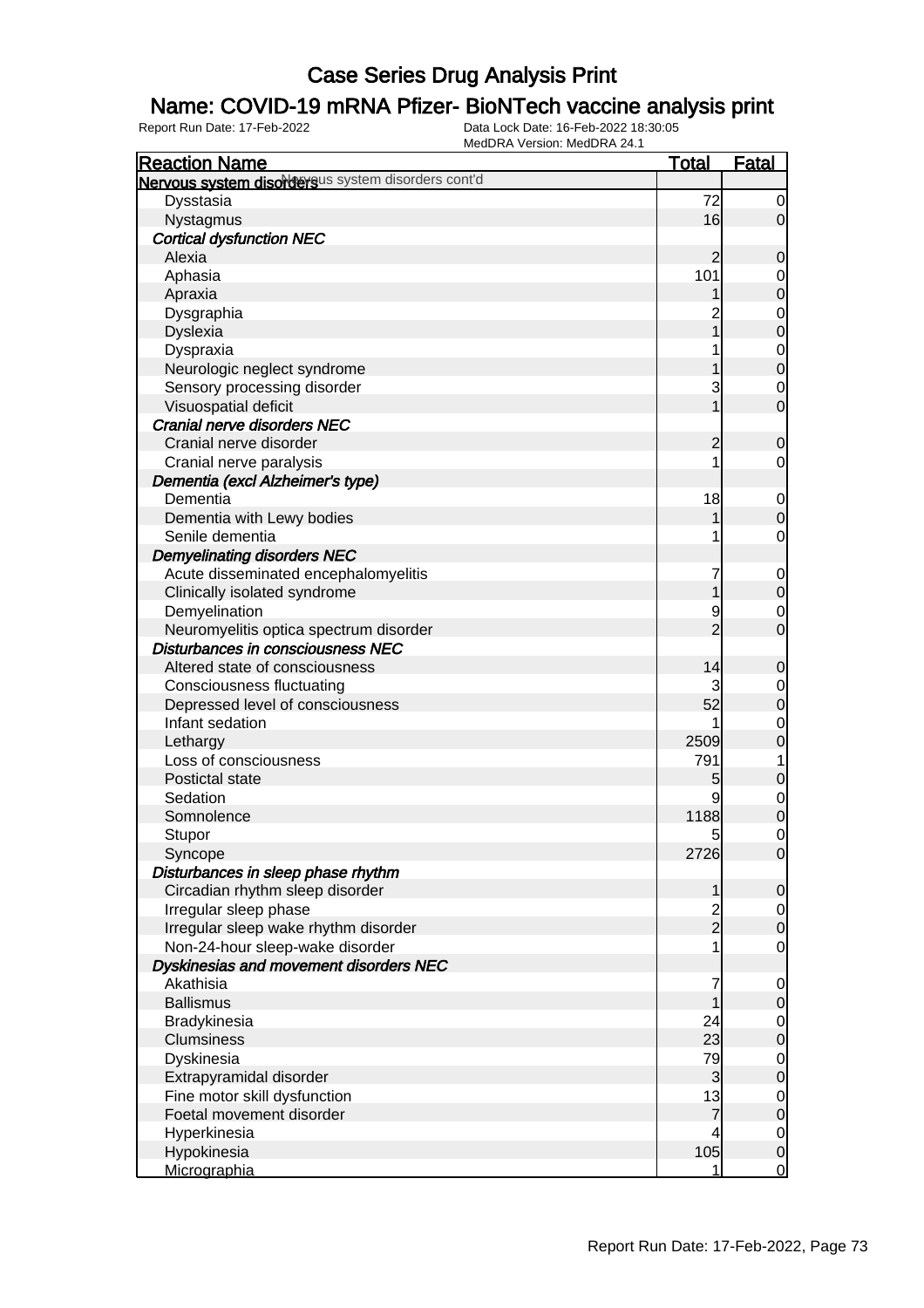### Name: COVID-19 mRNA Pfizer- BioNTech vaccine analysis print

| <b>Reaction Name</b>                               | <b>Total</b>   | <b>Fatal</b>     |
|----------------------------------------------------|----------------|------------------|
| Nervous system disordersus system disorders cont'd |                |                  |
| Motor dysfunction                                  | 4              | $\mathbf 0$      |
| Movement disorder                                  | 70             | 0                |
| Psychomotor hyperactivity                          | 29             | $\mathbf 0$      |
| Synkinesis                                         | $\frac{2}{2}$  | 0                |
| Tardive dyskinesia                                 |                | $\mathbf 0$      |
| <b>Dystonias</b>                                   |                |                  |
| Dystonia                                           | 16             | $\mathbf 0$      |
| Writer's cramp                                     |                | 0                |
| <b>Encephalitis NEC</b>                            |                |                  |
| Encephalitis autoimmune                            | 1              | $\mathbf 0$      |
| Limbic encephalitis                                |                | $\boldsymbol{0}$ |
| Noninfective encephalitis                          | 7              | 0                |
| <b>Encephalopathies NEC</b>                        |                |                  |
| Autoimmune encephalopathy                          | 1              |                  |
| Encephalopathy                                     | 5              | $\mathbf 0$      |
| Hashimoto's encephalopathy                         |                | 0                |
| Posterior reversible encephalopathy syndrome       |                | $\mathbf 0$      |
| Eye movement disorders                             |                |                  |
| Illrd nerve disorder                               |                | $\mathbf 0$      |
| Illrd nerve paralysis                              |                | 0                |
| IVth nerve paralysis                               |                | $\mathbf 0$      |
| Microvascular cranial nerve palsy                  | $\overline{c}$ | $\mathbf 0$      |
| Vith nerve disorder                                | $\overline{1}$ | $\mathbf 0$      |
| VIth nerve paralysis                               | 11             | 0                |
| <b>Facial cranial nerve disorders</b>              |                |                  |
| Bell's palsy                                       | 623            | $\mathbf 0$      |
| Facial nerve disorder                              | 9              | $\mathbf 0$      |
| Facial paralysis                                   | 472            | $\mathbf 0$      |
| <b>Facial paresis</b>                              | 104            | $\mathbf 0$      |
| Facial spasm                                       | 54             | 0                |
| Generalised tonic-clonic seizures                  |                |                  |
| Generalised tonic-clonic seizure                   | 76             | $\mathbf 0$      |
| <b>Headaches NEC</b>                               |                |                  |
| Cervicogenic headache                              |                | 0                |
| Cluster headache                                   | 286            | $\overline{0}$   |
| Cold-stimulus headache                             | 35             | $\overline{0}$   |
| Drug withdrawal headache                           | 3              | $\overline{0}$   |
| <b>Exertional headache</b>                         | 9              | $\overline{0}$   |
| External compression headache                      | $\overline{2}$ | $\mathbf 0$      |
| Headache                                           | 29855          | 1                |
| Medication overuse headache                        | $\overline{2}$ | $\mathbf 0$      |
| New daily persistent headache                      | 8              | 0                |
| Occipital neuralgia                                | 17             | $\mathbf 0$      |
| Ophthalmoplegic migraine                           | 1              | $\mathbf 0$      |
| Primary cough headache                             | 4              | $\mathbf 0$      |
| Primary headache associated with sexual activity   | 10             | $\mathbf 0$      |
| Sinus headache                                     | 394            | $\mathbf 0$      |
| Tension headache                                   | 625            | $\overline{0}$   |
| Thunderclap headache                               | 23             | $\mathbf 0$      |
| Vascular headache                                  | 21             | $\overline{0}$   |
| <b>Hydrocephalic conditions</b>                    |                |                  |
| Hydrocephalus                                      | 5              | $\mathbf 0$      |
| <b>Hypoglossal nerve disorders</b>                 |                |                  |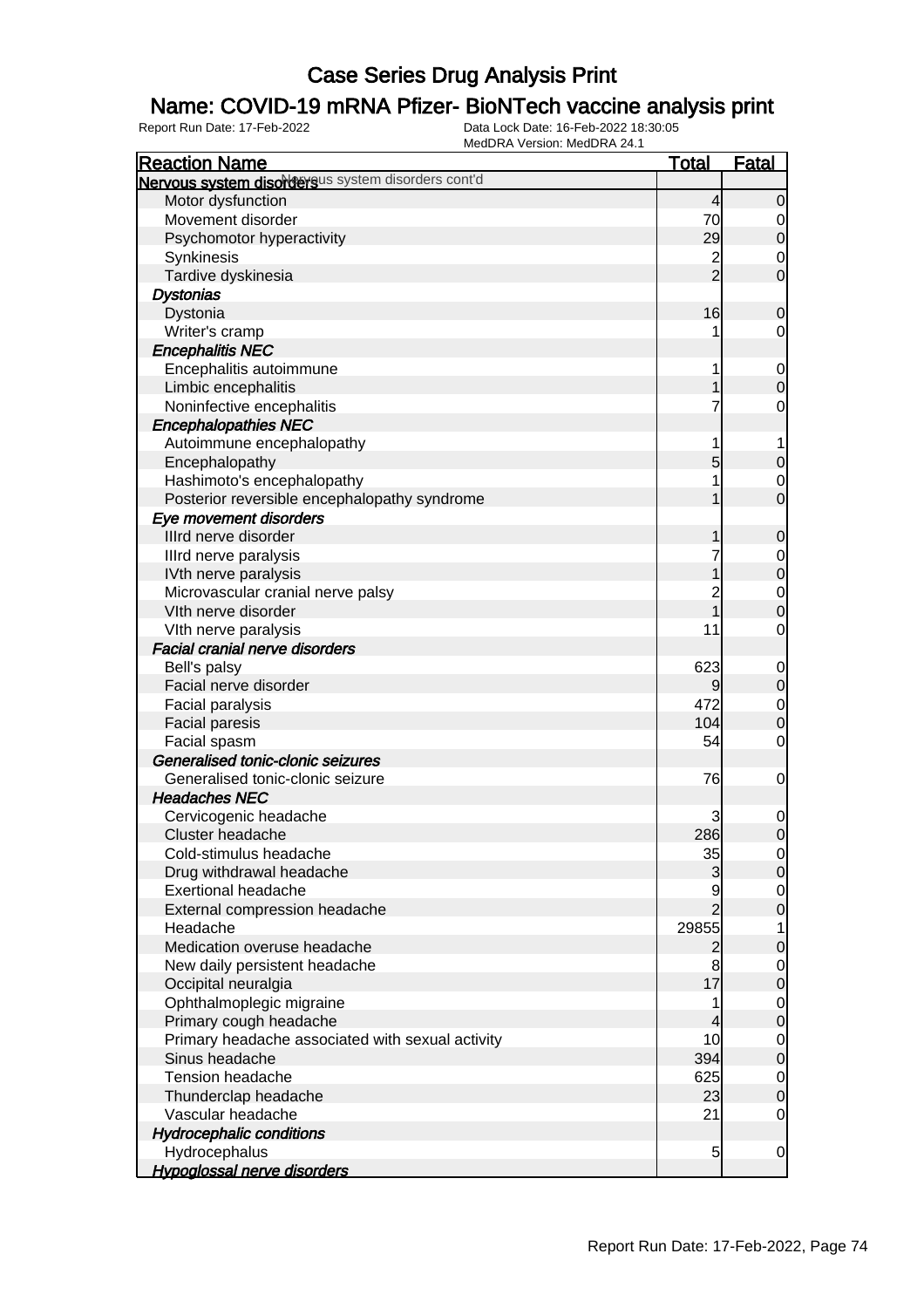### Name: COVID-19 mRNA Pfizer- BioNTech vaccine analysis print

| <b>Reaction Name</b>                               | <u>Total</u>                                   | <u>Fatal</u>                         |
|----------------------------------------------------|------------------------------------------------|--------------------------------------|
| Nervous system disordersus system disorders cont'd |                                                |                                      |
| Tongue paralysis                                   | 1                                              | $\overline{0}$                       |
| Increased intracranial pressure disorders          |                                                |                                      |
| Brain compression                                  | $\overline{c}$                                 |                                      |
| Brain oedema                                       | 13                                             | $\frac{0}{2}$                        |
| Idiopathic intracranial hypertension               | 12                                             | $\begin{matrix} 0 \\ 0 \end{matrix}$ |
| Intracranial pressure increased                    | $6 \overline{}$                                |                                      |
| <b>Intellectual disabilities</b>                   |                                                |                                      |
| Intellectual disability                            | 4                                              | $\mathbf 0$                          |
| Lumbar spinal cord and nerve root disorders        |                                                |                                      |
| Sciatica                                           | 132                                            | $\mathbf 0$                          |
| Memory loss (excl dementia)                        |                                                |                                      |
| Amnesia                                            | 220                                            | $\overline{0}$                       |
| Memory impairment                                  | 243                                            |                                      |
| Transient global amnesia                           | 10                                             | $\begin{matrix} 0 \\ 0 \end{matrix}$ |
| Mental impairment (excl dementia and memory loss)  |                                                |                                      |
| Cognitive disorder                                 | 103                                            | $\mathbf 0$                          |
| Cognitive linguistic deficit                       |                                                |                                      |
| Disturbance in attention                           | 394                                            | $\begin{matrix} 0 \\ 0 \end{matrix}$ |
| Mental impairment                                  | 58                                             | $\overline{0}$                       |
| <b>Migraine headaches</b>                          |                                                |                                      |
| Basilar migraine                                   |                                                | $\mathbf{0}$                         |
| Hemiplegic migraine                                | 42                                             | $\mathbf 0$                          |
| Migraine                                           | 3468                                           |                                      |
| Migraine with aura                                 | 229                                            | $\begin{matrix} 0 \\ 0 \end{matrix}$ |
| Migraine without aura                              | 22                                             |                                      |
| Ophthalmic migraine                                | $\overline{7}$                                 | $\begin{matrix} 0 \\ 0 \end{matrix}$ |
| Retinal migraine                                   | 37                                             |                                      |
| Typical aura without headache                      | $\overline{9}$                                 | $\begin{matrix} 0 \\ 0 \end{matrix}$ |
| Vestibular migraine                                | 28                                             | $\mathbf 0$                          |
| Mixed cranial nerve disorders                      |                                                |                                      |
| <b>Bulbar palsy</b>                                | $\overline{c}$                                 | $\mathbf 0$                          |
| Mononeuropathies                                   |                                                |                                      |
| Carpal tunnel syndrome                             | 33                                             | $\overline{0}$                       |
| Cubital tunnel syndrome                            | 4                                              | $\overline{0}$                       |
| Meralgia paraesthetica                             | $\overline{c}$                                 | $\mathbf 0$                          |
| Mononeuritis                                       | $\overline{c}$                                 | 0                                    |
| Mononeuropathy                                     | 4                                              | $\overline{0}$                       |
| Nerve compression                                  | 30                                             | $\mathsf{O}\xspace$                  |
| Peripheral nerve lesion                            | $\overline{2}$                                 | $\overline{0}$                       |
| Peroneal nerve palsy                               | 20                                             | $\mathbf 0$                          |
| Piriformis syndrome                                |                                                | $\overline{0}$                       |
| Pudendal canal syndrome                            | $\frac{2}{3}$                                  | $\mathbf 0$                          |
| Sciatic nerve neuropathy                           | $\begin{array}{c}\n 2 \\ 2 \\ 3\n \end{array}$ | $\overline{0}$                       |
| Ulnar nerve palsy                                  |                                                | $\mathbf 0$                          |
| <b>Ulnar neuritis</b>                              |                                                | $\mathbf 0$                          |
| Ulnar tunnel syndrome                              |                                                | $\mathbf 0$                          |
| Motor neurone diseases                             |                                                |                                      |
| Lower motor neurone lesion                         | $\overline{\mathbf{c}}$                        | 0                                    |
| Motor neurone disease                              | $\overline{7}$                                 |                                      |
| Progressive bulbar palsy                           |                                                | $\frac{2}{0}$                        |
| Upper motor neurone lesion                         | 1                                              | $\mathbf 0$                          |
| Multiple sclerosis acute and progressive           |                                                |                                      |
| <b>Band sensation</b>                              | 1                                              | $\mathbf 0$                          |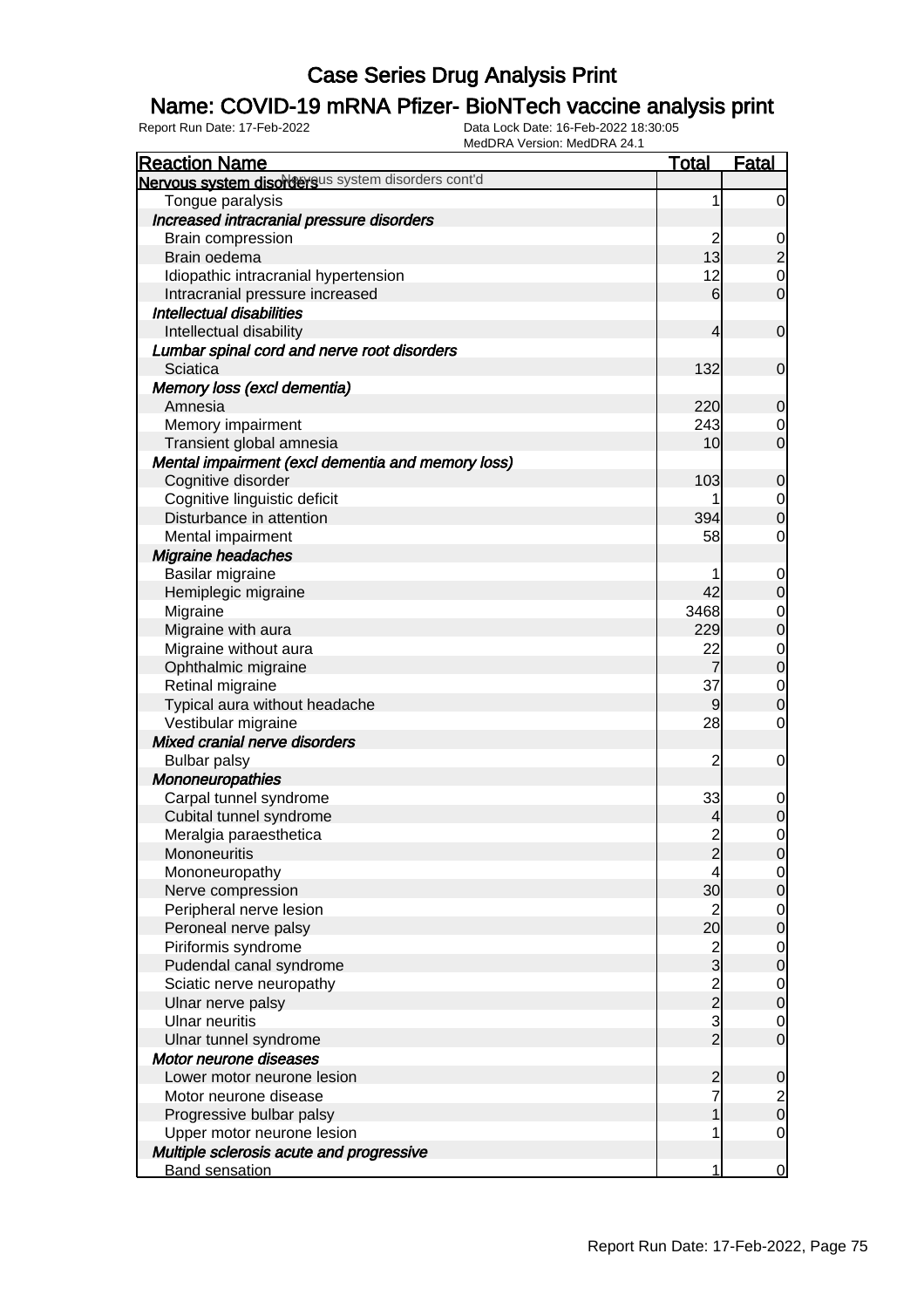### Name: COVID-19 mRNA Pfizer- BioNTech vaccine analysis print

| <b>Reaction Name</b>                               | <b>Total</b>         | <b>Fatal</b>                     |
|----------------------------------------------------|----------------------|----------------------------------|
| Nervous system disordersus system disorders cont'd |                      |                                  |
| Multiple sclerosis                                 | 37                   | $\overline{0}$                   |
| Multiple sclerosis relapse                         | 26                   | $\overline{0}$                   |
| Relapsing-remitting multiple sclerosis             |                      | $\mathbf 0$                      |
| Tumefactive multiple sclerosis                     |                      | 1                                |
| Muscle tone abnormal                               |                      |                                  |
| Drop attacks                                       |                      | $\mathbf 0$                      |
| Hypertonia                                         | 2<br>2               | $\mathbf 0$                      |
| Hypotonia                                          | 36                   | $\mathbf 0$                      |
| Morvan syndrome                                    |                      | $\mathbf 0$                      |
| Muscle tone disorder                               |                      | $\overline{0}$                   |
| Serotonin syndrome                                 |                      | $\mathbf 0$                      |
| Stiff leg syndrome                                 |                      | $\mathbf 0$                      |
| Myelitis (incl infective)                          |                      |                                  |
| Myelitis transverse                                | 35                   | $\mathbf 0$                      |
| Narcolepsy and hypersomnia                         |                      |                                  |
| Cataplexy                                          | 3                    | 0                                |
| Hypersomnia                                        | 124                  | $\boldsymbol{0}$                 |
| Narcolepsy                                         | 6                    | $\mathbf 0$                      |
| Nervous system disorders NEC                       |                      |                                  |
| Central nervous system lesion                      |                      | $\mathbf 0$                      |
| Cerebral disorder                                  | $\frac{2}{2}$        | $\pmb{0}$                        |
| Nervous system disorder                            | 22                   | $\mathbf 0$                      |
| Neurotoxicity                                      | 4                    | $\mathbf 0$                      |
| Psychomotor skills impaired                        | 1                    | $\mathbf 0$                      |
| <b>Neurologic visual problems NEC</b>              |                      |                                  |
| Hemianopia                                         | 1                    | $\mathbf 0$                      |
| Hemianopia homonymous                              | $\overline{2}$       | $\mathbf 0$                      |
| Quadrantanopia                                     | $\overline{c}$       | 0                                |
| <b>Tunnel vision</b>                               | 23                   | $\mathbf 0$                      |
| <b>Neurological signs and symptoms NEC</b>         |                      |                                  |
| Agitation neonatal                                 | 1                    | $\mathbf 0$                      |
| Cerebrospinal fluid leakage                        |                      |                                  |
| Clonus                                             | 5                    | $\mathbf 0$<br>$\pmb{0}$         |
| Decerebrate posture                                |                      |                                  |
| Decorticate posture                                | 1                    | $\mathbf 0$<br>$\mathbf 0$       |
| <b>Dizziness</b>                                   | 11174                |                                  |
| <b>Dizziness exertional</b>                        | 51                   | $\overline{0}$<br>$\overline{0}$ |
| Dizziness postural                                 | 844                  |                                  |
|                                                    | 25                   | $\overline{0}$                   |
| Drooling<br>Fontanelle bulging                     | $\overline{2}$       | $\pmb{0}$                        |
| Head discomfort                                    | 396                  | $\overline{0}$                   |
|                                                    |                      | $\pmb{0}$                        |
| Hyporesponsive to stimuli                          | $\frac{2}{3}$        | $\overline{0}$                   |
| Inability to crawl                                 |                      | $\pmb{0}$                        |
| Infant irritability                                | 10                   | $\overline{0}$                   |
| Meningism                                          | $\overline{c}$<br>34 | $\mathbf 0$                      |
| Myoclonus                                          |                      | $\overline{0}$                   |
| Neurological symptom                               | 64                   | $\pmb{0}$                        |
| Patient elopement                                  | 1                    | $\overline{0}$                   |
| Persistent postural-perceptual dizziness           | 17                   | $\mathbf 0$                      |
| Presyncope                                         | 706                  | $\overline{0}$                   |
| Sensory overload                                   | 5                    | $\pmb{0}$                        |
| Slow response to stimuli                           | 4                    | $\overline{0}$                   |
| Tongue biting                                      | 8                    | $\overline{0}$                   |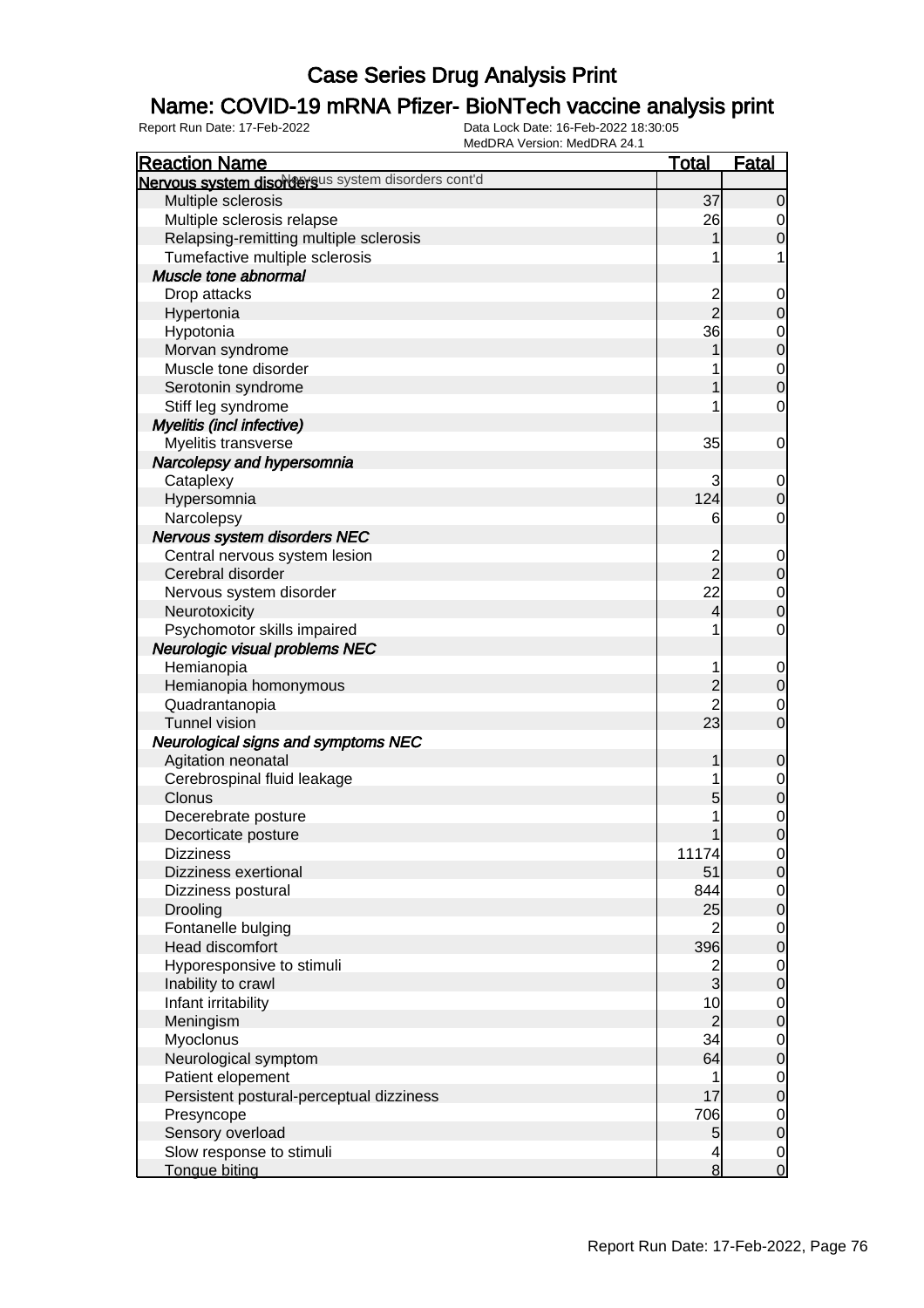### Name: COVID-19 mRNA Pfizer- BioNTech vaccine analysis print

| <b>Reaction Name</b>                               | <b>Total</b>   | <b>Fatal</b>     |
|----------------------------------------------------|----------------|------------------|
| Nervous system disordersus system disorders cont'd |                |                  |
| Unresponsive to stimuli                            | 59             | $\overline{0}$   |
| <b>Neuromuscular disorders NEC</b>                 |                |                  |
| Muscle contractions involuntary                    | 31             | 0                |
| Muscle spasticity                                  | 19             | $\mathbf 0$      |
| Neuromuscular pain                                 | 3              | 0                |
| Neuromuscular junction dysfunction                 |                |                  |
| Myasthenia gravis                                  | 10             | $\mathbf 0$      |
| Myasthenia gravis crisis                           | $\overline{2}$ | $\boldsymbol{0}$ |
| Myasthenic syndrome                                |                | $\mathbf 0$      |
| <b>Olfactory nerve disorders</b>                   |                |                  |
| Anosmia                                            | 326            | $\mathbf 0$      |
| Hyposmia                                           | 18             | $\boldsymbol{0}$ |
| Parosmia                                           | 319            | 0                |
| <b>Optic nerve disorders NEC</b>                   |                |                  |
| Optic neuritis                                     | 38             | 0                |
| Paraesthesias and dysaesthesias                    |                |                  |
| Burning feet syndrome                              | 13             | 0                |
| Burning sensation                                  | 647            | $\mathbf 0$      |
| Burning sensation mucosal                          | 2              | 0                |
| Dysaesthesia                                       | 8              | $\boldsymbol{0}$ |
| Formication                                        | 46             | 0                |
| Hand-arm vibration syndrome                        | 3              | $\boldsymbol{0}$ |
| Hemianaesthesia                                    |                | 0                |
| Hemiparaesthesia                                   | 5              | $\boldsymbol{0}$ |
| Hyperaesthesia                                     | 121            | 0                |
| Hypoaesthesia                                      | 3447           | $\boldsymbol{0}$ |
| Lhermitte's sign                                   |                | $\mathbf 0$      |
| Paraesthesia                                       | 4723           | $\boldsymbol{0}$ |
| Reversed hot-cold sensation                        | 4              | 0                |
| Synaesthesia                                       |                | $\overline{0}$   |
| Paralysis and paresis (excl cranial nerve)         |                |                  |
| Diplegia                                           | 19             | $\mathbf 0$      |
| Hemiparesis                                        | 67             | $\overline{0}$   |
| Hemiplegia                                         | 47             | $\mathbf 0$      |
| Locked-in syndrome                                 | 1              | $\mathbf 0$      |
| Monoparesis                                        | 91             | $\mathbf 0$      |
| Monoplegia                                         | 102            | $\overline{0}$   |
| Paralysis                                          | 152            | $\mathbf 0$      |
| Paraparesis                                        | 3              | $\overline{0}$   |
| Paraplegia                                         | $\overline{3}$ | $\mathbf 0$      |
| Paresis                                            | 10             | $\overline{0}$   |
| Quadriparesis                                      | 1              | $\boldsymbol{0}$ |
| Quadriplegia                                       |                | $\mathbf 0$      |
| Parkinson's disease and parkinsonism               |                |                  |
| Freezing phenomenon                                | 17             | $\mathbf 0$      |
| Hypokinetic dysarthria                             | 1              | $\mathbf 0$      |
| Parkinson's disease                                |                | $\overline{0}$   |
| Parkinsonian gait                                  |                | $\mathbf 0$      |
| Parkinsonian rest tremor                           |                | $\overline{0}$   |
| Parkinsonism                                       | 4              | $\boldsymbol{0}$ |
| Reduced facial expression                          | 11             | $\mathbf 0$      |
| <b>Partial complex seizures</b>                    |                |                  |
| Dreamy state                                       | 6              | $\overline{0}$   |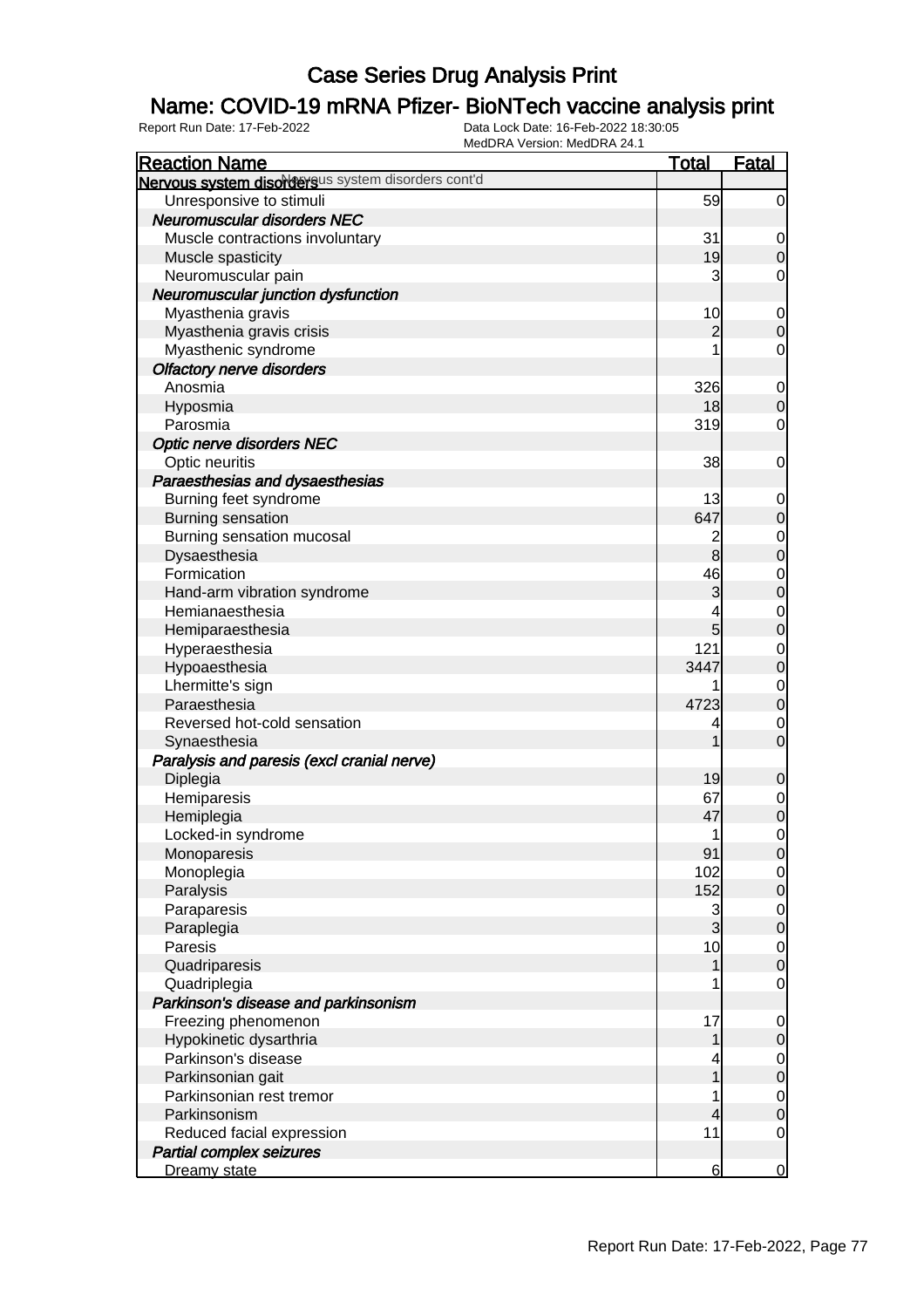### Name: COVID-19 mRNA Pfizer- BioNTech vaccine analysis print

| <b>Reaction Name</b>                                | <b>Total</b>            | <b>Fatal</b>                         |
|-----------------------------------------------------|-------------------------|--------------------------------------|
| Nervous system disordersus system disorders cont'd  |                         |                                      |
| Focal dyscognitive seizures                         | 5                       | $\overline{0}$                       |
| Temporal lobe epilepsy                              | $\overline{c}$          | $\overline{0}$                       |
| Partial simple seizures NEC                         |                         |                                      |
| Autonomic seizure                                   | 1                       | $\overline{0}$                       |
| <b>Peripheral neuropathies NEC</b>                  |                         |                                      |
| Axonal neuropathy                                   | $\overline{c}$          | $\mathbf 0$                          |
| Brachial plexopathy                                 |                         | $\pmb{0}$                            |
| Neuralgic amyotrophy                                | 5                       |                                      |
| <b>Neuritis</b>                                     | 9                       | $0$ 0                                |
| Neuropathy peripheral                               | 154                     |                                      |
| Peripheral sensorimotor neuropathy                  |                         | $\begin{matrix}0\\0\end{matrix}$     |
| Peripheral sensory neuropathy                       | 12                      |                                      |
| Polyneuropathy                                      | $\overline{\mathbf{r}}$ | $\begin{matrix}0\\0\end{matrix}$     |
| Small fibre neuropathy                              | 4                       |                                      |
| Thoracic outlet syndrome                            | $\overline{2}$          | $\begin{matrix} 0 \\ 0 \end{matrix}$ |
| Seizures and seizure disorders NEC                  |                         |                                      |
| Atonic seizures                                     |                         |                                      |
|                                                     | 9                       | $\mathbf 0$                          |
| Change in seizure presentation<br>Clonic convulsion | $\frac{2}{5}$           | $0\atop 0$                           |
|                                                     |                         |                                      |
| Convulsions local                                   |                         | $\begin{matrix}0\\0\end{matrix}$     |
| Convulsive threshold lowered                        |                         |                                      |
| Epilepsy                                            | 168                     | $\begin{matrix}0\\0\end{matrix}$     |
| Epileptic aura                                      | $\overline{c}$          |                                      |
| Epileptic encephalopathy                            | $\overline{2}$          | $\begin{matrix}0\\0\end{matrix}$     |
| Febrile convulsion                                  | 19                      |                                      |
| Idiopathic generalised epilepsy                     | 1                       | $\begin{matrix}0\\0\end{matrix}$     |
| Neonatal epileptic seizure                          |                         |                                      |
| Partial seizures                                    | 29                      | $\begin{matrix}0\\0\end{matrix}$     |
| Partial seizures with secondary generalisation      | 1                       |                                      |
| Post stroke seizure                                 |                         | $\begin{matrix} 0 \\ 0 \end{matrix}$ |
| Psychogenic seizure                                 | 11                      |                                      |
| Seizure                                             | 722                     | $\overline{1}$                       |
| Seizure anoxic                                      | 3                       | $\pmb{0}$                            |
| Seizure cluster                                     | 7                       | $\begin{matrix} 0 \\ 0 \end{matrix}$ |
| Seizure like phenomena                              | 3                       |                                      |
| Status epilepticus                                  | 39                      | $\overline{0}$                       |
| Tonic clonic movements                              | 5                       | 0                                    |
| Tonic convulsion                                    | 35                      | $\overline{0}$                       |
| Tonic posturing                                     |                         | $\mathbf 0$                          |
| <b>Sensory abnormalities NEC</b>                    |                         |                                      |
| Ageusia                                             | 597                     | $\mathbf 0$                          |
| Allodynia                                           | 31                      | $\overline{0}$                       |
| Aura                                                | 28                      | $\pmb{0}$                            |
| Central pain syndrome                               | 1                       | $\overline{0}$                       |
| Complex regional pain syndrome                      | 6                       | $\boldsymbol{0}$                     |
| Dysgeusia                                           | 1301                    | $\overline{0}$                       |
| Electric shock sensation                            | 50                      | $\boldsymbol{0}$                     |
| Hypergeusia                                         | 1                       | $\overline{0}$                       |
| Hypogeusia                                          | 9                       | $\boldsymbol{0}$                     |
| Intercostal neuralgia                               | 1                       | $\overline{0}$                       |
| Loss of proprioception                              | 3                       | $\mathbf 0$                          |
| Morton's neuralgia                                  | 4                       | $\overline{0}$                       |
| Neuralgia                                           | 700                     | $\overline{0}$                       |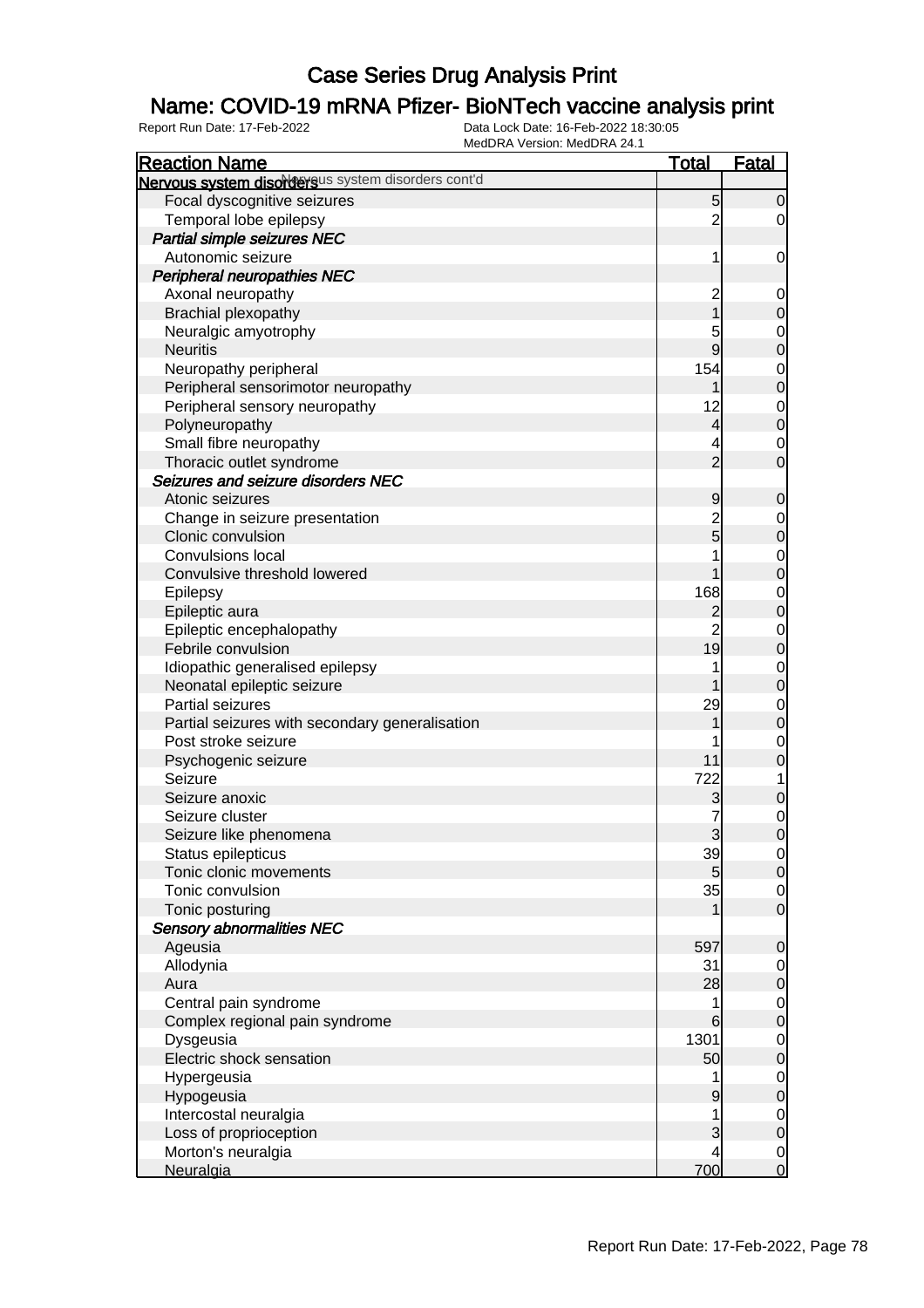### Name: COVID-19 mRNA Pfizer- BioNTech vaccine analysis print

| <b>Reaction Name</b>                               | <u>Total</u>            | <b>Fatal</b>                          |
|----------------------------------------------------|-------------------------|---------------------------------------|
| Nervous system disordersus system disorders cont'd |                         |                                       |
| Persistent genital arousal disorder                | $\overline{\mathbf{c}}$ | $\overline{0}$                        |
| Phantom limb syndrome                              | $\mathbf{8}$            | $\mathbf 0$                           |
| Post herpetic neuralgia                            | 16                      | $\mathbf 0$                           |
| Restless arm syndrome                              | $\overline{3}$          | $\mathbf 0$                           |
| Restless legs syndrome                             | 159                     | $\mathbf 0$                           |
| Sensory disturbance                                | 125                     | $\overline{0}$                        |
| Sensory loss                                       | 105                     | $\mathbf 0$                           |
| Taste disorder                                     | 307                     | $\mathbf 0$                           |
| Visual perseveration                               | 3                       | $\mathbf 0$                           |
| Sleep disturbances NEC                             |                         |                                       |
| Microsleep                                         |                         | $\mathbf 0$                           |
| Sleep deficit                                      | 13                      | $\mathbf 0$                           |
| Sudden onset of sleep                              |                         | 0                                     |
| Speech and language abnormalities                  |                         |                                       |
| Dysarthria                                         | 235                     | $\mathbf 0$                           |
| Incoherent                                         | 14                      | $\pmb{0}$                             |
| Language disorder                                  | $\overline{c}$          | $\mathbf 0$                           |
| Repetitive speech                                  | $\overline{5}$          | $\boldsymbol{0}$                      |
| Slow speech                                        | 23                      | $\mathbf 0$                           |
| Speech disorder                                    | 80                      | $\overline{0}$                        |
| Speech disorder developmental                      |                         | $\mathbf 0$                           |
| Spinal cord and nerve root disorders NEC           |                         |                                       |
| Acquired syringomyelia                             |                         | $\mathbf 0$                           |
| Cauda equina syndrome                              |                         | $\pmb{0}$                             |
| Myelopathy                                         |                         | $\mathbf 0$                           |
| Radiculitis brachial                               | 17                      | $\mathbf 0$                           |
| Radiculopathy                                      | 8                       | $\mathbf 0$                           |
| <b>Structural brain disorders NEC</b>              |                         |                                       |
| Brain injury                                       | 9                       |                                       |
| Cerebral ventricle dilatation                      | $\overline{2}$          | $\begin{array}{c} 2 \\ 0 \end{array}$ |
| Hyperintensity in brain deep nuclei                |                         | $\mathbf 0$                           |
| Intracranial mass                                  |                         | $\overline{0}$                        |
| Transient cerebrovascular events                   |                         |                                       |
| Transient ischaemic attack                         | 193                     | 3                                     |
| Tremor (excl congenital)                           |                         |                                       |
| <b>Essential tremor</b>                            | $\overline{5}$          | 0                                     |
| <b>Head titubation</b>                             | 13                      | $\overline{0}$                        |
| Resting tremor                                     | 4                       | $\mathbf 0$                           |
| Tremor                                             | 2100                    | $\mathbf 0$                           |
| <b>Trigeminal disorders</b>                        |                         |                                       |
| Numb chin syndrome                                 |                         | $\overline{0}$                        |
| Trigeminal nerve disorder                          | $\frac{2}{3}$           | $\mathbf 0$                           |
| Trigeminal neuralgia                               | 83                      | $\overline{0}$                        |
| <b>Trigeminal neuritis</b>                         | 3                       | $\overline{O}$                        |
| Vagus nerve disorders                              |                         |                                       |
| Vocal cord paralysis                               | $\overline{4}$          | $\boldsymbol{0}$                      |
| <b>Vertigos NEC</b>                                |                         |                                       |
| Cervicogenic vertigo                               | 1                       | $\overline{0}$                        |
| Vertigo CNS origin                                 |                         | 0                                     |
| Nervous system disorders SOC TOTAL                 | 79123                   | <u>85</u>                             |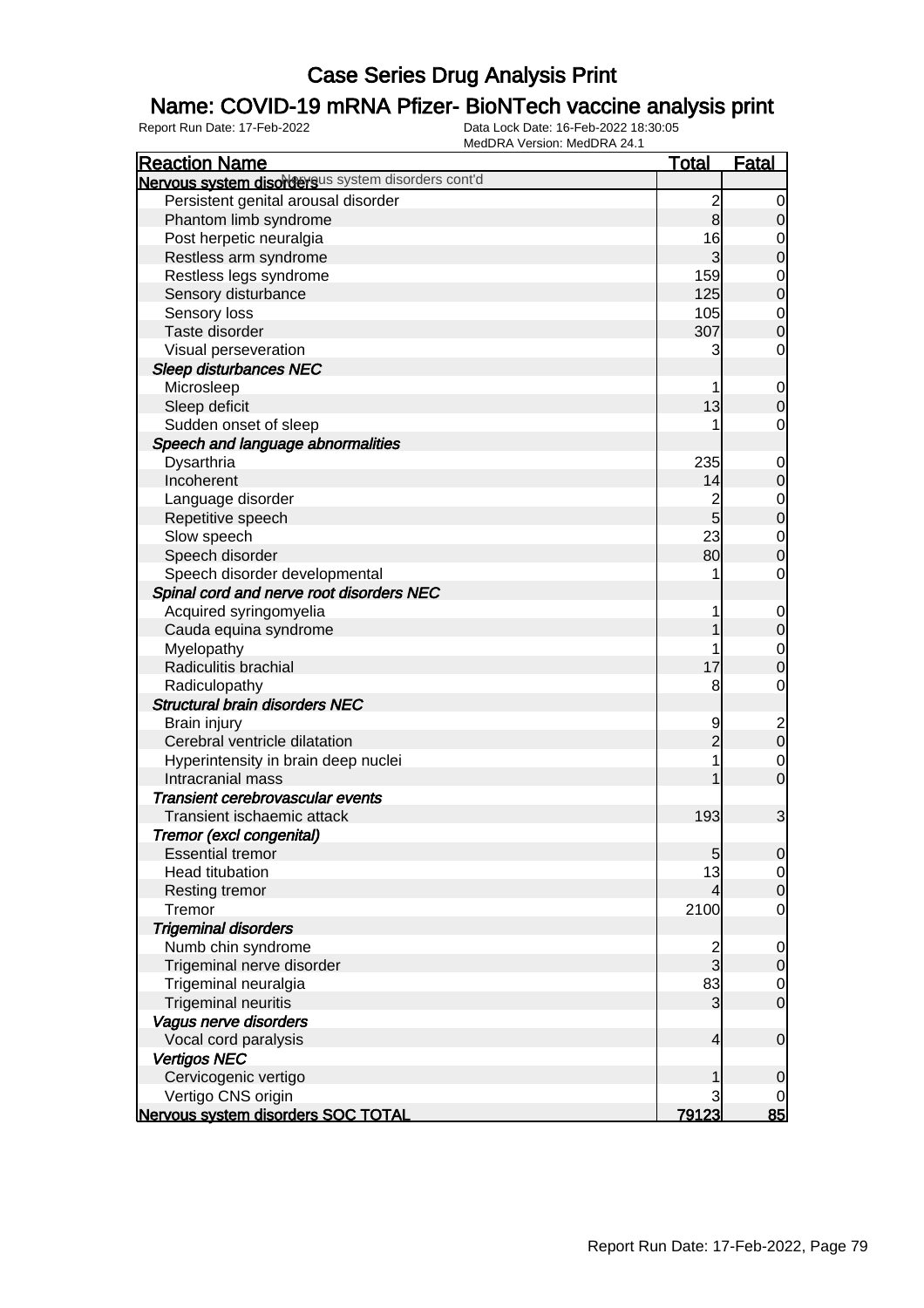#### Name: COVID-19 mRNA Pfizer- BioNTech vaccine analysis print

| <b>Reaction Name</b>                                 | <b>Total</b> | <b>Fatal</b>     |
|------------------------------------------------------|--------------|------------------|
| <b>Pregnancy conditions</b>                          |              |                  |
| Abortion related conditions and complications        |              |                  |
| Anembryonic gestation                                | 3            | $\overline{0}$   |
| Abortions not specified as induced or spontaneous    |              |                  |
| Abortion                                             |              | $\overline{0}$   |
| Abortion missed                                      | 7            | 0                |
| <b>Abortions spontaneous</b>                         |              |                  |
| Abortion spontaneous                                 | 474          | $\mathbf 0$      |
| Abortion threatened                                  | 2            | $\overline{0}$   |
| Amniotic fluid and cavity disorders of pregnancy NEC |              |                  |
| Amniorrhoea                                          | 2            | $\mathbf 0$      |
| Oligohydramnios                                      |              | 0                |
| <b>Foetal complications NEC</b>                      |              |                  |
| Foetal cardiac disorder                              |              | $\overline{0}$   |
| Foetal distress syndrome                             |              | $\mathbf 0$      |
| Foetal hypokinesia                                   | 14           | 0                |
| Foetal conditions due to maternal conditions         |              |                  |
| Maternal condition affecting foetus                  | 1            | $\mathbf 0$      |
| <b>Foetal growth complications</b>                   |              |                  |
| Foetal growth restriction                            | 7            | $\mathbf 0$      |
| Gestational age and weight conditions                |              |                  |
| Low birth weight baby                                |              | $\mathbf 0$      |
| Premature baby                                       | 7            | $\mathbf{1}$     |
| Haemorrhagic complications of pregnancy              |              |                  |
| Haemorrhage in pregnancy                             | 3            | $\mathbf 0$      |
| Premature separation of placenta                     | 3            | $\mathbf{0}$     |
| Retroplacental haematoma                             |              | $\mathbf 0$      |
| Subchorionic haematoma                               | 3            | $\mathbf 0$      |
| Subchorionic haemorrhage                             |              | $\overline{0}$   |
| Hypertension associated disorders of pregnancy       |              |                  |
| Pre-eclampsia                                        | 2            | $\mathbf 0$      |
| Labour onset and length abnormalities                |              |                  |
| Induced labour                                       |              | $\mathbf 0$      |
| Premature delivery                                   |              | $\boldsymbol{0}$ |
| Premature labour                                     | 8            | $\overline{0}$   |
| Premature rupture of membranes                       | 3            | $\overline{0}$   |
| Threatened labour                                    |              | 0                |
| <b>Maternal complications of delivery NEC</b>        |              |                  |
| Retained placenta or membranes                       | 2            | $\overline{0}$   |
| Maternal complications of labour NEC                 |              |                  |
| Uterine contractions abnormal                        | 1            | $\mathbf 0$      |
| Uterine hypertonus                                   | 9            | 0                |
| <b>Maternal complications of pregnancy NEC</b>       |              |                  |
| <b>Biochemical pregnancy</b>                         | 4            | $\overline{0}$   |
| Complication of pregnancy                            |              | $\mathbf 0$      |
| Decidual cast                                        | 5            | $\overline{0}$   |
| Ectopic pregnancy                                    | 14           | $\mathbf 0$      |
| Hyperemesis gravidarum                               |              | $\overline{0}$   |
| Morning sickness                                     | 16           | $\overline{0}$   |
| Preterm premature rupture of membranes               | 3            | $\mathbf 0$      |
| Ruptured ectopic pregnancy                           |              | $\mathbf 0$      |
| Somatic symptom disorder of pregnancy                | 3            | $\mathbf 0$      |
| Neonatal hepatobiliary disorders                     |              |                  |
| Jaundice neonatal                                    | 1            | $\overline{0}$   |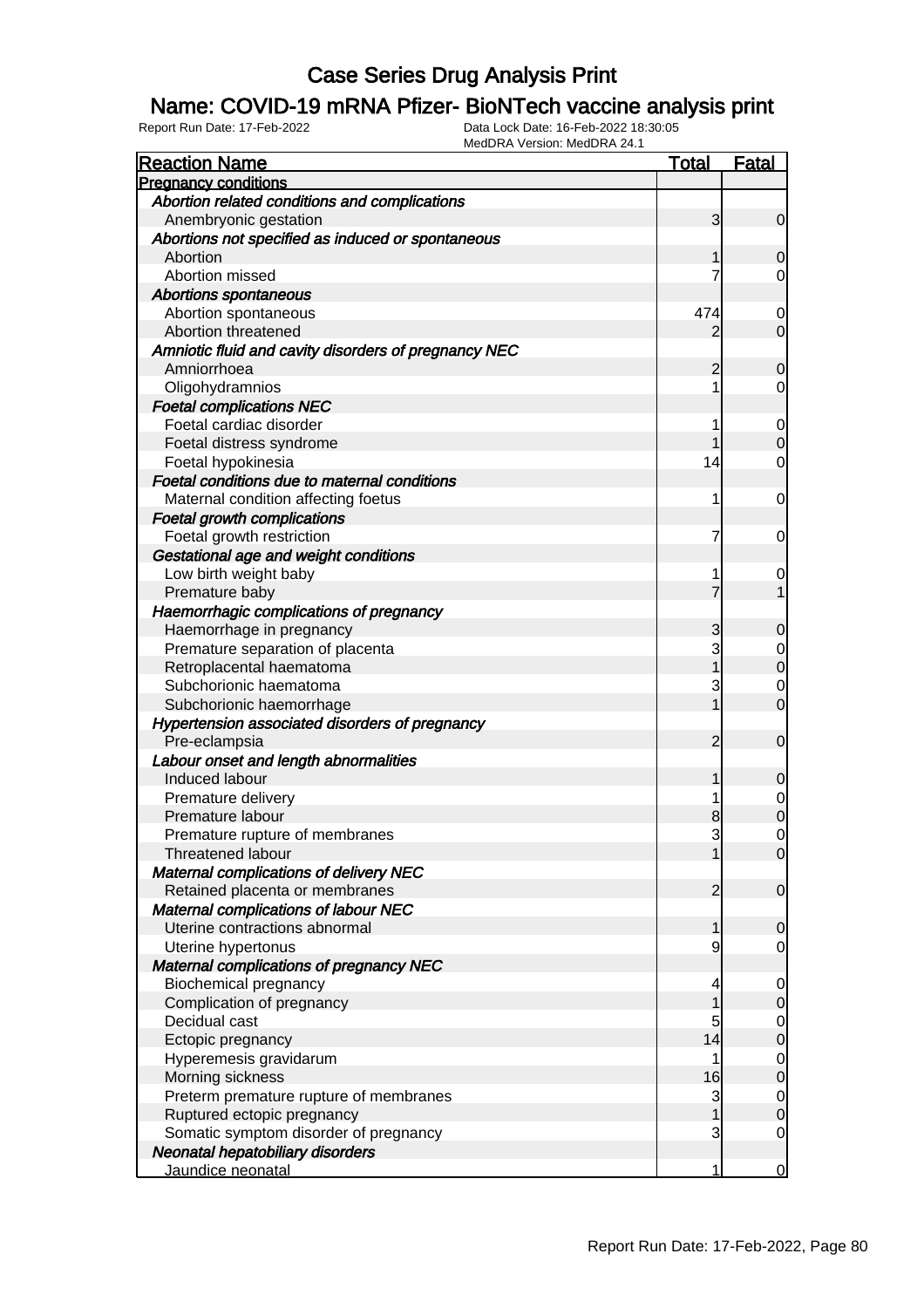### Name: COVID-19 mRNA Pfizer- BioNTech vaccine analysis print

| <b>Reaction Name</b>                            | <u>Total</u>   | Fatal          |
|-------------------------------------------------|----------------|----------------|
| Pregnancy conditions regnancy conditions cont'd |                |                |
| Normal newborn status                           |                |                |
| Normal newborn                                  | 1              | 0              |
| Normal pregnancy, labour and delivery           |                |                |
| Labour pain                                     | 1              | $\mathbf 0$    |
| Live birth                                      |                | $\mathbf 0$    |
| Pregnancy                                       | 35             | $\mathbf{0}$   |
| Term birth                                      |                | $\overline{0}$ |
| Uterine contractions during pregnancy           | 6              | 0              |
| Placental abnormalities (excl neoplasms)        |                |                |
| Foetal vascular malperfusion                    | $\overline{c}$ | $\mathbf 0$    |
| Placental disorder                              |                | 0              |
| Placental insufficiency                         |                | $\mathbf 0$    |
| Small size placenta                             |                | $\overline{0}$ |
| <b>Postpartum complications NEC</b>             |                |                |
| Postpartum haemorrhage                          | 5              | $\mathbf 0$    |
| Pregnancy complicated by maternal disorders     |                |                |
| <b>Gestational diabetes</b>                     | 2              | $\mathbf 0$    |
| Peripartum cardiomyopathy                       |                | 0              |
| Stillbirth and foetal death                     |                |                |
| Foetal death                                    | 3              |                |
| Stillbirth                                      | 11             | 10             |
| <b>Umbilical cord complications</b>             |                |                |
| Umbilical cord abnormality                      | 1              | 0              |
| Umbilical cord thrombosis                       |                | 0              |
| Unintended pregnancies                          |                |                |
| Pregnancy after post coital contraception       | 2<br>3         | $\mathbf 0$    |
| Pregnancy on contraceptive                      |                | $\overline{0}$ |
| Pregnancy on oral contraceptive                 | 2<br>2         | $\mathbf 0$    |
| Pregnancy with contraceptive device             |                | $\overline{0}$ |
| Pregnancy with implant contraceptive            |                | $\mathbf 0$    |
| Unintended pregnancy                            |                | 0              |
| Unwanted pregnancy                              |                | 0              |
| <b>Pregnancy conditions SOC TOTAL</b>           | 705            | 14             |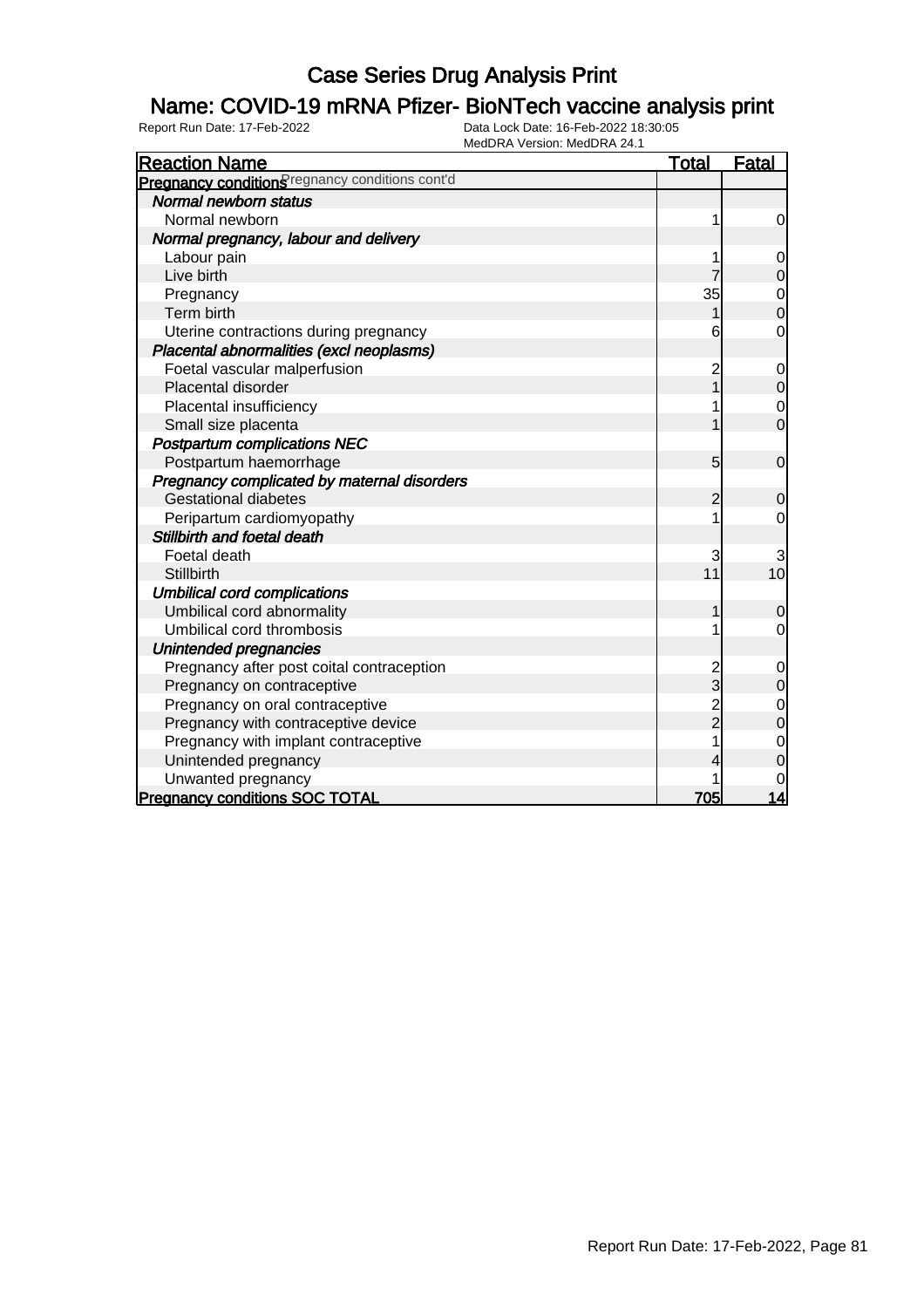#### Name: COVID-19 mRNA Pfizer- BioNTech vaccine analysis print

| <b>Reaction Name</b>                         | <b>Total</b>   | <u>Fatal</u>   |
|----------------------------------------------|----------------|----------------|
| <b>Device electrical issues</b>              |                |                |
| Electromagnetic interference                 | 1              | $\mathbf 0$    |
| <b>Device issues NEC</b>                     |                |                |
| Device connection issue                      | 1              | $\mathbf 0$    |
| Device failure                               |                | 0              |
| Device issue                                 | $\overline{2}$ | $\overline{0}$ |
| Device malfunction events NEC                |                |                |
| Device infusion issue                        |                | $\mathbf 0$    |
| Device malfunction                           |                | $\mathbf 0$    |
| Device pacing issue                          |                | $\mathbf 0$    |
| Device stimulation issue                     | 1              | $\mathbf{0}$   |
| Oversensing                                  | 21             | $\overline{0}$ |
| Thrombosis in device                         | 14             | $\overline{0}$ |
| Undersensing                                 |                | $\overline{0}$ |
| Device physical property and chemical issues |                |                |
| Device breakage                              | 1              | $\mathbf 0$    |
| Device defective                             | 9              | $\mathbf 0$    |
| Device kink                                  |                | $\mathbf 0$    |
| Needle issue                                 | 3              | $\mathbf 0$    |
| <b>Manufacturing materials issues</b>        |                |                |
| Manufacturing materials contamination        | 1              | $\mathbf 0$    |
| Product contamination and sterility issues   |                |                |
| Product contamination                        | 17             | 0              |
| Product contamination physical               | 11             | $\overline{0}$ |
| <b>Product packaging issues</b>              |                |                |
| Packaging design issue                       | 1              | $\mathbf 0$    |
| Product closure issue                        | 1              | $\mathbf 0$    |
| <b>Product physical issues</b>               |                |                |
| Liquid product physical issue                | 12             | $\mathbf 0$    |
| Product after taste                          | 3              | $\mathbf 0$    |
| Product deposit                              | 1              | $\overline{0}$ |
| Product odour abnormal                       | 3              | $\overline{0}$ |
| Product physical issue                       | $\frac{2}{9}$  | $\mathbf 0$    |
| Product taste abnormal                       |                | $\overline{0}$ |
| <b>Product quality issues NEC</b>            |                |                |
| Product complaint                            | $\overline{c}$ | $\mathbf 0$    |
| Product origin unknown                       | 5              | $\mathbf 0$    |
| Product supply and availability issues       |                |                |
| Product availability issue                   |                | $\mathbf 0$    |
| null SOC TOTAL                               | 128            | $\overline{0}$ |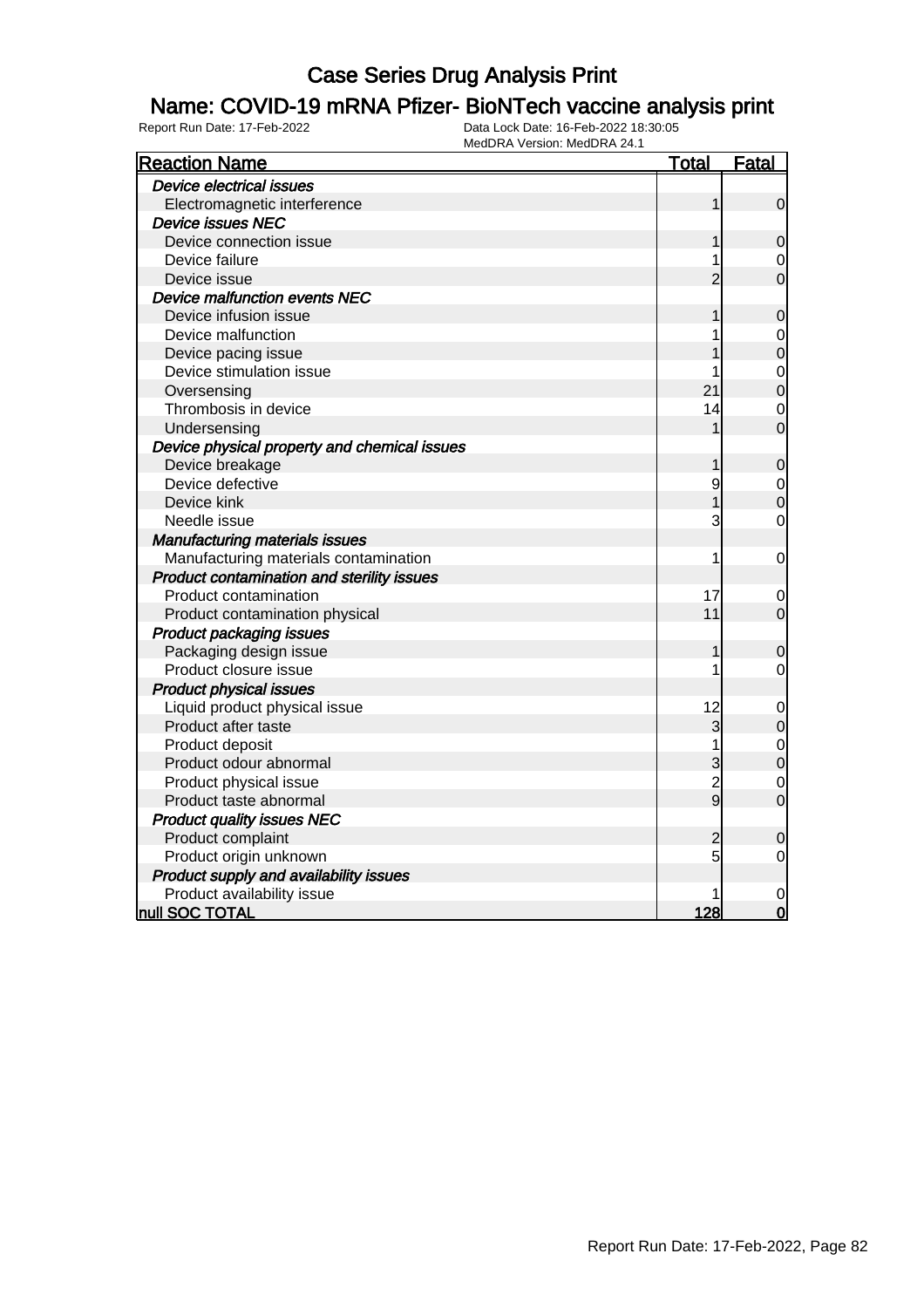### Name: COVID-19 mRNA Pfizer- BioNTech vaccine analysis print

| <b>Reaction Name</b>                                   | <b>Total</b>   | <b>Fatal</b>                         |
|--------------------------------------------------------|----------------|--------------------------------------|
| <b>Psychiatric disorders</b>                           |                |                                      |
| <b>Abnormal behaviour NEC</b>                          |                |                                      |
| Abnormal behaviour                                     | 28             | $\mathbf 0$                          |
| Behaviour disorder                                     |                | $\overline{0}$                       |
| <b>Breath holding</b>                                  | 2<br>7         | $\overline{0}$                       |
| Staring                                                | 8              | $\mathbf 0$                          |
| <b>Adjustment disorders</b>                            |                |                                      |
| Adjustment disorder                                    | 1              | $\mathbf 0$                          |
| Adjustment disorder with depressed mood                | 4              | $\mathbf 0$                          |
| <b>Affect alterations NEC</b>                          |                |                                      |
| Affect lability                                        | 15             | $\mathbf 0$                          |
| Constricted affect                                     | 6              | $\overline{0}$                       |
| Flat affect                                            | 13             | $\overline{0}$                       |
| Inappropriate affect                                   | 23             | $\mathbf 0$                          |
| Amnestic symptoms                                      |                |                                      |
| Paramnesia                                             | 7              | $\mathbf 0$                          |
| <b>Anxiety disorders NEC</b>                           |                |                                      |
| Anxiety disorder                                       |                |                                      |
|                                                        | 2<br>3         | $\mathbf 0$                          |
| Generalised anxiety disorder<br><b>Neurosis</b>        |                | $\boldsymbol{0}$                     |
|                                                        |                | $\mathbf 0$                          |
| <b>Anxiety symptoms</b>                                |                |                                      |
| Agitation                                              | 92             | $\mathbf 0$                          |
| Anxiety                                                | 1064           | $\boldsymbol{0}$                     |
| Immunisation anxiety related reaction                  | 4              | $\mathbf{0}$                         |
| Nervousness                                            | 208            | $\overline{0}$                       |
| <b>Stress</b>                                          | 133            | $\boldsymbol{0}$                     |
| <b>Tension</b>                                         | 44             | $\overline{0}$                       |
| Attention deficit and disruptive behaviour disorders   |                |                                      |
| Attention deficit hyperactivity disorder               | 7              | $\mathbf 0$                          |
| <b>Behaviour and socialisation disturbances</b>        |                |                                      |
| Aggression                                             | 17             | $\mathbf 0$                          |
| Attention-seeking behaviour                            |                | $0\atop 0$                           |
| Aversion                                               |                |                                      |
| <b>Disinhibition</b>                                   |                | $\begin{matrix} 0 \\ 0 \end{matrix}$ |
| Indifference                                           |                |                                      |
| Paranoia                                               | 31             | $\mathbf 0$                          |
| Personality change                                     | 5              | 0                                    |
| Social avoidant behaviour                              | 5              | $\overline{0}$                       |
| Soliloquy                                              | $\overline{2}$ | $\mathbf 0$                          |
| Suspiciousness                                         |                | $\mathbf 0$                          |
| <b>Bipolar disorders</b>                               |                |                                      |
| Bipolar I disorder                                     | $\overline{c}$ | $\overline{0}$                       |
| Bipolar disorder                                       | $\overline{5}$ | $\overline{0}$                       |
| Cognitive and attention disorders and disturbances NEC |                |                                      |
| Daydreaming                                            | 9              | $\mathbf 0$                          |
| Distractibility                                        |                | $\overline{0}$                       |
| Mental fatigue                                         | 247            | $\overline{0}$                       |
| <b>Communications disorders</b>                        |                |                                      |
| Communication disorder                                 | 5              | $\mathbf 0$                          |
| Mutism                                                 | 4              | $\overline{0}$                       |
| Confusion and disorientation                           |                |                                      |
| Confusional state                                      | 1045           | $\mathbf 0$                          |
| Disorientation                                         | 326            | $\mathbf 0$                          |
| <b>Decreased physical activity levels</b>              |                |                                      |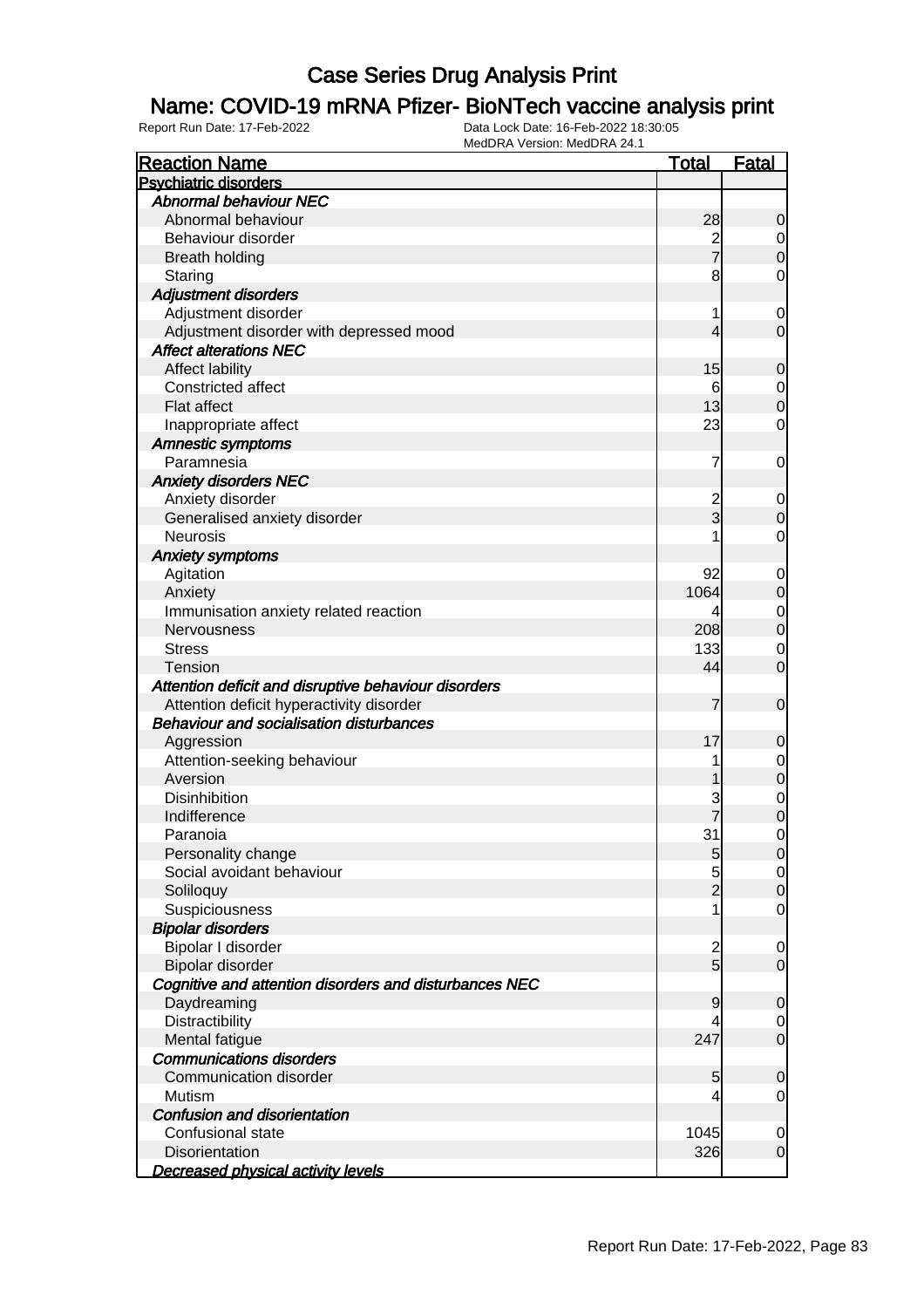### Name: COVID-19 mRNA Pfizer- BioNTech vaccine analysis print

| <b>Reaction Name</b>                                                   | <b>Total</b>   | <b>Fatal</b>                       |
|------------------------------------------------------------------------|----------------|------------------------------------|
| Psychiatric disorders Psychiatric disorders cont'd                     |                |                                    |
| Catatonia                                                              | 1              | $\overline{0}$                     |
| Deliria                                                                |                |                                    |
| Delirium                                                               | 150            | $\mathbf 0$                        |
| <b>Delusional symptoms</b>                                             |                |                                    |
| Delusion                                                               | 18             | $\mathbf 0$                        |
| Depressive disorders                                                   |                |                                    |
| Agitated depression                                                    | 6              | 0                                  |
| Depression                                                             | 410            | 0                                  |
| Depression suicidal                                                    | 19             | $\boldsymbol{0}$                   |
| Major depression                                                       | 15             | $\mathbf 0$                        |
| Mixed anxiety and depressive disorder                                  | 4              | $\mathbf 0$                        |
| <b>Dissociative states</b>                                             |                |                                    |
| Depersonalisation/derealisation disorder                               | 12             | $\mathbf 0$                        |
| <b>Dissociation</b>                                                    | 37             | $\mathbf 0$                        |
| Dissociative amnesia                                                   | 4              | $\mathbf 0$                        |
| Dissociative disorder                                                  | $\overline{2}$ | $\mathbf 0$                        |
| Disturbances in initiating and maintaining sleep                       |                |                                    |
| Initial insomnia                                                       | 30             | $\mathbf 0$                        |
| Insomnia                                                               | 1929           | $\mathbf 0$                        |
| Middle insomnia                                                        | 34             | 0                                  |
| Terminal insomnia                                                      | 35             | $\mathbf 0$                        |
| <b>Dyssomnias</b>                                                      |                |                                    |
| Breathing-related sleep disorder                                       | 1              | 0                                  |
| Dyssomnia                                                              |                | 0                                  |
| Poor quality sleep                                                     | 268            | $\overline{0}$                     |
| <b>Eating disorders NEC</b>                                            |                |                                    |
| Bulimia nervosa                                                        | 1              | 0                                  |
| Eating disorder                                                        | 13             | 0                                  |
| Selective eating disorder                                              |                | $\overline{0}$                     |
| <b>Emotional and mood disturbances NEC</b>                             |                |                                    |
| Anger                                                                  | 45             | $\mathbf 0$                        |
| Dysphoria                                                              |                | $\mathbf 0$                        |
| <b>Emotional disorder</b>                                              | 71             | $\mathbf 0$                        |
| <b>Emotional distress</b>                                              | 63             | $\mathbf 0$                        |
| <b>Emotional poverty</b>                                               | $\overline{2}$ | $\overline{0}$                     |
| Euphoric mood                                                          | 50             | $\overline{0}$                     |
| Frustration tolerance decreased                                        | 2              | $\mathbf 0$                        |
| Irritability                                                           | 235            | $\overline{0}$                     |
| Mood altered                                                           | 63             | $\boldsymbol{0}$                   |
| Morose                                                                 |                | $\overline{0}$                     |
| <b>Factitious disorders</b>                                            |                |                                    |
| Factitious disorder                                                    | 4              | $\mathbf 0$                        |
| Fear symptoms and phobic disorders (incl social phobia)<br>Agoraphobia |                |                                    |
| Claustrophobia                                                         | 2              | 0                                  |
| Fear                                                                   | 33             | 0                                  |
| Fear of death                                                          | $\overline{c}$ | $\overline{0}$<br>$\boldsymbol{0}$ |
| Fear of eating                                                         |                | $\mathbf 0$                        |
| Fear of falling                                                        | 3              | $\boldsymbol{0}$                   |
| Fear of injection                                                      | 6              | $\mathbf 0$                        |
| Osmophobia                                                             | 1              | $\mathbf 0$                        |
| Performance fear                                                       | 1              | $\overline{0}$                     |
| Phobia                                                                 | 3              | $\mathbf 0$                        |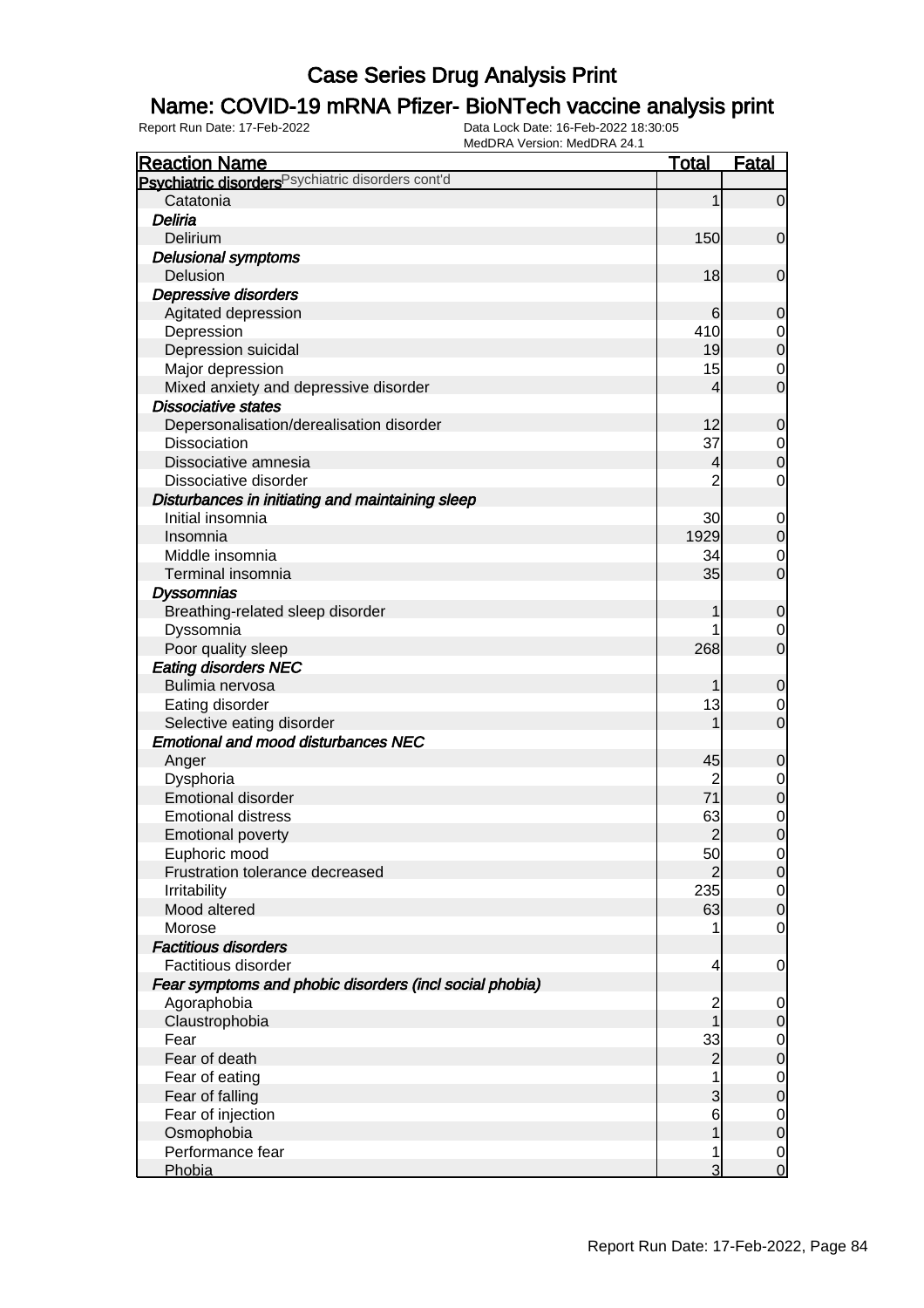### Name: COVID-19 mRNA Pfizer- BioNTech vaccine analysis print

| <b>Reaction Name</b>                                          | <b>Total</b>   | <b>Fatal</b>                         |
|---------------------------------------------------------------|----------------|--------------------------------------|
| Psychiatric disorders <sup>Psychiatric disorders cont'd</sup> |                |                                      |
| Phonophobia                                                   | 3              | $\overline{0}$                       |
| Social anxiety disorder                                       | $\overline{2}$ | $\mathbf 0$                          |
| Social fear                                                   |                | $\overline{0}$                       |
| <b>Fluctuating mood symptoms</b>                              |                |                                      |
| Mood swings                                                   | 168            | $\mathbf 0$                          |
| Hallucinations (excl sleep-related)                           |                |                                      |
| Hallucination                                                 | 251            | $\mathbf 0$                          |
| Hallucination, auditory                                       | 22             | $\mathbf 0$                          |
| Hallucination, olfactory                                      | 15             |                                      |
| Hallucination, tactile                                        |                | $0$<br>0                             |
| Hallucination, visual                                         | 31             | $\overline{0}$                       |
| Hallucinations, mixed                                         | 4              | $\overline{0}$                       |
| Increased physical activity levels                            |                |                                      |
| Restlessness                                                  | 176            | $\mathbf 0$                          |
| Infancy, childhood and adolescence psychiatric disorders NEC  |                |                                      |
| Social (pragmatic) communication disorder                     | 1              | $\mathbf 0$                          |
| Learning disorders                                            |                |                                      |
| Learning disability                                           |                | $\mathbf 0$                          |
| Learning disorder                                             |                | $\mathbf 0$                          |
| <b>Mental disorders NEC</b>                                   |                |                                      |
| Mental disorder                                               | 21             | $\mathbf 0$                          |
| Mental status changes                                         |                | $\mathbf 0$                          |
| Psychological factor affecting medical condition              |                | $\mathbf 0$                          |
| Mood alterations with depressive symptoms                     |                |                                      |
| Anhedonia                                                     | 3              | $\mathbf 0$                          |
| Decreased interest                                            | 11             | $\mathbf 0$                          |
| Depressed mood                                                | 453            | $\overline{0}$                       |
| Depressive symptom                                            | $\overline{c}$ | $\overline{0}$                       |
| Feeling guilty                                                |                |                                      |
| Feeling of despair                                            | 5              | $\begin{matrix} 0 \\ 0 \end{matrix}$ |
| Feelings of worthlessness                                     |                |                                      |
| Negative thoughts                                             | $\frac{2}{3}$  | $0\atop 0$                           |
| Psychomotor retardation                                       | $\overline{c}$ |                                      |
| Sense of a foreshortened future                               | 3              | $\begin{matrix} 0 \\ 0 \end{matrix}$ |
| <b>Tearfulness</b>                                            | 48             | $\mathsf{O}\xspace$                  |
| Mood alterations with manic symptoms                          |                |                                      |
| Hypomania                                                     | $\overline{c}$ | $\overline{0}$                       |
| Mania                                                         | 11             | $\overline{0}$                       |
| <b>Mood disorders NEC</b>                                     |                |                                      |
| Affective disorder                                            | 4              | $\mathbf 0$                          |
| Apathy                                                        | 38             | $\overline{0}$                       |
| Boredom                                                       | 1              | $\mathbf 0$                          |
| Laziness                                                      | 3              | $\overline{0}$                       |
| Listless                                                      | 26             | $\mathbf 0$                          |
| Mood disorder due to a general medical condition              |                | $\mathbf 0$                          |
| Narcolepsy and associated conditions                          |                |                                      |
| Hypnagogic hallucination                                      | 4              | $\mathbf 0$                          |
| Hypnopompic hallucination                                     | $\overline{c}$ | $\boldsymbol{0}$                     |
| Sleep attacks                                                 | 3              | $\mathbf 0$                          |
| Obsessive-compulsive disorders and symptoms                   |                |                                      |
| Obsessive-compulsive symptom                                  | 1              | $\mathbf 0$                          |
| Orgasmic disorders and disturbances                           |                |                                      |
| Anorgasmia                                                    | $\overline{5}$ | $\overline{0}$                       |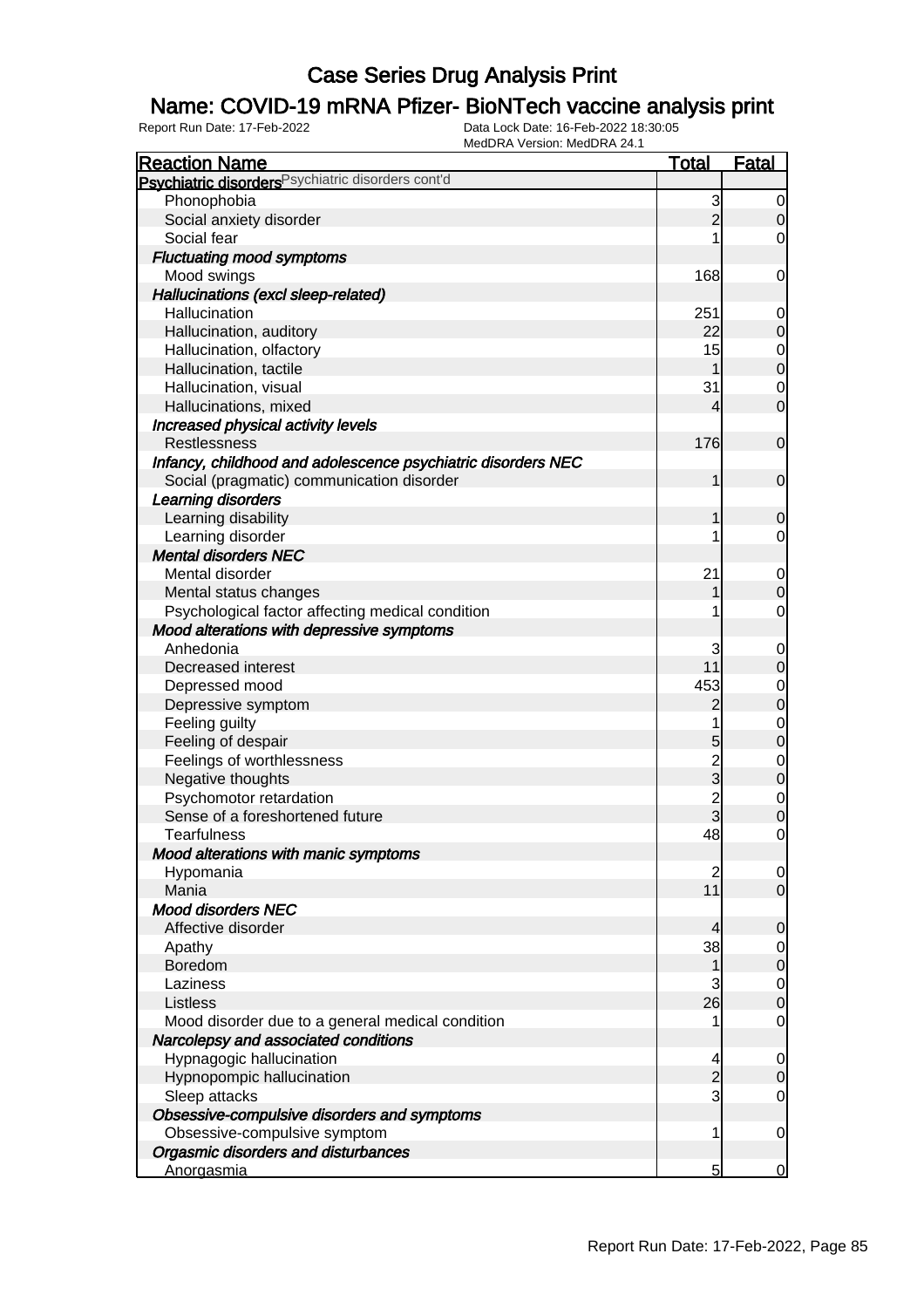### Name: COVID-19 mRNA Pfizer- BioNTech vaccine analysis print

| <b>Reaction Name</b>                                          | <b>Total</b>   | <b>Fatal</b>   |
|---------------------------------------------------------------|----------------|----------------|
| Psychiatric disorders <sup>Psychiatric disorders cont'd</sup> |                |                |
| Female orgasmic disorder                                      | $\overline{c}$ | $\overline{0}$ |
| Orgasm abnormal                                               |                | 0              |
| Orgasmic sensation decreased                                  |                | 0              |
| Premature ejaculation                                         |                | 0              |
| <b>Panic attacks and disorders</b>                            |                |                |
| Limited symptom panic attack                                  |                | 0              |
| Panic attack                                                  | 257            | $\mathbf 0$    |
| Panic disorder                                                |                | 0              |
| Panic reaction                                                | 31             | $\overline{0}$ |
| Paraphilias and paraphilic disorders                          |                |                |
| Transvestism                                                  |                | $\mathbf 0$    |
| Parasomnias                                                   |                |                |
| Abnormal dreams                                               | 212            | 0              |
| Abnormal sleep-related event                                  |                | 0              |
| Confusional arousal                                           |                | 0              |
| Exploding head syndrome                                       |                | 0              |
| Nightmare                                                     | 234            | 0              |
| Parasomnia                                                    |                | 0              |
| Sleep inertia                                                 |                | $\mathbf 0$    |
| Sleep talking                                                 |                |                |
|                                                               | 6<br>29        | 0<br>$\Omega$  |
| Sleep terror                                                  | 10             |                |
| Somnambulism                                                  |                | 0              |
| <b>Perception disturbances NEC</b>                            |                |                |
| Autoscopy                                                     | 20             | 0              |
| Deja vu                                                       | 3              | $\overline{0}$ |
| Derealisation                                                 | 13             | 0              |
| Flashback                                                     | 4              | $\mathbf 0$    |
| Illusion                                                      | 6              | $\mathbf 0$    |
| Near death experience                                         |                | 0              |
| Time perception altered                                       | 2              | 0              |
| <b>Personality disorders NEC</b>                              |                |                |
| Personality disorder                                          |                | $\mathbf 0$    |
| Self esteem decreased                                         |                | $\mathbf 0$    |
| Pervasive developmental disorders NEC                         |                |                |
| Autism spectrum disorder                                      | 3              | $\mathbf 0$    |
| Psychiatric elimination disorders                             |                |                |
| Enuresis                                                      | 31             | $\overline{0}$ |
| <b>Psychiatric symptoms NEC</b>                               |                |                |
| Helplessness                                                  |                | $\overline{0}$ |
| Hypervigilance                                                | 9              | $\overline{0}$ |
| Psychiatric symptom                                           | 13             | $\mathbf 0$    |
| Psychological trauma                                          | 4              | $\mathbf 0$    |
| <b>Trance</b>                                                 |                | $\overline{0}$ |
| <b>Psychotic disorder NEC</b>                                 |                |                |
| Acute psychosis                                               |                | $\mathbf 0$    |
| Psychotic behaviour                                           |                | $\overline{0}$ |
| Psychotic disorder                                            | 32             | $\overline{0}$ |
| Schizophrenia NEC                                             |                |                |
| Schizophrenia                                                 | $\overline{2}$ | $\mathbf 0$    |
| Sexual and gender identity disorders NEC                      |                |                |
| Gender dysphoria                                              | 1              | $\mathbf 0$    |
| Sexual arousal disorders                                      |                |                |
| Disturbance in sexual arousal                                 | 4              | $\mathbf 0$    |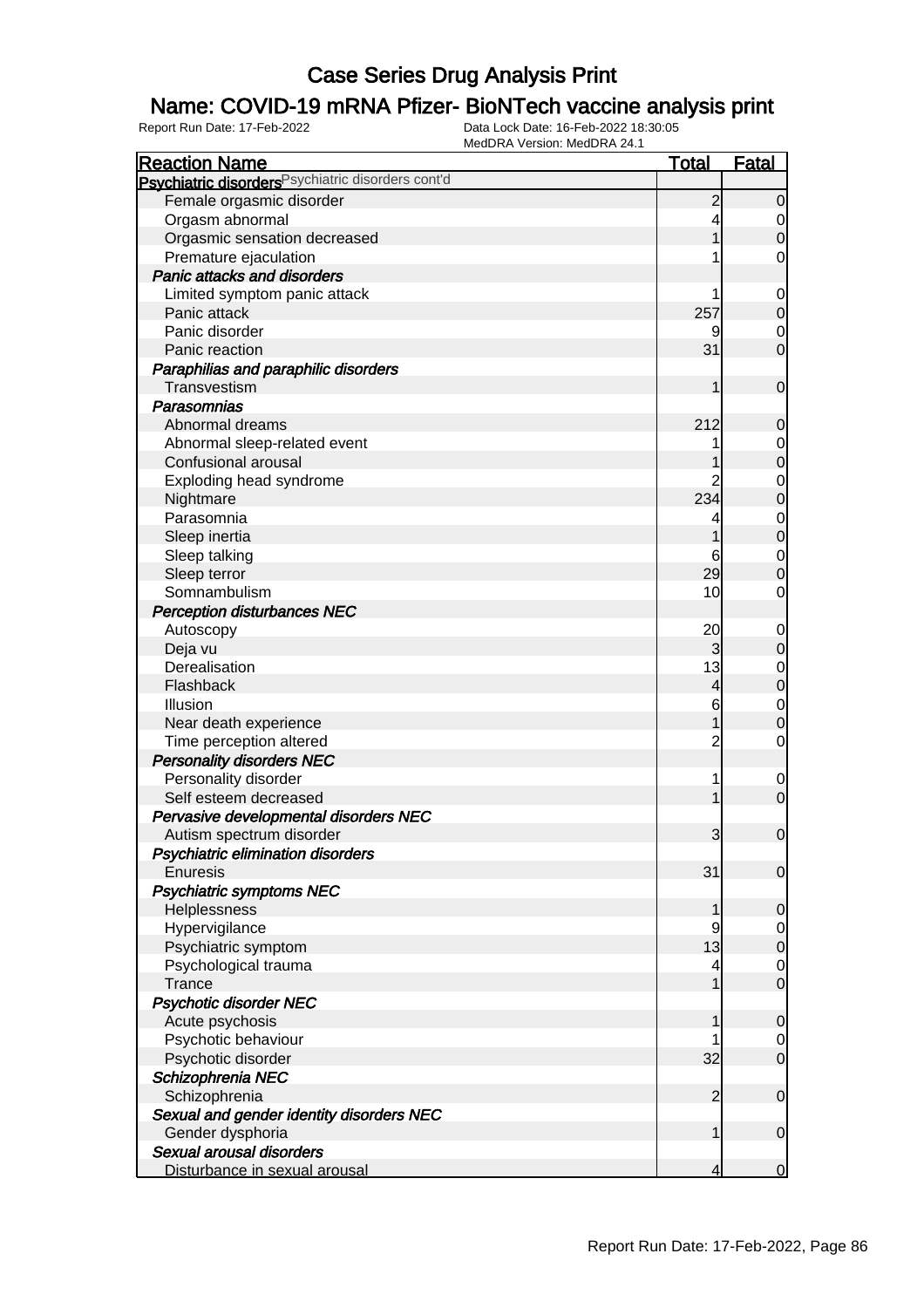### Name: COVID-19 mRNA Pfizer- BioNTech vaccine analysis print

| <b>Reaction Name</b>                                           | <b>Total</b>   | <b>Fatal</b>            |
|----------------------------------------------------------------|----------------|-------------------------|
| Psychiatric disorders Psychiatric disorders cont'd             |                |                         |
| Sexual inhibition                                              | 1              | $\overline{0}$          |
| Sexual desire disorders                                        |                |                         |
| Hypersexuality                                                 |                | 0                       |
| Libido decreased                                               | 20             | $\mathbf 0$             |
| Libido disorder                                                | $\overline{c}$ | 0                       |
| Libido increased                                               | 8              | $\mathbf 0$             |
| Loss of libido                                                 | 22             | 0                       |
| <b>Sexual dysfunction NEC</b>                                  |                |                         |
| Genito-pelvic pain/penetration disorder                        | $\overline{2}$ | 0                       |
| <b>Sleep disorders NEC</b>                                     |                |                         |
| Sleep disorder                                                 | 281            | 0                       |
| Sleep disorder due to general medical condition, insomnia type | 5              | $\mathbf 0$             |
| Somatic symptom disorders                                      |                |                         |
| <b>Conversion disorder</b>                                     | 27             | 0                       |
| Habit cough                                                    | 22             | 0                       |
| Somatic symptom disorder                                       | $\overline{2}$ | $\boldsymbol{0}$        |
| Vomiting psychogenic                                           |                | 0                       |
| Speech and language usage disturbances                         |                |                         |
| Disorganised speech                                            | 10             | 0                       |
| Logorrhoea                                                     | $\overline{2}$ | $\overline{0}$          |
| Speech articulation and rhythm disturbances                    |                |                         |
| Dysphemia                                                      | 27             | 0                       |
| Lack of spontaneous speech                                     |                | 0                       |
| Pressure of speech                                             |                | $\overline{0}$          |
| <b>Stereotypies and automatisms</b>                            |                |                         |
| Automatism                                                     | 1              | 0                       |
| <b>Bruxism</b>                                                 | 15             | 0                       |
| Head banging                                                   | 12             | $\boldsymbol{0}$        |
| Stereotypy                                                     | 1              | $\mathbf 0$             |
| <b>Stress disorders</b>                                        |                |                         |
| Burnout syndrome                                               |                | 0                       |
| Post-traumatic stress disorder                                 | $\frac{2}{5}$  | $\mathbf 0$             |
| Substance related and addictive disorders                      |                |                         |
| Alcohol problem                                                | 1              | $\mathbf 0$             |
| Alcoholic hangover                                             | 1              | 0                       |
| Alcoholism                                                     | 5              | $\overline{0}$          |
| Nicotine dependence                                            | $\overline{c}$ | $\mathbf 0$             |
| Suicidal and self-injurious behaviour                          |                |                         |
| Completed suicide                                              |                | $\overline{\mathbf{c}}$ |
| Intentional self-injury                                        | $\frac{2}{6}$  | $\mathbf 0$             |
| Self-injurious ideation                                        | $\overline{c}$ | $\overline{0}$          |
| Suicidal ideation                                              | 49             | $\boldsymbol{0}$        |
| Suicide attempt                                                | 8              | $\overline{0}$          |
| Suicide threat                                                 | $\overline{2}$ | $\mathbf 0$             |
| Thinking disturbances                                          |                |                         |
| Bradyphrenia                                                   | 44             | $\mathbf 0$             |
| Flight of ideas                                                |                | 0                       |
| Intrusive thoughts                                             | 8              | $\mathbf 0$             |
| Morbid thoughts                                                | 1              | $\overline{0}$          |
| Tachyphrenia                                                   | 8              | $\pmb{0}$               |
| Thinking abnormal                                              | 21             | $\overline{0}$          |
| Thought blocking                                               | 3              | $\mathbf 0$             |
| <b>Tic disorders</b>                                           |                |                         |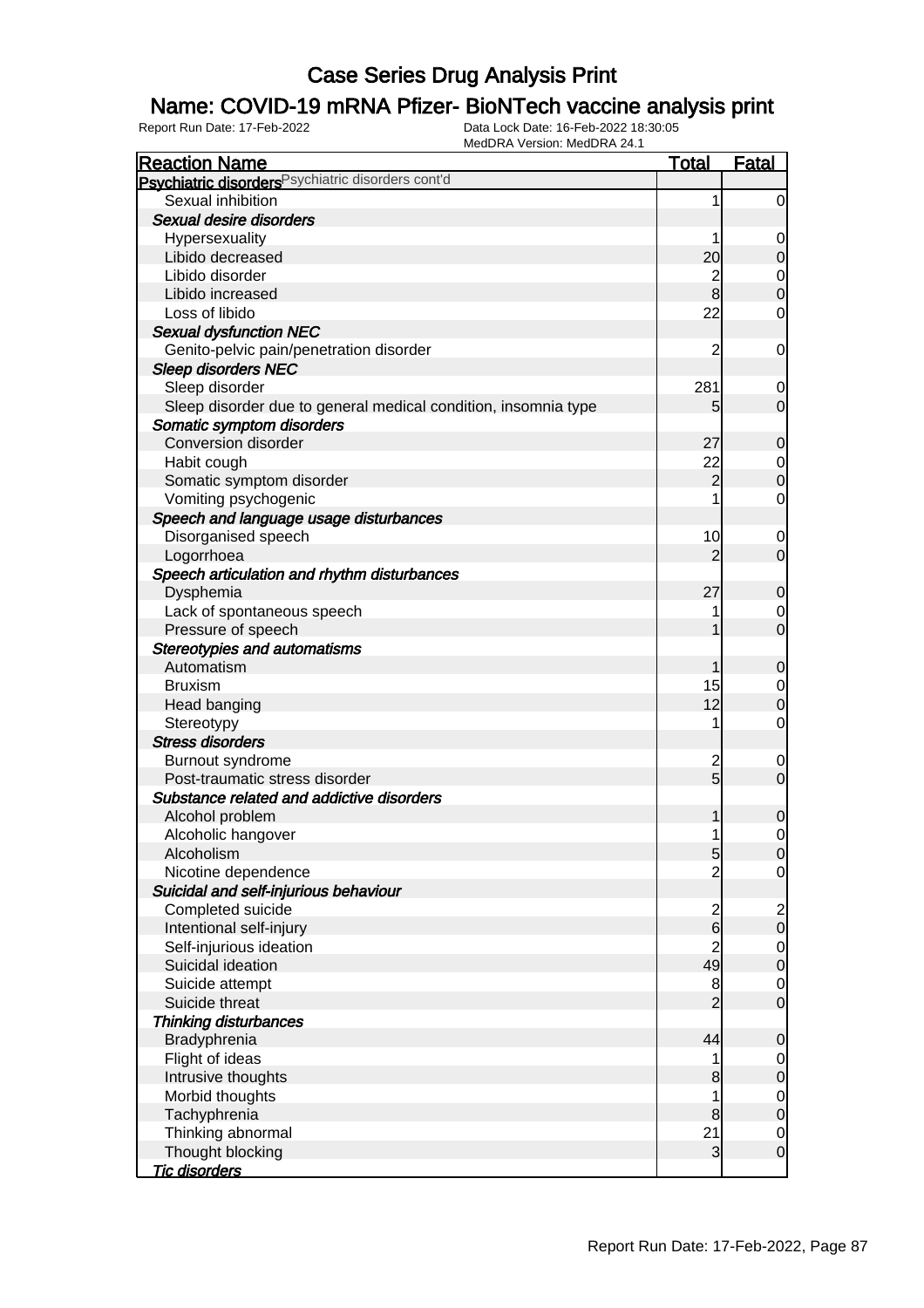#### Name: COVID-19 mRNA Pfizer- BioNTech vaccine analysis print

| <b>Reaction Name</b>                               | Total | Fata |
|----------------------------------------------------|-------|------|
| Psychiatric disorders Psychiatric disorders cont'd |       |      |
| τic∟                                               |       |      |
| <b>Psychiatric disorders SOC TOTAL</b>             | 9921  |      |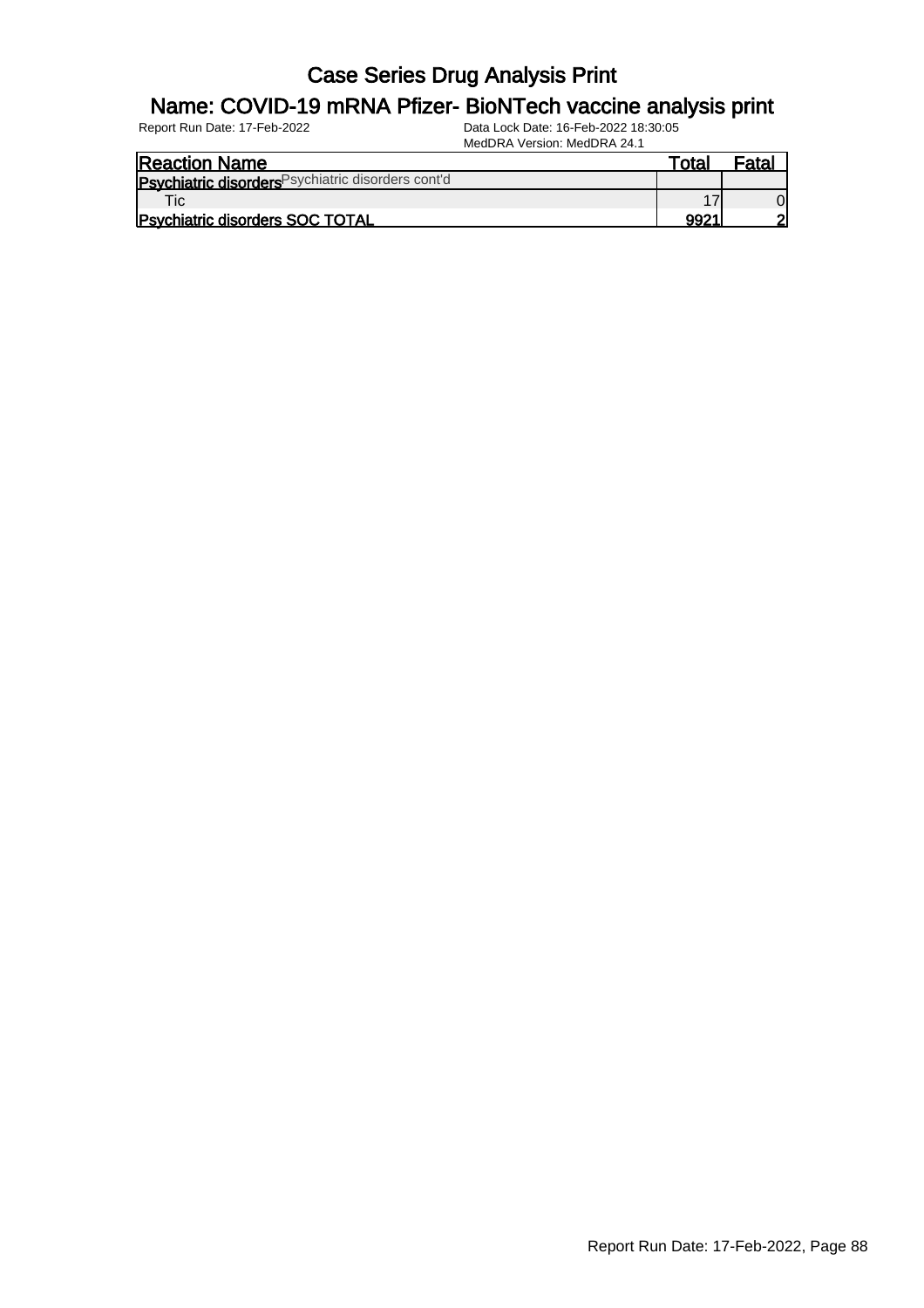#### Name: COVID-19 mRNA Pfizer- BioNTech vaccine analysis print

| <b>Renal &amp; urinary disorders</b><br><b>Bladder and urethral symptoms</b><br><b>Bladder discomfort</b><br>3<br>0<br>13<br><b>Bladder irritation</b><br>$\overline{0}$<br>35<br>$\boldsymbol{0}$<br><b>Bladder</b> pain<br>Bladder spasm<br>$\mathbf 0$<br>57<br>$\mathbf 0$<br>Dysuria<br>40<br>Incontinence<br>$\mathbf 0$<br>3<br>$\mathbf 0$<br>Lower urinary tract symptoms<br>$\overline{2}$<br>Micturition disorder<br>$\mathbf 0$<br>52<br>$\mathbf 0$<br>Micturition urgency<br>Mixed incontinence<br>$\mathbf 0$<br>161<br>$\mathbf 0$<br>Pollakiuria<br>Stress urinary incontinence<br>$\mathbf 0$<br>2<br>$\mathbf 0$<br>Urethral pain<br>3<br>Urge incontinence<br>$\mathbf 0$<br>4<br>Urinary hesitation<br>$\mathbf 0$<br>70<br>Urinary incontinence<br>$\mathbf 0$<br>55<br>Urinary retention<br>$\mathbf 0$<br>Urine flow decreased<br>19<br>$\mathbf 0$<br><b>Bladder disorders NEC</b><br>Bladder disorder<br>11<br>$\mathbf 0$<br><b>Bladder fibrosis</b><br>$\mathbf 0$<br><b>Bladder prolapse</b><br>$\mathbf 0$<br>1<br>Urinary bladder haemorrhage<br>$\overline{0}$<br>4<br><b>Bladder infections and inflammations</b><br>Cystitis haemorrhagic<br>1<br>$\mathbf 0$<br>Cystitis interstitial<br>6<br>$\mathbf 0$<br>$\overline{0}$<br>Cystitis noninfective<br><b>Bladder neoplasms</b><br><b>Bladder</b> cyst<br>1<br>$\mathbf 0$<br>Genital and urinary tract disorders NEC<br>Genitourinary symptom<br>3<br>0<br>Urinary tract disorder<br>4<br>0<br>Glomerulonephritis and nephrotic syndrome<br>Glomerulonephritis minimal lesion<br>6<br>$\mathbf 0$<br>Glomerulonephritis rapidly progressive<br>$\overline{c}$<br>$\overline{0}$<br>IgA nephropathy<br>4<br>$\overline{0}$<br>Nephrotic syndrome<br>19<br>$\mathbf 0$<br>Myoneurogenic bladder disorders<br><b>Bladder dysfunction</b><br>6<br>$\mathbf 0$<br>5<br>Hypertonic bladder<br>$\overline{0}$<br>Hypotonic urinary bladder<br>1<br>$\mathbf 0$<br>Loss of bladder sensation<br>$\frac{3}{2}$<br>$\overline{0}$<br>$\mathbf 0$<br>Neurogenic bladder<br><b>Nephritis NEC</b><br>Lupus nephritis<br>$\overline{\mathbf{c}}$<br>$\mathbf 0$<br>$\frac{3}{2}$<br>Nephritis<br>$\overline{0}$<br>Tubulointerstitial nephritis<br>$\mathbf 0$<br>Nephropathies and tubular disorders NEC<br>Nephropathy<br>1<br>$\mathbf 0$<br><b>Renal disorders NEC</b><br>Kidney fibrosis<br>1<br>$\mathbf 0$ | <b>Reaction Name</b> | <b>Total</b> | <b>Fatal</b> |
|------------------------------------------------------------------------------------------------------------------------------------------------------------------------------------------------------------------------------------------------------------------------------------------------------------------------------------------------------------------------------------------------------------------------------------------------------------------------------------------------------------------------------------------------------------------------------------------------------------------------------------------------------------------------------------------------------------------------------------------------------------------------------------------------------------------------------------------------------------------------------------------------------------------------------------------------------------------------------------------------------------------------------------------------------------------------------------------------------------------------------------------------------------------------------------------------------------------------------------------------------------------------------------------------------------------------------------------------------------------------------------------------------------------------------------------------------------------------------------------------------------------------------------------------------------------------------------------------------------------------------------------------------------------------------------------------------------------------------------------------------------------------------------------------------------------------------------------------------------------------------------------------------------------------------------------------------------------------------------------------------------------------------------------------------------------------------------------------------------------------------------------------------------------------------------------------------------------------------------------------------------------------------------------------------------------------------------------------------------------------------------------|----------------------|--------------|--------------|
|                                                                                                                                                                                                                                                                                                                                                                                                                                                                                                                                                                                                                                                                                                                                                                                                                                                                                                                                                                                                                                                                                                                                                                                                                                                                                                                                                                                                                                                                                                                                                                                                                                                                                                                                                                                                                                                                                                                                                                                                                                                                                                                                                                                                                                                                                                                                                                                          |                      |              |              |
|                                                                                                                                                                                                                                                                                                                                                                                                                                                                                                                                                                                                                                                                                                                                                                                                                                                                                                                                                                                                                                                                                                                                                                                                                                                                                                                                                                                                                                                                                                                                                                                                                                                                                                                                                                                                                                                                                                                                                                                                                                                                                                                                                                                                                                                                                                                                                                                          |                      |              |              |
|                                                                                                                                                                                                                                                                                                                                                                                                                                                                                                                                                                                                                                                                                                                                                                                                                                                                                                                                                                                                                                                                                                                                                                                                                                                                                                                                                                                                                                                                                                                                                                                                                                                                                                                                                                                                                                                                                                                                                                                                                                                                                                                                                                                                                                                                                                                                                                                          |                      |              |              |
|                                                                                                                                                                                                                                                                                                                                                                                                                                                                                                                                                                                                                                                                                                                                                                                                                                                                                                                                                                                                                                                                                                                                                                                                                                                                                                                                                                                                                                                                                                                                                                                                                                                                                                                                                                                                                                                                                                                                                                                                                                                                                                                                                                                                                                                                                                                                                                                          |                      |              |              |
|                                                                                                                                                                                                                                                                                                                                                                                                                                                                                                                                                                                                                                                                                                                                                                                                                                                                                                                                                                                                                                                                                                                                                                                                                                                                                                                                                                                                                                                                                                                                                                                                                                                                                                                                                                                                                                                                                                                                                                                                                                                                                                                                                                                                                                                                                                                                                                                          |                      |              |              |
|                                                                                                                                                                                                                                                                                                                                                                                                                                                                                                                                                                                                                                                                                                                                                                                                                                                                                                                                                                                                                                                                                                                                                                                                                                                                                                                                                                                                                                                                                                                                                                                                                                                                                                                                                                                                                                                                                                                                                                                                                                                                                                                                                                                                                                                                                                                                                                                          |                      |              |              |
|                                                                                                                                                                                                                                                                                                                                                                                                                                                                                                                                                                                                                                                                                                                                                                                                                                                                                                                                                                                                                                                                                                                                                                                                                                                                                                                                                                                                                                                                                                                                                                                                                                                                                                                                                                                                                                                                                                                                                                                                                                                                                                                                                                                                                                                                                                                                                                                          |                      |              |              |
|                                                                                                                                                                                                                                                                                                                                                                                                                                                                                                                                                                                                                                                                                                                                                                                                                                                                                                                                                                                                                                                                                                                                                                                                                                                                                                                                                                                                                                                                                                                                                                                                                                                                                                                                                                                                                                                                                                                                                                                                                                                                                                                                                                                                                                                                                                                                                                                          |                      |              |              |
|                                                                                                                                                                                                                                                                                                                                                                                                                                                                                                                                                                                                                                                                                                                                                                                                                                                                                                                                                                                                                                                                                                                                                                                                                                                                                                                                                                                                                                                                                                                                                                                                                                                                                                                                                                                                                                                                                                                                                                                                                                                                                                                                                                                                                                                                                                                                                                                          |                      |              |              |
|                                                                                                                                                                                                                                                                                                                                                                                                                                                                                                                                                                                                                                                                                                                                                                                                                                                                                                                                                                                                                                                                                                                                                                                                                                                                                                                                                                                                                                                                                                                                                                                                                                                                                                                                                                                                                                                                                                                                                                                                                                                                                                                                                                                                                                                                                                                                                                                          |                      |              |              |
|                                                                                                                                                                                                                                                                                                                                                                                                                                                                                                                                                                                                                                                                                                                                                                                                                                                                                                                                                                                                                                                                                                                                                                                                                                                                                                                                                                                                                                                                                                                                                                                                                                                                                                                                                                                                                                                                                                                                                                                                                                                                                                                                                                                                                                                                                                                                                                                          |                      |              |              |
|                                                                                                                                                                                                                                                                                                                                                                                                                                                                                                                                                                                                                                                                                                                                                                                                                                                                                                                                                                                                                                                                                                                                                                                                                                                                                                                                                                                                                                                                                                                                                                                                                                                                                                                                                                                                                                                                                                                                                                                                                                                                                                                                                                                                                                                                                                                                                                                          |                      |              |              |
|                                                                                                                                                                                                                                                                                                                                                                                                                                                                                                                                                                                                                                                                                                                                                                                                                                                                                                                                                                                                                                                                                                                                                                                                                                                                                                                                                                                                                                                                                                                                                                                                                                                                                                                                                                                                                                                                                                                                                                                                                                                                                                                                                                                                                                                                                                                                                                                          |                      |              |              |
|                                                                                                                                                                                                                                                                                                                                                                                                                                                                                                                                                                                                                                                                                                                                                                                                                                                                                                                                                                                                                                                                                                                                                                                                                                                                                                                                                                                                                                                                                                                                                                                                                                                                                                                                                                                                                                                                                                                                                                                                                                                                                                                                                                                                                                                                                                                                                                                          |                      |              |              |
|                                                                                                                                                                                                                                                                                                                                                                                                                                                                                                                                                                                                                                                                                                                                                                                                                                                                                                                                                                                                                                                                                                                                                                                                                                                                                                                                                                                                                                                                                                                                                                                                                                                                                                                                                                                                                                                                                                                                                                                                                                                                                                                                                                                                                                                                                                                                                                                          |                      |              |              |
|                                                                                                                                                                                                                                                                                                                                                                                                                                                                                                                                                                                                                                                                                                                                                                                                                                                                                                                                                                                                                                                                                                                                                                                                                                                                                                                                                                                                                                                                                                                                                                                                                                                                                                                                                                                                                                                                                                                                                                                                                                                                                                                                                                                                                                                                                                                                                                                          |                      |              |              |
|                                                                                                                                                                                                                                                                                                                                                                                                                                                                                                                                                                                                                                                                                                                                                                                                                                                                                                                                                                                                                                                                                                                                                                                                                                                                                                                                                                                                                                                                                                                                                                                                                                                                                                                                                                                                                                                                                                                                                                                                                                                                                                                                                                                                                                                                                                                                                                                          |                      |              |              |
|                                                                                                                                                                                                                                                                                                                                                                                                                                                                                                                                                                                                                                                                                                                                                                                                                                                                                                                                                                                                                                                                                                                                                                                                                                                                                                                                                                                                                                                                                                                                                                                                                                                                                                                                                                                                                                                                                                                                                                                                                                                                                                                                                                                                                                                                                                                                                                                          |                      |              |              |
|                                                                                                                                                                                                                                                                                                                                                                                                                                                                                                                                                                                                                                                                                                                                                                                                                                                                                                                                                                                                                                                                                                                                                                                                                                                                                                                                                                                                                                                                                                                                                                                                                                                                                                                                                                                                                                                                                                                                                                                                                                                                                                                                                                                                                                                                                                                                                                                          |                      |              |              |
|                                                                                                                                                                                                                                                                                                                                                                                                                                                                                                                                                                                                                                                                                                                                                                                                                                                                                                                                                                                                                                                                                                                                                                                                                                                                                                                                                                                                                                                                                                                                                                                                                                                                                                                                                                                                                                                                                                                                                                                                                                                                                                                                                                                                                                                                                                                                                                                          |                      |              |              |
|                                                                                                                                                                                                                                                                                                                                                                                                                                                                                                                                                                                                                                                                                                                                                                                                                                                                                                                                                                                                                                                                                                                                                                                                                                                                                                                                                                                                                                                                                                                                                                                                                                                                                                                                                                                                                                                                                                                                                                                                                                                                                                                                                                                                                                                                                                                                                                                          |                      |              |              |
|                                                                                                                                                                                                                                                                                                                                                                                                                                                                                                                                                                                                                                                                                                                                                                                                                                                                                                                                                                                                                                                                                                                                                                                                                                                                                                                                                                                                                                                                                                                                                                                                                                                                                                                                                                                                                                                                                                                                                                                                                                                                                                                                                                                                                                                                                                                                                                                          |                      |              |              |
|                                                                                                                                                                                                                                                                                                                                                                                                                                                                                                                                                                                                                                                                                                                                                                                                                                                                                                                                                                                                                                                                                                                                                                                                                                                                                                                                                                                                                                                                                                                                                                                                                                                                                                                                                                                                                                                                                                                                                                                                                                                                                                                                                                                                                                                                                                                                                                                          |                      |              |              |
|                                                                                                                                                                                                                                                                                                                                                                                                                                                                                                                                                                                                                                                                                                                                                                                                                                                                                                                                                                                                                                                                                                                                                                                                                                                                                                                                                                                                                                                                                                                                                                                                                                                                                                                                                                                                                                                                                                                                                                                                                                                                                                                                                                                                                                                                                                                                                                                          |                      |              |              |
|                                                                                                                                                                                                                                                                                                                                                                                                                                                                                                                                                                                                                                                                                                                                                                                                                                                                                                                                                                                                                                                                                                                                                                                                                                                                                                                                                                                                                                                                                                                                                                                                                                                                                                                                                                                                                                                                                                                                                                                                                                                                                                                                                                                                                                                                                                                                                                                          |                      |              |              |
|                                                                                                                                                                                                                                                                                                                                                                                                                                                                                                                                                                                                                                                                                                                                                                                                                                                                                                                                                                                                                                                                                                                                                                                                                                                                                                                                                                                                                                                                                                                                                                                                                                                                                                                                                                                                                                                                                                                                                                                                                                                                                                                                                                                                                                                                                                                                                                                          |                      |              |              |
|                                                                                                                                                                                                                                                                                                                                                                                                                                                                                                                                                                                                                                                                                                                                                                                                                                                                                                                                                                                                                                                                                                                                                                                                                                                                                                                                                                                                                                                                                                                                                                                                                                                                                                                                                                                                                                                                                                                                                                                                                                                                                                                                                                                                                                                                                                                                                                                          |                      |              |              |
|                                                                                                                                                                                                                                                                                                                                                                                                                                                                                                                                                                                                                                                                                                                                                                                                                                                                                                                                                                                                                                                                                                                                                                                                                                                                                                                                                                                                                                                                                                                                                                                                                                                                                                                                                                                                                                                                                                                                                                                                                                                                                                                                                                                                                                                                                                                                                                                          |                      |              |              |
|                                                                                                                                                                                                                                                                                                                                                                                                                                                                                                                                                                                                                                                                                                                                                                                                                                                                                                                                                                                                                                                                                                                                                                                                                                                                                                                                                                                                                                                                                                                                                                                                                                                                                                                                                                                                                                                                                                                                                                                                                                                                                                                                                                                                                                                                                                                                                                                          |                      |              |              |
|                                                                                                                                                                                                                                                                                                                                                                                                                                                                                                                                                                                                                                                                                                                                                                                                                                                                                                                                                                                                                                                                                                                                                                                                                                                                                                                                                                                                                                                                                                                                                                                                                                                                                                                                                                                                                                                                                                                                                                                                                                                                                                                                                                                                                                                                                                                                                                                          |                      |              |              |
|                                                                                                                                                                                                                                                                                                                                                                                                                                                                                                                                                                                                                                                                                                                                                                                                                                                                                                                                                                                                                                                                                                                                                                                                                                                                                                                                                                                                                                                                                                                                                                                                                                                                                                                                                                                                                                                                                                                                                                                                                                                                                                                                                                                                                                                                                                                                                                                          |                      |              |              |
|                                                                                                                                                                                                                                                                                                                                                                                                                                                                                                                                                                                                                                                                                                                                                                                                                                                                                                                                                                                                                                                                                                                                                                                                                                                                                                                                                                                                                                                                                                                                                                                                                                                                                                                                                                                                                                                                                                                                                                                                                                                                                                                                                                                                                                                                                                                                                                                          |                      |              |              |
|                                                                                                                                                                                                                                                                                                                                                                                                                                                                                                                                                                                                                                                                                                                                                                                                                                                                                                                                                                                                                                                                                                                                                                                                                                                                                                                                                                                                                                                                                                                                                                                                                                                                                                                                                                                                                                                                                                                                                                                                                                                                                                                                                                                                                                                                                                                                                                                          |                      |              |              |
|                                                                                                                                                                                                                                                                                                                                                                                                                                                                                                                                                                                                                                                                                                                                                                                                                                                                                                                                                                                                                                                                                                                                                                                                                                                                                                                                                                                                                                                                                                                                                                                                                                                                                                                                                                                                                                                                                                                                                                                                                                                                                                                                                                                                                                                                                                                                                                                          |                      |              |              |
|                                                                                                                                                                                                                                                                                                                                                                                                                                                                                                                                                                                                                                                                                                                                                                                                                                                                                                                                                                                                                                                                                                                                                                                                                                                                                                                                                                                                                                                                                                                                                                                                                                                                                                                                                                                                                                                                                                                                                                                                                                                                                                                                                                                                                                                                                                                                                                                          |                      |              |              |
|                                                                                                                                                                                                                                                                                                                                                                                                                                                                                                                                                                                                                                                                                                                                                                                                                                                                                                                                                                                                                                                                                                                                                                                                                                                                                                                                                                                                                                                                                                                                                                                                                                                                                                                                                                                                                                                                                                                                                                                                                                                                                                                                                                                                                                                                                                                                                                                          |                      |              |              |
|                                                                                                                                                                                                                                                                                                                                                                                                                                                                                                                                                                                                                                                                                                                                                                                                                                                                                                                                                                                                                                                                                                                                                                                                                                                                                                                                                                                                                                                                                                                                                                                                                                                                                                                                                                                                                                                                                                                                                                                                                                                                                                                                                                                                                                                                                                                                                                                          |                      |              |              |
|                                                                                                                                                                                                                                                                                                                                                                                                                                                                                                                                                                                                                                                                                                                                                                                                                                                                                                                                                                                                                                                                                                                                                                                                                                                                                                                                                                                                                                                                                                                                                                                                                                                                                                                                                                                                                                                                                                                                                                                                                                                                                                                                                                                                                                                                                                                                                                                          |                      |              |              |
|                                                                                                                                                                                                                                                                                                                                                                                                                                                                                                                                                                                                                                                                                                                                                                                                                                                                                                                                                                                                                                                                                                                                                                                                                                                                                                                                                                                                                                                                                                                                                                                                                                                                                                                                                                                                                                                                                                                                                                                                                                                                                                                                                                                                                                                                                                                                                                                          |                      |              |              |
|                                                                                                                                                                                                                                                                                                                                                                                                                                                                                                                                                                                                                                                                                                                                                                                                                                                                                                                                                                                                                                                                                                                                                                                                                                                                                                                                                                                                                                                                                                                                                                                                                                                                                                                                                                                                                                                                                                                                                                                                                                                                                                                                                                                                                                                                                                                                                                                          |                      |              |              |
|                                                                                                                                                                                                                                                                                                                                                                                                                                                                                                                                                                                                                                                                                                                                                                                                                                                                                                                                                                                                                                                                                                                                                                                                                                                                                                                                                                                                                                                                                                                                                                                                                                                                                                                                                                                                                                                                                                                                                                                                                                                                                                                                                                                                                                                                                                                                                                                          |                      |              |              |
|                                                                                                                                                                                                                                                                                                                                                                                                                                                                                                                                                                                                                                                                                                                                                                                                                                                                                                                                                                                                                                                                                                                                                                                                                                                                                                                                                                                                                                                                                                                                                                                                                                                                                                                                                                                                                                                                                                                                                                                                                                                                                                                                                                                                                                                                                                                                                                                          |                      |              |              |
|                                                                                                                                                                                                                                                                                                                                                                                                                                                                                                                                                                                                                                                                                                                                                                                                                                                                                                                                                                                                                                                                                                                                                                                                                                                                                                                                                                                                                                                                                                                                                                                                                                                                                                                                                                                                                                                                                                                                                                                                                                                                                                                                                                                                                                                                                                                                                                                          |                      |              |              |
|                                                                                                                                                                                                                                                                                                                                                                                                                                                                                                                                                                                                                                                                                                                                                                                                                                                                                                                                                                                                                                                                                                                                                                                                                                                                                                                                                                                                                                                                                                                                                                                                                                                                                                                                                                                                                                                                                                                                                                                                                                                                                                                                                                                                                                                                                                                                                                                          |                      |              |              |
|                                                                                                                                                                                                                                                                                                                                                                                                                                                                                                                                                                                                                                                                                                                                                                                                                                                                                                                                                                                                                                                                                                                                                                                                                                                                                                                                                                                                                                                                                                                                                                                                                                                                                                                                                                                                                                                                                                                                                                                                                                                                                                                                                                                                                                                                                                                                                                                          |                      |              |              |
|                                                                                                                                                                                                                                                                                                                                                                                                                                                                                                                                                                                                                                                                                                                                                                                                                                                                                                                                                                                                                                                                                                                                                                                                                                                                                                                                                                                                                                                                                                                                                                                                                                                                                                                                                                                                                                                                                                                                                                                                                                                                                                                                                                                                                                                                                                                                                                                          |                      |              |              |
|                                                                                                                                                                                                                                                                                                                                                                                                                                                                                                                                                                                                                                                                                                                                                                                                                                                                                                                                                                                                                                                                                                                                                                                                                                                                                                                                                                                                                                                                                                                                                                                                                                                                                                                                                                                                                                                                                                                                                                                                                                                                                                                                                                                                                                                                                                                                                                                          |                      |              |              |
|                                                                                                                                                                                                                                                                                                                                                                                                                                                                                                                                                                                                                                                                                                                                                                                                                                                                                                                                                                                                                                                                                                                                                                                                                                                                                                                                                                                                                                                                                                                                                                                                                                                                                                                                                                                                                                                                                                                                                                                                                                                                                                                                                                                                                                                                                                                                                                                          |                      |              |              |
|                                                                                                                                                                                                                                                                                                                                                                                                                                                                                                                                                                                                                                                                                                                                                                                                                                                                                                                                                                                                                                                                                                                                                                                                                                                                                                                                                                                                                                                                                                                                                                                                                                                                                                                                                                                                                                                                                                                                                                                                                                                                                                                                                                                                                                                                                                                                                                                          |                      |              |              |
|                                                                                                                                                                                                                                                                                                                                                                                                                                                                                                                                                                                                                                                                                                                                                                                                                                                                                                                                                                                                                                                                                                                                                                                                                                                                                                                                                                                                                                                                                                                                                                                                                                                                                                                                                                                                                                                                                                                                                                                                                                                                                                                                                                                                                                                                                                                                                                                          |                      |              |              |
|                                                                                                                                                                                                                                                                                                                                                                                                                                                                                                                                                                                                                                                                                                                                                                                                                                                                                                                                                                                                                                                                                                                                                                                                                                                                                                                                                                                                                                                                                                                                                                                                                                                                                                                                                                                                                                                                                                                                                                                                                                                                                                                                                                                                                                                                                                                                                                                          |                      |              |              |
|                                                                                                                                                                                                                                                                                                                                                                                                                                                                                                                                                                                                                                                                                                                                                                                                                                                                                                                                                                                                                                                                                                                                                                                                                                                                                                                                                                                                                                                                                                                                                                                                                                                                                                                                                                                                                                                                                                                                                                                                                                                                                                                                                                                                                                                                                                                                                                                          |                      |              |              |
|                                                                                                                                                                                                                                                                                                                                                                                                                                                                                                                                                                                                                                                                                                                                                                                                                                                                                                                                                                                                                                                                                                                                                                                                                                                                                                                                                                                                                                                                                                                                                                                                                                                                                                                                                                                                                                                                                                                                                                                                                                                                                                                                                                                                                                                                                                                                                                                          | Renal disorder       |              | 1            |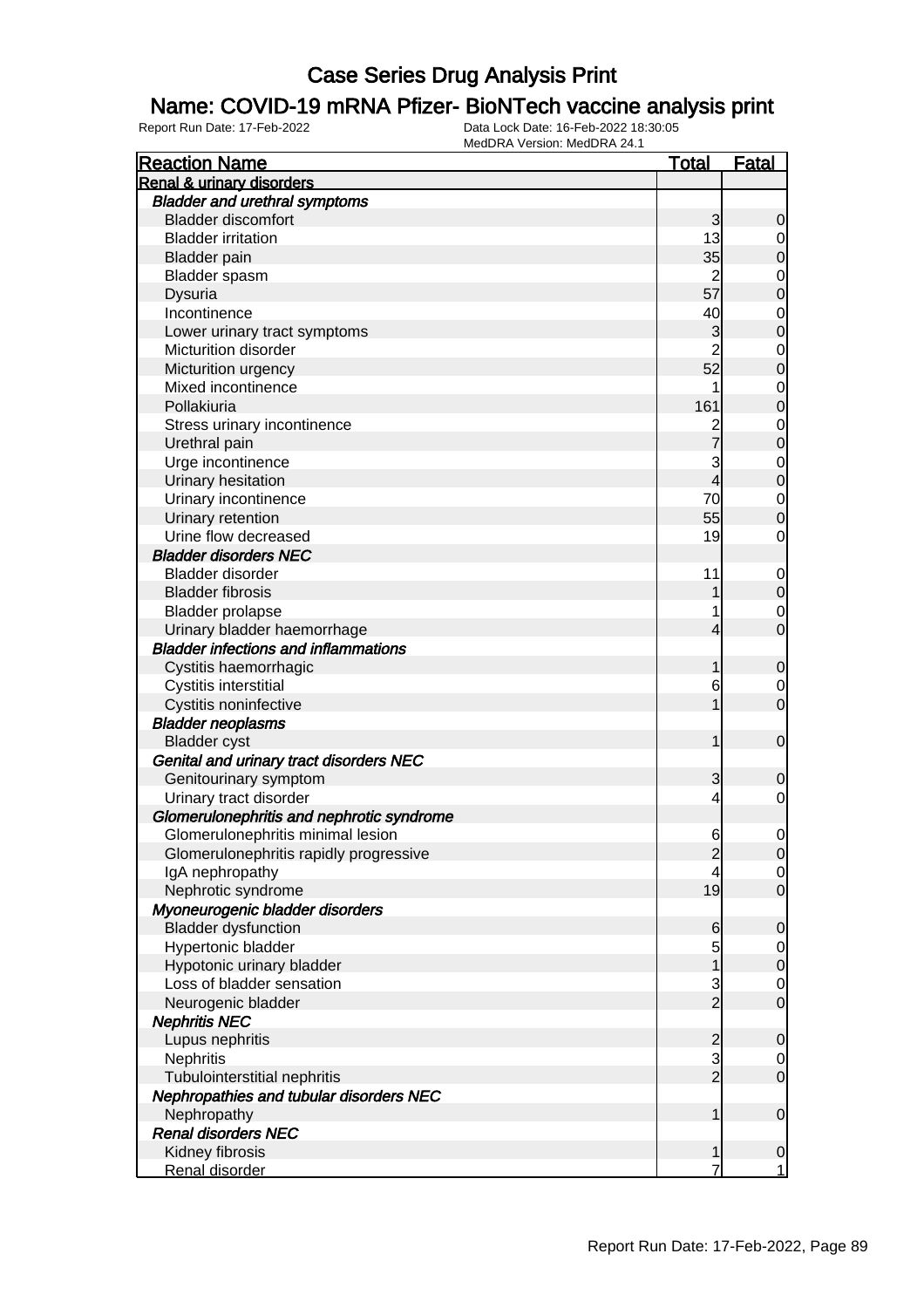### Name: COVID-19 mRNA Pfizer- BioNTech vaccine analysis print

| <b>Reaction Name</b>                                            | <b>Total</b>   | <b>Fatal</b>     |
|-----------------------------------------------------------------|----------------|------------------|
| Renal & urinary disorders & urinary disorders cont'd            |                |                  |
| Renal haemorrhage                                               | 1              | $\overline{0}$   |
| Renal mass                                                      |                | $\overline{0}$   |
| <b>Renal failure and impairment</b>                             |                |                  |
| Acute kidney injury                                             | 51             | 4                |
| Anuria                                                          | 3              | $\mathbf 0$      |
| Chronic kidney disease                                          |                | 0                |
| Oliguria                                                        |                | $\mathbf 0$      |
| Renal failure                                                   | 24             | 1                |
| Renal impairment                                                | 29             | $\boldsymbol{0}$ |
| Renal injury                                                    | $\overline{2}$ | 0                |
| Renal failure complications                                     |                |                  |
| Azotaemia                                                       | 1              | 0                |
| <b>Renal lithiasis</b>                                          |                |                  |
| Nephrolithiasis                                                 | 12             | 0                |
| Renal neoplasms                                                 |                |                  |
| Renal cyst                                                      | 1              | 0                |
| Renal obstructive disorders                                     |                |                  |
| Hydronephrosis                                                  | 2              | 0                |
| Renal structural abnormalities and trauma                       |                |                  |
| Kidney enlargement                                              |                | 0                |
| Kidney small                                                    | $\overline{2}$ | $\overline{0}$   |
| Renal vascular and ischaemic conditions                         |                |                  |
| Renal aneurysm                                                  |                | $\mathbf 0$      |
| Renal infarct                                                   |                | 0                |
| Renal tubular necrosis                                          | $\overline{2}$ | $\mathbf 0$      |
| Renal vasculitis                                                |                | 1                |
| Structural and obstructive urethral disorders (excl congenital) |                |                  |
| Urethral stenosis                                               | 1              | 0                |
| <b>Ureteric disorders NEC</b>                                   |                |                  |
| Ureteric stenosis                                               | 1              | 0                |
| <b>Urinary abnormalities</b>                                    |                |                  |
| Albuminuria                                                     |                | $\mathbf 0$      |
| Chromaturia                                                     | 67             | $\mathbf 0$      |
| Haematuria                                                      | 51             | $\mathbf 0$      |
| Ketonuria                                                       | 1              | $\mathbf 0$      |
| Myoglobinuria                                                   | 1              | $\overline{0}$   |
| Proteinuria                                                     | 13             | $\overline{O}$   |
| Urine abnormality                                               | 12             | $\overline{0}$   |
| Urine odour abnormal                                            | 10             | $\overline{0}$   |
| Urinary tract lithiasis (excl renal)                            | 1              |                  |
| Calculus bladder                                                |                | $\mathbf 0$      |
| Calculus urinary<br>Urinary tract signs and symptoms NEC        |                | 0                |
| Costovertebral angle tenderness                                 |                | $\mathbf 0$      |
| Cystitis-like symptom                                           |                | $\mathbf 0$      |
| Haemorrhage urinary tract                                       | 30             | 1                |
| Nocturia                                                        | 3              | 0                |
| Polyuria                                                        | 9              | $\overline{0}$   |
| Renal colic                                                     |                | $\boldsymbol{0}$ |
| Renal pain                                                      | 358            | $\overline{0}$   |
| Urinary tract discomfort                                        | 2              | $\mathbf 0$      |
| Urinary tract pain                                              | 6              | $\overline{0}$   |
| Renal & urinary disorders SOC TOTAL                             | 1343           | $\bf{8}$         |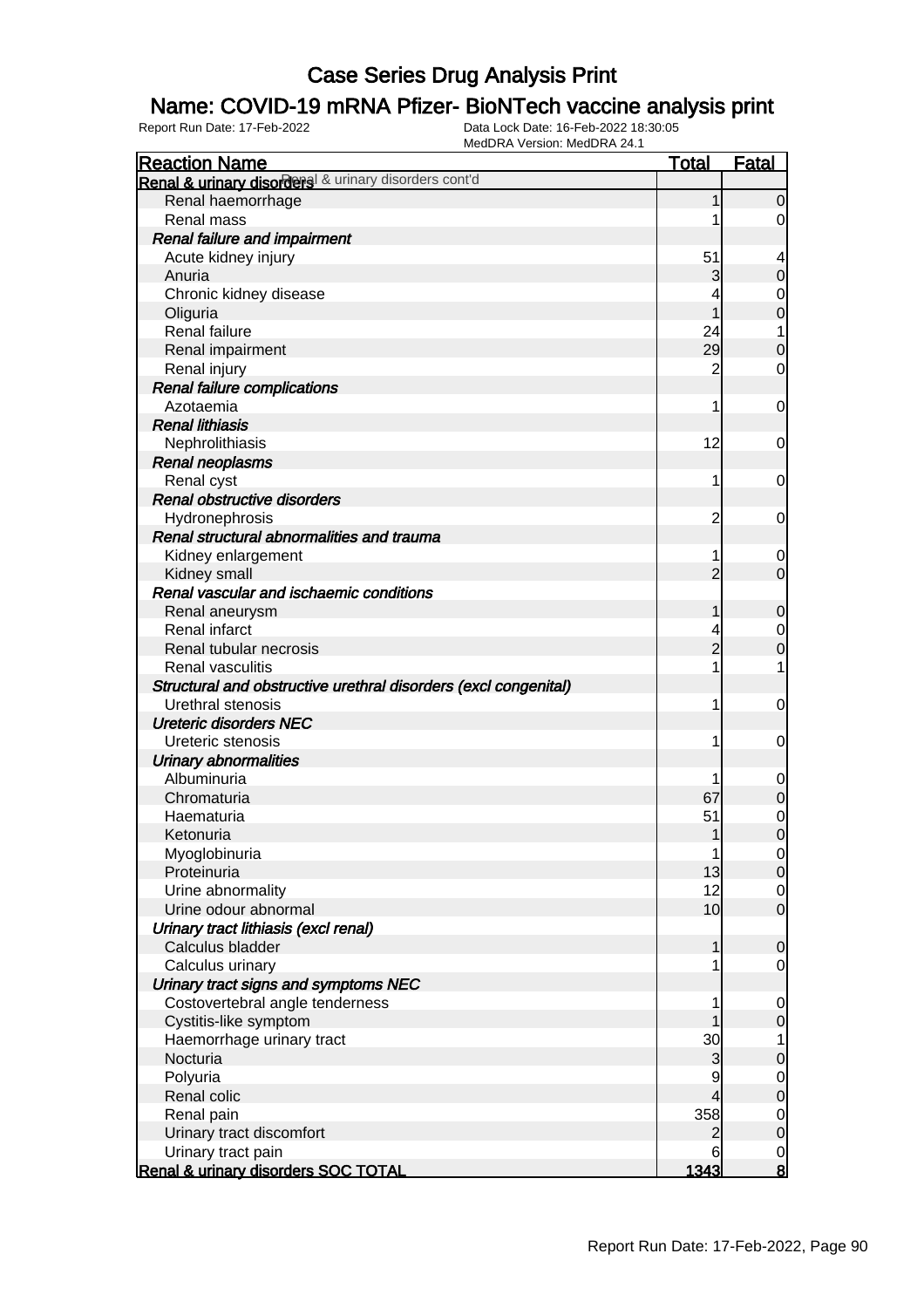#### Name: COVID-19 mRNA Pfizer- BioNTech vaccine analysis print

| <b>Reaction Name</b>                                  | <u>Total</u>            | <b>Fatal</b>     |
|-------------------------------------------------------|-------------------------|------------------|
| Reproductive & breast disorders                       |                         |                  |
| Benign and malignant breast neoplasms                 |                         |                  |
| <b>Breast cyst</b>                                    | 16                      | $\mathbf 0$      |
| <b>Breast disorders NEC</b>                           |                         |                  |
| Breast atrophy                                        |                         | 0                |
| <b>Breast disorder</b>                                | 3                       | $\mathbf 0$      |
| Breast enlargement                                    | 31                      | $\mathbf 0$      |
| <b>Breast mass</b>                                    | 144                     | $\mathbf 0$      |
| Fibrocystic breast disease                            |                         | $\mathbf 0$      |
| Gynaecomastia                                         | 7                       | $\mathbf 0$      |
| Mastoptosis                                           |                         | $\overline{0}$   |
| Nipple disorder                                       | 1                       | 0                |
| <b>Breast infections and inflammations</b>            |                         |                  |
| <b>Breast inflammation</b>                            | 6                       | $\mathbf 0$      |
| Nipple inflammation                                   | $\overline{2}$          | $\mathbf 0$      |
| <b>Breast signs and symptoms</b>                      |                         |                  |
| Breast discharge                                      | 5                       | 0                |
| <b>Breast discomfort</b>                              | 15                      | 0                |
| Breast engorgement                                    | 11                      | $\mathbf 0$      |
| Breast haematoma                                      |                         | $\mathbf 0$      |
| Breast oedema                                         | 9                       | $\mathbf 0$      |
| <b>Breast pain</b>                                    | 856                     | 0                |
| <b>Breast swelling</b>                                | 191                     | 0                |
| <b>Breast tenderness</b>                              | 102                     | $\mathbf 0$      |
| Nipple pain                                           | 47                      |                  |
| Nipple swelling                                       | 4                       | 0                |
| <b>Cervix disorders NEC</b>                           |                         |                  |
| Cervical dysplasia                                    | $\overline{\mathbf{c}}$ | $\mathbf 0$      |
| Cervix disorder                                       |                         | $\pmb{0}$        |
| Cervix haemorrhage uterine                            | 5                       | $\mathbf 0$      |
| Ectropion of cervix                                   | $\overline{5}$          | $\overline{0}$   |
| Cervix infections and inflammations                   |                         |                  |
| Cervix inflammation                                   | 1                       | $\mathbf 0$      |
| Cervix neoplasms                                      |                         |                  |
| Cervical polyp                                        | 1                       | $\mathbf 0$      |
| Erection and ejaculation conditions and disorders     |                         |                  |
| Ejaculation disorder                                  | $\mathbf{3}$            | $\overline{0}$   |
| Ejaculation failure                                   | 3                       | $\mathbf 0$      |
| Erectile dysfunction                                  | 74                      | $\pmb{0}$        |
| Erection increased                                    | 4                       | $\mathbf 0$      |
| Organic erectile dysfunction                          | 14                      | $\boldsymbol{0}$ |
| Painful ejaculation                                   | 1                       | $\mathbf 0$      |
| Spontaneous ejaculation                               | 2                       | $\boldsymbol{0}$ |
| Spontaneous penile erection                           | $\overline{2}$          | $\mathbf 0$      |
| Fallopian tube and ovary infections and inflammations |                         |                  |
| Noninfective oophoritis                               | 6                       | $\mathbf 0$      |
| <b>Lactation disorders</b>                            |                         |                  |
| <b>Breast milk discolouration</b>                     | 3                       | 0                |
| Breast milk odour abnormal                            | $\overline{2}$          | 0                |
| Galactorrhoea                                         | 5                       | $\mathbf 0$      |
| Galactostasis                                         |                         | $\mathbf 0$      |
| Lactation disorder                                    | 11                      | $\mathbf 0$      |
| Lactation puerperal increased                         | 6                       | $\boldsymbol{0}$ |
| <b>Suppressed lactation</b>                           | 48                      | $\overline{0}$   |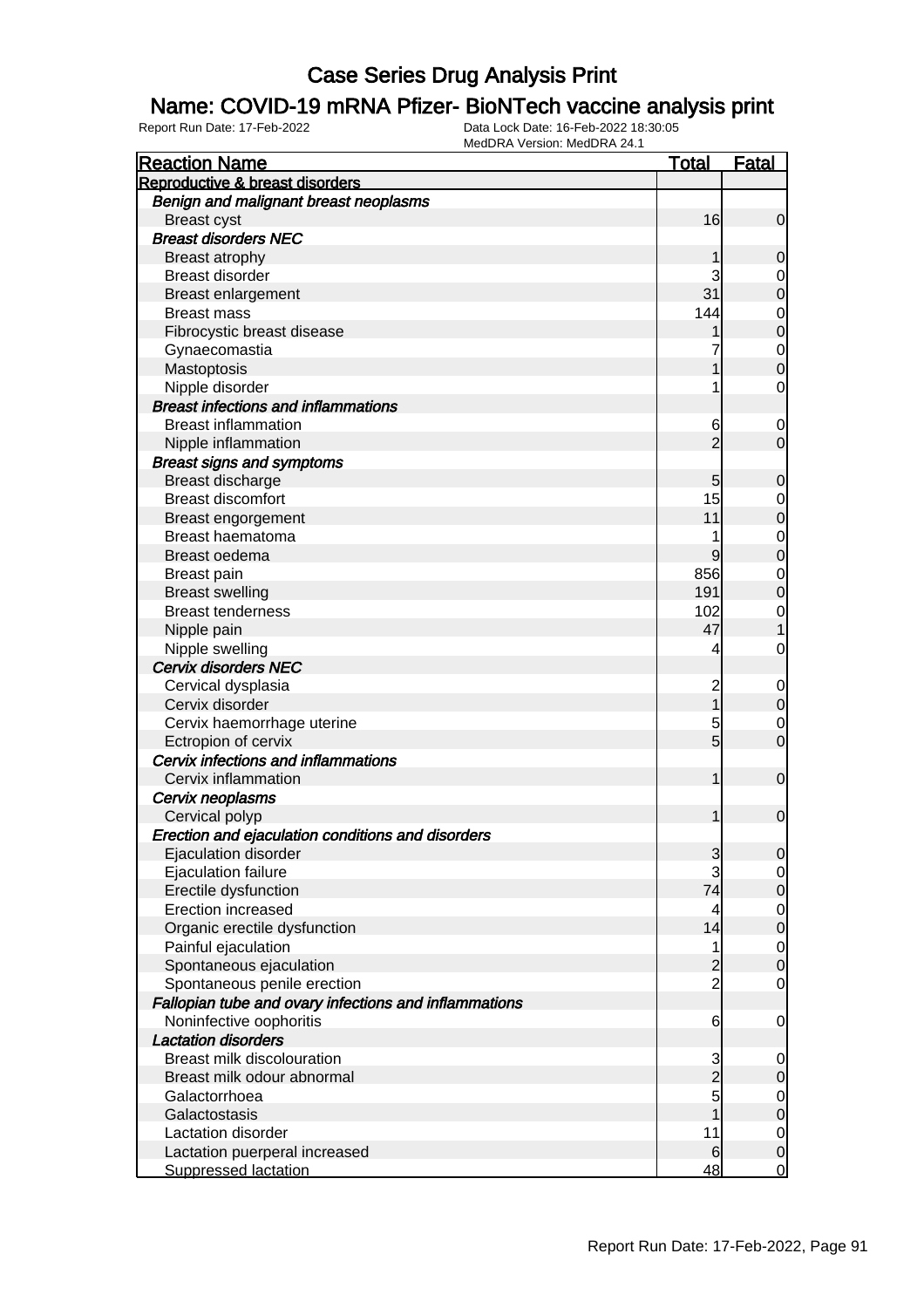### Name: COVID-19 mRNA Pfizer- BioNTech vaccine analysis print

| <b>Reaction Name</b>                                      | <b>Total</b>   | <b>Fatal</b>                         |
|-----------------------------------------------------------|----------------|--------------------------------------|
| Reproductive & breasterisorders & breast disorders cont'd |                |                                      |
| <b>Menopausal effects NEC</b>                             |                |                                      |
| Artificial menopause                                      | 1              | $\overline{0}$                       |
| Menopausal disorder                                       | 1              | 0                                    |
| Menopausal symptoms                                       | 46             |                                      |
| Menopause delayed                                         |                | $\begin{matrix} 0 \\ 0 \end{matrix}$ |
| Premature menopause                                       | 24             | $\mathsf{O}\xspace$                  |
| Menopausal effects on the genitourinary tract             |                |                                      |
| Atrophic vulvovaginitis                                   | 2              | $\mathbf 0$                          |
| Postmenopausal haemorrhage                                | 107            | $\overline{0}$                       |
| <b>Menstruation and uterine bleeding NEC</b>              |                |                                      |
| Abnormal uterine bleeding                                 | 6              | $\mathbf 0$                          |
| Abnormal withdrawal bleeding                              | 3              |                                      |
| <b>Bleeding anovulatory</b>                               |                | $0\atop 0$                           |
| Dysmenorrhoea                                             | 3274           |                                      |
| Intermenstrual bleeding                                   | 1288           | $0$ 0                                |
| Menstrual discomfort                                      | 35             |                                      |
| Menstrual disorder                                        | 2242           | $0$ 0                                |
| Menstruation irregular                                    | 3961           |                                      |
|                                                           | 14             | $0$<br>0                             |
| Premenstrual dysphoric disorder<br>Premenstrual headache  | 13             |                                      |
|                                                           | 146            | $\begin{matrix} 0 \\ 0 \end{matrix}$ |
| Premenstrual pain                                         |                |                                      |
| Premenstrual syndrome                                     | 134            | $\overline{0}$                       |
| Retrograde menstruation                                   |                | $\overline{0}$                       |
| Withdrawal bleed                                          | 16             | $\mathbf 0$                          |
| Menstruation with decreased bleeding                      |                |                                      |
| Amenorrhoea                                               | 700            | $\mathbf 0$                          |
| Hypomenorrhoea                                            | 747            | $\mathbf 0$                          |
| Menstruation delayed                                      | 5618           | $\mathbf 0$                          |
| Oligomenorrhoea                                           | 222            | $\mathbf 0$                          |
| <b>Menstruation with increased bleeding</b>               |                |                                      |
| Heavy menstrual bleeding                                  | 6224           | $\mathbf 0$                          |
| Menometrorrhagia                                          | 21             | $\overline{0}$                       |
| Polymenorrhoea                                            | 1018           | $\overline{O}$                       |
| Ovarian and fallopian tube cysts and neoplasms            |                |                                      |
| Haemorrhagic ovarian cyst                                 | 3              | $\mathbf 0$                          |
| Ovarian cyst                                              | 29             | $\overline{0}$                       |
| Ovarian cyst ruptured                                     |                | $\overline{0}$                       |
| Polycystic ovaries                                        | 50             | $\overline{0}$                       |
| Ovarian and fallopian tube disorders NEC                  |                |                                      |
| Adnexal torsion                                           | 1              | $\mathbf 0$                          |
| Hydrosalpinx                                              | $\overline{2}$ | $\mathbf 0$                          |
| Ovarian enlargement                                       | 1              | $\overline{0}$                       |
| Ovarian failure                                           |                | $\pmb{0}$                            |
| Ovarian haemorrhage                                       | 8              | $\mathbf 0$                          |
| Ovarian hyperstimulation syndrome                         | 1              | $\pmb{0}$                            |
| Ovarian mass                                              | 2              | $\mathbf 0$                          |
| Ovarian necrosis                                          | $\overline{1}$ | $\pmb{0}$                            |
| Ovulation disorder                                        | 4              | $\overline{0}$                       |
| Ovulation pain                                            | 82             | $\pmb{0}$                            |
| Premature ovulation                                       | 4              | $\overline{0}$                       |
| Superovulation                                            | 1              | $\overline{0}$                       |
| Pelvic prolapse conditions                                |                |                                      |
| Vaginal prolapse                                          | 1              | $\overline{0}$                       |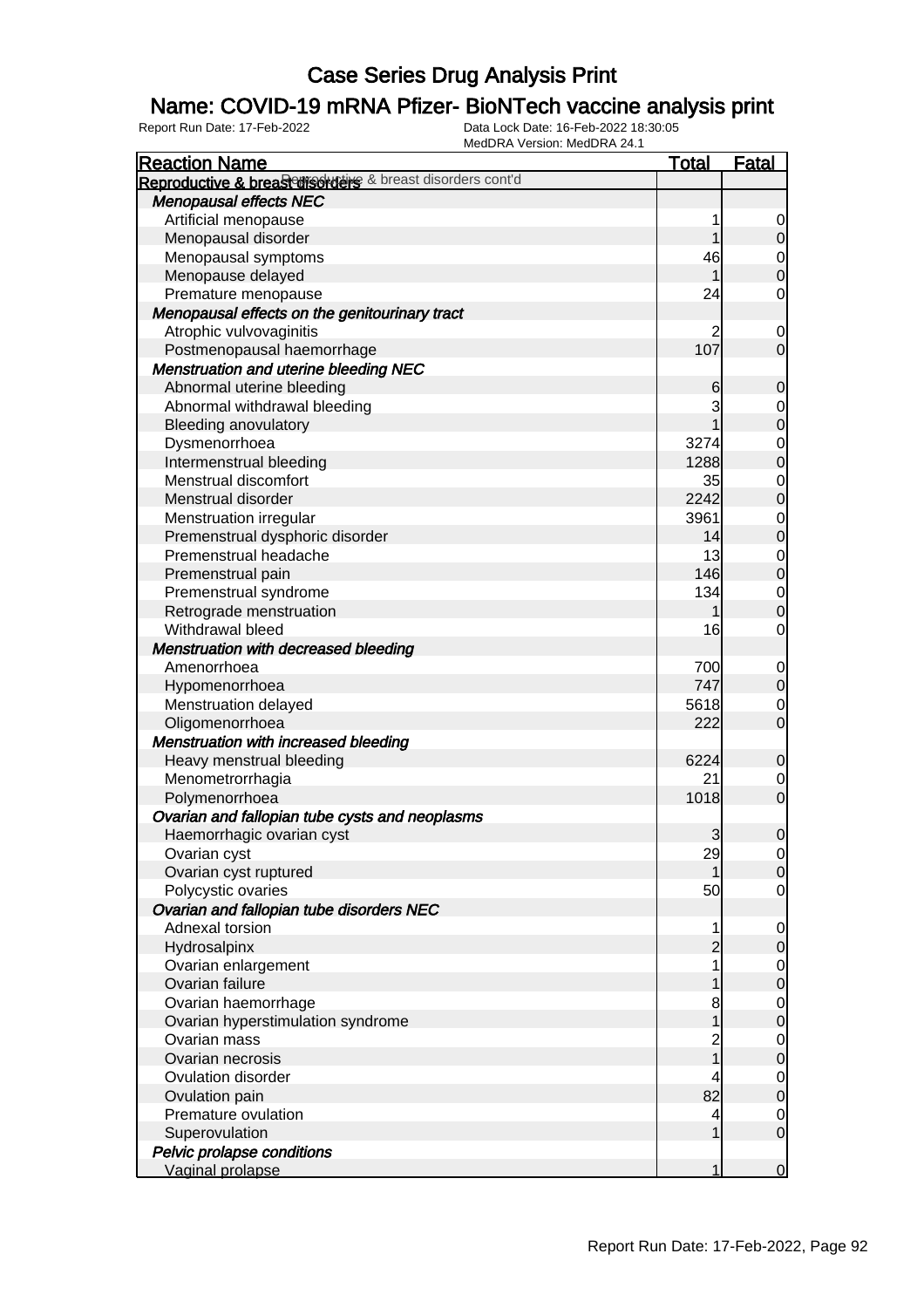### Name: COVID-19 mRNA Pfizer- BioNTech vaccine analysis print

| <b>Reaction Name</b>                                       | <b>Total</b>            | <b>Fatal</b>   |
|------------------------------------------------------------|-------------------------|----------------|
| Reproductive & breast disorders & breast disorders cont'd  |                         |                |
| Pelvis and broad ligament disorders NEC                    |                         |                |
| Adnexa uteri mass                                          | 1                       | $\overline{0}$ |
| Adnexa uteri pain                                          | 70                      | $\overline{0}$ |
| Pelvic congestion                                          |                         | $\overline{O}$ |
| Pelvic floor muscle weakness                               |                         | $\mathbf 0$    |
| Pelvic haemorrhage                                         | 22                      | $\overline{0}$ |
| Penile and scrotal infections and inflammations            |                         |                |
| Balanoposthitis                                            | 4                       | $\mathbf 0$    |
| Penile disorders NEC (excl erection and ejaculation)       |                         |                |
| Foreskin oedema                                            | 1                       | $\mathbf 0$    |
| Penile blister                                             |                         | $\overline{0}$ |
| Penile discharge                                           |                         | $\mathbf 0$    |
| Penile discomfort                                          |                         | $\mathbf 0$    |
| Penile erythema                                            |                         | $\overline{0}$ |
| Penile haemorrhage                                         | 3                       | $\mathbf 0$    |
| Penile oedema                                              |                         | $\overline{0}$ |
| Penile pain                                                |                         | $\mathbf 0$    |
| Penile rash                                                |                         | $\overline{0}$ |
| Penile size reduced                                        |                         | $\overline{0}$ |
| Penile swelling                                            | 6                       | $\mathbf 0$    |
| Penis disorder                                             | 12                      | $\overline{0}$ |
| Prostate and seminal vesicles infections and inflammations |                         |                |
| Prostatitis                                                | 5                       | $\mathbf 0$    |
| Prostatic neoplasms and hypertrophy                        |                         |                |
| Benign prostatic hyperplasia                               | $\overline{c}$          | $\mathbf 0$    |
| Prostatic signs, symptoms and disorders NEC                |                         |                |
| Prostatic pain                                             | 1                       | 0              |
| Prostatomegaly                                             | 3                       | $\overline{0}$ |
| Reproductive tract disorders NEC (excl neoplasms)          |                         |                |
| Genital erosion                                            | 1                       | $\mathbf 0$    |
| Genital haemorrhage                                        | 25                      | $\overline{0}$ |
| Genital hypoaesthesia                                      | 1                       | $\overline{0}$ |
| <b>Genital lesion</b>                                      | $\overline{c}$          | $\overline{0}$ |
| Genital paraesthesia                                       | $\overline{1}$          | $\overline{0}$ |
| Genital ulceration                                         | 8                       | $\mathbf 0$    |
| Perineal ulceration                                        | 1                       | 0              |
| Reproductive tract infections and inflammations NEC        |                         |                |
| Genital tract inflammation                                 | 1                       | $\overline{0}$ |
| Reproductive tract signs and symptoms NEC                  |                         |                |
| Genital burning sensation                                  | $\overline{c}$          | $\mathbf 0$    |
| Genital erythema                                           |                         | $\overline{0}$ |
| Genital pain                                               | 7                       | $\overline{0}$ |
| Genital rash                                               | 6                       | $\overline{0}$ |
| <b>Genital swelling</b>                                    | 5                       | $\mathbf 0$    |
| Pelvic discomfort                                          | 6                       | $\overline{0}$ |
| Pelvic pain                                                | 129                     | $\mathbf 0$    |
| Perineal pain                                              | $\overline{\mathbf{c}}$ | $\overline{0}$ |
| Perineal rash                                              | $\overline{1}$          | $\mathbf 0$    |
| Pruritus genital                                           | 6                       | $\mathbf 0$    |
| <b>Scrotal disorders NEC</b>                               |                         |                |
| Acquired hydrocele                                         | 1                       | $\overline{0}$ |
| Scrotal angiokeratoma                                      | 1                       | $\overline{0}$ |
| Scrotal discomfort                                         | 1                       | $\overline{0}$ |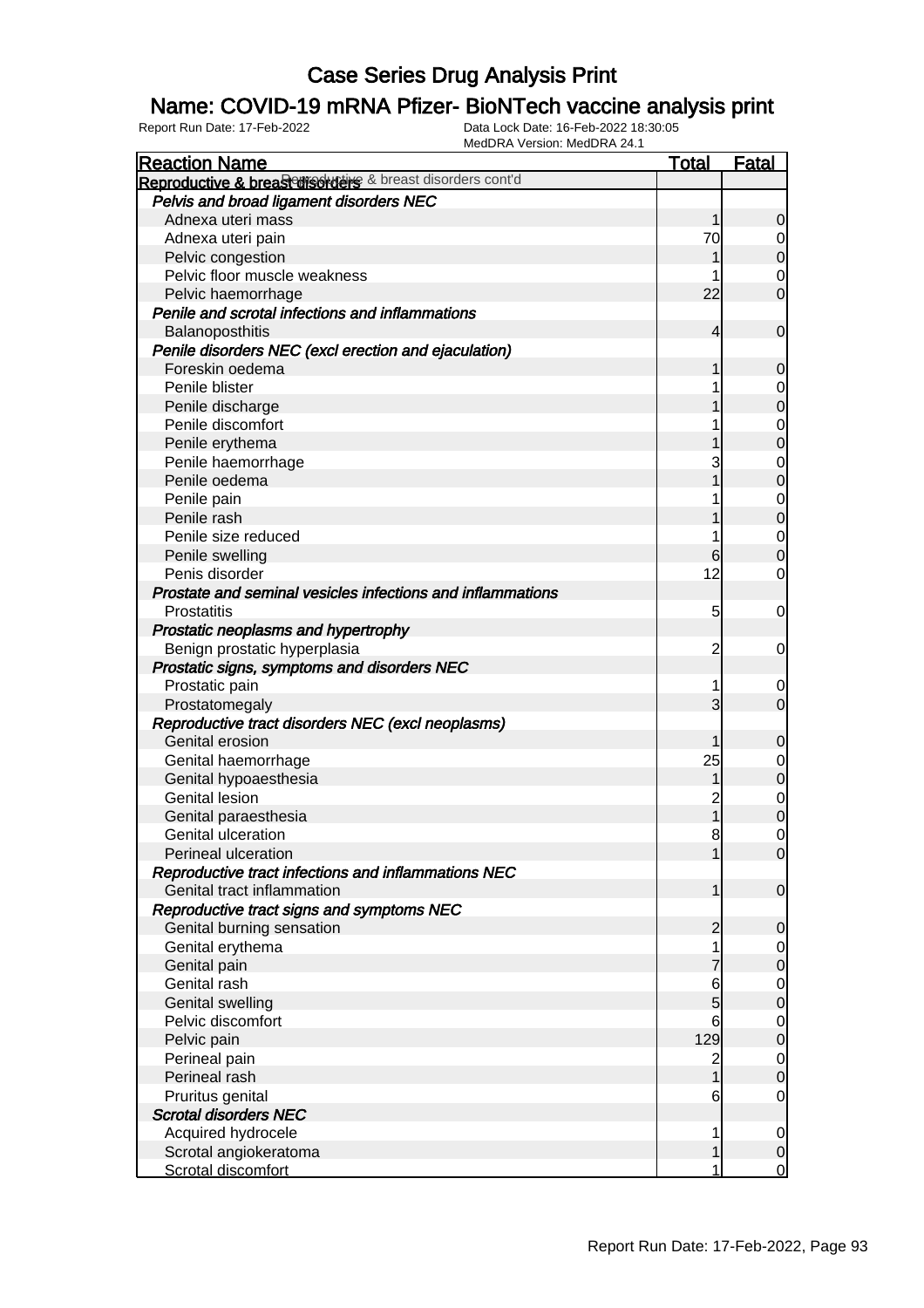### Name: COVID-19 mRNA Pfizer- BioNTech vaccine analysis print

| <b>Reaction Name</b>                                      | <b>Total</b>            | <b>Fatal</b>     |
|-----------------------------------------------------------|-------------------------|------------------|
| Reproductive & breasterisorders & breast disorders cont'd |                         |                  |
| Scrotal erythema                                          | $\overline{c}$          | $\overline{0}$   |
| Scrotal exfoliation                                       | $\overline{\mathbf{c}}$ | 0                |
| Scrotal pain                                              | 22                      | $\mathbf 0$      |
| Scrotal swelling                                          | 5                       | $\overline{0}$   |
| Scrotum erosion                                           |                         | $\overline{0}$   |
| Varicocele                                                | $\overline{c}$          | $\mathbf 0$      |
| Sexual function and fertility disorders NEC               |                         |                  |
| Dyspareunia                                               | 7                       | $\mathbf 0$      |
| Infertility                                               | 16                      | $\mathbf 0$      |
| Infertility female                                        | 5                       | $\mathbf 0$      |
| Sexual dysfunction                                        | 9                       | $\mathbf 0$      |
| Spermatogenesis and semen disorders                       |                         |                  |
| Aspermia                                                  |                         | $\boldsymbol{0}$ |
| Haematospermia                                            | 8                       | $\mathbf 0$      |
| Semen discolouration                                      |                         | $\overline{0}$   |
| Testicular and epididymal disorders NEC                   |                         |                  |
| Testicular atrophy                                        |                         | $\mathbf 0$      |
| <b>Testicular disorder</b>                                |                         | $\mathbf 0$      |
| Testicular oedema                                         |                         | $\mathbf 0$      |
| Testicular pain                                           | 70                      | $\mathbf 0$      |
| <b>Testicular swelling</b>                                | 13                      | $\overline{0}$   |
| <b>Testicular torsion</b>                                 |                         | $\mathbf 0$      |
| <b>Testis discomfort</b>                                  | 3                       | $\overline{0}$   |
| Testicular and epididymal neoplasms                       |                         |                  |
| <b>Testicular cyst</b>                                    |                         | $\mathbf 0$      |
| <b>Uterine disorders NEC</b>                              |                         |                  |
| Adenomyosis                                               | 11                      | $\mathbf 0$      |
| <b>Endometrial thickening</b>                             | 4                       | $\overline{0}$   |
| Endometriosis                                             | 96                      | $\mathbf 0$      |
| Uterine haemorrhage                                       | 45                      | $\mathbf 0$      |
| Uterine pain                                              | 19                      | $\overline{0}$   |
| Uterine infections and inflammations (excl cervix)        |                         |                  |
| Uterine inflammation                                      | 1                       | $\mathbf 0$      |
| <b>Uterine neoplasms</b>                                  |                         |                  |
| Uterine polyp                                             | 5 <sup>1</sup>          | $\overline{0}$   |
| <b>Uterine tone disorders</b>                             |                         |                  |
| Uterine spasm                                             | 39                      | $\overline{0}$   |
| Vaginal and vulval infections and inflammations           |                         |                  |
| Vulvovaginal inflammation                                 | 1                       | $\mathbf 0$      |
| Vulvovaginal cysts and neoplasms                          |                         |                  |
| Bartholin's cyst                                          | $\overline{c}$          | $\boldsymbol{0}$ |
| Vaginal cyst                                              | 7                       | $\overline{0}$   |
| Vaginal polyp                                             |                         | $\mathbf 0$      |
| Vulva cyst                                                |                         | $\mathbf 0$      |
| <b>Vulvovaginal disorders NEC</b>                         |                         |                  |
| Vaginal haemorrhage                                       | 1778                    | $\mathbf 0$      |
| Vaginal mucosal blistering                                |                         | $\mathbf 0$      |
| Vaginal ulceration                                        |                         | $\mathbf 0$      |
| Vulval disorder                                           | $\overline{2}$          | $\overline{0}$   |
| Vulval haemorrhage                                        | 34                      | $\overline{0}$   |
| Vulval ulceration                                         | $\overline{7}$          | $\mathbf 0$      |
| Vulvovaginal ulceration                                   | 6                       | $\mathbf 0$      |
| <b>Vulvovaginal signs and symptoms</b>                    |                         |                  |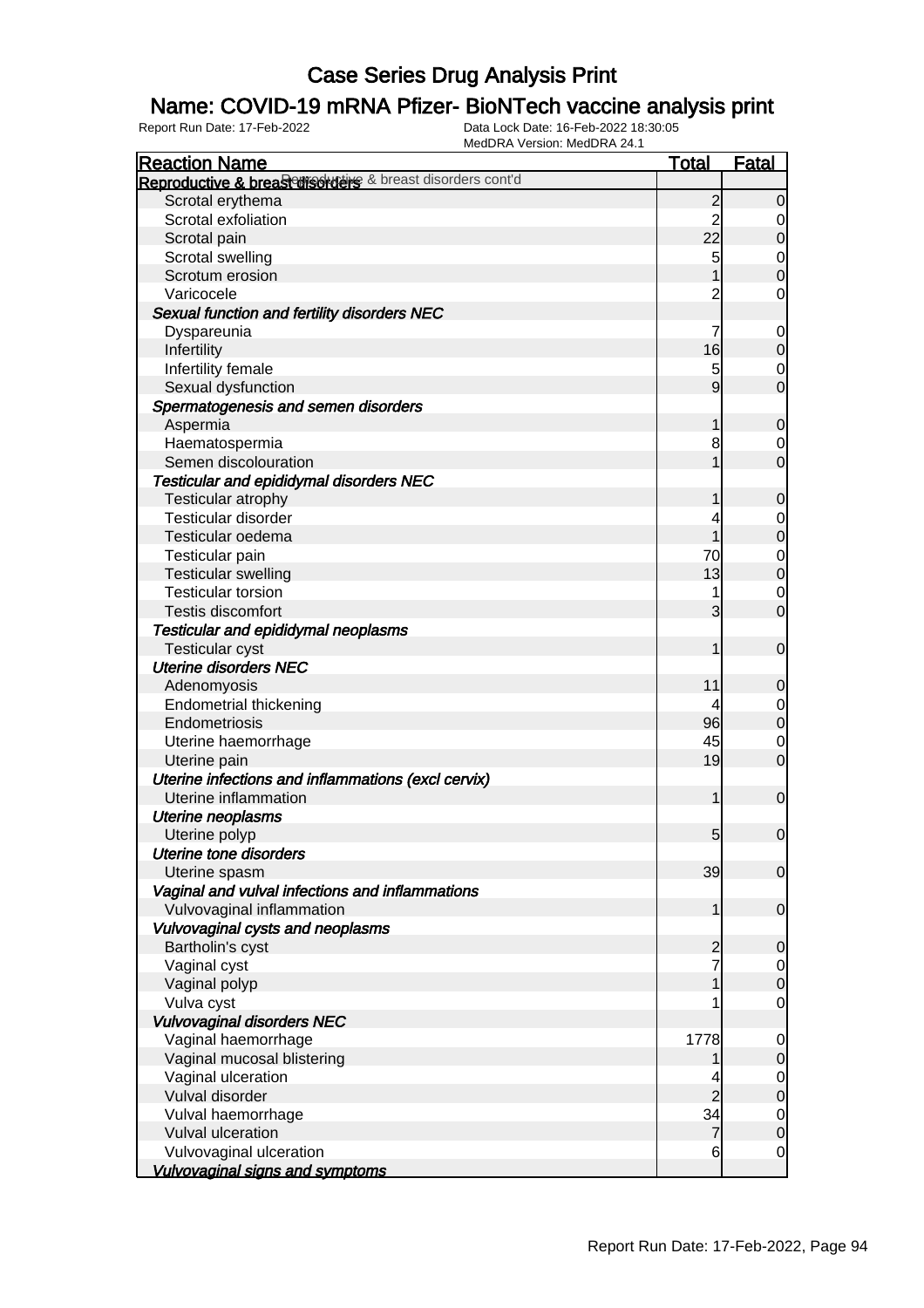#### Name: COVID-19 mRNA Pfizer- BioNTech vaccine analysis print

| <b>Reaction Name</b>                                      | <u>Total</u> | Fatal          |
|-----------------------------------------------------------|--------------|----------------|
| Reproductive & breasterisorders & breast disorders cont'd |              |                |
| Clitoral engorgement                                      |              | $\overline{0}$ |
| Coital bleeding                                           |              | $\overline{0}$ |
| Labia enlarged                                            |              | $\overline{0}$ |
| Vaginal discharge                                         | 88           | $\overline{0}$ |
| Vaginal lesion                                            |              | $\overline{O}$ |
| Vaginal odour                                             |              | $\overline{0}$ |
| Vulval oedema                                             |              | $\overline{O}$ |
| Vulvovaginal burning sensation                            | 9            | $\overline{0}$ |
| Vulvovaginal discomfort                                   |              | $\overline{O}$ |
| Vulvovaginal dryness                                      | 5            | $\overline{0}$ |
| Vulvovaginal erythema                                     |              | $\overline{0}$ |
| Vulvovaginal pain                                         | 30           | $\overline{0}$ |
| Vulvovaginal pruritus                                     | 10           | $\overline{0}$ |
| Vulvovaginal rash                                         |              | $\overline{0}$ |
| Vulvovaginal swelling                                     |              | $\overline{0}$ |
| <b>Reproductive &amp; breast disorders SOC TOTAL</b>      | 30469        |                |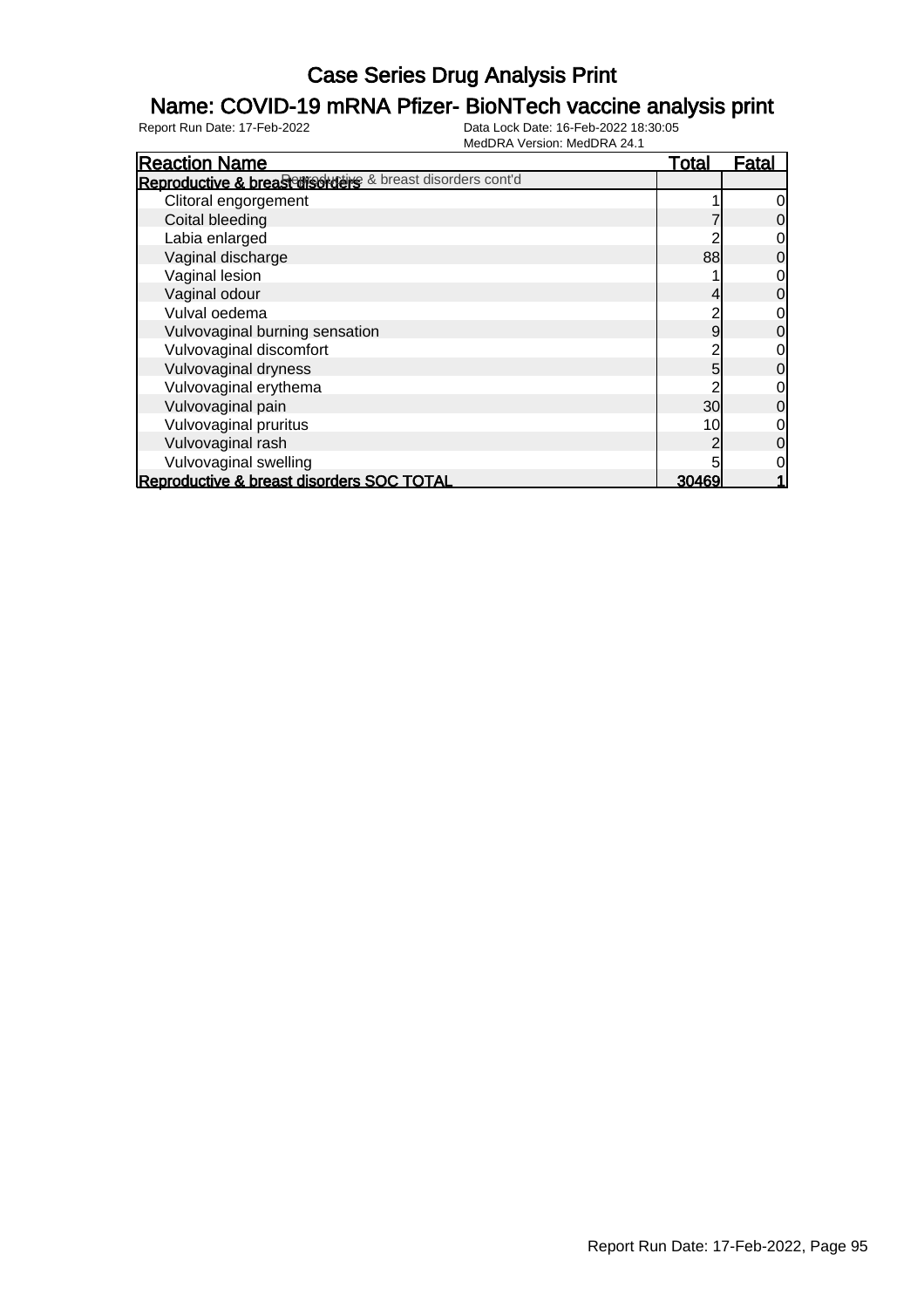#### Name: COVID-19 mRNA Pfizer- BioNTech vaccine analysis print

| <b>Reaction Name</b>                                                          | <b>Total</b>   | <b>Fatal</b>                          |
|-------------------------------------------------------------------------------|----------------|---------------------------------------|
| <b>Respiratory disorders</b>                                                  |                |                                       |
| <b>Breathing abnormalities</b>                                                |                |                                       |
| Apnoea                                                                        | 6              | $\mathbf 0$                           |
| Apnoeic attack                                                                |                |                                       |
| Dyspnoea                                                                      | 6643           | $\begin{array}{c} 0 \\ 5 \end{array}$ |
| Dyspnoea at rest                                                              | 11             | $\mathbf{O}$                          |
| Dyspnoea exertional                                                           | 44             | $\mathbf 1$                           |
| Grunting                                                                      | 1              | $\mathbf 0$                           |
| Hyperventilation                                                              | 60             | $\mathbf 0$                           |
| Hypopnoea                                                                     | 129            | $\mathbf{0}$                          |
| Hypoventilation                                                               |                | $\overline{0}$                        |
| Irregular breathing                                                           | 26             | $\mathbf{0}$                          |
| Mouth breathing                                                               | 7              | $\mathbf 0$                           |
| Nocturnal dyspnoea                                                            |                | $\mathbf{0}$                          |
| Orthopnoea                                                                    | $\frac{2}{3}$  | $\overline{0}$                        |
| Respiration abnormal                                                          | 70             | $\mathbf{0}$                          |
| Respiratory arrest                                                            | 20             | $\mathbf 0$                           |
| Respiratory depression                                                        | 1              | $\mathbf{0}$                          |
| <b>Respiratory distress</b>                                                   | 20             | $\overline{0}$                        |
| Sleep apnoea syndrome                                                         | 15             | $\mathbf 0$                           |
| Tachypnoea                                                                    | 31             | $\overline{0}$                        |
| <b>Bronchial conditions NEC</b>                                               |                |                                       |
| <b>Bronchial secretion retention</b>                                          | 4              | $\mathbf 0$                           |
| <b>Bronchiectasis</b>                                                         | 15             | $\mathbf 0$                           |
| Bronchospasm and obstruction                                                  |                |                                       |
| Asthma                                                                        | 419            | $\mathbf 0$                           |
| Asthma late onset                                                             | 3              | $\mathbf 0$                           |
| Bronchospasm                                                                  | 19             | $\mathbf{0}$                          |
| Chronic obstructive pulmonary disease                                         | 26             | $\mathbf{1}$                          |
| Cough variant asthma                                                          | 7              | $\mathbf 0$                           |
| Obstructive airways disorder                                                  | 13             | $\mathbf 0$                           |
| Reversible airways obstruction                                                |                | $\mathbf 0$                           |
| Wheezing                                                                      | 469            | $\overline{0}$                        |
| Conditions associated with abnormal gas exchange                              |                |                                       |
| Asphyxia                                                                      | $\overline{c}$ | $\mathbf 0$                           |
| Cyanosis central                                                              | 1              | $\mathbf 0$                           |
| Hyperoxia                                                                     | 1              | $\overline{0}$                        |
| Hypoxia                                                                       | 32             | $\overline{a}$                        |
| Respiratory acidosis                                                          | 2              | $\overline{O}$                        |
| Coughing and associated symptoms                                              |                |                                       |
| Allergic cough                                                                | 9              | $\mathbf 0$                           |
| Cough                                                                         | 2934           | 1                                     |
| Cough decreased                                                               | 2              | $\boldsymbol{0}$                      |
| Haemoptysis                                                                   | 72             | $\mathbf 0$                           |
| Productive cough                                                              | 196            | $\boldsymbol{0}$                      |
| Sputum discoloured                                                            | 11             | $\mathbf 0$                           |
| Sputum increased                                                              | 4              | $\mathbf 0$                           |
| <b>Diaphragmatic disorders</b>                                                |                |                                       |
| Acquired diaphragmatic eventration                                            | 1              | $\mathbf 0$                           |
| Diaphragm muscle weakness                                                     | 1              | $\overline{0}$                        |
| Diaphragmatic disorder                                                        | 1              | $\mathbf 0$                           |
| Laryngeal and adjacent sites disorders NEC (excl infections and<br>neoplasms) |                |                                       |
| Laryngeal disorder                                                            |                | $\overline{0}$                        |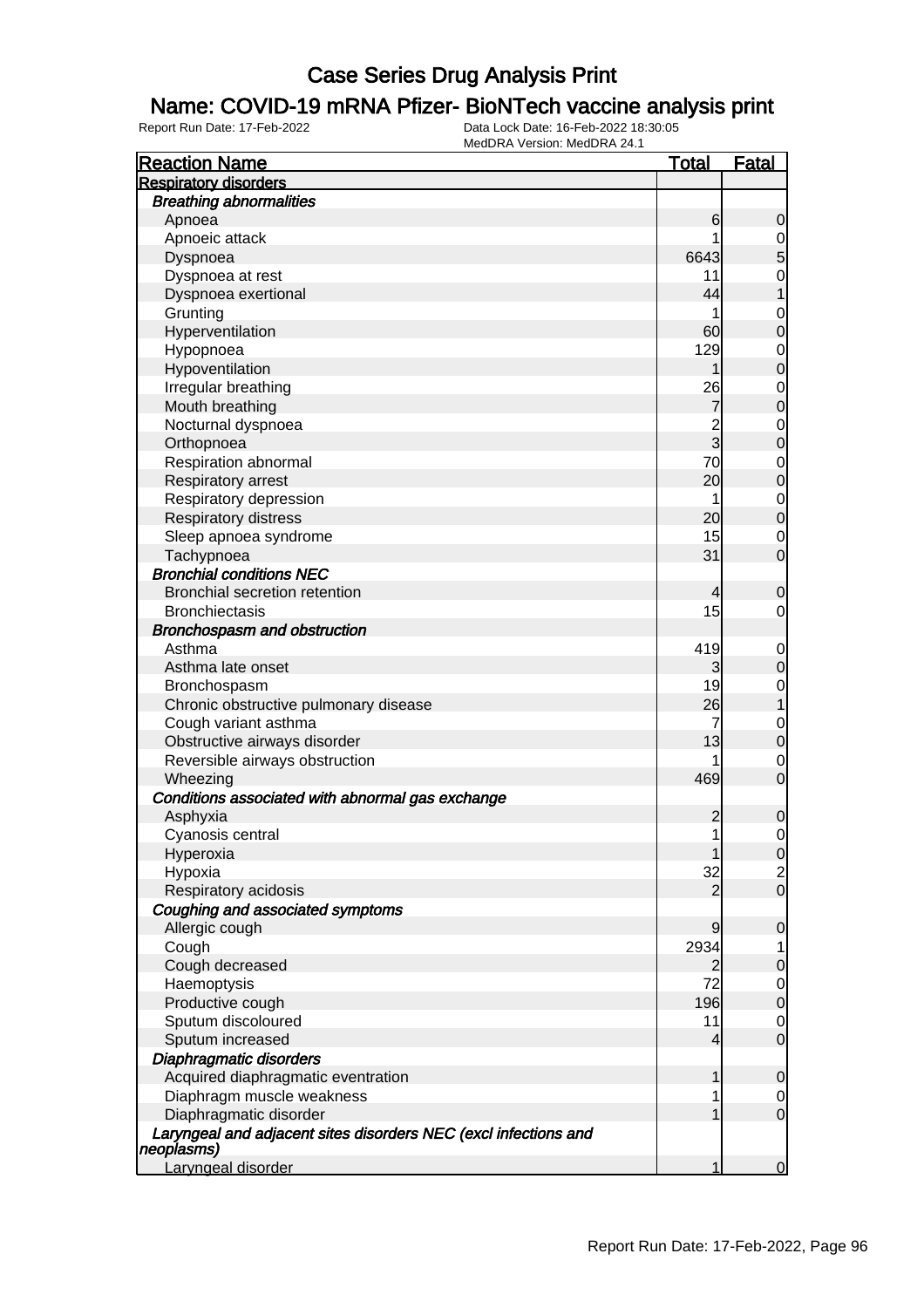### Name: COVID-19 mRNA Pfizer- BioNTech vaccine analysis print

| <b>Reaction Name</b>                                            | <u>Total</u>   | <b>Fatal</b>     |
|-----------------------------------------------------------------|----------------|------------------|
| Respiratory disorders espiratory disorders cont'd               |                |                  |
| Reflux laryngitis                                               | 3              | $\overline{0}$   |
| Vocal cord disorder                                             |                | $\overline{0}$   |
| Vocal cord dysfunction                                          | 3              | 0                |
| Laryngeal spasm, oedema and obstruction                         |                |                  |
|                                                                 |                |                  |
| Epiglottic oedema                                               |                | $\mathbf 0$      |
| Laryngeal obstruction                                           |                | $\mathbf 0$      |
| Laryngeal oedema                                                |                | $\mathbf 0$      |
| Laryngospasm                                                    | 3              | $\overline{0}$   |
| Stridor                                                         | 27             | $\mathbf 0$      |
| Lower respiratory tract inflammatory and immunologic conditions |                |                  |
| <b>Alveolitis</b>                                               |                | $\mathbf 0$      |
| Autoimmune lung disease                                         |                | $\mathbf 0$      |
| Hypersensitivity pneumonitis                                    |                | $\mathbf{0}$     |
| Lower respiratory tract inflammation                            |                | $\overline{0}$   |
| Pneumonitis                                                     | 35             | $\frac{2}{0}$    |
| Pulmonary sarcoidosis                                           | $\overline{2}$ |                  |
| Lower respiratory tract signs and symptoms                      |                |                  |
| Hiccups                                                         | 36             | $\boldsymbol{0}$ |
| Increased bronchial secretion                                   | 3              | $\mathbf 0$      |
| Increased viscosity of bronchial secretion                      |                | $\overline{0}$   |
| Lung hyperinflation                                             | 2<br>3         | $\mathbf 0$      |
| Lung opacity                                                    |                | $\overline{0}$   |
| Pleuritic pain                                                  | 26             | $\mathbf 0$      |
| Pulmonary haemorrhage                                           |                | $\overline{0}$   |
| Pulmonary pain                                                  | 120            | $\mathbf 0$      |
| Rales                                                           | 5              | $\overline{0}$   |
| Respiratory fremitus                                            |                | $\mathbf 0$      |
| <b>Mediastinal disorders</b>                                    |                |                  |
| <b>Mediastinal mass</b>                                         |                | $\mathbf 0$      |
| Pulmonary hilum mass                                            |                | $\overline{0}$   |
| Nasal congestion and inflammations                              |                |                  |
| Nasal congestion                                                | 332            | $\mathbf 0$      |
| Nasal inflammation                                              |                | $\mathbf 0$      |
| Rhinitis allergic                                               | 26             | $\overline{0}$   |
| <b>Nasal disorders NEC</b>                                      |                |                  |
| Epistaxis                                                       | 1064           | 0                |
| Intranasal hypoaesthesia                                        |                | $\overline{0}$   |
| Intranasal paraesthesia                                         |                | $\overline{O}$   |
| Nasal crusting                                                  |                | $\overline{0}$   |
| Nasal disorder                                                  | 4              | $\mathbf 0$      |
| Nasal dryness                                                   | 36             | $\overline{0}$   |
| Nasal mucosal discolouration                                    | 1              | $\mathbf 0$      |
| Nasal odour                                                     | 6              | $\overline{0}$   |
| Nasal oedema                                                    | 8              | $\mathbf 0$      |
| Nasal polyps                                                    |                | $\overline{0}$   |
| Nasal pruritus                                                  | 12             | $\mathbf 0$      |
| Nasal ulcer                                                     | $\overline{c}$ | $\mathbf 0$      |
| <b>Neonatal hypoxic conditions</b>                              |                |                  |
| Dry lung syndrome                                               | 1              | $\overline{0}$   |
| Gasping syndrome                                                |                | $\mathbf 0$      |
| Infantile apnoea                                                | 2              | $\mathbf 0$      |
| Paranasal sinus disorders (excl infections and neoplasms)       |                |                  |
| Allergic sinusitis                                              | 3              | $\overline{0}$   |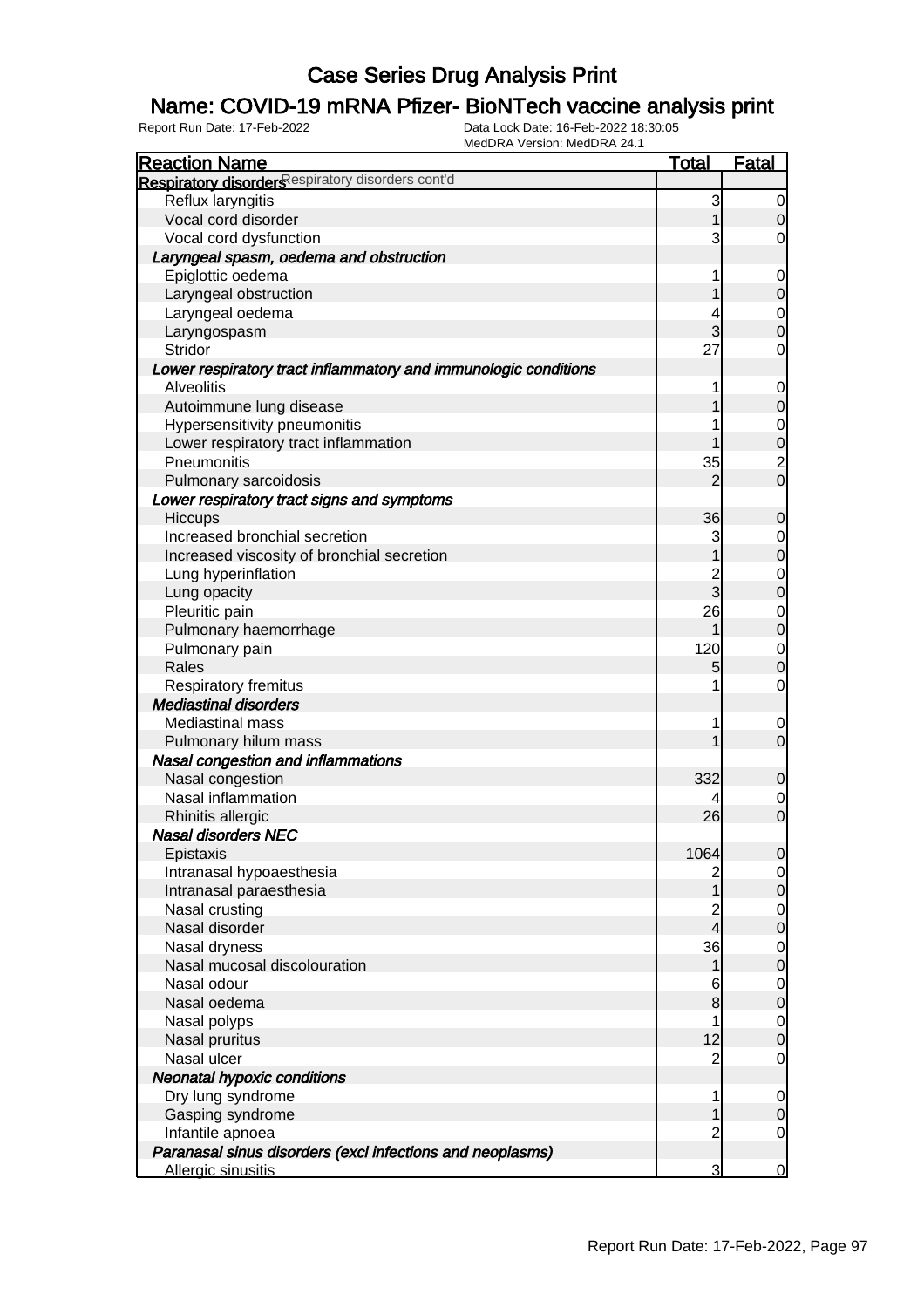### Name: COVID-19 mRNA Pfizer- BioNTech vaccine analysis print

| <b>Reaction Name</b>                                 | <b>Total</b>         | <b>Fatal</b>                         |
|------------------------------------------------------|----------------------|--------------------------------------|
| Respiratory disorders espiratory disorders cont'd    |                      |                                      |
| Paranasal sinus inflammation                         | $\overline{4}$       | $\overline{0}$                       |
| Sinonasal obstruction                                | 14                   |                                      |
| Sinus congestion                                     | 71                   | $\begin{matrix} 0 \\ 0 \end{matrix}$ |
| Sinus disorder                                       | 7                    | $\mathbf 0$                          |
| Parenchymal lung disorders NEC                       |                      |                                      |
| Atelectasis                                          | 4                    | $\mathbf{0}$                         |
| Combined pulmonary fibrosis and emphysema            | $\overline{1}$       | $\mathbf 0$                          |
| Emphysema                                            | 3                    |                                      |
| Interstitial lung disease                            | 11                   | $0$<br>0                             |
| Lung consolidation                                   |                      |                                      |
| Lung infiltration                                    |                      | $\begin{matrix} 0 \\ 1 \end{matrix}$ |
| Organising pneumonia                                 | $\frac{5}{2}$ 2<br>1 |                                      |
| Pulmonary alveolar haemorrhage                       |                      | $0\atop 0$                           |
| Pulmonary cavitation                                 | 1                    |                                      |
| Pulmonary fibrosis                                   | 9                    | $\begin{matrix}0\\0\end{matrix}$     |
|                                                      | 1                    | $\overline{O}$                       |
| Pulmonary toxicity                                   |                      |                                      |
| Pharyngeal disorders (excl infections and neoplasms) |                      |                                      |
| Hyperactive pharyngeal reflex                        | 1                    | $0\atop 0$                           |
| Pharyngeal enanthema                                 | 1                    |                                      |
| Pharyngeal erythema                                  | 9<br>$\overline{2}$  | $\begin{matrix}0\\0\end{matrix}$     |
| Pharyngeal haemorrhage                               |                      |                                      |
| Pharyngeal hypoaesthesia                             | 40                   | $\begin{matrix}0\\0\end{matrix}$     |
| Pharyngeal inflammation                              | 4                    |                                      |
| Pharyngeal lesion                                    | 1                    | $\begin{matrix}0\\0\end{matrix}$     |
| Pharyngeal mass                                      | 1                    |                                      |
| Pharyngeal oedema                                    | 14                   | $\begin{matrix}0\\0\end{matrix}$     |
| Pharyngeal paraesthesia                              | 56                   |                                      |
| Pharyngeal swelling                                  | 297                  | $\begin{matrix}0\\0\end{matrix}$     |
| Pharyngeal ulceration                                | 16                   |                                      |
| Tonsillar erythema                                   | 13                   | $\begin{matrix}0\\0\end{matrix}$     |
| Tonsillar haemorrhage                                | 1                    |                                      |
| Tonsillar hypertrophy                                | 97                   | $\begin{matrix}0\\0\end{matrix}$     |
| <b>Tonsillar inflammation</b>                        | 3                    |                                      |
| Tonsillar ulcer                                      | 1                    | $\begin{matrix} 0 \\ 0 \end{matrix}$ |
| Tonsillolith                                         | 1                    |                                      |
| <b>Pleural infections and inflammations</b>          |                      |                                      |
| Pleurisy                                             | 37                   | $\overline{0}$                       |
| Pneumothorax and pleural effusions NEC               |                      |                                      |
| Pleural effusion                                     | 40                   | $\mathbf 0$                          |
| Pneumothorax                                         | 12                   | $\begin{matrix} 0 \\ 0 \end{matrix}$ |
| Pneumothorax spontaneous                             | $5\overline{)}$      |                                      |
| <b>Pulmonary hypertensions</b>                       |                      |                                      |
| Pulmonary hypertension                               | $\overline{3}$       | $\boldsymbol{0}$                     |
| <b>Pulmonary oedemas</b>                             |                      |                                      |
| Acute respiratory distress syndrome                  | $\overline{c}$       | 1                                    |
| Pulmonary congestion                                 | 19                   |                                      |
| Pulmonary oedema                                     | 23                   | $\frac{0}{2}$                        |
| Pulmonary thrombotic and embolic conditions          |                      |                                      |
| Pulmonary artery thrombosis                          | $\overline{c}$       | 0                                    |
| Pulmonary embolism                                   | 532                  | 37                                   |
| Pulmonary infarction                                 | 6                    | $\mathbf 0$                          |
| Pulmonary thrombosis                                 | 11                   | 1                                    |
| Respiratory failures (excl neonatal)                 |                      |                                      |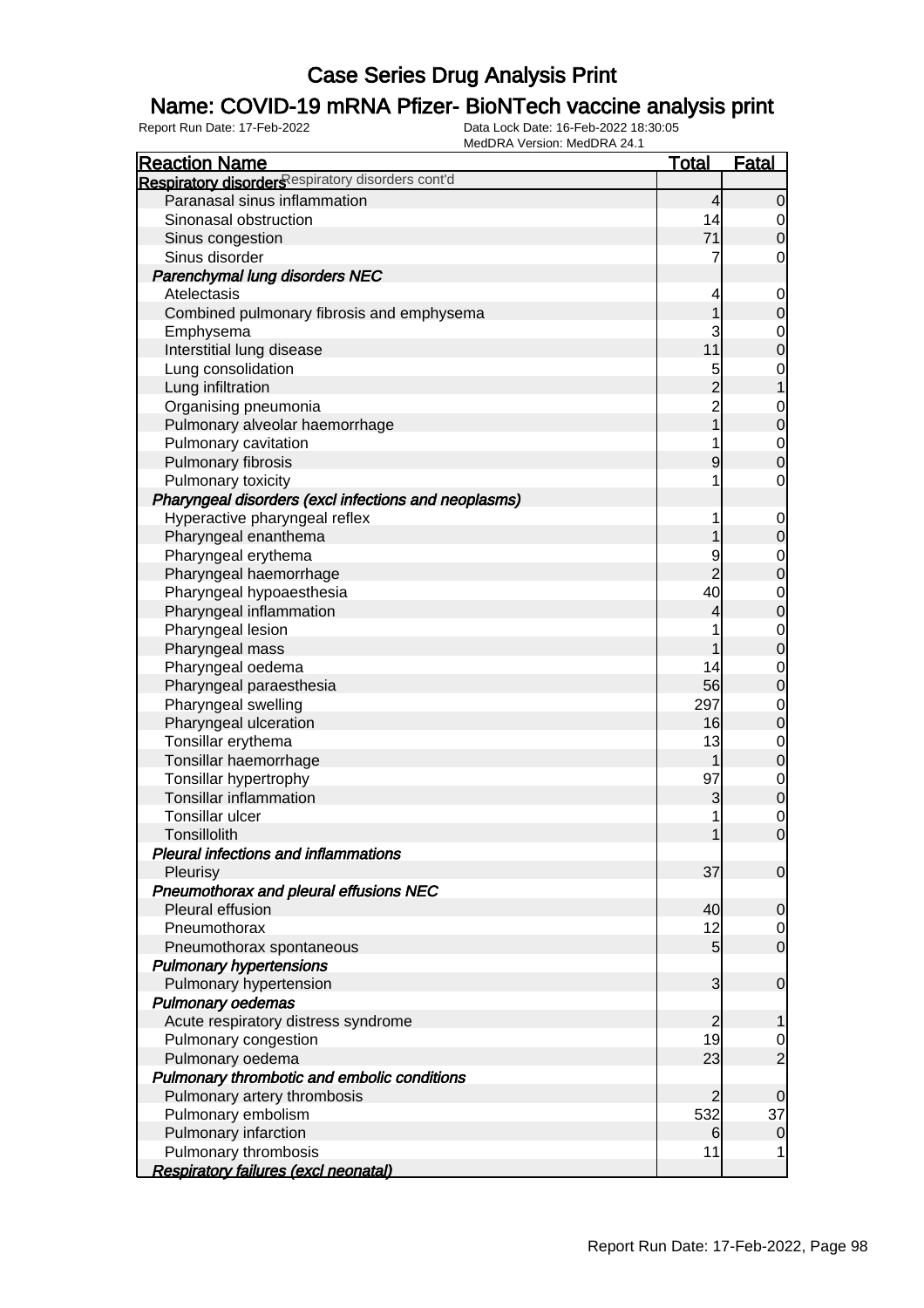### Name: COVID-19 mRNA Pfizer- BioNTech vaccine analysis print

| <b>Reaction Name</b>                                           | <b>Total</b>   | Fatal                         |
|----------------------------------------------------------------|----------------|-------------------------------|
| Respiratory disorders espiratory disorders cont'd              |                |                               |
| Acute respiratory failure                                      | 3              |                               |
| Respiratory failure                                            | 15             | $\overline{2}$                |
| <b>Respiratory signs and symptoms NEC</b>                      |                |                               |
| Allergic respiratory symptom                                   | 6              | $\mathbf 0$                   |
| Diaphragmalgia                                                 | 9              | 0                             |
| Nasal flaring                                                  |                | $\mathbf 0$                   |
| Painful respiration                                            | 17             | 1                             |
| Pleural rub                                                    | 1              | $\boldsymbol{0}$              |
| Respiratory symptom                                            | 21             | $\mathbf 0$                   |
| Suffocation feeling                                            | $\overline{c}$ | $\mathbf 0$                   |
| Use of accessory respiratory muscles                           | $\overline{2}$ | 0                             |
| <b>Respiratory tract disorders NEC</b>                         |                |                               |
| Allergic respiratory disease                                   |                | $\mathbf 0$                   |
| Aspiration                                                     | 4              | $\mathbf 0$                   |
| Lung disorder                                                  | 10             | 0                             |
| Pulmonary mass                                                 | 5              | $\mathbf 0$                   |
| Respiratory disorder                                           | 16             | 1                             |
| Respiratory tract congestion                                   | 5              | $\boldsymbol{0}$              |
| Respiratory tract haemorrhage                                  |                | $\mathbf 0$                   |
| Respiratory tract inflammation                                 | 2<br>2         | $\mathbf 0$                   |
|                                                                | 9              |                               |
| Respiratory tract irritation                                   | 4              | $\mathbf 0$<br>$\overline{0}$ |
| Respiratory tract oedema<br>Thoracic musculoskeletal disorders |                |                               |
|                                                                | $\overline{2}$ |                               |
| Respiratory muscle weakness                                    |                | $\mathbf 0$                   |
| Tracheal disorders (excl infections and neoplasms)             |                |                               |
| <b>Tracheal disorder</b>                                       | 1              | $\mathbf 0$                   |
| Tracheal pain                                                  | $\overline{c}$ | 0                             |
| <b>Upper respiratory tract neoplasms</b>                       |                |                               |
| Tonsillar cyst                                                 | 1              | 0                             |
| Upper respiratory tract signs and symptoms                     |                |                               |
| Aphonia                                                        | 139<br>32      | $\mathbf 0$                   |
| Catarrh                                                        |                | $\mathbf 0$                   |
| Choking                                                        | 20             | $\mathbf 0$                   |
| Choking sensation                                              | 6              | $\mathbf 0$                   |
| Dry throat                                                     | 185            | 0                             |
| Dysphonia                                                      | 183            | $\overline{0}$                |
| Increased upper airway secretion                               | 6              | $\overline{0}$                |
| Increased viscosity of upper respiratory secretion             | 35             | $\mathbf 0$                   |
| Laryngeal pain                                                 | 1              | $\overline{0}$                |
| Nasal discharge discolouration                                 | 4              | $\mathbf 0$                   |
| Nasal discomfort                                               | 58             | $\overline{0}$                |
| Nasal obstruction                                              | 3              | $\mathbf 0$                   |
| Oropharyngeal blistering                                       | 11             | $\overline{0}$                |
| Oropharyngeal discolouration                                   | 1              | $\mathbf 0$                   |
| Oropharyngeal discomfort                                       | 71             | $\overline{0}$                |
| Oropharyngeal pain                                             | 3218           | $\boldsymbol{0}$              |
| Oropharyngeal plaque                                           | 2              | $\overline{0}$                |
| Paranasal sinus discomfort                                     | 53             | $\mathbf 0$                   |
| Rhinalgia                                                      | 14             | $\overline{0}$                |
| Rhinorrhoea                                                    | 1056           | $\mathbf 0$                   |
| Sinus pain                                                     | 248            | $\overline{0}$                |
| Sneezing                                                       | 446            | $\mathbf 0$                   |
| Snoring                                                        | 8              | $\overline{0}$                |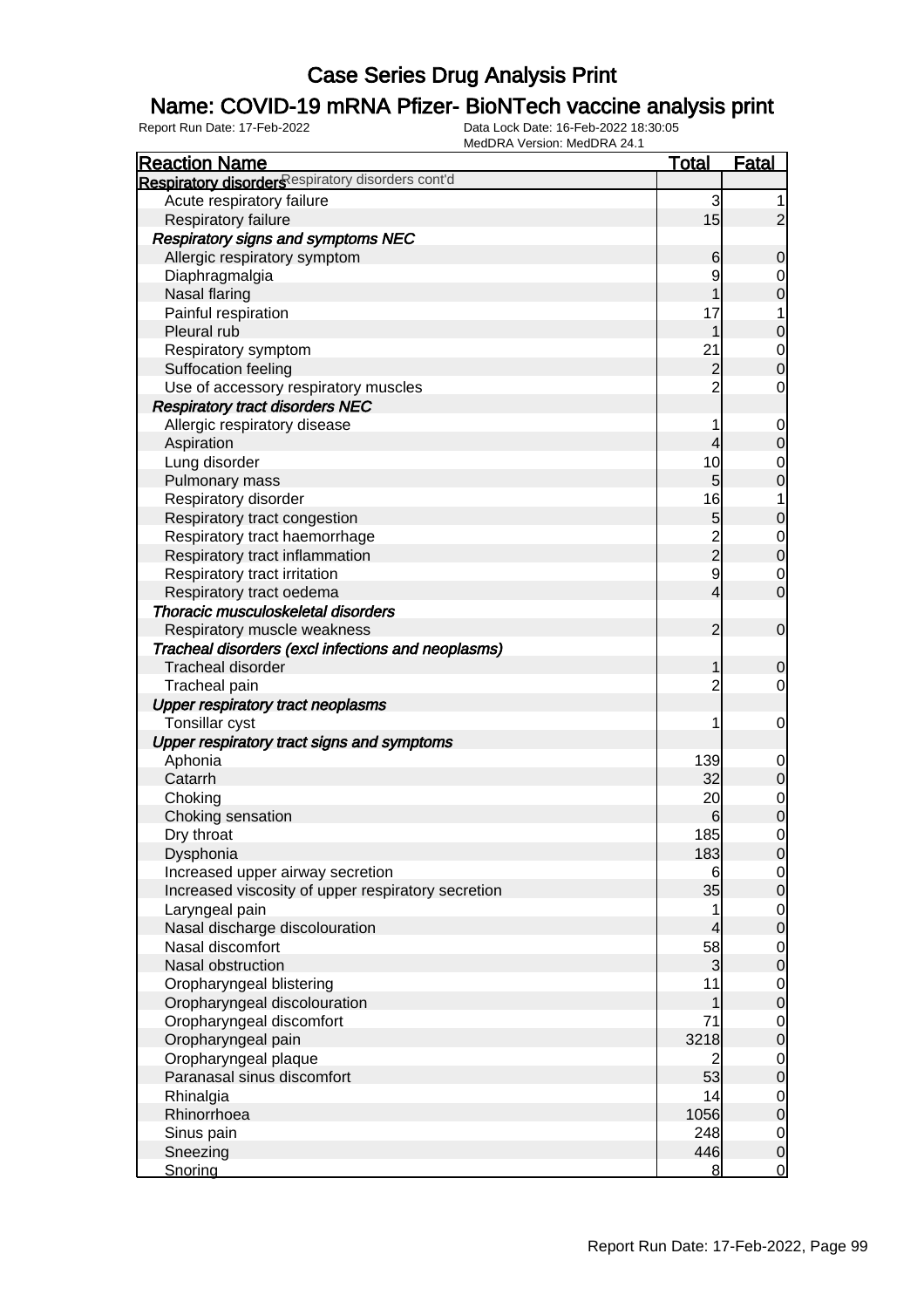### Name: COVID-19 mRNA Pfizer- BioNTech vaccine analysis print

| <b>Reaction Name</b>                              | Total | Fatal          |
|---------------------------------------------------|-------|----------------|
| Respiratory disorders espiratory disorders cont'd |       |                |
| Throat clearing                                   |       | $\overline{0}$ |
| Throat irritation                                 | 264   | $\overline{0}$ |
| Throat lesion                                     |       | $\overline{0}$ |
| Throat tightness                                  | 283   | 0              |
| Upper airway obstruction                          |       | $\overline{0}$ |
| Upper respiratory tract congestion                |       | $\overline{0}$ |
| Upper respiratory tract irritation                |       | $\overline{0}$ |
| Upper-airway cough syndrome                       | 15    | 0l             |
| Yawning                                           | 30    | $\Omega$       |
| Vascular pulmonary disorders NEC                  |       |                |
| Acute chest syndrome                              |       | $\overline{0}$ |
| <b>Respiratory disorders SOC TOTAL</b>            | 21064 | 59             |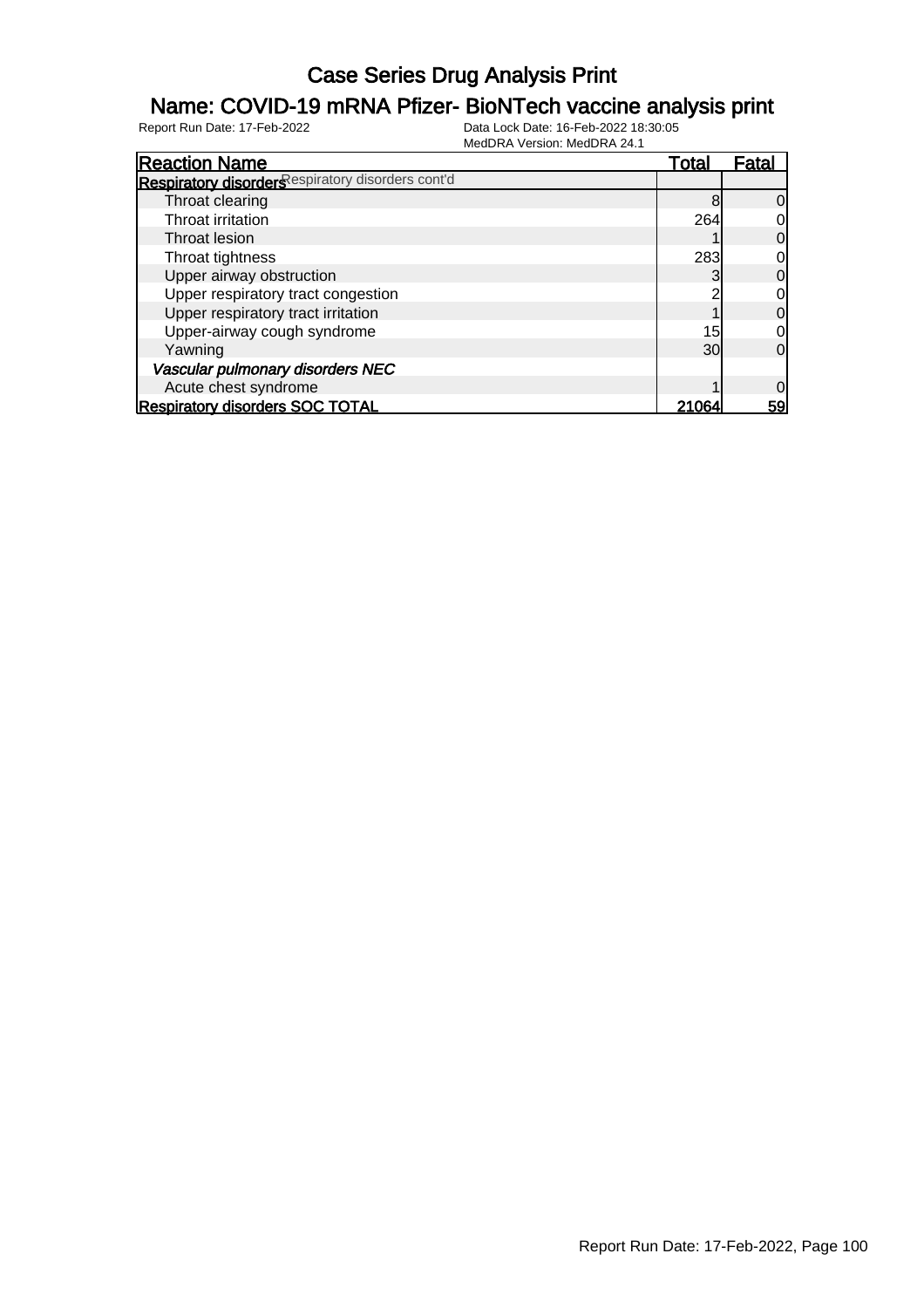#### Name: COVID-19 mRNA Pfizer- BioNTech vaccine analysis print

| <b>Reaction Name</b>                   | <u>Total</u>   | <u>Fatal</u>     |
|----------------------------------------|----------------|------------------|
| <b>Skin disorders</b>                  |                |                  |
| Acnes                                  |                |                  |
| Acne                                   | 215            | 0                |
| Acne cystic                            | 28             | $\overline{0}$   |
| Dermatitis acneiform                   | 13             | $\overline{0}$   |
| Oil acne                               | 1              | 0                |
| <b>Alopecias</b>                       |                |                  |
| Alopecia                               | 421            | $\mathbf 0$      |
| Alopecia areata                        | 68             | 0                |
| Alopecia totalis                       | 3              | 0                |
| Alopecia universalis                   | $\overline{c}$ | $\mathbf 0$      |
| Androgenetic alopecia                  | 2<br>4         | $\mathbf 0$      |
| Diffuse alopecia                       |                | $\mathbf 0$      |
| Hypotrichosis                          | 3              | $\mathbf 0$      |
| Lichen planopilaris                    |                | 0                |
| Madarosis                              | 9              | 0                |
| Angioedemas                            |                |                  |
| Angioedema                             | 277            | $\mathbf 0$      |
| Circumoral oedema                      |                | $\mathbf 0$      |
| Circumoral swelling                    |                | 0                |
| Idiopathic angioedema                  |                | 0                |
| Apocrine and eccrine gland disorders   |                |                  |
| Anhidrosis                             | 2              | 0                |
| <b>Bromhidrosis</b>                    | 1              | $\mathbf 0$      |
| Cold sweat                             | 874            | $\mathbf 0$      |
| Hidradenitis                           | 5              | $\mathbf 0$      |
| Hyperhidrosis                          | 2667           | $\mathbf 0$      |
| Hypohidrosis                           | 2              | $\mathbf 0$      |
| Milia                                  | $\overline{2}$ | $\mathbf 0$      |
| Miliaria                               | 118            | $\mathbf 0$      |
| Night sweats                           | 932            | 0                |
| Sweat discolouration                   | 1              | 0                |
| <b>Bullous conditions</b>              |                |                  |
| Autoimmune blistering disease          | 1              | $\mathbf 0$      |
| <b>Blister</b>                         | 534            | $\mathbf 0$      |
| <b>Blister rupture</b>                 | 1              | $\mathbf{0}$     |
| <b>Blood blister</b>                   | 35             | $\overline{0}$   |
| Dermatitis bullous                     | 16             | $\overline{0}$   |
| Erythema multiforme                    | 44             | $\mathbf 0$      |
| <b>Fracture blisters</b>               | 1              | $\overline{0}$   |
| Herpes gestationis                     |                | $\boldsymbol{0}$ |
| Pemphigoid                             | 30             | $\overline{0}$   |
| Pemphigus                              | 9              | $\boldsymbol{0}$ |
| Stevens-Johnson syndrome               | 6              | $\mathbf 0$      |
| Toxic epidermal necrolysis             | $\overline{2}$ | 1                |
| Connective tissue disorders            |                |                  |
| Cutaneous lupus erythematosus          | 3              | 0                |
| Dermatomyositis                        | 10             | $\overline{0}$   |
| Subacute cutaneous lupus erythematosus | 3              | $\boldsymbol{0}$ |
| Dermal and epidermal conditions NEC    |                |                  |
| Acute febrile neutrophilic dermatosis  | 1              | $\mathbf 0$      |
| Dermatosis                             |                | $\overline{0}$   |
| Dry skin                               | 289            | $\mathbf 0$      |
| Koebner phenomenon                     | 1              | $\mathbf 0$      |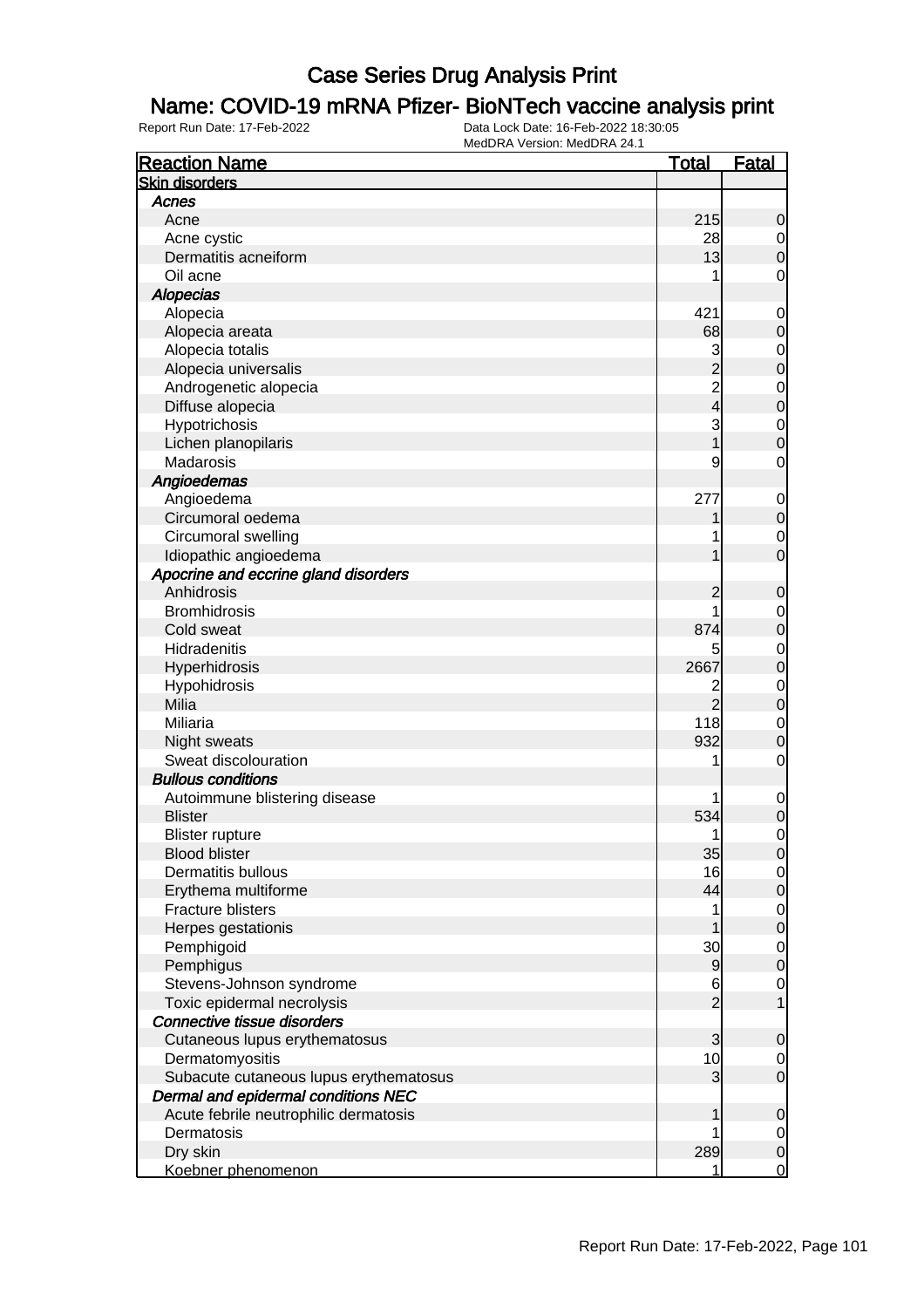#### Name: COVID-19 mRNA Pfizer- BioNTech vaccine analysis print

| <b>Reaction Name</b>                           | <u>Total</u>   | <b>Fatal</b>               |
|------------------------------------------------|----------------|----------------------------|
| Skin disorders cont'd<br><b>Skin disorders</b> |                |                            |
| Macule                                         | 5              | $\mathbf 0$                |
| Neutrophilic dermatosis                        |                | 0                          |
| Pain of skin                                   | 335            | $\mathbf 0$                |
| Papule                                         | 117            | $\mathbf 0$                |
| Pathergy reaction                              |                | $\mathbf 0$                |
| Scab                                           | 26             | $\mathbf 0$                |
| Scar discomfort                                |                | $\mathbf 0$                |
| Scar pain                                      | 20             | $\mathbf 0$                |
| Sensitive skin                                 | 228            | $\mathbf 0$                |
| Shagreen skin                                  |                | $\mathbf 0$                |
| Skin burning sensation                         | 262            | $\mathbf 0$                |
| Skin degenerative disorder                     |                | $\mathbf 0$                |
| Skin discolouration                            | 159            | $\mathbf 0$                |
| Skin discomfort                                |                | $\mathbf 0$                |
| Skin disorder                                  | 35             | $\mathbf 0$                |
| <b>Skin fissures</b>                           | 9              | $\mathbf 0$                |
| Skin indentation                               | 3              | $\mathbf 0$                |
| Skin induration                                | 5              | $\mathbf 0$                |
| Skin lesion                                    | 50             | $\mathbf 0$                |
| Skin lesion inflammation                       |                |                            |
| Skin necrosis                                  | $\overline{c}$ | $\mathbf 0$<br>$\mathbf 0$ |
| Skin odour abnormal                            | 25             |                            |
|                                                | $\overline{4}$ | $\mathbf 0$                |
| Skin plaque<br>Skin reaction                   | 169            | $\mathbf 0$                |
|                                                |                | $\mathbf 0$                |
| Skin sensitisation                             | 45             | $\mathbf 0$                |
| Skin swelling                                  | 115            | $\mathbf 0$                |
| Skin texture abnormal                          | $\overline{2}$ | $\mathbf 0$                |
| Skin tightness                                 | 29             | $\mathbf 0$                |
| Skin warm                                      | 366            | $\mathbf 0$                |
| Skin weeping                                   | 13             | $\mathbf 0$                |
| Sticky skin                                    | 3              | $\mathbf 0$                |
| Target skin lesion                             | 3              | $\mathbf 0$                |
| Transient acantholytic dermatosis              |                | $\mathbf 0$                |
| Yellow skin                                    | 29             | 0                          |
| <b>Dermatitis and eczema</b>                   |                |                            |
| Dermatitis                                     | 161            | $\overline{0}$             |
| Dermatitis allergic                            | 299            | $\mathbf 0$                |
| Dermatitis atopic                              | 59             | $\mathbf 0$                |
| Dermatitis contact                             | 26             | $\boldsymbol{0}$           |
| Dermatitis diaper                              | 4              | $\mathbf 0$                |
| Dyshidrotic eczema                             | 32             | $\boldsymbol{0}$           |
| Eczema                                         | 405            | $\mathbf 0$                |
| Eczema asteatotic                              | 14             | $\mathbf 0$                |
| Eczema infantile                               | 1              | $\mathbf 0$                |
| Eczema nummular                                | 7              | $\mathbf 0$                |
| Eczema weeping                                 | 6              | $\mathbf 0$                |
| Hand dermatitis                                | $\overline{2}$ | $\mathbf 0$                |
| Intertrigo                                     |                | $\mathbf 0$                |
| Neurodermatitis                                | 4              | $\mathbf 0$                |
| Perioral dermatitis                            | 3<br>7         | $\mathbf 0$                |
| Seborrhoeic dermatitis                         |                | $\boldsymbol{0}$           |
| Skin irritation                                | 151            | $\mathbf 0$                |
| Stasis dermatitis                              | $\overline{2}$ | $\overline{0}$             |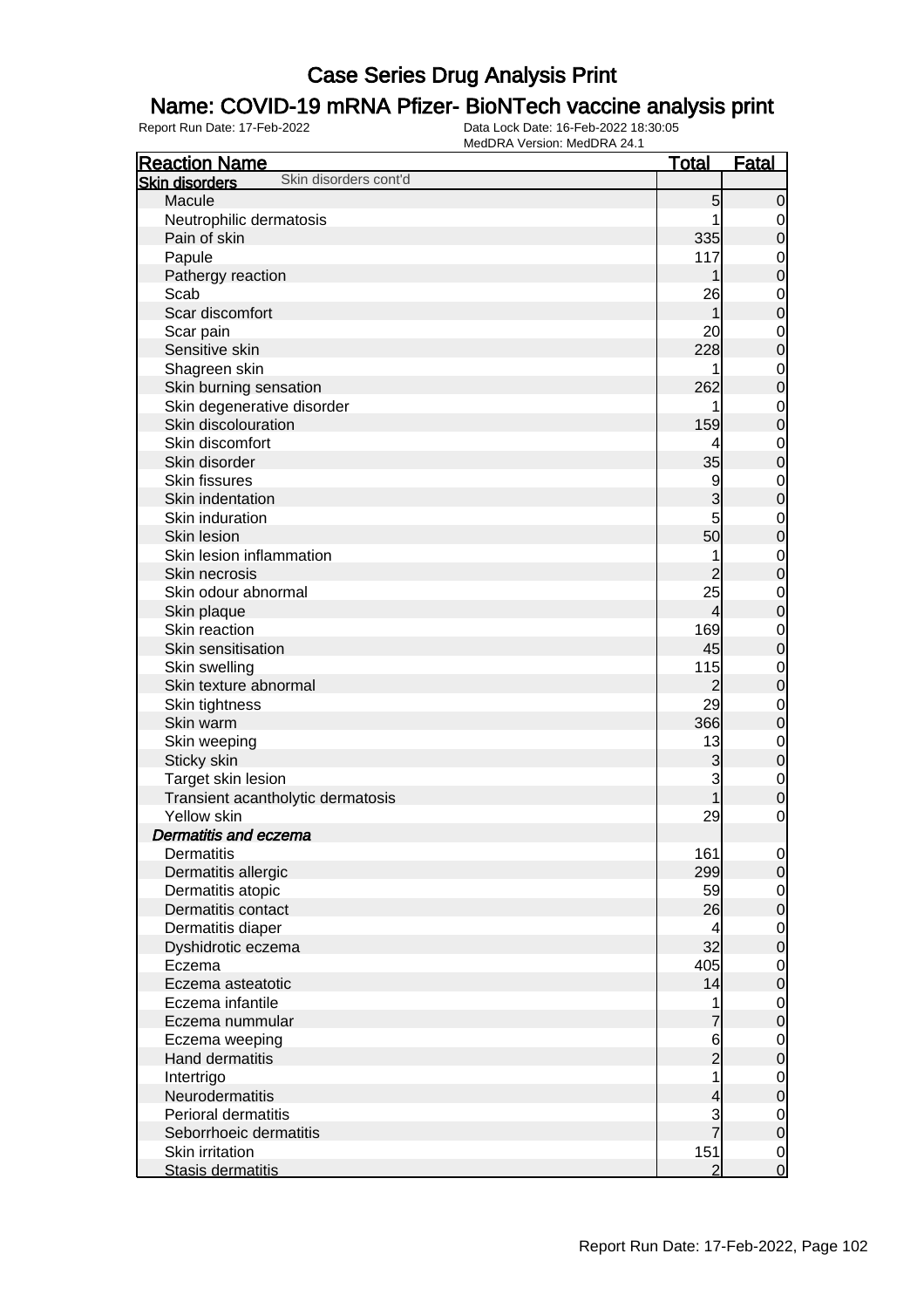### Name: COVID-19 mRNA Pfizer- BioNTech vaccine analysis print

| <b>Reaction Name</b>                                            | <b>Total</b>                     | <b>Fatal</b>                         |
|-----------------------------------------------------------------|----------------------------------|--------------------------------------|
| Skin disorders cont'd<br><b>Skin disorders</b>                  |                                  |                                      |
| Dermatitis ascribed to specific agent                           |                                  |                                      |
| Drug eruption                                                   | 35                               | $\mathbf 0$                          |
| Drug reaction with eosinophilia and systemic symptoms           | 1                                |                                      |
| Fixed eruption                                                  |                                  | $\begin{matrix} 0 \\ 0 \end{matrix}$ |
| Palmar-plantar erythrodysaesthesia syndrome                     | $\frac{2}{3}$                    | $\mathbf 0$                          |
| Toxic skin eruption                                             | $\overline{2}$                   | $\overline{0}$                       |
| Erythemas                                                       |                                  |                                      |
| Erythema                                                        | 2472                             | $\mathbf 0$                          |
| Palmar erythema                                                 | 4                                |                                      |
| Pernio-like erythema                                            | 1                                | $\begin{matrix} 0 \\ 0 \end{matrix}$ |
| Red man syndrome                                                | $\overline{2}$                   | 0                                    |
| <b>Exfoliative conditions</b>                                   |                                  |                                      |
| Dermatitis exfoliative                                          | $\overline{c}$                   | $\mathbf{0}$                         |
| Dermatitis exfoliative generalised                              | 5                                | $\overline{0}$                       |
| Exfoliative rash                                                | 26                               | $\begin{matrix}0\\0\end{matrix}$     |
| Keratolysis exfoliativa acquired                                | $\overline{2}$                   |                                      |
| Skin exfoliation                                                | 141                              | $\mathbf 0$                          |
| Granulomatous and deep cutaneous inflammatory conditions        |                                  |                                      |
| Cutaneous sarcoidosis                                           | 1                                | $\mathbf{0}$                         |
| Granuloma annulare                                              | $\overline{7}$                   | $\overline{0}$                       |
| Necrobiosis lipoidica diabeticorum                              | 1                                | $\mathbf 0$                          |
| <b>Hyperkeratoses</b>                                           |                                  |                                      |
| Hyperkeratosis                                                  | $\overline{c}$                   | $\mathbf{0}$                         |
| Keratosis pilaris                                               | $\overline{3}$                   | $\overline{0}$                       |
| Lichenoid keratosis                                             | 4                                | 0                                    |
| <b>Hyperpigmentation disorders</b>                              |                                  |                                      |
| Argyria                                                         | 1                                | $\mathbf{0}$                         |
| Chloasma                                                        | $\overline{c}$                   | $\overline{0}$                       |
| <b>Ephelides</b>                                                | 1                                | $\mathbf{0}$                         |
| Skin hyperpigmentation                                          | $\overline{7}$                   | $\overline{0}$                       |
| Solar lentigo                                                   | $\overline{4}$                   | $\mathbf 0$                          |
| <b>Hypertrichoses</b>                                           |                                  |                                      |
| Hirsutism                                                       | $\overline{c}$                   | $\mathbf 0$                          |
| Hypertrichosis                                                  | $\overline{1}$                   | $\overline{0}$                       |
| <b>Hypopigmentation disorders</b>                               |                                  |                                      |
| Skin depigmentation                                             | $\overline{4}$                   | 0                                    |
| Skin hypopigmentation                                           | 1                                | $\overline{0}$                       |
| Vitiligo                                                        | 23                               | $\overline{0}$                       |
| Lipodystrophies                                                 |                                  |                                      |
| Lipoatrophy                                                     | $\overline{4}$                   | $\mathbf 0$                          |
| Lipodystrophy acquired                                          | 1                                | $\mathbf 0$                          |
| Nail and nail bed conditions (excl infections and infestations) |                                  |                                      |
| Ingrowing nail                                                  | $\overline{2}$                   | $\mathbf 0$                          |
| Nail discolouration                                             | 12                               | $\mathbf 0$                          |
| Nail disorder                                                   | $\overline{7}$                   | $\mathbf{0}$                         |
| Nail growth abnormal                                            | 1                                | $\overline{0}$                       |
| Nail pigmentation                                               | $\frac{2}{3}$                    | $\mathbf{0}$                         |
| Nail ridging                                                    |                                  | $\overline{0}$                       |
| Onychalgia<br>Onychoclasis                                      | $\overline{9}$<br>$6\phantom{a}$ | $\mathbf{0}$<br>$\overline{0}$       |
| Onychomadesis                                                   |                                  |                                      |
| Splinter haemorrhages                                           | $\frac{2}{3}$                    | $\mathbf 0$<br>$\mathbf 0$           |
| <b>Panniculitides</b>                                           |                                  |                                      |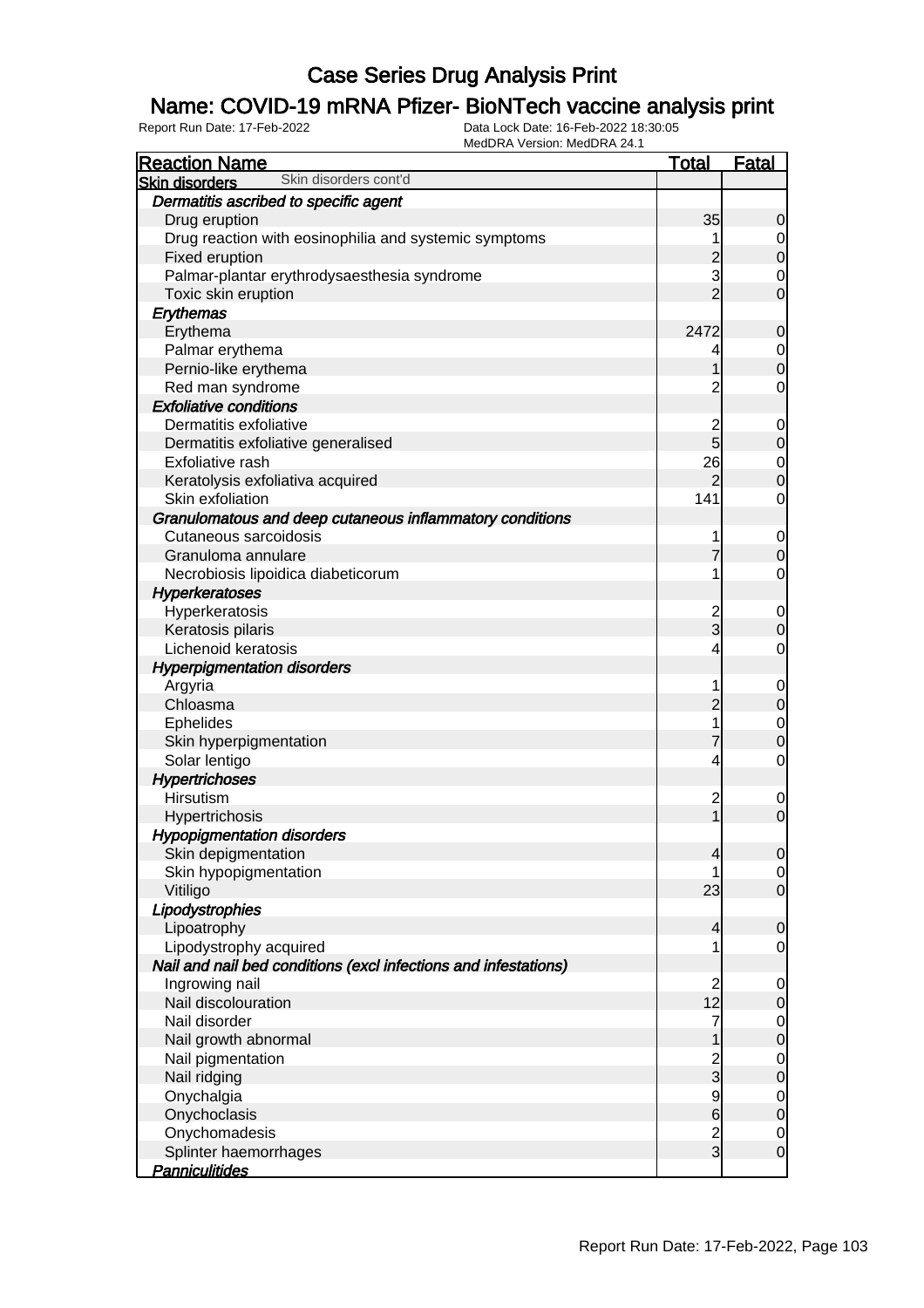### Name: COVID-19 mRNA Pfizer- BioNTech vaccine analysis print

| <b>Reaction Name</b>                            | <b>Total</b>   | <b>Fatal</b>                         |
|-------------------------------------------------|----------------|--------------------------------------|
| Skin disorders cont'd<br><b>Skin disorders</b>  |                |                                      |
| Erythema nodosum                                | 34             | $\overline{0}$                       |
| Panniculitis                                    | 2              | $\overline{0}$                       |
| Papulosquamous conditions                       |                |                                      |
| Erythema annulare                               | $\overline{c}$ | $\mathbf 0$                          |
| Lichen planus                                   | 24             | $\boldsymbol{0}$                     |
| Lichen sclerosus                                | 9              |                                      |
| Parapsoriasis                                   | 5              | $\begin{matrix} 0 \\ 0 \end{matrix}$ |
| Pityriasis alba                                 |                |                                      |
| Pityriasis rosea                                | 138            | $\begin{matrix} 0 \\ 0 \end{matrix}$ |
| Pityriasis rubra pilaris                        |                | $\mathbf 0$                          |
| Photosensitivity and photodermatosis conditions |                |                                      |
| Photosensitivity reaction                       | 70             | $\mathbf 0$                          |
| Polymorphic light eruption                      | 3              | $\pmb{0}$                            |
| Solar dermatitis                                | $\overline{2}$ | $\mathbf 0$                          |
| <b>Pigmentation changes NEC</b>                 |                |                                      |
| Haemosiderin stain                              | 1              | $\mathbf 0$                          |
| Pigmentation disorder                           | 15             | $\mathbf 0$                          |
| <b>Pilar disorders NEC</b>                      |                |                                      |
| Hair colour changes                             | 11             | $\mathbf 0$                          |
| Hair disorder                                   |                | $\overline{0}$                       |
| Hair growth abnormal                            | 10             | $\mathbf{0}$                         |
| Hair texture abnormal                           | 7              |                                      |
| Piloerection                                    | 29             | $\begin{matrix} 0 \\ 0 \end{matrix}$ |
| Pseudofolliculitis                              | 3              | $\mathbf 0$                          |
| Trichorrhexis                                   | 3              | $\overline{0}$                       |
| <b>Pruritus NEC</b>                             |                |                                      |
| Itching scar                                    | 10             | $\mathbf 0$                          |
| Polymorphic eruption of pregnancy               |                | $\overline{0}$                       |
| <b>Pruritus</b>                                 | 6306           | $\mathbf 0$                          |
| <b>Psoriatic conditions</b>                     |                |                                      |
| Dermatitis psoriasiform                         | 5              | $\mathbf 0$                          |
| Guttate psoriasis                               | 24             |                                      |
| Nail psoriasis                                  | $\overline{c}$ | $\begin{matrix} 0 \\ 0 \end{matrix}$ |
| Palmoplantar pustulosis                         | $\overline{2}$ | $\begin{matrix} 0 \\ 0 \end{matrix}$ |
| Psoriasis                                       | 238            |                                      |
| Pustular psoriasis                              | 3              | $\overline{0}$                       |
| Rebound psoriasis                               |                | $\overline{O}$                       |
| Purpura and related conditions                  |                |                                      |
| Ecchymosis                                      | 1              | $\mathbf 0$                          |
| Henoch-Schonlein purpura                        | 12             | $\overline{0}$                       |
| Petechiae                                       | 154            | $\pmb{0}$                            |
| Purpura                                         | 60             | $\mathbf 0$                          |
| <b>Pustular conditions</b>                      |                |                                      |
| Acute generalised exanthematous pustulosis      | $\overline{c}$ | $\mathbf 0$                          |
| Rashes, eruptions and exanthems NEC             |                |                                      |
| <b>Butterfly rash</b>                           | 7              | $\mathbf 0$                          |
| Rash                                            | 6587           | $\mathbf{1}$                         |
| Rash erythematous                               | 1441           | $\mathbf 0$                          |
| Rash macular                                    | 572            | $\mathbf 0$                          |
| Rash maculo-papular                             | 68             | $\overline{0}$                       |
| Rash morbilliform                               | 49             | $\mathbf 0$                          |
| Rash papular                                    | 401            | $\overline{0}$                       |
| Rash pruritic                                   | 1395           | $\overline{0}$                       |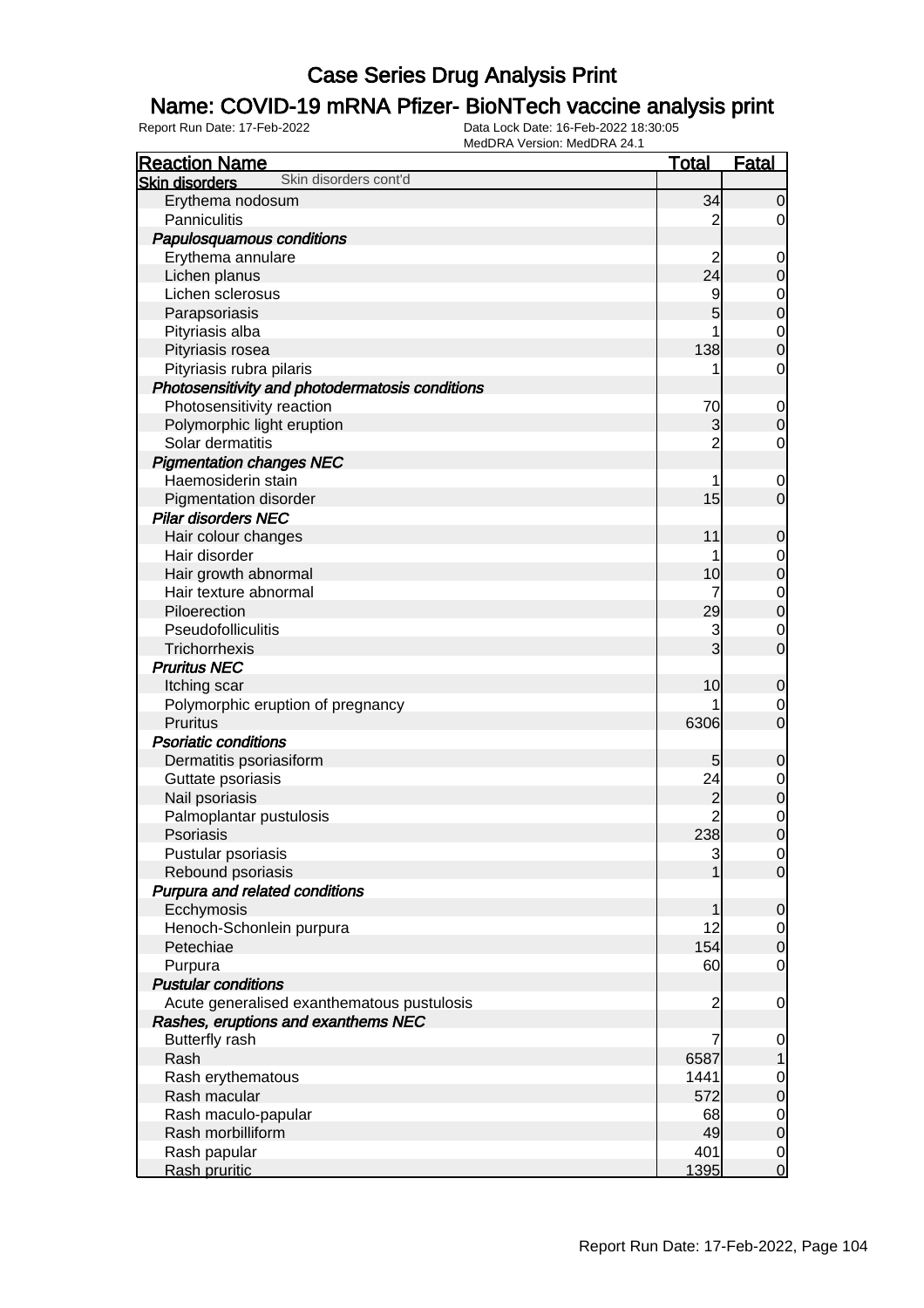### Name: COVID-19 mRNA Pfizer- BioNTech vaccine analysis print

| <b>Reaction Name</b>                           | <b>Total</b>    | Fatal            |
|------------------------------------------------|-----------------|------------------|
| Skin disorders cont'd<br><b>Skin disorders</b> |                 |                  |
| Rash scarlatiniform                            | 1               | $\overline{0}$   |
| Rash vesicular                                 | 85              | $\mathbf 0$      |
| Systemic lupus erythematosus rash              |                 | $\mathbf 0$      |
| <b>Rosaceas</b>                                |                 |                  |
| Rosacea                                        | 39              | 0                |
| <b>Scaly conditions</b>                        |                 |                  |
| Dandruff                                       | 5               | 0                |
| Pityriasis                                     | 28              | $\mathbf 0$      |
| Sebaceous gland disorders                      |                 |                  |
| Sebaceous glands overactivity                  | 1               | $\mathbf 0$      |
| Seborrhoea                                     | 15              | 0                |
| Skin and subcutaneous conditions NEC           |                 |                  |
| Cellulite                                      | $\overline{c}$  | $\mathbf 0$      |
| Cutaneous symptom                              | $6 \overline{}$ | $\pmb{0}$        |
| Reactive perforating collagenosis              |                 | $\mathbf 0$      |
| Skin mass                                      | 28              | $\overline{0}$   |
| Skin and subcutaneous tissue ulcerations       |                 |                  |
| Ischaemic skin ulcer                           | 1               | $\mathbf 0$      |
| Mucocutaneous ulceration                       |                 | $\mathbf 0$      |
| Pyoderma gangrenosum                           | 2               | $\boldsymbol{0}$ |
| Scleroderma associated digital ulcer           |                 | $\mathbf 0$      |
| Skin erosion                                   | 31              | $\boldsymbol{0}$ |
| Skin ulcer                                     | 23              | $\mathbf 0$      |
| Skin cysts and polyps                          |                 |                  |
| Dermal cyst                                    | 18              | 0                |
| <b>Skin dystrophies</b>                        |                 |                  |
| Keloid scar                                    | 3               | 0                |
| Skin wrinkling                                 | $\overline{4}$  | $\mathbf 0$      |
| Skin haemorrhages                              |                 |                  |
| Haemorrhage subcutaneous                       | 15              | $\mathbf 0$      |
| Skin haemorrhage                               | 21              | 0                |
| Skin hyperplasias and hypertrophies            |                 |                  |
| Skin hypertrophy                               | $\overline{c}$  | $\mathbf 0$      |
| Skin hypoplasias and atrophies                 |                 |                  |
| Skin atrophy                                   | 3               | 0                |
| Skin striae                                    | 8               | $\overline{0}$   |
| Skin injuries and mechanical dermatoses        |                 |                  |
| Decubitus ulcer                                | 3               | $\mathbf 0$      |
| Needle track marks                             | 5               | $\overline{0}$   |
| Skin preneoplastic conditions NEC              |                 |                  |
| Actinic keratosis                              | 1               | 0                |
| Skin vascular conditions NEC                   |                 |                  |
| Angiodermatitis                                | 1               | 0                |
| Skin oedema                                    | $\overline{4}$  | $\mathbf 0$      |
| Skin vasculitides                              |                 |                  |
| Capillaritis                                   | $\overline{4}$  | $\mathbf 0$      |
| Cutaneous vasculitis                           | 15              | 0                |
| Hypersensitivity vasculitis                    | 1               | $\boldsymbol{0}$ |
| Vasculitic rash                                | 22              | $\mathbf 0$      |
| Skin vasomotor conditions                      |                 |                  |
| Livedo reticularis                             | 28              | 0                |
| Telangiectasia and related conditions          |                 |                  |
| Spider naevus                                  | 1               | 0                |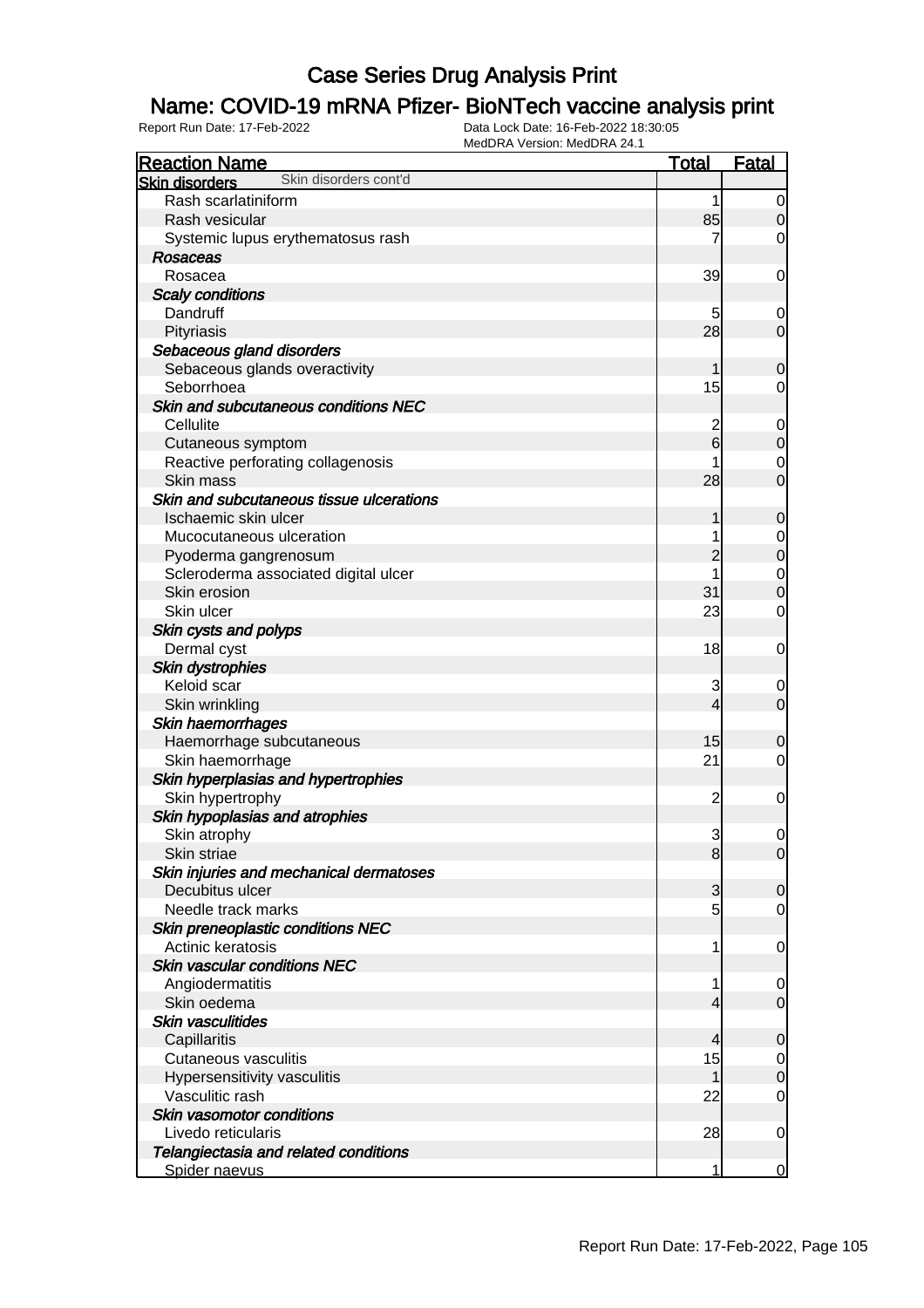### Name: COVID-19 mRNA Pfizer- BioNTech vaccine analysis print

| <b>Reaction Name</b>                           | <u>Total</u> | Fatal          |
|------------------------------------------------|--------------|----------------|
| Skin disorders cont'd<br><b>Skin disorders</b> |              |                |
| Telangiectasia                                 |              | $\overline{0}$ |
| <b>Urticarias</b>                              |              |                |
| Chronic spontaneous urticaria                  | 13           | $\overline{0}$ |
| Cold urticaria                                 |              | $\overline{0}$ |
| Idiopathic urticaria                           |              | $\overline{0}$ |
| Mechanical urticaria                           | 13           | $\overline{0}$ |
| Solar urticaria                                |              | $\overline{0}$ |
| Urticaria                                      | 2263         | $\overline{0}$ |
| Urticaria cholinergic                          |              | $\overline{0}$ |
| Urticaria chronic                              | 40           | $\overline{0}$ |
| Urticaria contact                              |              | $\overline{0}$ |
| Urticaria papular                              |              | $\overline{O}$ |
| Urticaria thermal                              | 10           | $\overline{0}$ |
| Urticarial vasculitis                          |              | $\overline{O}$ |
| <b>Skin disorders SOC TOTAL</b>                | 33228        | $\overline{2}$ |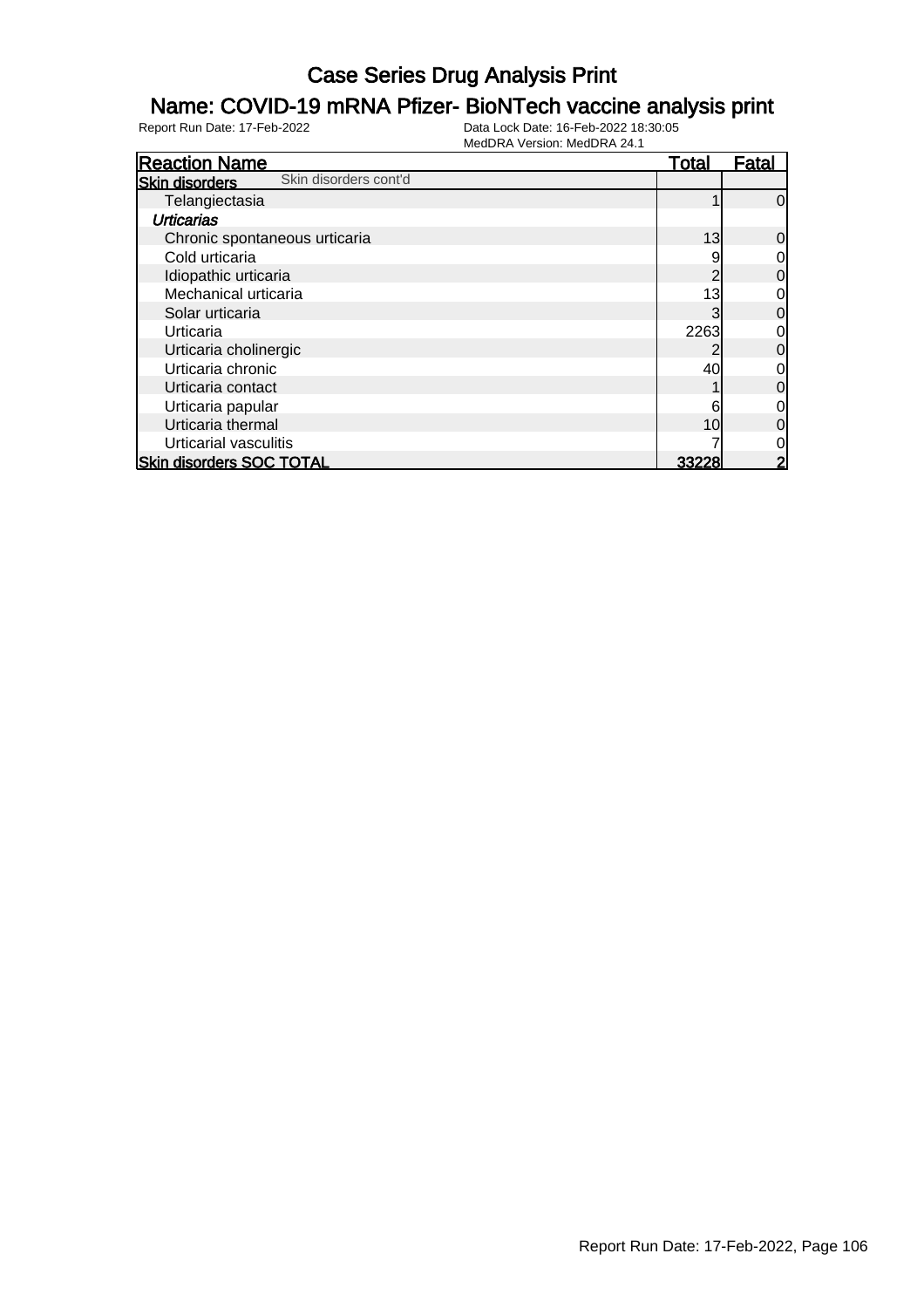#### Name: COVID-19 mRNA Pfizer- BioNTech vaccine analysis print

| <b>Reaction Name</b>                                    | <u>Total</u>            | <b>Fatal</b>     |
|---------------------------------------------------------|-------------------------|------------------|
| Social circumstances                                    |                         |                  |
| Age related issues                                      |                         |                  |
| Infant                                                  | $\overline{\mathbf{c}}$ | $\mathbf 0$      |
| Menarche                                                | 3                       | $\overline{0}$   |
| Menopause                                               | 48                      | $\mathbf 0$      |
| Postmenopause                                           | 5                       | $\mathbf 0$      |
| <b>Criminal activity</b>                                |                         |                  |
| Verbal abuse                                            | 1                       | $\mathbf 0$      |
| <b>Dependents</b>                                       |                         |                  |
| Sick relative                                           | 6                       | $\mathbf 0$      |
| Dietary and nutritional issues                          |                         |                  |
| Feeding tube user                                       | 1                       | $\mathbf 0$      |
| <b>Disability issues</b>                                |                         |                  |
| Bedridden                                               | 33                      | $\mathbf 0$      |
| Breast prosthesis user                                  | 3                       | 0                |
| <b>Disability</b>                                       | $\overline{2}$          | $\mathbf 0$      |
| Hearing disability                                      | $\overline{3}$          | $\mathbf 0$      |
| Housebound                                              |                         | $\mathbf 0$      |
| Immobile                                                | 13                      | $\mathbf 0$      |
| Impaired driving ability                                | 5                       | $\mathbf 0$      |
| Impaired work ability                                   | 22                      | $\mathbf 0$      |
| Loss of personal independence in daily activities       | 46                      | $\mathbf 0$      |
| Physical disability                                     | $5\overline{)}$         | $\mathbf 0$      |
| Sight disability                                        | 13                      | $\mathbf 0$      |
| Sitting disability                                      | 4                       | $\mathbf 0$      |
| Walking disability                                      | 1                       | $\mathbf 0$      |
| Wheelchair user                                         | 1                       | $\overline{0}$   |
| Economic circumstances                                  |                         |                  |
| High income                                             | 1                       | 0                |
| Low income                                              | 1                       | 0                |
| <b>Educational issues</b>                               |                         |                  |
| <b>Educational problem</b>                              | 1                       | $\mathbf 0$      |
| Illiteracy                                              | $\overline{2}$          | $\mathbf 0$      |
| <b>Employment issues</b>                                |                         |                  |
| Job dissatisfaction                                     | 1                       | 0                |
| Retirement                                              | 4                       | 0                |
| Sick leave                                              | 1                       | $\overline{0}$   |
| Stress at work                                          | 3                       | $\overline{0}$   |
| <b>Family and partner issues</b>                        |                         |                  |
| Bed sharing                                             | 1                       | $\mathbf 0$      |
| Non-occupational and unspecified environmental problems |                         |                  |
| Flooding                                                | $\overline{c}$          | 0                |
| Water pollution                                         | $\frac{1}{2}$           | $\mathbf 0$      |
| Pregnancy related circumstances                         |                         |                  |
| <b>Breast feeding</b>                                   | 17                      | $\mathbf 0$      |
| Multigravida                                            |                         | $\overline{0}$   |
| Parity                                                  |                         | $\mathbf 0$      |
| <b>Social issues NEC</b>                                |                         |                  |
| Exercise adequate                                       | $\overline{\mathbf{c}}$ | $\mathbf 0$      |
| Hair dye user                                           | $\overline{2}$          | 0                |
| Impaired quality of life                                | $\overline{3}$          | $\boldsymbol{0}$ |
| Tobacco use                                             |                         |                  |
| Ex-tobacco user                                         | 1                       | $\mathbf 0$      |
| Non-tobacco user                                        | 4                       | $\overline{0}$   |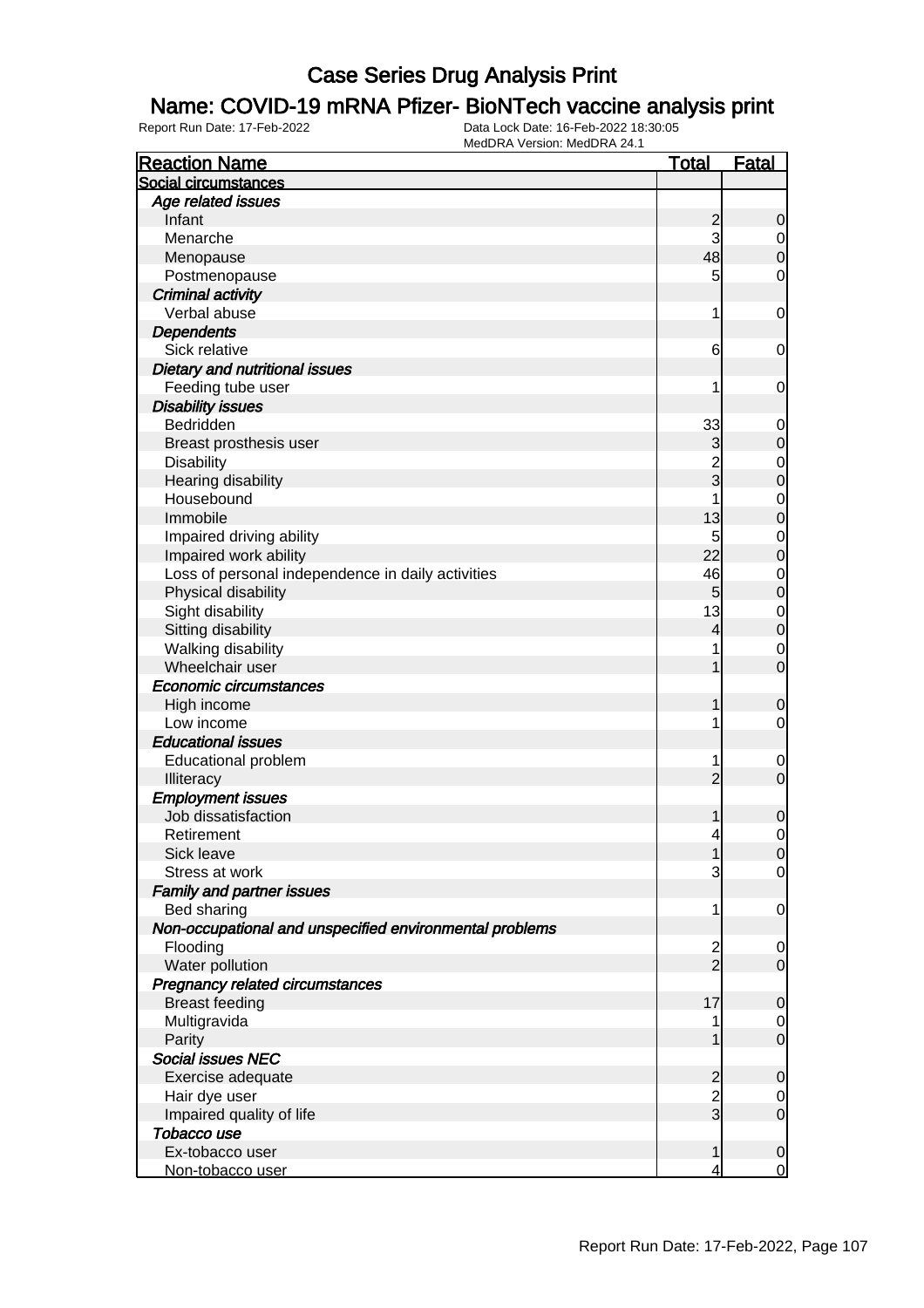#### Name: COVID-19 mRNA Pfizer- BioNTech vaccine analysis print

| <b>Reaction Name</b>                             | Γotal |  |
|--------------------------------------------------|-------|--|
| Social circumstances Social circumstances cont'd |       |  |
| Tobacco user                                     |       |  |
| Social circumstances SOC TOTAL                   | 269   |  |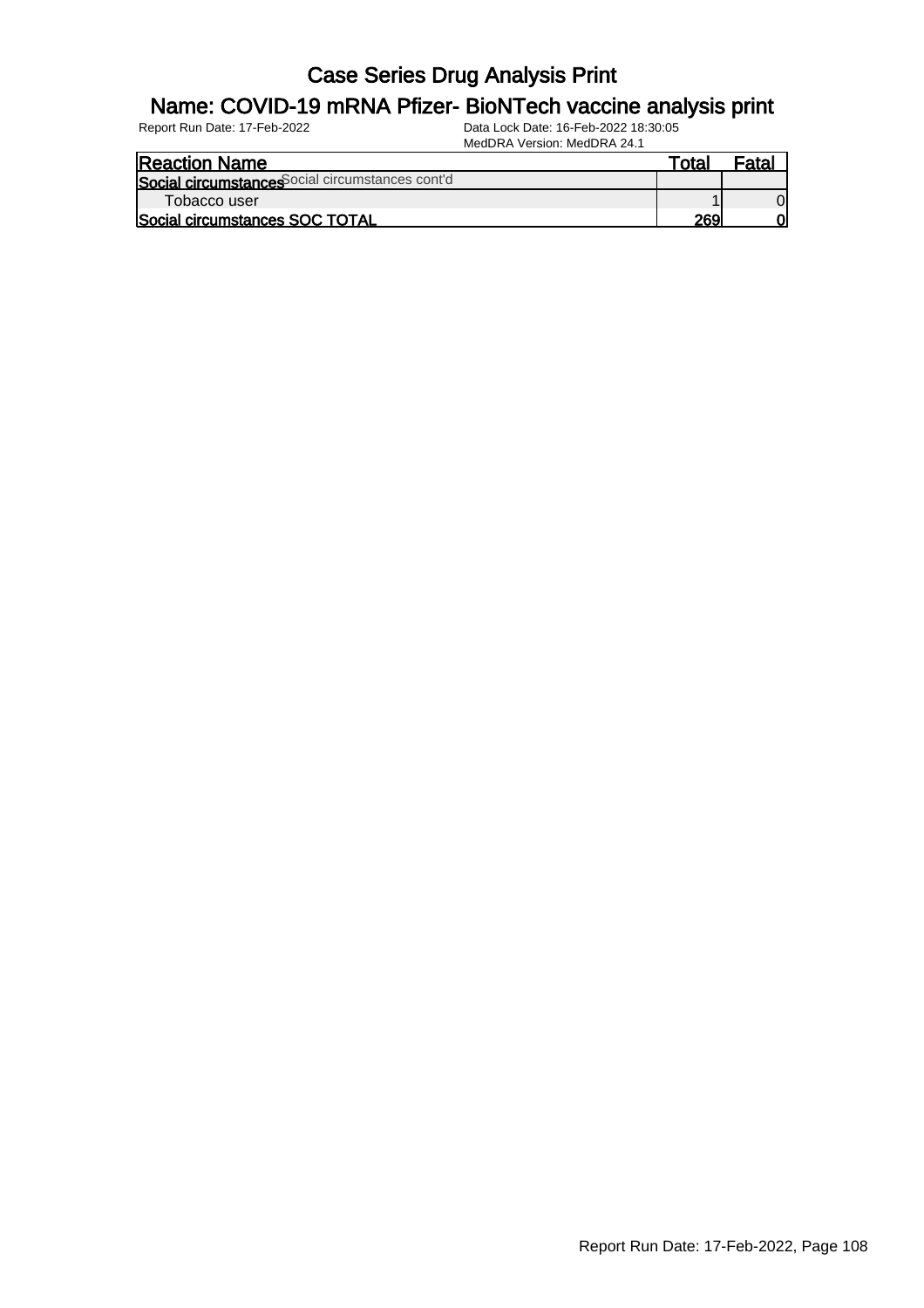#### Name: COVID-19 mRNA Pfizer- BioNTech vaccine analysis print

| <b>Reaction Name</b>                                  | <b>Total</b>   | <b>Fatal</b>   |
|-------------------------------------------------------|----------------|----------------|
| Surgical & medical procedures                         |                |                |
| Anaesthesia and allied procedures                     |                |                |
| Local anaesthesia                                     | $\overline{2}$ | $\mathbf 0$    |
| Nerve block                                           | 5              | $\overline{0}$ |
| Analgesia supportive care                             |                |                |
| Analgesic therapy                                     | 1              | $\mathbf 0$    |
| Antiinfective therapies                               |                |                |
| COVID-19 prophylaxis                                  | 1              | 0              |
| COVID-19 treatment                                    | 4              | $\overline{0}$ |
| Arterial therapeutic procedures (excl aortic)         |                |                |
| Splenic artery embolisation                           | 1              | $\mathbf 0$    |
| <b>Blood and blood product treatment</b>              |                |                |
| Transfusion                                           | 2              | $\mathbf 0$    |
| <b>Breast therapeutic procedures NEC</b>              |                |                |
| Axillary lymphadenectomy                              | 3              | $\mathbf 0$    |
| Mammoplasty                                           |                | $\overline{0}$ |
| Bronchial and pulmonary therapeutic procedures        |                |                |
| Airway secretion clearance therapy                    | 1              | $\mathbf 0$    |
| Cardiac device therapeutic procedures                 |                |                |
| Cardiac pacemaker insertion                           | 1              | 0              |
| Cardiac therapeutic procedures NEC                    |                |                |
| Cardiac operation                                     | 1              | 0              |
| Contraceptive methods female                          |                |                |
| Contraception                                         | 1              | $\mathbf 0$    |
| Contraceptive implant                                 | 3              | $\mathbf 0$    |
| Oral contraception                                    |                | $\mathbf 0$    |
| Contraceptive methods male                            |                |                |
| Condom                                                | 1              | $\mathbf 0$    |
| Dietary and nutritional therapies                     |                |                |
| Medical diet                                          | 8              | $\mathbf 0$    |
| Nothing by mouth order                                | 13             | $\mathbf 0$    |
| Wheat-free diet                                       |                | $\mathbf 0$    |
| <b>External ear therapeutic procedures</b>            |                |                |
| Ear irrigation                                        | 1              | $\mathbf 0$    |
| <b>Facial therapeutic procedures</b>                  |                |                |
| Face lift                                             | $\mathbf 1$    | $\mathbf 0$    |
| Fertility and fertilisation interventions female      |                |                |
| <b>Endometrial scratching</b>                         | 1              | $\overline{0}$ |
| Ovulation induction                                   | $\overline{2}$ | $\overline{0}$ |
| Gastric therapeutic procedures                        |                |                |
| Gastric operation                                     | 1              | $\mathbf 0$    |
| Gastrointestinal therapeutic procedures NEC           |                |                |
| Intestinal anastomosis                                | 1              | $\mathbf 0$    |
| Prophylaxis of nausea and vomiting                    | 16             | $\overline{0}$ |
| Gynaecological therapeutic procedures NEC             |                |                |
| Menstrual cycle management                            | 14             | $\mathbf 0$    |
| Haematological therapeutic procedures NEC             |                |                |
| Anticoagulant therapy                                 | 1              | $\mathbf 0$    |
| Head, neck and oral cavity therapeutic procedures NEC |                |                |
| Neck lift                                             | 1              | $\mathbf 0$    |
| Hernia repairs                                        |                |                |
| Hernia repair                                         | 1              | $\mathbf 0$    |
| Hormonal therapeutic procedures NEC                   |                |                |
| Hormone replacement therapy                           | 2              | 0              |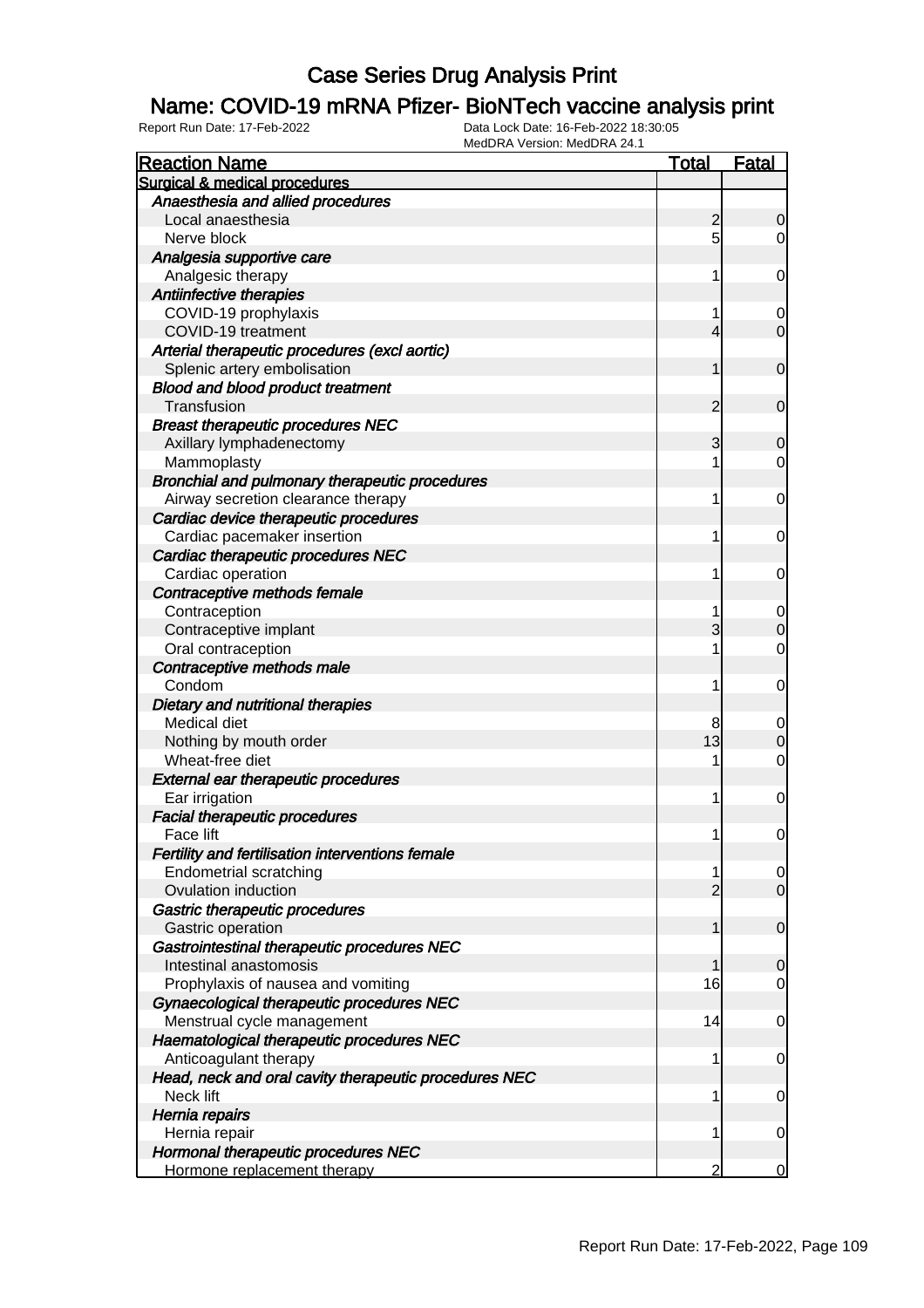#### Name: COVID-19 mRNA Pfizer- BioNTech vaccine analysis print

| <b>Reaction Name</b>                                       | <b>Total</b> | <b>Fatal</b>   |
|------------------------------------------------------------|--------------|----------------|
| Surgical & medical prodection estimation procedures cont'd |              |                |
| Hormone therapy                                            | 8            | $\overline{0}$ |
| <b>Immunisations</b>                                       |              |                |
| COVID-19 immunisation                                      | 94           | 0              |
| Immunisation                                               | 600          |                |
| <b>Induced abortions</b>                                   |              |                |
| Abortion induced                                           | 1            | 0              |
| Joint therapeutic procedures                               |              |                |
| Joint injection                                            | 5            | 0              |
| Joint surgery                                              |              | $\mathbf 0$    |
| Knee arthroplasty                                          |              | 0              |
| Large intestine therapeutic procedures                     |              |                |
| Appendicectomy                                             | 3            | 0              |
| Limb therapeutic procedures                                |              |                |
| Arm amputation                                             |              | 0              |
| Limb immobilisation                                        | 11           | $\mathbf 0$    |
| Limb operation                                             | 9            | 0              |
| Lip therapeutic procedures                                 |              |                |
| Lip lesion excision                                        | 1            | 0              |
| Lymphoid tissue therapeutic procedures                     |              |                |
| Lymphadenectomy                                            | 2            | 0              |
| Splenectomy                                                |              | $\overline{0}$ |
| <b>Mastectomies</b>                                        |              |                |
| Breast conserving surgery                                  | 4            | $\mathbf 0$    |
| Nail therapeutic procedures                                |              |                |
| Nail operation                                             | 3            | $\mathbf 0$    |
| Nervous system therapeutic procedures NEC                  |              |                |
| Multiple sclerosis relapse prophylaxis                     | 3            | $\mathbf 0$    |
| <b>Obstetric therapeutic procedures</b>                    |              |                |
| Caesarean section                                          |              | $\mathbf 0$    |
| Labour stimulation                                         |              | 0              |
| Orbit and globe therapeutic procedures                     |              |                |
| Strabismus correction                                      | 1            | 0              |
| Ovarian therapeutic procedures                             |              |                |
| Ovarian operation                                          | 1            | 0              |
| Peripheral nerve therapeutic procedures                    |              |                |
| Neurolysis                                                 |              | $\overline{0}$ |
| Peripheral nerve neurostimulation                          |              | $\overline{0}$ |
| <b>Phototherapies</b>                                      |              |                |
| UV light therapy                                           | 1            | $\mathbf 0$    |
| <b>Prophylactic procedures NEC</b>                         |              |                |
| Anaphylaxis prophylaxis                                    | 3            | $\mathbf 0$    |
| Immune tolerance induction                                 |              | $\overline{0}$ |
| Prophylaxis against transplant rejection                   |              | $\mathbf 0$    |
| Reproductive system disorder prophylaxis                   |              | $\mathbf 0$    |
| <b>Psychiatric therapies</b>                               |              |                |
| Electroconvulsive therapy                                  | 1            | $\mathbf 0$    |
| Renal therapeutic procedures                               |              |                |
| <b>Dialysis</b>                                            | 1            | $\mathbf 0$    |
| Respiratory tract therapeutic procedures NEC               |              |                |
| Asthma prophylaxis                                         | 3            | $\mathbf 0$    |
| Retinal therapeutic procedures                             |              |                |
| Retinopexy                                                 | 1            | $\mathbf 0$    |
| Skin and subcutaneous tissue therapeutic procedures NEC    |              |                |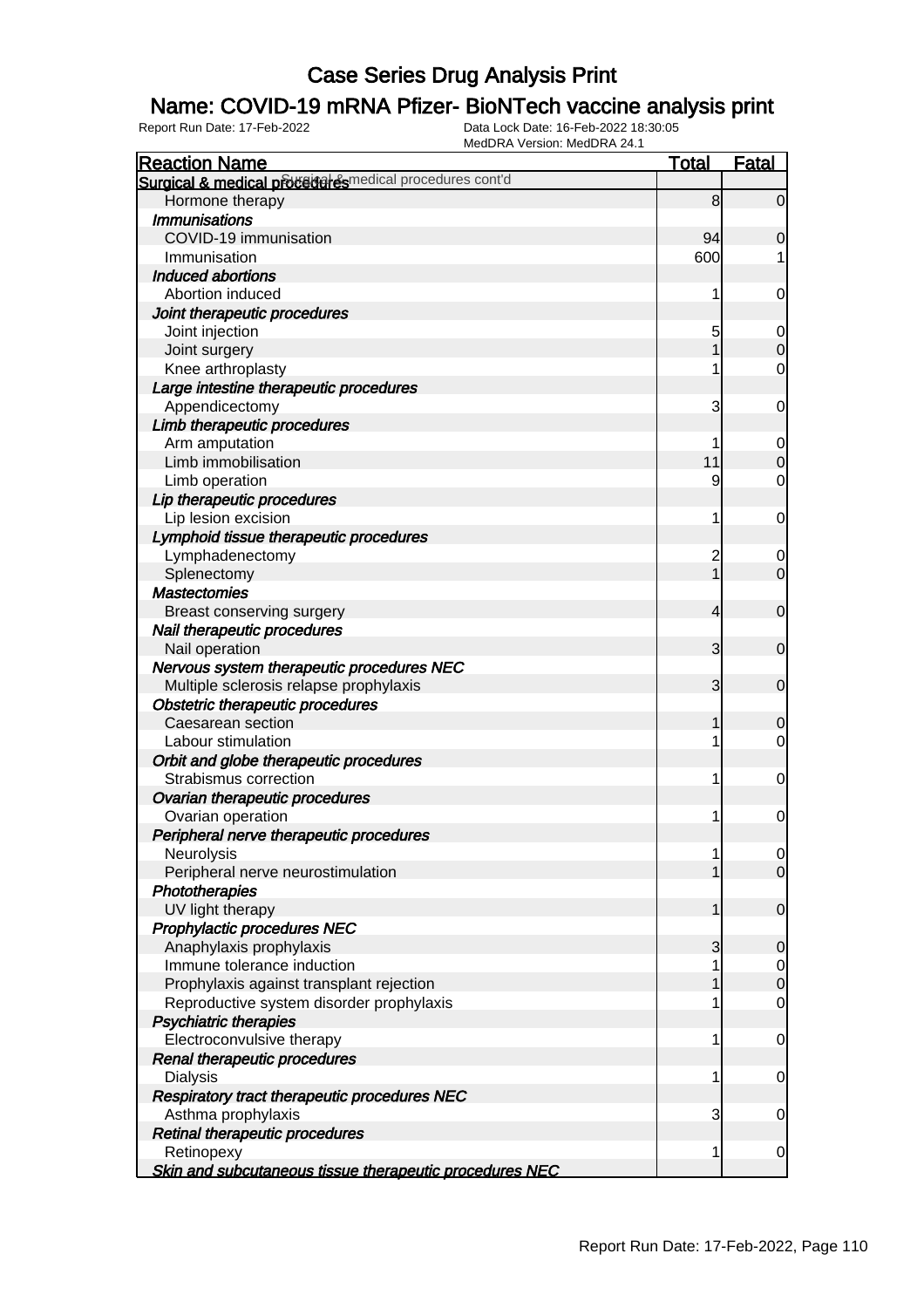#### Name: COVID-19 mRNA Pfizer- BioNTech vaccine analysis print

| MEUDINA VEISIOII. MEUDINA 24. I<br><b>Reaction Name</b>  | <u>Total</u>   | <b>Fatal</b>                     |
|----------------------------------------------------------|----------------|----------------------------------|
| Surgical & medical procedual esmedical procedures cont'd |                |                                  |
| Dermal filler injection                                  | 4              | $\mathbf 0$                      |
| Therapeutic skin care topical                            | 1              | $\mathbf 0$                      |
| Skull and brain therapeutic procedures                   |                |                                  |
| Cerebrovascular operation                                | 1              | $\mathbf 0$                      |
| Posterior fossa decompression                            | 1              | $\mathbf 0$                      |
| Small intestine therapeutic procedures                   |                |                                  |
| lleostomy                                                | 1              | 0                                |
| Spine and spinal cord therapeutic procedures             |                |                                  |
| Spinal decompression                                     | 1              | 0                                |
| Therapeutic bladder catheterisation                      |                |                                  |
| <b>Bladder catheterisation</b>                           | $\overline{c}$ | $\mathbf 0$                      |
| <b>Therapeutic procedures NEC</b>                        |                |                                  |
| Abscess drainage                                         |                | $\mathbf 0$                      |
| Anaphylaxis treatment                                    |                | $\mathbf 0$                      |
| <b>Bed rest</b>                                          | 5              | $\mathbf{O}$                     |
| Fatigue management                                       | 1              | $\overline{0}$                   |
| Hospitalisation                                          | 14             | $\overline{0}$                   |
| Injection                                                | 54             | $\overline{0}$                   |
| Interchange of vaccine products                          | 262            | $\mathbf 0$                      |
| Localised alternating hot and cold therapy               | $\overline{c}$ | $\overline{0}$                   |
| Magnetic therapy                                         | 1              |                                  |
| Mass excision                                            | 5              | $\begin{matrix}0\\0\end{matrix}$ |
| Medical procedure                                        | 1              | $\mathbf{0}$                     |
| Medication dilution                                      | $\overline{c}$ | $\overline{0}$                   |
| Physical fitness training                                | 1              |                                  |
| Product used for unknown indication                      | $\overline{2}$ | $\begin{matrix}0\\0\end{matrix}$ |
| Promotion of wound healing                               | 1              | $\mathbf{0}$                     |
| Specialist consultation                                  |                | $\overline{0}$                   |
| Stent placement                                          |                |                                  |
| Stoma care                                               |                | $\begin{matrix}0\\0\end{matrix}$ |
| Therapeutic procedure                                    | 1              | $\mathbf 0$                      |
| Therapy change                                           |                | $\overline{0}$                   |
| <b>Tracheal therapeutic procedures</b>                   |                |                                  |
| Tracheostomy                                             | 1              | $\mathbf 0$                      |
| Uterine therapeutic procedures                           |                |                                  |
| <b>Endometrial ablation</b>                              | 2              | $\mathbf 0$                      |
| Vascular therapeutic procedures NEC                      |                |                                  |
| Vasodilation procedure                                   |                | 0                                |
| Surgical & medical procedures SOC TOTAL                  | 1239           | 1                                |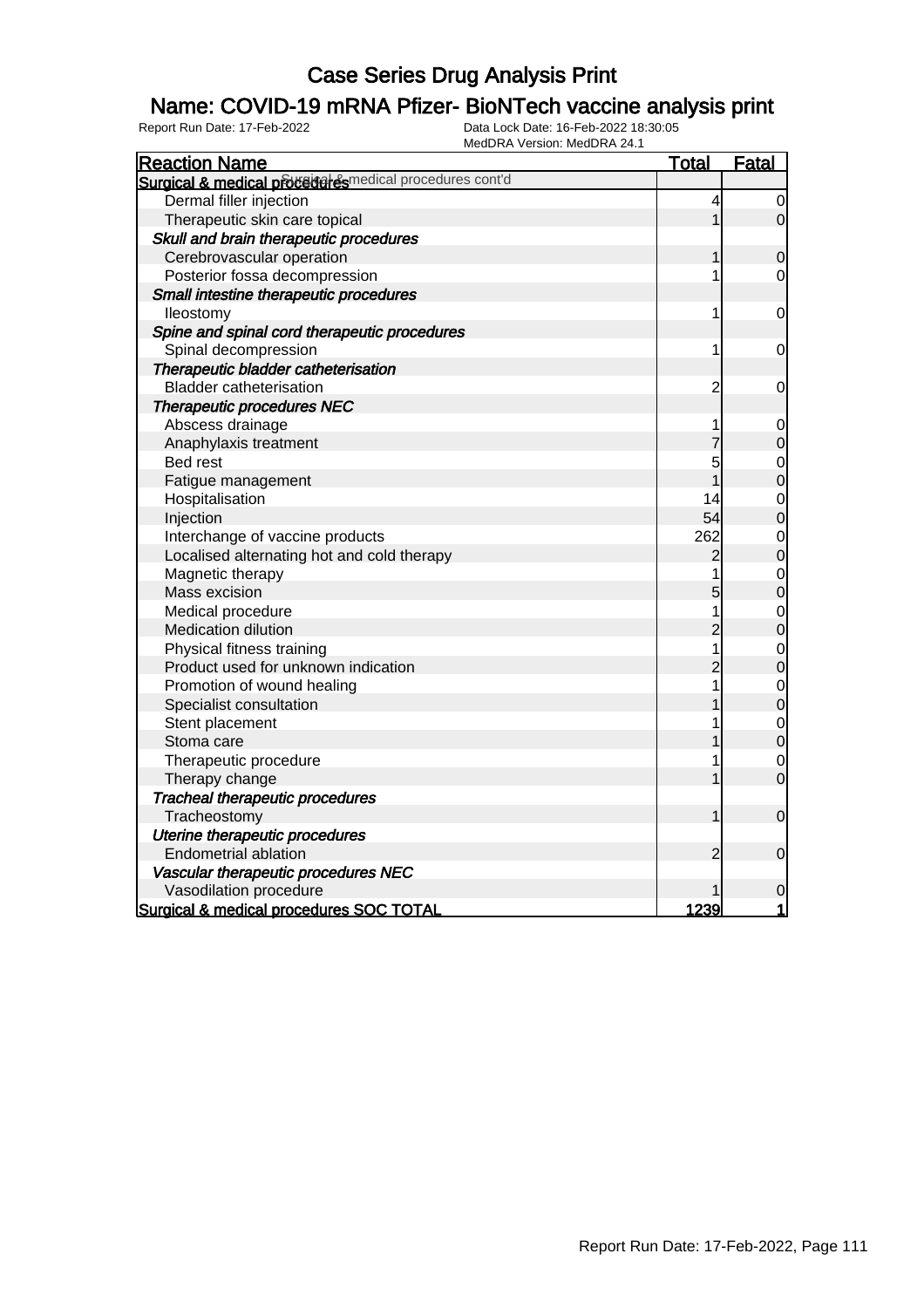#### Name: COVID-19 mRNA Pfizer- BioNTech vaccine analysis print

| <b>Reaction Name</b>                        | <b>Total</b>   | <b>Fatal</b>     |
|---------------------------------------------|----------------|------------------|
| Vascular disorders                          |                |                  |
| Accelerated and malignant hypertension      |                |                  |
| Hypertensive crisis                         | 14             | $\overline{0}$   |
| Hypertensive urgency                        | $\overline{c}$ | $\overline{0}$   |
| Malignant hypertension                      | $\overline{4}$ | $\overline{O}$   |
| Aneurysms and dissections non-site specific |                |                  |
| Aneurysm                                    | 3              | $\mathbf 0$      |
| Aneurysm ruptured                           | 1              | $\overline{0}$   |
| Artery dissection                           | $\overline{2}$ | $\overline{0}$   |
| Aortic aneurysms and dissections            |                |                  |
| Acute aortic syndrome                       | 1              | $\mathbf 0$      |
| Aortic aneurysm                             | 1              | $\mathbf{0}$     |
| Aortic aneurysm rupture                     |                | $\overline{1}$   |
| Aortic dissection                           | 1              | $\mathbf 0$      |
| Aortic embolism and thrombosis              |                |                  |
| Aortic embolus                              | 5              | $\mathbf 0$      |
| Aortic thrombosis                           | 4              | $\overline{0}$   |
| Aortic infections and inflammations         |                |                  |
| Aortitis                                    | 1              | $\boldsymbol{0}$ |
| Aortic necrosis and vascular insufficiency  |                |                  |
| Aortic occlusion                            | 1              | $\overline{0}$   |
| Arterial infections and inflammations       |                |                  |
| Arteritis                                   |                | 0                |
| Giant cell arteritis                        | 21             | $\overline{0}$   |
| <b>Blood pressure disorders NEC</b>         |                |                  |
| Blood pressure fluctuation                  | 14             | $\overline{0}$   |
| Labile blood pressure                       | 3              | $\overline{0}$   |
| Bruising, ecchymosis and purpura            |                |                  |
| Achenbach syndrome                          | 4              | $\boldsymbol{0}$ |
| Circulatory collapse and shock              |                |                  |
| CT hypotension complex                      | 2              | 0                |
| Circulatory collapse                        | 85             | $\mathbf{0}$     |
| Hypoperfusion                               | $\overline{c}$ | $\overline{0}$   |
| Hypovolaemic shock                          | $\overline{2}$ | $\overline{1}$   |
| Neurogenic shock                            | 24             | $\mathbf 0$      |
| Peripheral circulatory failure              | 6              | $\mathbf 0$      |
| Shock                                       | 24             | 0                |
| Shock symptom                               | 3              | $\overline{0}$   |
| <b>Haemorrhages NEC</b>                     |                |                  |
| Arterial haemorrhage                        | 1              | $\overline{0}$   |
| Bloody discharge                            | 25             | $\overline{0}$   |
| Haematoma                                   | 53             | $\frac{0}{2}$    |
| Haemorrhage                                 | 1399           |                  |
| Internal haemorrhage                        | 13             | $\overline{0}$   |
| Venous haemorrhage                          | $\overline{2}$ | $\mathbf 0$      |
| Lymphangiopathies                           |                |                  |
| Lymphangiopathy                             | 1              | $\mathbf 0$      |
| Lymphocele                                  | 7              | $\overline{0}$   |
| Lymphorrhoea                                | $\overline{2}$ | $\mathbf 0$      |
| Lymphostasis                                | 1              | $\overline{0}$   |
| Lymphoedemas                                |                |                  |
| Lymphoedema                                 | 241            | $\mathbf 0$      |
| Non-site specific embolism and thrombosis   |                |                  |
| <b>Arterial thrombosis</b>                  | 4              | $\overline{0}$   |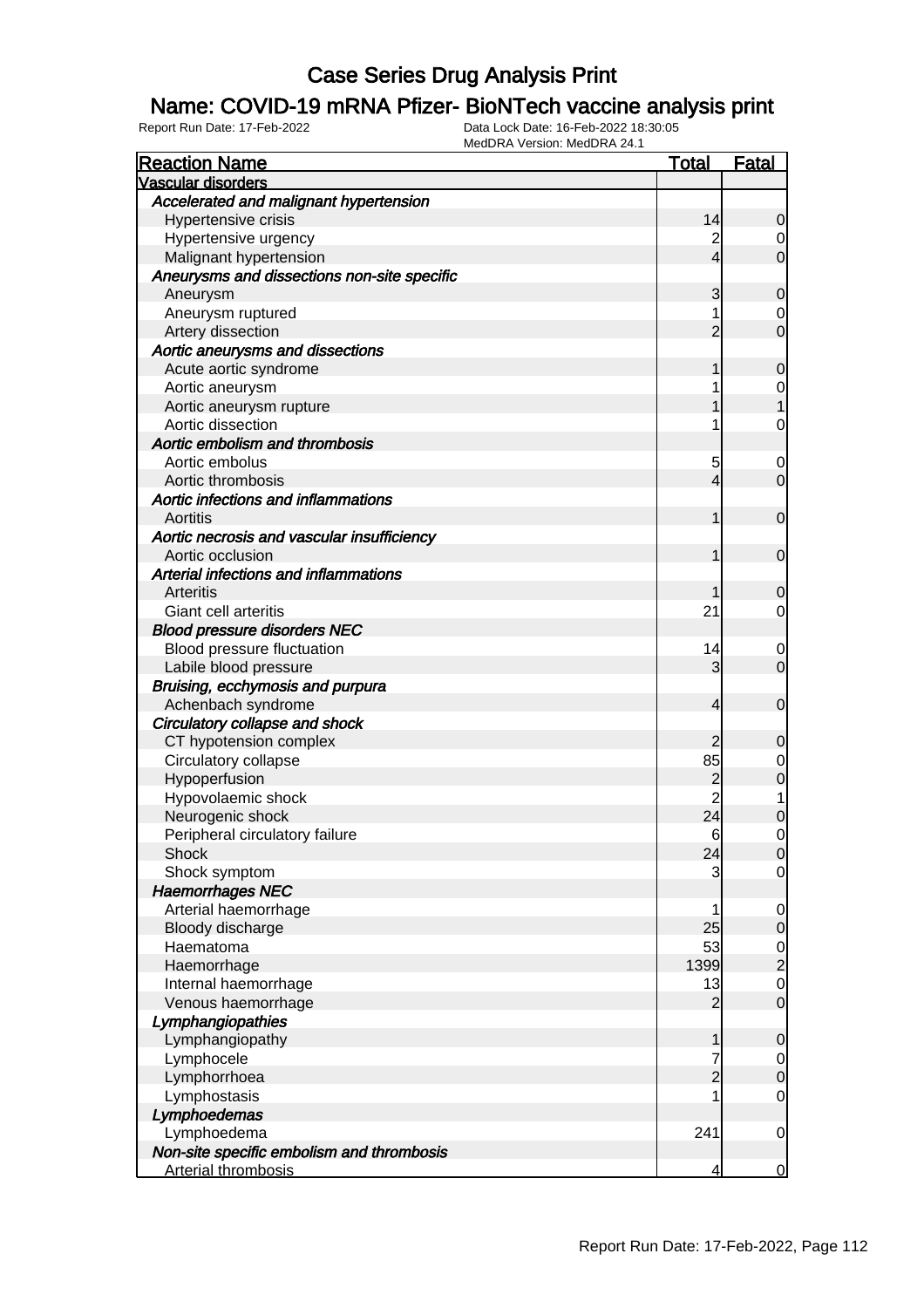#### Name: COVID-19 mRNA Pfizer- BioNTech vaccine analysis print

| <b>Reaction Name</b>                                             | <b>Total</b>   | <b>Fatal</b>     |
|------------------------------------------------------------------|----------------|------------------|
| Vascular disorders cont'd<br>Vascular disorders                  |                |                  |
| Embolism                                                         | 64             | $\mathbf 0$      |
| Embolism arterial                                                | $\overline{c}$ | 0                |
| Embolism venous                                                  | 8              |                  |
| Microembolism                                                    | $\overline{2}$ |                  |
| Thrombosis                                                       | 518            | 11               |
| Venous thrombosis                                                | 7              | 0                |
| Non-site specific necrosis and vascular insufficiency NEC        |                |                  |
| Arterial occlusive disease                                       | $\overline{c}$ | 0                |
| Arterial spasm                                                   |                | $\mathbf 0$      |
| Arteriosclerosis                                                 |                | 0                |
| Haemorrhagic infarction                                          |                | $\mathbf 0$      |
| Infarction                                                       | 3              | 0                |
| Ischaemia                                                        | 11             | $\boldsymbol{0}$ |
| Peripheral venous disease                                        | $\overline{c}$ | $\mathbf 0$      |
| Vascular occlusion                                               |                | $\mathbf 0$      |
| Vasospasm                                                        |                | 0                |
| Non-site specific vascular disorders NEC                         |                |                  |
| Capillary disorder                                               | 1              | $\mathbf 0$      |
| Capillary fragility                                              | 4              | $\mathbf 0$      |
| Endothelial dysfunction                                          |                | 0                |
| Haemodynamic instability                                         |                | $\boldsymbol{0}$ |
| Superficial vein prominence                                      | 3              | $\mathbf 0$      |
| Vascular pain                                                    | 43             | $\boldsymbol{0}$ |
| Vascular wall hypertrophy                                        |                | $\mathbf 0$      |
| Vasodilatation                                                   | 45             | $\boldsymbol{0}$ |
| Vein discolouration                                              | 8              | $\mathbf 0$      |
| Vein disorder                                                    | 8              | $\boldsymbol{0}$ |
| Vein rupture                                                     | 7              | 0                |
| Peripheral aneurysms and dissections                             |                |                  |
| Peripheral artery aneurysm                                       | 1              | 0                |
| Peripheral embolism and thrombosis                               |                |                  |
| Axillary vein thrombosis                                         |                | 0                |
| Blue toe syndrome                                                | 35             | $\mathbf 0$      |
| Deep vein thrombosis                                             | 347            | 1                |
| Femoral artery embolism                                          | 1              | $\mathbf 0$      |
| Jugular vein thrombosis                                          | 4              | $\overline{0}$   |
| Pelvic venous thrombosis                                         | $\overline{4}$ | $\overline{0}$   |
| Peripheral artery thrombosis                                     |                | $\overline{0}$   |
| Peripheral embolism                                              | $\frac{2}{2}$  | $\mathbf 0$      |
| Subclavian vein thrombosis                                       | 4              | $\overline{0}$   |
| Superficial vein thrombosis                                      | 30             | $\mathbf 0$      |
| Thrombophlebitis                                                 | 27             | $\mathbf 0$      |
| Peripheral vascular disorders NEC                                |                |                  |
| Cyanosis                                                         | 51             | 0                |
| Erythromelalgia                                                  | $\overline{2}$ | $\mathbf 0$      |
| Flushing                                                         | 473            | $\overline{0}$   |
| Hot flush                                                        | 1259           | $\mathbf 0$      |
| Peripheral vascular disorder                                     | $\overline{c}$ | $\overline{0}$   |
| Vein wall hypertrophy                                            | $\mathbf 1$    | $\overline{0}$   |
| Peripheral vasoconstriction, necrosis and vascular insufficiency |                |                  |
| Claudication of jaw muscles                                      | 1              | $\mathbf 0$      |
| <b>Extremity necrosis</b>                                        | 3              | $\overline{0}$   |
| Iliac artery occlusion                                           |                | $\mathbf 0$      |